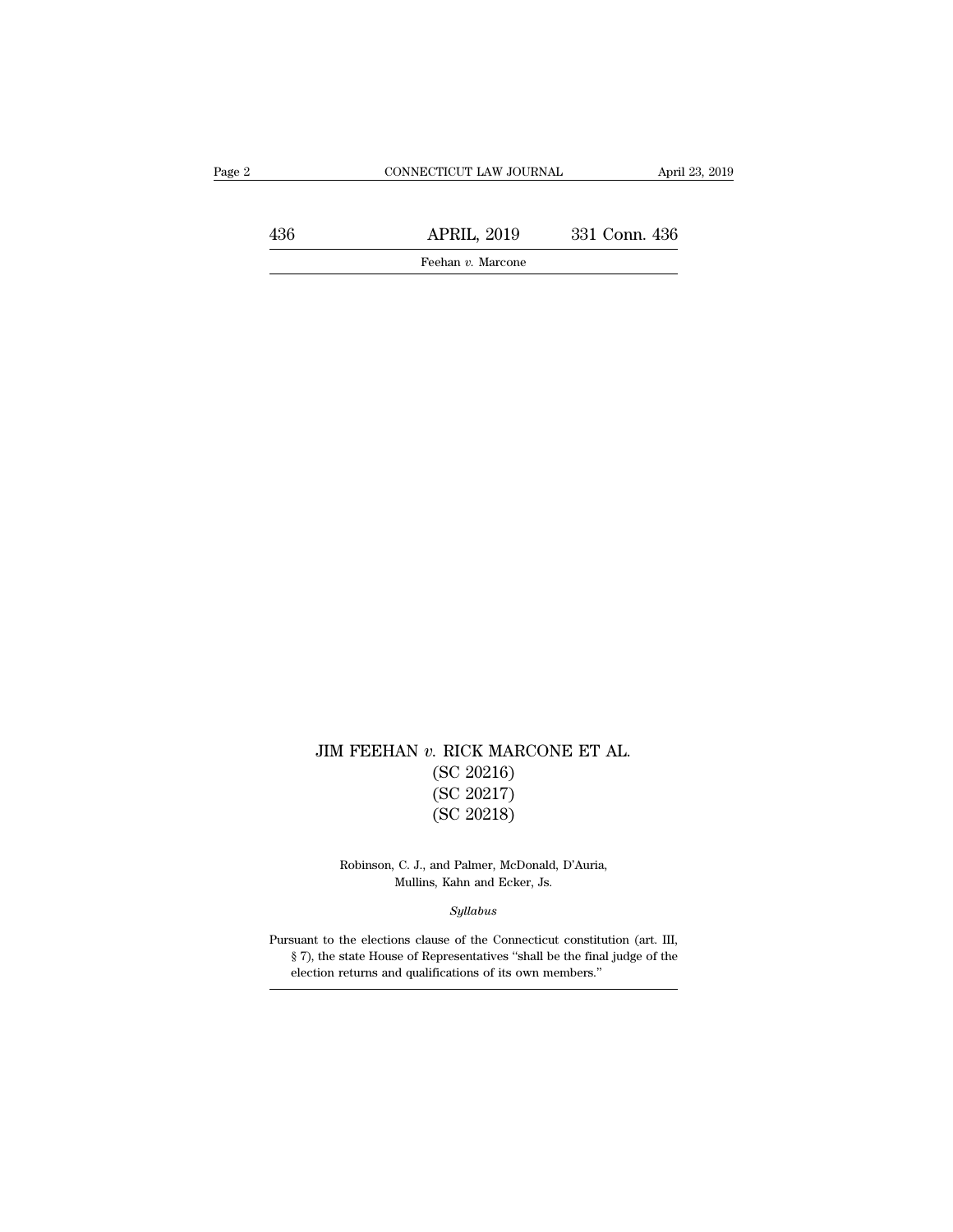331 Conn. 436 APRIL, 2019 437<br>
Feehan v. Marcone<br>
Pursuant to statute (§ 9-319), votes for state representatives "shall be can-<br>
vassed, during the month in which they are cast," by the treasurer, the Vason, 1986 Marting 1999<br>
Vason vasted, and to statute (§ 9-319), votes for state representatives "shall be can-<br>
Vassed, during the month in which they are cast," by the treasurer, the<br>
secretary of the state and the comp Secretary of the state and the comptroller, ''and they shall be can-<br>suant to statute (§ 9-319), votes for state representatives "shall be can-<br>vassed, during the month in which they are cast," by the treasurer, the<br>secre Feehan v. Marcone<br>suant to statute (§ 9-319), votes for state representatives "shall be can-<br>vassed, during the month in which they are cast," by the treasurer, the<br>secretary of the state and the comptroller, "and they sha suant to statute  $(\S 9-31)$ <br>vassed, during the more<br>secretary of the state<br>except in case of a tie<br>assembly district.<br>plaintiff, the endorsed Pursuant to statute (§ 9-319), votes for state representatives "shall be can-<br>vassed, during the month in which they are cast," by the treasurer, the<br>secretary of the state and the comptroller, "and they shall declare,<br>ex vassed, during the month in which they are cast," by the treasurer, the secretary of the state and the comptroller, "and they shall declare, except in case of a tie vote, who is elected  $\ldots$  representative" in each assem

- secretary of the state and the comptroller, "and they shall declare, except in case of a tie vote, who is elected . . . representative" in each assembly district.<br>plaintiff, the endorsed republican candidate for the office except in case of a tie vote, who is elected . . . representative" in each<br>assembly district.<br>plaintiff, the endorsed republican candidate for the office of state repre-<br>sentative in the November, 2018 election for the 120 assembly district.<br>
plaintiff, the endorsed republican candidate for the office of state repre-<br>
sentative in the November, 2018 election for the 120th assembly district,<br>
sought certain relief in connection with an allege plaintiff, the endorsed republican candidate for the office of state representative in the November, 2018 election for the 120th assembly district, sought certain relief in connection with an alleged mistake at a multidist sentative in the November, 2018 election for the 120th assembly district, sought certain relief in connection with an alleged mistake at a multidistrict polling place whereby approximately seventy-six voters were given bal sought certain relief in connection with an alleged mistake at a multidistrict polling place whereby approximately seventy-six voters were given ballots that were intended for use in the 122nd assembly district and the opp trict polling place whereby approximately seventy-six voters were given<br>ballots that were intended for use in the 122nd assembly district and<br>the opposing democratic candidate, the intervening defendant Y,<br>received only th ballots that were intended for use in the 122nd assembly district and the opposing democratic candidate, the intervening defendant Y, received only thirteen more votes than the plaintiff. In addition to seeking declaratory the opposing democratic candidate, the intervening defendant Y, received only thirteen more votes than the plaintiff. In addition to seeking declaratory relief, the plaintiff sought a mandatory injunction requiring a new e received only thirteen more votes than the plaintiff. In addition to seeking declaratory relief, the plaintiff sought a mandatory injunction requiring a new election and a prohibitive injunction preventing the three state received only thirteen more votes than the plaintiff. In addition to seeking declaratory relief, the plaintiff sought a mandatory injunction requiring a new election and a prohibitive injunction preventing the three state a new election and a prohibitive injunction preventing the three state defendants, the treasurer, the secretary of the state, and the comptroller, from declaring a winner. The plaintiff subsequently amended his complaint defendants, the treasurer, the secretary of the state, and the comptroller, from declaring a winner. The plaintiff subsequently amended his complaint to include federal statutory (42 U.S.C. § 1983) claims alleging the depr from declaring a winner. The plaintiff subsequently amended his complaint to include federal statutory  $(42 \text{ U.S.C. } 8 \text{ 1983})$  claims alleging the deprivation of certain federal constitutional rights and filed an applica plaint to include federal statutory (42 U.S.C. § 1983) claims alleging the deprivation of certain federal constitutional rights and filed an application for an order temporarily enjoining the state defendants from canvassi deprivation of certain federal constitutional rights and filed an application for an order temporarily enjoining the state defendants from canvassing votes or declaring the results of such canvass. Y moved to dismiss the p tion for an order temporarily enjoining the state defendants from can-<br>vassing votes or declaring the results of such canvass. Y moved to<br>dismiss the plaintiff's amended complaint for lack of jurisdiction, arguing<br>that, un vassing votes or declaring the results of such canvass. Y moved to dismiss the plaintiff's amended complaint for lack of jurisdiction, arguing that, under the elections clause of the Connecticut constitution, the state Hou dismiss the plaintiff's amended complaint for lack of jurisdiction, arguing<br>that, under the elections clause of the Connecticut constitution, the<br>state House of Representatives has exclusive jurisdiction to resolve<br>dispute that, under the elections clause of the Connecticut constitution, the state House of Representatives has exclusive jurisdiction to resolve disputes regarding the election of its own members. The plaintiff objected, conten state House of Representatives has exclusive jurisdiction to resolve<br>disputes regarding the election of its own members. The plaintiff<br>objected, contending, inter alia, that the trial court had jurisdiction<br>pursuant to the disputes regarding the election of its own members. The plaintiff<br>objected, contending, inter alia, that the trial court had jurisdiction<br>pursuant to the statute (§ 9-328) governing contested municipal elec-<br>tions. The tri objected, contending, inter alia, that the trial court had jurisdiction<br>pursuant to the statute (§ 9-328) governing contested municipal elec-<br>tions. The trial court granted Y's motion to dismiss with respect to the<br>claims pursuant to the statute (§ 9-328) governing contested municipal elections. The trial court granted Y's motion to dismiss with respect to the claims for declaratory relief and a mandatory injunction. The court nevertheless tions. The trial court granted Y's motion to dismiss with respect to the claims for declaratory relief and a mandatory injunction. The court nevertheless granted the plaintiff's motion for a temporary injunction, precludi claims for declaratory relief and a mandatory injunction. The court<br>nevertheless granted the plaintiff's motion for a temporary injunction,<br>precluding the state defendants from canvassing the votes or declaring<br>a winner, i nevertheless granted the plaintiff's motion for a temporary injunction,<br>precluding the state defendants from canvassing the votes or declaring<br>a winner, in order to maintain the status quo until the House of Represen-<br>tati precluding the state defendants from canvassing the votes or declaring a winner, in order to maintain the status quo until the House of Representatives was provided with an opportunity to exercise its authority. Thereafter tatives was provided with an opportunity to exercise its authority. Thereafter, the plaintiff, the state defendants, and Y, upon certification by the Chief Justice pursuant to statute (§ 52-265a) that a matter of substant
- after, the plaintiff, the state defendants, and Y, upon certification by the Chief Justice pursuant to statute (§ 52-265a) that a matter of substantial public interest was involved, filed separate interlocutory appeals. *H* Chief Justice pursuant to statute (§ 52-265a) that a matter of substantial public interest was involved, filed separate interlocutory appeals. *Held*: the trial court properly dismissed the plaintiff's claims for declarat public interest was involved, filed separate interlocutory appeals. Held:<br>he trial court properly dismissed the plaintiff's claims for declaratory<br>relief and for a mandatory injunction requiring a new election: this court<br> he trial court properly dismissed the plaintiff's claims for declaratory relief and for a mandatory injunction requiring a new election: this court examined the factors set forth in *State* v. *Geisler* (222 Conn. 672) for relief and for a mandatory injunction requiring a new election: this court<br>examined the factors set forth in *State* v. *Geisler* (222 Conn. 672) for<br>construing state constitutional provisions and concluded that the elec-<br> examined the factors set forth in *State* v. *Geisler* (222 Conn. 672) for construing state constitutional provisions and concluded that the elections clause afforded the state House of Representatives exclusive jurisdicti construing state constitutional provisions and concluded that the elections clause afforded the state House of Representatives exclusive jurisdiction over the plaintiff's election challenge, as Connecticut case law analyzi tions clause afforded the state House of Representatives exclusive juris-<br>diction over the plaintiff's election challenge, as Connecticut case law<br>analyzing that provision, federal and sister state case law analyzing<br>other tions clause afforded the state House of Representatives exclusive juris-<br>diction over the plaintiff's election challenge, as Connecticut case law<br>analyzing that provision, federal and sister state case law analyzing<br>other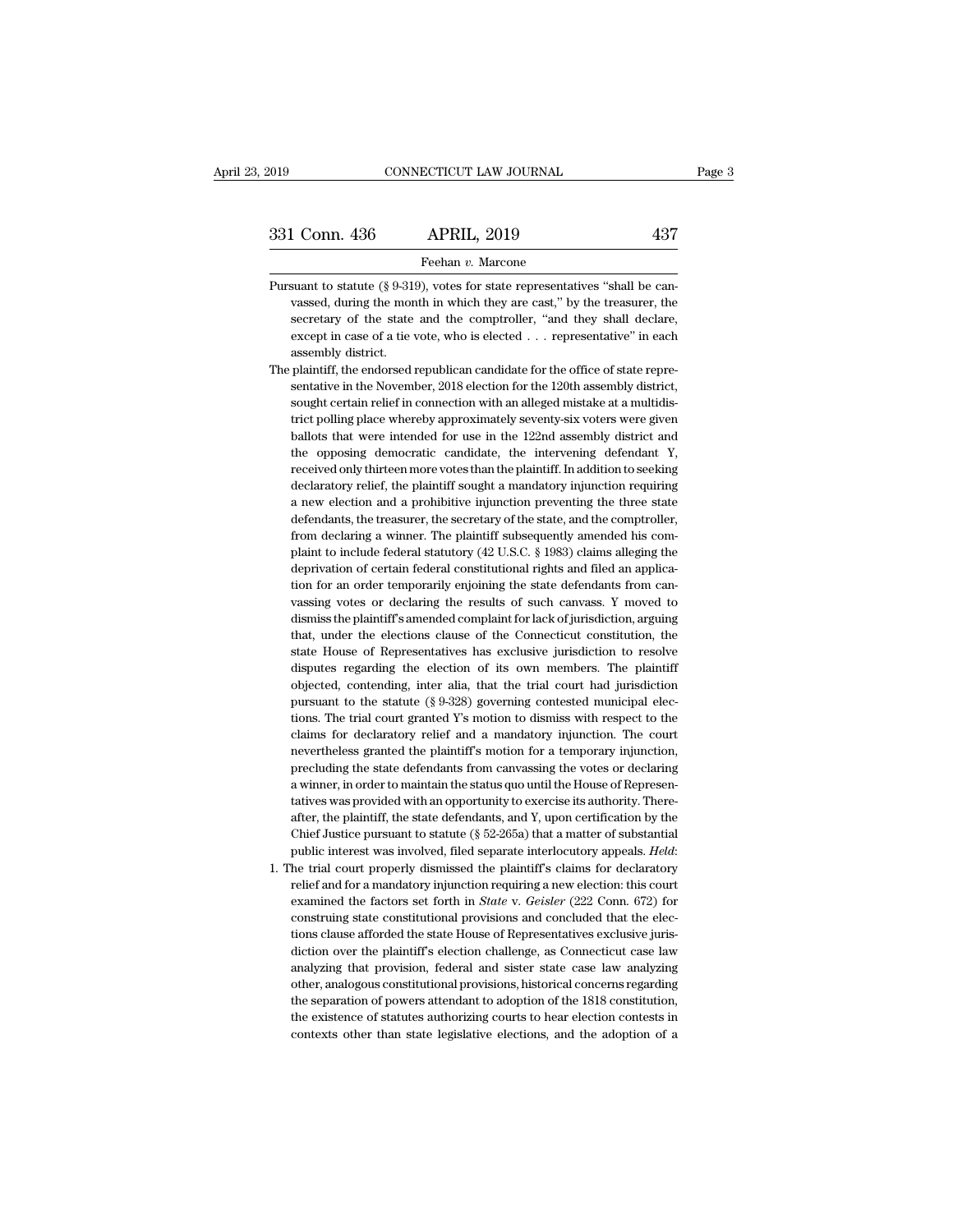# EXERCITE CONNECTICUT LAW JOURNAL April 23, 2019<br>438 APRIL, 2019 331 Conn. 436<br>Feehan v. Marcone

## Feehan *v.* Marcone

8<br>
Republic 19019 331 Conn. 436<br>
Feehan v. Marcone<br>
Fulle in the state House of Representatives establishing a committee on<br>
contested elections all indicated that the legislature's exclusive jurisdic-**COLUTE:** SO SET APPOST APPOSED APPOSED APPOSED FREE ALL INCREDIBLE THE SERVICE IN the state House of Representatives establishing a committee on contested elections all indicated that the legislature's exclusive jurisdict **EXECT AT SET ASSET AT A SET ASSET ASSET ASSET ASSET ASSET ASSET ASSET ASSET ASSET ASSET ASSET ASSET ASSET ASSET ASSET ASSET AND A POINT AND A SET AND AN ART AND IN MATTER STRAIGHT AND A SURFERING THE PLAINIFF ATGURE AND I** Feehan v. Marcone<br>Trule in the state House of Representatives establishing a committee on<br>contested elections all indicated that the legislature's exclusive jurisdic-<br>tion in matters regarding the election of its own membe Feehan v. Marcone<br>rule in the state House of Representatives establishing a committee on<br>contested elections all indicated that the legislature's exclusive jurisdic-<br>tion in matters regarding the election of its own member rule in the state House of Representatives establishing a committee on contested elections all indicated that the legislature's exclusive jurisdiction in matters regarding the election of its own members was not, as the pl contested elections all indicated that the legislature's exclusive jurisdiction in matters regarding the election of its own members was not, as the plaintiff argued, limited to the mere vetting of arithmetic in tallying tion in matters regarding the election of its own members was not, as<br>the plaintiff argued, limited to the mere vetting of arithmetic in tallying<br>the votes cast; moreover, § 9-328 did not afford state courts jurisdiction<br> the plaintiff argued, limited to the mere vetting of arithmetic in tallying<br>the votes cast; moreover, § 9-328 did not afford state courts jurisdiction<br>over the plaintiff's claims, this court having concluded that the appl the votes cast; moreover, § 9-328 did not afford state courts jurisdiction<br>over the plaintiff's claims, this court having concluded that the applicable<br>statutory (§ 9-1 [h]) definition of municipal election limits such co the votes cast; moreover, § 9-328 did not afford state courts jurisdiction<br>over the plaintiff's claims, this court having concluded that the applicable<br>statutory (§ 9-1 [h]) definition of municipal election limits such co statutory (§ 9-1 [h]) definition of municipal election limits such contests to the election of public officials of a municipality, that the plaintiff's reliance on a separate statutory (§ 9-372 [7]) definition of municipa but the election of public officials of a municipality, that the plaintiff's reliance on a separate statutory (§ 9-372 [7]) definition of municipal office, which includes those officials elected by voters within a single reliance on a separate statutory (§ 9-372 [7]) definition of municipal office, which includes those officials elected by voters within a single municipality, was misplaced because § 9-328 was not within the exclusive list office, which includes those officials elected by voters within a single municipality, was misplaced because § 9-328 was not within the exclusive list of statutes to which the definition of municipal office set forth in § municipality, was misplaced because § 9-328 was not within the exclusive list of statutes to which the definition of municipal office set forth in § 9-372 (7) applied, and that the construction of § 9-238 urged by the pla sive list of statutes to which the definition of municipal office set forth in § 9-372 (7) applied, and that the construction of § 9-238 urged by the plaintiff would yield absurd results by authorizing different treatment in § 9-372 (7) applied, and that the construction of § 9-238 urged by the plaintiff would yield absurd results by authorizing different treatment of state legislative elections depending on whether an assembly district is plaintiff would yield absurd results by authorizing different treatment<br>of state legislative elections depending on whether an assembly district<br>is located in one town or multiple towns; furthermore, this court declined<br>to of state legislative elections depending on whether an assembly district is located in one town or multiple towns; furthermore, this court declined to address whether the supremacy clause of the United States constitution is located in one town or multiple towns; furthermore, this court declined to address whether the supremacy clause of the United States constitution would override the elections clause of the Connecticut constitution with to address whether the supremacy clause of the United States constitution would override the supremacy clause of the Connecticut constitution with respect to the jurisdiction of the courts to entertain federal constitution tion would override the elections clause of the Connecticut constitution<br>with respect to the jurisdiction of the courts to entertain federal constitu-<br>tional claims arising from state legislative elections because, in the<br> with respect to the jurisdiction of the courts to entertain federal constitutional claims arising from state legislative elections because, in the absence of the plaintiff's allegation of intentional misconduct on the part tional claims arising from state legislative elections because, in the absence of the plaintiff's allegation of intentional misconduct on the part of election officials, he had failed to sufficiently plead such a violation

absence of the plaintiff's allegation of intentional misconduct on the part of election officials, he had failed to sufficiently plead such a violation under standards set forth in applicable federal case law.<br>he trial cou part of election officials, he had failed to sufficiently plead such a violation under standards set forth in applicable federal case law.<br>he trial court lacked jurisdiction to grant the plaintiff's application for a tempo rendered moothly increases that deadline set for the paintiff's application for a temporary injunction, and, accordingly, the trial court's granting of that application was reversed: contrary to the plaintiff's claim, the the trial court lacked jurisdiction to grant the plaintiff's application for a temporary injunction, and, accordingly, the trial court's granting of that application was reversed: contrary to the plaintiff's claim, the de a temporary injunction, and, accordingly, the trial court's granting of that application was reversed: contrary to the plaintiff's claim, the defendants' appeals from the trial court's order of injunctive relief were not r that application was reversed: contrary to the plaintiff's claim, the defendants' appeals from the trial court's order of injunctive relief were not rendered moot by the passage of the deadline set forth in § 9-319 becaus dants' appeals from the trial court's order of injunctive relief were not rendered moot by the passage of the deadline set forth in § 9-319 because that deadline applied only to the canvassing of votes, and not to the dec rendered moot by the passage of the deadline set forth in § 9-319 because that deadline applied only to the canvassing of votes, and not to the declaration of a winner, and because § 9-319 does not contain other negative that deadline applied only to the canvassing of votes, and not to the declaration of a winner, and because  $\S 9-319$  does not contain other negative words invalidating or nullifying a late canvass or declaration; moreover declaration of a winner, and because § 9-319 does not contain other negative words invalidating or nullifying a late canvass or declaration; moreover, in light of this court's conclusion that the trial court lacked jurisd negative words invalidating or nullifying a late canvass or declaration;<br>noreover, in light of this court's conclusion that the trial court lacked<br>urisdiction over the plaintiff's claims in the present case, the trial cour jurisdiction over the plaintiff's claims in the present case, the trial court<br>also lacked jurisdiction to enjoin, even temporarily, the state defendants<br>from canvassing the votes cast or from declaring a winner.<br>Argued Dec

from canvassing the votes cast or from declaring a winner.<br> *Argued December 21, 2018*—officially released January 30, 2019\*<br> *Procedural History*<br> **Action for a declaratory judgment ordering that a new** also lacked jurisdiction to enjoin, even temporarily, the state defendants<br>from canvassing the votes cast or from declaring a winner.<br>Argued December 21, 2018—officially released January 30, 2019\*<br>*Procedural History*<br>Acti from canvassing the votes cast or from declaring a winner.<br>
Argued December 21, 2018—officially released January 30, 2019\*<br>
Procedural History<br>
Action for a declaratory judgment ordering that a new<br>
election be held for th Argued December 21, 2018—officially released January 30, 2019\*<br> *Procedural History*<br>
Action for a declaratory judgment ordering that a new<br>
election be held for the office of state representative<br>
for the 120th assembly d Action for a declaratory judgment ordering that a new<br>ection be held for the office of state representative<br>pr the 120th assembly district, and for other relief,<br>rought to the Superior Court in the judicial district of<br>\*Ja election be held for the office of state representative<br>for the 120th assembly district, and for other relief,<br>brought to the Superior Court in the judicial district of<br>\*January 30, 2019, the date that this decision was re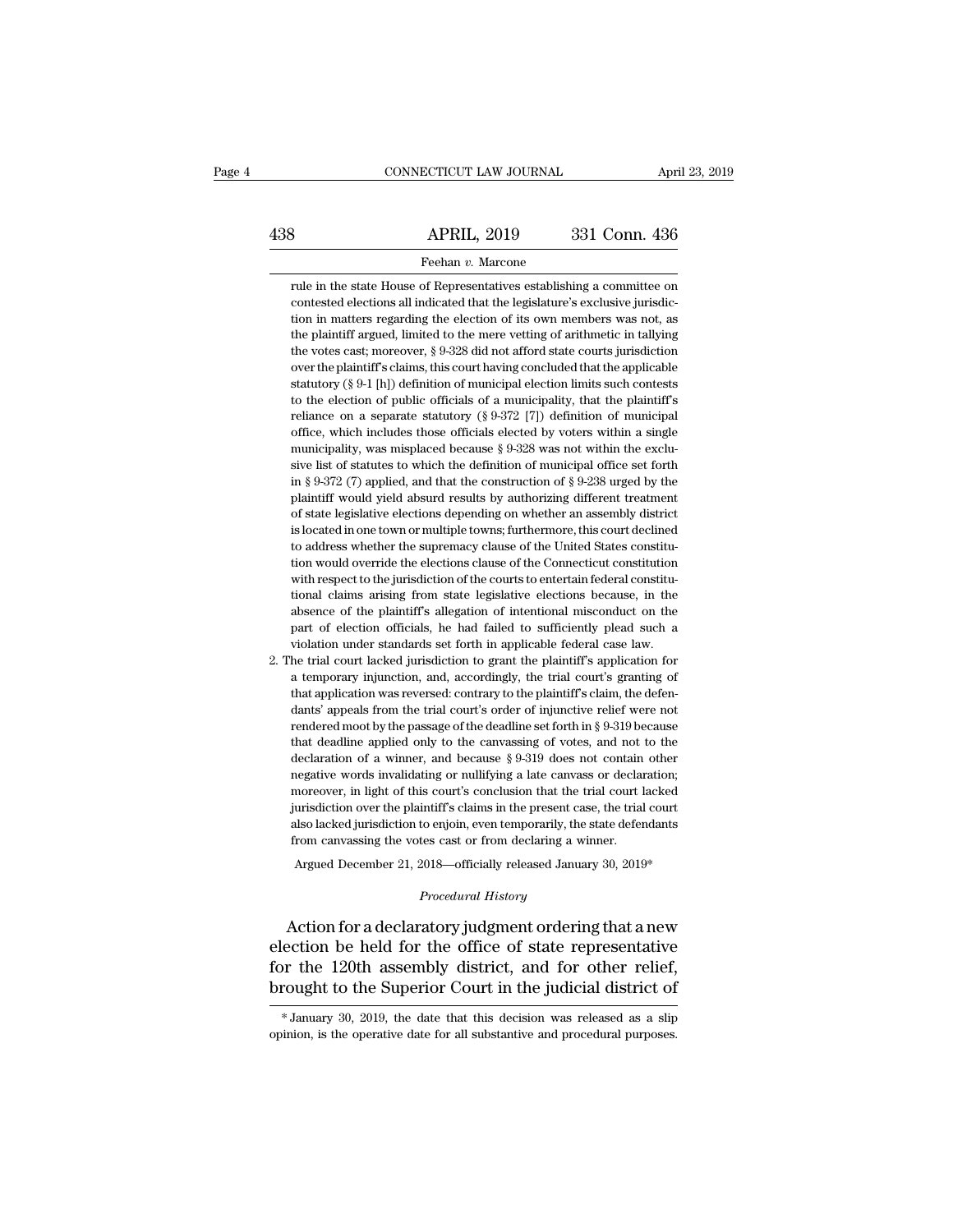| 2019          | CONNECTICUT LAW JOURNAL | Page 5 |
|---------------|-------------------------|--------|
| 331 Conn. 436 | <b>APRIL, 2019</b>      | 439    |
|               | Feehan v. Marcone       |        |

Fairfield, where Philip L. Young III intervened as<br>
a defendant; thereafter, the court, *Bellis*, *J*., granted<br>
the plaintiff's motion for an omorgonou temporary 331 Conn. 436 APRIL, 2019 439<br>
Feehan v. Marcone<br>
Fairfield, where Philip L. Young III intervened as<br>
a defendant; thereafter, the court, *Bellis, J.*, granted<br>
the plaintiff's motion for an emergency temporary<br>
restrainin 331 Conn. 436 APRIL, 2019 439<br>
Feehan v. Marcone<br>
Fairfield, where Philip L. Young III intervened as<br>
a defendant; thereafter, the court, *Bellis*, *J.*, granted<br>
the plaintiff's motion for an emergency temporary<br>
restrai 331 Conn. 436 APRIL, 2019 439<br>
Feehan v. Marcone<br>
Fairfield, where Philip L. Young III intervened as<br>
a defendant; thereafter, the court, *Bellis*, *J*., granted<br>
the plaintiff's motion for an emergency temporary<br>
restrai Fairfield, where Philip L. Young III intervened as<br>a defendant; thereafter, the court, *Bellis*, *J*., granted<br>the plaintiff's motion for an emergency temporary<br>restraining order and granted in part the intervening<br>defend Fairfield, where Philip L. Young III intervened as<br>a defendant; thereafter, the court, *Bellis*, *J.*, granted<br>the plaintiff's motion for an emergency temporary<br>restraining order and granted in part the intervening<br>defend Fairfield, where Philip L. Young III intervened as<br>a defendant; thereafter, the court, *Bellis*, J., granted<br>the plaintiff's motion for an emergency temporary<br>restraining order and granted in part the intervening<br>defendant a defendant; thereafter, the court, *Bellis*, *J.*, granted<br>the plaintiff's motion for an emergency temporary<br>restraining order and granted in part the intervening<br>defendant's motion to dismiss, and the plaintiff, the<br>def the plaintiff's motion for an emergency temporary<br>restraining order and granted in part the intervening<br>defendant's motion to dismiss, and the plaintiff, the<br>defendant Denise Merrill et al., and the intervening<br>defendant, restraining order and granted in part the intervening<br>defendant's motion to dismiss, and the plaintiff, the<br>defendant Denise Merrill et al., and the intervening<br>defendant, upon certification by the Chief Justice pursu-<br>ant defendant Denise Merrill et al., and the intervening<br>defendant Denise Merrill et al., and the intervening<br>defendant, upon certification by the Chief Justice pursu-<br>ant to General Statutes § 52-265a that a matter of sub-<br>st defendant, upon certification by the Chief Justice pulsu-<br>ant to General Statutes § 52-265a that a matter of sub-<br>stantial public interest was at issue, filed separate<br>appeals to this court. Affirmed in part; reversed in<br>p

and to defieral statutes y 32-200a that a matter of substantial public interest was at issue, filed separate appeals to this court. Affirmed in part; reversed in part; judgment directed.<br>Proloy K. Das, with whom were Matth Standar public interest was<br>appeals to this court. Affirm<br>part; judgment directed.<br>Proloy K. Das, with whom v<br>lio and Kevin W. Munn, for<br>No. SC 20218 (plaintiff).<br>Michael K. Skold, assistan *Michael Michael A. Ciarleg-*<br>*Proloy K. Das, with whom were Matthew A. Ciarleg-*<br>*Michael W. Munn, for the appellant in Docket*<br>*Michael K. Skold, assistant attorney general, with*<br>*Michael K. Skold, assistant attorney ge Proloy K. Das*, with whom were *Matthew A. Ciarleg-<br>
io* and *Kevin W. Munn*, for the appellant in Docket<br>
No. SC 20216 and the appellee in Docket Nos. SC 20217<br>
and SC 20218 (plaintiff).<br> *Michael K. Skold*, assistant at

Frotog K. Das, whit wholit were *matthew* A. Carrieg-<br>lio and *Kevin W. Munn*, for the appellant in Docket<br>No. SC 20216 and the appellee in Docket Nos. SC 20217<br>and SC 20218 (plaintiff).<br>*Michael K. Skold*, assistant atto the and *Revin W. Manni*, for the appenant in Docket Nos. SC 20216<br>No. SC 20216 and the appellee in Docket Nos. SC 20217<br>and SC 20218 (plaintiff).<br>*Michael K. Skold*, assistant attorney general, with<br>whom, on the brief, wa No. 50 20210 and the appence in Docket N<br>and SC 20218 (plaintiff).<br>*Michael K. Skold*, assistant attorney g<br>whom, on the brief, was *George Jepsen*, for<br>general, for the appellants in Docket No. 3<br>the appellees in Docket N *Michael K. Skold,* assistant attorney general, with<br>nom, on the brief, was *George Jepsen*, former attorney<br>neral, for the appellants in Docket No. SC 20217 and<br>e appellees in Docket Nos. SC 20216 and SC 20218<br>efendant De *Michael K. Skold, assistant attorney general, with*<br>whom, on the brief, was *George Jepsen*, former attorney<br>general, for the appellants in Docket No. SC 20217 and<br>the appellees in Docket Nos. SC 20216 and SC 20218<br>(defen

whoht, of the brief, was *George Jepsen*, former attorney<br>general, for the appellants in Docket No. SC 20217 and<br>the appellees in Docket Nos. SC 20216 and SC 20218<br>(defendant Denise W. Merrill et al.).<br>William M. Bloss, wi general, for the appenants in Docket No. So 20217 and<br>the appellees in Docket Nos. SC 20216 and SC 20218<br>(defendant Denise W. Merrill et al.).<br>William M. Bloss, with whom were Alinor C. Sterling<br>and Emily B. Rock, for the

## *Opinion*

Solution and the appellee in Docket Nos. SC 20216 and<br>
20217 (intervening defendant Philip L. Young III).<br>
20217 (intervening defendant Philip L. Young III).<br> *Opinion*<br>
ROBINSON, C. J. These expedited public interest<br>
pea 20216 and the appenee in Docket Nos. See 20210 and<br>SC 20217 (intervening defendant Philip L. Young III).<br> *Opinion*<br>
ROBINSON, C. J. These expedited public interest<br>
appeals arise from an apparent mix-up at the Bunnell<br>
Hi opinion<br>
Opinion<br>
ROBINSON, C. J. These expedited public interest<br>
appeals arise from an apparent mix-up at the Bunnell<br>
High School polling place in the town of Stratford<br>
(town), where it is alleged that approximately se <sup>Opinion</sup><br>
(opinion<br>
ROBINSON, C. J. These expedited public interest<br>
appeals arise from an apparent mix-up at the Bunnell<br>
High School polling place in the town of Stratford<br>
(town), where it is alleged that approximately opinion<br>
six voletility of the expedited public interest<br>
appeals arise from an apparent mix-up at the Bunnell<br>
High School polling place in the town of Stratford<br>
(town), where it is alleged that approximately seventy-<br>
s <sup>Opthook</sup><br>
120th assembly district appeals arise from an apparent mix-up at the Bunnell<br>
High School polling place in the town of Stratford<br>
(town), where it is alleged that approximately seventy-<br>
six voters who should ha ROBINSON, C. J. These expedited public interest<br>appeals arise from an apparent mix-up at the Bunnell<br>High School polling place in the town of Stratford<br>(town), where it is alleged that approximately seventy-<br>six voters who appeals arise from an apparent mix-up at the Bunnell<br>High School polling place in the town of Stratford<br>(town), where it is alleged that approximately seventy-<br>six voters who should have received ballots for the<br>120th asse High School polling place in the town of Stratford (town), where it is alleged that approximately seventy-<br>six voters who should have received ballots for the<br>120th assembly district election were instead given bal-<br>lots f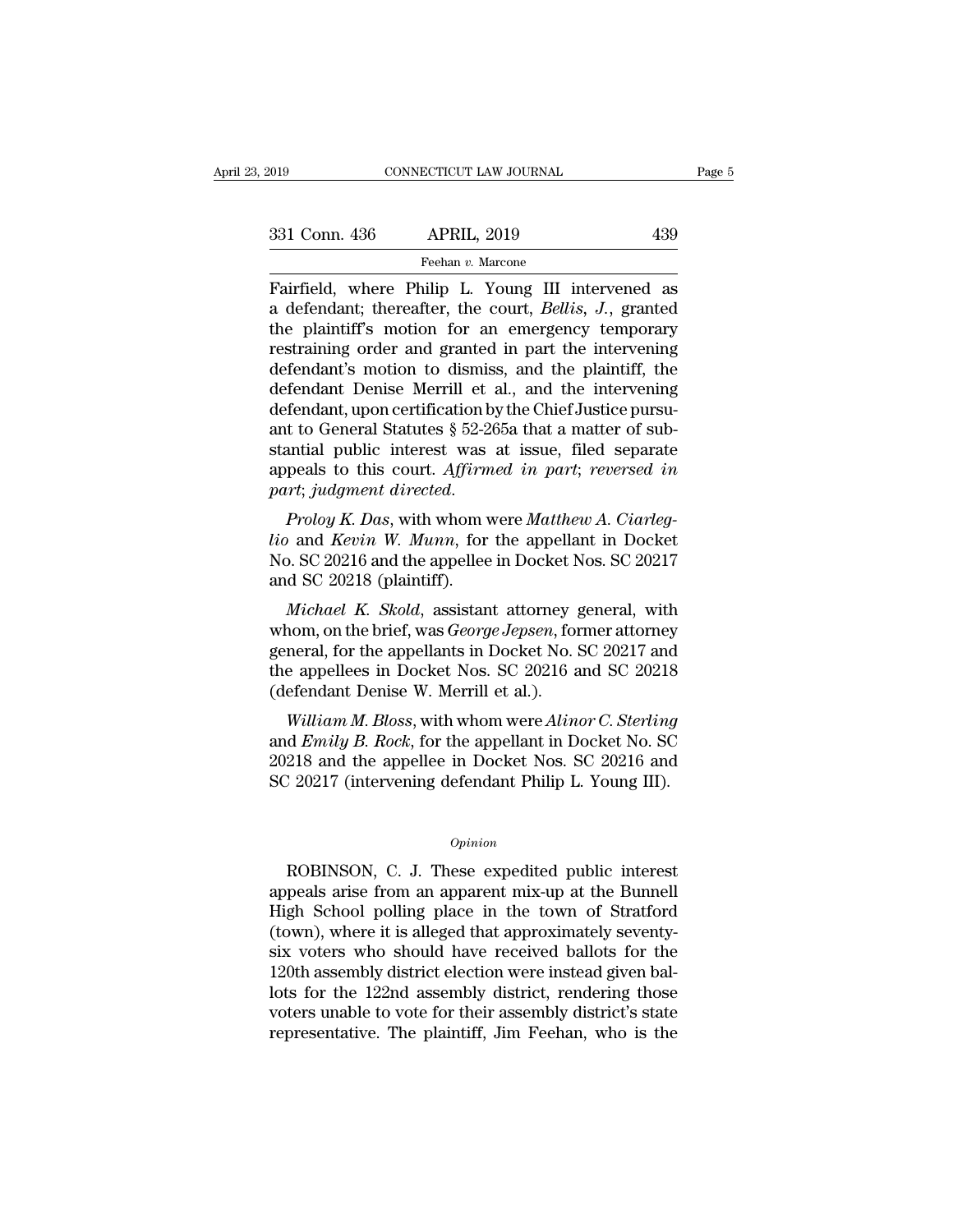# EXERCITE CONNECTICUT LAW JOURNAL April 23, 2019<br>440 APRIL, 2019 331 Conn. 436<br>Feehan v. Marcone Feehan *v.* Marcone

CONNECTICUT LAW JOURNAL April 23, 2019<br>
APRIL, 2019 331 Conn. 436<br>
Feehan v. Marcone<br>
Republican Party's candidate for state representative in<br>
the 120th assembly district, brought this action seeking<br>
doclaratory roliof a APRIL, 2019 331 Conn. 436<br>
Feehan v. Marcone<br>
Republican Party's candidate for state representative in<br>
the 120th assembly district, brought this action seeking<br>
declaratory relief, a new election, and an injunction<br>
probi  $\begin{array}{c|c} \text{APRIL, 2019} & \text{331 Conn. 436} \end{array}$ <br>
Feehan v. Marcone<br>
Republican Party's candidate for state representative in<br>
the 120th assembly district, brought this action seeking<br>
declaratory relief, a new election, and a  $\frac{\text{APRIL, 2019}}{\text{Feehan } v. \text{ Marcone}}$ <br>
Republican Party's candidate for state representative in<br>
the 120th assembly district, brought this action seeking<br>
declaratory relief, a new election, and an injunction<br>
prohibiting the Feehan v. Marcone<br>
Republican Party's candidate for state representative in<br>
the 120th assembly district, brought this action seeking<br>
declaratory relief, a new election, and an injunction<br>
prohibiting the defendants, Secr Freehan v. Marcone<br>
Republican Party's candidate for state representative in<br>
the 120th assembly district, brought this action seeking<br>
declaratory relief, a new election, and an injunction<br>
prohibiting the defendants, Sec Republican Party's candidate for state representative in<br>the 120th assembly district, brought this action seeking<br>declaratory relief, a new election, and an injunction<br>prohibiting the defendants, Secretary of the State<br>Den the 120th assembly district, brought this action seeking<br>declaratory relief, a new election, and an injunction<br>prohibiting the defendants, Secretary of the State<br>Denise W. Merrill, Treasurer Denise L. Nappier, and<br>Comptrol declaratory relief, a new election, and an injunction<br>prohibiting the defendants, Secretary of the State<br>Denise W. Merrill, Treasurer Denise L. Nappier, and<br>Comptroller Kevin Lembo (state defendants), from<br>declaring the in prohibiting the defendants, Secretary of the State<br>Denise W. Merrill, Treasurer Denise L. Nappier, and<br>Comptroller Kevin Lembo (state defendants), from<br>declaring the intervening defendant, Phillip L. Young<br>III, the Democra Denise W. Merrill, Treasurer Denise L. Nappier, and<br>Comptroller Kevin Lembo (state defendants), from<br>declaring the intervening defendant, Phillip L. Young<br>III, the Democratic Party's candidate, as the winner of<br>that electi Comptroller Kevin Lembo (state defendants), from<br>declaring the intervening defendant, Phillip L. Young<br>III, the Democratic Party's candidate, as the winner of<br>that election.<sup>1</sup> After the Chief Justice granted the par-<br>tie declaring the intervening defendant, Phillip L. Young<br>III, the Democratic Party's candidate, as the winner of<br>that election.<sup>1</sup> After the Chief Justice granted the par-<br>ties' separate applications for permission to appeal III, the Democratic Party's candidate, as the winner of that election.<sup>1</sup> After the Chief Justice granted the parties' separate applications for permission to appeal pursuant to General Statutes  $\S 52-265a$ , the plaintiff that election.<sup>1</sup> After the Chief Justice granted the parties' separate applications for permission to appeal pursuant to General Statutes § 52-265a, the plaintiff appealed from the judgment of the trial court dismissing ties' separate applications for permission to appeal pursuant to General Statutes  $\S 52-265a$ , the plaintiff<br>appealed from the judgment of the trial court dismissing<br>the complaint in part as barred by the elections clause suant to General Statutes § 52-265a, the plaintiff<br>appealed from the judgment of the trial court dismissing<br>the complaint in part as barred by the elections clause<br>set forth in article third, § 7, of the Connecticut const appealed from the judgment of the trial court dismissing<br>the complaint in part as barred by the elections clause<br>set forth in article third, § 7, of the Connecticut constitu-<br>tion,<sup>2</sup> and the defendants appealed from the on,<sup>2</sup> and the defendants appealed from the grant of<br>the plaintiff's application for a temporary injunction.<sup>3</sup><br>The conclude that the elections clause gives our state<br>ouse of Representatives exclusive jurisdiction over<br><sup>1</sup> the plaintiff's application for a temporary injunction.<sup>3</sup><br>We conclude that the elections clause gives our state<br>House of Representatives exclusive jurisdiction over<br><sup>1</sup>The amended complaint also named the following local

and in these appeals, they have not otherwise participated in this case. For the sake of simplicity, we refer to Young, Merrill, Nappier, and Lembo, collectively, as the defendants, and to Young, individually, by name.<br>
<sup></sup> the sake of simplicity, we refer to Young, Merrill, Nappier, and Lembo, collectively, as the defendants, and to Young, individually, by name.<br><sup>2</sup> Article third, § 7, of the Connecticut constitution provides in relevant pa collectively, as the defendants, and to Young, individually, by name.<br>
<sup>2</sup> Article third, § 7, of the Connecticut constitution provides in relevant<br>
part: "The treasurer, secretary of the state, and comptroller shall canv <sup>2</sup> Article third, § 7, of the Connecticut constitution provides in relevant part: "The treasurer, secretary of the state, and comptroller shall canvass publicly the votes for senators and representatives. The person  $\dots$ part: "The treasurer, secretary of the state, and comptroller shall canvass publicly the votes for senators and representatives. The person . . . in each assembly district having the greatest number of votes for representa publicly the votes for senators and representatives. The person  $\ldots$  in each assembly district having the greatest number of votes for representative shall be declared to be duly elected for such district.  $\ldots$  The retu assembly district having the greatest number of votes for representative shall be declared to be duly elected for such district. . . . The return of votes, and the result of the canvass, shall be submitted to the house of

immediately appealable final judgment; see, e.g., *Bozrah* v. *Chmurynski*, 303 Conn. 676, 681–82, 36 A.3d 210 (2012); we have appellate jurisdiction because § 52-265a "permits this court to consider an interlocutory appea because assembly. Each house shall be the final judge of the election returns and qualifications of its own members."<br>
<sup>3</sup> Although an order granting a temporary injunction is ordinarily not an inmediately appealable fina and qualifications of its own members."<br><sup>3</sup> Although an order granting a temporary injunction is ordinarily not an<br>immediately appealable final judgment; see, e.g., *Bozrah v. Chmurynski*,<br>303 Conn. 676, 681–82, 36 A.3d 21 <sup>3</sup> Although an order granting a temporary inj<br>immediately appealable final judgment; see, e.<br>303 Conn. 676, 681–82, 36 A.3d 210 (2012); we<br>because § 52-265a "permits this court to consi<br>from the trial court." *State v. K* 

We conclude that the elections clause gives our state<br>House of Representatives exclusive jurisdiction over<br>The amended complaint also named the following local election officials<br>for the town as defendants: Rick Marcone, t House of Representatives exclusive jurisdiction over<br>
<sup>1</sup>The amended complaint also named the following local election officials<br>
for the town as defendants: Rick Marcone, the town's Democratic registrar<br>
of voters; Lou De TOUSE OF Representatives exclusive jurisdiction over<br>
<sup>1</sup>The amended complaint also named the following local election officials<br>
for the town as defendants: Rick Marcone, the town's Democratic registrar<br>
of voters; Lou De <sup>1</sup> The amended complaint also named the following local election officials for the town as defendants: Rick Marcone, the town's Democratic registrar of voters; Lou Decilio, the town's Republican registrar of voters; Beth for the town as defendants: Rick Marcone, the town's Democratic registrar of voters; Lou Decilio, the town's Republican registrar of voters; Beth Boda, the head moderator for the election; John Krekoska, the head moderator for voters; Lou Decilio, the town's Republican registrar of voters; Beth Boda, the head moderator for the election; John Krekoska, the head moderator of the recount; and Susan M. Pawluk, the town's clerk. Although these lo the head moderator for the election; John Krekoska, the head moderator of the recount; and Susan M. Pawluk, the town's clerk. Although these local election officials have appeared through counsel both before the trial cour election officials have appeared through counsel both before the trial court<br>and in these appeals, they have not otherwise participated in this case. For<br>the sake of simplicity, we refer to Young, Merrill, Nappier, and Le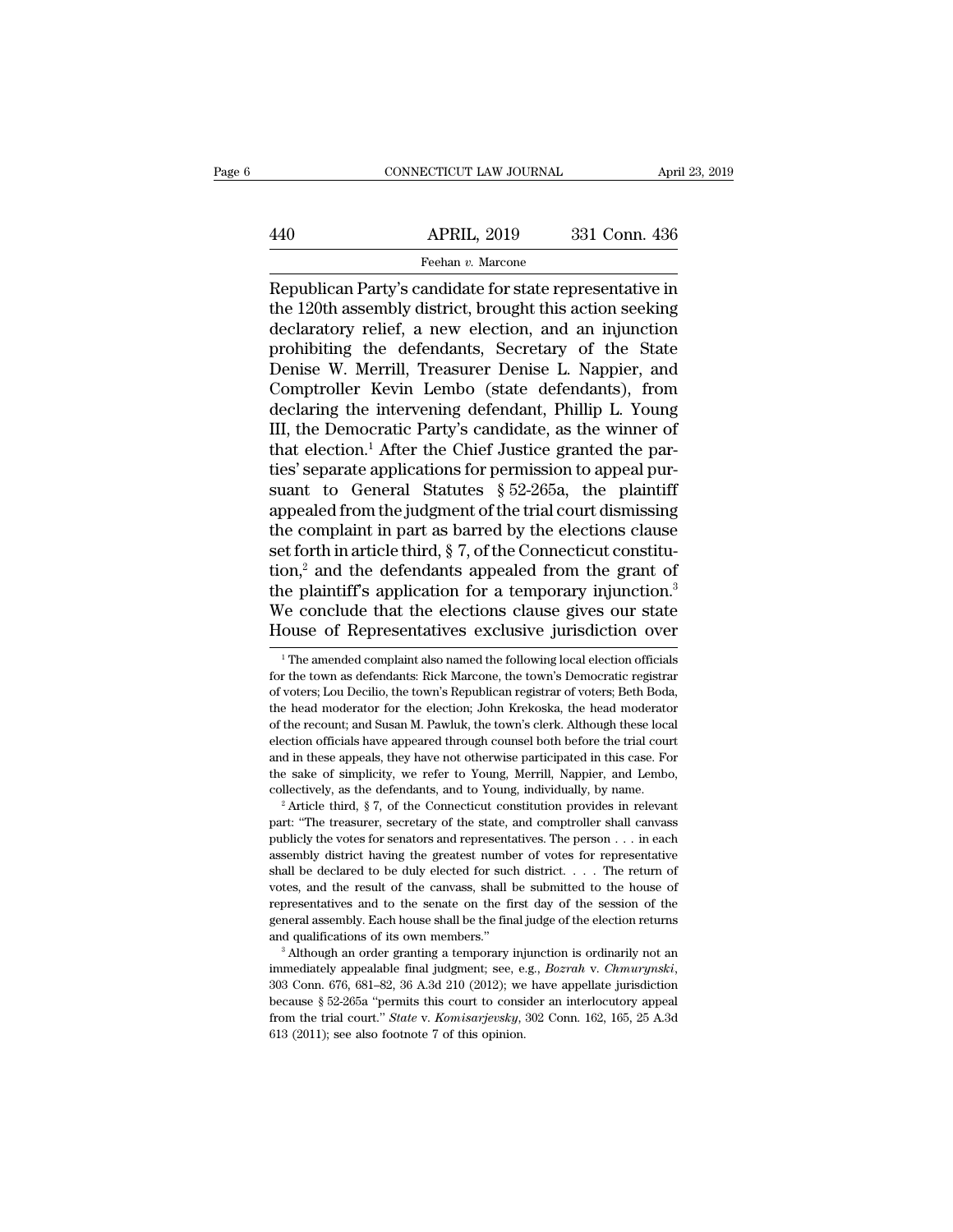| CONNECTICUT LAW JOURNAL             |     |                                                                                                                                                   |
|-------------------------------------|-----|---------------------------------------------------------------------------------------------------------------------------------------------------|
|                                     |     |                                                                                                                                                   |
| <b>APRIL, 2019</b><br>331 Conn. 436 | 441 |                                                                                                                                                   |
| Feehan v. Marcone                   |     |                                                                                                                                                   |
|                                     |     |                                                                                                                                                   |
|                                     |     | Page 7<br>this election contest, and we disagree with the plaintiff's<br>claims that (1) General Statutes $\S 9-328$ , <sup>4</sup> which governs |

331 Conn. 436 APRIL, 2019 441<br>
Feehan v. Marcone<br>
this election contest, and we disagree with the plaintiff's<br>
claims that (1) General Statutes § 9-328,<sup>4</sup> which governs<br>
contested elections for "municipal office," confer 331 Conn. 436 APRIL, 2019 441<br>
Feehan v. Marcone<br>
this election contest, and we disagree with the plaintiff's<br>
claims that (1) General Statutes § 9-328,<sup>4</sup> which governs<br>
contested elections for "municipal office," confer 331 Conn. 436 APRIL, 2019 441<br>
Feehan v. Marcone<br>
this election contest, and we disagree with the plaintiff's<br>
claims that (1) General Statutes § 9-328,<sup>4</sup> which governs<br>
contested elections for "municipal office," confer Feehan v. Marcone<br>this election contest, and we disagree with the plaintiff's<br>claims that (1) General Statutes § 9-328,<sup>4</sup> which governs<br>contested elections for "municipal office," confers juris-<br>diction on the courts ove this election contest, and we disagree with the plaintiff's<br>claims that (1) General Statutes § 9-328,<sup>4</sup> which governs<br>contested elections for "municipal office," confers juris-<br>diction on the courts over this case, and ( claims that (1) General Statutes § 9-328,<sup>4</sup> which governs<br>contested elections for "municipal office," confers juris-<br>diction on the courts over this case, and (2) under the<br>supremacy clause of the United States constitut diction on the courts over this case, and (2) under the<br>supremacy clause of the United States constitution; see<br>U.S. Const., art. VI, cl. 2;<sup>5</sup> state courts have jurisdiction<br>over his federal constitutional claims, notwit supremacy clause of the United States constitution; see<br>U.S. Const., art. VI, cl. 2<sup>5</sup> state courts have jurisdiction<br>over his federal constitutional claims, notwithstanding<br> $\frac{4}{3}$  General Statutes § 9-328 provides in

U.S. Const., art. VI, cl.  $2,5$  state courts have jurisdiction over his federal constitutional claims, notwithstanding  $\overline{ }$ <sup>4</sup> General Statutes § 9-328 provides in relevant part: "Any elector or candidate claiming to h over his federal constitutional claims, notwithstanding<br>
<sup>4</sup> General Statutes § 9-328 provides in relevant part: "Any elector or candidate claiming to have been aggreed by any ruling of any election official<br>
in connection been a mistake in the countertation of votes in the countries. The countert of the claiming to have been aggrieved by any ruling of any election official in connection with an election for any municipal office or a primary <sup>4</sup> General Statutes § 9-328 provides in relevant part: "Any elector or candidate claiming to have been aggrieved by any ruling of any election official in connection with an election for any municipal office or a primary date claiming to have been aggrieved by any ruling of any election official<br>in connection with an election for any municipal office or a primary for<br>justice of the peace, or any elector or candidate claiming that there has and connection with an election for any municipal office or a primary for justice of the peace, or any elector or candidate claiming that there has been a mistake in the count of votes cast for any such office at such ele in such that the peace, or any elector or candidate claiming that there has been a mistake in the count of votes cast for any such office at such election or primary, or any candidate in such an election or primary claimin been a mistake in the count of votes cast for any such office at such election<br>or primary, or any candidate in such an election or primary claiming that<br>he is aggrieved by a violation of any provision of sections 9-355, 9or primary, or any candidate in such an election or primary claiming that<br>he is aggrieved by a violation of any provision of sections 9-355, 9-357 to<br>9-361, inclusive, 9-364, 9-364a or 9-365 in the casting of absentee ball sufficient reason is shown, he may order any voting tabulators to be unlocked by a violation of any provision of sections 9-355, 9-357 to 9-361, inclusive, 9-364, 9-364a or 9-365 in the casting of absentee ballots at such no 39.361, inclusive, 9-364, 9-364a or 9-365 in the casting of absentee ballots at such election or primary, may bring a complaint to any judge of the Superior Court for relief therefrom. . . . Such judge shall, on the day such election or primary, may bring a complaint to any judge of the Superior Court for relief therefrom.  $\ldots$  Such judge shall, on the day fixed for such hearing and without unnecessary delay, proceed to hear the parties Court for relief therefrom.... Such judge shall, on the day fixed for such hearing and without unnecessary delay, proceed to hear the parties. If sufficient reason is shown, he may order any voting tabulators to be unlock hearing and without unnecessary delay, proceed to hear the parties. If sufficient reason is shown, he may order any voting tabulators to be unlocked or any ballot boxes to be opened and a recount of the votes cast, includi sufficient reason is shown, he may order any voting tabulators to be unlocked<br>or any ballot boxes to be opened and a recount of the votes cast, including<br>absentee ballots, to be made. Such judge shall thereupon, if he find such judge may order a new election or primary or a change in the votes cast, including absentee ballots, to be made. Such judge shall thereupon, if he finds any error in the rulings of the election official or any mistake absentee ballots, to be made. Such judge shall thereupon, if he finds any absentee ballots, to be made. Such judge shall thereupon, if he finds any error in the rulings of the election official or any mistake in the count shall be final and conclusive upon all questions relation of the count of the votes, certify the result of his finding or decision to the Secretary of the State before the tenth day succeeding the conclusion of the hearing the votes, certify the result of his finding or decision to the Secretary of the State before the tenth day succeeding the conclusion of the hearing. Such judge may order a new election or primary or a change in the existi the State before the tenth day succeeding the conclusion of the hearing.<br>Such judge may order a new election or primary or a change in the existing<br>election schedule. Such certificate of such judge of his finding or decisi Such judge may order a new election or primary or a change in the existing election schedule. Such certificate of such judge of his finding or decision shall be final and conclusive upon all questions relating to errors in Exertive such a conclusive upon all questions relation schedule. Such certificate of such judge of his finding or decision shall be final and conclusive upon all questions relating to errors in the ruling of such election shall be final and conclusive upon all questions relating to errors in the ruling of such election officials, to the correctness of such count, and, for the purposes of this section only, such claimed violations, and shall Fruling of such election officials, to the correctness of such count, and, for the purposes of this section only, such claimed violations, and shall operate to correct the returns of the moderators or presiding officers, s the purposes of this section only, such claimed violations, and shall operate to correct the returns of the moderators or presiding officers, so as to conform to such finding or decision, except that this section shall not to correct the returns of the moderators or presiding officers, so as to conform to such finding or decision, except that this section shall not affect the right of appeal to the Supreme Court and it shall not prevent such conform to such finding or decision, except that this section shall not affect<br>the right of appeal to the Supreme Court and it shall not prevent such judge<br>from reserving such questions of law for the advice of the Supreme the right of appeal to the Supreme Court and it shall not prevent such judge<br>from reserving such questions of law for the advice of the Supreme Court<br>as provided in section 9-325. Such judge may, if necessary, issue his wr the proper such district.'' This constitution, and the Laws of the United States which the supreme Court as provided in section 9-325. Such judge may, if necessary, issue his writ of mandamus, requiring the adverse party a relevant particular to the diverse party and those under him to deliver<br>of mandamus, requiring the adverse party and those under him to deliver<br>to the complainant the appurtenances of such office, and shall cause his<br>findi

shall be made in Pursuance thereof ... shall be the superior Court in the proper judicial district."<br>
<sup>5</sup> The supremacy clause of the United States constitution provides in relevant part: "This Constitution, and the Laws o Ending and decree to be entered on the records of the Superior Court in<br>the proper judicial district."<br><sup>5</sup> The supremacy clause of the United States constitution provides in<br>relevant part: "This Constitution, and the Laws the proper judicial district."<br>
<sup>5</sup> The supremacy clause of the United States constitution provides in<br>
relevant part: "This Constitution, and the Laws of the United States which<br>
shall be made in Pursuance thereof  $\ldots$  <sup>15</sup> The supremacy claus<br>relevant part: "This Cons<br>shall be made in Pursuan<br>Land; and the Judges in<br>the Constitution or Law:<br>U.S. Const., art. VI, cl. 2.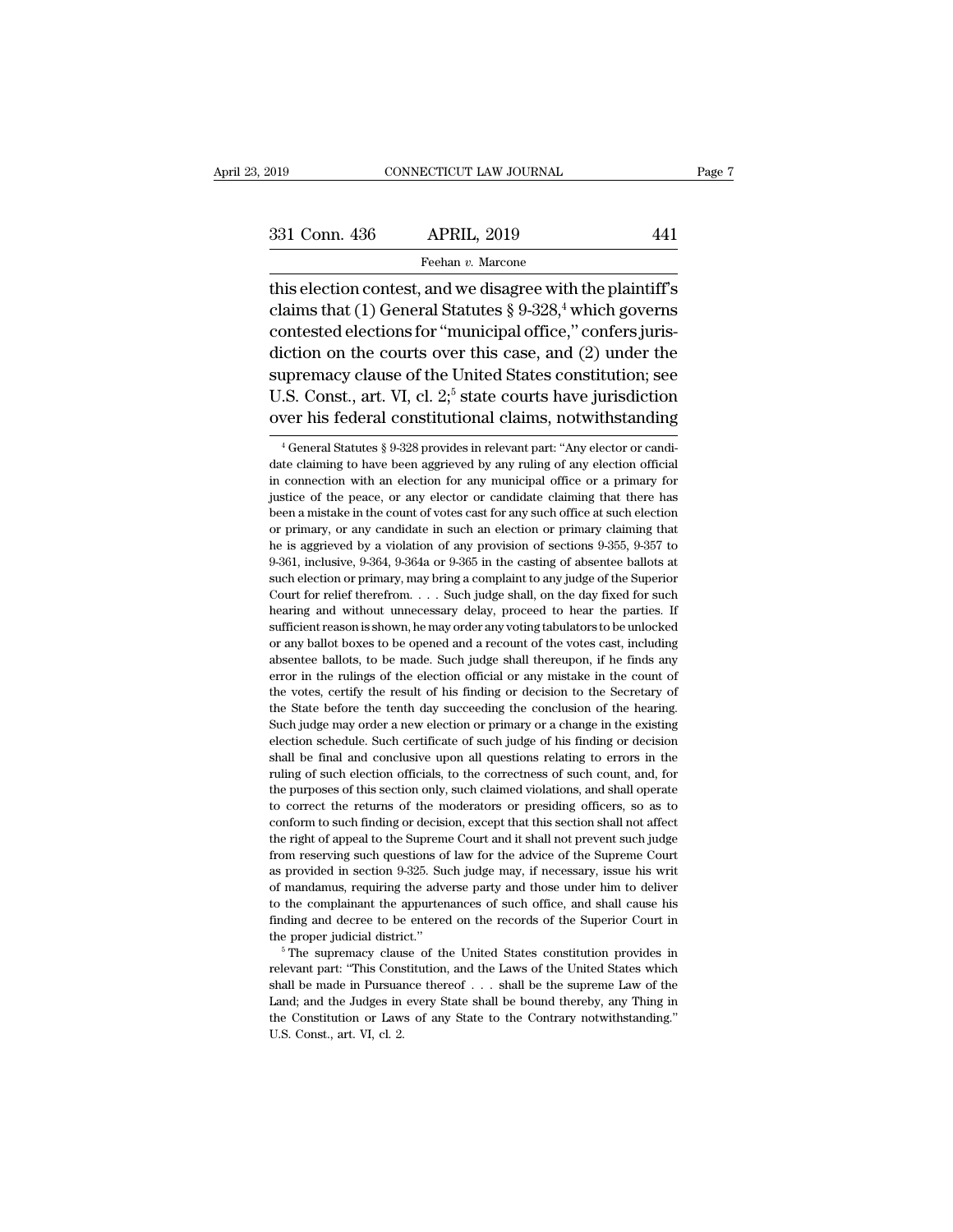# EXERCITE CONNECTICUT LAW JOURNAL April 23, 2019<br>442 APRIL, 2019 331 Conn. 436<br>Feehan v. Marcone Feehan *v.* Marcone

CONNECTICUT LAW JOURNAL April 23, 2<br>
442 APRIL, 2019 331 Conn. 436<br>
Feehan v. Marcone<br>
the elections clause in the Connecticut constitution.<br>
Accordingly, we also agree with the defendants' claim<br>
that the trial court lack APRIL, 2019 331 Conn. 436<br>
Feehan v. Marcone<br>
the elections clause in the Connecticut constitution.<br>
Accordingly, we also agree with the defendants' claim<br>
that the trial court lacked jurisdiction to enjoin the state<br>
defe  $\begin{array}{r}\n 442 \text{ APRIL, } 2019 \text{ 331 Conn. } 436 \\
 \hline\n\text{Feehan } v. \text{ Marcone} \\
 \text{the electrons clause in the Connecticut constitution.}\n \text{Accordingly, we also agree with the defendants' claim that the trial court lacked jurisdiction to enjoin the state\ndefendants from canvassing the votes and declaring a winner. We therefore, a firm the judgment of the trial.\n$  $\frac{\text{APRIL, 2019}}{\text{Feehan } v \cdot \text{Marcone}}$ <br>
the elections clause in the Connecticut constitution.<br>
Accordingly, we also agree with the defendants' claim<br>
that the trial court lacked jurisdiction to enjoin the state<br>
defendants fro Feehan  $v$ . Marcone<br>the elections clause in the Connecticut constitution.<br>Accordingly, we also agree with the defendants' claim<br>that the trial court lacked jurisdiction to enjoin the state<br>defendants from canvassing the v reenan *v*. Marcone<br>the elections clause in the Connecticut constitution.<br>Accordingly, we also agree with the defendants' claim<br>that the trial court lacked jurisdiction to enjoin the state<br>defendants from canvassing the vo the elections clause in the Connecticut constitution.<br>Accordingly, we also agree with the defendants' claim<br>that the trial court lacked jurisdiction to enjoin the state<br>defendants from canvassing the votes and declaring a<br> Accordingly, we also agree with the that the trial court lacked jurisdiction<br>defendants from canvassing the vote<br>winner. We, therefore, affirm the jud<br>court insofar as it dismissed the comp<br>the judgment of the trial court fendants from canvassing the votes and declaring a<br>fendants from canvassing the votes and declaring a<br>nner. We, therefore, affirm the judgment of the trial<br>urt insofar as it dismissed the complaint and reverse<br>e judgment o technalis from carriasing are votes and declaring a<br>winner. We, therefore, affirm the judgment of the trial<br>court insofar as it dismissed the complaint and reverse<br>the judgment of the trial court with respect to its issu-<br>

while: We, affectory, amin't are judgment of the that<br>court insofar as it dismissed the complaint and reverse<br>the judgment of the trial court with respect to its issu-<br>ance of a temporary injunction.<br>The record reveals the the judgment of the trial court with respect to its issu-<br>ance of a temporary injunction.<br>The record reveals the following facts, as alleged in<br>the operative complaint, and procedural history. On<br>November 6, 2018, the elec are judgment of the that coart with respect to as issued<br>ance of a temporary injunction.<br>The record reveals the following facts, as alleged in<br>the operative complaint, and procedural history. On<br>November 6, 2018, the elect The record reveals the following facts, as alleged in<br>the operative complaint, and procedural history. On<br>November 6, 2018, the election for the state representa-<br>tive for the 120th assembly district took place. There<br>were The record reveals the following facts, as alleged in<br>the operative complaint, and procedural history. On<br>November 6, 2018, the election for the state representa-<br>tive for the 120th assembly district took place. There<br>were the operative complaint, and procedural history. On<br>November 6, 2018, the election for the state representa-<br>tive for the 120th assembly district took place. There<br>were three candidates for that position: the plaintiff,<br>wh November 6, 2018, the election for the state representative for the 120th assembly district took place. There were three candidates for that position: the plaintiff, who was endorsed by the Republican Party and the Indepen tive for the 120th assembly district took place. There<br>were three candidates for that position: the plaintiff,<br>who was endorsed by the Republican Party and the<br>Independent Party, Young, who was endorsed by the<br>Democratic P were three candidates for that position: the plaintiff,<br>who was endorsed by the Republican Party and the<br>Independent Party, Young, who was endorsed by the<br>Democratic Party, and a petitioning candidate, Prez<br>Palmer. One of who was endorsed by the Republican Party and the<br>Independent Party, Young, who was endorsed by the<br>Democratic Party, and a petitioning candidate, Prez<br>Palmer. One of the polling places for the 120th assembly<br>district was B Independent Party, Young, who was endorsed by the<br>Democratic Party, and a petitioning candidate, Prez<br>Palmer. One of the polling places for the 120th assembly<br>district was Bunnell High School, which also served as<br>a pollin Democratic Party, and a petitioning candidate, Prez<br>Palmer. One of the polling places for the 120th assembly<br>district was Bunnell High School, which also served as<br>a polling place for the 122nd assembly district. At some<br>p Palmer. One of the polling places for the 120th assembly<br>district was Bunnell High School, which also served as<br>a polling place for the 122nd assembly district. At some<br>point midday, a packet of ballots for the 122nd assem district was Bunnell High School, which also served as<br>a polling place for the 122nd assembly district. At some<br>point midday, a packet of ballots for the 122nd assembly<br>district was distributed to voters in the voting line a polling place for the 122nd assembly district. At some<br>point midday, a packet of ballots for the 122nd assembly<br>district was distributed to voters in the voting line for<br>the 120th assembly district. As a result, approxim point midday, a packet of ballots for the 122nd assembly<br>district was distributed to voters in the voting line for<br>the 120th assembly district. As a result, approximately<br>seventy-six voters who received those ballots were<br> seventy-six voters who received those ballots were<br>unable to cast a vote for the office of state representa-<br>tive from the 120th assembly district.<sup>6</sup> A voter detected<br>the mistake and reported it to the moderator, who<br> $\frac$ unable to cast a vote for the office of state representative from the 120th assembly district.<sup>6</sup> A voter detected the mistake and reported it to the moderator, who  $\frac{1}{6}$  The complaint alleges that the voter checklist

tive from the 120th assembly district.<sup>6</sup> A voter detected<br>the mistake and reported it to the moderator, who<br><sup>6</sup> The complaint alleges that the voter checklist at Bunnell High School<br>for the 120th assembly district shows 1 The mistake and reported it to the moderator, who<br>
<sup>6</sup> The complaint alleges that the voter checklist at Bunnell High School<br>
for the 120th assembly district shows 1575 names crossed off the official<br>
checklist, but only 1  $^6$  The complaint alleges that the voter checklist at Bunnell High School for the 120th assembly district shows 1575 names crossed off the official checklist, but only 1499 ballots processed, which would indicate 76 fewe <sup>6</sup> The complaint alleges that the voter checklist at Bunnell High School for the 120th assembly district shows 1575 names crossed off the official checklist, but only 1499 ballots processed, which would indicate 76 fewer % for the 120th assembly district shows 1575 names crossed off the official checklist, but only 1499 ballots processed, which would indicate 76 fewer ballots than voters. In contrast, the checklist at that location for th ecklist, but only 1499 ballots processed, which would indicate 76 fewer<br>ecklist, but only 1499 ballots processed, which would indicate 76 fewer<br>llots than voters. In contrast, the checklist at that location for the 122nd<br>s ballots than voters. In contrast, the checklist at that location for the 122nd assembly district allegedly shows 952 names crossed off the official checklist, but 1031 ballots processed, which would indicate 79 more ballot

sussembly district allegedly shows 952 names crossed off the official check-<br>list, but 1031 ballots processed, which would indicate 79 more ballots<br>than voters.<br>We note that the checklist summary for the 122nd assembly dis List, but 1031 ballots processed, which would indicate 79 more ballots<br>than voters.<br>We note that the checklist summary for the 122nd assembly district, which<br>was supplied as an exhibit in the appendix to the plaintiff's br discrepancy does not, however, affect the substantive analysis within this was supplied as an exhibit in the appendix to the plaintiff's brief, indicates that the names of 954 voters had been crossed off. This would result opinion.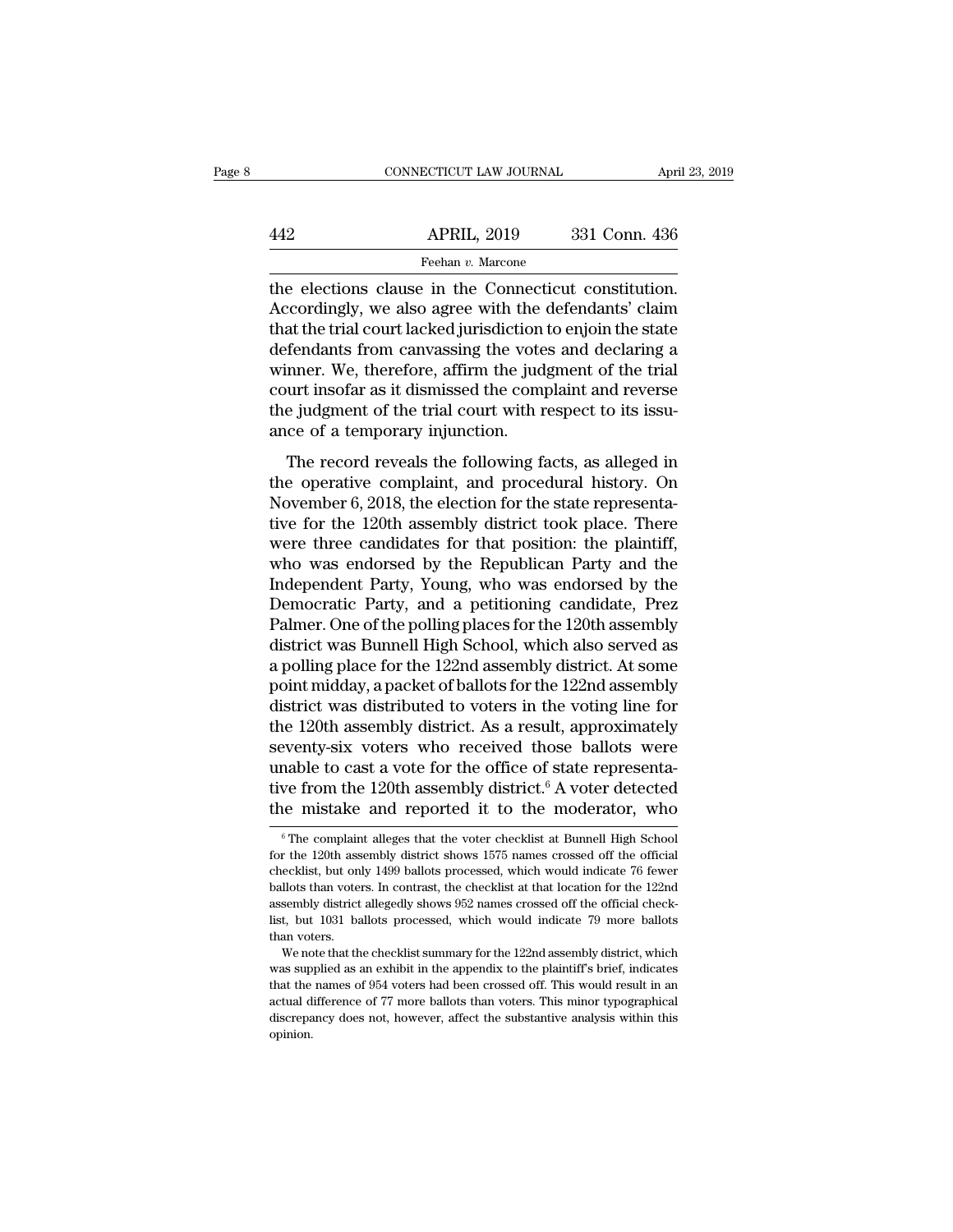| 2019          | CONNECTICUT LAW JOURNAL                                                                                                                                                      |     | Page 9 |
|---------------|------------------------------------------------------------------------------------------------------------------------------------------------------------------------------|-----|--------|
|               |                                                                                                                                                                              |     |        |
| 331 Conn. 436 | <b>APRIL, 2019</b>                                                                                                                                                           | 443 |        |
|               | Feehan v. Marcone                                                                                                                                                            |     |        |
|               | replaced the 122nd assembly district ballots with the<br>correct ones and noted the incident in his log, allowing<br>for investigation by the town registrar of votors after |     |        |

331 Conn. 436 APRIL, 2019 443<br>
Feehan v. Marcone<br>
replaced the 122nd assembly district ballots with the<br>
correct ones and noted the incident in his log, allowing<br>
for investigation by the town registrar of voters after<br>
th  $\frac{331 \text{ Conn. } 436 \qquad \text{APRIL, } 2019 \qquad \text{7} \qquad 443}$ <br>
Feehan v. Marcone<br>
replaced the 122nd assembly district ballots with the<br>
correct ones and noted the incident in his log, allowing<br>
for investigation by the town registr  $\begin{tabular}{l} \bf 331 \; Conn. \; 436 \\ \hline \bf 122r \; correct \; ones \; and \; 1 \\ \hline \bf 16r \; investigation \; the \; electrical \; and \; 1 \\ \hline \end{tabular}$ Feehan v. Marcone<br>
placed the 122nd assembly district ballots with the<br>
rrect ones and noted the incident in his log, allowing<br>
r investigation by the town registrar of voters after<br>
e election.<br>
After the initial vote ta replaced the 122nd assembly district ballots with the<br>correct ones and noted the incident in his log, allowing<br>for investigation by the town registrar of voters after<br>the election.<br>After the initial vote tabulation for the

replaced the 122nd assembly district ballots with the<br>correct ones and noted the incident in his log, allowing<br>for investigation by the town registrar of voters after<br>the election.<br>After the initial vote tabulation for the correct ones and noted the incident in his log, allowing<br>for investigation by the town registrar of voters after<br>the election.<br>After the initial vote tabulation for the 120th assembly<br>district, the vote count was 5217 vote for investigation by the town registrar of voters after<br>the election.<br>After the initial vote tabulation for the 120th assembly<br>district, the vote count was 5217 votes for Young, 5199<br>votes for the plaintiff, and 55 votes the election.<br>
After the initial vote tabulation for the 120th assembly<br>
district, the vote count was 5217 votes for Young, 5199<br>
votes for the plaintiff, and 55 votes for Palmer. Because<br>
there was a difference of only 1 After the initial vote tabulation for the 120th assembly<br>district, the vote count was 5217 votes for Young, 5199<br>votes for the plaintiff, and 55 votes for Palmer. Because<br>there was a difference of only 18 votes between Yo district, the vote count was 5217 votes for Young, 5199<br>votes for the plaintiff, and 55 votes for Palmer. Because<br>there was a difference of only 18 votes between Young<br>and the plaintiff, a statutory recanvass was required<br> votes for the plaintiff, and 55 votes for Palmer. Because<br>there was a difference of only 18 votes between Young<br>and the plaintiff, a statutory recanvass was required<br>pursuant to General Statutes § 9-311a. That recanvass<br>wa ere was a difference of only 18 votes between Young<br>d the plaintiff, a statutory recanvass was required<br>irsuant to General Statutes § 9-311a. That recanvass<br>as held on November 13 and 14, 2018, and resulted<br>5222 votes for and the plaintiff, a statutory recanvass was required<br>pursuant to General Statutes § 9-311a. That recanvass<br>was held on November 13 and 14, 2018, and resulted<br>in 5222 votes for Young and 5209 votes for the plaintiff,<br>a di

pursuant to General Statutes § 9-311a. That recanvass<br>was held on November 13 and 14, 2018, and resulted<br>in 5222 votes for Young and 5209 votes for the plaintiff,<br>a difference of 13 votes. Palmer again received 55 votes.<br>O was held on November 13 and 14, 2018, and resulted<br>in 5222 votes for Young and 5209 votes for the plaintiff,<br>a difference of 13 votes. Palmer again received 55 votes.<br>On November 15, 2018, the plaintiff filed a complaint<br>i in 5222 votes for Young and 5209 votes for the plaintiff, a difference of 13 votes. Palmer again received 55 votes.<br>On November 15, 2018, the plaintiff filed a complaint<br>in the trial court, seeking the following relief: ( a difference of 13 votes. Palmer again received 55 votes.<br>
On November 15, 2018, the plaintiff filed a complaint<br>
in the trial court, seeking the following relief: (1) "a<br>
declaration that, as a result of the errors commit On November 15, 2018, the plaintiff filed a complaint<br>in the trial court, seeking the following relief: (1) "a<br>declaration that, as a result of the errors committed at<br>the Bunnell [High School] polling place and resulting in the trial court, seeking the following relief: (1) "a<br>declaration that, as a result of the errors committed at<br>the Bunnell [High School] polling place and resulting<br>disenfranchisement of voters in the 120th assembly di declaration that, as a result of the errors committed at<br>the Bunnell [High School] polling place and resulting<br>disenfranchisement of voters in the 120th assembly dis-<br>trict, a new election must be held for the office of st the Bunnell [High School] polling place and resulting<br>disenfranchisement of voters in the 120th assembly dis-<br>trict, a new election must be held for the office of state<br>representative for the 120th [assembly] district''; ( disenfranchisement of voters in the 120th assembly district, a new election must be held for the office of state representative for the 120th [assembly] district"; (2) "a mandatory injunction requiring the defendants to ho trict, a new election must be held for the office of state<br>representative for the 120th [assembly] district"; (2) "a<br>mandatory injunction requiring the defendants to hold<br>a special election for the office of state represen representative for the 120th [assembly] district"; (2) "a<br>mandatory injunction requiring the defendants to hold<br>a special election for the office of state representative<br>in the 120th assembly district"; and (3) "a prohibi mandatory injunction requiring the defendants to hold<br>a special election for the office of state representative<br>in the 120th assembly district"; and (3) "a prohibitory<br>injunction precluding [the state defendants] from<br>decl a special election for the office of state representative<br>in the 120th assembly district"; and (3) "a prohibitory<br>injunction precluding [the state defendants] from<br>declaring a candidate elected state representative in<br>the in the 120th assembly district"; and (3) "a prohibitory<br>injunction precluding [the state defendants] from<br>declaring a candidate elected state representative in<br>the 120th assembly district before a new election is<br>held." T injunction precluding [the state defendants] from<br>declaring a candidate elected state representative in<br>the 120th assembly district before a new election is<br>held." The plaintiff subsequently amended that com-<br>plaint to inc declaring a candidate elected state representative in<br>the 120th assembly district before a new election is<br>held." The plaintiff subsequently amended that com-<br>plaint to include claims pursuant to 42 U.S.C. § 1983,<br>alleging the 120th assembly district before a new election is<br>held." The plaintiff subsequently amended that com-<br>plaint to include claims pursuant to 42 U.S.C. § 1983,<br>alleging that the voters who received incorrect ballots<br>had be held." The plaintiff subsequently amended that complaint to include claims pursuant to  $42$  U.S.C. § 1983, alleging that the voters who received incorrect ballots had been deprived of their fundamental rights to vote and ad been deprived of their fundamental rights to vote<br>nd to equal protection of the laws under the United<br>tates constitution. In addition, the plaintiff filed an<br>pplication for a temporary injunction<sup>7</sup> barring the state<br><sup>7</sup> and to equal protection of the laws under the United States constitution. In addition, the plaintiff filed an application for a temporary injunction<sup>7</sup> barring the state  $\frac{1}{7}$  Although the plaintiff styled his applica

States constitution. In addition, the plaintiff filed an application for a temporary injunction<sup>7</sup> barring the state  $\frac{1}{4}$  Although the plaintiff styled his application as one for "an emergency temporary restraining o because it was granted after notice and a hearing of error and a hearing order," we, like the parties and the trial court, refer in this opinion to that application as one for a "temporary injunction" because it was grante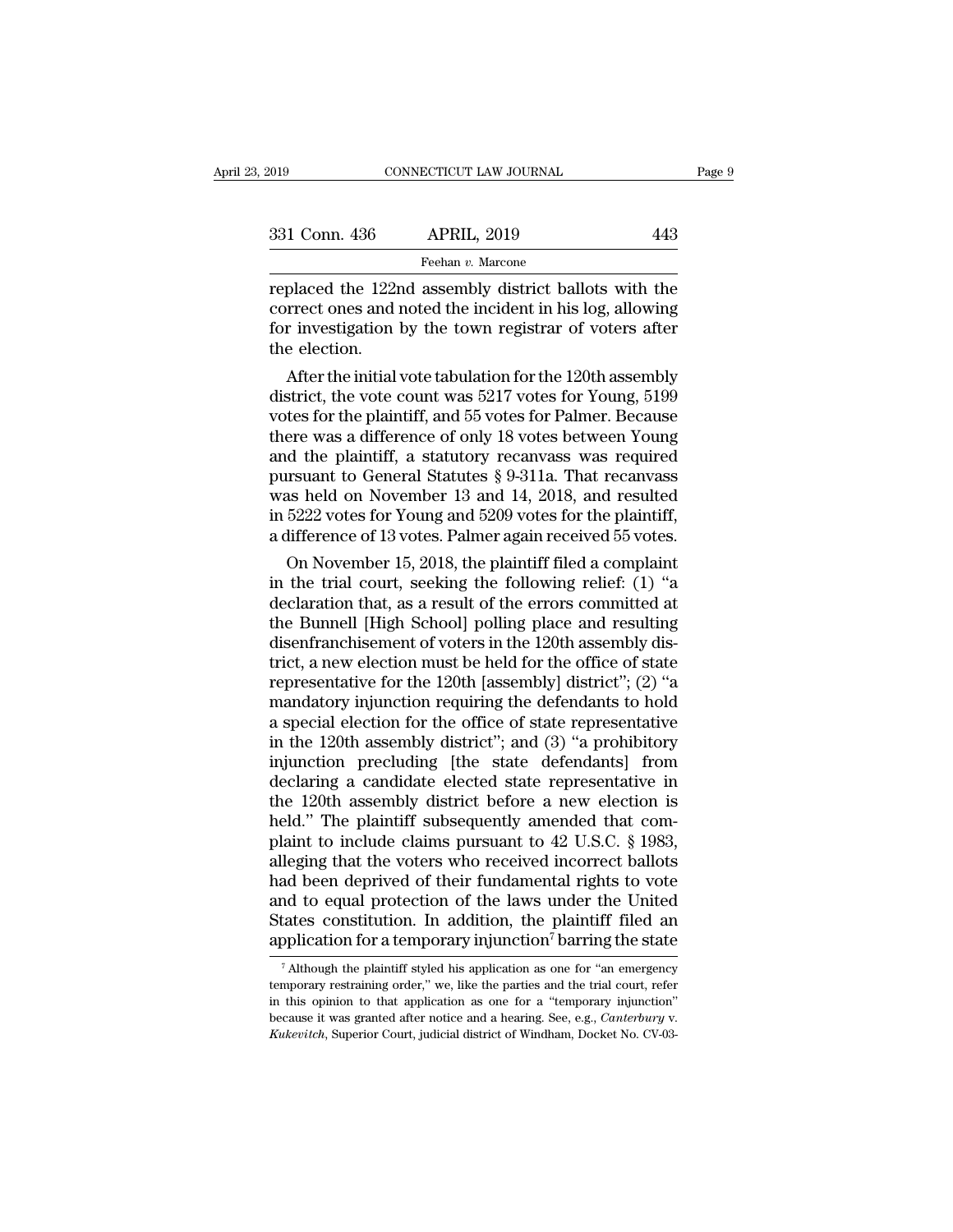| CONNECTICUT LAW JOURNAL | April 23, 2019 |
|-------------------------|----------------|
| <b>APRIL, 2019</b>      | 331 Conn. 436  |
| Feehan v. Marcone       |                |

CONNECTICUT LAW JOURNAL APR<br>
444 APRIL, 2019 331 Conn. 436<br>
Feehan v. Marcone<br>
defendants from canvassing the votes for state repre-<br>
sentative from the 120th assembly district or declaring<br>
the results of any such canvass APRIL, 2019 331 Conn. 436<br>
Feehan v. Marcone<br>
defendants from canvassing the votes for state representative from the 120th assembly district or declaring<br>
the results of any such canvass.  $\begin{tabular}{l l l} \multicolumn{1}{c}{ \textbf{APRIL, 2019}}\\ \hline \multicolumn{1}{c}{\textbf{Feehan }v. \text{ Marcone}}\\ \hline \textbf{defendants from canvassing the vote} \\ \textbf{sentative from the 120th assembly} \\ \textbf{the results of any such canvas.} \\ \hline \end{tabular}$  $APRLL$ , 2019  $331$  Conn. 436<br>  $Feehan v. Marcone$ <br>  $fendants$  from canvassing the votes for state repre-<br>
mative from the 120th assembly district or declaring<br>
e results of any such canvass.<br>
After the trial court granted Young's motion

Feehan v. Marcone<br>
defendants from canvassing the votes for state repre-<br>
sentative from the 120th assembly district or declaring<br>
the results of any such canvass.<br>
After the trial court granted Young's motion for per-<br>
m defendants from canvassing the votes for state repre-<br>sentative from the 120th assembly district or declaring<br>the results of any such canvass.<br>After the trial court granted Young's motion for per-<br>mission to intervene in t the results of any such canvassing are voces for state representative from the 120th assembly district or declaring<br>the results of any such canvass.<br>After the trial court granted Young's motion for per-<br>mission to interven the results of any such canvass.<br>
After the trial court granted Young's motion for per-<br>
mission to intervene in the action as a defendant, he-<br>
supported by the state defendants—moved to dismiss<br>
the amended complaint<sup>8</sup> are results of any start claress.<br>After the trial court granted Young's motion for per-<br>mission to intervene in the action as a defendant, he<br>supported by the state defendants—moved to dismiss<br>the amended complaint<sup>8</sup> for After the trial court granted Young's motion for per-<br>mission to intervene in the action as a defendant, he—<br>supported by the state defendants—moved to dismiss<br>the amended complaint<sup>8</sup> for lack of jurisdiction, arguing<br>tha mission to intervene in the action as a defendant, he—<br>supported by the state defendants—moved to dismiss<br>the amended complaint<sup>8</sup> for lack of jurisdiction, arguing<br>that, under the elections clause of the Connecticut con-<br> supported by the state defendants—moved to dismiss<br>the amended complaint<sup>8</sup> for lack of jurisdiction, arguing<br>that, under the elections clause of the Connecticut con-<br>stitution, our state House of Representatives has exclu the amended complaint<sup>8</sup> for lack of jurisdiction, arguing<br>that, under the elections clause of the Connecticut con-<br>stitution, our state House of Representatives has exclu-<br>sive jurisdiction to resolve election disputes i that, under the elections clause of the Connecticut constitution, our state House of Representatives has exclusive jurisdiction to resolve election disputes involving the election of its members. Young also objected to the stitution, our state House of Representatives has exclusive jurisdiction to resolve election disputes involving<br>the election of its members. Young also objected to the<br>plaintiff's application for a temporary injunction. Th sive jurisdiction to resolve election disputes involving<br>the election of its members. Young also objected to the<br>plaintiff's application for a temporary injunction. The<br>plaintiff objected to the motion to dismiss, contendi the election of its members. Young also objected to the plaintiff's application for a temporary injunction. The plaintiff objected to the motion to dismiss, contending that the trial court had jurisdiction to grant relief plaintiff's application for a temporary injunction. The plaintiff objected to the motion to dismiss, contending that the trial court had jurisdiction to grant relief pursuant to § 9-328, and that he did not seek to challen plaintiff objected to the mothat the trial court had juris<br>ant to § 9-328, and that he d<br>final decision as to who w<br>whether the election was co<br>that comply with the Gener<br>federal constitutions."<br>After conducting a heari and the state contrinsic and the did not seek to challenge the<br>
t to § 9-328, and that he did not seek to challenge the<br>
aal decision as to who won the election but, rather,<br>
nether the election was conducted under "proce and the amended complaint the diaments of the effinal decision as to who won the election but, rather,<br>whether the election was conducted under "procedures<br>that comply with the General Statutes and the state and<br>federal co

man accusion as to this work are created and, rather,<br>whether the election was conducted under "procedures<br>that comply with the General Statutes and the state and<br>federal constitutions."<br>After conducting a hearing on the m for a declaration and statutes and the state and<br>federal constitutions."<br>After conducting a hearing on the motion to dismiss<br>the amended complaint, the trial court granted the<br>motion in part with respect to the plaintiff' new electrical states and the state and<br>federal constitutions."<br>After conducting a hearing on the motion to dismiss<br>the amended complaint, the trial court granted the<br>motion in part with respect to the plaintiff's requests After conducting a hearing on the motion to dismiss<br>the amended complaint, the trial court granted the<br>motion in part with respect to the plaintiff's requests<br>for a declaration and mandatory injunction requiring a<br>new ele After conducting a hearing on the motion to dismiss<br>the amended complaint, the trial court granted the<br>motion in part with respect to the plaintiff's requests<br>for a declaration and mandatory injunction requiring a<br>new elec the amended complaint, the trial court granted the<br>motion in part with respect to the plaintiff's requests<br>for a declaration and mandatory injunction requiring a<br>new election for the office of state representative for<br>the new election for the office of state representative for<br>the 120th assembly district.<sup>9</sup> The court concluded that<br>our state House of Representatives had exclusive juris-<br>diction over those matters pursuant to our state elec the 120th assembly district.<sup>9</sup> The court concluded that<br>our state House of Representatives had exclusive juris-<br>diction over those matters pursuant to our state elec-<br> $\frac{0070337}{5}$  (June 17, 2003) (35 Conn. L. Rptr. 14

our state House of Representatives had exclusive juris-<br>diction over those matters pursuant to our state elec-<br> $\frac{0070337}{5}$  (June 17, 2003) (35 Conn. L. Rptr. 14, 16) ("[u]nder Connecticut<br>law, the phrase temporary inju order the model of the presentiative to the adversaries diction over those matters pursuant to our state elec-<br>0070337-S (June 17, 2003) (35 Conn. L. Rptr. 14, 16) ("[u]nder Connecticut<br>law, the phrase temporary injunction 0070337-S (June 17, 2003) (35 Conn. L. Rptr. 14, 16) ("[u]nder Connecticut law, the phrase temporary injunction refers both to what the somewhat more highly articulated federal courts would call a temporary restraining or [internal quotation marks omitted]). <sup>8</sup> The plaintiff filed the amended complaint while a motion to dismiss, filed by and the support of the state defendants, we can be always the support of the support of the support of the support of the support of the support of the support of the support of the support of the support of the s respect to the interval complete to the diverse party] and to what they would call a preliminary injunction [i.e., one issued after notice and hearing]"<br>[internal quotation marks omitted]].<br><sup>8</sup> The plaintiff filed the amen

filed by Young with the support of the state defendants, was pending with respect to the original complaint.<br><sup>9</sup> On December 13, 2018, the trial court issued a written memorandum of decision further articulating its oral d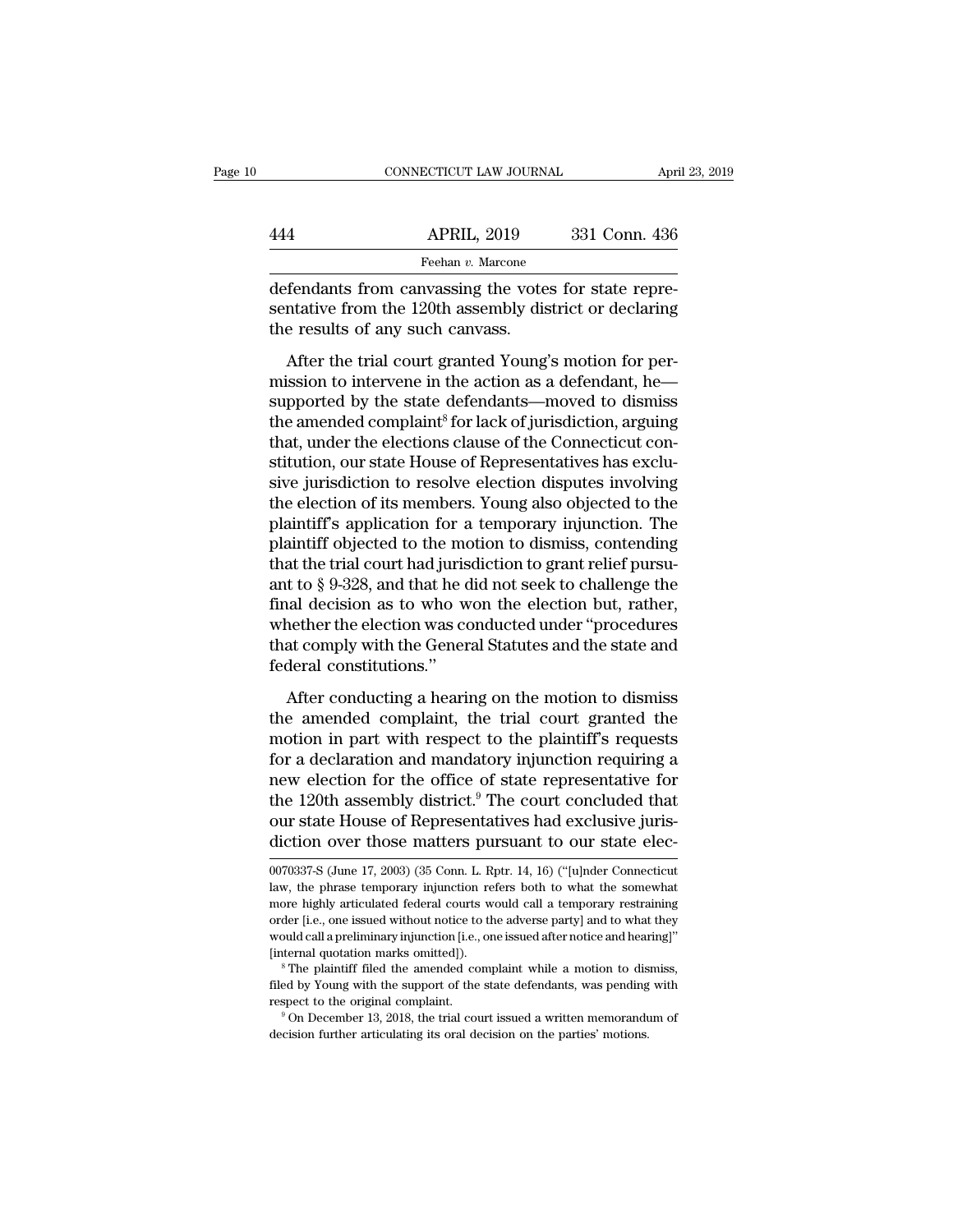the plaintiff's request for a temporary<br>
tions clause, even though the plaintiff had also asserted<br>
tions clause, even though the plaintiff had also asserted<br>
federal claims pursuant to 42 U.S.C. § 1983. The court<br>
granted  $f_{\text{Hehan }v}$  APRIL, 2019<br>  $f_{\text{Hechan }v}$  APRIL, 2019<br>  $f_{\text{Hehan }v}$  Marcone<br>  $f_{\text{Heden }v}$  and  $f_{\text{Heal }v}$  and  $f_{\text{Heal }v}$  and  $f_{\text{Heal }v}$  are court<br>  $f_{\text{Heal }v}$  and  $f_{\text{Heal }v}$  are court<br>  $f_{\text{Heal }v}$  are court<br>  $f_{\text{He$ 331 Conn. 436 APRIL, 2019 445<br>
Feehan v. Marcone<br>
tions clause, even though the plaintiff had also asserted<br>
federal claims pursuant to 42 U.S.C. § 1983. The court<br>
granted, however, the plaintiff's request for a temporar 331 Conn. 436 APRIL, 2019 445<br>
Feehan v. Marcone<br>
tions clause, even though the plaintiff had also asserted<br>
federal claims pursuant to 42 U.S.C. § 1983. The court<br>
granted, however, the plaintiff's request for a temporar Feehan v. Marcone<br>
values of the v. Marcone<br>
tions clause, even though the plaintiff had also asserted<br>
federal claims pursuant to 42 U.S.C. § 1983. The court<br>
granted, however, the plaintiff's request for a temporary<br>
in Feehan v. Marcone<br>tions clause, even though the plaintiff had also asserted<br>federal claims pursuant to 42 U.S.C. § 1983. The court<br>granted, however, the plaintiff's request for a temporary<br>injunction enjoining the state d tions clause, even though the plaintiff had also asserted<br>federal claims pursuant to 42 U.S.C. § 1983. The court<br>granted, however, the plaintiff's request for a temporary<br>injunction enjoining the state defendants from can federal claims pursuant to 42 U.S.C. § 1983. The court<br>granted, however, the plaintiff's request for a temporary<br>injunction enjoining the state defendants from can-<br>vassing the votes or declaring the winner of the electio granted, however, the plaintiff's request for a temporary<br>injunction enjoining the state defendants from can-<br>vassing the votes or declaring the winner of the election<br>pursuant to General Statutes § 9-319,<sup>10</sup> reasoning th injunction enjoining the state defendants from can-<br>vassing the votes or declaring the winner of the election<br>pursuant to General Statutes  $\S 9{\text -}319,^{10}$  reasoning that<br>the "limited exercise of its jurisdiction over th vassing the votes or declaring the winner of the election<br>pursuant to General Statutes  $\S 9{\text -}319, ^{10}$  reasoning that<br>the "limited exercise of its jurisdiction over the applica-<br>tion" for the injunction was necessary t pursuant to General Statutes  $\S$  9-319,<sup>10</sup> reasoning that<br>the "limited exercise of its jurisdiction over the applica-<br>tion" for the injunction was necessary to maintain the<br>status quo and to "ensur[e] that the House [of followed. m" for the injunction was necessary to maintain the<br>atus quo and to "ensur[e] that the House [of Represen-<br>tives] has an opportunity to exercise its authority."<br>ie trial court rendered judgment accordingly. These<br>pedited status quo and to "ensur[e] that the House [of Representatives] has an opportunity to exercise its authority."<br>The trial court rendered judgment accordingly. These<br>expedited public interest appeals pursuant to § 52-265a<br>fo

tatives] has an opportunity to exercise its authority."<br>The trial court rendered judgment accordingly. These<br>expedited public interest appeals pursuant to  $\S~52-265a$ <br>followed.<br>We held oral argument in these appeals on De The trial court rendered judgment accordingly. These<br>expedited public interest appeals pursuant to  $\S$  52-265a<br>followed.<br>We held oral argument in these appeals on December<br>21, 2018.<sup>11</sup> Immediately after oral argument, we expedited public interest appeals pursuant to  $\S$  52-265a<br>followed.<br>We held oral argument in these appeals on December<br>21, 2018.<sup>11</sup> Immediately after oral argument, we issued<br>the following order: "After a hearing and bas rollowed.<br>
We held oral argument in these appeals on December<br>
21, 2018.<sup>11</sup> Immediately after oral argument, we issued<br>
the following order: "After a hearing and based on the<br>
record and claims before the court, it is her We held oral argument in these appeals on December 21, 2018.<sup>11</sup> Immediately after oral argument, we issued the following order: "After a hearing and based on the record and claims before the court, it is hereby ordered th 21, 2018.<sup>11</sup> Immediately after oral argument, we issued<br>the following order: "After a hearing and based on the<br>record and claims before the court, it is hereby ordered<br>that the judgment of the trial court is affirmed inso the following order: "After a hearing and b<br>record and claims before the court, it is here that the judgment of the trial court is affirm<br>as it lacks jurisdiction at this time. In according this determination, it is furth is it lacks jurisdiction at this time. In accordance with<br>his determination, it is further ordered that the trial<br>burt's injunction is vacated. A written decision will<br>llow." This is that written decision.<br> $\frac{10}{10}$  Gen

We notice by mail to each person chosen state senator, state representative judge of probate of his election."<br><sup>11</sup> We reiterate our gratitude to counsel, first voiced by Justice McDonald oral argument before this court, f

or judge of probate of his election."<br>
<sup>11</sup> We reiterate our gratitude to counsel, first voiced by Justice McDonald<br>
at oral argument before this court, for their thorough and professional<br>
briefing and argument of this ca <sup>11</sup> We reiterate our gratitude to counsel, first voiced by Justice McDonald at oral argument before this court, for their thorough and professional briefing and argument of this case on an expedited basis. We also note th at oral argument before this court, for their thorough and professional<br>briefing and argument of this case on an expedited basis.<br>We also note that, in the afternoon of December 20, 2018, the day before<br>oral argument in th able between an expected basis.<br>
We also note that, in the afternoon of December 20, 2018, the day before<br>
oral argument in these appeals, the ACLU Foundation of Connecticut filed<br>
an application for permission to file an We also note that, in the afternoon of December 20, 2018, the day before oral argument in these appeals, the ACLU Foundation of Connecticut filed an application for permission to file an amicus curiae brief. Although we or an application for permission to file an amicus curiae brief. Although we ordinarily are very receptive to amicus briefs, we denied this application because its eve of argument timing would have rendered the filing of such

this determination, it is further ordered that the trial court's injunction is vacated. A written decision will follow." This is that written decision.<br>
<sup>10</sup> General Statutes § 9-319 provides: "The votes for state senator court's injunction is vacated. A written decision will<br>follow." This is that written decision.<br> $\frac{1}{10}$  General Statutes § 9-319 provides: "The votes for state senators, state<br>representatives and judges of probate, as r follow." This is that written decision.<br>
<sup>10</sup> General Statutes § 9-319 provides: "The votes for state senators, state representatives and judges of probate, as returned by the moderators, shall be canvassed, during the mo FOIIOW. THIS IS that WITCH decision.<br>
<sup>10</sup> General Statutes § 9-319 provides: "The votes for state senators, state<br>
representatives and judges of probate, as returned by the moderators, shall<br>
be canvassed, during the mon <sup>10</sup> General Statutes § 9-319 provides: "The votes for state senators, state representatives and judges of probate, as returned by the moderators, shall be canvassed, during the month in which they are cast, by the Treasu representatives and judges of probate. As returned by the moderators, shall be canvassed, during the month in which they are cast, by the Treasurer, Secretary of the State and Comptroller, and they shall declare, except in be canvassed, during the month in which they are cast, by the Treasurer, Secretary of the State and Comptroller, and they shall declare, except in case of a tie vote, who is elected senator in each senatorial district, rep Secretary of the State and Comptroller, and they shall declare, except in case of a tie vote, who is elected senator in each senatorial district, representative in each assembly district and judge of probate in each probat at tative in each assembly district and judge of probate in each probate district.<br>The Secretary of the State shall, within three days after such declaration,<br>give notice by mail to each person chosen state senator, state tative in each assembly district and judge of probate in each probate district.<br>The Secretary of the State shall, within three days after such declaration, give notice by mail to each person chosen state senator, state rep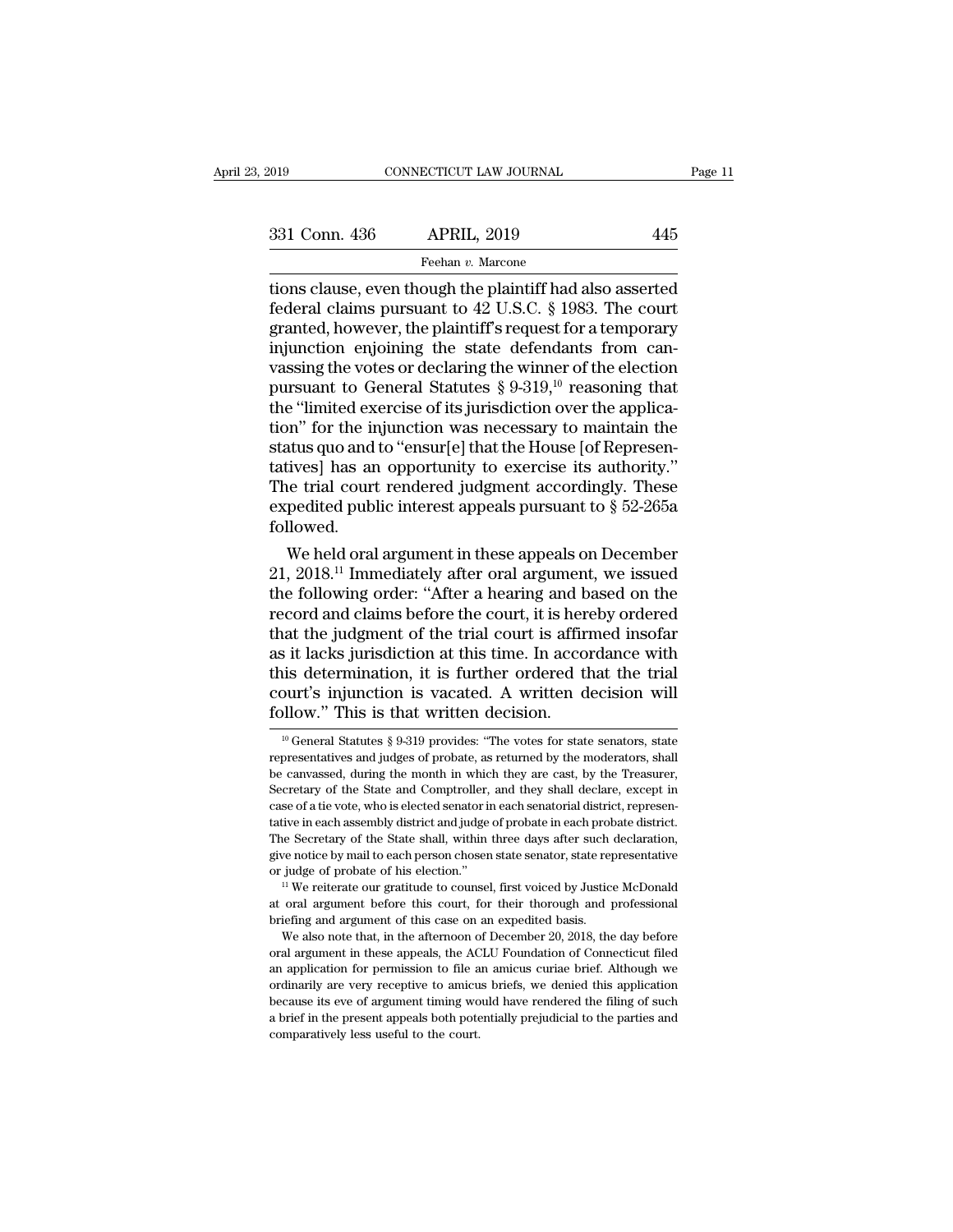# EXERCITE CONNECTICUT LAW JOURNAL April 23, 2019<br>446 APRIL, 2019 331 Conn. 436<br>Feehan v. Marcone Feehan *v.* Marcone

CONNECTICUT LAW JOURNAL<br>
49 APRIL, 2019 331 Conn. 436<br>
Feehan v. Marcone<br>
"A motion to dismiss . . . properly attacks the juris-<br>
"A motion of the court, essentially asserting that the plain-<br>
f cannot as a matter of law a 446 APRIL, 2019 331 Conn. 436<br>
Feehan v. Marcone<br>
"A motion to dismiss . . . properly attacks the juris-<br>
diction of the court, essentially asserting that the plain-<br>
tiff cannot as a matter of law and fact state a cause o APRIL, 2019 331 Conn. 436<br>
Feehan v. Marcone<br>
"A motion to dismiss . . . properly attacks the jurisdiction of the court, essentially asserting that the plain-<br>
tiff cannot as a matter of law and fact state a cause of<br>
act APRIL, 2019 331 Conn. 436<br>
Feehan v. Marcone<br>
"A motion to dismiss . . . properly attacks the jurisdiction of the court, essentially asserting that the plain-<br>
tiff cannot as a matter of law and fact state a cause of<br>
act Feehan *v*. Marcone<br>
"A motion to dismiss . . . properly attacks the juris-<br>
diction of the court, essentially asserting that the plain-<br>
tiff cannot as a matter of law and fact state a cause of<br>
action that should be hear *Feenar v. Marcone*<br>
"A motion to dismiss . . . properly attacks the juris-<br>
diction of the court, essentially asserting that the plain-<br>
tiff cannot as a matter of law and fact state a cause of<br>
action that should be hear "A motion to dismiss . . . properly attacks the juris-<br>diction of the court, essentially asserting that the plain-<br>tiff cannot as a matter of law and fact state a cause of<br>action that should be heard by the court." (Inter diction of the court, essentially asserting that the plain-<br>tiff cannot as a matter of law and fact state a cause of<br>action that should be heard by the court." (Internal<br>quotation marks omitted.) *Giannoni* v. *Commission* tiff cannot as a matter of law and fact state a cause of<br>action that should be heard by the court." (Internal<br>quotation marks omitted.) *Giannoni* v. *Commissioner*<br>of *Transportation*, 322 Conn. 344, 349, 141 A.3d 784<br>(2 action that should be heard by the court." (Internal<br>quotation marks omitted.) *Giannoni* v. *Commissioner*<br>of *Transportation*, 322 Conn. 344, 349, 141 A.3d 784<br>(2016). Thus, "[w]e begin with the standard of review<br>and th quotation marks omitted.) *Giannoni* v. *Commissioner*<br>of *Transportation*, 322 Conn. 344, 349, 141 A.3d 784<br>(2016). Thus, "[w]e begin with the standard of review<br>and the general principles governing a trial court's dis-<br>p (2016). Thus, "[w]e begin with the standard of review<br>and the general principles governing a trial court's dis-<br>position of a motion to dismiss that challenges jurisdic-<br>tion." *Rocky Hill* v. *SecureCare Realty*, *LLC*, (2016). Thus, "[w]e begin with the standard of review<br>and the general principles governing a trial court's dis-<br>position of a motion to dismiss that challenges jurisdic-<br>tion." *Rocky Hill* v. *SecureCare Realty*, *LLC*, and the general principles governing a trial court's dis-<br>position of a motion to dismiss that challenges jurisdic-<br>tion." *Rocky Hill* v. *SecureCare Realty*, *LLC*, 315 Conn.<br>265, 276, 105 A.3d 857 (2015). "A determinati position of a motion to dismiss that challenges jurisdiction." *Rocky Hill v. SecureCare Realty, LLC*, 315 Conn.<br>265, 276, 105 A.3d 857 (2015). "A determination regarding a trial court's subject matter jurisdiction is a qu tion." *Rocky Hill* v. *SecureCare Realty, LLC*, 315 Conn.<br>265, 276, 105 A.3d 857 (2015). "A determination regard-<br>ing a trial court's subject matter jurisdiction is a ques-<br>tion of law," particularly when it presents ques 265, 276, 105 A.3d 857 (2015). "A determination regarding a trial court's subject matter jurisdiction is a question of law," particularly when it presents questions of constitutional and statutory interpretation. (Interna ing a trial court's subj<br>tion of law," particula<br>of constitutional and s<br>quotation marks om<br>review of the court's<br>resulting [determinatio<br>be de novo. . . .<br>"Depending on the 1 constitutional and statutory interpretation. (Internal<br>otation marks omitted.) Id. Accordingly, "[o]ur<br>view of the court's ultimate legal conclusion[s] and<br>sulting [determination] of the motion to dismiss will<br>de novo.... quotation marks omitted.) Id. Accordingly, "[o]ur<br>review of the court's ultimate legal conclusion[s] and<br>resulting [determination] of the motion to dismiss will<br>be de novo....<br>"Depending on the record before it, a trial c

review of the court's ultimate legal conclusion[s] and<br>resulting [determination] of the motion to dismiss will<br>be de novo....<br>"Depending on the record before it, a trial court rul-<br>ing on a motion to dismiss for lack of s resulting [determination] of the motion to dismiss will<br>be de novo. . . .<br>"Depending on the record before it, a trial court rul-<br>ing on a motion to dismiss for lack of subject matter<br>jurisdiction pursuant to Practice Book be de novo. . . .<br>
"Depending on the record before it, a trial court rul-<br>
ing on a motion to dismiss for lack of subject matter<br>
jurisdiction pursuant to Practice Book § 10-31 (a) (1)<br>
may decide that motion on the basis "Depending on the record before it, a trial court rul-<br>ing on a motion to dismiss for lack of subject matter<br>jurisdiction pursuant to Practice Book § 10-31 (a) (1)<br>may decide that motion on the basis of: (1) the com-<br>plai "Depending on the record before it, a trial court rul-<br>ing on a motion to dismiss for lack of subject matter<br>jurisdiction pursuant to Practice Book § 10-31 (a) (1)<br>may decide that motion on the basis of: (1) the com-<br>plai ing on a motion to dismiss for lack of subject matter<br>jurisdiction pursuant to Practice Book § 10-31 (a) (1)<br>may decide that motion on the basis of: (1) the com-<br>plaint alone; (2) the complaint supplemented by undis-<br>pute jurisdiction pursuant to Practice Book § 10-31 (a) (1)<br>may decide that motion on the basis of: (1) the com-<br>plaint alone; (2) the complaint supplemented by undis-<br>puted facts evidenced in the record; or (3) the complaint<br> may decide that motion on the basis of:<br>plaint alone; (2) the complaint supplemer<br>puted facts evidenced in the record; or (3)<br>supplemented by undisputed facts plus the<br>lution of disputed facts. . . . Different rul<br>dures w the facts evidenced in the record; or (3) the complaint<br>
pplemented by undisputed facts plus the court's reso-<br>
tion of disputed facts. . . . Different rules and proce-<br>
res will apply, depending on the state of the recor supplemented by undisputed facts plus the court's resolution of disputed facts. . . . Different rules and procedures will apply, depending on the state of the record at the time the motion is filed. . . .<br>"If [as here] th

In the complete that is completed facts. . . . Different rules and procedures will apply, depending on the state of the record at the time the motion is filed. . . . .<br>"If [as here] the court decides the motion on the bas dures will apply, depending on the state of the record<br>at the time the motion is filed.  $\dots$ <br>"If [as here] the court decides the motion on the basis<br>of the complaint alone, it must consider the allegations<br>of the complain at the time the motion is filed.  $\dots$ <br>
"If [as here] the court decides the motion on the basis<br>
of the complaint alone, it must consider the allegations<br>
of the complaint in their most favorable light.  $\dots$  In<br>
this regar "If [as here] the court decides the motion on the basis<br>of the complaint alone, it must consider the allegations<br>of the complaint in their most favorable light. . . . . In<br>this regard, a court must take the facts to be th "If [as here] the court decides the motion on the basis<br>of the complaint alone, it must consider the allegations<br>of the complaint in their most favorable light. . . . In<br>this regard, a court must take the facts to be thos of the complaint alone, it must consider the allegations<br>of the complaint in their most favorable light.  $\dots$  In<br>this regard, a court must take the facts to be those<br>alleged in the complaint, including those facts necessa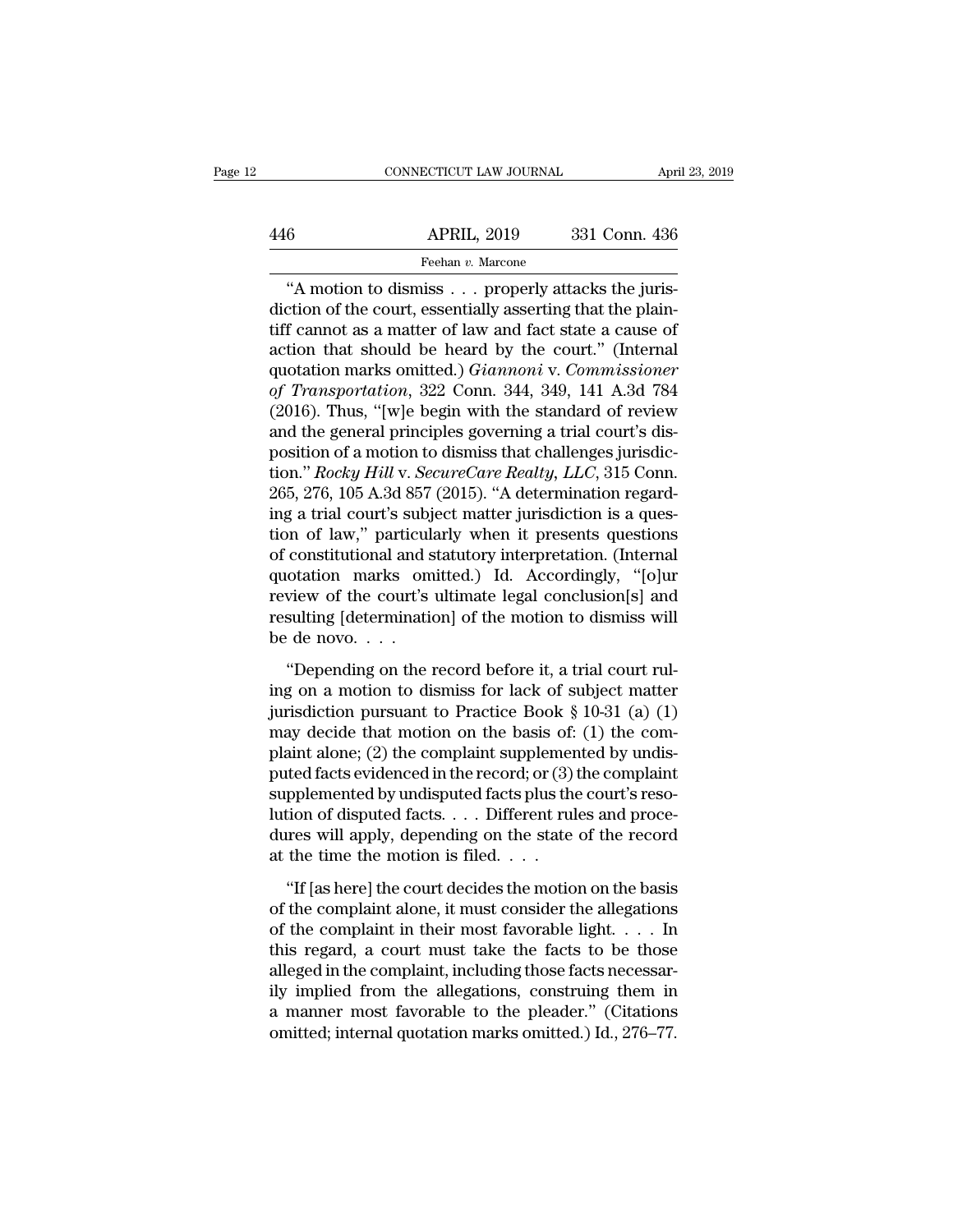| 2019          | CONNECTICUT LAW JOURNAL                                                                                           | Page 13 |
|---------------|-------------------------------------------------------------------------------------------------------------------|---------|
|               |                                                                                                                   |         |
| 331 Conn. 436 | <b>APRIL, 2019</b>                                                                                                | 447     |
|               | Feehan v. Marcone                                                                                                 |         |
|               |                                                                                                                   |         |
|               | THE PLAINTIFF'S APPEAL                                                                                            |         |
|               | In attacking the trial court's jurisdictional conclusion,                                                         |         |
|               | the plaintiff contends that (1) the elections clause of<br>the Connecticut constitution does not "divest the judi |         |

## I

Feehan v. Marcone<br>
I<br>
THE PLAINTIFF'S APPEAL<br>
In attacking the trial court's jurisdictional conclusion,<br>
the plaintiff contends that (1) the elections clause of<br>
the Connecticut constitution does not "divest the judi-<br>
ci THE PLAINTIFF'S APPEAL<br>
In attacking the trial court's jurisdictional conclusion,<br>
the plaintiff contends that (1) the elections clause of<br>
the Connecticut constitution does not "divest the judi-<br>
ciary of jurisdiction ove I<br>THE PLAINTIFF'S APPEAL<br>In attacking the trial court's jurisdictional conclusion,<br>the plaintiff contends that (1) the elections clause of<br>the Connecticut constitution does not "divest the judi-<br>ciary of jurisdiction over THE PLAINTIFF'S APPEAL<br>In attacking the trial court's jurisdictional conclusion,<br>the plaintiff contends that (1) the elections clause of<br>the Connecticut constitution does not "divest the judi-<br>ciary of jurisdiction over t In attacking the trial court's jurisdictional conclusion,<br>the plaintiff contends that (1) the elections clause of<br>the Connecticut constitution does not "divest the judi-<br>ciary of jurisdiction over this dispute," (2)  $\S$  9 In attacking the trial court's jurisdictional conclusion,<br>the plaintiff contends that (1) the elections clause of<br>the Connecticut constitution does not "divest the judi-<br>ciary of jurisdiction over this dispute," (2) § 9-3 the plaintiff contends that (1) the elections clause of<br>the Connecticut constitution does not "divest the judi-<br>ciary of jurisdiction over this dispute," (2) § 9-328 pro-<br>vides a statutory basis for jurisdiction, and (3) the Connecticut constitution does not "divest the judiciary of jurisdiction over this dispute," (2)  $\S$  9-328 provides a statutory basis for jurisdiction, and (3) the supremacy clause of the United States constitution ren ciary of jurisdiction over this dispute," (2)<br>vides a statutory basis for jurisdiction,<br>supremacy clause of the United States cons<br>ders inapplicable any restriction imposed<br>elections clause with respect to his feder<br>tional mapplicable any restriction imposed by the state<br>ons clause with respect to his federal constitu-<br>claims brought pursuant to  $42$  U.S.C. § 1983. We<br>sss each of these claims in turn.<br>A<br>Whether the Elections Clause Divests is clause with respect to his federal constitu-<br>aims brought pursuant to 42 U.S.C. § 1983. We<br>each of these claims in turn.<br>A<br>dether the Elections Clause Divests State<br>Courts of Jurisdiction over This Case<br>gin with the pla

## A

Mether the Elections Clause Divests State<br>
Whether the Elections Clause Divests State<br>
Courts of Jurisdiction over This Case<br>
We begin with the plaintiff's claim that the elections<br>
ause does not divest state courts of jur A<br>
Mether the Elections Clause Divests State<br>
Courts of Jurisdiction over This Case<br>
We begin with the plaintiff's claim that the elections<br>
clause does not divest state courts of jurisdiction over<br>
this case. The plaintif A<br>Whether the Elections Clause Divests State<br>Courts of Jurisdiction over This Case<br>We begin with the plaintiff's claim that the elections<br>clause does not divest state courts of jurisdiction over<br>this case. The plaintiff co Whether the Elections Clause Divests State<br>Courts of Jurisdiction over This Case<br>We begin with the plaintiff's claim that the elections<br>clause does not divest state courts of jurisdiction over<br>this case. The plaintiff con Final the latter of the electrons of the electrons of the electrons<br>
clause does not divest state courts of jurisdiction over<br>
this case. The plaintiff contends that the plain language<br>
of the elections clause, which make We begin with the plaintiff's claim that the elections<br>clause does not divest state courts of jurisdiction over<br>this case. The plaintiff contends that the plain language<br>of the elections clause, which makes "each house  $\$ We begin with the plaintiff's claim that the elections<br>clause does not divest state courts of jurisdiction over<br>this case. The plaintiff contends that the plain language<br>of the elections clause, which makes "each house . . clause does not divest state courts of jurisdiction over<br>this case. The plaintiff contends that the plain language<br>of the elections clause, which makes "each house . . .<br>the final judge of the election returns and qualific this case. The plaintiff contends that the plain language<br>of the elections clause, which makes "each house  $\ldots$ <br>the final judge of the election returns and qualifications<br>of its own members"; Conn. Const., art. III, § 7; of the elections clause, which makes "each house . . .<br>the final judge of the election returns and qualifications<br>of its own members"; Conn. Const., art. III, § 7; renders<br>final the legislature's judgment about which candi the final judge of the election returns and qualifications<br>of its own members"; Conn. Const., art. III, § 7; renders<br>final the legislature's judgment about which candidate<br>received the most votes during the election, but of its own members"; Conn. Const., art. III, § 7; renders<br>final the legislature's judgment about which candidate<br>received the most votes during the election, but does<br>not give the General Assembly "any authority to resolv final the legislature's judgment about which candidate<br>received the most votes during the election, but does<br>not give the General Assembly "any authority to resolve<br>disputes concerning the procedures employed during<br>an ele received the most votes during the election, but does<br>not give the General Assembly "any authority to resolve<br>disputes concerning the procedures employed during<br>an election, much less [the] sole authority to do so."<br>In sup not give the General Assembly "any authority to resolve<br>disputes concerning the procedures employed during<br>an election, much less [the] sole authority to do so."<br>In support of this argument, the plaintiff relies on<br>*Roudeb* disputes concerning the procedures employed during<br>an election, much less [the] sole authority to do so."<br>In support of this argument, the plaintiff relies on<br>*Roudebush v. Hartke*, 405 U.S. 15, 92 S. Ct. 804, 31 L.<br>Ed. 2d an election, much less [the] sole authority to do so."<br>In support of this argument, the plaintiff relies on<br>*Roudebush v. Hartke*, 405 U.S. 15, 92 S. Ct. 804, 31 L.<br>Ed. 2d 1 (1972), and decisions of several sister state<br>co In support of this argument, the plaintiff relies on<br>*Roudebush* v. *Hartke*, 405 U.S. 15, 92 S. Ct. 804, 31 L.<br>Ed. 2d 1 (1972), and decisions of several sister state<br>courts; see, e.g., *State ex rel. Wahl v. Richards*, 44 *Roudebush v. Hartke*, 405 U.S. 15, 92 S. Ct. 804, 31 L.<br>
Ed. 2d 1 (1972), and decisions of several sister state<br>
courts; see, e.g., *State ex rel. Wahl v. Richards*, 44 Del.<br>
566, 64 A.2d 400 (1949); *State ex rel. Wheele* Ed. 2d 1 (1972), and decisions of several sister state courts; see, e.g., *State ex rel. Wahl v. Richards*, 44 Del. 566, 64 A.2d 400 (1949); *State ex rel. Wheeler v. Shelby Circuit Court*, 267 Ind. 265, 369 N.E.2d 933 (19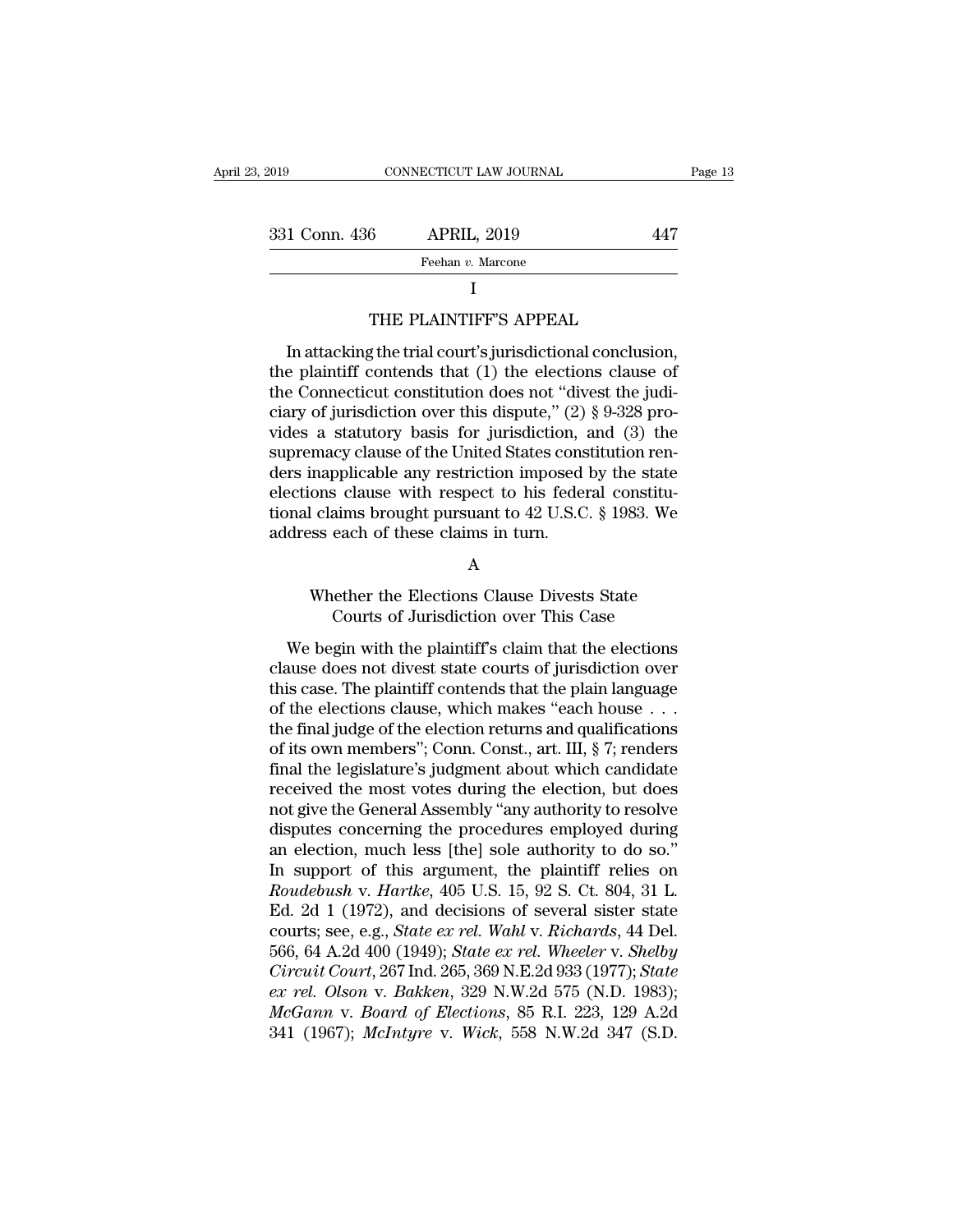# EXERCIT CONNECTICUT LAW JOURNAL April 23, 2019<br>448 APRIL, 2019 331 Conn. 436<br>Feehan v. Marcone Feehan *v.* Marcone

CONNECTICUT LAW JOURNAL APR<br>
448 APRIL, 2019 331 Conn. 436<br>
Feehan v. Marcone<br>
1996); in support of the "distinction between the author-<br>
ity to determine which candidate is entitled to be seated<br>
in the logiclature (which  $\begin{array}{r} \hline \text{APRIL, 2019} \qquad 331 \text{ Conn. } 436 \\ \hline \text{Feehan } v \text{ . } \text{Marcone} \end{array}$ <br>1996); in support of the "distinction between the authority to determine which candidate is entitled to be seated in the legislature (which is the pur  $\begin{array}{r} \text{APRIL, 2019} \\ \text{Feehan } v. \text{ Marcone} \end{array}$ <br>
T996); in support of the "distinction between the authority to determine which candidate is entitled to be seated in the legislature (which is the purview of each house of the  $\frac{\text{APRIL, 2019}}{\text{Feehan } v \cdot \text{Marcone}}$ <br>1996); in support of the "distinction between the authority to determine which candidate is entitled to be seated<br>in the legislature (which is the purview of each house<br>of the legislature Feehan  $v$ . Marcone<br>
1996); in support of the "distinction between the author-<br>
ity to determine which candidate is entitled to be seated<br>
in the legislature (which is the purview of each house<br>
of the legislature), and t Freenan v. Marcone<br>
1996); in support of the "distinction between the author-<br>
ity to determine which candidate is entitled to be seated<br>
in the legislature (which is the purview of each house<br>
of the legislature), and th 1996); in support of the "distinction between the authority to determine which candidate is entitled to be seated<br>in the legislature (which is the purview of each house<br>of the legislature), and the authority to decide disp ity to determine which candidate is entitled to be seated<br>in the legislature (which is the purview of each house<br>of the legislature), and the authority to decide disputes<br>over the election process itself." The plaintiff fu in the legislature (which is the purview of each house<br>of the legislature), and the authority to decide disputes<br>over the election process itself." The plaintiff further<br>argues that only the courts, and not the state House of the legislature), and the authority to decide disputes<br>over the election process itself." The plaintiff further<br>argues that only the courts, and not the state House of<br>Representatives, have the institutional authority t over the election process itself." The plaintiff further argues that only the courts, and not the state House of Representatives, have the institutional authority to issue the requested equitable relief, namely, a new elec argues that only the courts, and not the state House of<br>Representatives, have the institutional authority to<br>issue the requested equitable relief, namely, a new elec-<br>tion. The plaintiff emphasizes that "he is not asking Representatives, have the institutional authority to<br>issue the requested equitable relief, namely, a new elec-<br>tion. The plaintiff emphasizes that "he is not asking the<br>court to declare him the winner of the election" but In The plaintiff emphasizes that "he is not asking the<br>urt to declare him the winner of the election" but,<br>stead, "is asking the court to remedy constitutional<br>d statutory violations in the administration of the<br>ection . . from the plant of the winner of the election" but,<br>instead, "is asking the court to remedy constitutional<br>and statutory violations in the administration of the<br>election  $\dots$  which is a core function of the judiciary."<br>In

instead, "is asking the court to remedy constitutional<br>and statutory violations in the administration of the<br>election  $\dots$  which is a core function of the judiciary."<br>In response, the defendants contend that the plain-<br>ti and statutory violations in the administration of the<br>election  $\dots$  which is a core function of the judiciary."<br>In response, the defendants contend that the plain-<br>tiff's interpretation of the elections clause would "inje of Representatives in the diministance of the<br>election  $\ldots$  which is a core function of the judiciary."<br>In response, the defendants contend that the plain-<br>tiff's interpretation of the elections clause would "inject<br>our In response, the defendants contend that the plain-<br>tiff's interpretation of the elections clause would "inject<br>our courts into a General Assembly election . . . for<br>the first time in our history" and that the state House In response, the defendants contend that the plain-<br>tiff's interpretation of the elections clause would "inject<br>our courts into a General Assembly election  $\dots$  for<br>the first time in our history" and that the state House<br> tiff's interpretation of the elections clause would "inject<br>our courts into a General Assembly election . . . for<br>the first time in our history" and that the state House<br>of Representatives "is the sole entity that is const our courts into a General Assembly election . . . for<br>the first time in our history" and that the state House<br>of Representatives "is the sole entity that is constitu-<br>tionally authorized to determine how such disputes<br>shal the first time in our history" and that the state House<br>of Representatives "is the sole entity that is constitu-<br>tionally authorized to determine how such disputes<br>shall be resolved." Relying on *State ex rel. Morris v.*<br> of Representatives "is the sole entity that is constitu-<br>tionally authorized to determine how such disputes<br>shall be resolved." Relying on *State ex rel. Morris v.*<br>Bulkeley, 61 Conn. 287, 23 A. 186 (1892), *Selleck v.*<br>C tionally authorized to determine how such disputes<br>shall be resolved." Relying on *State ex rel. Morris v.*<br>*Bulkeley*, 61 Conn. 287, 23 A. 186 (1892), *Selleck v.*<br>*Common Council*, 40 Conn. 359 (1873), and *In re Appli*shall be resolved." Relying on *State ex rel. Morris v.*<br> *Bulkeley*, 61 Conn. 287, 23 A. 186 (1892), *Selleck v.*<br> *Common Council*, 40 Conn. 359 (1873), and *In re Application of Mylchreest*, 6 Conn. Supp. 435 (1938), to *Bulkeley*, 61 Conn. 287, 23 A. 186 (1892), *Selleck* v.<br> *Common Council*, 40 Conn. 359 (1873), and *In re Appli-*<br> *cation of Mylchreest*, 6 Conn. Supp. 435 (1938), together<br>
with a decision of the United States Court of Common Council, 40 Conn. 359 (1873), and In re Application of Mylchreest, 6 Conn. Supp. 435 (1938), together with a decision of the United States Court of Appeals for the District of Columbia Circuit interpreting the elect *cation of Mylchreest*, 6 Conn. Supp. 435 (1938), together<br>with a decision of the United States Court of Appeals<br>for the District of Columbia Circuit interpreting the<br>elections clause of the United States constitution, *M* with a decision of the United States Court of Appeals<br>for the District of Columbia Circuit interpreting the<br>elections clause of the United States constitution, *Mor-*<br>gan v. United States, 801 F.2d 445 (D.C. Cir. 1986), ce for the District of Columbia Circuit interpreting the<br>elections clause of the United States constitution, *Morgan v. United States*, 801 F.2d 445 (D.C. Cir. 1986), cert.<br>denied, 480 U.S. 911, 107 S. Ct. 1359, 94 L. Ed. 2d elections clause of the United States constitution, *Morgan v. United States*, 801 F.2d 445 (D.C. Cir. 1986), cert.<br>denied, 480 U.S. 911, 107 S. Ct. 1359, 94 L. Ed. 2d 529<br>(1987), the defendants argue that the House of Re gan v. United States, 801 F.2d 445 (D.C. Cir. 1986), cert.<br>denied, 480 U.S. 911, 107 S. Ct. 1359, 94 L. Ed. 2d 529<br>(1987), the defendants argue that the House of Repre-<br>sentatives—acting via its contested elections commitdenied, 480 U.S. 911, 107 S. Ct. 1359, 94 L. Ed. 2d 529<br>(1987), the defendants argue that the House of Repre-<br>sentatives—acting via its contested elections commit-<br>tee pursuant to House Rule No. 19—has "exclusive<br>jurisdict sentatives—acting via its contested elections commit-<br>tee pursuant to House Rule No. 19—has "exclusive<br>jurisdiction over house elections contests." See House<br>Res. No. 2, 2019 Sess. (adopted January 9, 2019). The<br>defendants tee pursuant to House Rule No. 19—has "exclusive<br>jurisdiction over house elections contests." See House<br>Res. No. 2, 2019 Sess. (adopted January 9, 2019). The<br>defendants further argue that *Roudebush* v. *Hartke*,<br>supra, 40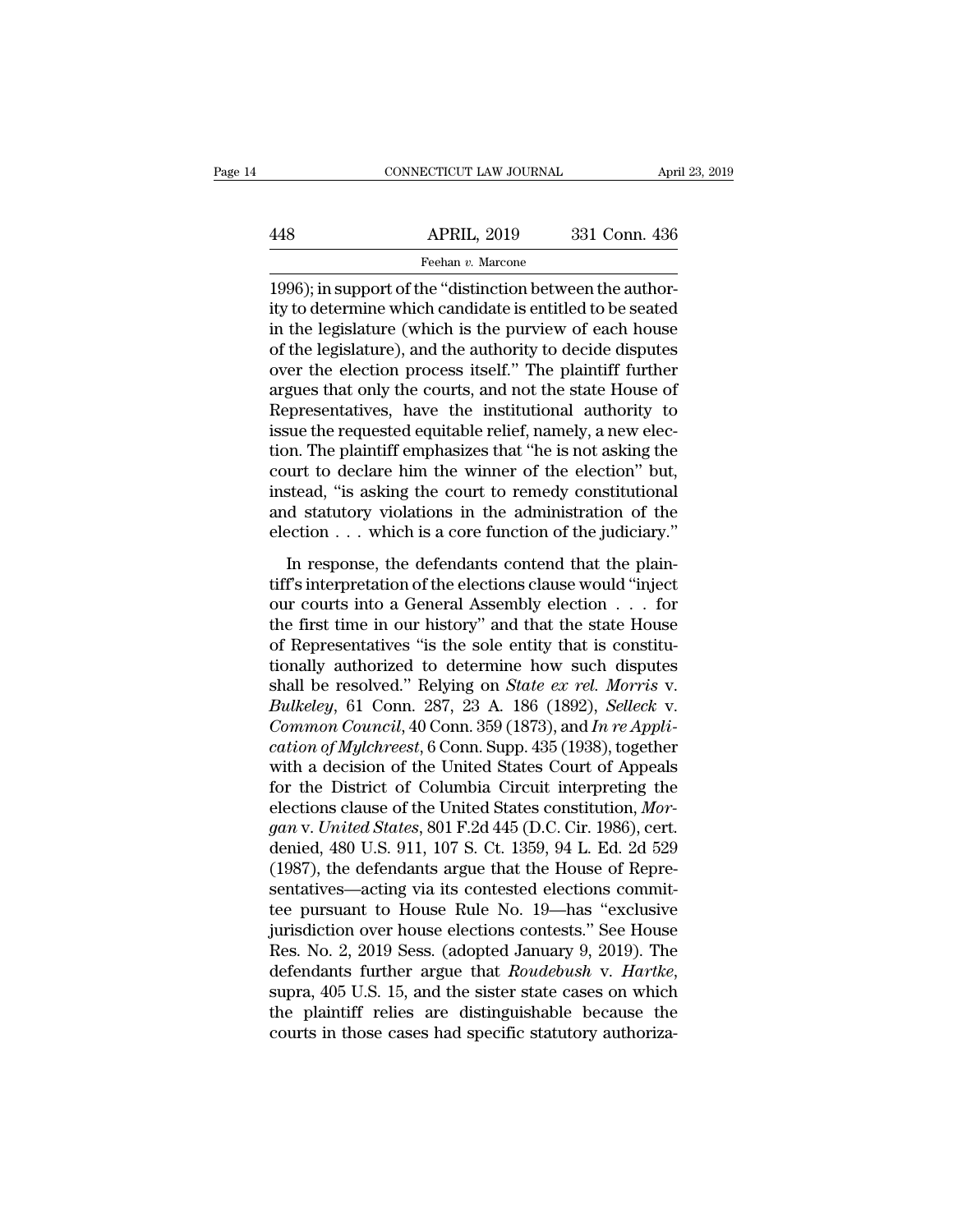The CONNECTICUT LAW JOURNAL Page 15<br>
331 Conn. 436 APRIL, 2019 449<br>
Feehan v. Marcone<br>
tion to act, and also had functioned ministerially to<br>
order recounts, rather than to render a "judicial finding<br>
that the election pro 331 Conn. 436 APRIL, 2019 449<br>
Feehan v. Marcone<br>
tion to act, and also had functioned ministerially to<br>
order recounts, rather than to render a "judicial finding<br>
that the election process was so unreliable that a new<br>
el 331 Conn. 436 APRIL, 2019 449<br>
Feehan v. Marcone<br>
tion to act, and also had functioned ministerially to<br>
order recounts, rather than to render a "judicial finding<br>
that the election process was so unreliable that a new<br>
e 331 Conn. 436 APRIL, 2019 449<br>
Feehan v. Marcone<br>
tion to act, and also had functioned ministerially to<br>
order recounts, rather than to render a "judicial finding<br>
that the election process was so unreliable that a new<br>
e From the set of the set of the set of the set of the set of the order recounts, rather than to render a "judicial finding that the election process was so unreliable that a new election should be ordered  $\ldots$  . . . " You Freehan v. Marcone<br>
tion to act, and also had functioned ministerially to<br>
order recounts, rather than to render a "judicial finding<br>
that the election process was so unreliable that a new<br>
election should be ordered . . tion to act, and also had functioned ministerially to<br>order recounts, rather than to render a "judicial finding<br>that the election process was so unreliable that a new<br>election should be ordered . . . . ." Young then con-<br>t order recounts, rather than to render a "judicial finding<br>that the election process was so unreliable that a new<br>election should be ordered  $\ldots$ ." Young then con-<br>tends that Connecticut's elections clause provides the<br>le that the election process was so unreliable that a new<br>election should be ordered  $\ldots$ . " Young then con-<br>tends that Connecticut's elections clause provides the<br>legislature with the authority to declare a vacancy and<br>ord election should be ordered  $\ldots$  .  $\ldots$   $\ldots$   $\ldots$   $\ldots$   $\ldots$   $\ldots$   $\ldots$   $\ldots$   $\ldots$   $\ldots$   $\ldots$   $\ldots$   $\ldots$   $\ldots$   $\ldots$   $\ldots$   $\ldots$   $\ldots$   $\ldots$   $\ldots$   $\ldots$   $\ldots$   $\ldots$   $\ldots$   $\ldots$   $\ldots$   $\ldots$   $\ldots$   $\ldots$   $\ldots$   $\ldots$  tends that Connecticut's elections clause provides is legislature with the authority to declare a vacancy a order a special election to fill it, upon a determination that the elections process was fatally flawed in the ca In *Stature* with the authority to declare a vacancy and<br>der a special election to fill it, upon a determination<br>at the elections process was fatally flawed in this<br>se. We agree with the defendants and conclude that<br>electi of a special election to fin it, upon a determination<br>that the elections process was fatally flawed in this<br>case. We agree with the defendants and conclude that<br>the elections clause divested the courts of authority<br>over t

that the elections process was fatally haven in this<br>case. We agree with the defendants and conclude that<br>the elections clause divested the courts of authority<br>over the election contest at issue in this case.<br>In *State* v case. We agree with the defendants and conclude that<br>the elections clause divested the courts of authority<br>over the election contest at issue in this case.<br>In *State* v. *Geisler*, 222 Conn. 672, 684–86, 610 A.2d<br>1225 (199 the elections clause divested the courts of authority<br>over the election contest at issue in this case.<br>In *State* v. *Geisler*, 222 Conn. 672, 684–86, 610 A.2d<br>1225 (1992), we enumerated the following six factors<br>to be co In *State v. Geisler*, 222 Conn. 672, 684–86, 610 A.2d<br>1225 (1992), we enumerated the following six factors<br>to be considered in construing the state constitution:<br>"(1) persuasive relevant federal precedents; (2) the text<br> In *State* v. *Geisler*, 222 Conn. 672, 684–86, 610 A.2d<br>1225 (1992), we enumerated the following six factors<br>to be considered in construing the state constitution:<br>"(1) persuasive relevant federal precedents; (2) the tex 1225 (1992), we enumerated the following six factors<br>to be considered in construing the state constitution:<br>"(1) persuasive relevant federal precedents; (2) the text<br>of the operative constitutional provisions; (3) histori to be considered in construing the state constitution:<br>"(1) persuasive relevant federal precedents; (2) the text<br>of the operative constitutional provisions; (3) historical<br>insights into the intent of our constitutional for "(1) persuasive relevant federal precedents; (2) the text<br>of the operative constitutional provisions; (3) historical<br>insights into the intent of our constitutional forebears;<br>(4) related Connecticut precedents; (5) persua of the operative co<br>insights into the in<br>(4) related Connect<br>edents of other s<br>understandings of<br>cal norms, or as o<br>policies. . . .<br>"The *Geisler* fa Fights mio the ment of our constitutional forebears,<br>
) related Connecticut precedents; (5) persuasive precents of other state courts; and (6) contemporary<br>
derstandings of applicable economic and sociologi-<br>
1 norms, or a (4) related conflectical precedents, (5) persuasive precedents of other state courts; and (6) contemporary understandings of applicable economic and sociological norms, or as otherwise described, relevant public policies.

edents of other state courts, and (o) contemporary<br>understandings of applicable economic and sociologi-<br>cal norms, or as otherwise described, relevant public<br>policies. . . .<br>"The *Geisler* factors serve a dual purpose: th understandings of applicable economic and sociological norms, or as otherwise described, relevant public<br>policies....<br>"The *Geisler* factors serve a dual purpose: they<br>encourage the raising of state constitutional issues car norms, or as otherwise described, relevant public policies.<br>
"The *Geisler* factors serve a dual purpose: they encourage the raising of state constitutional issues in<br>
a manner to which the opposing party  $\ldots$  can<br>
r poncies. . . .<br>
"The *Geisler* factors serve a dual purpose: they<br>
encourage the raising of state constitutional issues in<br>
a manner to which the opposing party . . . can<br>
respond; and they encourage a principled developme "The *Geisler* factors serve a dual purpose: they<br>encourage the raising of state constitutional issues in<br>a manner to which the opposing party  $\ldots$  can<br>respond; and they encourage a principled development<br>of our state co encourage the raising of state constitutional issues in<br>a manner to which the opposing party . . . . can<br>respond; and they encourage a principled development<br>of our state constitutional jurisprudence. Although in<br>*Geisler* a manner to which the opposing party . . . . can<br>respond; and they encourage a principled development<br>of our state constitutional jurisprudence. Although in<br>*Geisler* we compartmentalized the factors that should<br>be conside respond; and they encourage a principled development<br>of our state constitutional jurisprudence. Although in<br>*Geisler* we compartmentalized the factors that should<br>be considered in order to stress that a systematic analy-<br>s of our state constitutional jurisprudence. Although in<br> *Geisler* we compartmentalized the factors that should<br>
be considered in order to stress that a systematic analy-<br>
sis is required, we recognize that they may be inex Geisler we compartmentalized the factors that should<br>be considered in order to stress that a systematic analy-<br>sis is required, we recognize that they may be inextrica-<br>bly interwoven. . . . . [N]ot every *Geisler* factor be considered in order to stress that a systematic analysis is required, we recognize that they may be inextrica-<br>bly interwoven.  $\dots$  [N]ot every *Geisler* factor is<br>relevant in all cases.  $\dots$  Moreover, a proper *Geisle* sis is required, we recognize that they may be inextrica-<br>bly interwoven. . . . . [N] ot every *Geisler* factor is<br>relevant in all cases. . . . Moreover, a proper *Geisler*<br>analysis does not require us simply to tally and bly interwoven..... [N]ot every *Geisler* factor is<br>relevant in all cases.... Moreover, a proper *Geisler*<br>analysis does not require us simply to tally and follow<br>the decisions favoring one party's state constitutional<br>cla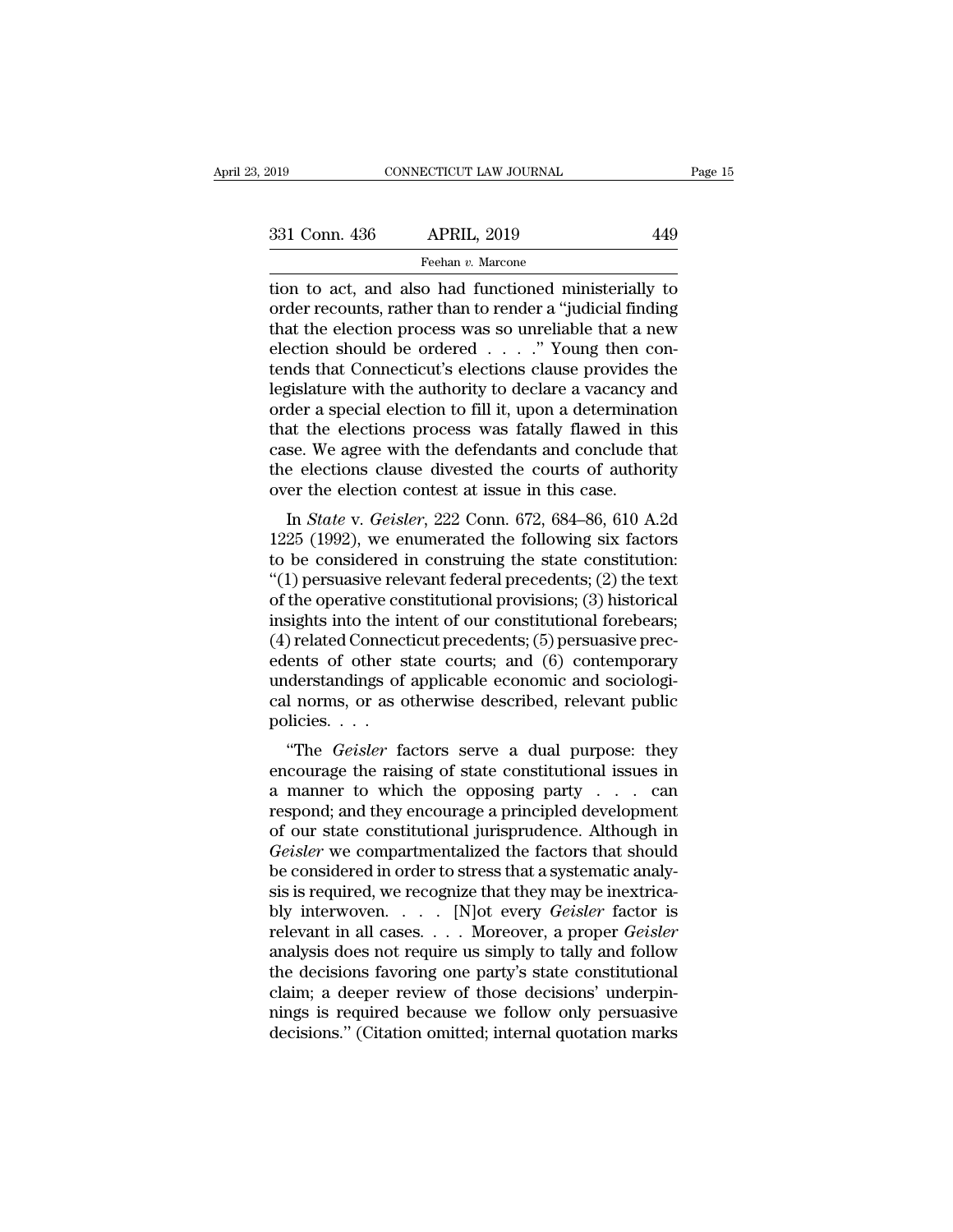# EXERCITE CONNECTICUT LAW JOURNAL April 23, 2019<br>450 APRIL, 2019 331 Conn. 436<br>Feehan v. Marcone

## Feehan *v.* Marcone

CONNECTICUT LAW JOURNAL April 23, 2019<br>
450 APRIL, 2019 331 Conn. 436<br>
Feehan v. Marcone<br> **Omitted.**) *Doe* v. *Hartford Roman Catholic Diocesan*<br> *Corp.*, 317 Conn. 357, 407–408, 119 A.3d 462 (2015); see *Corp.*, 317 Conn. 357, 407–408, 119 A.3d 462 (2015); see also *Connecticut Coalition for Justice in Education*<br> *Corp.*, 317 Conn. 357, 407–408, 119 A.3d 462 (2015); see also *Connecticut Coalition for Justice in Educatio* 450 APRIL, 2019 331 Conn. 436<br>
Feehan v. Marcone<br>
comitted.) *Doe* v. *Hartford Roman Catholic Diocesan*<br> *Corp.*, 317 Conn. 357, 407–408, 119 A.3d 462 (2015); see<br>
also *Connecticut Coalition for Justice in Education*<br> *F Freehan v. Marcone*<br> *Feehan v. Marcone*<br> **Feehan v. Marcone**<br> *Corp.*, 317 Conn. 357, 407–408, 119 A.3d 462 (2015); see<br>
also *Connecticut Coalition for Justice in Education*<br> *Funding, Inc.* v. *Rell*, 295 Conn. 240, 27 Feehan v. Marcone<br>
comitted.) *Doe* v. *Hartford Roman Catholic Diocesan*<br>
Corp., 317 Conn. 357, 407–408, 119 A.3d 462 (2015); see<br>
also Connecticut Coalition for Justice in Education<br>
Funding, Inc. v. Rell, 295 Conn. 240, Freenan v. Marcone<br>
comitted.) Doe v. Hartford Roman Catholic Diocesan<br>
Corp., 317 Conn. 357, 407–408, 119 A.3d 462 (2015); see<br>
also Connecticut Coalition for Justice in Education<br>
Funding, Inc. v. Rell, 295 Conn. 240, 27 omitted.) *Doe* v. *Hartford Roman Catholic Diocesan*<br>Corp., 317 Conn. 357, 407–408, 119 A.3d 462 (2015); see<br>also *Connecticut Coalition for Justice in Education*<br>*Funding, Inc.* v. *Rell*, 295 Conn. 240, 271 n.26, 990 A. Corp., 317 Conn. 357, 407–408, 119 A.3d 462 (2015); see<br>also *Connecticut Coalition for Justice in Education*<br>*Funding, Inc.* v. *Rell*, 295 Conn. 240, 271 n.26, 990 A.2d<br>206 (2010) (plurality opinion) ("the *Geisler* fram also *Connecticut Coalition for Justice in Education*<br>*Funding, Inc.* v. *Rell,* 295 Conn. 240, 271 n.26, 990 A.2d<br>206 (2010) (plurality opinion) ("the *Geisler* framework<br>is equally useful in analyzing the scope of a righ Funding, Inc. v. Rell, 295 Conn. 240, 271 n.26, 990 A.2d<br>206 (2010) (plurality opinion) ("the *Geisler* framework<br>is equally useful in analyzing the scope of a right guaran-<br>teed by the state constitution that has no feder 206 (2010) (plurality opinion) ("the *Geisler* framework<br>is equally useful in analyzing the scope of a right guaran-<br>teed by the state constitution that has no federal analog"<br>[internal quotation marks omitted]); *Honulik* is equally useful in analyzing the scope of a right guaranteed by the state constitution that has no federal analog"<br>[internal quotation marks omitted]); *Honulik v. Greenwich*, 293 Conn. 641, 648 n.9, 980 A.2d 845 (2009) teed by the state constitution that has no federal analog"<br>[internal quotation marks omitted]); *Honulik v. Green-<br>wich*, 293 Conn. 641, 648 n.9, 980 A.2d 845 (2009)<br>("Although we typically employ a *Geisler* analysis to<br>d [internal quotation marks omitted]); *Honulik v. Greenwich*, 293 Conn. 641, 648 n.9, 980 A.2d 845 (2009)<br>("Although we typically employ a *Geisler* analysis to<br>determine whether a provision of our constitution<br>affords broa wich, 293 Conn. 641, 648 n.9, 980 A.2d 845 (2009)<br>("Although we typically employ a *Geisler* analysis to<br>determine whether a provision of our constitution<br>affords broader individual rights than an analogous pro-<br>vision of ("Although we typically employ a *Geisler* analysis to<br>determine whether a provision of our constitution<br>affords broader individual rights than an analogous pro-<br>vision of the United States constitution  $\dots$  we have<br>at ti determine whether a provision of our constitution<br>affords broader individual rights than an analogous pro-<br>vision of the United States constitution  $\dots$  we have<br>at times considered the *Geisler* factors in interpreting<br>la affords broader individual rights<br>vision of the United States cons<br>at times considered the *Geisler*<br>language in our constitution that<br>federal counterpart.... We con<br>comprehensive approach to be<br>text." [Citations omitted.] times considered the *Geisler* factors in interpreting<br>times considered the *Geisler* factors in interpreting<br>guage in our constitution that does not have a similar<br>deral counterpart.... We consider a structured and<br>mpreh as antes considered are decoder ractors in interpreting<br>language in our constitution that does not have a similar<br>federal counterpart. . . . We consider a structured and<br>comprehensive approach to be helpful in either con-<br>

the state of consideration and determined the state of deferal counterpart.  $\dots$  We consider a structured and comprehensive approach to be helpful in either context." [Citations omitted.]).<br>We begin with the relevant cons volumerative approach to be helpful in either con-<br>text." [Citations omitted.]).<br>We begin with the relevant constitutional text, which<br>provides in relevant part: "The treasurer, secretary of<br>the state, and comptroller shal text." [Citations omitted.]).<br>
We begin with the relevant constitutional text, which<br>
provides in relevant part: "The treasurer, secretary of<br>
the state, and comptroller shall canvass publicly the<br>
votes for senators and r We begin with the relevant constitutional text, which<br>provides in relevant part: "The treasurer, secretary of<br>the state, and comptroller shall canvass publicly the<br>votes for senators and representatives. The person  $\dots$ <br>i We begin with the relevant constitutional text, which<br>provides in relevant part: "The treasurer, secretary of<br>the state, and comptroller shall canvass publicly the<br>votes for senators and representatives. The person  $\dots$ <br>i provides in relevant part: "The treasurer, secretary of<br>the state, and comptroller shall canvass publicly the<br>votes for senators and representatives. The person . . .<br>in each assembly district having the greatest number<br>o the state, and comptroller shall canvass publicly the votes for senators and representatives. The person  $\dots$  in each assembly district having the greatest number of votes for representative shall be declared to be duly e votes for senators and representatives. The person  $\dots$  in each assembly district having the greatest number<br>of votes for representative shall be declared to be duly<br>elected for such district.  $\dots$  The return of votes, an in each assembly district having the greatest number<br>of votes for representative shall be declared to be duly<br>elected for such district.... The return of votes, and<br>the result of the canvass, shall be submitted to the<br>hou of votes for representative shall be declared to be duly<br>elected for such district. . . . The return of votes, and<br>the result of the canvass, shall be submitted to the<br>house of representatives and to the senate on the firs elected for such district. . . . . The return of votes, and<br>the result of the canvass, shall be submitted to the<br>house of representatives and to the senate on the first<br>day of the session of the general assembly. *Each ho* the result of the canvass, shall be submitted to the<br>house of representatives and to the senate on the first<br>day of the session of the general assembly. Each house<br>shall be the final judge of the election returns and<br>quali house of representatives and to the senate on the first<br>day of the session of the general assembly. *Each house*<br>shall be the final judge of the election returns and<br>qualifications of its own members." (Emphasis added.)<br>Co day of the session of the general assembly. *Each house*<br>shall be the final judge of the election returns and<br>qualifications of its own members." (Emphasis added.)<br>Conn. Const., art. III, § 7. We note at the outset that th shall be the final judge of the election returns and<br>qualifications of its own members." (Emphasis added.)<br>Conn. Const., art. III, § 7. We note at the outset that the<br>plaintiff does not appear to dispute that this language qualifications of its own members." (Emphasis added.)<br>Conn. Const., art. III, § 7. We note at the outset that the<br>plaintiff does not appear to dispute that this language<br>suggests that each house of the legislature has exc Conn. Const., art. III, § 7. We note at the outset that the plaintiff does not appear to dispute that this language suggests that each house of the legislature has exclusive jurisdiction over disputes that come within the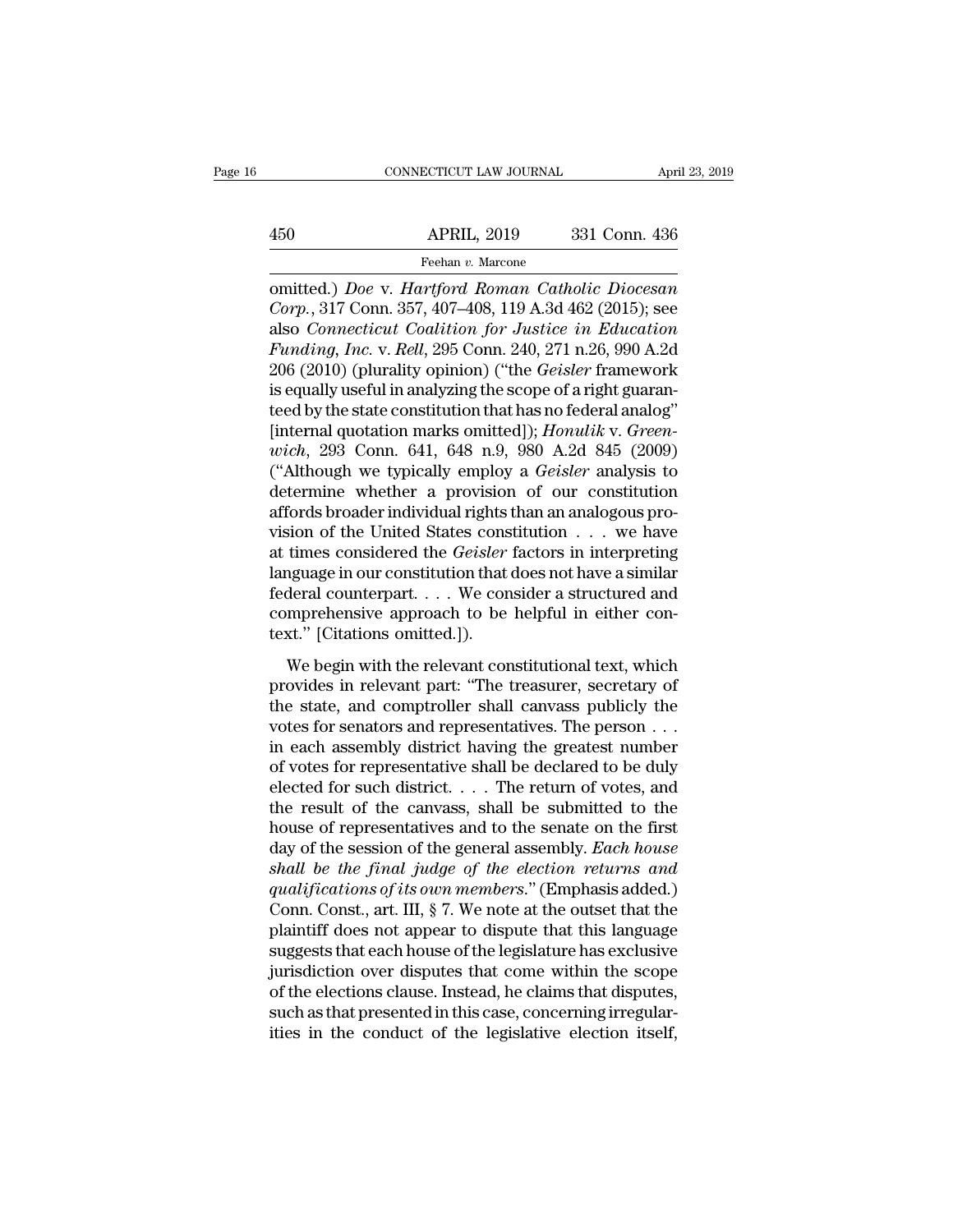|  | 331 Conn. 436 |  |
|--|---------------|--|
|--|---------------|--|

rather than the correctness of the tally of the correction of the correctness of the tally of the votes cast, simply do not come within the scope of that constitutional provision. Although the use of the specific 331 Conn. 436 APRIL, 2019 451<br>
Feehan v. Marcone<br>
Trather than the correctness of the tally of the votes<br>
cast, simply do not come within the scope of that consti-<br>
tutional provision. Although the use of the specific<br>
mhr 331 Conn. 436 APRIL, 2019 451<br>
Feehan v. Marcone<br>
Trather than the correctness of the tally of the votes<br>
cast, simply do not come within the scope of that consti-<br>
tutional provision. Although the use of the specific<br>
ph 331 Conn. 436 APRIL, 2019 451<br>
Feehan v. Marcone<br>
rather than the correctness of the tally of the votes<br>
cast, simply do not come within the scope of that consti-<br>
tutional provision. Although the use of the specific<br>
phr Feehan *v*. Marcone<br>
rather than the correctness of the tally of the votes<br>
cast, simply do not come within the scope of that consti-<br>
tutional provision. Although the use of the specific<br>
phrase "election returns" may re Freehan *v.* Marcone<br>
rather than the correctness of the tally of the votes<br>
cast, simply do not come within the scope of that consti-<br>
tutional provision. Although the use of the specific<br>
phrase "election returns" may r rather than the correctness of the tally of the votes<br>cast, simply do not come within the scope of that consti-<br>tutional provision. Although the use of the specific<br>phrase "election returns" may reasonably be read—as<br>argu cast, simply do not come within the scope of that constitutional provision. Although the use of the specific<br>phrase "election returns" may reasonably be read—as<br>argued by the plaintiff—to suggest that the legislature's<br>ex tutional provision. Although the use of the specific<br>phrase "election returns" may reasonably be read—as<br>argued by the plaintiff—to suggest that the legislature's<br>exclusive jurisdiction is limited to vetting the state<br>defe phrase "election returns" may reasonably be read—as<br>argued by the plaintiff—to suggest that the legislature's<br>exclusive jurisdiction is limited to vetting the state<br>defendants' arithmetic,<sup> $12$ </sup> this narrow interpretation visions. Fendants' arithmetic,<sup>12</sup> this narrow interpretation is<br>consistent with case law from Connecticut construing<br>ar state elections clause and with federal and sister<br>atte authority construing analogous constitutional pro-<br>si

inconsistent with case law from Connecticut construing<br>our state elections clause and with federal and sister<br>state authority construing analogous constitutional pro-<br>visions.<br>Turning to Connecticut case law, the seminal c state authority construing analogous constitutional provisions.<br>
Turning to Connecticut case law, the seminal case on<br>
the elections clause is  $In re Application of Mylchreest$ ,<br>
supra, 6 Conn. Supp. 436, in which our Superior Court<br>
concluded Forth within article third, § 6, of the 1818 Connecticut<br>newslet the elections clause is  $In$  re Application of Mylchreest,<br>supra, 6 Conn. Supp. 436, in which our Superior Court<br>concluded that, under the elections clause—t Turning to Connecticut case law, the seminal case on<br>the elections clause is  $In$  re Application of Mylchreest,<br>supra, 6 Conn. Supp. 436, in which our Superior Court<br>concluded that, under the elections clause—then set<br>fort Turning to Connecticut case law, the seminal case on<br>the elections clause is  $In$  re Application of Mylchreest,<br>supra, 6 Conn. Supp. 436, in which our Superior Court<br>concluded that, under the elections clause—then set<br>fort the elections clause is *In re Application of Mylchreest*,<br>supra, 6 Conn. Supp. 436, in which our Superior Court<br>concluded that, under the elections clause—then set<br>forth within article third, § 6, of the 1818 Connecticut supra, 6 Conn. Supp. 436, in which our Superior Court<br>concluded that, under the elections clause—then set<br>forth within article third, § 6, of the 1818 Connecticut<br>constitution—it is "not proper for any court to be given<br>po concluded that, under the elections clause—then set<br>forth within article third, § 6, of the 1818 Connecticut<br>constitution—it is "not proper for any court to be given<br>power to pass upon the question as to who has been<br>elect forth within article third,  $\S$  6, of the 1818 Connecticut<br>constitution—it is "not proper for any court to be given<br>power to pass upon the question as to who has been<br>elected state senator or representative." The court<br>re constitution—it is "not proper for any court to be given<br>power to pass upon the question as to who has been<br>elected state senator or representative." The court<br>rejected an application for an order seeking a recount<br>of vote power to pass upon the question as to who has been<br>elected state senator or representative." The court<br>rejected an application for an order seeking a recount<br>of votes in a state senate election because "a judge of<br>the Sup elected state senator or representative." The court<br>rejected an application for an order seeking a recount<br>of votes in a state senate election because "a judge of<br>the Superior Court has no jurisdiction to declare [the<br>app the Superior Court has no jurisdiction to declare [the applicant] elected as senator [or] to issue a certificate to that effect, nor has a judge of the Superior Court jurisdiction to grant any other ultimate relief  $\ldots$  applicant] elected as senator [or] to issue a certificate<br>to that effect, nor has a judge of the Superior Court<br>jurisdiction to grant any other ultimate relief . . . . No<br> $\frac{12}{12}$  The use of the word "returns" to modif

to that effect, nor has a judge of the Superior Court<br>jurisdiction to grant any other ultimate relief  $\ldots$ . No<br> $\frac{12}{10}$  The use of the word "returns" to modify "election" renders that phrase<br>suggestive of the vote tal **EXECUTE 1999 IS All the VIP CONSTANT SURFERENT CONSTANT IN The use of the word "returns" to modify "election" renders that phrase suggestive of the vote tally, rather than the electoral process that produces the votes. S** <sup>12</sup> The use of the word "returns" to modify "election" renders that phrase suggestive of the vote tally, rather than the electoral process that produces the votes. See *Henry v. Henderson*, 697 So. 2d 447, 451 (Miss. 199 <sup>12</sup> The use of the word "returns" to modify "election" renders that phrase suggestive of the vote tally, rather than the electoral process that produces the votes. See *Henry v. Henderson*, 697 So. 2d 447, 451 (Miss. 199 Le institution gives authority to each house to judge the return and election<br>of its own members. Return and election includes the proper number of<br>votes cast for each candidate."), overruled on other grounds by *Dillon* for the sown members. Return and election includes the proper number of ordits own members. Return and election includes the proper number of votes cast for each candidate."), overruled on other grounds by *Dillon* v. *My* votes cast for each candidate."), overruled on other grounds by *Dillon* v.<br> *Myers*, 227 So. 3d 923 (Miss. 2017); accord *State ex rel. Morris* v. *Bulkeley*,<br>
supra, 61 Conn. 363 ("When a command has been issued from so Myers, 227 So. 3d 923 (Miss. 2017); accord *State ex rel. Morris v. Bulkeley*, supra, 61 Conn. 363 ("When a command has been issued from some superior authority to an officer, the 'return' is the official statement by the may supper, 61 Conn. 363 ("When a command has been issued from some superior authority to an officer, the 'return' is the official statement by the officer of what he has done in obedience to the command or why he has don authority to an officer, the 'return' is<br>of what he has done in obedience to<br>nothing. Whatever thing the superior<br>do, of the doing of that thing it may  $r$ <br>made by the presiding officer of an ele<br>of what was done at that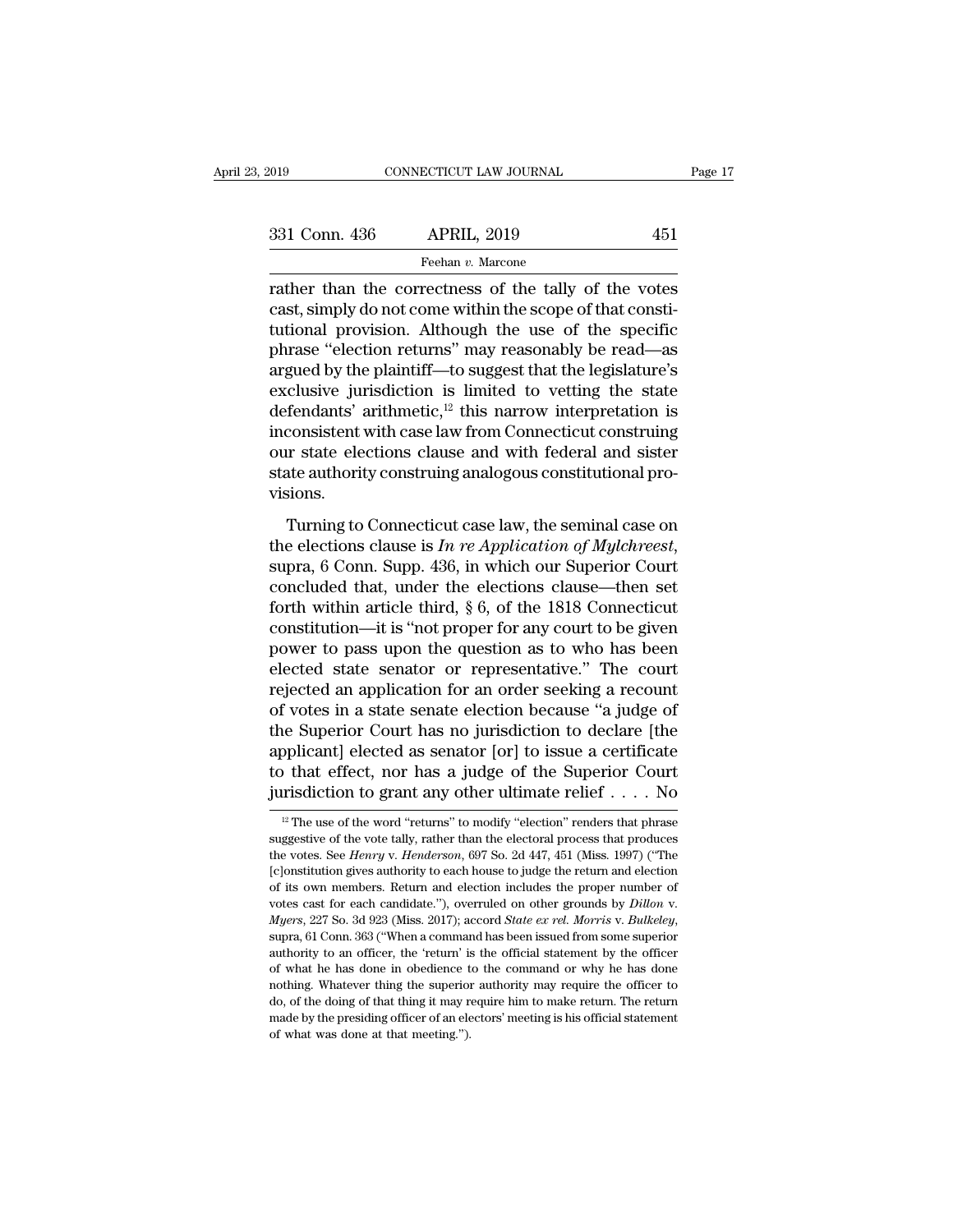# EXERCITE CONNECTICUT LAW JOURNAL April 23, 2019<br>452 APRIL, 2019 331 Conn. 436<br>Feehan v. Marcone

Feehan *v.* Marcone

CONNECTICUT LAW JOURNAL April 23, 2019<br>
APRIL, 2019 331 Conn. 436<br>
Feehan v. Marcone<br>
Statute authorizes a judge of the Superior Court to order<br>
a recount of votes for [s]tate [s]enator and failing that<br>
and likewise lacki 452 APRIL, 2019 331 Conn. 436<br>
Feehan v. Marcone<br>
statute authorizes a judge of the Superior Court to order<br>
a recount of votes for [s]tate [s]enator and failing that<br>
and likewise lacking jurisdiction to grant any relief  $\begin{array}{r} \text{APRIL, 2019} \\ \text{Feehan } v \text{. Marcone} \\ \text{statute authorities a judge of the Superior Court to order a recount of votes for [s]tate [s]enator and failing that and likewise lacking jurisdiction to grant any relief which would be predicted on a finding as to what the actual vote was such a judge has no investigation either.} \end{array}$  $\frac{\text{APRIL, 2019}}{\text{Feehan } v \cdot \text{Marcone}}$ <br>
statute authorizes a judge of the Superior Court to order<br>
a recount of votes for [s]tate [s]enator and failing that<br>
and likewise lacking jurisdiction to grant any relief<br>
which would b Feehan v. Marcone<br>
Feehan v. Marcone<br>
statute authorizes a judge of the Superior Court to order<br>
a recount of votes for [s]tate [s]enator and failing that<br>
and likewise lacking jurisdiction to grant any relief<br>
which woul Feehan v. Marcone<br>statute authorizes a judge of the Superior Court to order<br>a recount of votes for [s]tate [s]enator and failing that<br>and likewise lacking jurisdiction to grant any relief<br>which would be predicated on a fin statute authorizes a judge of the Superior Court to order<br>a recount of votes for [s]tate [s]enator and failing that<br>and likewise lacking jurisdiction to grant any relief<br>which would be predicated on a finding as to what th a recount of votes for [s]tate [s]enator and failing that<br>and likewise lacking jurisdiction to grant any relief<br>which would be predicated on a finding as to what the<br>actual vote was, such a judge has no jurisdiction either and likewise lacking jurisdiction to grant any relief<br>which would be predicated on a finding as to what the<br>actual vote was, such a judge has no jurisdiction either<br>to order a recount or make such a finding." Id., 437. In which would be predicated on a finding as to what the actual vote was, such a judge has no jurisdiction either to order a recount or make such a finding." Id., 437. In so concluding, the Superior Count relied on this cour actual vote was, such a judge has no jurisdiction either<br>to order a recount or make such a finding." Id., 437. In<br>so concluding, the Superior Court relied on this court's<br>decision in *Selleck* v. *Common Council*, supra, 4 to order a recount or make such a finding." Id., 437. In<br>so concluding, the Superior Court relied on this court's<br>decision in *Selleck* v. *Common Council*, supra, 40 Conn.<br>359, which held that, by using the word "final" i so concluding, the Superior Court relied on this court's<br>decision in *Selleck* v. *Common Council*, supra, 40 Conn.<br>359, which held that, by using the word "final" in legisla-<br>tion providing that " "the board of councilmen decision in *Selleck* v. *Common Council*, supra, 40 Conn.<br>359, which held that, by using the word "final" in legisla-<br>tion providing that " the board of councilmen . . . .<br>shall be the final judges of the election return 359, which held that, by using the word "final" in legislation providing that " the board of councilmen . . . . shall be the final judges of the election returns and of the validity of elections and qualifications of its tion providing that "the board of councilmen...<br>
shall be the final judges of the election returns and of<br>
the validity of elections and qualifications of its own<br>
members'"; id., 360 (preliminary statement of facts and<br> shall be the final judges of the election returns and of<br>the validity of elections and qualifications of its own<br>members'"; id., 360 (preliminary statement of facts and<br>procedural history); the legislature "intended to di the validity of elections and qualifications of its own<br>members'"; id., 360 (preliminary statement of facts and<br>procedural history); the legislature "intended to divest<br>the Superior Court of jurisdiction . . . and make the members'''; id., 360 (preliminary statement of facts and<br>procedural history); the legislature "intended to divest<br>the Superior Court of jurisdiction . . . and make the<br>common council the sole tribunal to determine the<br>lega procedural history); the legislature "intended to divest<br>the Superior Court of jurisdiction . . . and make the<br>common council the sole tribunal to determine the<br>legality of the election of its members." (Emphasis<br>added.) I the Superior Court of jurisdiction . . . and make the<br>common council the sole tribunal to determine the<br>legality of the election of its members." (Emphasis<br>added.) Id., 362; see also In re Application of Mylch-<br>reest, supr common council the sole tribunal to determine the<br>legality of the election of its members." (Emphasis<br>added.) Id., 362; see also In re Application of Mylch-<br>reest, supra, 436. Moreover, in *State ex rel. Morris* v.<br>Bulkele legality of the election of its members." (Emphasis added.) Id., 362; see also In re Application of Mylch-<br>reest, supra, 436. Moreover, in *State ex rel. Morris v.*<br>Bulkeley, supra, 61 Conn. 362, this court stated that,<br>"[ added.) Id., 362; see also In re Application of Mylch-<br>reest, supra, 436. Moreover, in *State ex rel. Morris v.*<br>Bulkeley, supra, 61 Conn. 362, this court stated that,<br>"[w]hen the people, speaking in their sovereign capac reest, supra, 436. Moreover, in *State ex rel. Morris* v.<br>Bulkeley, supra, 61 Conn. 362, this court stated that, "[w]hen the people, speaking in their sovereign capacity<br>by the constitution, appoint a single tribunal to as Bulkeley, supra, 61 Con<br>
"[w]hen the people, spear (will here constitution, approximation)<br>
tain and declare a certain so ascertain and declare<br>
that can interfere with change the result."<br>
With respect to the constant w]hen the people, speaking in their sovereign capacity<br>the constitution, appoint a single tribunal to ascer-<br>in and declare a certain result, and that tribunal does<br>ascertain and declare, there is no other authority<br>at can by the constitution, appoint a single tribunal to ascertain and declare a certain result, and that tribunal does<br>so ascertain and declare, there is no other authority<br>that can interfere with or revise such declaration and<br>

tain and declare a certain result, and that tribunal does<br>so ascertain and declare, there is no other authority<br>that can interfere with or revise such declaration and<br>change the result."<br>With respect to the constitutional so ascertain and declare, there is no other authority<br>that can interfere with or revise such declaration and<br>change the result."<br>With respect to the constitutional history, there was<br>"no significant debate in either 1818 o that can interfere with or revise such declaration and<br>change the result."<br>With respect to the constitutional history, there was<br>"no significant debate in either 1818 or 1965" at the<br>constitutional conventions with respec change the result."<br>
With respect to the constitutional history, there was<br>
"no significant debate in either 1818 or 1965" at the<br>
constitutional conventions with respect to the elections<br>
clause, which originally dates t With respect to the constitutional history, there was<br>"no significant debate in either 1818 or 1965" at the<br>constitutional conventions with respect to the elections<br>clause, which originally dates to 1818. W. Horton, The<br>C ause, which originally dates to 1818. W. Horton, The<br>onnecticut State Constitution (2d Ed. 2012) pp. 115–<br>5. Particularly given the importance in 1818 of the<br>pncept of the separation of powers;<sup>13</sup> see id., pp. 11–13;<br><sup>13</sup> Connecticut State Constitution (2d Ed. 2012) pp. 115–16. Particularly given the importance in 1818 of the concept of the separation of powers;<sup>13</sup> see id., pp. 11–13;<br><sup>13</sup> Indeed, it is significant that, "[p]rior to the a

<sup>16.</sup> Particularly given the importance in 1818 of the concept of the separation of powers;<sup>13</sup> see id., pp. 11–13;<br><sup>13</sup> Indeed, it is significant that, "[p]rior to the adoption of the constitution of this state in 1818, al **EXECUTE 1253** A.2d 723 (1974); see also W. Horton, supra, pp. 99–100 (discussing Norwalk Street Railway Co.'s Appeal, 69 Conn. 576, 37 A. 1080 [1897], as also W. Horton, supra, pp. 99–100 (discussing Norwalk Street Railw **COICEPT OI THE SEPATALIOIT OI POWETS;** SEE IQ., PP. 11–13;<br><sup>13</sup> Indeed, it is significant that, "[p]rior to the adoption of the constitution<br>of this state in 1818, all governmental power, including the judicial power,<br>was <sup>13</sup> Indeed, it is significant that, "[p]rior to the adoption of the constitution of this state in 1818, all governmental power, including the judicial power, was vested in the General Assembly." *State v. Clemente*, 166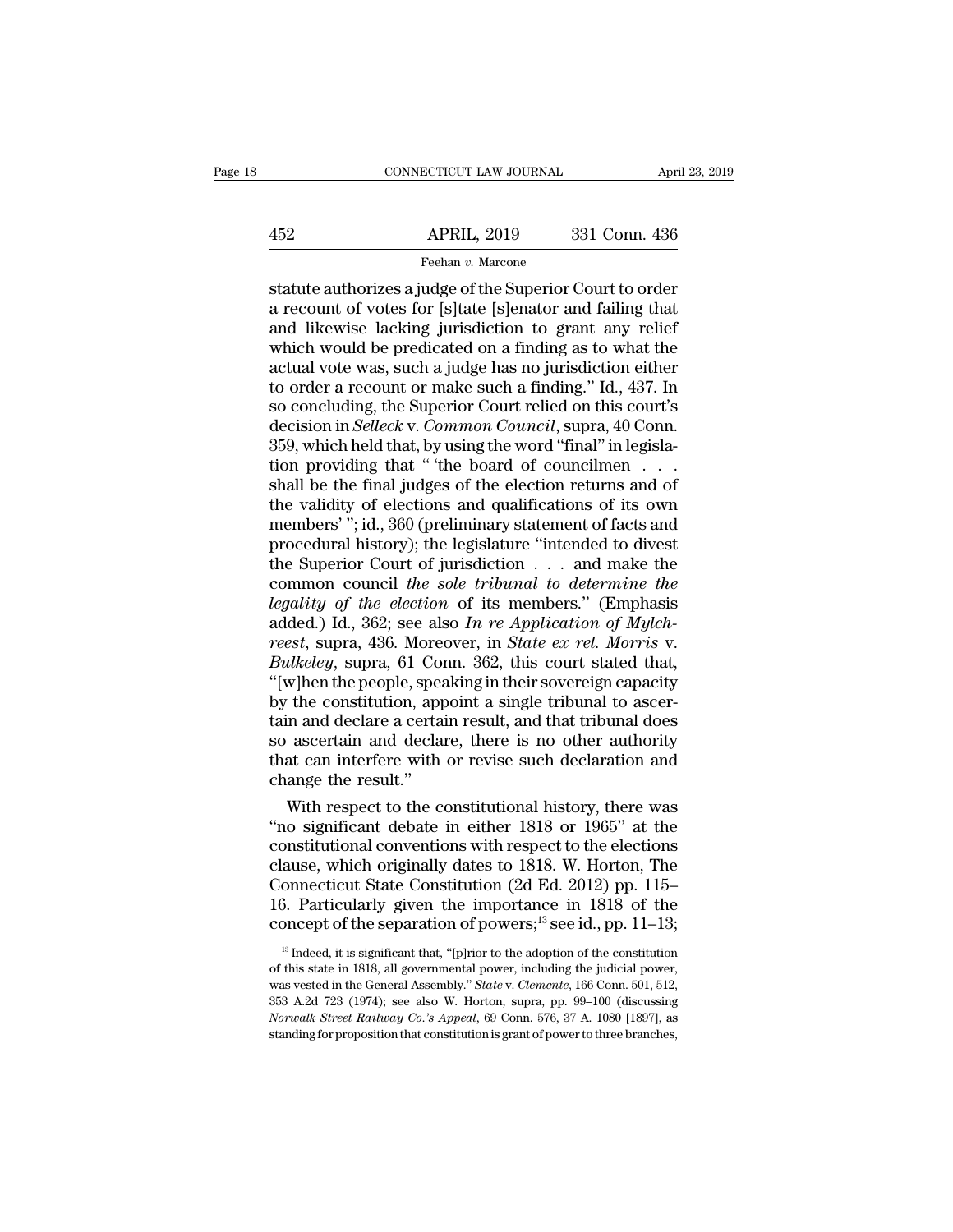Fage 19<br>  $\frac{1}{331}$  Conn. 436 APRIL, 2019 453<br>
Feehan v. Marcone<br>
This silence directs our attention to the federal authority<br>
discussing the history of the elections clause of the<br>
United States constitution <sup>14</sup> bogaug 331 Conn. 436 APRIL, 2019 453<br>
Feehan v. Marcone<br>
this silence directs our attention to the federal authority<br>
discussing the history of the elections clause of the<br>
United States constitution,<sup>14</sup> because "[w]hen the sta 331 Conn. 436 APRIL, 2019 453<br>
Feehan v. Marcone<br>
this silence directs our attention to the federal authority<br>
discussing the history of the elections clause of the<br>
United States constitution,<sup>14</sup> because "[w]hen the sta 331 Conn. 436 APRIL, 2019 453<br>
Feehan *v*. Marcone<br>
this silence directs our attention to the federal authority<br>
discussing the history of the elections clause of the<br>
United States constitution,<sup>14</sup> because "[w]hen the s Feehan *v*. Marcone<br>
this silence directs our attention to the federal authority<br>
discussing the history of the elections clause of the<br>
United States constitution,<sup>14</sup> because "[w]hen the states<br>
of the union adopted the Freehan *v*. Marcone<br>this silence directs our attention to the federal authority<br>discussing the history of the elections clause of the<br>United States constitution,<sup>14</sup> because "[w]hen the states<br>of the union adopted their this silence directs our attention to the federal authority<br>discussing the history of the elections clause of the<br>United States constitution,<sup>14</sup> because "[w]hen the states<br>of the union adopted their own constitutions most discussing the history of the elections clause of the<br>United States constitution,<sup>14</sup> because "[w]hen the states<br>of the union adopted their own constitutions most fol-<br>lowed both the substance and the procedures adopted<br>b United States constitution,<sup>14</sup> because "[w]hen the states<br>of the union adopted their own constitutions most fol-<br>lowed both the substance and the procedures adopted<br>by the founding fathers in the federal constitution."<br> of the union adopted their own constitutions most followed both the substance and the procedures adopted<br>by the founding fathers in the federal constitution."<br>*Kinsella v. Jaekle*, 192 Conn. 704, 721, 475 A.2d 243<br>(1984). lowed both the substance and the procedures adopted<br>by the founding fathers in the federal constitution."<br>*Kinsella v. Jaekle*, 192 Conn. 704, 721, 475 A.2d 243<br>(1984). Thus, the elections clause of the Connecticut<br>consti by the founding fathers in the federal constitution."<br> *Kinsella v. Jaekle*, 192 Conn. 704, 721, 475 A.2d 243<br>
(1984). Thus, the elections clause of the Connecticut<br>
constitution, which differs only slightly from its fede Kinsella v. Jaekle, 192 Conn. 704, 721, 475 A.2d 243<br>(1984). Thus, the elections clause of the Connecticut<br>constitution, which differs only slightly from its federal<br>counterpart, "may be understood in light of . . . fed-<br> (1984). Thus, the elections clause of the Connecticut<br>constitution, which differs only slightly from its federal<br>counterpart, "may be understood in light of  $\ldots$  fed-<br>eral provisions and the intent of the founding father constitution, which differs only slightly from its federal<br>counterpart, "may be understood in light of  $\dots$  fed-<br>eral provisions and the intent of the founding fathers<br> $\dots$ ." (Footnote omitted.) Id.; see also id., 717–18<br> counterpart, "may be understood in light of  $\dots$  federal provisions and the intent of the founding fathers  $\dots$ ." (Footnote omitted.) Id.; see also id., 717–18 (relying on history of United States constitution for histori eral provisions and the intent of the founding fathers<br>  $\ldots$  " (Footnote omitted.) Id.; see also id., 717–18<br>
(relying on history of United States constitution for<br>
historical analysis of impeachment power under 1818<br>
co ...." (Footnote omitted.) Id.; see also id., 717–18<br>(relying on history of United States constitution for<br>historical analysis of impeachment power under 1818<br>constitution given that "records of the constitutional<br>conventio (relying on history of Unistorical analysis of imp<br>constitution given that "r<br>convention of 1818 do not<br>for "specifically reserv[ing<br>and removal of executive<br>General Assembly").<br>Our discussion of feder nstitution given that "records of the constitutional<br>nvention of 1818 do not explain the framers' reasons"<br>r "specifically reserv[ing] the power of impeachment<br>d removal of executive and judicial officers to the<br>neral Asse convention of 1818 do not explain the framers' reasons"<br>for "specifically reserv[ing] the power of impeachment<br>and removal of executive and judicial officers to the<br>General Assembly").<br>Our discussion of federal authority b

for "specifically reserv[ing] the power of impeachment<br>and removal of executive and judicial officers to the<br>General Assembly").<br>Our discussion of federal authority begins with the<br>United States Supreme Court's decision in and removal of executive and judicial officers to the<br>General Assembly").<br>Our discussion of federal authority begins with the<br>United States Supreme Court's decision in *Roudebush*<br>v. *Hartke*, supra, 405 U.S. 15, upon whic General Assembly").<br>
Our discussion of federal authority begins with the<br>
United States Supreme Court's decision in *Roudebush*<br>
v. *Hartke*, supra, 405 U.S. 15, upon which the plain-<br>
tiff relies heavily. In that case, th Our discussion of federal authority begins with the<br>United States Supreme Court's decision in *Roudebush*<br>v. *Hartke*, supra, 405 U.S. 15, upon which the plain-<br>tiff relies heavily. In that case, the Supreme Court con-<br>si Our discussion of federal authority begins with the<br>United States Supreme Court's decision in *Roudebush*<br>v. *Hartke*, supra, 405 U.S. 15, upon which the plain-<br>tiff relies heavily. In that case, the Supreme Court con-<br>si United States Supreme Court's decision in *Roudebush*<br>v. *Hartke*, supra, 405 U.S. 15, upon which the plain-<br>tiff relies heavily. In that case, the Supreme Court con-<br>sidered whether Indiana's state statutory recount<br>proc v. *Hartke*, supra, 405 U.S. 15, upon which the plaintiff relies heavily. In that case, the Supreme Court considered whether Indiana's state statutory recount procedure was a valid exercise of the state's power to prescri procedure was a valid exercise of the state's power to<br>prescribe the time, place, and manner of holding an<br>election pursuant to article one, § 4, of the United States<br>constitution<sup>15</sup> or, instead, was an unconstitutional<br> prescribe the time, place, and manner of holding an election pursuant to article one, § 4, of the United States constitution<sup>15</sup> or, instead, was an unconstitutional rather than reservation of remaining powers to General A

**constitution**<sup>15</sup> or, instead, was an unconstitutional rather than reservation of remaining powers to General Assembly as held in *Starr* v. *Pease*, 8 Conn. 541 [1831]).<br><sup>14</sup> The constitution of the United States, artic Transference of its own Members . . . .''<br>Transference its own Members of General Assembly as held<br>in *Starr* v. *Pease*, 8 Conn. 541 [1831]).<br><sup>14</sup> The constitution of the United States, article one, § 5, provides in relev

In *Starr* v. *Pease*, 8 Conn. 541 [1831]).<br>
<sup>14</sup> The constitution of the United States, article one, § 5, provides in relevant<br>
part: "Each House shall be the Judge of the Elections, Returns and Qualifica-<br>
tions of its <sup>14</sup> The constitution of the United States, article one, § 5, provides in relevant part: "Each House shall be the Judge of the Elections, Returns and Qualifications of its own Members . . . ."<br><sup>15</sup> The constitution of the part: "Each House shall be the Judge of the Elections, Returns and Qualifications of its own Members . . . ."<br>
<sup>15</sup> The constitution of the United States, article one, § 4, provides: "The Times, Places and Manner of holdi tions of its own Members . . . ."<br>
<sup>15</sup> The constitution of the United Star Times, Places and Manner of holding Elives, shall be prescribed in each Stat Congress may at any time by Law ma<br>
as to the Places of chusing Senat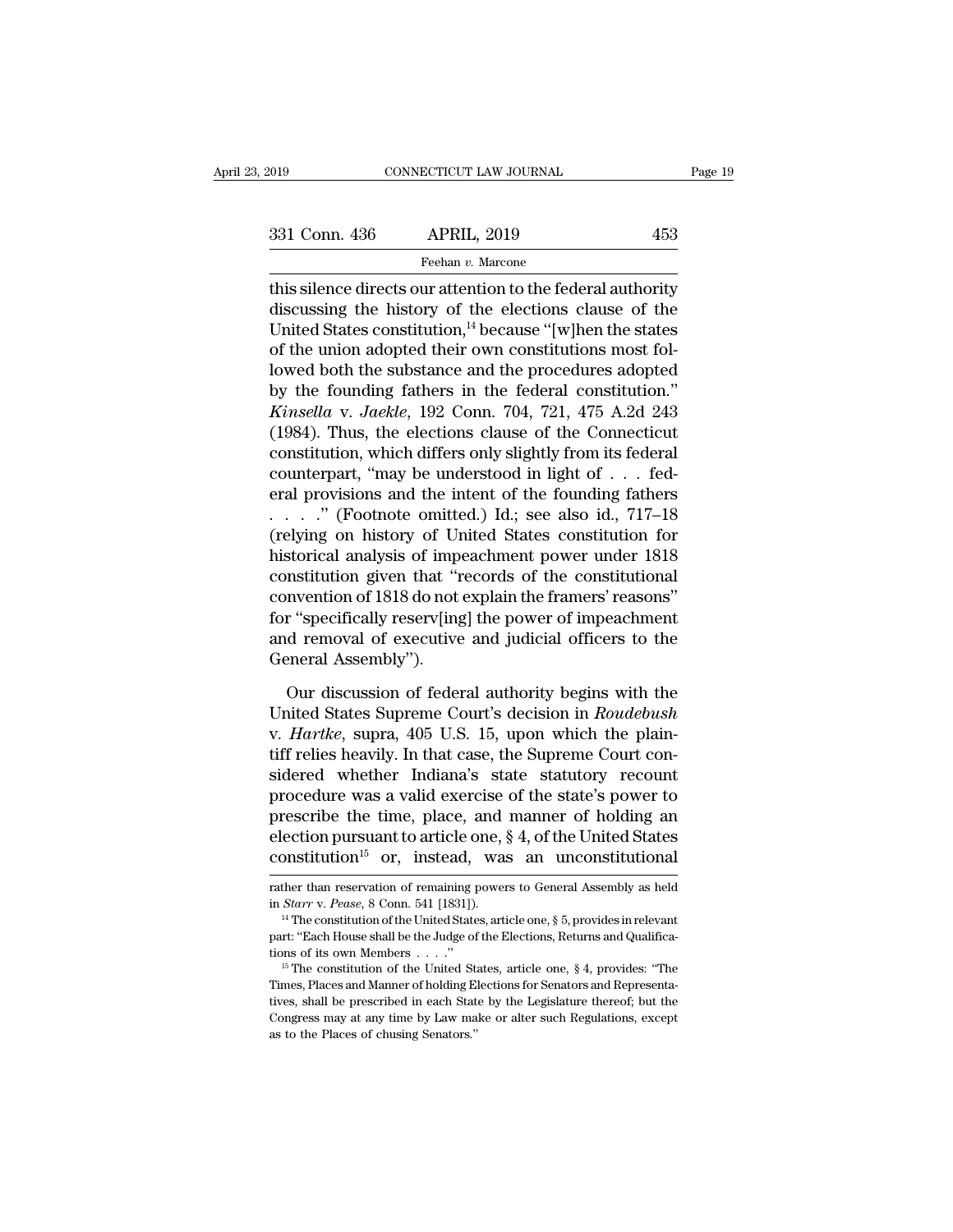# EXERCITE CONNECTICUT LAW JOURNAL April 23, 2019<br>454 APRIL, 2019 331 Conn. 436<br>Feehan v. Marcone Feehan *v.* Marcone

CONNECTICUT LAW JOURNAL April 23, 2019<br>
454 APRIL, 2019 331 Conn. 436<br>
Feehan v. Marcone<br>
infringement on the United States Senate's power under<br>
the elections clause of the United States constitution;<br>
see foctor of the U 454 APRIL, 2019 331 Conn. 436<br>
Feehan v. Marcone<br>
infringement on the United States Senate's power under<br>
the elections clause of the United States constitution;<br>
see footnote 14 of this opinion; to judge the election<br>
ret  $\begin{array}{ll}\n & \text{APRIL, 2019} & \text{331 Conn. 436} \\
 \hline\n & \text{Feehan } v. \text{ Marcone} \\
 \hline\n \text{infringement on the United States Senate's power under} \\
 \text{the elections clause of the United States constitution;} \\
 \text{see footnote 14 of this opinion; to judge the election} \\
 \text{returns for its own members. See } \text{Roudebush v. Hartke,} \\
 \text{sum 23. 24. The court acknowledged that "a Islattice's} \\
 \end{array}$ Returns for its own members. See *Roudebush* v. *Harthagement* on the United States Senate's power under<br>the elections clause of the United States constitution;<br>see footnote 14 of this opinion; to judge the election<br>return reenan v. Marcone<br>
infringement on the United States Senate's power under<br>
the elections clause of the United States constitution;<br>
see footnote 14 of this opinion; to judge the election<br>
returns for its own members. See infringement on the United States Senate's power under<br>the elections clause of the United States constitution;<br>see footnote 14 of this opinion; to judge the election<br>returns for its own members. See *Roudebush* v. *Hartke* the elections clause of the United States constitution;<br>see footnote 14 of this opinion; to judge the election<br>returns for its own members. See *Roudebush* v. *Hartke*,<br>supra, 23–24. The court acknowledged that "a [s]tate' see footnote 14 of this opinion; to judge the election<br>returns for its own members. See *Roudebush* v. *Hartke*,<br>supra, 23–24. The court acknowledged that "a [s]tate's<br>verification of the accuracy of election results purs returns for its own members. See *Roudebush* v. *Hartke*,<br>supra, 23–24. The court acknowledged that "a [s]tate's<br>verification of the accuracy of election results pursuant<br>to its [article one, § 4 powers] is not totally sep supra, 23–24. The court acknowledged that "a [s]tate's verification of the accuracy of election results pursuant to its [article one, § 4 powers] is not totally separable from the Senate's power to judge elections and retu *f* verification of the accuracy of election results pursuant<br>to its [article one, § 4 powers] is not totally separable<br>from the Senate's power to judge elections and returns."<br>Id., 25. The court concluded, however, that " to its [article one, § 4 powers] is not totally separable<br>from the Senate's power to judge elections and returns."<br>Id., 25. The court concluded, however, that "a recount<br>can be said to 'usurp' the Senate's function *only* from the Senate's power to judge elections and returns."<br>Id., 25. The court concluded, however, that "a recount<br>can be said to 'usurp' the Senate's function *only if it*<br>frustrates the Senate's ability to make an independ Id., 25. The court concluded, however, that "a recount<br>can be said to 'usurp' the Senate's function *only if it*<br>frustrates the Senate's ability to make an independent<br>final judgment. A recount does not prevent the Senate can be said to 'usurp' the Senate's function *only if it*<br>frustrates the Senate's ability to make an independent<br>final judgment. A recount does not prevent the Senate<br>from independently evaluating the election any more<br>th frustrates the Senate's ability to make an independent<br>final judgment. A recount does not prevent the Senate<br>from independently evaluating the election any more<br>than the initial count does. The Senate is free to accept<br>or final judgment. A recount does not prevent the Senate<br>from independently evaluating the election any more<br>than the initial count does. The Senate is free to accept<br>or reject the apparent winner in either count, and, if it from independently evaluating the election any more<br>than the initial count does. The Senate is free to accept<br>or reject the apparent winner in either count, and, if it<br>chooses, to conduct its own recount." (Emphasis<br>added; than the initial count does. The Senate is free to accept<br>or reject the apparent winner in either count, and, if it<br>chooses, to conduct its own recount." (Emphasis<br>added; footnotes omitted.) Id., 25–26. Accordingly, the<br>co or reject the apparent winner in either count, and, if it chooses, to conduct its own recount." (Emphasis added; footnotes omitted.) Id., 25–26. Accordingly, the court concluded that Indiana's statutory recount procedure w chooses, to conduct its own recount." (Emphasis added; footnotes omitted.) Id., 25–26. Accordingly, the court concluded that Indiana's statutory recount procedure was constitutional. Id., 26; see also *McIntyre* v. Fallah added; footnotes omitted.) Id., 25–26. Accordingly, the<br>court concluded that Indiana's statutory recount proce-<br>dure was constitutional. Id., 26; see also *McIntyre* v.<br>Fallahay, 766 F.2d 1078, 1086 (7th Cir. 1985) (noting *Court concluded that Indiana's statutory recount procedure was constitutional. Id., 26; see also <i>McIntyre v. Fallahay*, 766 F.2d 1078, 1086 (7th Cir. 1985) (noting that "states may give advice" to Congress regarding ap dure was constitutional. Id., 26; see also *McIntyre* v.<br>Fallahay, 766 F.2d 1078, 1086 (7th Cir. 1985) (noting<br>that "states may give advice" to Congress regarding<br>apparent winner of election "in accordance with their<br>own r *Fallahay*, 766 F.2d 1078, 1086 (7th Cir. 1985) (noting<br>that "states may give advice" to Congress regarding<br>apparent winner of election "in accordance with their<br>own rules," although Congress may ignore that advice);<br>*Dur* that "states may give advice" to Congress regarding<br>apparent winner of election "in accordance with their<br>own rules," although Congress may ignore that advice);<br>*Durkin* v. *Snow*, 403 F. Supp. 18, 20 (D.N.H. 1974)<br>(under apparent winner of election "in accordance with their<br>
own rules," although Congress may ignore that advice);<br> *Durkin* v. *Snow*, 403 F. Supp. 18, 20 (D.N.H. 1974)<br>
(under *Roudebush*, New Hampshire statute authoriz-<br>
ing own rules," although Congress may ignore that advice);<br> *Durkin* v. *Snow*, 403 F. Supp. 18, 20 (D.N.H. 1974)<br>
(under *Roudebush*, New Hampshire statute authoriz-<br>
ing recount procedure for election for office of United<br>
S Durkin v. Snow, 403 F. Supp. 18, 20 (D.N.H. 1974)<br>(under Roudebush, New Hampshire statute authorizing recount procedure for election for office of United<br>States senator was constitutional); Franken v. Paw-<br>lenty, 762 N.W.2 (under *Roudebush*, New Hampshire statute authorizing recount procedure for election for office of United States senator was constitutional); *Franken* v. *Pawlenty*, 762 N.W.2d 558, 562–63 (Minn. 2009) (state statute auth ing recount procedure<br>States senator was collenty, 762 N.W.2d 558, 5<br>authorizing court to m<br>to which party receiv<br>election for United Stat<br>elections clause).<br>We read *Roudebush My*, 762 N.W.2d 558, 562–63 (Minn. 2009) (state statute thorizing court to make findings and conclusions as which party received highest number of votes in ection for United States senator did not violate federal ections authorizing court to make findings and conclusions as<br>authorizing court to make findings and conclusions as<br>election for United States senator did not violate federal<br>elections clause).<br>We read *Roudebush* to hold only tha

one, is the United States senator did not violate federal<br>election for United States senator did not violate federal<br>elections clause).<br>We read *Roudebush* to hold only that state legisla-<br>tures have *constitutional* autho ownter party received righter name of vertect in<br>election for United States senator did not violate federal<br>elections clause).<br>We read *Roudebush* to hold only that state legisla-<br>tures have *constitutional* authority purs elections clause).<br>
We read *Roudebush* to hold only that state legislatures have *constitutional* authority pursuant to article<br>
one, § 4, of the United States constitution to enact their<br>
own laws for the purpose of veri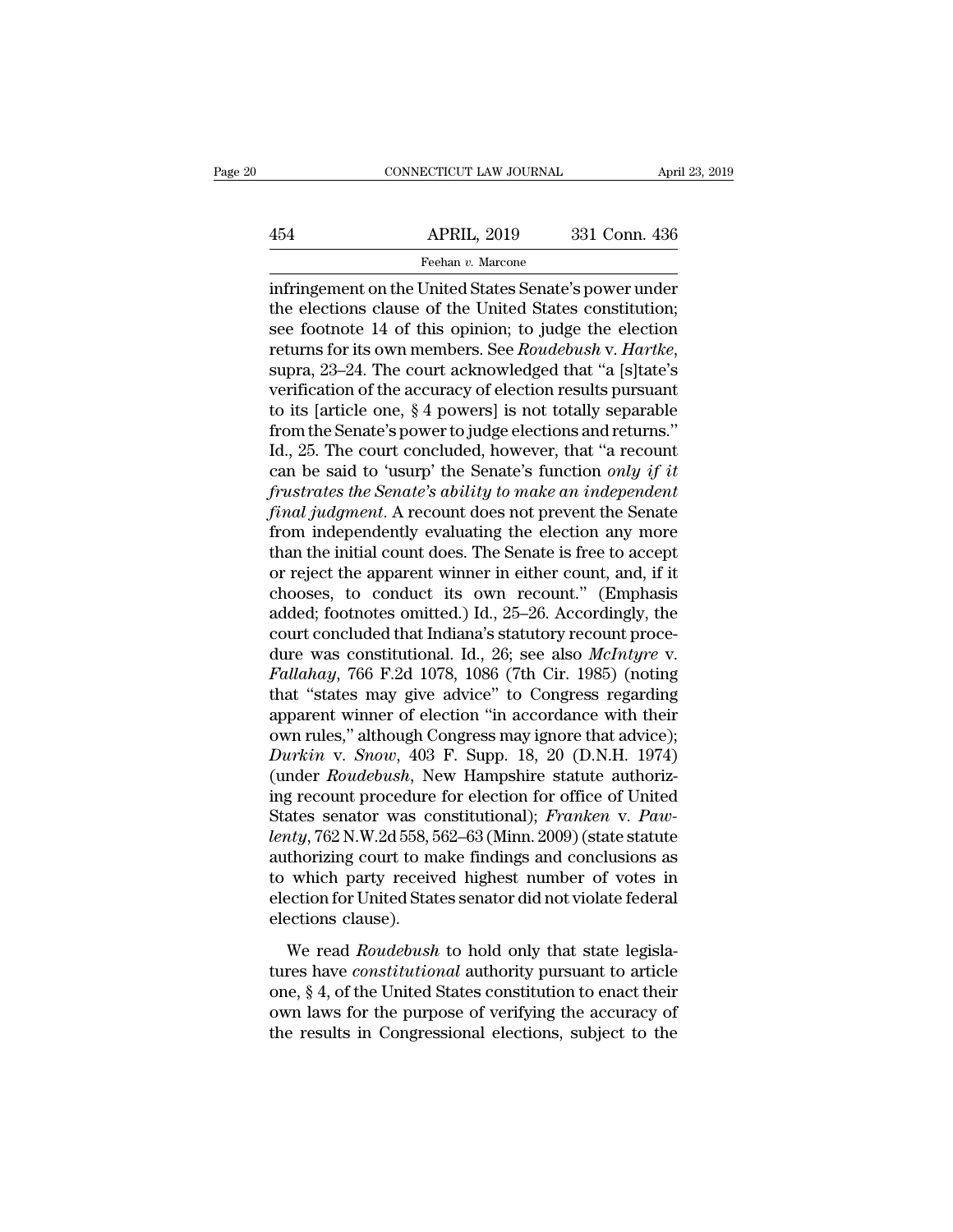reader of Connectricurum CONNECTICUT LAW JOURNAL<br>
Treehan v. Marcone<br>
Tight of each house of Congress to make a final determi-<br>
Transition on that issue. *Roudebush* does not stand for the<br>
proposition that the elections c 331 Conn. 436 APRIL, 2019 455<br>
Feehan v. Marcone<br>
right of each house of Congress to make a final determination on that issue. *Roudebush* does not stand for the<br>
proposition that the elections clause affords the courts<br>
a  $\begin{array}{r}\n 331 \text{ Conn. } 436 \quad \text{APRIL, } 2019 \quad \text{755}\n \end{array}$ <br>
Feehan v. Marcone<br>
right of each house of Congress to make a final determination on that issue. *Roudebush* does not stand for the<br>
proposition that the elections cl 331 Conn. 436 APRIL, 2019 455<br>
Feehan *v*. Marcone<br>
right of each house of Congress to make a final determination on that issue. *Roudebush* does not stand for the<br>
proposition that the elections clause affords the courts Feehan v. Marcone<br>
right of each house of Congress to make a final determi-<br>
nation on that issue. *Roudebush* does not stand for the<br>
proposition that the elections clause affords the courts<br>
an inherent role in resolving right of each house of Congress to make a final determination on that issue. *Roudebush* does not stand for the proposition that the elections clause affords the courts an inherent role in resolving a dispute over a legisl right of each house of Congress to make a final determination on that issue. *Roudebush* does not stand for the proposition that the elections clause affords the courts an inherent role in resolving a dispute over a legisl nation on that issue. *Roudebush* does not stand for the proposition that the elections clause affords the courts an inherent role in resolving a dispute over a legislative election, particularly in the absence of statutor proposition that the elections clause affords the courts<br>an inherent role in resolving a dispute over a legislative<br>election, particularly in the absence of statutory author-<br>ity to do so. Instead, post-*Roudebush* federal an inherent role in resolving a dispute over a legislative<br>election, particularly in the absence of statutory author-<br>ity to do so. Instead, post-*Roudebush* federal case law<br>interpreting the elections clause of the Unite election, particularly in the absence of statutory authority to do so. Instead, post-*Roudebush* federal case law<br>interpreting the elections clause of the United States<br>constitution even more clearly supports the exclusivi ity to do so. Instead, post-*Roudebush* federal case law<br>interpreting the elections clause of the United States<br>constitution even more clearly supports the exclusivity<br>of the legislative branch's jurisdiction to determine interpreting the elections clause of the United States<br>constitution even more clearly supports the exclusivity<br>of the legislative branch's jurisdiction to determine the<br>lawfulness of an election to that body. The leading c constitution even more clearly supports the exclusivity<br>of the legislative branch's jurisdiction to determine the<br>lawfulness of an election to that body. The leading case<br>on this point is the decision of the District of Co of the legislative branch's jurisdiction to determine the lawfulness of an election to that body. The leading case<br>on this point is the decision of the District of Columbia<br>Circuit in *Morgan* v. United States, supra, 801 lawfulness of an election to that body. The leading case<br>on this point is the decision of the District of Columbia<br>Circuit in *Morgan* v. United States, supra, 801 F.2d 445.<br>In an opinion written by then Judge Antonin Scal on this point is the decision of the District of Columbia<br>Circuit in *Morgan v. United States*, supra, 801 F.2d 445.<br>In an opinion written by then Judge Antonin Scalia, the<br>court concluded that the elections clause deprive Circuit in *Morgan v. United States*, supra, 801 F.2d 445.<br>In an opinion written by then Judge Antonin Scalia, the<br>court concluded that the elections clause deprived it<br>of "jurisdiction to review the substance or procedure In an opinion written by then Judge Antonin Scalia, the<br>court concluded that the elections clause deprived it<br>of "jurisdiction to review the substance or procedure<br>of a determination by the [United States] House of Rep-<br>re court concluded that the elections clause deprived it<br>of "jurisdiction to review the substance or procedure<br>of a determination by the [United States] House of Rep-<br>resentatives that one of two contestants was lawfully<br>elec of "jurisdiction to review the substance or procedure<br>of a determination by the [United States] House of Rep-<br>resentatives that one of two contestants was lawfully<br>elected to that body." Id. The court concluded that it<br>lac of a determination by the [United States] House of Representatives that one of two contestants was lawfully<br>elected to that body." Id. The court concluded that it<br>lacked subject matter jurisdiction over numerous con-<br>stitu resentatives that one of two contestants was lawfully<br>elected to that body." Id. The court concluded that it<br>lacked subject matter jurisdiction over numerous con-<br>stitutional and federal claims brought to challenge the<br>par elected to that body." Id. The court concluded that it<br>lacked subject matter jurisdiction over numerous con-<br>stitutional and federal claims brought to challenge the<br>party line decision of the House of Representatives—<br>foll lacked subject matter jurisdiction over numerous constitutional and federal claims brought to challenge the party line decision of the House of Representatives—following a task force investigation and recount—to reject a s stitutional and federal claims brought to challenge the<br>party line decision of the House of Representatives—<br>following a task force investigation and recount—to<br>reject a state recount declaring the Republican candi-<br>date t party line decision of the House of Representatives—<br>following a task force investigation and recount—to<br>reject a state recount declaring the Republican candi-<br>date the winner and to seat, instead, the Democratic<br>candidate following a task force investigation and recount—to<br>reject a state recount declaring the Republican candi-<br>date the winner and to seat, instead, the Democratic<br>candidate. Id., 446. Following *Roudebush*, the court con-<br>clu reject a state recount declaring the Republican candi-<br>date the winner and to seat, instead, the Democratic<br>candidate. Id., 446. Following *Roudebush*, the court con-<br>cluded that it lacked jurisdiction over these claims<br>be date the winner and to seat, instead, the Democratic<br>candidate. Id., 446. Following *Roudebush*, the court con-<br>cluded that it lacked jurisdiction over these claims<br>because the elections clause of the United States consticandidate. Id., 446. Following *Roudebush*, the court concluded that it lacked jurisdiction over these claims<br>because the elections clause of the United States constitution "unambiguously proscribes judicial review of the<br> cluded that it lacked jurisdiction over these claims<br>because the elections clause of the United States consti-<br>tution "unambiguously proscribes judicial review of the<br>proceedings in the House of Representatives that led<br>to because the elections clause of the United States constitution "unambiguously proscribes judicial review of the<br>proceedings in the House of Representatives that led<br>to the seating of" the Democratic candidate and that it<br>w tution "unambiguously proscribes judicial review of the<br>proceedings in the House of Representatives that led<br>to the seating of" the Democratic candidate and that it<br>would be "difficult to imagine a clearer case of 'textual proceedings in the House of Representatives that led<br>to the seating of" the Democratic candidate and that it<br>would be "difficult to imagine a clearer case of 'textually<br>demonstrable constitutional commitment' of an issue<br>t to the seating of" the Democratic candidate and that it would be "difficult to imagine a clearer case of 'textually demonstrable constitutional commitment' of an issue to another branch of government to the exclusion of t to another branch of government to the exclusion of the courts<sup>16</sup> . . . than the language of [the federal elections clause], that '[e]ach House shall be the Judge of the Elections, Returns and Qualifications of its own M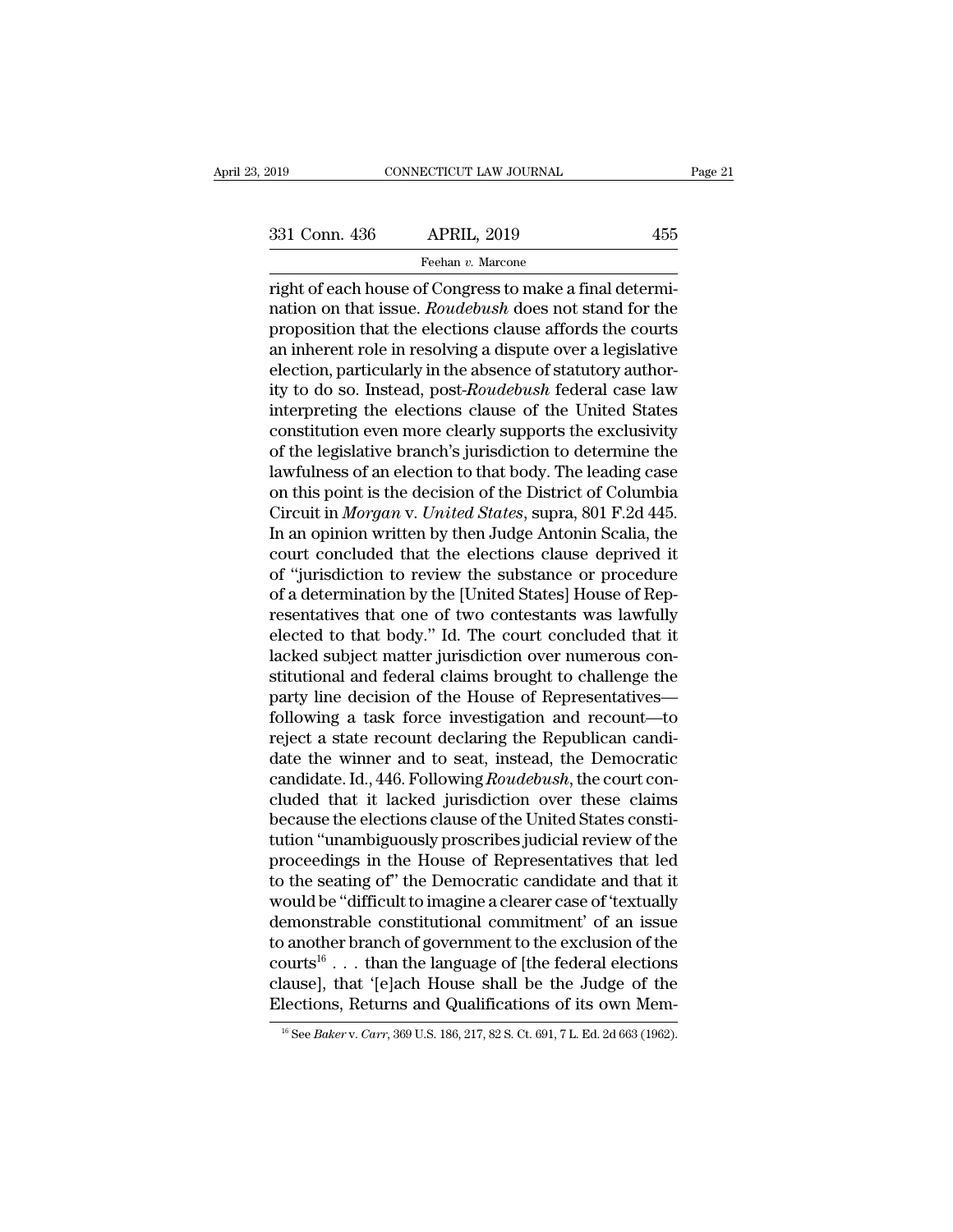|     | CONNECTICUT LAW JOURNAL | April 23, 2019 |  |
|-----|-------------------------|----------------|--|
|     |                         |                |  |
| 456 | <b>APRIL, 2019</b>      | 331 Conn. 436  |  |
|     | Feehan v. Marcone       |                |  |

CONNECTICUT LAW JOURNAL April 23, 2019<br>
456 APRIL, 2019 331 Conn. 436<br>
Feehan v. Marcone<br>
bers.' The provision states not merely that each House<br>
"may judge" these matters, but that each House 'shall<br>
he the ludge' The evo 456 APRIL, 2019 331 Conn. 436<br>
Feehan v. Marcone<br>
bers.' The provision states not merely that each House<br>
'may judge' these matters, but that each House 'shall<br>
be the Judge' . . . . The exclusion of others—and in<br>
martic  $\begin{array}{ll}\n & \text{APRIL, 2019} & \text{331 Conn. 436} \\
 \hline\n & \text{Feehan } v. \text{ Marcone} \\
 \hline\n \text{bers.' The provision states not merely that each House 'may judge' these matters, but that each House 'shall be the Judge' . . . . The exclusion of others—and in particular of others who are judges—could not be more evident. Hence, without need to rely upon the answer.$ *APRIL, 2019* 331 Conn. 436<br> *Feehan v. Marcone*<br> *particular of others who are judges*—could not be more evident. Hence, without need to rely upon the amor-<br>
particular of others who are judges—could not be more evident. Feehan v. Marcone<br>
bers.' The provision states not merely that each House<br>
"may judge" these matters, but that each House 'shall<br>
be the Judge' . . . . The exclusion of others—and in<br>
particular of others who are judges—c phonons.' The provision states not merely that each House<br>
"may judge" these matters, but that each House 'shall<br>
be *the* Judge' . . . . . The exclusion of others—and in<br>
particular of others who are judges—could not be m bers.' The provision states not merely that each House<br>
'may judge' these matters, but that each House 'shall<br>
be *the* Judge' . . . . The exclusion of others—and in<br>
particular of others who are judges—could not be more<br> 'may judge' these matters, but that each House 'shall<br>be *the* Judge' . . . . The exclusion of others—and in<br>particular of others who are judges—could not be more<br>evident. Hence, without need to rely upon the amor-<br>phous be *the J*udge'.<br> *particular of oth*<br>
evident. Hence,<br>
phous and partly<br>
tions,'...we<br>
(Citations omitte<br>
Id., 446–47.<br>
Significant to ident. Hence, without need to rely upon the amor-<br>ious and partly prudential doctrine of 'political ques-<br>pns,' . . . we simply lack jurisdiction to proceed."<sup>17</sup><br>itations omitted; emphasis altered; footnote added.)<br>., 446 phous and partly prudential doctrine of 'political questions,' . . . we simply lack jurisdiction to proceed."<sup>17</sup><br>(Citations omitted; emphasis altered; footnote added.)<br>Id., 446–47.<br>Significant to our historical analysis u

tions,' . . . we simply lack jurisdiction to proceed." $17$ <br>(Citations omitted; emphasis altered; footnote added.)<br>Id., 446–47.<br>Significant to our historical analysis under *Geisler* is<br>the court's observation in *Morgan* (Citations omitted; emphasis altered; footnote added.)<br>Id., 446–47.<br>Significant to our historical analysis under *Geisler* is<br>the court's observation in *Morgan* that the "history of<br>the [federal elections clause] is enti Id., 446–47.<br>
Significant to our historical analysis under *Geisler* is<br>
the court's observation in *Morgan* that the "history of<br>
the [federal elections clause] is entirely consistent with<br>
its plain exclusion of judicial Significant to our historical analysis under *Geisler* is<br>the court's observation in *Morgan* that the "history of<br>the [federal elections clause] is entirely consistent with<br>its plain exclusion of judicial jurisdiction. In Significant to our historical analysis under *Geisler* is<br>the court's observation in *Morgan* that the "history of<br>the [federal elections clause] is entirely consistent with<br>its plain exclusion of judicial jurisdiction. I the court's observation in *Morgan* that the "history of<br>the [federal elections clause] is entirely consistent with<br>its plain exclusion of judicial jurisdiction. In the forma-<br>tive years of the American republic, it was th the [federal elections clause] is entirely consistent with<br>its plain exclusion of judicial jurisdiction. In the forma-<br>tive years of the American republic, it was the uniform<br>practice of England and America for legislature its plain exclusion of judicial jurisdiction. In the formative years of the American republic, it was the uniform<br>practice of England and America for legislatures to be<br>the final judges of the elections and qualifications tive years of the American republic, it was the uniform<br>practice of England and America for legislatures to be<br>the final judges of the elections and qualifications of<br>their members.... There was no opposition to the<br>[e]le 17 We note that the plaintiff attempts to distinguish *Morgan* v. *United*<br>
17 We note that the plaintiff attempts to distinguish *Morgan* v. *United*<br>
17 We note that the plaintiff attempts to distinguish *Morgan* v. *Uni* [e]lections [c]lause in the [f]ederal [c]onstitutional<br>[c]onvention . . . and the minor opposition in the rati-<br>fication debates focused upon the clause's removal of<br> $\frac{1}{17}$  We note that the plaintiff attempts to disti

<sup>[</sup>c] onvention . . . and the minor opposition in the rati-<br>fication debates focused upon the clause's removal of<br> $\frac{17}{17}$  We note that the plaintiff attempts to distinguish *Morgan v. United*<br>*States*, supra, 801 F.2d 4 fication debates focused upon the clause's removal of  $\frac{17}{17}$  We note that the plaintiff attempts to distinguish *Morgan* v. United States, supra, 801 F.2d 445, on the ground that the congressional determination prece In transfer that the plaintiff attempts to distinguish *Morgan* v. United States, supra, 801 F.2d 445, on the ground that the congressional determination preceded the civil action in that case, whereas the opposite timing <sup>17</sup> We note that the plaintiff attempts to distinguish *Morgan* v. United States, supra, 801 F.2d 445, on the ground that the congressional determination preceded the civil action in that case, whereas the opposite timin States, supra, 801 F.2d 445, on the ground that the congressional determination preceded the civil action in that case, whereas the opposite timing is true in this case, as our state House of Representatives has not yet a tion preceded the civil action in that case, whereas the opposite timing is true in this case, as our state House of Representatives has not yet acted. In our view, this timing is a distinction without a difference, becaus true in this case, as our state House of Representatives has not yet acted.<br>In our view, this timing is a distinction without a difference, because the<br>potential for judicial encroachment on the legislative prerogative is In our view, this timing is a distinction without a difference, because the potential for judicial encroachment on the legislative prerogative is the same, given the troubling specter of the legislature's having to reject potential for judicial encroachment on the legislative prerogative is the same, given the troubling specter of the legislature's having to reject a judicial determination of the same issue. Indeed, *Morgan* itself suggeste same, given the troubling specter of the legislature's having to reject a judicial determination of the same issue. Indeed, *Morgan* itself suggested that the timing was irrelevant when the court concluded that its interp pulicial determination of the same issue. Indeed, *Morgan* itself suggested that the timing was irrelevant when the court concluded that its interpretation of the federal elections clause was "plainly endorse[d]" by the S the timing was irrelevant when the court concluded that its interpretation of the federal elections clause was "plainly endorse[d]" by the Supreme Court's decision in *Roudebush v. Hartlee*, supra, 405 U.S. 15, because th of the federal elections clause was "plainly endorse[d]" by the Supreme Court's decision in *Roudebush v. Hartke*, supra, 405 U.S. 15, because the Supreme Court, in considering whether the Senate's decision to seat a candi Court's decision in *Roudebush* v. *Hartke*, supra, 405 U.S. 15, because the Supreme Court, in considering whether the Senate's decision to seat a candidate had rendered the case moot, stated that it had jurisdiction to c Supreme Court, in considering whether the Senate's decision to seat a candidate had rendered the case moot, stated that it had jurisdiction to consider the broader legal question of whether a state's recount scheme violate *beth the business of this* [*c*] *beth case moot, stated that it had jurisdiction to consider the broader legal question of whether a state's recount scheme violated the elections clause, rather than to decide the specifi* consider the broader legal question of whether a state's recount scheme<br>violated the elections clause, rather than to decide the specific underlying<br>dispute, as "which candidate is entitled to be seated in the Senate is, t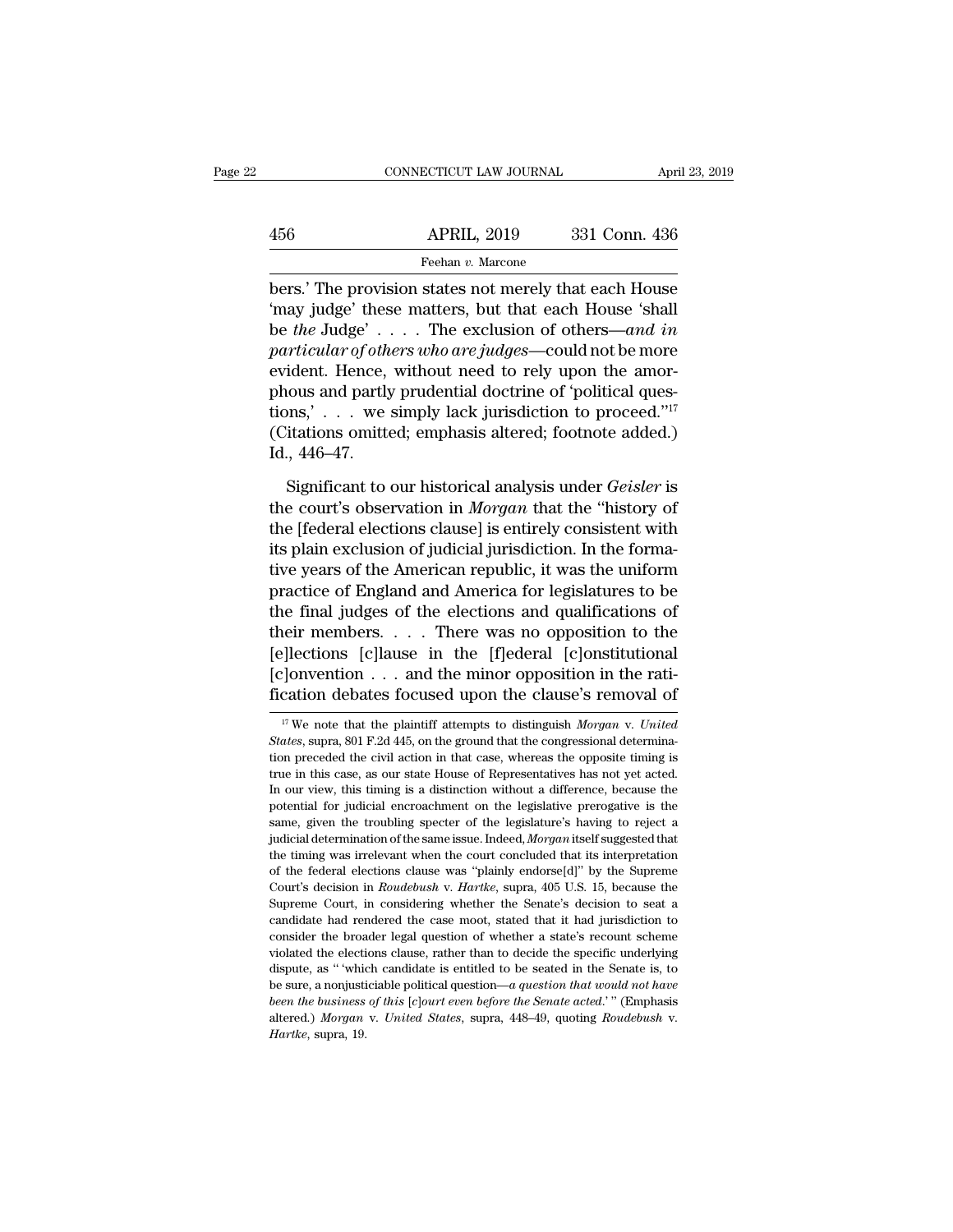Final authority not from the *courts*, but from the state<br>
egislatures, where the Articles of Confederation had 331 Conn. 436 APRIL, 2019 457<br>
Feehan v. Marcone<br>
final authority not from the *courts*, but from the state<br>
legislatures, where the Articles of Confederation had<br>
vested an analogous power. . . . It is noteworthy that<br>
n 331 Conn. 436 APRIL, 2019 457<br>
Feehan v. Marcone<br>
final authority not from the *courts*, but from the state<br>
legislatures, where the Articles of Confederation had<br>
vested an analogous power. . . . It is noteworthy that<br>
n 331 Conn. 436 APRIL, 2019 457<br>
Feehan v. Marcone<br>
final authority not from the *courts*, but from the state<br>
legislatures, where the Articles of Confederation had<br>
vested an analogous power. . . . It is noteworthy that<br>
n Feehan v. Marcone<br>
final authority not from the *courts*, but from the state<br>
legislatures, where the Articles of Confederation had<br>
vested an analogous power. . . . It is noteworthy that<br>
none of the responses to the opp  $\begin{array}{l} \hbox{[real] and $v$-meal $v$-} \hbox{[real] and $v$-} \hbox{[real] and $v$-} \hbox{[real] and $v$-} \hbox{[real] is a random variable.} \hbox{[real] is a random variable, where the Articles of Confederation had tested an analogous power. . . . It is noteworthy that none of the responses to the opposition mentions the safeguard of judicial review. Such a safeguard was evidently unthinkable, since the determination of the legislative House was itself deemed to be a judicial one." (Citation, a mathematical completion of the data) is a standard probability of the data. (Citation, a mathematical completion of the data) is a standard probability of the data. (Citation, a mathematical completion of the data) is a standard probability of the data. (Citation, a mathematical optimization of the data) is$ final authority not from the *courts*, but from the state<br>legislatures, where the Articles of Confederation had<br>vested an analogous power. . . . It is noteworthy that<br>none of the responses to the opposition mentions the<br>sa legislatures, where the Articles of Confederation had<br>vested an analogous power. . . . It is noteworthy that<br>none of the responses to the opposition mentions the<br>safeguard of judicial review. Such a safeguard was evi-<br>den vested an analogous power. . . . . It is noteworthy that<br>none of the responses to the opposition mentions the<br>safeguard of judicial review. Such a safeguard was evi-<br>dently unthinkable, since the determination of the legi none of the responses to the opposition mentions the<br>safeguard of judicial review. Such a safeguard was evi-<br>dently unthinkable, since the determination of the legis-<br>lative House was *itself* deemed to be a *judicial* one safeguard of judicial review. Such a safeguard was evidently unthinkable, since the determination of the legislative House was *itself* deemed to be a *judicial* one."<br>(Citations omitted; emphasis added; internal quotation dently unthinkable, since the determination of the legis-<br>lative House was *itself* deemed to be a *judicial* one."<br>(Citations omitted; emphasis added; internal quotation<br>marks omitted.) Id., 447. The court cited James Ken lative House was *itself* deemed to be a *judicial* one."<br>
(Citations omitted; emphasis added; internal quotation<br>
marks omitted.) Id., 447. The court cited James Kent for<br>
the proposition that the legislature, in judging (Citations omitted; emphasis added; internal quotation<br>marks omitted.) Id., 447. The court cited James Kent for<br>the proposition that the legislature, in judging election<br>returns and the qualification of its members, acts marks omitted.) Id., 447. The court cited James Kent for<br>the proposition that the legislature, in judging election<br>returns and the qualification of its members, acts in a<br>"a judicial character" and that such decisions, " the proposition that the legislature, in judging election<br>returns and the qualification of its members, acts in a<br>"'a judicial character'" and that such decisions, "'like<br>the decisions of any other court of justice, ought returns and the qualification of its members, acts in a<br>"'a judicial character'" and that such decisions, "'like<br>the decisions of any other court of justice, ought to<br>be regulated by known principles of law, and strictly<br>a " a judicial character" " and that such decisions, "*like*<br>the decisions of any other court of justice, ought to<br>be regulated by known principles of law, and strictly<br>adhered to, for the sake of uniformity and certainty." the decisions of any other court of justice, ought to<br>be regulated by known principles of law, and strictly<br>adhered to, for the sake of uniformity and certainty.'"<br>(Emphasis altered.) Id., citing 1 J. Kent, Commentaries<br>o be regulated by known principles of law, and strictly<br>adhered to, for the sake of uniformity and certainty.'"<br>(Emphasis altered.) Id., citing 1 J. Kent, Commentaries<br>on American Law (8th Ed. 1854) p. 248. Thus, the court<br>f adhered to, for the sake of uniformity and certainty."<br>
(Emphasis altered.) Id., citing 1 J. Kent, Commentaries<br>
on American Law (8th Ed. 1854) p. 248. Thus, the court<br>
further emphasized that the federal elections clause' (Emphasis altered.) Id., citing 1 J. Kent, Commentaries<br>on American Law (8th Ed. 1854) p. 248. Thus, the court<br>further emphasized that the federal elections clause's<br>"command to 'be the Judge of . . . Elections' excludes<br> on American Law (8th Ed. 1854) p. 248. Thus, the court<br>further emphasized that the federal elections clause's<br>"command to 'be the Judge of  $\ldots$  Elections' excludes<br>other judges." *Morgan v. United States*, supra, 801 F.2 further emphasized that the federal elections clause's<br>
"command to 'be the Judge of  $\ldots$  Elections' excludes<br>
other judges." *Morgan* v. *United States*, supra, 801 F.2d<br>
450; see also *McIntyre* v. *Fallahay*, supra, 7 "command to 'be the Judge of  $\ldots$  Elections' excludes<br>other judges." *Morgan v. United States*, supra, 801 F.2d<br>450; see also *McIntyre v. Fallahay*, supra, 766 F.2d<br>1082 ("[I]t is inappropriate for a federal court even<br> other judges." *Morgan v. United States*, supra, 801 F.2d<br>450; see also *McIntyre v. Fallahay*, supra, 766 F.2d<br>1082 ("[I]t is inappropriate for a federal court even<br>to intimate how Congress ought to have decided" an<br>elect 82 ("[I]t is inappropriate for a federal court even<br>intimate how Congress ought to have decided" an<br>ection dispute because "[t]he House is not only 'Judge'<br>it also final arbiter. Its decision about which ballots<br>unt, and w to intimate how Congress ought to have decided" an election dispute because "[t]he House is not only 'Judge' but also final arbiter. Its decision about which ballots count, and who won, [is] not reviewable in any court.").

election dispute because "[t]he House is not only 'Judge'<br>but also final arbiter. Its decision about which ballots<br>count, and who won, [is] not reviewable in any court.").<br>Turning to a review of the sister state decisions, but also final arbiter. Its decision about which ballots<br>count, and who won, [is] not reviewable in any court.").<br>Turning to a review of the sister state decisions, we<br>note that the "almost universal constitutional doctrin count, and who won, [is] not reviewable in any court.").<br>Turning to a review of the sister state decisions, we<br>note that the "almost universal constitutional doctrine<br>in the United States and the several states which have<br> Turning to a review of the sister state decisions, we<br>note that the "almost universal constitutional doctrine<br>in the United States and the several states which have<br>constitutions containing this or similar provisions is<br>t Turning to a review of the sister state decisions, we<br>note that the "almost universal constitutional doctrine<br>in the United States and the several states which have<br>constitutions containing this or similar provisions is<br>t note that the "almost universal constitutional doctrine<br>in the United States and the several states which have<br>constitutions containing this or similar provisions is<br>that . . . [e]ach legislative body is the sole judge of<br> in the United States and the several states which have<br>constitutions containing this or similar provisions is<br>that  $\ldots$  [e]ach legislative body is the sole judge of<br>the elections, returns, and qualifications of its own<br>m constitutions containing this or similar provisions is<br>that  $\ldots$  [e]ach legislative body is the sole judge of<br>the elections, returns, and qualifications of its own<br>members, and its action in admitting or expelling a<br>memb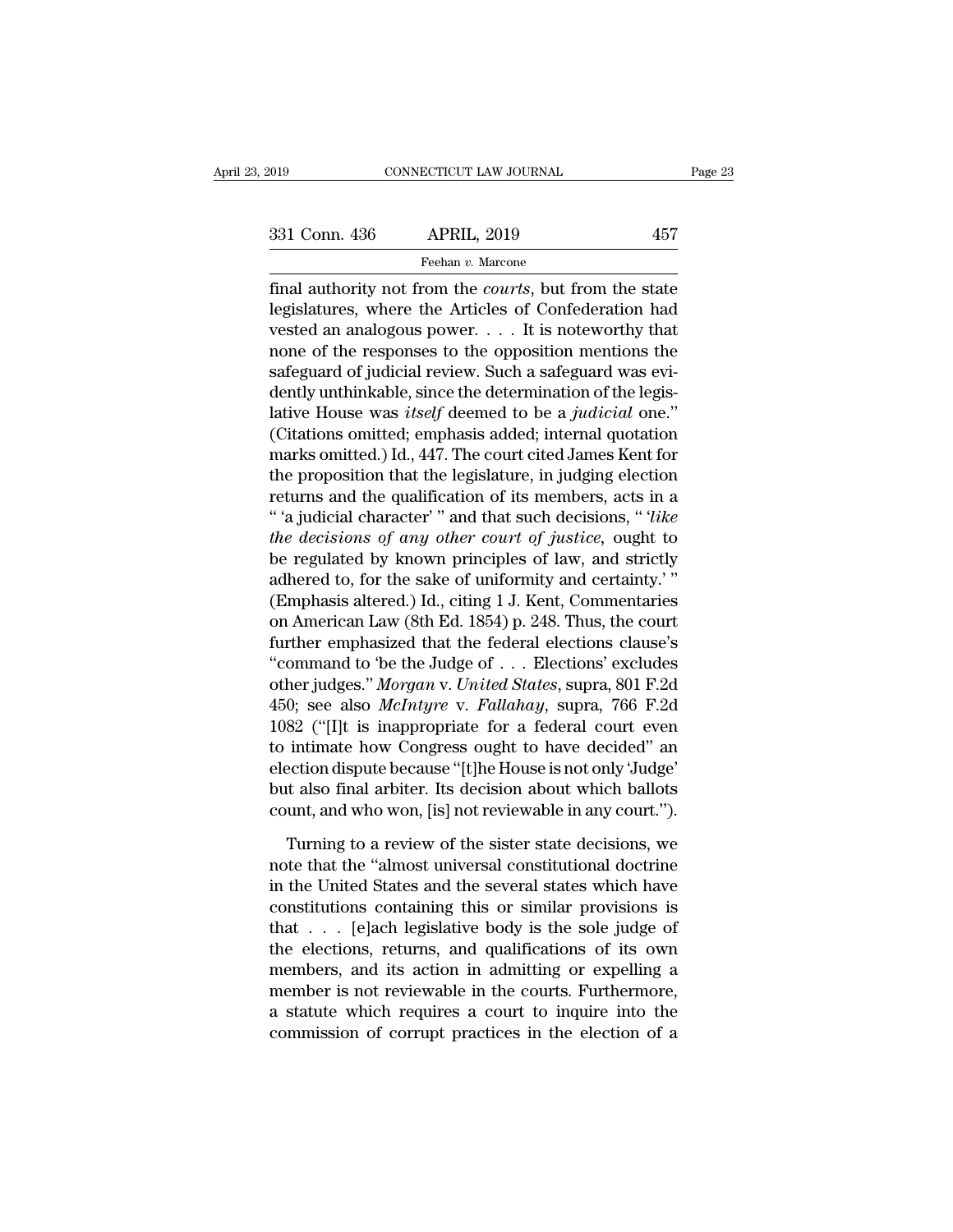# EXERCIT CONNECTICUT LAW JOURNAL April 23, 2019<br>458 APRIL, 2019 331 Conn. 436<br>Feehan v. Marcone

Feehan *v.* Marcone

CONNECTICUT LAW JOURNAL<br>
458 APRIL, 2019 331 Conn. 436<br>
Feehan v. Marcone<br>
member of the legislature is not constitutional.''<sup>18</sup> (Inter-<br>
mal quotation marks omitted.) *Foster* v. *Harden*, 536<br>
So 24,005,006 (Miss. 1088) 158 APRIL, 2019 331 Conn. 436<br>
Feehan v. Marcone<br>
member of the legislature is not constitutional."<sup>18</sup> (Inter-<br>
nal quotation marks omitted.) *Foster* v. *Harden*, 536<br>
So. 2d 905, 906 (Miss. 1988), overruled on other gro  $\begin{array}{r} \text{APRIL, 2019} \quad \text{331 Conn. 436} \ \text{Feehan } v. \text{ Marcone} \ \text{member of the legislature is not constitutional.} \text{''18 (Interval, 2019)} \ \text{m} \ \text{quotation marks omitted.)} \ \text{Foster v.} \ \text{Harden, 536} \ \text{So. 2d 905, 906 (Miss. 1988), overruled on other grounds by *Dillon v. Myers*, 227 So. 3d 923 (Miss. 2017). Thus, consistent with the District of Columbia Circuit's doi.$ APRIL, 2019 331 Conn. 436<br>
Feehan v. Marcone<br>
member of the legislature is not constitutional."<sup>18</sup> (Inter-<br>
nal quotation marks omitted.) *Foster* v. *Harden*, 536<br>
So. 2d 905, 906 (Miss. 1988), overruled on other grounds Feehan v. Marcone<br>
member of the legislature is not constitutional."<sup>18</sup> (Inter-<br>
nal quotation marks omitted.) *Foster* v. *Harden*, 536<br>
So. 2d 905, 906 (Miss. 1988), overruled on other grounds<br>
by *Dillon* v. *Myers*, Freehan *v.* Marcone<br>member of the legislature is not constitutional."<sup>18</sup> (Inter-<br>nal quotation marks omitted.) *Foster v. Harden*, 536<br>So. 2d 905, 906 (Miss. 1988), overruled on other grounds<br>by *Dillon v. Myers*, 227 So member of the legislature is not constitutional."<sup>18</sup> (Inter-<br>nal quotation marks omitted.) *Foster v. Harden*, 536<br>So. 2d 905, 906 (Miss. 1988), overruled on other grounds<br>by *Dillon v. Myers*, 227 So. 3d 923 (Miss. 2017) nal quotation marks omitted.) *Foster* v. *Harden*, 536<br>So. 2d 905, 906 (Miss. 1988), overruled on other grounds<br>by *Dillon* v. *Myers*, 227 So. 3d 923 (Miss. 2017). Thus,<br>consistent with the District of Columbia Circuit' So. 2d 905, 906 (Miss. 1988), overruled on other grounds<br>by *Dillon v. Myers*, 227 So. 3d 923 (Miss. 2017). Thus,<br>consistent with the District of Columbia Circuit's deci-<br>sion in *Morgan*, the vast majority of our sister s by *Dillon* v. *Myers*, 227 So. 3d 923 (Miss. 2017). Thus, consistent with the District of Columbia Circuit's decision in *Morgan*, the vast majority of our sister states hold that courts lack jurisdiction to entertain a c consistent with the District of Columbia Circuit's decision in *Morgan*, the vast majority of our sister states<br>hold that courts lack jurisdiction to entertain a contest<br>pertaining to a legislative election, particularly i sion in *Morgan*, the vast majority of our sister states<br>hold that courts lack jurisdiction to entertain a contest<br>pertaining to a legislative election, particularly in the<br>absence of statutory authorization to do so. See hold that courts lack jurisdiction to entertain a contest<br>pertaining to a legislative election, particularly in the<br>absence of statutory authorization to do so. See *Beatty*<br>v. *Myrick*, 218 Ga. 629, 629, 129 S.E.2d 764 (1 pertaining to a legislative election, particularly in the absence of statutory authorization to do so. See *Beatty* v. *Myrick*, 218 Ga. 629, 629, 129 S.E.2d 764 (1963) (trial court lacked jurisdiction over "equitable acti absence of statutory authorization to do so. See *Beatty*<br>v. *Myrick*, 218 Ga. 629, 629, 129 S.E.2d 764 (1963) (trial<br>court lacked jurisdiction over "equitable action in which<br>the plaintiffs seek to have adjudicated which v. *Myrick*, 218 Ga. 629, 629, 129 S.E.2d 764 (1963) (trial<br>court lacked jurisdiction over "equitable action in which<br>the plaintiffs seek to have adjudicated which of two<br>named candidates was legally elected to represent"<br> *Stephenson* v. *Woodward*, 182 S.W.3d 162, 168–69 (Ky.2005) (rejections clause that constitution's elections clause "vested [state senate] with exclusive power to adjudge the qualifications of its own members"); *Stephens* the plaintiffs seek to have adjudicated which of two<br>named candidates was legally elected to represent"<br>state senate district because state constitution's elec-<br>tions clause "vested [state senate] with exclusive power<br>to a named candidates was legally elected to represent"<br>state senate district because state constitution's elec-<br>tions clause "vested [state senate] with exclusive power<br>to adjudge the qualifications of its own members");<br>*Step* state senate district because state constitution's elections clause "vested [state senate] with exclusive power<br>to adjudge the qualifications of its own members");<br>Stephenson v. Woodward, 182 S.W.3d 162, 168–69 (Ky.<br>2005) tions clause "vested [state senate] with exclusive power<br>to adjudge the qualifications of its own members");<br>Stephenson v. Woodward, 182 S.W.3d 162, 168–69 (Ky.<br>2005) (rejecting argument under state constitution's<br>election to adjudge the qualifications of its own members");<br>
Stephenson v. Woodward, 182 S.W.3d 162, 168–69 (Ky.<br>
2005) (rejecting argument under state constitution's<br>
elections clause that court lacked subject matter juris-<br>
dic Stephenson v. Woodward, 182 S.W.3d 162, 168–69 (Ky.<br>2005) (rejecting argument under state constitution's<br>elections clause that court lacked subject matter juris-<br>diction to entertain challenge to candidate's qualifica-<br>ti 2005) (rejecting argument under state constitution's<br>elections clause that court lacked subject matter juris-<br>diction to entertain challenge to candidate's qualifica-<br>tions to appear on ballot, filed *before* election, be elections clause that court lacked subject matter juris-<br>diction to entertain challenge to candidate's qualifica-<br>tions to appear on ballot, filed *before* election, because<br>it "does not involve an election contest," namel "does not involve an election contest," namely, a<br>postelection] procedure involving an election that has<br>een held," as authorizing statute did not require adjudi-<br>ation of dispute before election);<sup>19</sup> Wheatley v. Secre-<br> "[postelection] procedure involving an election that has<br>been held," as authorizing statute did not require adjudi-<br>cation of dispute before election);<sup>19</sup> Wheatley v. Secre-<br><sup>18</sup> A comprehensive collection of generally e

been held," as authorizing statute did not require adjudication of dispute before election);<sup>19</sup> Wheatley v. Secretion in *Stephensive* collection of generally early cases on this point is set forth in an annotation publis <sup>18</sup> A comprehensive collection of generally early cases on this point is set forth in an annotation published within the American Law Reports. See generally annot., 107 A.L.R. 205 (1937 and Cum. Supp. 2011).<br><sup>19</sup> We note forth in an annotation published within the American Law Reports. See generally annot., 107 A.L.R. 205 (1937 and Cum. Supp. 2011).<br><sup>19</sup> We note that the Kentucky Supreme Court's decision in *Stephenson* v.<br>*Woodward*, sup generally annot., 107 A.L.R. 205 (1937 and Cum. Supp. 2011).<br><sup>19</sup> We note that the Kentucky Supreme Court's decision in *Stephenson* v.<br>*Woodward*, supra, 182 S.W.3d 162, allowing the court to continue to consider<br>the qual <sup>19</sup> We note that the Kentucky Supreme Court's decision in *Stephenson v.*<br> *Woodward*, supra, 182 S.W.3d 162, allowing the court to continue to consider the qualifications of a legislator, even after the election, has be Woodward, supra, 182 S.W.3d 162, allowing the court to continue to consider<br>the qualifications of a legislator, even after the election, has been heavily<br>criticized as "extraordinary reasoning, which defies [long-standing] The qualifications of a legislator, even after the election, has been heavily criticized as "extraordinary reasoning, which defies [long-standing] tradition and precedent, [and as] inconsistent with legislative independen eriticized as "extraordinary reasoning, which defies [long-standing] tradition<br>criticized as "extraordinary reasoning, which defies [long-standing] tradition<br>and precedent, [and as] inconsistent with legislative independen and precedent, [and as] inconsistent with legislative independence, which<br>the [Kentucky Supreme] Court itself has recognized as a critical facet of<br>separation of powers." (Footnotes omitted.) P. Salamanca & J. Keller, "The the [Kentucky Supreme] Court itself has recognized as a critical facet of separation of powers." (Footnotes omitted.) P. Salamanca & J. Keller, "The Legislative Privilege To Judge the Qualifications, Elections, and Return separation of powers." (Footnotes omitted.) P. Salamanca & J. Legislative Privilege To Judge the Qualifications, Elections, an Members," 95 Ky. L.J. 241, 244 (2007); see also id., 366 (concourt's "most salient conclusion .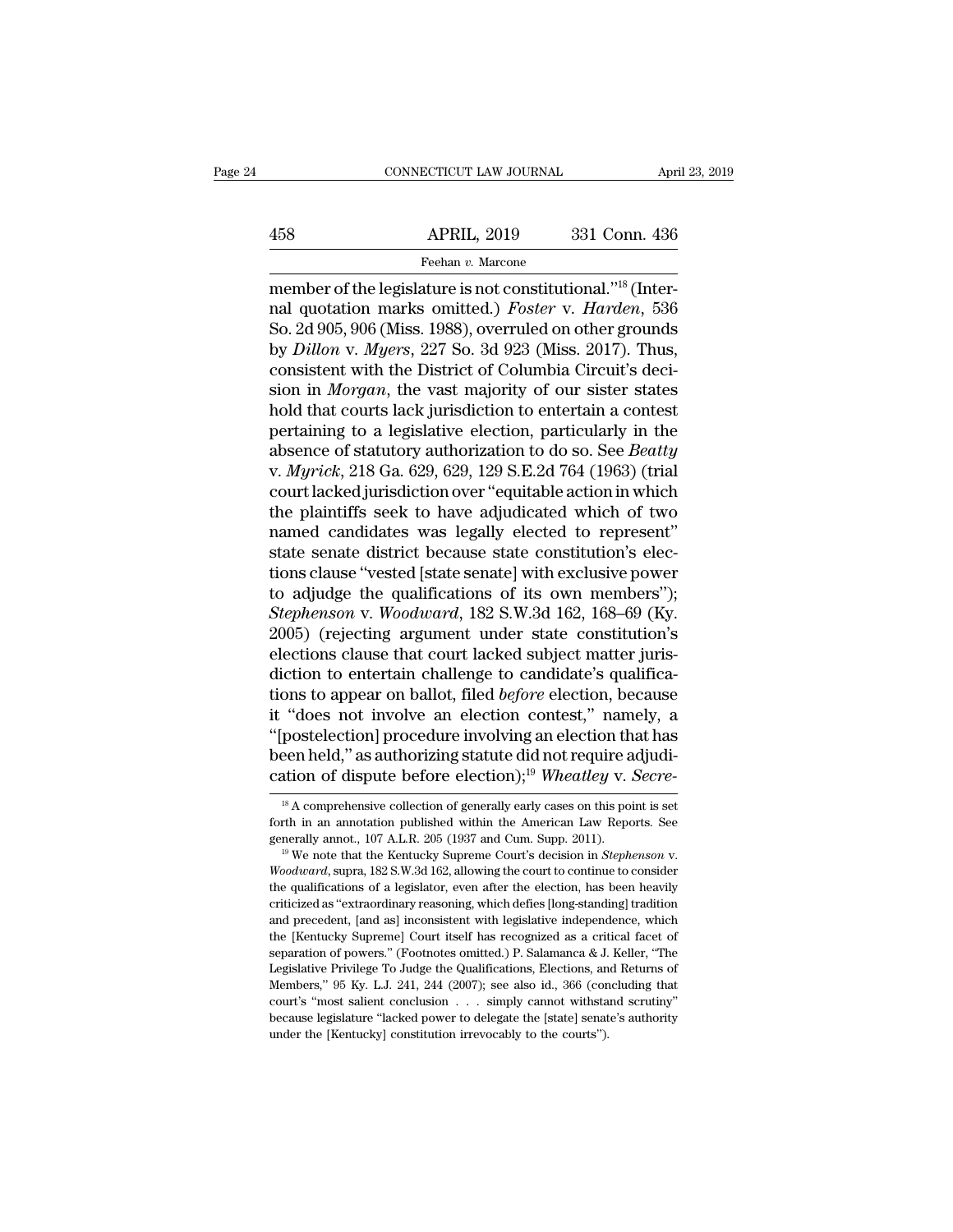<sup>th</sup> Commonwealth, 139 Mass. 849, 853 and n.8, 792 N.E.2d 645 (2003) (concluding that court lacked authority under state constitution's elections clause to 331 Conn. 436 APRIL, 2019 459<br>
Feehan v. Marcone<br> *tary of Commonwealth*, 439 Mass. 849, 853 and n.8,<br>
792 N.E.2d 645 (2003) (concluding that court lacked<br>
authority under state constitution's elections clause to<br>
order n 331 Conn. 436 APRIL, 2019 459<br>
Feehan v. Marcone<br> *tary of Commonwealth*, 439 Mass. 849, 853 and n.8,<br>
792 N.E.2d 645 (2003) (concluding that court lacked<br>
authority under state constitution's elections clause to<br>
order n 331 Conn. 436 APRIL, 2019 459<br>
Feehan v. Marcone<br> *tary of Commonwealth*, 439 Mass. 849, 853 and n.8,<br>
792 N.E.2d 645 (2003) (concluding that court lacked<br>
authority under state constitution's elections clause to<br>
order n Feehan v. Marcone<br>
tary of Commonwealth, 439 Mass. 849, 853 and n.8,<br>
792 N.E.2d 645 (2003) (concluding that court lacked<br>
authority under state constitution's elections clause to<br>
order new election in light of decision reenan v. Marcone<br>tary of Commonwealth, 439 Mass. 849, 853 and n.8,<br>792 N.E.2d 645 (2003) (concluding that court lacked<br>authority under state constitution's elections clause to<br>order new election in light of decision by s tary of Commonwealth, 439 Mass. 849, 853 and n.8,<br>792 N.E.2d 645 (2003) (concluding that court lacked<br>authority under state constitution's elections clause to<br>order new election in light of decision by state house<br>of repr 792 N.E.2d 645 (2003) (concluding that court lacked<br>authority under state constitution's elections clause to<br>order new election in light of decision by state house<br>of representatives to seat candidate, but "express[ing]<br>no authority under state constitution's elections clause to<br>order new election in light of decision by state house<br>of representatives to seat candidate, but "express[ing]<br>no opinion whether any differences in those facts,<br>seq order new election in light of decision by state house<br>of representatives to seat candidate, but "express[ing]<br>no opinion whether any differences in those facts,<br>sequence of events, or procedural history might have<br>affecte of representatives to seat candidate, but "express[ing]<br>no opinion whether any differences in those facts,<br>sequence of events, or procedural history might have<br>affected the outcome of [the] proceedings"); *Scheibel* v.<br>*Pa* no opinion whether any differences in those facts,<br>sequence of events, or procedural history might have<br>affected the outcome of [the] proceedings"); *Scheibel* v.<br>*Pavlak*, 282 N.W.2d 843, 847–48 (Minn. 1979) (observing<br>th sequence of events, or procedural history might have<br>affected the outcome of [the] proceedings"); *Scheibel* v.<br>*Pavlak*, 282 N.W.2d 843, 847–48 (Minn. 1979) (observing<br>that, under state constitution's elections clause, co affected the outcome of [the] proceedings"); *Scheibel* v.<br> *Pavlak*, 282 N.W.2d 843, 847–48 (Minn. 1979) (observing<br>
that, under state constitution's elections clause, courts'<br>
statutory jurisdiction over legislative elec Pavlak, 282 N.W.2d 843, 847–48 (Minn. 1979) (observing<br>that, under state constitution's elections clause, courts'<br>statutory jurisdiction over legislative election contests<br>left state supreme court without "jurisdiction to that, under state constitution's elections clause, courts'<br>
statutory jurisdiction over legislative election contests<br>
left state supreme court without "jurisdiction to issue<br>
a final and binding decision in [the] matter, statutory jurisdiction over legislative election contests<br>left state supreme court without "jurisdiction to issue<br>a final and binding decision in [the] matter, and our<br>opinion by statute will be and by the [state constitut left state supreme court without "jurisdiction to issue<br>a final and binding decision in [the] matter, and our<br>opinion by statute will be and by the [state constitution]<br>must only be advisory to the [state] House of Represe a final and binding decision in [the] matter, and our<br>opinion by statute will be and by the [state constitution]<br>must only be advisory to the [state] House of Represen-<br>tatives," but leaving for another day constitutionali opinion by statute will be and by the [state constitution]<br>must only be advisory to the [state] House of Representatives," but leaving for another day constitutionality<br>of that question under separation of powers and precl must only be advisory to the [state] House of Representatives," but leaving for another day constitutionality of that question under separation of powers and preclusion on advisory opinions); *Dillon* v. *Meyers*, 227 So. tatives," but leaving for another day constitutionality<br>of that question under separation of powers and preclu-<br>sion on advisory opinions); *Dillon v. Meyers*, 227 So.<br>3d 923, 927–28 (Miss. 2017) (concluding that state con of that question under separation of powers and preclusion on advisory opinions); *Dillon* v. *Meyers*, 227 So.<br>3d 923, 927–28 (Miss. 2017) (concluding that state constitution's elections clause "places judging the electio sion on advisory opinions); *Dillon* v. *Meyers*, 227 So.<br>3d 923, 927–28 (Miss. 2017) (concluding that state constitution's elections clause "places judging the election<br>of members of the [l]egislature in the [l]egislature 3d 923, 927–28 (Miss. 2017) (concluding that state constitution's elections clause "places judging the election<br>of members of the [l]egislature in the [l]egislature's<br>bailiwick," for purposes of "general [or special] elec stitution's elections clause "places judging the election<br>of members of the [l]egislature in the [l]egislature's<br>bailiwick," for purposes of "general [or special] elec-<br>tions," with separate constitutional clause governin of members of the [I]egislature in the [I]egislature's<br>bailiwick," for purposes of "general [or special] elec-<br>tions," with separate constitutional clause governing<br>party primaries and "requir[ing] the [I]egislature to<br>ena tions," with separate constitutional clause governing<br>party primaries and "requir[ing] the [l]egislature to<br>enact laws to secure fairness in primary elections,"<br>operating to afford state courts jurisdiction over legisla-<br>t party primaries and "requir[ing] the [l]egislature to<br>enact laws to secure fairness in primary elections,"<br>operating to afford state courts jurisdiction over legisla-<br>tive primary election dispute); *Gammage* v. *Compton*, enact laws to secure fairness in primary elections,"<br>operating to afford state courts jurisdiction over legisla-<br>tive primary election dispute); *Gammage* v. *Compton*,<br>548 S.W.2d 1, 5 (Tex. 1977) (rejecting reliance on *R* operating to afford state courts jurisdiction over legislative primary election dispute); *Gammage v. Compton*, 548 S.W.2d 1, 5 (Tex. 1977) (rejecting reliance on *Roude-bush*, and construing statute giving state court "or tive primary election dispute); *Gammage* v. *Compton*, 548 S.W.2d 1, 5 (Tex. 1977) (rejecting reliance on *Roude-bush*, and construing statute giving state court "original and exclusive jurisdiction of all contests of ele 548 S.W.2d 1, 5 (Tex. 1977) (reje<br>bush, and construing statute gives and exclusive jurisdiction of a<br>general or special, for all scheen county, district, state offices, or<br>plicable to federal congression<br>federal elections A separate line of sister state cases holds, consistent<br>approach and contests of elections,<br>neral or special, for all school, municipal, precinct,<br>unty, district, state offices, or federal offices" as inap-<br>cable to federa France of all school, municipal, precinct, general or special, for all school, municipal, precinct, county, district, state offices, or federal offices" as inapplicable to federal congressional elections because of federal general of special, for an sensor, mannerpal, promite, county, district, state offices, or federal offices" as inapplicable to federal congressional elections because of federal elections clause).<br>A separate line of sister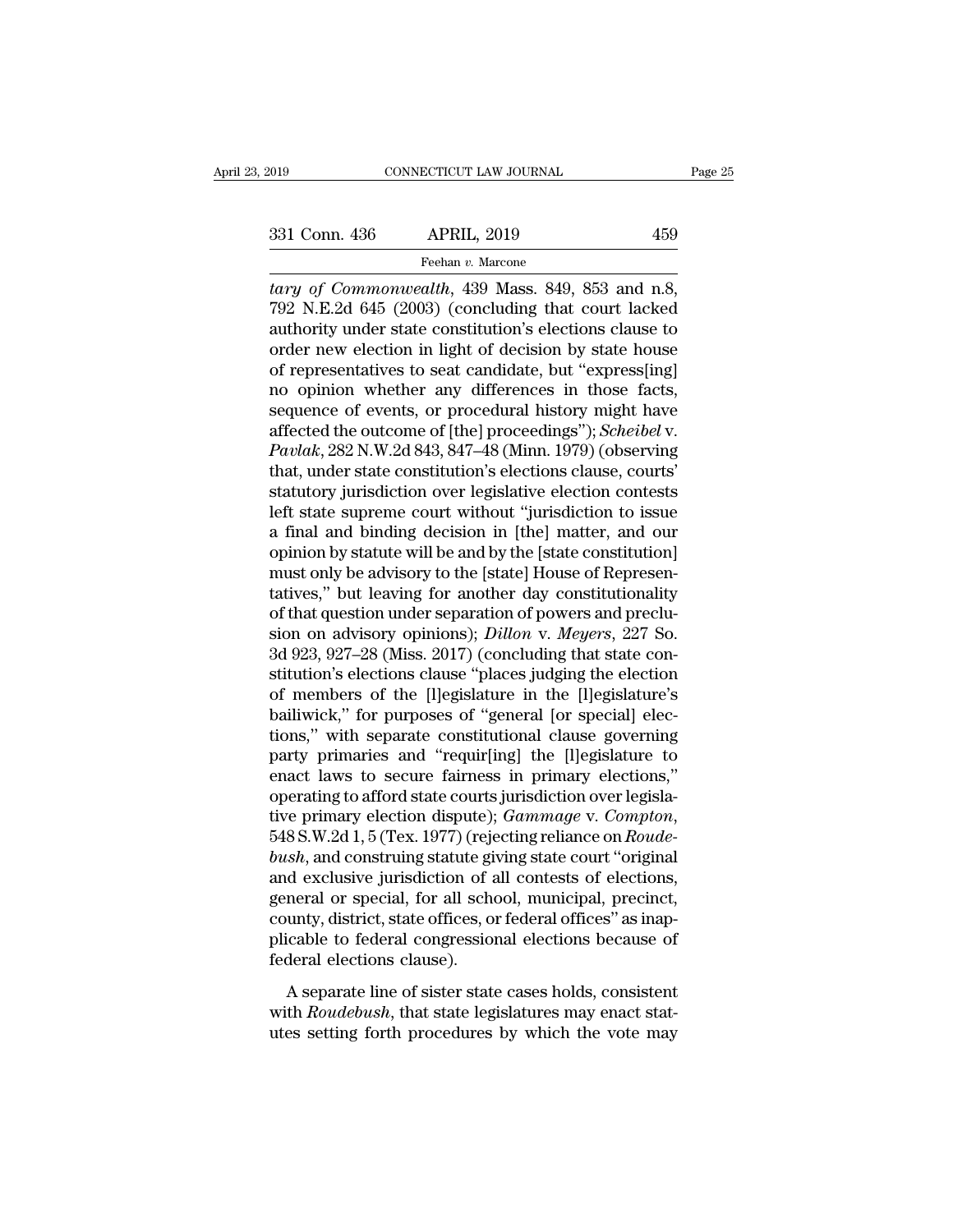# EXERCIT CONNECTICUT LAW JOURNAL April 23, 2019<br>460 APRIL, 2019 331 Conn. 436<br>Feehan v. Marcone Feehan *v.* Marcone

CONNECTICUT LAW JOURNAL Apr<br>
460 APRIL, 2019 331 Conn. 436<br>
Feehan v. Marcone<br>
be tabulated and, in the case of close elections, retabu-<br>
lated, in elections for state legislative office—provided<br>
that these statutes do no APRIL, 2019 331 Conn. 436<br>
Feehan v. Marcone<br>
be tabulated and, in the case of close elections, retabulated, in elections for state legislative office—provided<br>
that those statutes do not impinge on the ultimate constituti 460 APRIL, 2019 331 Conn. 436<br>
Feehan v. Marcone<br>
be tabulated and, in the case of close elections, retabulated, in elections for state legislative office—provided<br>
that those statutes do not impinge on the ultimate con-<br> APRIL, 2019 331 Conn. 436<br>
Feehan *v*. Marcone<br>
be tabulated and, in the case of close elections, retabulated, in elections for state legislative office—provided<br>
that those statutes do not impinge on the ultimate constit Feehan *v*. Marcone<br>be tabulated and, in the case of close elections, retabu-<br>lated, in elections for state legislative office—provided<br>that those statutes do not impinge on the ultimate con-<br>stitutional right and obligat reenar *v.* Macone<br>be tabulated and, in the case of close elections, retabu-<br>lated, in elections for state legislative office—provided<br>that those statutes do not impinge on the ultimate con-<br>stitutional right and obligatio be tabulated and, in the case of close elections, retabulated, in elections for state legislative office—provided that those statutes do not impinge on the ultimate constitutional right and obligation of the legislative b lated, in elections for state legislative office—provided<br>that those statutes do not impinge on the ultimate con-<br>stitutional right and obligation of the legislative body<br>to judge the election returns for its own members.<sup></sup> that those statutes do not impinge on the ultimate constitutional right and obligation of the legislative body<br>to judge the election returns for its own members.<sup>20</sup><br>See *Meyer* v. *Lamm*, 846 P.2d 862, 870 (Colo. 1993)<br>( stitutional right and obligation of the legislative body<br>to judge the election returns for its own members.<sup>20</sup><br>See *Meyer* v. *Lamm*, 846 P.2d 862, 870 (Colo. 1993)<br>("proceedings involving recounts of election results<br>whi to judge the election returns for its own members.<sup>20</sup><br>See *Meyer* v. *Lamm*, 846 P.2d 862, 870 (Colo. 1993)<br>("proceedings involving recounts of election results<br>which are inherently tentative and are not final or con-<br>cl See *Meyer* v. *Lamm*, 846 P.2d 862, 870 (Colo. 1993)<br>("proceedings involving recounts of election results<br>which are inherently tentative and are not final or conclusive, and in which recounts are conducted pursuant<br>to th ("proceedings involving recounts of election results<br>which are inherently tentative and are not final or con-<br>clusive, and in which recounts are conducted pursuant<br>to the election laws prior to the certification by the<br>sec which are inherently tentative and are not final or conclusive, and in which recounts are conducted pursuant<br>to the election laws prior to the certification by the<br>secretary of state that a person has been duly elected,<br>ar clusive, and in which recounts are conducted pursuant<br>to the election laws prior to the certification by the<br>secretary of state that a person has been duly elected,<br>are not 'election contests' " for purpose of state consti to the election laws prior to the certification by the secretary of state that a person has been duly elected, are not 'election contests' " for purpose of state constitution's elections clause); *State ex rel. Wheeler v.* secretary of state that a person has been duly elected,<br>are not 'election contests' " for purpose of state consti-<br>tution's elections clause); *State ex rel. Wheeler v. Shelby<br>Circuit Court*, supra, 267 Ind. 268 (statute are not 'election contests'" for purpose of state constitution's elections clause); *State ex rel. Wheeler v. Shelby*<br>Circuit Court, supra, 267 Ind. 268 (statute requiring<br>court to order and superintend recount involving s tution's elections clause); *State ex rel. Wheeler v. Shelby*<br> *Circuit Court*, supra, 267 Ind. 268 (statute requiring<br>
court to order and superintend recount involving state<br>
legislative office did not impinge on legisl Circuit Court, supra, 267 Ind. 268 (statute requiring<br>court to order and superintend recount involving state<br>legislative office did not impinge on legislature's author-<br>ity under elections clause because recount is not bin court to order and superintend recount involving state<br>legislative office did not impinge on legislature's author-<br>ity under elections clause because recount is not bind-<br>ing and "is merely an extension of this voting proc legislative office did not impinge on legislature's authority under elections clause because recount is not binding and "is merely an extension of this voting process<br>and has been provided for by the legislature in an effo ity under elections clause because recount is not bind-<br>ing and "is merely an extension of this voting process<br>and has been provided for by the legislature in an effort<br>to [ensure] the correctness of the vote count"); *Ri* p (ensure) the correctness of the vote count *); Rice v.*<br> *ower*, 19 N.Y.2d 106, 108, 224 N.E.2d 865, 278 N.Y.S.2d<br>
31 (1967) (statute conferring jurisdiction on court to<br>
rder recanvass of ballots in order to ensure "tha Power, 19 N.Y.2d 106, 108, 224 N.E.2d 865, 278 N.Y.S.2d 361 (1967) (statute conferring jurisdiction on court to order recanvass of ballots in order to ensure "that the  $\frac{1}{20}$  We acknowledge that, in *In re Application* 

<sup>361 (1967) (</sup>statute conferring jurisdiction on court to order recanvass of ballots in order to ensure "that the  $\frac{1}{20}$  We acknowledge that, in *In re Application of Mylchreest*, supra, 6 Conn. Supp. 436, the Superior order recanvass of ballots in order to ensure "that the  $\frac{20 \text{ V}}{20 \text{ W}}$  We acknowledge that, in *In re Application of Mylchreest*, supra, 6 Conn. Supp. 436, the Superior Court, in rejecting the applicant's request fo <sup>20</sup> We acknowledge that, in *In re Application of Mylchreest*, supra, 6 Conn.<br>Supp. 436, the Superior Court, in rejecting the applicant's request for a court-<br>ordered recount of ballots in a disputed state Senate race, o <sup>20</sup> We acknowledge that, in *In re Application of Mylchreest*, supra, 6 Conn.<br>Supp. 436, the Superior Court, in rejecting the applicant's request for a court-<br>ordered recount of ballots in a disputed state Senate race, o Supp. 436, the Superior Court, in rejecting the applicant's request for a court-<br>ordered recount of ballots in a disputed state Senate race, observed that,<br>under the elections clause of the Connecticut constitution, "it is ordered recount of ballots in a disputed state Senate race, observed that, under the elections clause of the Connecticut constitution, "it is justifiable for the [l]egislature to make provision for a judge of the Superior under the elections clause of the Connecticut constitution, "it is justifiable for the [l]egislature to make provision for a judge of the Superior Court to pass upon the question as to who has been elected governor or to for the [l]egislature to make provision for a judge of the Superior Court to pass upon the question as to who has been elected governor or to some other state office *but not proper* for any court to be given power to pas the superior court is the discussion of a superior court of the superior of the pass upon the question as to who has been elected governor or to pass upon the question as to who has been elected state senator or representa that a statute authorizing a court-ordered recount in a legislative race would unconstant a statute question as to who has been elected state senator or representative." (Emphasis added.) Given the fact that no statute au the question as to who has been elected state senator or representative."<br>
(Emphasis added.) Given the fact that no statute authorizes court action in<br>
this case; see also part I B of this opinion; we need not consider wh The constitutional powers of the General Assembly with reference to the election in (Emphasis added.) Given the fact that no statute authorizes court whether the Superior Court properly suggested in  $In$  re Application of this case; see also part I B of this opinion; we need not consider whether the Superior Court properly suggested in *In re Application of Mylchreest* that a statute authorizing a court-ordered recount in a legislative rac the Superior Court properly suggested in  $In$  re Application of Mylchreest that a statute authorizing a court-ordered recount in a legislative race would be unconstitutional under the elections clause. See id. ("[t]he diff the Superior Court properly suggested in *In re Application of Mylchreest* that a statute authorizing a court-ordered recount in a legislative race would be unconstitutional under the elections clause. See id. ("[t]he dif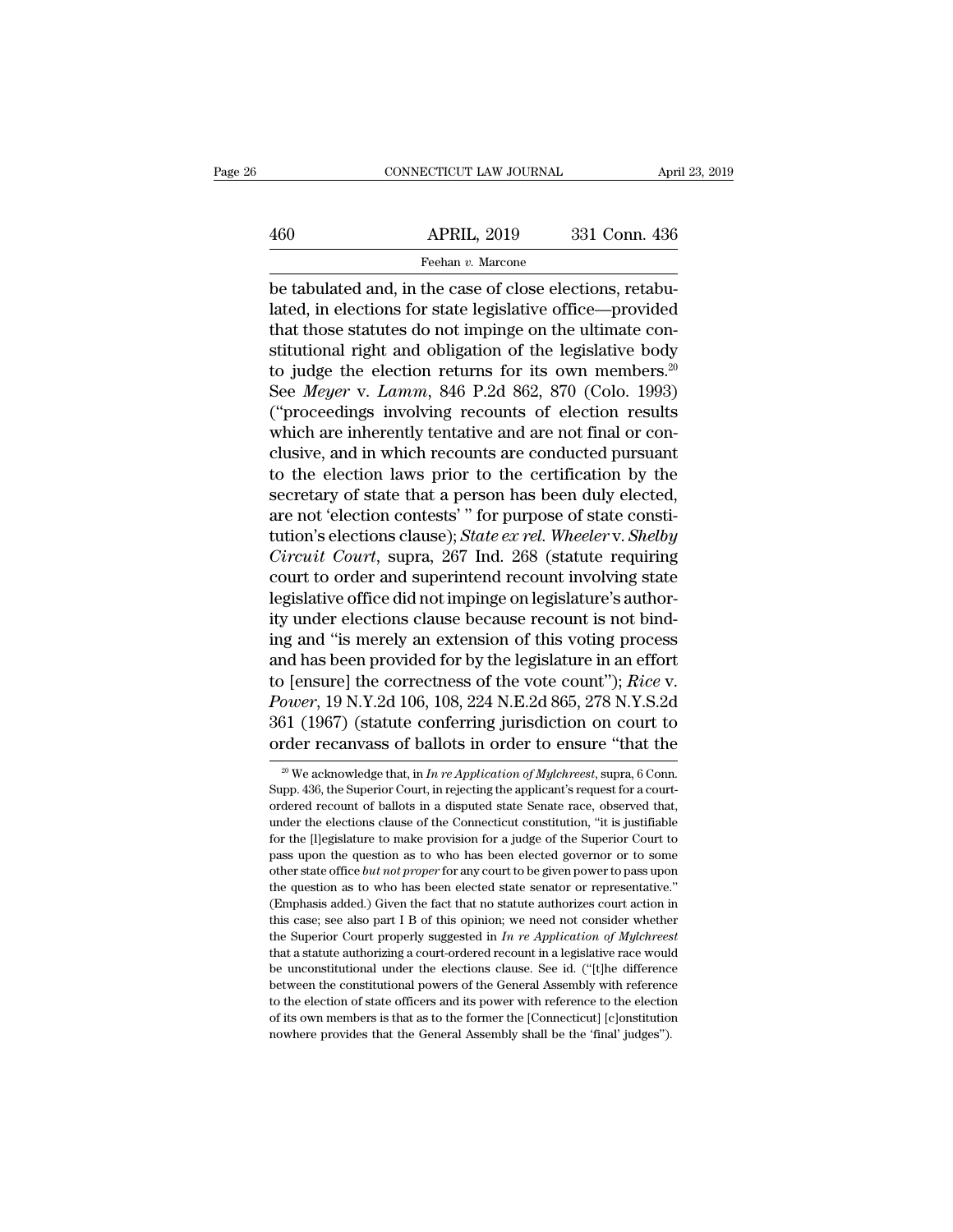connectricut LAW JOURNAL Page<br>
331 Conn. 436 APRIL, 2019 461<br>
Feehan v. Marcone<br>
certificate reflect[s] an accurate tally of the votes cast''<br>
did not impinge on constitutional authority of constitu-<br>
tional convention to 331 Conn. 436 APRIL, 2019 461<br>
Feehan v. Marcone<br>
certificate reflect[s] an accurate tally of the votes cast"<br>
did not impinge on constitutional authority of constitu-<br>
tional convention to judge election returns of its me 331 Conn. 436 APRIL, 2019 461<br>
Feehan v. Marcone<br>
certificate reflect[s] an accurate tally of the votes cast"<br>
did not impinge on constitutional authority of constitu-<br>
tional convention to judge election returns of its m 331 Conn. 436 APRIL, 2019 461<br>
Feehan v. Marcone<br>
certificate reflect[s] an accurate tally of the votes cast"<br>
did not impinge on constitutional authority of constitu-<br>
tional convention to judge election returns of its m Feehan v. Marcone<br>
certificate reflect[s] an accurate tally of the votes cast"<br>
did not impinge on constitutional authority of constitu-<br>
tional convention to judge election returns of its mem-<br>
bers when convention remain <sup>Freenan v.</sup> Marcone<br>
certificate reflect[s] an accurate tally of the votes cast"<br>
did not impinge on constitutional authority of constitu-<br>
tional convention to judge election returns of its mem-<br>
bers when convention rem certificate reflect[s] an accurate tally of the votes cast"<br>did not impinge on constitutional authority of constitu-<br>tional convention to judge election returns of its mem-<br>bers when convention remained free to disregard<br> did not impinge on constitutional authority of constitutional convention to judge election returns of its members when convention remained free to disregard certificate of election); *Williamson v. State Election Board*, 4 bers when convention remained free to disregard<br>certificate of election); *Williamson v. State Election*<br>*Board*, 431 P.2d 352, 355–56 (Okla. 1967) (court has<br>constitutional authority to enforce statutory recount<br>procedure certificate of election); *Williamson v. State Election*<br>*Board*, 431 P.2d 352, 355–56 (Okla. 1967) (court has<br>constitutional authority to enforce statutory recount<br>procedure by order of mandamus); *McIntyre v. Wick*,<br>supr Board, 431 P.2d 352, 355–56 (Okla. 1967) (court has<br>
constitutional authority to enforce statutory recount<br>
procedure by order of mandamus); *McIntyre* v. *Wick*,<br>
supra, 558 N.W.2d 356–57 (concluding that statute con-<br>
fe constitutional authority to enforce statutory recount<br>procedure by order of mandamus); *McIntyre* v. *Wick*,<br>supra, 558 N.W.2d 356–57 (concluding that statute con-<br>ferring power on state supreme court to review proce-<br>dure procedure by order of mandamus); *McIntyre v. Wick*,<br>supra, 558 N.W.2d 356–57 (concluding that statute con-<br>ferring power on state supreme court to review proce-<br>dures of judicially appointed recount boards that was<br>"nece supra, 558 N.W.2d 356–57 (concluding that statute conferring power on state supreme court to review procedures of judicially appointed recount boards that was "necessary to guard against irregularities and errors in the ta ferring power on state supreme court to review procedures of judicially appointed recount boards that was<br>"necessary to guard against irregularities and errors in<br>the tabulation of votes and [to verify] the accuracy<br>of ele dures of judicially appointed recount boards that was<br>
"necessary to guard against irregularities and errors in<br>
the tabulation of votes and [to verify] the accuracy<br>
of elections results" did not violate elections clause<br> "necessary to guard against irregularities and errors in<br>the tabulation of votes and [to verify] the accuracy<br>of elections results" did not violate elections clause<br>because court "lack[ed]  $\dots$  any jurisdiction to dictate the tabulation of voor elections results'<br>because court "lack|<br>the final determinat<br>noting that its "revi<br>such a proceeding n<br>note omitted]).<br>In our view, these Cases research and the view of a technology cause count "lack[ed]  $\ldots$  any jurisdiction to dictate e final determination of a legislative election," and thing that its "review of a recount and judgment in ch a proceeding because count interfed  $\cdots$  any jandsmeaton to dietate<br>the final determination of a legislative election," and<br>noting that its "review of a recount and judgment in<br>such a proceeding merely constitutes evidence" [foot-<br>no

rial action of a registrate ensuring that its "review of a recount and judgment in<br>such a proceeding merely constitutes evidence" [foot-<br>note omitted]).<br>In our view, these recount cases are distinguishable<br>because a recoun accuracy of the vote tally constitutes evidence" [foot-<br>note omitted]).<br>In our view, these recount cases are distinguishable<br>because a recount is a process that requires the ministe-<br>rial action of tallying the votes cast mote omitted]).<br>
In our view, these recount cases are distinguishable<br>
because a recount is a process that requires the ministe-<br>
rial action of tallying the votes cast—thus ensuring the<br>
accuracy of the vote tally that t In our view, these recount cases are distinguishable<br>because a recount is a process that requires the ministe-<br>rial action of tallying the votes cast—thus ensuring the<br>accuracy of the vote tally that the legislature is ul In our view, these recount cases are distinguishable<br>because a recount is a process that requires the ministe-<br>rial action of tallying the votes cast—thus ensuring the<br>accuracy of the vote tally that the legislature is ult rial action of tallying the votes cast—thus ensuring the accuracy of the vote tally that the legislature is ulti-<br>mately to consider—rather than finding facts in a judi-<br>cial manner with respect to the fairness or legality accuracy of the vote tally that the legislature is ulti-<br>mately to consider—rather than finding facts in a judi-<br>cial manner with respect to the fairness or legality of<br>the underlying elections process. See *Young v. Mikv* mately to consider—rather than finding facts in a judicial manner with respect to the fairness or legality of<br>the underlying elections process. See *Young v. Mikva*,<br>66 Ill. 2d 579, 584–85, 363 N.E.2d 851 (1977) (distingu cial manner with respect to the fairness or legality of<br>the underlying elections process. See *Young* v. *Mikva*,<br>66 Ill. 2d 579, 584–85, 363 N.E.2d 851 (1977) (distinguish-<br>ing *Roudebush* as upholding constitutionality the underlying elections process. See *Young v. Mikva*,<br>66 Ill. 2d 579, 584–85, 363 N.E.2d 851 (1977) (distinguish-<br>ing *Roudebush* as upholding constitutionality of admin-<br>istrative recount of ballots under state procedur 66 Ill. 2d 579, 584–85, 363 N.E.2d 851 (1977) (distinguishing *Roudebush* as upholding constitutionality of administrative recount of ballots under state procedures, rather than sanctioning election contest for congressio ing *Roudebush* as upholding constitutionality of administrative recount of ballots under state procedures,<br>rather than sanctioning election contest for congressional seat); *Lamb* v. *Hammond*, 308 Md. 286, 303–304,<br>518 A istrative recount of ballots under state procedures,<br>rather than sanctioning election contest for congres-<br>sional seat);  $Lamb$  v.  $Hammond$ , 308 Md. 286, 303–304,<br>518 A.2d 1057 (1987) (concluding that state constitution<br>did no rather than sanctioning election contest for congres-<br>sional seat);  $Lamb$  v.  $Hammond$ , 308 Md. 286, 303–304,<br>518 A.2d 1057 (1987) (concluding that state constitution<br>did not preclude jurisdiction over action based "upon<br>a tim sional seat); *Lamb* v. *Hammond*, 308 Md. 286, 303–304, 518 A.2d 1057 (1987) (concluding that state constitution did not preclude jurisdiction over action based "upon a timely complaint that canvassing officials have imp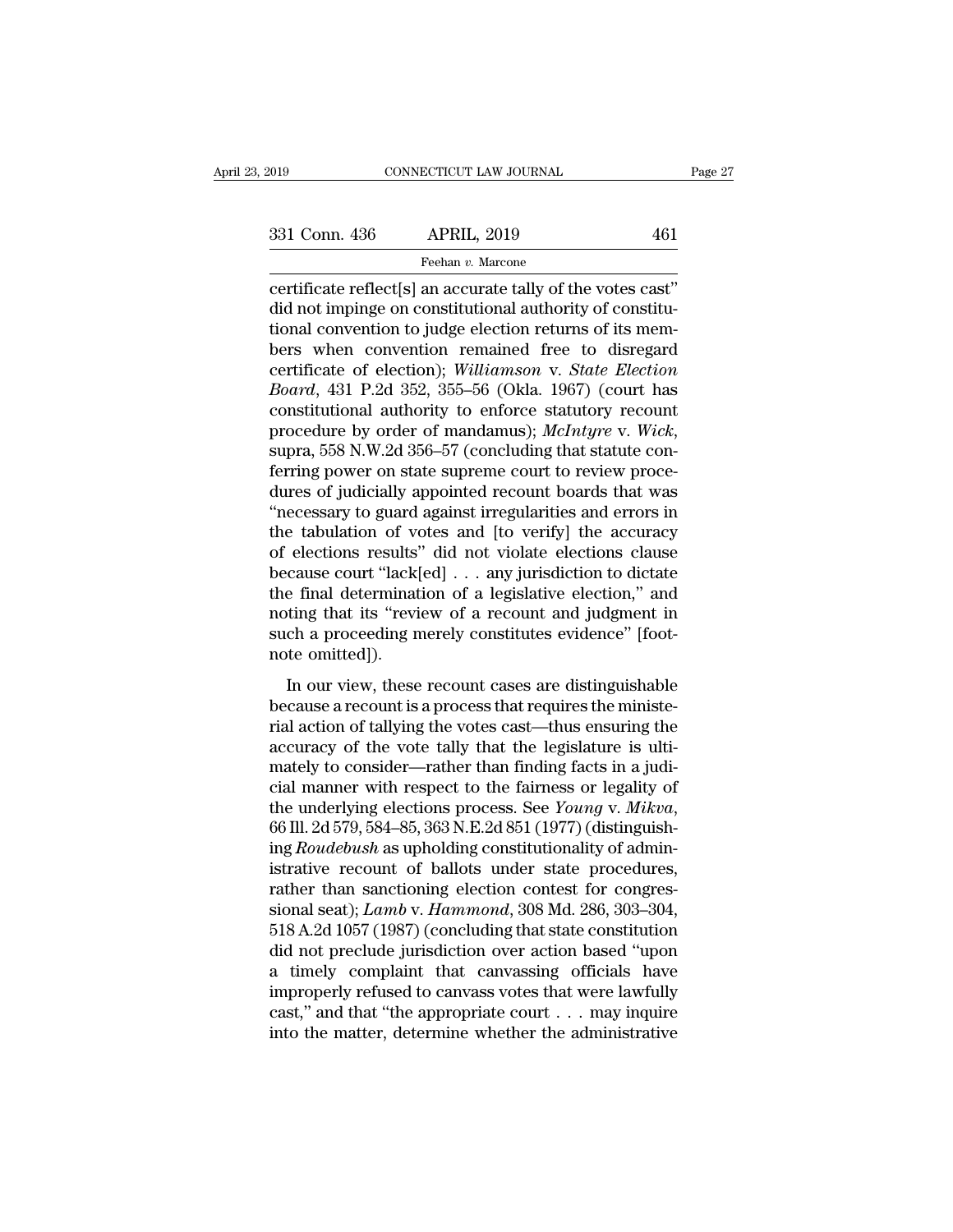# EXERCIT CONNECTICUT LAW JOURNAL April 23, 2019<br>462 APRIL, 2019 331 Conn. 436<br>Feehan v. Marcone Feehan *v.* Marcone

CONNECTICUT LAW JOURNAL April 23, 2019<br>  $\begin{array}{r}\n 462 \quad \text{APRIL, } 2019 \quad \text{331 Conn. } 436 \\
 \hline\n \text{Feehan } v. \text{ Marcone} \\
 \text{officials have carried out their ministerial duties in} \\
 \text{accordance with the law, and, if they have not, command them to do so, the exercise of *imiscide*.\n\end{array}$ 462 APRIL, 2019 331 Conn. 436<br>
Feehan v. Marcone<br>
officials have carried out their ministerial duties in<br>
accordance with the law, and, if they have not, com-<br>
mand them to do so," because this exercise of jurisdic-<br>
tion  $\begin{array}{c|c} \text{APRIL, 2019} & \text{331 Conn. 436} \\ \hline \hline \text{Feehan } v. \text{ Marcone} \\ \hline \text{officials have carried out their ministerial duties in accordance with the law, and, if they have not, command them to do so," because this exercise of jurisdiction was "complementary" of legislative's jurisdiction over election, contest, under state, decisions, clause).} \end{array}$  $\frac{\text{APRIL, 2019}}{\text{Feehan } v. \text{ Marcone}}$ <br>
officials have carried out their ministerial duties in<br>
accordance with the law, and, if they have not, com-<br>
mand them to do so," because this exercise of jurisdic-<br>
tion was "complement Feehan *v*. Marcone<br>
officials have carried out their ministerial duties in<br>
accordance with the law, and, if they have not, com-<br>
mand them to do so," because this exercise of jurisdic-<br>
tion was "complementary" of legis *Feenan v. Marcone*<br> *Marcone*<br> *McCordance with the law, and, if they have not, com-<br>
mand them to do so," because this exercise of jurisdic-<br>
tion was "complementary" of legislature's jurisdiction<br>
over election contests* officials have carried out their ministerial duties in<br>accordance with the law, and, if they have not, com-<br>mand them to do so," because this exercise of jurisdic-<br>tion was "complementary" of legislature's jurisdiction<br>ove accordance with the law, and, if they have not, com-<br>mand them to do so," because this exercise of jurisdic-<br>tion was "complementary" of legislature's jurisdiction<br>over election contests under state elections clause);<br> $McIntyre$ mand them to do so," because this exercise of jurisdiction<br>tion was "complementary" of legislature's jurisdiction<br>over election contests under state elections clause);<br>*McIntyre* v. *Wick*, supra, 558 N.W.2d 356 n.7 (disti tion was "complementary" of legislature's jurisdiction<br>over election contests under state elections clause);<br> $McIntyre$  v. Wick, supra, 558 N.W.2d 356 n.7 (distinguishing "election contest," which "relates to a determi-<br>nation over election contests under state elections clause);<br> *McIntyre* v. *Wick*, supra, 558 N.W.2d 356 n.7 (distinguishing "election contest," which "relates to a determination of the election," from "[a] recount [that] is<br>
a *McIntyre* v. *Wick*, supra, 558 N.W.2d 356 n.7 (distinguishing "election contest," which "relates to a determination of the election," from "[a] recount [that] is addressed only to the correct determination of the true a guishing "election contest," which "relates to a de<br>nation of the election," from "[a] recount [th<br>addressed only to the correct determination of th<br>and actual count of the ballots cast," and notin<br>"[d]uties in connection dressed only to the correct determination of the true<br>d actual count of the ballots cast," and noting that<br>d luties in connection with a recount  $\dots$  are more<br>the nature of a ministerial or administrative function<br>an a ju and esset only to the ballots cast," and noting that<br>
"[d]uties in connection with a recount  $\dots$  are more<br>
in the nature of a ministerial or administrative function<br>
than a judicial or determinative function").<br>
The plai

 $\text{``[d]}$  uties in connection with a recount  $\ldots$  are more in the nature of a ministerial or administrative function than a judicial or determinative function").<br>The plaintiff raises several prudential arguments to bolst In the nature of a ministerial or administrative function<br>than a judicial or determinative function").<br>The plaintiff raises several prudential arguments to<br>bolster his interpretation of the elections clause that<br>would all than a judicial or determinative function.<br>
The plaintiff raises several prudential arguments to<br>
bolster his interpretation of the elections clause that<br>
would allow the exercise of jurisdiction by the courts<br>
over legisl The plaintiff raises several prudential arguments to<br>bolster his interpretation of the elections clause that<br>would allow the exercise of jurisdiction by the courts<br>over legislative election disputes. He contends that the<br>c The plaintiff raises several prudential arguments to<br>bolster his interpretation of the elections clause that<br>would allow the exercise of jurisdiction by the courts<br>over legislative election disputes. He contends that the<br>c bolster his interpretation of the elections clause that<br>would allow the exercise of jurisdiction by the courts<br>over legislative election disputes. He contends that the<br>courts must have jurisdiction over disputes involving would allow the exercise of jurisdiction by the courts<br>over legislative election disputes. He contends that the<br>courts must have jurisdiction over disputes involving<br>the election process because only they have the author-<br> over legislative election disputes. He contends that the courts must have jurisdiction over disputes involving the election process because only they have the authority to grant the relief that he is requesting, namely, a courts must have jurisdiction over disputes involving<br>the election process because only they have the author-<br>ity to grant the relief that he is requesting, namely, a<br>new election. In support of this claim, he relies on th the election process because only they have the authority to grant the relief that he is requesting, namely, a<br>new election. In support of this claim, he relies on the<br>statement of the North Dakota Supreme Court in *State* ity to grant the relief that he is requesting, namely, a<br>new election. In support of this claim, he relies on the<br>statement of the North Dakota Supreme Court in *State*<br> $ex$  rel. Olson v. Bakken, supra, 329 N.W.2d 579, tha new election. In support of this claim, he relies on the<br>statement of the North Dakota Supreme Court in *State*<br>ex rel. Olson v. Bakken, supra, 329 N.W.2d 579, that<br>"the [l]egislature is not in a position to provide any<br>af statement of the North Dakota Supreme Court in *State*<br>ex rel. Olson v. Bakken, supra, 329 N.W.2d 579, that<br>"the [l]egislature is not in a position to provide any<br>affirmative equitable remedy. The [l]egislature could<br>rejec ex rel. Olson v. Bakken, supra, 329 N.W.2d 579, that<br>
"the [l]egislature is not in a position to provide any<br>
affirmative equitable remedy. The [l]egislature could<br>
reject the 'election' of a legislator which may put into "the [l]egislature is not in a position to provide any<br>affirmative equitable remedy. The [l]egislature could<br>reject the 'election' of a legislator which may put into<br>operation certain provisions of the [state] [c]onstituti reject the 'election' of a legislator which may put into<br>operation certain provisions of the [state] [c]onstitution<br>and statutes resulting in the [g]overnor calling a special<br>election. But other affirmative equitable remed operation certain provisions of the [state] [c]onstitution<br>and statutes resulting in the [g]overnor calling a special<br>election. But other affirmative equitable remedies<br>would not be available." See also *McIntyre* v. *Wick* and statutes resulting in the [g]overnor calling a special<br>election. But other affirmative equitable remedies<br>would not be available." See also *McIntyre* v. *Wick*,<br>supra, 558 N.W.2d 356 n.7 (describing "dearth of affir-<br> election. But other affirmative equitable remedies<br>would not be available." See also *McIntyre* v. *Wick*,<br>supra, 558 N.W.2d 356 n.7 (describing "dearth of affir-<br>mative equitable remedies available from the legislature<br>fo would not be available." See also *McIntyre* v. *Wick*, supra, 558 N.W.2d 356 n.7 (describing "dearth of affirmative equitable remedies available from the legislature for irregularities in the election process"). Second, supra, 558 N.W.2d 356 n.7 (describing "dearth of affirmative equitable remedies available from the legislature<br>for irregularities in the election process"). Second, the<br>plaintiff relies on the South Dakota Supreme Court's<br>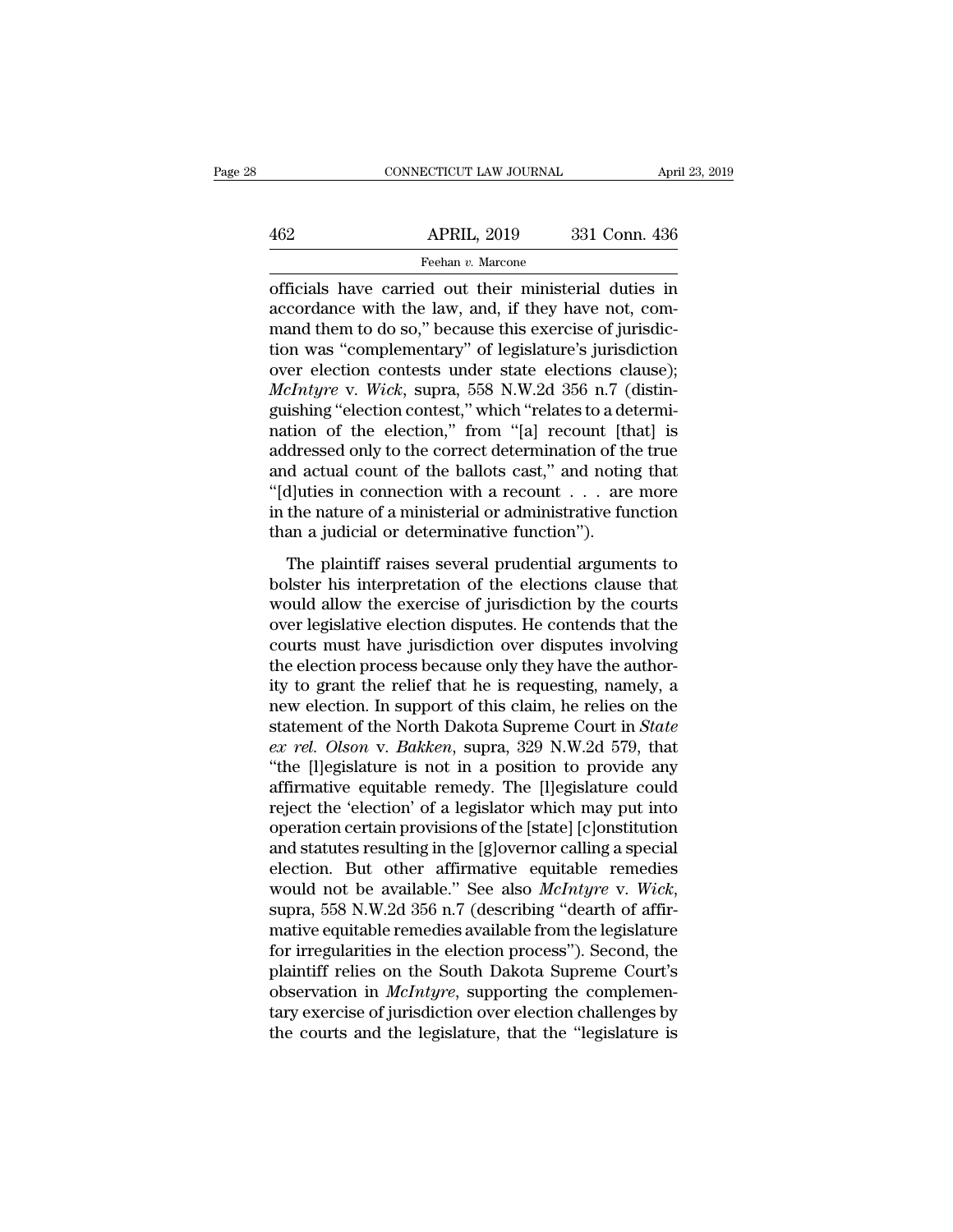| 2019          | CONNECTICUT LAW JOURNAL                                                                                                                                               | Page 29 |
|---------------|-----------------------------------------------------------------------------------------------------------------------------------------------------------------------|---------|
|               |                                                                                                                                                                       |         |
| 331 Conn. 436 | <b>APRIL, 2019</b>                                                                                                                                                    | 463     |
|               | Feehan v. Marcone                                                                                                                                                     |         |
|               | not normally in session when the general election is<br>held. Consequently, considerable confusion and delay<br>would recult if the above superintending responsibili |         |

 $\begin{array}{ll}\n 331 \text{ Conn. } 436 \quad \text{APRIL, } 2019 \quad \text{463} \\
 \text{Feehan } v. \text{ Marcone} \\
 \text{not normally in session when the general election is held. Consequently, considerable confusion and delay would result if the above superintending responsibility, the local structure, and the local structure of the other hand, the local structure of the first end.} \n\end{array}$ 331 Conn. 436 APRIL, 2019 463<br>
Feehan v. Marcone<br>
not normally in session when the general election is<br>
held. Consequently, considerable confusion and delay<br>
would result if the above superintending responsibili-<br>
ties we 331 Conn. 436 APRIL, 2019 463<br>
Feehan v. Marcone<br>
not normally in session when the general election is<br>
held. Consequently, considerable confusion and delay<br>
would result if the above superintending responsibili-<br>
ties we Feehan *v.* Marcone<br>
not normally in session when the general election is<br>
held. Consequently, considerable confusion and delay<br>
would result if the above superintending responsibili-<br>
ties were borne exclusively by the le Freehan *v*. Marcone<br>
not normally in session when the general election is<br>
held. Consequently, considerable confusion and delay<br>
would result if the above superintending responsibili-<br>
ties were borne exclusively by the l not normally in session when the general election is<br>held. Consequently, considerable confusion and delay<br>would result if the above superintending responsibili-<br>ties were borne exclusively by the legislature." Id., 356;<br>se held. Consequently, considerable would result if the above superities were borne exclusively by th see *State ex rel. Olson* v. *Bakke* These arguments bring us, then, requiring us to consider the put the constitutional q bould result if the above superintending responsibili-<br>
s were borne exclusively by the legislature." Id., 356;<br>
e *State ex rel. Olson* v. *Bakken*, supra, 578 (same).<br>
lese arguments bring us, then, to the *Geisler* fac thes were borne exclusively by the legislature." Id., 356;<br>see *State ex rel. Olson* v. *Bakken*, supra, 578 (same).<br>These arguments bring us, then, to the *Geisler* factor<br>requiring us to consider the public policy aspect

These arguments bring us, then, to the *Geisler* factor<br>requiring us to consider the public policy aspects of<br>the constitutional question.<br>First, we disagree with the plaintiff's reliance on the<br>North Dakota decision in *S* requiring us to consider the public policy aspects of<br>the constitutional question.<br>First, we disagree with the plaintiff's reliance on the<br>North Dakota decision in *State ex rel. Olson* v. *Bakken*,<br>supra, 329 N.W.2d 579. the constitutional question.<br>
First, we disagree with the plaintiff's reliance on the<br>
North Dakota decision in *State ex rel. Olson* v. *Bakken*,<br>
supra, 329 N.W.2d 579. That decision is an outlier in<br>
that it is one of t First, we disagree with the plaintiff's reliance on the<br>North Dakota decision in *State ex rel. Olson v. Bakken*,<br>supra, 329 N.W.2d 579. That decision is an outlier in<br>that it is one of the very few in which a state court North Dakota decision in *State ex rel. Olson* v. *Bakken*,<br>supra, 329 N.W.2d 579. That decision is an outlier in<br>that it is one of the very few in which a state court has<br>held that a state constitutional provision analog 21 Religions clause does not confer *exclusive* jurisdiction on each legislative house to judge the elections returns for its own members.<sup>21</sup> Moreover, the court in  $\frac{21}{10}$  We also disagree with the plaintiff's relian

the plantiful does not claim that the defendants violated any clear state<br>statute governing election procedures. In addition, the Delaware Supreme<br>Court in *Richards* had authority under a state constitutional provision to Court in *Richards* had authority under a state constitutional provision to issue writs of mandamus to the Superior Court. See id., 572. In *Akizaki* v. *Fong*, supra, 51 Haw. 356–57, the court was required to resolve a c tion . . . .'' The court resolved this conflict by holding that the state house Solution is of manufantus to the Superior Count. See Ra., 372.<br>In *Akizaki* v. *Fong*, supra, 51 Haw. 356–57, the court was required to<br>resolve a conflict between a state constitutional provision analogous to<br>our election In *Akkakk* v. *Fong*, supla, 51 Haw. 550–51, the court was required to<br>resolve a conflict between a state constitutional provision analogous to<br>our elections clause and another constitutional provision providing that<br>"[c resolve a conflict between a state constitutional provision analogous to<br>our elections clause and another constitutional provision providing that<br>"(clontested elections shall be determined by a court of competent jurisdic bout elections clause and another constitutional provision providing that "(c)ontested elections shall be determined by a court of competent jurisdiction . . . . " The court resolved this conflict by holding that the stat Court's decision in Akizaki is of no persuasive value because the Connection in  $\ldots$ ." The court resolved this conflict by holding that the state house of representatives' "function in judging the elections of its members from the court is connect by noning that the state house<br>of representatives' "function in judging the elections of its members extends<br>only to ascertaining whether the [state] [c]onstitution has been complied<br>with; that i of representatives Tunction in Judging the elections of its intenders extends<br>only to ascertaining whether the [state] [c]onstitution has been complied<br>with; that is, whether the parties have properly invoked the jurisdict

<sup>(1969),</sup> and *McGann* v. *Board of Elections*, supra, 85 R.I. 223, in support of the position that Connecticut courts have jurisdiction to afford him relief to the position that Connecticut courts have jurisdiction to affor From Social According that Connective House to Judge the efections<br>returns for its own members.<sup>21</sup> Moreover, the court in<br> $\frac{1}{2}$  We also disagree with the plaintiff's reliance on *State ex rel. Wahl v.*<br>*Richards*, su **PEUTING IOF 115 OWN MEMDETS.**<sup>21</sup> MOPEOVEP, the COUTT In all  $\frac{21}{N}$  We also disagree with the plaintiff's reliance on *State ex rel. Wahl v.*<br>*Richards*, supra, 44 Del. 566, *Akizaki v. Fong*, 51 Haw. 354, 461 P.2d 2 <sup>21</sup> We also disagree with the plaintiff's reliance on *State ex rel. Wahl* v. *Richards*, supra, 44 Del. 566, *Akizaki* v. *Fong*, 51 Haw. 354, 461 P.2d 221 (1969), and *McGann* v. *Board of Elections*, supra, 85 R.I. 22 We also ulsagree with the plantifies France on *State ex Fet. Wata V.*<br>Richards, supra, 44 Del. 566, Akizaki v. Fong, 51 Haw. 354, 461 P.2d 221<br>(1969), and McGann v. Board of Elections, supra, 85 R.I. 223, in support of<br>hi the Delaware Superior Court, sitting as the Board of Canvass, to recanvase these cases are all factually and legally distinguishable from the present case. In *State ex rel. Wahl v. Richards*, suppa, 573, the Delaware Supe (1909), and *incount v. Bourd of Bactions*, supra, 69 K.f. 225, in support of<br>his position that Connecticut courts have jurisdiction to afford him relief<br>because these cases are all factually and legally distinguishable f the position that connected counts have jurisdiction to anoto film reflered because these cases are all factually and legally distinguishable from the present case. In *State ex rel. Wahl* v. *Richards*, supra, 573, the D because these cases are an lactually and legally distinguishable from the<br>present case. In *State ex rel. Wahl* v. *Richards*, supra, 573, the Delaware<br>Supreme Court held that it had jurisdiction to issue a writ of mandamu Supreme Court held that it had jurisdiction to issue a writ of mandamus to the Delaware Superior Court, sitting as the Board of Canvass, to recanvass the vote in an election for the office of state representative in accord Supreme Court neta that it had jurisdiction to issue a writ of mandamus to<br>the Delaware Superior Court, sitting as the Board of Canvass, to recanvass<br>the vote in an election for the office of state representative in accord the Delaware Superior Court, sitting as the Board of Canvass, to recanvass the vote in an election for the office of state representative in accordance with a state statute governing vote counting procedures. In the prese In a state statute governing vote counting procedures. In the present case, e plaintiff does not claim that the defendants violated any clear state atute governing election procedures. In addition, the Delaware Supreme wur which state statute governing vote counting procedures. In the present case, the plaintiff does not claim that the defendants violated any clear state statute governing election procedures. In addition, the Delaware Suprem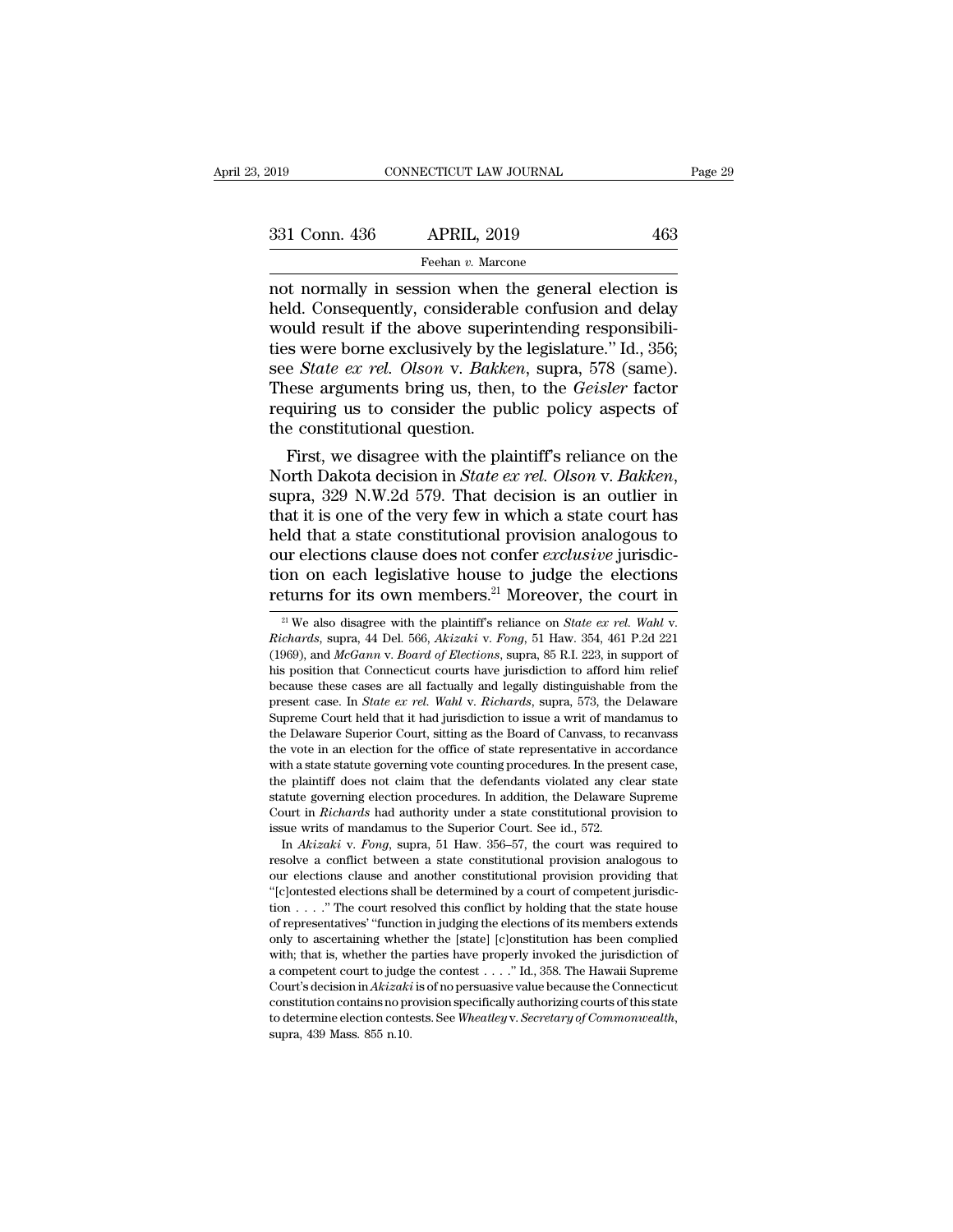# EXERCIT CONNECTICUT LAW JOURNAL April 23, 2019<br>464 APRIL, 2019 331 Conn. 436<br>Feehan v. Marcone Feehan *v.* Marcone

**EXECUTE CONNECTICUT LAW JOURNAL FORM**<br> **Bakken Bakken** cited no authority in support of its statement<br> **Bakken** cited no authority in support of its statement<br>
that the *only* relief that a legislative house can provide APRIL, 2019 331 Conn. 436<br>
Feehan *v*. Marcone<br> *Bakken* cited no authority in support of its statement<br>
that the *only* relief that a legislative house can provide<br>
when exercising its power to judge election returns is<br>  $\begin{array}{r}\n 464 \quad \text{APRIL, } 2019 \quad \text{331 Conn. } 436 \\
 \hline\n \text{Feehan } v. \text{ Marcone} \\
 \hline\n \text{Bakken cited no authority in support of its statement} \\
 \text{that the } only \text{ relief that a legislative house can provide when exercising its power to judge election returns is} \\
 \text{the rejection of a member and the scheduling of a special election.} \\
 \text{Finally, } \text{Bakken is equally distributed} \\
 \end{array}$  $\frac{\text{APRIL, 2019}}{\text{Feehan } v. \text{ Marcone}}$ <br>  $\frac{\text{Beaken cited no authority in support of its statement}}{\text{that the } only \text{ relief that a legislative house can provide when exercising its power to judge election returns is}$ the rejection of a member and the scheduling of a spe-<br>
cial election. Finally, *Bakken* is squarely distinguishable<br>
because, whilte in the Feehan v. Marcone<br>
Bakken cited no authority in support of its statement<br>
that the *only* relief that a legislative house can provide<br>
when exercising its power to judge election returns is<br>
the rejection of a member and t **Bakken cited no authority in support of its statement**<br>that the *only* relief that a legislative house can provide<br>when exercising its power to judge election returns is<br>the rejection of a member and the scheduling of a Bakken cited no authority in support of its statement<br>that the *only* relief that a legislative house can provide<br>when exercising its power to judge election returns is<br>the rejection of a member and the scheduling of a sp that the *only* relief that a legislative house can provide<br>when exercising its power to judge election returns is<br>the rejection of a member and the scheduling of a spe-<br>cial election. Finally, *Bakken* is squarely distin when exercising its power to judge election returns is<br>the rejection of a member and the scheduling of a spe-<br>cial election. Finally, *Bakken* is squarely distinguishable<br>because, unlike in the present case, that court had al election. Finally, *Bakken* is squarely distinguishable cause, unlike in the present case, that court had the nefit of a broadly worded election contest statute to pport its exercise of jurisdiction.<sup>22</sup> Accordingly, we because, unlike in the present case, that court had the<br>benefit of a broadly worded election contest statute to<br>support its exercise of jurisdiction.<sup>22</sup> Accordingly, we<br>conclude that *Bakken* is of minimal persuasive val

benefit of a broadly worded election contest statute to<br>support its exercise of jurisdiction.<sup>22</sup> Accordingly, we<br>conclude that *Bakken* is of minimal persuasive value.<br>Instead, we find telling, as a public policy matter, support its exercise of jurisdiction.<sup>22</sup> Accordingly, we conclude that *Bakken* is of minimal persuasive value.<br>Instead, we find telling, as a public policy matter, the absence of a statute authorizing elections contests Franchilde that *Bakken* is of minimal persuasive value.<br>
Instead, we find telling, as a public policy matter,<br>
the absence of a statute authorizing elections contests<br>
in state legislative elections, when the legislature Instead, we find telling, as a public policy matter,<br>the absence of a statute authorizing elections contests<br>in state legislative elections, when the legislature has<br>provided such a statute for virtually every other state, Instead, we find telling, as a public policy matter,<br>the absence of a statute authorizing elections contests<br>in state legislative elections, when the legislature has<br>provided such a statute for virtually every other state, the absence of a statute authorizing elections contests<br>in state legislative elections, when the legislature has<br>provided such a statute for virtually every other state,<br>federal, and municipal election. See General Statute in state legislative elections, when the legislature has<br>provided such a statute for virtually every other state,<br>federal, and municipal election. See General Statutes<br>§ 9-323 (election of presidential electors, United Sta provided such a statute for virtually every other state,<br>federal, and municipal election. See General Statutes<br>§ 9-323 (election of presidential electors, United States<br>senator, and United States representative); General<br> senator, and United States representative); General Statutes § 9-324 (election of probate judges and governor, lieutenant governor, secretary of the state, treasurer, attorney general, and comptroller); General In *McGann* Statutes § 9-324 (election of probate judges and governor, lieutenant governor, secretary of the state, treasurer, attorney general, and comptroller); General In  $McGann$  v. Board of Elections, supra, 85 R.I. 237, the issue

Instantion to decide questions of constitutional and initial<br>
...." Id., 230. In the present case, however, the plaintiff is not challenging<br>
the constitutionality of any state statute, and merely mounts a narrower<br>
challe 260, 264 (N.D. 1987) (discussing applicability of post-*Bakken* state constitutional and merely mounts a narrower challenge to the administration of a single legislative election.<br><sup>22</sup> After *Bakken*, North Dakota subsequ the constitutionally of any state statute, and interely mounts a narrower<br>challenge to the administration of a single legislative election.<br><sup>22</sup> After *Bakken*, North Dakota subsequently amended its state constitution<br>to channelige to the antihilistication of a single regislative election.<br><sup>22</sup> After *Bakken*, North Dakota subsequently amended its state constitution<br>to make even clearer the role of the judiciary in deciding elections cont *review as provided by law*. The assumed as state constitution<br>*review as exerciences* in legislative elections. See *Timm v. Schoenwald*, 400 N.W.2d<br>260, 264 (N.D. 1987) (discussing applicability of post-*Bakken* state co including those in legislative elections. See *Timm v. Schoenwald*, 400 N.W.2d 260, 264 (N.D. 1987) (discussing applicability of post-*Bakken* state constitutional amendment specifically providing that "[e]ach house is the 200, 204 (N.D. 1861) (uscussing applicability of post-Bukken state constitutional amendment specifically providing that " '[e]ach house is the judge of the qualifications of its members, *but election contests are subject* from a antendment specifically providing that  $\ell$  related nodes is the judge of the qualifications of its members, *but election contests are subject to judicial review as provided by law*" [emphasis in original]). This the qualifications of its intenders, *out election contests are subject to juard the review as provided by law*'" [emphasis in original]). This amendment to North Dakota's constitution, and a similar provision in Hawaii; s *Coleta as probated of that* [enphasis in originar]). This antendment is North Dakota's constitution, and a similar provision in Hawaii; see *Akizal* v. *Fong*, 51 Haw. 354, 356–57, 461 P.2d 221 (1969); have been describe

nor, lieutenant governor, secretary of the state, treasurer, attorney general, and comptroller); General In *McGann v. Board of Elections*, supra, 85 R.I. 237, the issue before the court was the constitutionality of a stat **EXECUTE SECUTE:** SUCTION, SECUTED, SUCTORY, SUCTORY, SUCTORY, SUCTORY, SUCTORY, SUPERTY, THE STATE STATE IN  $McGann$  v. *Board of Elections*, supra, 85 R.I. 237, the issue before the constitutionality of a state statute au **Surer, attorney general, and Comptromer); General**<br>In *McGann v. Board of Elections*, supra, 85 R.I. 237, the issue before the<br>court was the constitutionality of a state statute authorizing civilian absentee<br>and shut-in In *McGann* v. *Board of Elections*, supra, 85 R.I. 237, the issue before the court was the constitutionality of a state statute authorizing civilian absentee and shut-in electors to vote before election day. The court co In *McGuhh* v. *Bourt of Beettons*, supra,  $\omega$  in.1. 257, the issue before the court was the constitutionality of a state statute authorizing civilian absentee and shut-in electors to vote before election day. The court court was the constitutionally of a state statute attituding civiliant absentee<br>and shut-in electors to vote before election day. The court concluded that,<br>notwithstanding a state constitutional provision authorizing each and shut-in electors to vote before election tay. The court concluded that, notwithstanding a state constitutional provision authorizing each house to be the judge of the elections of its own members, the court had exclusi be the judge of the efections of its own intenders, the court had exclusive<br>jurisdiction to decide "questions of constitutional and fundamental law<br>..." Id., 230. In the present case, however, the plaintiff is not challen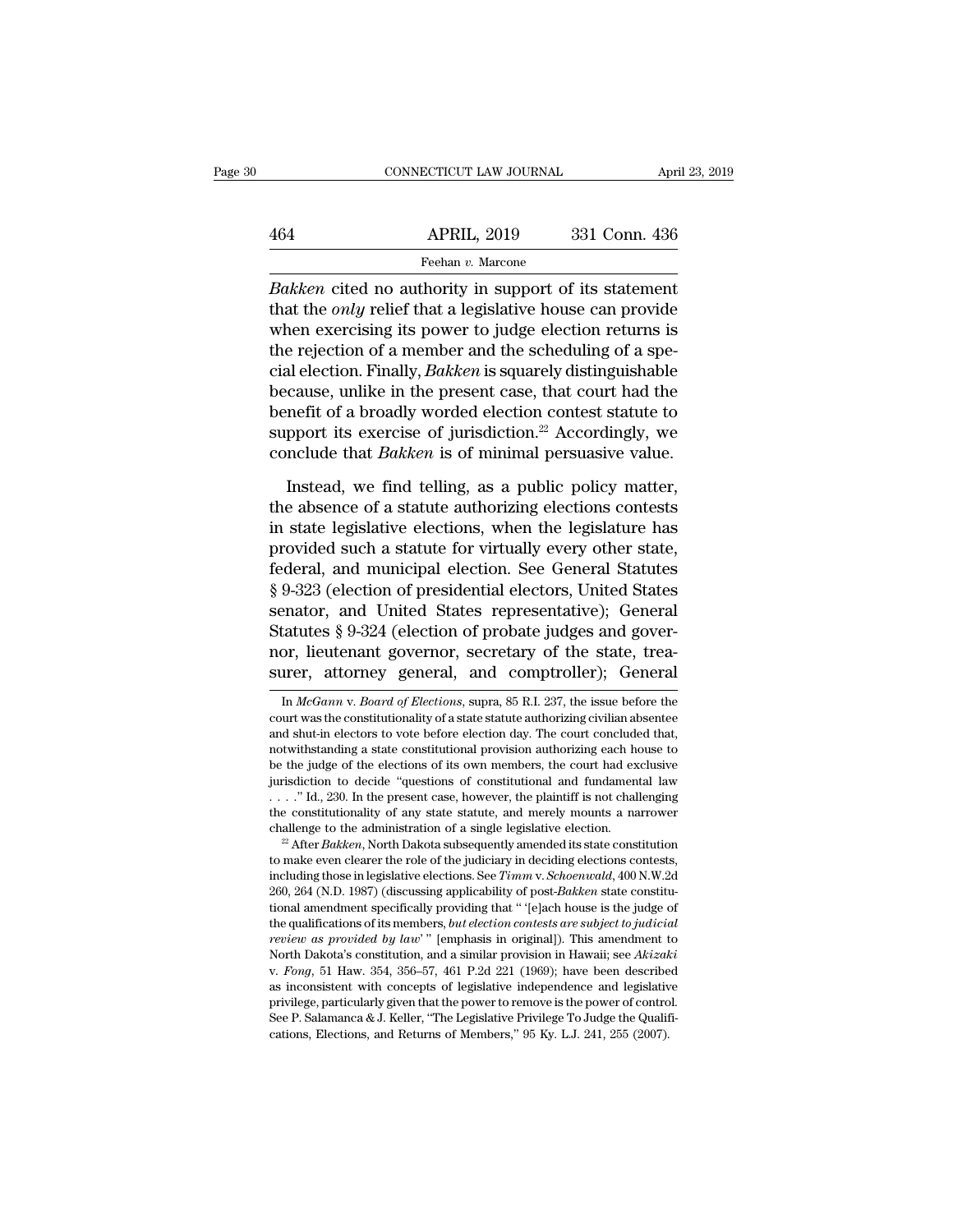| 331 Conn. 436 |  |
|---------------|--|
|               |  |

Fage 3.<br>
Statutes § 9-328 (municipal officers and justice of<br>
The Cancel of Statutes § 9-328 (municipal officers and justice of<br>
The Cancel Assembly has simply passed no statute 331 Conn. 436 APRIL, 2019 465<br>
Feehan v. Marcone<br>
Statutes § 9-328 (municipal officers and justice of peace); General Statutes § 9-329a (primary elections).<br>
The General Assembly has simply passed no statute 331 Conn. 436 APRIL, 2019 465<br>
Feehan v. Marcone<br>
Statutes § 9-328 (municipal officers and justice of<br>
peace); General Statutes § 9-329a (primary elections).<br>
The General Assembly has simply passed no statute<br>
sharing its 331 Conn. 436 APRIL, 2019 465<br>
Feehan v. Marcone<br>
Statutes § 9-328 (municipal officers and justice of<br>
peace); General Statutes § 9-329a (primary elections).<br>
The General Assembly has simply passed no statute<br>
sharing its Feehan v. Marcone<br>
Statutes § 9-328 (municipal officers and justice of<br>
peace); General Statutes § 9-329a (primary elections).<br>
The General Assembly has simply passed no statute<br>
sharing its authority over general legisla Frechan *t.* mateling<br>Statutes § 9-328 (municipal officers and justice of<br>peace); General Statutes § 9-329a (primary elections).<br>The General Assembly has simply passed no statute<br>sharing its authority over general legisla Statutes § 9-328 (municipal officers and justice of<br>peace); General Statutes § 9-329a (primary elections).<br>The General Assembly has simply passed no statute<br>sharing its authority over general legislative elections<br>with the peace); General Statutes § 9-329a (primary elections).<br>The General Assembly has simply passed no statute<br>sharing its authority over general legislative elections<br>with the courts. Insofar as the legislature has "primary<br>res The General Assembly has simply passed no statute<br>sharing its authority over general legislative elections<br>with the courts. Insofar as the legislature has "primary<br>responsibility in pronouncing the public policy of our<br>st sharing its authority over general legislative elections<br>with the courts. Insofar as the legislature has "primary<br>responsibility in pronouncing the public policy of our<br>state"; (internal quotation marks omitted) *Doe* v. with the courts. Insofar as the legislature has "primary<br>responsibility in pronouncing the public policy of our<br>state"; (internal quotation marks omitted) *Doe* v. *Hart-*<br>ford Roman Catholic Diocesan Corp., supra, 317 Con ate"; (internal quotation marks omitted) *Doe* v. Hart-<br>rd Roman Catholic Diocesan Corp., supra, 317 Conn.<br>8; we do not presume to fill this gap in our statutory<br>heme, particularly given the questionable constitu-<br>nality o ford Roman Catholic Diocesan Corp., supra, 317 Conn.<br>438; we do not presume to fill this gap in our statutory<br>scheme, particularly given the questionable constitu-<br>tionality of doing so.<sup>23</sup> See footnote 20 of this opinion

438; we do not presume to fill this gap in our statutory<br>scheme, particularly given the questionable constitu-<br>tionality of doing so.<sup>23</sup> See footnote 20 of this opinion.<br>Instead, our state House of Representatives has th scheme, particularly given the questionable constitu-<br>tionality of doing so.<sup>23</sup> See footnote 20 of this opinion.<br>Instead, our state House of Representatives has thus<br>far addressed this gap in the election contest statutor tionality of doing so.<sup>23</sup> See footnote 20 of this opinion.<br>Instead, our state House of Representatives has thus<br>far addressed this gap in the election contest statutory<br>scheme by adopting House Rule No. 19 to implement<br>it Instead, our state House of Representatives has thus<br>far addressed this gap in the election contest statutory<br>scheme by adopting House Rule No. 19 to implement<br>its constitutional function of judging the elections<br>returns f Instead, our state House of Representatives has thus<br>far addressed this gap in the election contest statutory<br>scheme by adopting House Rule No. 19 to implement<br>its constitutional function of judging the elections<br>returns f far addressed this gap in the election contest statutory<br>scheme by adopting House Rule No. 19 to implement<br>its constitutional function of judging the elections<br>returns for its own members. The current version of<br>House Rul Extracts for its own members. The current version of<br>ouse Rule No. 19 provides: "At the opening of each<br>ession a committee on contested elections, consisting<br>four members, at least two of whom shall be members<br> $\frac{23}{2}$  W House Rule No. 19 provides: "At the opening of each session a committee on contested elections, consisting of four members, at least two of whom shall be members  $\frac{2}{x}$  With respect to the separation of powers, we note

session a committee on contested elections, consisting<br>of four members, at least two of whom shall be members<br> $\frac{1}{\sqrt{2}}$  with respect to the separation of powers, we note that the District of<br>Columbia Circuit Court of Ap of four members, at least two of whom shall be members<br>
<sup>23</sup> With respect to the separation of powers, we note that the District of<br>
Columbia Circuit Court of Appeals emphasized in *Morgan* that the exclusiv-<br>
ity of legis or four fitentibers, at least two of witofit sitan be fitentibers<br>
<sup>23</sup> With respect to the separation of powers, we note that the District of<br>
Columbia Circuit Court of Appeals emphasized in *Morgan* that the exclusiv-<br>
i <sup>23</sup> With respect to the separation of powers, we note that the District of Columbia Circuit Court of Appeals emphasized in *Morgan* that the exclusivity of legislative jurisdiction "makes eminent practical sense. The pre Columbia Circuit Court of Appeals emphasized in *Morgan* that the exclusivity of legislative jurisdiction "makes eminent practical sense. The pressing legislative demands of contemporary government have if anything increas is not legislative jurisdiction "makes eminent practical sense. The pressing legislative demands of contemporary government have if anything increased the need for quick, decisive resolution of election controversies. Addi recount, with all the fact-finding that that entails. If it be said that the fleedy demands of contemporary government have if anything increased the need for quick, decisive resolution of election controversies. Adding a relevant (in the need for quick, decisive resolution of election controversies. Adding a layer of judicial review, which would undoubtedly be resorted to on a regular basis, would frustrate this end. What is involved, it s layer of judicial review, which would undoubtedly be resorted to on a regular basis, would frustrate this end. What is involved, it should be borne in mind, is not judicial resolution of a narrow issue of law, but review o that '[a]ll power may be abused if placed in unworthy hands. But it would depend in the fact-finding that that entails. If it be said that the relevant [h]ouse is not the appropriate body to make the determination because be difficult and the same three woulds of the same of law, but review of an election recount, with all the fact-finding that that entails. If it be said that the relevant [h]ouse is not the appropriate body to make the de be recount, with all the fact-finding that that entails. If it be said that the relevant [h]ouse is not the appropriate body to make the determination because of the possibility of improper political motivation, the respon recount, what all the tace many dual ends. It is to calculate the efferent in the relevant [h]ouse is not the appropriate body to make the determination because of the possibility of improper political motivation, the resp Exercial enforces of the possibility of improper political motivation, the response is that '[a]ll power may be abused if placed in unworthy hands. But it would be difficult  $\ldots$  to point out any other hands in which thi be difficult . . . to point out any other hands in unworthy hands. But it would<br>be difficult . . . to point out any other hands in which this power would<br>be more safe, and at the same time equally effectual.' *Luther* v. be difficult . . . to point out any other hands in which this power would<br>be more safe, and at the same time equally effectual.' *Luther* v. *Borden*, 48<br>U.S. (7 How.) 1, 44, 12 L. Ed. 581 (1849)." *Morgan* v. *United Stat* be more safe, and at the same time equally effectual.' *Luther* v. *Borden*, 48 U.S. (7 How.) 1, 44, 12 L. Ed. 581 (1849)." *Morgan v. United States*, supra, 801 F.2d 450; see also P. Salamanca & J. Keller, "The Legislativ U.S. (7 How.) 1, 44, 12 L. Ed. 581 (1849)." *Morgan v. United States*, supra, 801 F.2d 450; see also P. Salamanca & J. Keller, "The Legislative Privilege To Judge the Qualifications, Elections, and Returns of Members," 95 801 F.2d 450; see also P. Salamanca & J. Keller, "The Legislat To Judge the Qualifications, Elections, and Returns of Members 241, 361 (2007) ("[a]llowing the courts to sit in judgment on the quelotions, and returns of me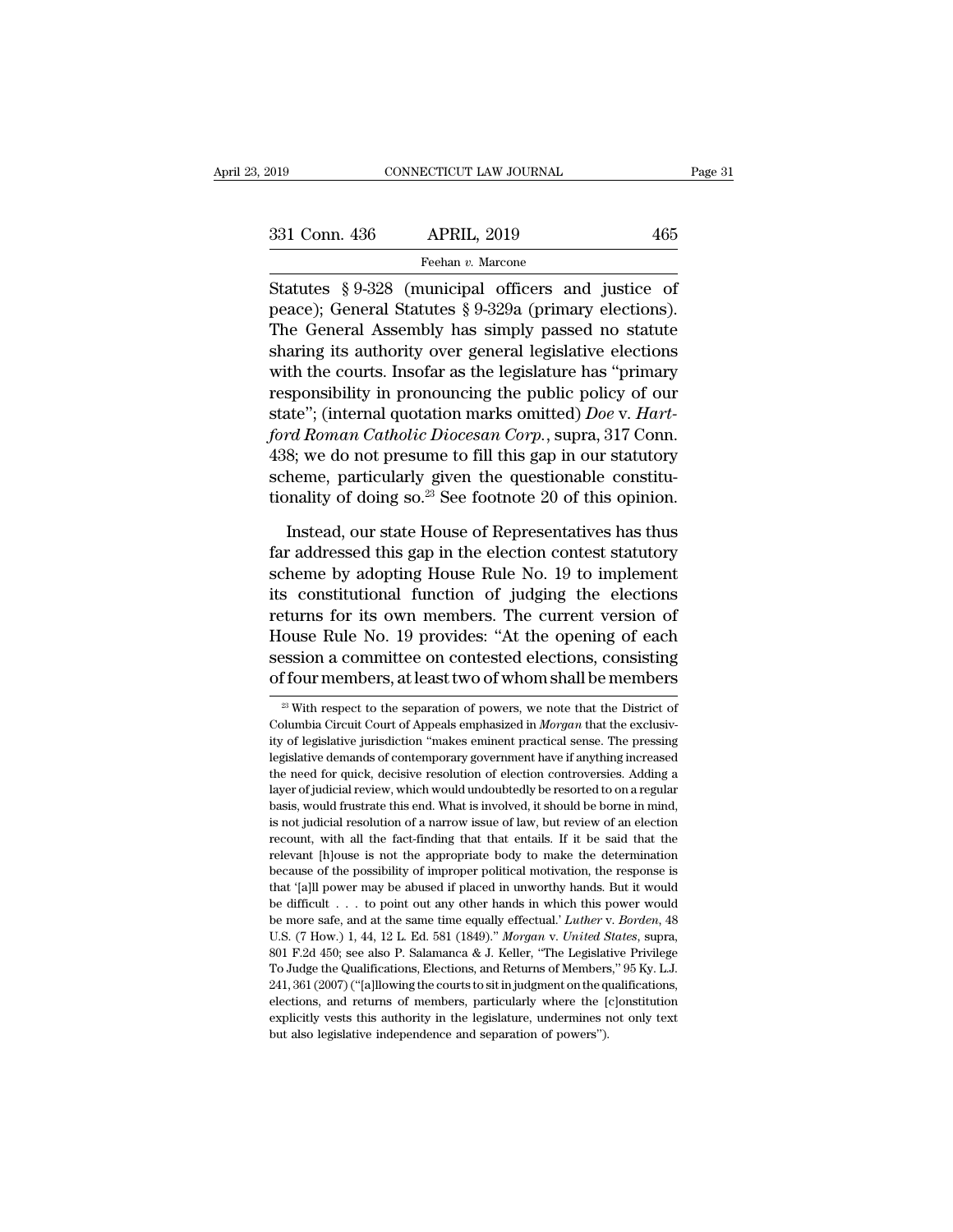# EXERCITE CONNECTICUT LAW JOURNAL April 23, 2019<br>466 APRIL, 2019 331 Conn. 436<br>Feehan v. Marcone Feehan *v.* Marcone

CONNECTICUT LAW JOURNAL April 23, 2019<br>  $\begin{array}{r}\n 466 \quad \text{APRIL, } 2019 \quad \text{331 Conn. } 436 \\
 \hline\n \text{Feehan } v. \text{ Marcone} \\
 \text{of the minority party in the House, shall be appointed} \\
 \text{by the speaker to take into consideration all contested} \\
 \text{electrons of the members of the House and to report}\n \end{array}$  $\begin{array}{ccc}\n & \text{APRIL, 2019} & \text{331 Conn. 436} \\
 \hline\n & \text{Feehan } v.\text{ Marcone} \\
 \hline\n \text{of the minority party in the House, shall be appointed} \\
 \text{by the speaker to take into consideration all contested} \\
 \text{elections of the members of the House and to report} \\
 \text{the fact, with their opinion theorem in a manner that}\n \end{array}$  $\begin{array}{c|c}\n 466 & \text{APRIL, } 2019 & 331 \text{ Conn. } 436 \\
 \hline\n\end{array}$ Feehan v. Marcone<br>
of the minority party in the House, shall be appointed<br>
by the speaker to take into consideration all contested<br>
elections of the members of the H  $\frac{\text{APRIL, 2019}}{\text{Feehan } v. \text{ Marcone}}$ <br>
of the minority party in the House, shall be appointed<br>
by the speaker to take into consideration all contested<br>
elections of the members of the House and to report<br>
the facts, with their Feehan *v*. Marcone<br>
of the minority party in the House, shall be appointed<br>
by the speaker to take into consideration all contested<br>
elections of the members of the House and to report<br>
the facts, with their opinion ther reenan *v*. Marcone<br>
of the minority party in the House, shall be appointed<br>
by the speaker to take into consideration all contested<br>
elections of the members of the House and to report<br>
the facts, with their opinion ther of the minority party in the House, shall be appointed<br>by the speaker to take into consideration all contested<br>elections of the members of the House and to report<br>the facts, with their opinion thereon in a manner that<br>may by the speaker to take into consideration all contested elections of the members of the House and to report the facts, with their opinion thereon in a manner that may be directed by House resolution." House Res. No. 2, 20 elections of the members of the House and to report<br>the facts, with their opinion thereon in a manner that<br>may be directed by House resolution." House Res. No.<br>2, 2019 Sess. (adopted January 9, 2019). Inasmuch as<br>proceedin the facts, with their opinion thereon in a manner that<br>may be directed by House resolution." House Res. No.<br>2, 2019 Sess. (adopted January 9, 2019). Inasmuch as<br>proceedings pursuant to House Rule No. 19 are "in a<br>judicial may be directed by House resolution." House Res. No.<br>2, 2019 Sess. (adopted January 9, 2019). Inasmuch as<br>proceedings pursuant to House Rule No. 19 are "in a<br>judicial character"; (emphasis omitted; internal quota-<br>tion mar 2, 2019 Sess. (adopted January 9, 2019). Inasmuch as<br>proceedings pursuant to House Rule No. 19 are "in a<br>judicial character"; (emphasis omitted; internal quota-<br>tion marks omitted) *Morgan* v. United States, supra,<br>801 F. proceedings pursuant to House Rule No. 19 are "in a<br>judicial character"; (emphasis omitted; internal quota-<br>tion marks omitted) *Morgan* v. United States, supra,<br>801 F.2d 448; we understand the committee, and our<br>state Hou judicial character"; (emphasis omitted; internal quotation marks omitted) *Morgan* v. *United States*, supra, 801 F.2d 448; we understand the committee, and our state House of Representatives as a whole acting pursuant to tion marks omitted) *Morgan* v. *United States*, supra, 801 F.2d 448; we understand the committee, and our state House of Representatives as a whole acting pursuant to the opinion of the committee, to have all of the power 801 F.2d 448; we understand the committee, and our state House of Representatives as a whole acting pursu-<br>ant to the opinion of the committee, to have all of the<br>powers that a judicial body would have. The exercise<br>of thi state House of Representatives as a whole acting pursu-<br>ant to the opinion of the committee, to have all of the<br>powers that a judicial body would have. The exercise<br>of this judicial power "necessarily involves the ascer-<br>t ant to the opinion of the committee, to have all of the powers that a judicial body would have. The exercise of this judicial power "necessarily involves the ascertainment of facts, the attendance of witnesses, the examin powers that a judicial body would have. The exercise<br>of this judicial power "necessarily involves the ascer-<br>tainment of facts, the attendance of witnesses, the<br>examination of such witnesses, with the power to com-<br>pel the of this judicial power "necessarily involves the ascertainment of facts, the attendance of witnesses, the examination of such witnesses, with the power to compel them to answer pertinent questions, to determine the facts a tainment of facts, the attendance of witnesses, the examination of such witnesses, with the power to compel them to answer pertinent questions, to determine the facts and apply the appropriate rules of law, and, finally, examination of such witnesses, with the power to compel them to answer pertinent questions, to determine<br>the facts and apply the appropriate rules of law, and,<br>finally, to render a judgment *which is beyond the*<br>*authorit* pel them to answer pertinent questions, to determine<br>the facts and apply the appropriate rules of law, and,<br>finally, to render a judgment *which is beyond the*<br>authority of any other tribunal to review."<sup>24</sup> (Emphasis<br>in o the facts and apply the appropriate rules of law, and,<br>finally, to render a judgment *which is beyond the*<br>*authority of any other tribunal to review.*<sup>724</sup> (Emphasis<br>in original; internal quotation marks omitted.) Id.<br>Ac in original; internal quotation marks omitted.) Id.<br>Accordingly, in the absence of a rule, statute, or constitutional provision otherwise limiting the state House<br>of Representatives' remedial authority, we can see no<br> $\frac{$ Accordingly, in the absence of a rule, statute, or constitutional provision otherwise limiting the state House of Representatives' remedial authority, we can see no  $\frac{24 \text{ We}}{4 \text{ We}}$  note that we do not understand the

tutional provision otherwise limiting the state House<br>of Representatives' remedial authority, we can see no<br><sup>24</sup> We note that we do not understand the plaintiff to argue that the courts<br>and the legislature share jurisdicti of Representatives' remedial authority, we can see no<br>  $\frac{24}{4}$  We note that we do not understand the plaintiff to argue that the courts<br>
and the legislature share jurisdiction over legislative election contests chal-<br> or Representatives Temecular additiontly, we can see no<br>
<sup>24</sup> We note that we do not understand the plaintiff to argue that the courts<br>
and the legislature share jurisdiction over legislative election contests chal-<br>
leng <sup>24</sup> We note that we do not understand the plaintiff to argue that the courts and the legislature share jurisdiction over legislative election contests challenging the administration of the election. Such complementary ju and the legislature share jurisdiction over legislative election contests challenging the administration of the election. Such complementary jurisdiction, which would render the ultimate judicial determination advisory, ha lenging the administration of the election. Such complementary jurisdiction, which would render the ultimate judicial determination advisory, has been criticized as problematic given the constitutional complications attend between two commentator that is determination advisory, has been eriticized as problematic given the constitutional complications attendant to the issuance of advisory opinions, along with an even greater potential for in criticized as problematic given the constitutional complications attendant<br>to the issuance of advisory opinions, along with an even greater potential<br>for interbranch entanglement. See *Scheibel* v. *Pavlak*, supra, 282 N. to the issuance of advisory opinions, along with an even greater potential<br>for interbranch entanglement. See *Scheibel* v. Pavlak, supra, 282 N.W.2d<br>849–50; *McIntyre* v. *Wick*, supra, 558 N.W.2d 367–68 (Sabers, J., disse for interbranch entanglement. See *Scheibel v. Pavlak*, supra, 282 N.W.2d 849–50; *McIntyre v. Wick*, supra, 558 N.W.2d 367–68 (Sabers, J., dissenting). One commentator has described complementary legislative and judicial commitment of the power to judge state legislative plections, the following of the power to find intrisdiction as a "fundamentally flaved" concept insofar as "[t]his sort of judicial jurisdiction as a "fundamentally flaved One commentator has described complementary legislative and judicial jurisdiction as a "fundamentally flawed" concept insofar as "[t]his sort of judicial pressure or interference, however innocently couched by the court, i intraction, as a "fundamentally flawed" concept insofar as "[t]his sort of judicial pressure or interference, however innocently couched by the court, is exceedingly difficult to justify in light of the constitution's excl Judicial pressure or<br>is exceedingly diff<br>commitment of the<br>commitment."<br>State Constitution,<br>218, 234–35 (2005).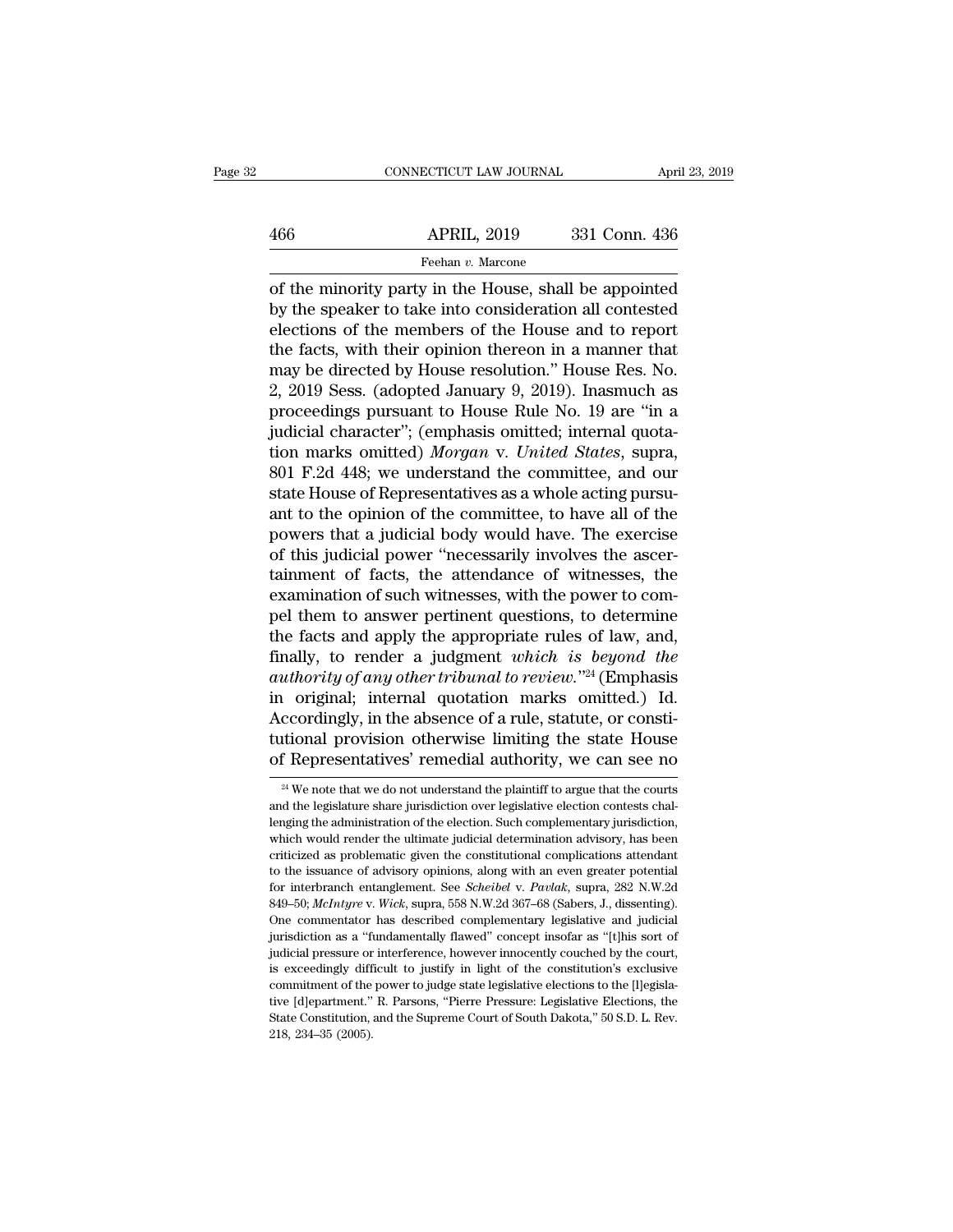reason why it—sitting as a quasi-judicial body—would<br>
reason why it—sitting as a quasi-judicial body—would<br>
reason why it—sitting as a quasi-judicial body—would<br>
lack that authority to order equitable remedies, including a 331 Conn. 436 APRIL, 2019 467<br>
Feehan v. Marcone<br>
reason why it—sitting as a quasi-judicial body—would<br>
lack that authority to order equitable remedies, includ-<br>
ing a new election, upon receipt of the committee's<br>
report 331 Conn. 436 APRIL, 2019 467<br>
Feehan v. Marcone<br>
reason why it—sitting as a quasi-judicial body—would<br>
lack that authority to order equitable remedies, includ-<br>
ing a new election, upon receipt of the committee's<br>
report 331 Conn. 436 APRIL, 2019 467<br>
Feehan v. Marcone<br>
reason why it—sitting as a quasi-judicial body—would<br>
lack that authority to order equitable remedies, includ-<br>
ing a new election, upon receipt of the committee's<br>
report Feehan *v*. Marcone<br>
reason why it—sitting as a quasi-judicial body—would<br>
lack that authority to order equitable remedies, includ-<br>
ing a new election, upon receipt of the committee's<br>
report.<sup>25</sup> See P. Salamanca & J. Ke Feenan v. Marcone<br>
reason why it—sitting as a quasi-judicial body—would<br>
lack that authority to order equitable remedies, includ-<br>
ing a new election, upon receipt of the committee's<br>
report.<sup>25</sup> See P. Salamanca & J. Kel reason why it—sitting as a quasi-judicial body—would<br>lack that authority to order equitable remedies, includ-<br>ing a new election, upon receipt of the committee's<br>report.<sup>25</sup> See P. Salamanca & J. Keller, "The Legis-<br>lative lack that authority to order equitable remedies, includ-<br>ing a new election, upon receipt of the committee's<br>report.<sup>25</sup> See P. Salamanca & J. Keller, "The Legis-<br>lative Privilege To Judge the Qualifications, Elections,<br>an ing a new election, upon receipt of the committee's<br>report.<sup>25</sup> See P. Salamanca & J. Keller, "The Legis-<br>lative Privilege To Judge the Qualifications, Elections,<br>and Returns of Members," 95 Ky. L.J. 241, 338 (2007)<br>(descr report.<sup>25</sup> See P. Salamanca & J. Keller, "The Legis-<br>lative Privilege To Judge the Qualifications, Elections,<br>and Returns of Members," 95 Ky. L.J. 241, 338 (2007)<br>(describing Senate's "pragmatic step of declaring [New<br>Ham lative Privilege To Judge the Qualifications, Elections,<br>and Returns of Members," 95 Ky. L.J. 241, 338 (2007)<br>(describing Senate's "pragmatic step of declaring [New<br>Hampshire] seat vacant" when, in "closest [United<br>States] and Returns of Members," 95 Ky. L.J. 241, 338 (2007)<br>(describing Senate's "pragmatic step of declaring [New<br>Hampshire] seat vacant" when, in "closest [United<br>States] Senate race in history, the Senate decided that<br>it could (describing Senate's "pragmatic step of declaring [New Hampshire] seat vacant" when, in "closest [United States] Senate race in history, the Senate decided that it could not satisfactorily determine [who] had prevailed, ye Hampshire] seat vacant" when, in "closest [United States] Senate race in history, the Senate decided that it could not satisfactorily determine [who] had prevailed, yet no one had established that the two [candidates] had States] Senate race in history, the Senate decided that<br>it could not satisfactorily determine [who] had pre-<br>vailed, yet no one had established that the two [candi-<br>dates] had received the same number of votes" [footnote<br>o it could not satisfactorily de<br>vailed, yet no one had establis<br>dates] had received the same no<br>omitted]). We conclude, theref<br>icy matter, legislative election of<br>and constitutional remedy . .<br>*ton*, supra, 548 S.W.2d 4.<br>Ou Less had received the same number of votes" [footnote<br>tes] had received the same number of votes" [footnote<br>interd]). We conclude, therefore, that, as a public pol-<br>y matter, legislative election contests are "an adequate<br> omitted]). We conclude, therefore, that, as a public pol-<br>icy matter, legislative election contests are "an adequate<br>and constitutional remedy  $\ldots$ ." *Gammage* v. *Comp-*<br>*ton*, supra, 548 S.W.2d 4.<br>Our review of the *Ge* 

Example in the settlement of the contests are "an adequate<br>and constitutional remedy  $\ldots$ ." *Gammage* v. *Compton*, supra, 548 S.W.2d 4.<br>Our review of the *Geisler* factors leads us to conclude<br>that the elections clause and constitutional remedy  $\ldots$ ." Gammage v. Compton, supra, 548 S.W.2d 4.<br>Our review of the *Geisler* factors leads us to conclude<br>that the elections clause affords the state House of<br>Representatives exclusive jurisdicti Frame Consumers, 1998 S.W.2d 4.<br>
Our review of the *Geisler* factors leads us to conclude<br>
that the elections clause affords the state House of<br>
Representatives exclusive jurisdiction over the plain-<br>
tiff's election chall Court review of the *Geisler* factors leads us to conclude<br>that the elections clause affords the state House of<br>Representatives exclusive jurisdiction over the plain-<br>tiff's election challenge in this case, particularly in Our review of the *Geisler* factors leads us to conclude<br>that the elections clause affords the state House of<br>Representatives exclusive jurisdiction over the plain-<br>tiff's election challenge in this case, particularly in t that the elections clause affords the state House of<br>Representatives exclusive jurisdiction over the plain-<br>tiff's election challenge in this case, particularly in the<br>absence of legislation sharing that jurisdiction with Representatives exclusive jurisdiction over the plain-<br>tiff's election challenge in this case, particularly in the<br>absence of legislation sharing that jurisdiction with the<br>courts in some way. We are, however, cognizant of tiff's election challenge in this case, particularly in the<br>absence of legislation sharing that jurisdiction with the<br>courts in some way. We are, however, cognizant of the<br>seriousness of the plaintiff's allegations in this absence of legislation sharing that jurisdiction with the courts in some way. We are, however, cognizant of the seriousness of the plaintiff's allegations in this case, insofar as the alleged distribution of the wrong ball courts in some way. We are, however, cognizant of the<br>seriousness of the plaintiff's allegations in this case,<br>insofar as the alleged distribution of the wrong ballots<br>could have deprived numerous electors of their right<br>t seriousness of the plaintiff's allegations in this case, insofar as the alleged distribution of the wrong ballots could have deprived numerous electors of their right to cast a vote for their state representative, and tha 25 Cast a vote for their state representative, and that the margin was small enough that the alleged error ight have affected the outcome of the election. Given the seriousness of those claims, and its exclusive juris-<br><sup>2</sup> the margin was small enough that the alleged error might have affected the outcome of the election. Given the seriousness of those claims, and its exclusive juris-<br><sup>25</sup> We note that General Statutes § 9-215, which governs

might have affected the outcome of the election. Given<br>the seriousness of those claims, and its exclusive juris-<br> $\frac{1}{20}$  We note that General Statutes § 9-215, which governs the filling of<br>legislative vacancies, by its *member of those claims, and its exclusive juris*<br><sup>25</sup> We note that General Statutes § 9-215, which governs the filling of<br>legislative vacancies, by its own terms, applies only in the event of a mem-<br>ber's death or resigna <sup>25</sup> We note that General Statutes § 9-215, which governs the filling of legislative vacancies, by its own terms, applies only in the event of a member's death or resignation. See General Statutes § 9-215 (a) ("When *any* <sup>25</sup> We note that General Statutes § 9-215, which governs the filling of legislative vacancies, by its own terms, applies only in the event of a member's death or resignation. See General Statutes § 9-215 (a) ("When *any of the General Satures*, the fine of a member's death or resignation. See General Statutes § 9-215 (a) ("When *any* member's death or resignation. See General Assembly resigns, the member or member-elect shall resign by n ber's death or resignation. See General Statutes § 9-215 (a) ("When *any* member or member-elect of the General Assembly resigns, the member or member-elect shall resign by notifying the Secretary of the State of the membe member or member-elect of the<br>member or member-elect of the<br>member's or member-elect's death<br>of the General Assembly dies, t<br>member or member-elect reside<br>such death" [emphasis added]).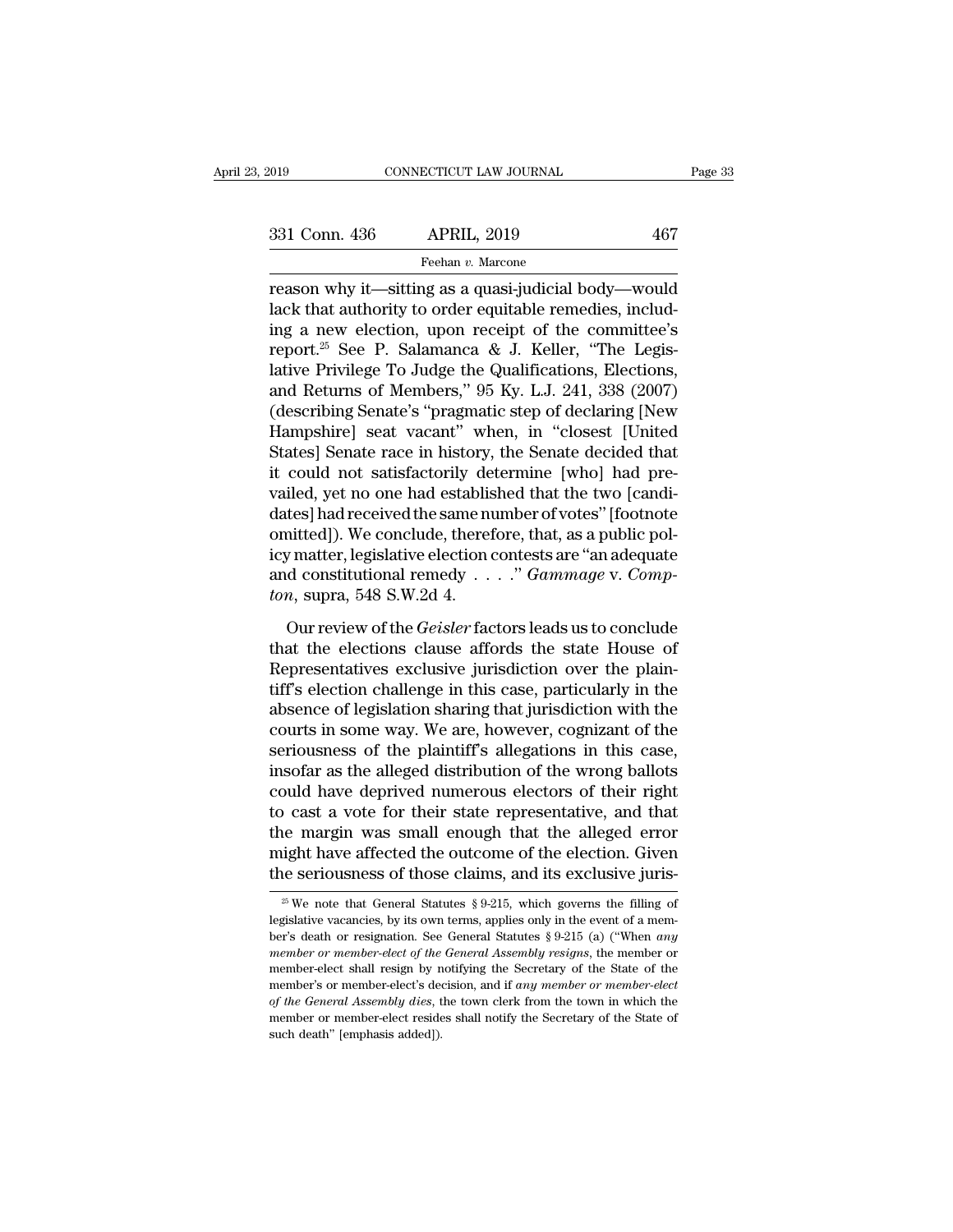# EXERCIT CONNECTICUT LAW JOURNAL April 23, 2019<br>468 APRIL, 2019 331 Conn. 436<br>Feehan v. Marcone Feehan *v.* Marcone

CONNECTICUT LAW JOURNAL April 23, 2019<br>
468 APRIL, 2019 331 Conn. 436<br>
Feehan v. Marcone<br>
diction under the elections clause, we "must presume<br>
that the members of the General Assembly will carry<br>
out their duties with scr 468 APRIL, 2019 331 Conn. 436<br>
Feehan v. Marcone<br>
diction under the elections clause, we "must presume<br>
that the members of the General Assembly will carry<br>
out their duties with scrupulous attention to the laws<br>
under whi  $\begin{array}{c|c} \text{APRIL, 2019} & \text{331 Conn. 436} \\ \hline \text{Feehan } v. \text{ Marcone} \\ \hline \text{diction under the electrons clause, we "must pressure} \\ \text{that the members of the General Assembly will carry out their duties with scrupulous attention to the laws under which they serve. [W]e must and should pressure that any officer of the state. } \begin{array}{c|c} \text{will act by fully.} \\ \end{array}$  $\frac{\text{APRIL, 2019}}{\text{Feehan } v. \text{ Marcone}}$ <br>
diction under the elections clause, we "must presume<br>
that the members of the General Assembly will carry<br>
out their duties with scrupulous attention to the laws<br>
under which they serve. Freehan v. Marcone<br>
diction under the elections clause, we "must presume<br>
that the members of the General Assembly will carry<br>
out their duties with scrupulous attention to the laws<br>
under which they serve. [W]e must and rechan v. Marcone<br>diction under the elections clause, we "must presume<br>that the members of the General Assembly will carry<br>out their duties with scrupulous attention to the laws<br>under which they serve. [W]e must and shoul diction under the elections clause, we "must presume<br>that the members of the General Assembly will carry<br>out their duties with scrupulous attention to the laws<br>under which they serve. [W]e must and should presume<br>that any that the members of the General Assembly will carry<br>out their duties with scrupulous attention to the laws<br>under which they serve. [W]e must and should presume<br>that any officer of the state . . . will act lawfully, cor-<br>re under which they serve. [W]e must and should presume<br>that any officer of the state . . . will act lawfully, cor-<br>rectly, in good faith and in sincerity of purpose in the<br>execution of his [or her] duties."<sup>26</sup> (Footnote om that any officer of the state  $\ldots$  will act lawfully, correctly, in good faith and in sincerity of purpose in the execution of his [or her] duties."<sup>26</sup> (Footnote omitted; internal quotation marks omitted.) *Kinsella* v. rectly, in good faith and in sincerity of purpose in the execution of his [or her] duties."<sup>26</sup> (Footnote omitted; internal quotation marks omitted.) *Kinsella v. Jaekle*, supra, 192 Conn. 729; see also General Statutes § execution of his [or her] duties."<sup>26</sup> (Footnote omitted;<br>internal quotation marks omitted.) *Kinsella v. Jaekle*,<br>supra, 192 Conn. 729; see also General Statutes § 1-25<br>(prescribing identical oath to uphold Connecticut a internal quotation marks omitted.) *Kinsella* v. *Jaekle*, supra, 192 Conn. 729; see also General Statutes § 1-25 (prescribing identical oath to uphold Connecticut and federal constitutions for judges and members of Gener deral constitutions for judges and members of Gen-<br>cal Assembly). Accordingly, we conclude that exclu-<br>ve jurisdiction over the plaintiff's claims in the present<br>ase lies with our state House of Representatives.<sup>27</sup><br><sup>28</sup> T eral Assembly). Accordingly, we conclude that exclusive jurisdiction over the plaintiff's claims in the present case lies with our state House of Representatives.<sup>27</sup><br><sup>26</sup> The plaintiff expresses his concern about the imp

sive jurisdiction over the plaintiff's claims in the present case lies with our state House of Representatives.<sup>27</sup><br>
<sup>26</sup> The plaintiff expresses his concern about the impact of partisanship on the legislature's ability t case lies with our state House of Representatives.<sup>27</sup><br>
<sup>26</sup> The plaintiff expresses his concern about the impact of partisanship on<br>
the legislature's ability to resolve election disputes fairly. With respect to<br>
partisa Case Hes WITT OUT state HOUSE OF Representatives.<br>
<sup>26</sup> The plaintiff expresses his concern about the impact of partisanship on<br>
the legislature's ability to resolve election disputes fairly. With respect to<br>
partisanship <sup>26</sup> The plaintiff expresses his concern about the impact of partisanship on the legislature's ability to resolve election disputes fairly. With respect to partisanship, we agree with the District of Columbia Circuit's di the legislature's ability to resolve election disputes fairly. With respect to partisanship, we agree with the District of Columbia Circuit's dismissal of concerns about "party-line votes" in election cases by emphasizing partisanship, we agree with the District of Columbia Circuit's dismissal of concerns about "party-line votes" in election cases by emphasizing that the point that "institutional incentives make it safer to lodge the functi concerns about "party-line votes" in election cases by emphasizing that the point that "institutional incentives make it safer to lodge the function [in the legislature] than anywhere else still stands. The major evil of point that "institutional incentives make it safer to lodge the function [in the legislature] than anywhere else still stands. The major evil of interference by other branches of government is entirely avoided, while a sub degree of responsibility is still provided by regular elections, the interim<br>demands of public opinion, and the desire of each [h]ouse to preserve its<br>standing in relation to the other institutions of government." *Morgan* 

demands of public opinion, and the desire of each [h]ouse to preserve its standing in relation to the other institutions of government." *Morgan* v. *United States*, supra, 801 F.2d 450.<br><sup>27</sup> We emphasize that, although t demands of public opinion, and the desire of each [h]ouse to preserve its standing in relation to the other institutions of government." *Morgan* v. *United States*, supra, 801 F.2d 450.<br><sup>27</sup> We emphasize that, although t United States, supra, 801 F.2d 450.<br>
<sup>27</sup> We emphasize that, although the elections clause requires us to stay<br>
our hand, we do not foreclose a limited role for the courts in cases arising<br>
from legislative election dispu <sup>27</sup> We emphasize that, although the elections clause requires us to stay our hand, we do not foreclose a limited role for the courts in cases arising from legislative election disputes. It is "conceivable, for example, t our hand, we do not foreclose a limited role for the courts in cases arising from legislative election disputes. It is "conceivable, for example, that in investigating such a dispute a [legislative body] might go beyond it from legislative election disputes. It is "conceivable, for example, that in investigating such a dispute a [legislative body] might go beyond its constitutional power to compel witnesses. In that event, a clear showing o investigating such a dispute a [legislative body] might go beyond its constitutional power to compel witnesses. In that event, a clear showing of such arbitrary and improvident use of the power as will constitute a denial as the winner of an election. That substantive determination, which is the winner and inprovident use of the power as will constitute a denial of due process of law would justify limited judicial interference. . . . Such a arbitrary and improvident use of the power as will constitute a denial of due process of law would justify limited judicial interference. . . . Such a due process violation, however, must rest on violation of some individ dubled process of law would justify limited judicial interference. . . . Such a due process violation, however, must rest on violation of some individual interest beyond the failure to seat an individual or to recognize th due process of *law boald*, however, must rest on violation of some individual interest beyond the failure to seat an individual or to recognize that person as the winner of an election. That substantive determination, w interest beyond the failure to seat an individual or to recognize that person<br>insterest beyond the failure to seat an individual or to recognize that person<br>as the winner of an election. That substantive determination, whi as the winner of an election. That substantive determination, which is the sissue in the present case, resides entirely with the [h]ouse." (Citation omitted; internal quotation marks omitted.) *Morgan v. United States*, s issue in the present case, resides entirely with the [h]ouse." (Citation omitted; internal quotation marks omitted.) *Morgan v. United States*, supra, 802 F.2d 451; see also *Office of the Governor v. Select Committee of* internal quotation marks omitted.) *Morgan v. United States*, supra, 802 F.2d 451; see also *Office of the Governor v. Select Committee of Inquiry*, 271 Conn. 540, 575, 858 A.2d 709 (2004) ("It is true that underlying thi 451; see also *Office of the Governor v. Select Committee of Inquiry*, 271 Conn. 540, 575, 858 A.2d 709 (2004) ("It is true that underlying this matter was a discretionary decision by the defendant to issue the subpoena t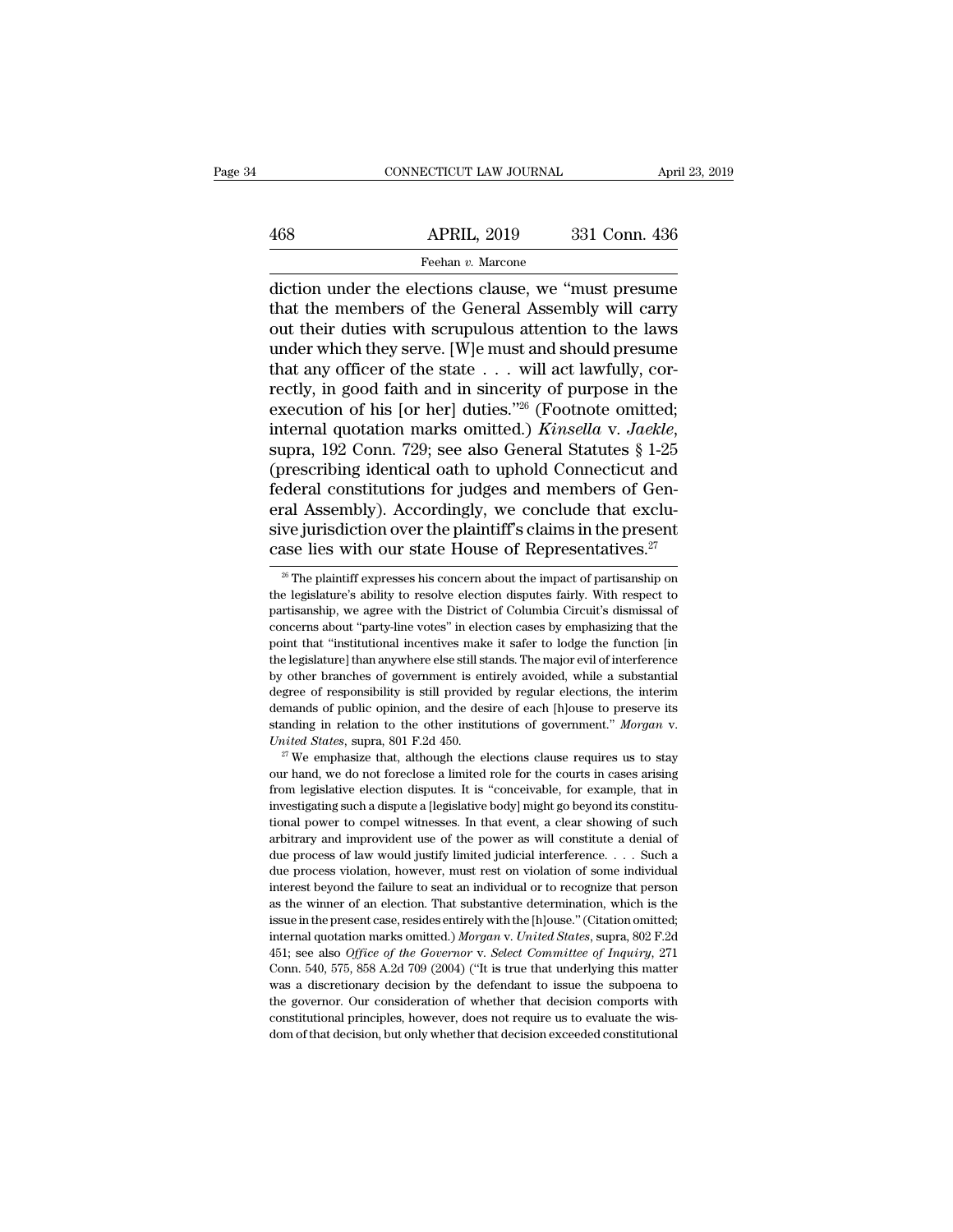| 23, 2019      | CONNECTICUT LAW JOURNAL                                               |     | Page 35 |
|---------------|-----------------------------------------------------------------------|-----|---------|
|               |                                                                       |     |         |
| 331 Conn. 436 | <b>APRIL, 2019</b>                                                    | 469 |         |
|               | Feehan v. Marcone                                                     |     |         |
|               | B                                                                     |     |         |
|               | Whether General Statutes § 9-328 Confers<br>Jurisdiction in This Case |     |         |
|               | We next address the plaintiff's contention that, even                 |     |         |

Feehan v. Marcone<br>
B<br>
Whether General Statutes  $\S 9$ -328 Confers<br>
Jurisdiction in This Case<br>
We next address the plaintiff's contention that, even<br>
the elections clause deprives the court of inherent<br>
risdiction to entert B<br>
B<br>
Whether General Statutes § 9-328 Confers<br>
Jurisdiction in This Case<br>
We next address the plaintiff's contention that, even<br>
if the elections clause deprives the court of inherent<br>
jurisdiction to entertain the plaint B<br>Whether General Statutes § 9-328 Confers<br>Jurisdiction in This Case<br>We next address the plaintiff's contention that, even<br>if the elections clause deprives the court of inherent<br>jurisdiction to entertain the plaintiff's c Whether General Statutes  $\S$  9-328 Confers<br>Jurisdiction in This Case<br>We next address the plaintiff's contention that, even<br>if the elections clause deprives the court of inherent<br>jurisdiction to entertain the plaintiff's c Jurisdiction in This Case<br>Jurisdiction in This Case<br>We next address the plaintiff's contention that, even<br>if the elections clause deprives the court of inherent<br>jurisdiction to entertain the plaintiff's complaint seek-<br>in We next address the plaintiff's contention that, even<br>if the elections clause deprives the court of inherent<br>jurisdiction to entertain the plaintiff's complaint seek-<br>ing a new election, it nevertheless has jurisdiction p We next address the plaintiff's contention that, even<br>if the elections clause deprives the court of inherent<br>jurisdiction to entertain the plaintiff's complaint seek-<br>ing a new election, it nevertheless has jurisdiction p if the elections clause deprives the court of inherent<br>jurisdiction to entertain the plaintiff's complaint seek-<br>ing a new election, it nevertheless has jurisdiction pur-<br>suant to § 9-328, which governs election contests jurisdiction to entertain the plaintiff's complaint seeking a new election, it nevertheless has jurisdiction pursuant to § 9-328, which governs election contests for "municipal office." In particular, the plaintiff relies ing a new election, it nevertheless has jurisdiction pursuant to § 9-328, which governs election contests for "municipal office." In particular, the plaintiff relies on the broad wording of § 9-328, which extends to "*any* suant to § 9-328, which governs election contests for<br>
"municipal office." In particular, the plaintiff relies on<br>
the broad wording of § 9-328, which extends to "*any*<br>
municipal office," and argues that it applies to th "municipal office." In particular, the plaintiff relies on<br>the broad wording of § 9-328, which extends to "*any*<br>municipal office," and argues that it applies to the elec-<br>tion of the state representative for the 120th as the broad wording of § 9-328, which extends to "*any* municipal office," and argues that it applies to the election of the state representative for the 120th assembly district because only the electors of the town may vot municipal office," and argues that it applies to the election of the state representative for the 120th assembly<br>district because only the electors of the town may vote<br>in that election, thus rendering that seat a municip tion of the state representative for the 120th assembly<br>district because only the electors of the town may vote<br>in that election, thus rendering that seat a municipal<br>office as that term is defined by General Statutes § 9 district because only the electors of the town may vote<br>in that election, thus rendering that seat a municipal<br>office as that term is defined by General Statutes § 9-372<br>(7).<sup>28</sup> The plaintiff also posits that § 9-328 is in that election, thus rendering that seat a municipal<br>office as that term is defined by General Statutes § 9-372<br>(7).<sup>28</sup> The plaintiff also posits that § 9-328 is applicable<br>because the parties have "consistently treate % office as that term is defined by General Statutes § 9-372 (7).<sup>28</sup> The plaintiff also posits that § 9-328 is applicable because the parties have "consistently treated this election as one for a 'municipal office,' " gi The parametries have "consistently treated this election as one for a 'municipal office,' " given that the andidates followed the statutory nomination proce-<br>re applicable to 'municipal offices' " because the 0th assembly Focalist the parties rate consistency," given that the "candidates followed the statutory nomination proce-<br>dure applicable to 'municipal offices'" because the<br>120th assembly district is limited to a single town.<br>In respo

"candidates followed the statutory nomination procedure applicable to 'municipal offices'" because the 120th assembly district is limited to a single town.<br>In response, the defendants contend that  $\S 9{\text -}328$  does not ap dure applicable to 'municipal offices'" because the<br>120th assembly district is limited to a single town.<br>In response, the defendants contend that § 9-328 does<br>not apply because the office of state representative for<br>the 1 120th assembly district is limited to a single town.<br>
In response, the defendants contend that § 9-328 does<br>
not apply because the office of state representative for<br>
the 120th assembly district is not a "municipal office In response, the defendants contend that  $\S 9-328$  does<br>not apply because the office of state representative for<br>the 120th assembly district is not a "municipal office."<br>They contend that the statutory scheme plainly and<br> In response, the defendants contend that § 9-328 does<br>not apply because the office of state representative for<br>the 120th assembly district is not a "municipal office."<br>They contend that the statutory scheme plainly and<br>un They contend that the statutory scheme plainly and<br>unambiguously establishes that  $\S 9-328$  is inapplicable<br>because it pertains only to "municipal elections," as<br>defined by General Statutes  $\S 9-1$  (h) and (i), which are<br> unambiguously establishes that § 9-328 is inapplicable<br>because it pertains only to "municipal elections," as<br>defined by General Statutes § 9-1 (h) and (i), which are<br>limitations."); *Kinsella v. Jaekle*, supra, 192 Conn.

because it pertains only to "municipal elections," as<br>defined by General Statutes § 9-1 (h) and (i), which are<br>limitations."); *Kinsella v. Jaekle*, supra, 192 Conn. 726 ("[b]ecause the com-<br>mittee is acting within its ju defined by General Statutes § 9-1 (h) and (i), which are<br>
limitations."); *Kinsella* v. *Jaekle*, supra, 192 Conn. 726 ("[b]ecause the com-<br>
mittee is acting within its jurisdiction, the Superior Court may exercise<br>
juris are being or have been committed' by Serieral Statutes § 9-1 (11) and (1), which are<br>limitations."); *Kinsella* v. *Jaekle*, supra, 192 Conn. 726 ("[b]ecause the committee is acting within its jurisdiction, the Superior C mittee is acting within its jurisdiction, the Superior Court may exercise<br>jurisdiction in this impeachment controversy only if the plaintiff alleges that<br>egregious and otherwise irreparable violations of constitutional gu

invision in this impeachment controversy only if the plaintiff alleges that egregious and otherwise irreparable violations of constitutional guarantees are being or have been committed").<br>
<sup>28</sup> General Statutes § 9-372 (7 egregious and otherwise irreparable violations of constitute of egregious and otherwise irreparable violations of constitution are being or have been committed").<br>
<sup>28</sup> General Statutes § 9-372 (7) provides: "Municipal el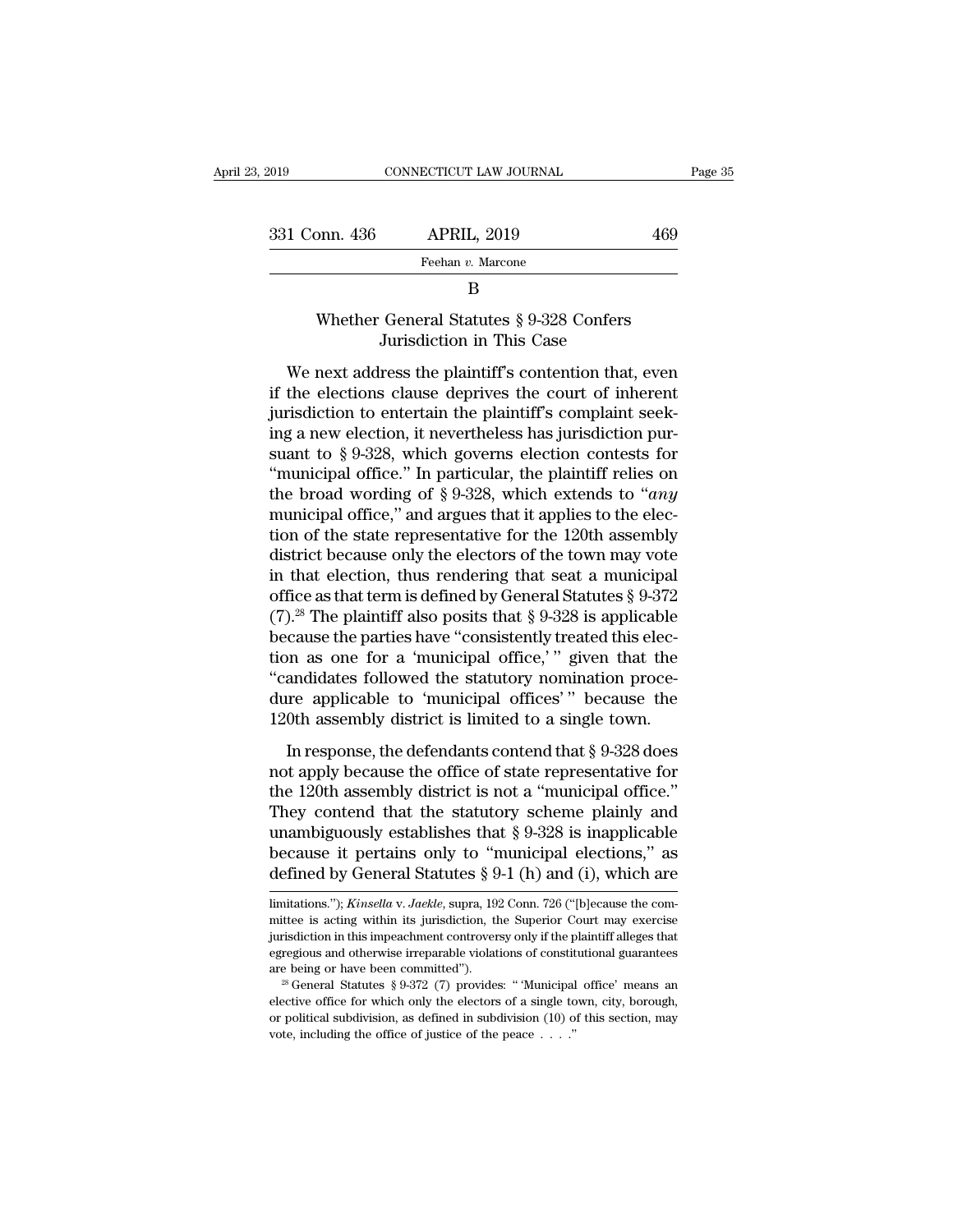# EXERCIT CONNECTICUT LAW JOURNAL April 23, 2019<br>470 APRIL, 2019 331 Conn. 436<br>Feehan v. Marcone Feehan *v.* Marcone

 $\begin{tabular}{ll} \multicolumn{1}{l}{{\text{CONRECTICUT LAW JOURNAL}}} & \multicolumn{1}{l}{\text{April 23, 2}}\\ \hline & \multicolumn{1}{l}{\text{APRIL, 2019}} & \multicolumn{1}{l}{\text{331 Conn. 436}}\\ \hline \multicolumn{1}{l}{\text{Feehan }v.\text{ Marcone}}\\ \hline \end{tabular}$ APRIL, 2019 331 Conn. 436<br>
Feehan v. Marcone<br>
elections for the "public officials of such municipality,"<br>
with "municipality" defined as "any city, borough or<br>
town within the state." (Internal quotation marks omit-<br>
tod).  $\frac{\text{APRIL, 2019}}{\text{Feehan } v \cdot \text{Marcone}}$ <br>
elections for the "public officials of such municipality,"<br>
with "municipality" defined as "any city, borough or<br>
town within the state." (Internal quotation marks omit-<br>
ted.) To this e  $\begin{array}{ll}\n & \text{APRIL, 2019} & \text{331 Conn. 436} \\
 \hline\n & \text{Feehan } v. \text{ Marcone} \\
 \hline\n \end{array}$ <br>
elections for the "public officials of such municipality,"<br>
with "municipality" defined as "any city, borough or<br>
town within the state." (Internal qu *Republican Party of Connections for the "public officials of such municipality,"*<br>
with "municipality" defined as "any city, borough or<br>
town within the state." (Internal quotation marks omit-<br>
ted.) To this end, the defe Freehan v. Marcone<br>
elections for the "public officials of such municipality,"<br>
with "municipality" defined as "any city, borough or<br>
town within the state." (Internal quotation marks omit-<br>
ted.) To this end, the defenda elections for the "public officials of such municipality,"<br>with "municipality" defined as "any city, borough or<br>town within the state." (Internal quotation marks omit-<br>ted.) To this end, the defendants rely on, inter alia with "municipality" defined as "any city, borough or<br>town within the state." (Internal quotation marks omit-<br>ted.) To this end, the defendants rely on, inter alia,<br>*Republican Party of Connecticut v. Merrill*, 307 Conn.<br>47 town within the state." (Internal quotation marks omit-<br>ted.) To this end, the defendants rely on, inter alia,<br>*Republican Party of Connecticut v. Merrill*, 307 Conn.<br>470, 55 A.3d 251 (2012), and argue that the definition ted.) To this end, the defendants rely on, inter alia,<br>*Republican Party of Connecticut v. Merrill*, 307 Conn.<br>470, 55 A.3d 251 (2012), and argue that the definition<br>of "municipal office" set forth in § 9-372 (7) is expres Republican Party of Connecticut v. Merrill, 307 Conn.<br>470, 55 A.3d 251 (2012), and argue that the definition<br>of "municipal office" set forth in § 9-372 (7) is expressly<br>inapplicable in this case by its own terms. The defe 470, 55 A.3d 251 (2012), and argue that the definition<br>of "municipal office" set forth in § 9-372 (7) is expressly<br>inapplicable in this case by its own terms. The defen-<br>dants contend that the plaintiff's construction wou of "municipal office" set forth in § 9-372 (7) is expressly<br>inapplicable in this case by its own terms. The defen-<br>dants contend that the plaintiff's construction would<br>lead to a "mystifyingly absurd and likely unconstitu inapplicable in this case by its own terms. The defendants contend that the plaintiff's construction would<br>lead to a "mystifyingly absurd and likely unconstitu-<br>tional result," namely, that "individuals in a single town<br>as dants contend that the plaintiff's construction would<br>lead to a "mystifyingly absurd and likely unconstitu-<br>tional result," namely, that "individuals in a single town<br>assembly district would be able to seek judicial review lead to a "mystifyingly absurd and likely unconstitutional result," namely, that "individuals in a single town<br>assembly district would be able to seek judicial review<br>of alleged election irregularities under § 9-328, while tional result," namely, that "individuals in a single town<br>assembly district would be able to seek judicial review<br>of alleged election irregularities under § 9-328, while<br>candidates and electors in multitown assembly distr assembly district would be able to seek judicial review<br>of alleged election irregularities under  $\S$  9-328, while<br>candidates and electors in multitown assembly districts<br>would have no such remedy. Such differential treatm of alleged election irregularities under  $\S$  9-328, while candidates and electors in multitown assembly districts would have no such remedy. Such differential treatment of individuals based solely on where they happen to candidates and electors in multitown assembly districts<br>would have no such remedy. Such differential treatment<br>of individuals based solely on where they happen to<br>live plainly is not what the legislature provided or<br>inten individuals based solely on where they happen to<br>re plainly is not what the legislature provided or<br>tended."<sup>29</sup> We agree with the defendants and conclude<br>at an election for a house seat is not one for a "munici-<br>I office be plainly is not what the legislature provided or intended."<sup>29</sup> We agree with the defendants and conclude that an election for a house seat is not one for a "municipal office" subject to challenge pursuant to  $\S 9-328$ .

more plantly is not what the regislature provided of<br>intended."<sup>29</sup> We agree with the defendants and conclude<br>that an election for a house seat is not one for a "munici-<br>pal office" subject to challenge pursuant to § 9-32 that an election for a house seat is not one for a "munici-<br>pal office" subject to challenge pursuant to § 9-328.<br>Whether the office of state representative for the<br>120th assembly district is a "municipal office" for purpal office" subject to challenge pursuant to  $\S$  9-328.<br>Whether the office of state representative for the<br>120th assembly district is a "municipal office" for pur-<br>poses of jurisdiction under  $\S$  9-328 "presents a questio Whether the office of state representative for the 120th assembly district is a "municipal office" for purposes of jurisdiction under § 9-328 "presents a question of statutory construction over which we exercise ple-<br>nary Whether the office of state representative for the 120th assembly district is a "municipal office" for purposes of jurisdiction under § 9-328 "presents a question of statutory construction over which we exercise plenary r 120th assembly district is a "municipal office" for purposes of jurisdiction under  $\S 9-328$  "presents a question of statutory construction over which we exercise plenary review.... When construing a statute, [o]ur fundam poses of jurisdiction under § 9-328 "presents a question<br>of statutory construction over which we exercise ple-<br>nary review. . . . When construing a statute, [o]ur fun-<br>damental objective is to ascertain and give effect to of statutory construction over which we exercise ple-<br>nary review. . . . When construing a statute, [o]ur fun-<br>damental objective is to ascertain and give effect to the<br>apparent intent of the legislature. . . . In other w nary review. . . . When construing a statute, [o]ur fun-<br>damental objective is to ascertain and give effect to the<br>apparent intent of the legislature. . . . In other words,<br>we seek to determine, in a reasoned manner, the we seek to determine, in a reasoned manner, the meaning of the statutory language as applied to the facts of [the] case, including the question of whether the language actually does apply. . . . In seeking to deter-<br> $\frac{1$ ing of the statutory language as applied to the facts<br>of [the] case, including the question of whether the<br>language actually does apply. . . . In seeking to deter-<br> $\frac{1}{20}$  Specifically, Young argues that the plaintiff'

of [the] case, including the question of whether the language actually does apply. . . . In seeking to deter-<br><sup>29</sup> Specifically, Young argues that the plaintiff's construction would mean that "the election of 73 of the 15 **Example 3** Specifically does apply. . . . In seeking to deter-<br><sup>29</sup> Specifically, Young argues that the plaintiff's construction would mean<br>that "the election of 73 of the 151 [state representatives] would be subject<br>to Example 20 deter-<br>
<sup>29</sup> Specifically, Young argues that the plaintiff's construction would mean<br>
that "the election of 73 of the 151 [state representatives] would be subject<br>
to judicial review under § 9-328, and 78 would <sup>29</sup> Specifically, Young argues that the plaintiff's construction would mean that "the election of 73 of the 151 [state representatives] would be subject to judicial review under § 9-328, and 78 would not. . . . None of t to judicial review under  $\S 9-328$ , and 78 would not. . . . None of the 36 state senators' elections would be subject to  $\S 9-328$ . There is no articulable reason . . . why the General Assembly would have chosen to allow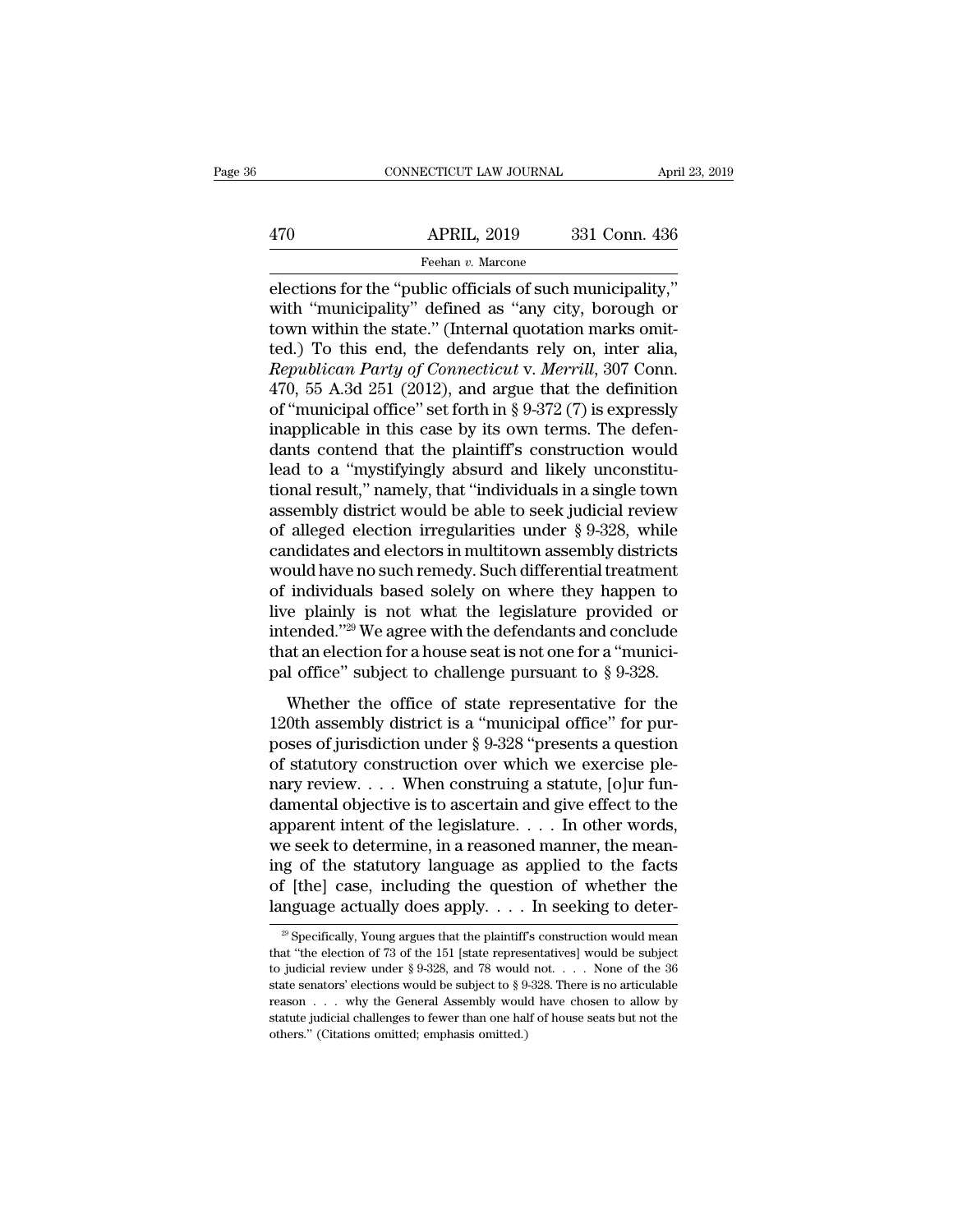mine that meaning, General Statutes § 1-2z directs us<br>
mine that meaning, General Statutes § 1-2z directs us<br>
first to consider the text of the statute itself and its<br>
relationship to other statutes of after examining suc 331 Conn. 436 APRIL, 2019 471<br>
Feehan v. Marcone<br>
mine that meaning, General Statutes § 1-2z directs us<br>
first to consider the text of the statute itself and its<br>
relationship to other statutes. If, after examining such<br> 331 Conn. 436 APRIL, 2019 471<br>
Feehan v. Marcone<br>
mine that meaning, General Statutes  $\S 1$ -2z directs us<br>
first to consider the text of the statute itself and its<br>
relationship to other statutes. If, after examining such 331 Conn. 436 APRIL, 2019 471<br>
Feehan v. Marcone<br>
mine that meaning, General Statutes § 1-2z directs us<br>
first to consider the text of the statute itself and its<br>
relationship to other statutes. If, after examining such<br> Feehan  $v$ . Marcone<br>
mine that meaning, General Statutes  $\S$  1-2z directs us<br>
first to consider the text of the statute itself and its<br>
relationship to other statutes. If, after examining such<br>
text and considering such r Freenan v. Marcone<br>
mine that meaning, General Statutes § 1-2z directs us<br>
first to consider the text of the statute itself and its<br>
relationship to other statutes. If, after examining such<br>
text and considering such rela mine that meaning, General Statutes  $\S$  1-2z directs us<br>first to consider the text of the statute itself and its<br>relationship to other statutes. If, after examining such<br>text and considering such relationship, the meaning first to consider the text of the statute itself and its<br>relationship to other statutes. If, after examining such<br>text and considering such relationship, the meaning of<br>such text is plain and unambiguous and does not yield relationship to other statutes. If, after examining such<br>text and considering such relationship, the meaning of<br>such text is plain and unambiguous and does not yield<br>absurd or unworkable results, extratextual evidence of<br>t text and considering such relationship, the meaning of<br>such text is plain and unambiguous and does not yield<br>absurd or unworkable results, extratextual evidence of<br>the meaning of the statute shall not be considered. . . .<br> such text is plain and unambiguous and does not yield<br>absurd or unworkable results, extratextual evidence of<br>the meaning of the statute shall not be considered. . . .<br>When a statute is not plain and unambiguous, we also<br>lo absurd or unworkable results, extratextual evidence of<br>the meaning of the statute shall not be considered. . . .<br>When a statute is not plain and unambiguous, we also<br>look for interpretive guidance to the legislative histo the meaning of the statute shall not be considered. . . . When a statute is not plain and unambiguous, we also look for interpretive guidance to the legislative history and circumstances surrounding its enactment, to the When a statute is not plain and unambiguous, we also<br>look for interpretive guidance to the legislative history<br>and circumstances surrounding its enactment, to the<br>legislative policy it was designed to implement, and to<br>it look for interpretive guidance to the legislative history<br>and circumstances surrounding its enactment, to the<br>legislative policy it was designed to implement, and to<br>its relationship to existing legislation and common-law and circumstances surrounding its enactment, to the<br>legislative policy it was designed to implement, and to<br>its relationship to existing legislation and common-law<br>principles governing the same general subject matter<br> $\dots$ legislative policy it was designed to implement, and to<br>its relationship to existing legislation and common-law<br>principles governing the same general subject matter<br> $\dots$ . The test to determine ambiguity is whether the<br>sta its relationship to existing legislation and common-law<br>principles governing the same general subject matter<br> $\dots$  The test to determine ambiguity is whether the<br>statute, when read in context, is susceptible to more<br>than o principles governing the same general subject matter .... The test to determine ambiguity is whether the statute, when read in context, is susceptible to more than one reasonable interpretation.... Previous case law inter .... The test to determine ambiguity is whether the statute, when read in context, is susceptible to more than one reasonable interpretation.... Previous case law interpreting the statute remains instructive, because we d statute, when read in context, is susceptible to more<br>than one reasonable interpretation. . . . Previous case<br>law interpreting the statute remains instructive,<br>because we do not write on a clean slate when this<br>court previ than one reasonable i<br>law interpreting th<br>because we do not v<br>court previously has i<br>tion omitted; internal<br>*chesi* v. *Board of Selee*<br>A.3d 531 (2018).<br>We begin with the t metrpreads are statute formally instructive,<br>cause we do not write on a clean slate when this<br>urt previously has interpreted a statute  $\ldots$ ." (Cita-<br>esi v. Board of Selectmen, 328 Conn. 615, 627–28, 181<br>3d 531 (2018).<br>We count previously has interpreted a statute  $\ldots$ ." (Citation omitted; internal quotation marks omitted.) *Marchesi* v. *Board of Selectmen*, 328 Conn. 615, 627–28, 181<br>A.3d 531 (2018).<br>We begin with the text of § 9-328, w

to multion omitted; internal quotation marks omitted.) *Marchesiv. Board of Selectmen*, 328 Conn. 615, 627–28, 181<br>A.3d 531 (2018).<br>We begin with the text of § 9-328, which provides in<br>relevant part that "[a]ny elector or chesi v. Board of Selectmen, 328 Conn. 615, 627–28, 181<br>A.3d 531 (2018).<br>We begin with the text of § 9-328, which provides in<br>relevant part that "[a]ny elector or candidate claiming<br>to have been aggrieved by any ruling of A.3d 531 (2018).<br> **A.3d 531 (2018).**<br>
We begin with the text of § 9-328, which provides in<br>
relevant part that "[a]ny elector or candidate claiming<br>
to have been aggrieved by any ruling of any election<br>
official in connec We begin with the text of § 9-328, which provides in<br>relevant part that "[a]ny elector or candidate claiming<br>to have been aggrieved by any ruling of any election<br>official in connection with an election for *any munici-*<br>p We begin with the text of § 9-328, which provides in relevant part that "[a]ny elector or candidate claiming to have been aggrieved by any ruling of any election official in connection with an election for *any municipal* relevant part that "[a]ny elector or candidate claiming<br>to have been aggrieved by any ruling of any election<br>official in connection with an election for *any munici-*<br>pal office  $\ldots$  may bring a complaint to any judge of to have been aggrieved by any ruling of any election<br>official in connection with an election for *any munici-*<br>pal office . . . may bring a complaint to any judge of<br>the Superior Court for relief therefrom." (Emphasis<br>add official in connection with an election for *any munici-*<br>pal office . . . may bring a complaint to any judge of<br>the Superior Court for relief therefrom." (Emphasis<br>added.) The plaintiff relies on § 9-372 (7), which pro-<br> pal office . . . may bring a complaint to any judge of<br>the Superior Court for relief therefrom." (Emphasis<br>added.) The plaintiff relies on § 9-372 (7), which pro-<br>vides: " Municipal office' means an elective office for<br>wh the Superior Court for relief therefrom." (Emphasis added.) The plaintiff relies on § 9-372 (7), which provides: "Municipal office' means an elective office for which only the electors of a single town, city, borough, or fuch only the electors of a single town, city, borough,<br>
it political subdivision, as defined in subdivision (10)<br>
if this section, may vote, including the office of justice<br>
if the peace."<sup>30</sup> Reading the statutory schem or political subdivision, as defined in subdivision (10) of this section, may vote, including the office of justice of the peace.''<sup>30</sup> Reading the statutory scheme as a  $\frac{1}{2}$  w.'' Political subdivision' means any vot

of this<br>of the<br> $\frac{30 \text{ m} \cdot \text{p}_0}{1000}$ <br> $\frac{372}{100}$ .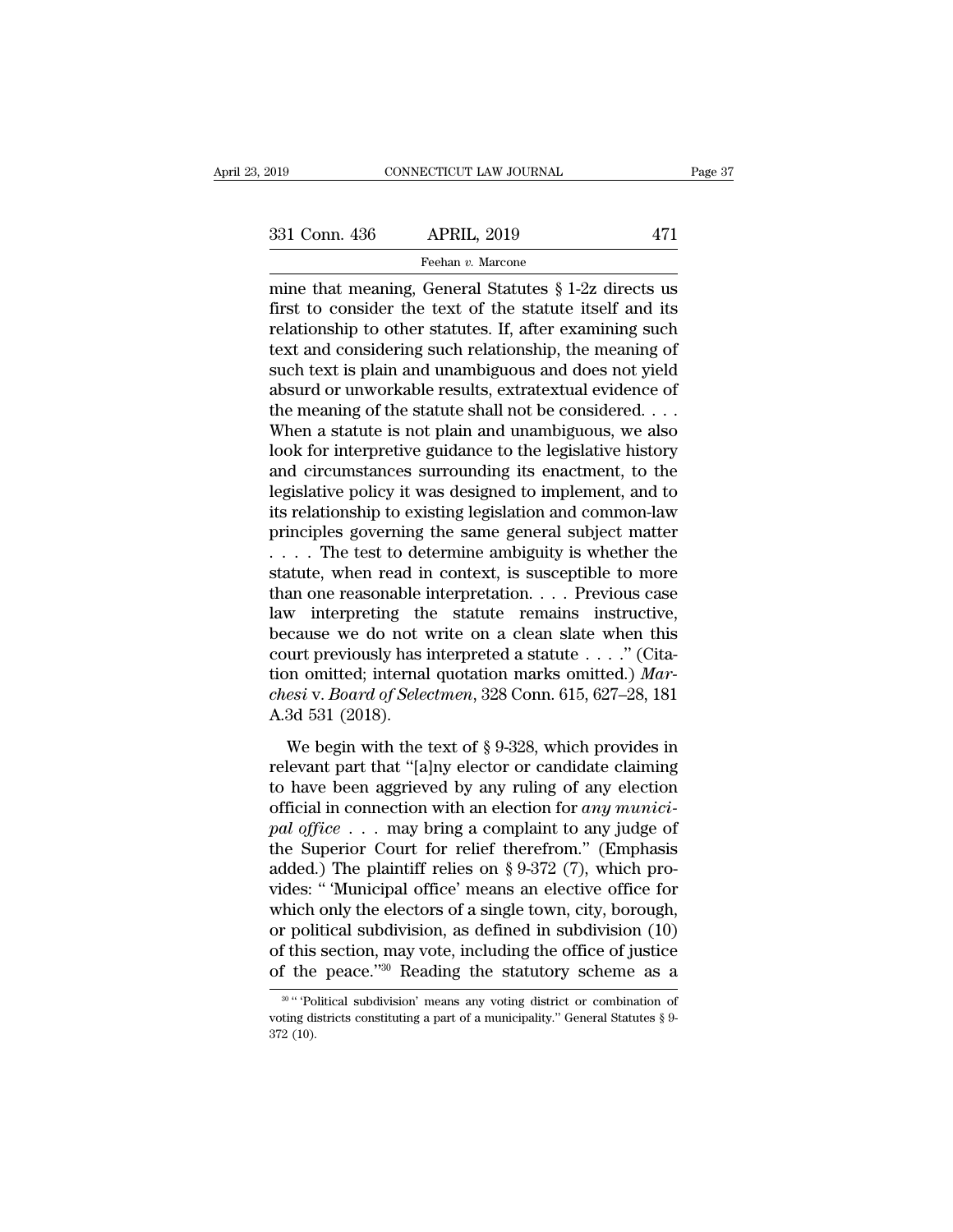## EXERCITE CONNECTICUT LAW JOURNAL April 23, 2019<br>472 APRIL, 2019 331 Conn. 436<br>Feehan v. Marcone Feehan *v.* Marcone

CONNECTICUT LAW JOURNAL April 23, 2019<br>  $\begin{array}{r}\n 472 \quad \text{APRIL, } 2019 \quad \text{331 Conn. } 436 \\
 \hline\n \text{Feehan } v. \text{ Marcone} \\
 \text{whole, we conclude that the plaintiff's reliance on the definition of "municipal office" in § 9-372 (7) is mis-  
placed and that § 9-328 playing and unambituous values does\n\end{array}$ 472 APRIL, 2019 331 Conn. 436<br>
Feehan v. Marcone<br>
whole, we conclude that the plaintiff's reliance on the<br>
definition of "municipal office" in § 9-372 (7) is mis-<br>
placed and that § 9-328 plainly and unambiguously does<br>
n APRIL, 2019 331 Conn. 436<br>
Feehan v. Marcone<br>
whole, we conclude that the plaintiff's reliance on the<br>
definition of "municipal office" in § 9-372 (7) is mis-<br>
placed and that § 9-328 plainly and unambiguously does<br>
not a APRIL, 2019 331 Conn. 436<br>
Feehan v. Marcone<br>
whole, we conclude that the plaintiff's reliance on the<br>
definition of "municipal office" in § 9-372 (7) is mis-<br>
placed and that § 9-328 plainly and unambiguously does<br>
not a From v. Marchellocated with the boundaries of a single municipality.<br>
The boundaries of the behavior of "municipal office" in § 9-372 (7) is mis-<br>
placed and that § 9-328 plainly and unambiguously does<br>
not apply to state Turning first to the plaintiff's reliance on the<br>finition of "municipal office" in § 9-372 (7) is mis-<br>aced and that § 9-328 plainly and unambiguously does<br>it apply to state legislative races, even those for seats<br>cated w whole, we conclude that the plaintiff's reliance on the<br>definition of "municipal office" in §9-372 (7) is mis-<br>placed and that §9-328 plainly and unambiguously does<br>not apply to state legislative races, even those for sea

definition of "municipal office" in § 9-372 (7) is mis-<br>placed and that § 9-328 plainly and unambiguously does<br>not apply to state legislative races, even those for seats<br>located within the boundaries of a single municipali placed and that § 9-328 plainly and unambiguously does<br>not apply to state legislative races, even those for seats<br>located within the boundaries of a single municipality.<br>Turning first to the inapplicability of § 9-372 (7) not apply to state legislative races, even those for seats<br>located within the boundaries of a single municipality.<br>Turning first to the inapplicability of  $\S 9-372$  (7), we<br>observe that the legislature expressly limited t located within the boundaries of a single municipality.<br>
Turning first to the inapplicability of § 9-372 (7), we<br>
observe that the legislature expressly limited the appli-<br>
cability of that definition to cases that do *no* Turning first to the inapplicability of § 9-372 (7), we<br>observe that the legislature expressly limited the appli-<br>cability of that definition to cases that do *not* include<br>election contests. Section 9-372 expressly provi % observe that the legislature expressly limited the applicability of that definition to cases that do *not* include<br>election contests. Section 9-372 expressly provides that<br>the definitions set forth in that statute apply cability of that definition to cases that do *not* include<br>election contests. Section 9-372 expressly provides that<br>the definitions set forth in that statute apply to "chapter<br>[153], chapter 157 and sections 9-51 to 9-67, election contests. Section 9-372 expressly provides that<br>the definitions set forth in that statute apply to "chapter<br>[153], chapter 157 and sections 9-51 to 9-67, inclusive,<br>9-169e, 9-217, 9-236 and 9-361 . . . . " We hav the definitions set forth in that statute apply to "chapter [153], chapter 157 and sections 9-51 to 9-67, inclusive, 9-169e, 9-217, 9-236 and 9-361 . . . . " We have held that this itemization in § 9-372 is exclusive. Spe [153], chapter 157 and sections 9-51 to 9-67, inclusive,<br>9-169e, 9-217, 9-236 and 9-361 . . . ." We have held that<br>this itemization in § 9-372 is exclusive. Specifically, in<br>construing the ballot ordering statute, General 9-169e, 9-217, 9-236 and 9-361 . . . ." We have held that<br>this itemization in § 9-372 is exclusive. Specifically, in<br>construing the ballot ordering statute, General Statutes<br>§ 9-249a, we recently concluded that the "defin this itemization in § 9-372 is exclusive. Specifically, in<br>construing the ballot ordering statute, General Statutes<br>§ 9-249a, we recently concluded that the "definitions in<br>§ 9-372 . . . do not, by their own terms, apply construing the ballot ordering statute, General Statutes  $\S 9-249a$ , we recently concluded that the "definitions in  $\S 9-372$  . . . do not, by their own terms, apply to the ballot ordering statute. Indeed,  $\S 9-249a$  is c  $\S$  9-249a, we recently concluded that the "definitions in  $\S$  9-372 . . . do not, by their own terms, apply to the ballot ordering statute. Indeed,  $\S$  9-249a is conspicuously absent from the list of statutes to which th  $\S 9-372$  . . . do not, by their own terms, apply to the ballot ordering statute. Indeed,  $\S 9-249a$  is conspicuously absent from the list of statutes to which the definitions in  $\S 9-372$  apply. Unless there is evidence ballot ordering statute. Indeed, § 9-249a is conspicu-<br>ously absent from the list of statutes to which the defini-<br>tions in § 9-372 apply. Unless there is evidence to the<br>contrary, statutory itemization indicates that the ously absent from the list of statutes to which the defini-<br>tions in § 9-372 apply. Unless there is evidence to the<br>contrary, statutory itemization indicates that the legisla-<br>ture intended the list to be exclusive." (Foot tions in § 9-372 apply. Unless there is evidence to the contrary, statutory itemization indicates that the legislature intended the list to be exclusive." (Footnote omitted; internal quotation marks omitted.) *Republican* contrary, statutory itemization indicates that the legisla-<br>ture intended the list to be exclusive." (Footnote omit-<br>ted; internal quotation marks omitted.) *Republican*<br>*Party of Connecticut v. Merrill*, supra, 307 Conn.<br> ture intended the list to be exclusive." (Footnote omit-<br>ted; internal quotation marks omitted.) *Republican*<br>*Party of Connecticut v. Merrill*, supra, 307 Conn.<br>492–93; see also id., 494 ("[t]hus, in 2010, the Working<br>Fa ted; internal quotation marks omitted.) *Republican*<br>*Party of Connecticut v. Merrill*, supra, 307 Conn.<br>492–93; see also id., 494 ("[t]hus, in 2010, the Working<br>Families Party was a 'minor party' for the purposes of<br>[Gene Party of Connecticut v. Merrill, supra, 307 Conn.<br>492–93; see also id., 494 ("[t]hus, in 2010, the Working<br>Families Party was a 'minor party' for the purposes of<br>[General Statutes] § 9-453t, which permitted it to cross<br>end 492–93; see also id., 494 ("[t]hus, in 2010, the Working<br>Families Party was a 'minor party' for the purposes of<br>[General Statutes] § 9-453t, which permitted it to cross<br>endorse a major party candidate, but not a 'minor pa Families Party was a 'minor party' for the purposes of<br>
[General Statutes] § 9-453t, which permitted it to cross<br>
endorse a major party candidate, but not a 'minor party'<br>
under the § 9-372 definition, which does not gove [General Statutes] § 9-453t, which permitted it to cross<br>endorse a major party candidate, but not a 'minor party'<br>under the § 9-372 definition, which does not govern the<br>section we are called on to interpret"). Because § endorse a major party candidate, but not a 'minor party'<br>under the § 9-372 definition, which does not govern the<br>section we are called on to interpret"). Because § 9-328<br>is contained in chapter 149 of the General Statutes under the § 9-372 definition, which does not govern the section we are called on to interpret"). Because § 9-328 is contained in chapter 149 of the General Statutes, and therefore not in the chapters or sections listed in erefore not in the chapters or sections listed in § 9-<br>72, the definition of "municipal office" contained in<br>9-372 (7), by its own unambiguous terms, does not<br>oply to § 9-328.<sup>31</sup> See, e.g., *DeNunzio* v. *DeNunzio*,<br><sup>31</sup> 372, the definition of "municipal office" contained in § 9-372 (7), by its own unambiguous terms, does not apply to § 9-328.<sup>31</sup> See, e.g., *DeNunzio* v. *DeNunzio*,  $\frac{31}{4}$  As the defendants argue, we note that, in an

<sup>§ 9-372 (7),</sup> by its own unambiguous terms, does not apply to § 9-328.<sup>31</sup> See, e.g., *DeNunzio* v. *DeNunzio*, <sup>31</sup> As the defendants argue, we note that, in an unpublished decision arising from a challenge to the electio apply to § 9-328.<sup>31</sup> See, e.g., *DeNunzio* v. *DeNunzio*,<br><sup>31</sup> As the defendants argue, we note that, in an unpublished decision arising<br>from a challenge to the election of then-Representative Joan Hartley, the<br>Superior C <sup>31</sup> As the defendants argue, we note that, in an unpublished decision arising from a challenge to the election of then-Representative Joan Hartley, the Superior Court adopted this construction of §§ 9-328 and 9-372 (7) m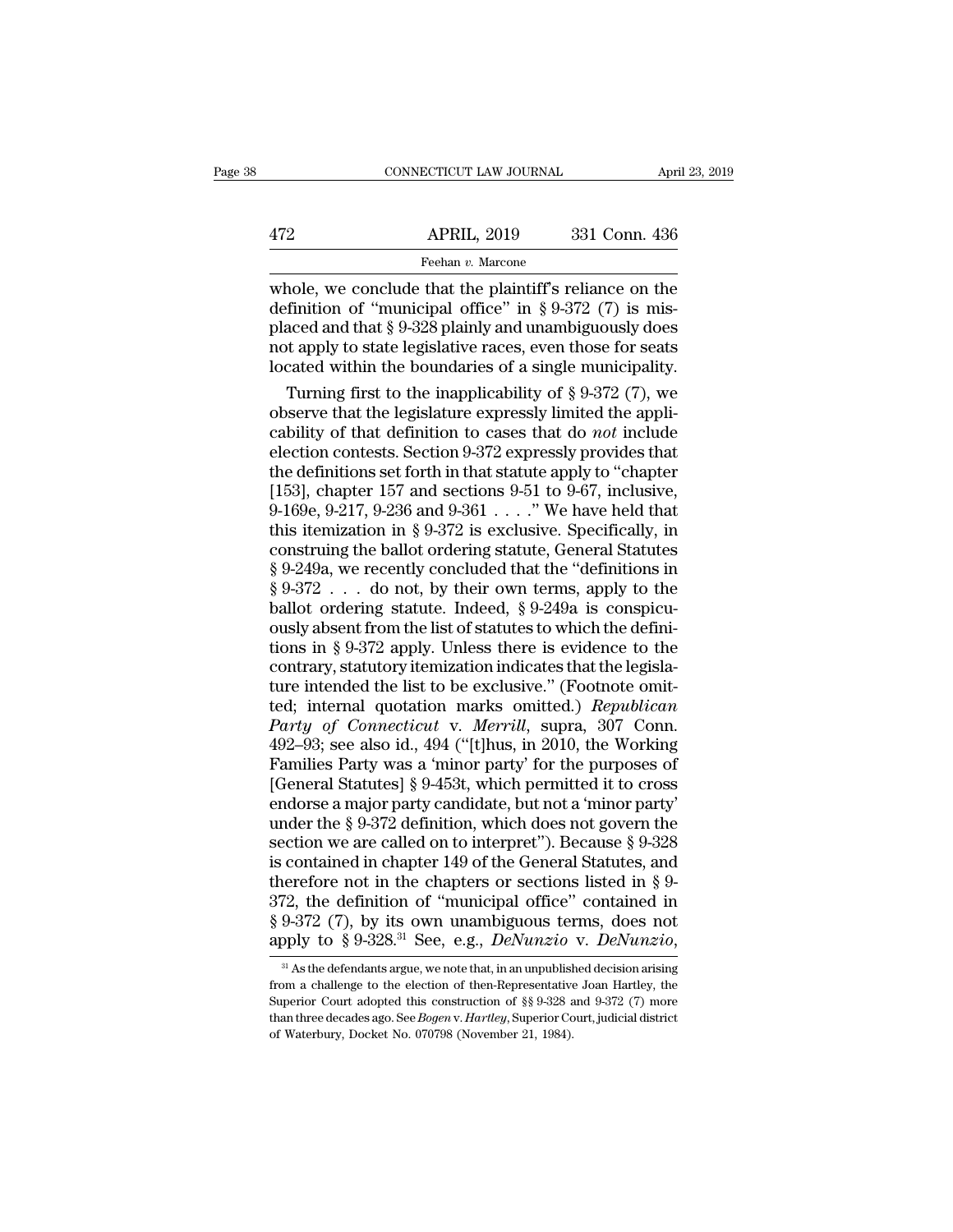| 2019          | CONNECTICUT LAW JOURNAL                                                                                                                                               | Page 39 |
|---------------|-----------------------------------------------------------------------------------------------------------------------------------------------------------------------|---------|
| 331 Conn. 436 | <b>APRIL, 2019</b>                                                                                                                                                    | 473     |
|               | Feehan v. Marcone                                                                                                                                                     |         |
|               | 320 Conn. 178, 194, 128 A.3d 901 (2016) ("[u]nder the<br>doctrine of expressio unius est exclusio alterius—the<br>expression of one thing is the exclusion of another |         |

 $\begin{array}{c|l} \n 331 \text{ Conn. } 436 \quad & \text{APRIL, } 2019 \quad & \text{473} \\
 \hline \text{Feehan } v. \text{ Marcone} \n 320 \text{ Conn. } 178, 194, 128 \text{ A.}3d 901 (2016) ("[u]nder the  
doctrine of expression units est exclusion. The expression of one thing is the exclusion of another—  
two pressure that when the logistic two expresses items.$ 331 Conn. 436 APRIL, 2019 473<br>
Feehan v. Marcone<br>
320 Conn. 178, 194, 128 A.3d 901 (2016) ("[u]nder the<br>
doctrine of expression unius est exclusion of another—<br>
we presume that when the legislature expresses items<br>
as par 331 Conn. 436 APRIL, 2019 473<br>
Feehan v. Marcone<br>
320 Conn. 178, 194, 128 A.3d 901 (2016) ("[u]nder the<br>
doctrine of expressio unius est exclusio alterius—the<br>
expression of one thing is the exclusion of another—<br>
we pres Feehan v. Marcone<br>  $\overline{320}$  Conn. 178, 194, 128 A.3d 901 (2016) ("[u]nder the<br>
doctrine of expressio unius est exclusio alterius—the<br>
expression of one thing is the exclusion of another—<br>
we presume that when the legisl Freehan v. Marcone<br>
320 Conn. 178, 194, 128 A.3d 901 (2016) ("<br>
doctrine of expressio unius est exclusio al<br>
expression of one thing is the exclusion of<br>
we presume that when the legislature expr<br>
as part of a group or ser b Colli. 176, 194, 128 A.5d 901 (2010) ( [u] pluer the excrite of expressio unius est exclusio alterius—the pression of one thing is the exclusion of another—<br>e presume that when the legislature expresses items part of a expression of one thing is the exclusion of another—<br>we presume that when the legislature expresses items<br>as part of a group or series, an item that was not<br>included was deliberately excluded").<br>Rather, the applicable defi

expression of one time is the exclusion of another—<br>we presume that when the legislature expresses items<br>as part of a group or series, an item that was not<br>included was deliberately excluded").<br>Rather, the applicable defi we presume that when the regislature expresses nems<br>as part of a group or series, an item that was not<br>included was deliberately excluded").<br>Rather, the applicable definition is set forth in Gen-<br>eral Statutes § 9-1, whic as part of a group of series, an nem that was not<br>included was deliberately excluded").<br>Rather, the applicable definition is set forth in General Statutes § 9-1, which is the broader definitional<br>provision applicable to t Fractured was democrately excluded .<br>
Rather, the applicable definition is set forth in General Statutes § 9-1, which is the broader definitional<br>
provision applicable to the elections statutes contained<br>
in title 9 of th Rather, the applicable definition is set forth in General Statutes § 9-1, which is the broader definitional<br>provision applicable to the elections statutes contained<br>in title 9 of the General Statutes, which contains both<br> eral Statutes § 9-1, which is the broader definitional<br>provision applicable to the elections statutes contained<br>in title 9 of the General Statutes, which contains both<br>chapter 149 and § 9-372 of the General Statutes<br>"(e]x provision applicable to the elections statutes contained<br>in title 9 of the General Statutes, which contains both<br>chapter 149 and §9-372 of the General Statutes<br>"[e]xcept as otherwise provided . . . ." Section 9-1 (h)<br>prov in title 9 of the General Statutes, which contains both<br>
chapter 149 and § 9-372 of the General Statutes<br>
"[e]xcept as otherwise provided . . . . " Section 9-1 (h)<br>
provides that " '[m]unicipal election' means the regu-<br>
l chapter 149 and § 9-372 of the General Statutes<br>
"[e]xcept as otherwise provided . . . . " Section 9-1 (h)<br>
provides that " [m]unicipal election' means the regu-<br>
larly recurring election held in a municipality at which<br> "[e]xcept as otherwise provided . . . ." Section 9-1 (h)<br>provides that " '[m]unicipal election' means the regularly recurring election held in a municipality at which<br>the electors of the municipality choose *public offici* provides that " '[m]unicipal election' means the regularly recurring election held in a municipality at which<br>the electors of the municipality choose *public officials*<br>of *such municipality* . . . . " (Emphasis added.) I larly recurring election held in a municipality at which<br>the electors of the municipality choose *public officials*<br>of *such municipality* . . . . . " (Emphasis added.) In<br>ordinary usage, a state representative is not a " the electors of the municipality choose *public officials*<br>of such municipality . . . . " (Emphasis added.) In<br>ordinary usage, a state representative is not a "public<br>[official] of a municipality," such as a mayor, first of such municipality . . . . ." (Emphasis added.) In ordinary usage, a state representative is not a "public [official] of a municipality," such as a mayor, first selectman, or council member, but *is* a public official o ordinary usage, a state representative is not a "public [official] of a municipality," such as a mayor, first select-<br>man, or council member, but *is* a public official of an assembly district. Although  $\S 9{\text -}328$  does [official] of a municipality," such as a mayor, first select-<br>man, or council member, but *is* a public official of an<br>assembly district. Although  $\S 9{\text -}328$  does not use the<br>phrase "municipal election" but, instead, us man, or council member, but *is* a public official of an assembly district. Although  $\S 9-328$  does not use the phrase "municipal election" but, instead, uses the phrase "election for any municipal office," it is reasonab assembly district. Although § 9-328 does not use the phrase "municipal election" but, instead, uses the phrase "election for any municipal office," it is reasonable to conclude that the legislature intended that, for purpo phrase "municipal election" but, instead, uses the phrase "election for any municipal office," it is reasonable to conclude that the legislature intended that, for purposes of that statute, a "municipal office" is an offic phrase "election for any municipal office," it is reasonable to conclude that the legislature intended that, for purposes of that statute, a "municipal office" is an office occupied by a public official of a municipality, able to conclude that the legislature intended that, for<br>purposes of that statute, a "municipal office" is an office<br>occupied by a public official of a municipality, rather<br>than a state legislative position voted in a "st purposes of that statute, a "municipal office" is an office<br>occupied by a public official of a municipality, rather<br>than a state legislative position voted in a "state elec-<br>tion," which is defined as "the election held i occupied by a public official of<br>than a state legislative position<br>tion," which is defined as "the e<br>on the first Tuesday after the fir-<br>in the even-numbered years in<br>provisions of the Constitution<br>General Statutes  $\S 9-1$ and a state registative position voted in a state effection.<br>
The plann," which is defined as "the election held in the state of the first Tuesday after the first Monday in November<br>
the even-numbered years in accordance the provisions of the constitution of Connecticut<br>in the even-numbered years in accordance with the<br>provisions of the Constitution of Connecticut  $\dots$ ."<br>General Statutes § 9-1 (s).<br>Beyond the plain and unambiguous statuto

on the first Tuesday after the first monday in November<br>in the even-numbered years in accordance with the<br>provisions of the Constitution of Connecticut . . . ."<br>General Statutes § 9-1 (s).<br>Beyond the plain and unambiguous In the even-humbered years in accordance whit the<br>provisions of the Constitution of Connecticut . . . ."<br>General Statutes § 9-1 (s).<br>Beyond the plain and unambiguous statutory text,<br>the plaintiff's construction of § 9-328 provisions of the constitution of connecticut  $\ldots$ .<br>General Statutes § 9-1 (s).<br>Beyond the plain and unambiguous statutory text,<br>the plaintiff's construction of § 9-328 would authorize<br>aggrieved electors and candidates f deneral statutes  $\S 9-1$  (s).<br>Beyond the plain and unambiguous statutory text,<br>the plaintiff's construction of  $\S 9-328$  would authorize<br>aggrieved electors and candidates for the office of state<br>representative to bring a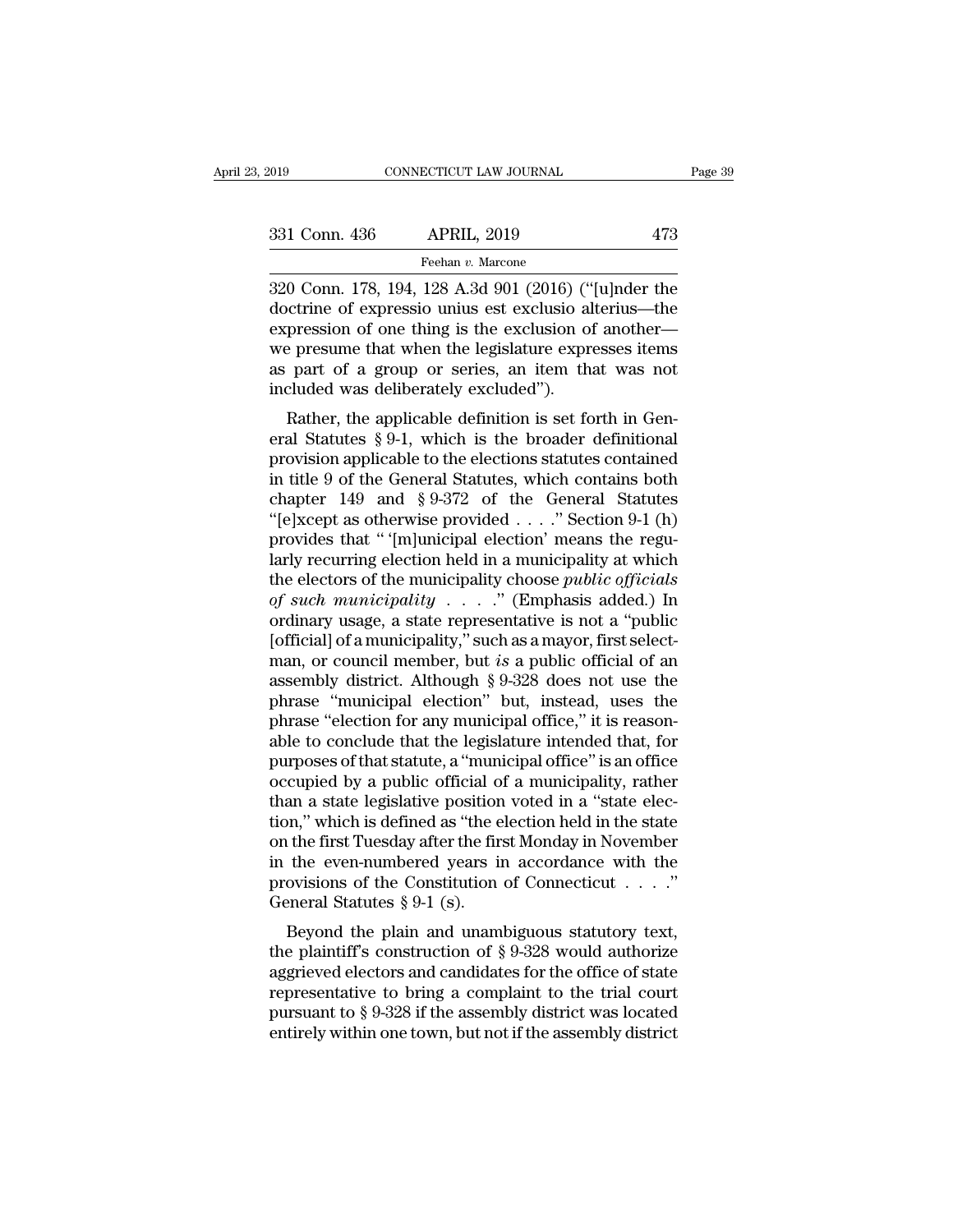## EXERCITE CONNECTICUT LAW JOURNAL April 23, 2019<br>474 APRIL, 2019 331 Conn. 436<br>Feehan v. Marcone Feehan *v.* Marcone

CONNECTICUT LAW JOURNAL April 23, 2019<br>
474 APRIL, 2019 331 Conn. 436<br>
Feehan v. Marcone<br>
Crosses town boundaries. The plaintiff has provided no<br>
explanation as to why the legislature might have wanted<br>
to authorize such d APRIL, 2019 331 Conn. 436<br>
Feehan v. Marcone<br>
Feehan v. Marcone<br>
Crosses town boundaries. The plaintiff has provided no<br>
explanation as to why the legislature might have wanted<br>
to authorize such different treatment of ass  $\begin{array}{r} \text{APRIL, 2019} \qquad \text{331 Conn. 436} \ \hline \text{Feehan } v. \text{ Marcone} \ \hline \text{crosses town boundaries. The plaintiff has provided no explanation as to why the legislature might have wanted to authorize such different treatment of assembly districts based on this arbitrary distinction, which would also appear to run afully of the axiom "that those who.$  $\frac{\text{APRIL, 2019}}{\text{Feehan } v. \text{ Marcone}}$ <br>
crosses town boundaries. The plaintiff has provided no<br>
explanation as to why the legislature might have wanted<br>
to authorize such different treatment of assembly dis-<br>
tricts based on th Feehan v. Marcone<br>
The axion of the axiom of the axiom of the axiom of the axiom of the axiom of axiom that those who different treatment of assembly districts based on this arbitrary distinction, which would also appear Feehan v. Marcone<br>
crosses town boundaries. The plaintiff has provided no<br>
explanation as to why the legislature might have wanted<br>
to authorize such different treatment of assembly dis-<br>
tricts based on this arbitrary di crosses town boundaries. The plaintiff has provided no<br>explanation as to why the legislature might have wanted<br>to authorize such different treatment of assembly dis-<br>tricts based on this arbitrary distinction, which would explanation as to why the legislature might have wanted<br>to authorize such different treatment of assembly dis-<br>tricts based on this arbitrary distinction, which would<br>also appear to run afoul of the axiom "that those who<br> to authorize such different treatment of assembly dis-<br>tricts based on this arbitrary distinction, which would<br>also appear to run afoul of the axiom "that those who<br>promulgate statutes . . . do not intend to promulgate<br>st tricts based on this arbitrary distinction, which would<br>also appear to run afoul of the axiom "that those who<br>promulgate statutes . . . do not intend to promulgate<br>statutes . . . . . Accordingly, [w]e construe a stat-<br>ute also appear to run afoul of the axiom "that those who<br>promulgate statutes . . . do not intend to promulgate<br>statutes . . . that lead to absurd consequences or<br>bizarre results. . . . Accordingly, [w]e construe a stat-<br>ute i promulgate statutes . . . do not intend to promulgate<br>statutes . . . that lead to absurd consequences or<br>bizarre results. . . . Accordingly, [w]e construe a stat-<br>ute in a manner that will not . . . lead to absurd<br>results statutes . . . . that lead to absurd consequences or<br>bizarre results. . . . Accordingly, [w]e construe a stat-<br>ute in a manner that will not . . . lead to absurd<br>results." (Citations omitted; internal quotation marks<br>omitt bizarre results.... Accordingly, [w]e construe a stat-<br>ute in a manner that will not ... lead to absurd<br>results." (Citations omitted; internal quotation marks<br>omitted.)  $Raffopol v. Ramey, 299$  Conn. 681, 703, 12 A.3d<br>783 (2011). M ute in a manner that will not . . . lead to absurd<br>results." (Citations omitted; internal quotation marks<br>omitted.)  $Raffopol v. Ramey, 299$  Conn. 681, 703, 12 A.3d<br>783 (2011). Moreover, given the constitutional concerns<br>created b results." (Citations omitted; internal quotation marks<br>omitted.) Raftopol v. Ramey, 299 Conn. 681, 703, 12 A.3d<br>783 (2011). Moreover, given the constitutional concerns<br>created by this distinction, from the perspective of omitted.) *Raftopol* v. *Ramey*, 299 Conn. 681, 703, 12 A.3d<br>783 (2011). Moreover, given the constitutional concerns<br>created by this distinction, from the perspective of both<br>the equal protection and elections clauses, we 783 (2011). Moreover, given the constitutional concerns<br>created by this distinction, from the perspective of both<br>the equal protection and elections clauses, we also rely<br>on the proposition that "statutes are to be read s created by this distinction, from the perspective of both<br>the equal protection and elections clauses, we also rely<br>on the proposition that "statutes are to be read so as<br>to avoid, rather than to create, constitutional que the equal protection and elections clauses, we also rely<br>on the proposition that "statutes are to be read so as<br>to avoid, rather than to create, constitutional ques-<br>tions." In re Valerie D., 223 Conn. 492, 534, 613 A.2d on the proposition that "statutes are to be read so as<br>to avoid, rather than to create, constitutional ques-<br>tions." In re Valerie D., 223 Conn. 492, 534, 613 A.2d 748<br>(1992). Given that the legislature has enacted electi to avoid, rather than to create, constitutional ques-<br>tions." *In re Valerie D.*, 223 Conn. 492, 534, 613 A.2d 748<br>(1992). Given that the legislature has enacted election<br>contest statutes unambiguously addressing every ot tions." In re Valerie D., 223 Conn. 492, 534, 613 A.2d 748 (1992). Given that the legislature has enacted election contest statutes unambiguously addressing every other state and federal elected position,<sup>32</sup> we conclude ate and federal elected position,<sup>32</sup> we conclude that<br>similarly would have used unambiguous language to<br>ddress this point had it intended to allow legislative<br>ection contests only in certain assembly districts.<sup>33</sup><br> $\frac{2$ it similarly would have used unambiguous language to address this point had it intended to allow legislative election contests only in certain assembly districts.<sup>33</sup><br><sup>22</sup> See General Statutes § 9-323 (election of preside election contests only in certain assembly districts.<sup>33</sup>

address this point had it intended to allow legislative election contests only in certain assembly districts.<sup>33</sup>  $\frac{20}{\text{e}}$  See General Statutes § 9-323 (election of presidential electors, United States senator, and U ELECTION CONTESTS ONLY IN CETTENT ASSEMBLY UISTNICTS.<br>
<sup>22</sup> See General Statutes § 9-323 (election of presidential electors, United<br>
States senator, and United States representative); General Statutes § 9-324<br>
(election o States senator, and United States representative); General Statutes § 9-324 (election of probate judges and governor, lieutenant governor, secretary of the state, treasurer, attorney general, and comptroller); see also Ge

<sup>(</sup>election of probate judges and governor, lieutenant governor, secretary of the state, treasurer, attorney general, and comptroller); see also General Statutes § 9-329a (primary elections).<br><sup>38</sup> Young also cites the remar the state, treasurer, attorney general, and comptroller); see also General<br>Statutes § 9-329a (primary elections).<br><sup>38</sup> Young also cites the remarks during a 1985 debate in our state House<br>of Representatives concerning the Statutes § 9-329a (primary elections). The conference, see the content as a Young also cites the remarks during a 1985 debate in our state House of Representatives concerning the challenge of the election of then-Represent <sup>23</sup> Young also cites the remarks during a 1985 debate in our state House<br>of Representatives concerning the challenge of the election of then-Repre-<br>sentative Joan Hartley as evincing the legislature's understanding that for Representatives concerning the challenge of the election of then-Representative Joan Hartley as evincing the legislature's understanding that  $\S$  9-328 is inapplicable because it, and other election contest statutes, sentative Joan Hartley as evincing the legislature's understanding that § 9-328 is inapplicable because it, and other election contest statutes, did not apply to state legislative elections, thus rendering legislative pro <sup>232</sup>8 is inapplicable because it, and other election contest statutes, did not apply to state legislative elections, thus rendering legislative proceedings under the elections clause the exclusive remedy. Although undoub stable parallel and the deptions, thus rendering legislative proceedings under the elections clause the exclusive remedy. Although undoubtedly interesting from a historical perspective, this debate is of minimal persuasiv experiment the elections clause the exclusive remedy. Although undoubtedly interesting from a historical perspective, this debate is of minimal persuasive value with respect to the interpretation of § 9-328 because it is interesting from a historical perspective, this debate is of minimal persuasive<br>value with respect to the interpretation of § 9-328 because it is not a contem-<br>poraneous statement of legislative intent. See, e.g., *State* walue with respect to the interpretation of § 9-328 because it is not a contem-<br>poraneous statement of legislative intent. See, e.g., *State v. Nixon*, 231 Conn.<br>545, 560, 651 A.2d 1264 (1995) ("[a]lthough we have on occa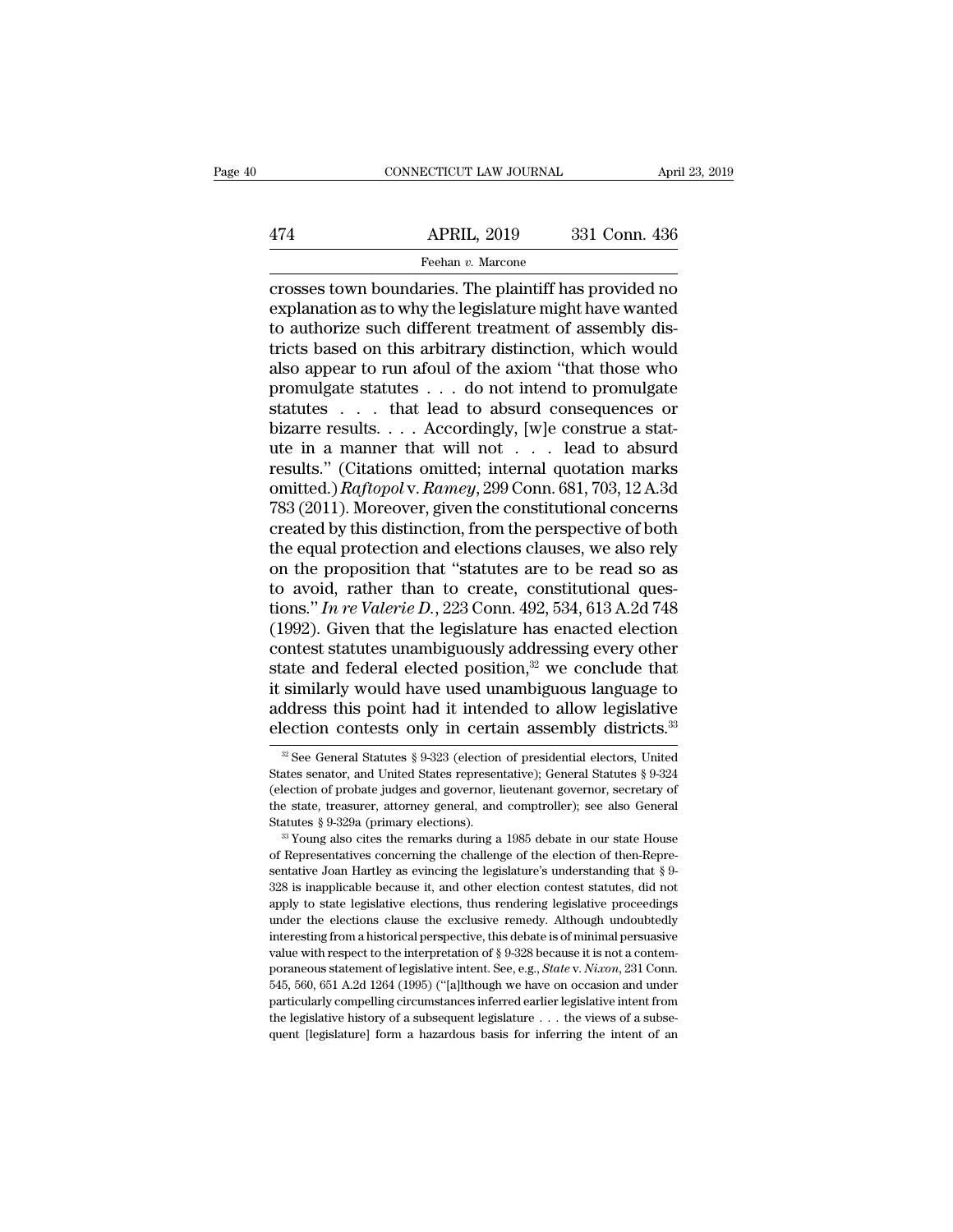CONNECTICUT LAW JOURNAL<br>
331 Conn. 436 APRIL, 2019 475<br>
Feehan v. Marcone<br>
Accordingly, we conclude that the office of state repre-<br>
sentative for the 120th assembly district is not a "munic-<br>
inal office" for nurnoses of 331 Conn. 436 APRIL, 2019 475<br>
Feehan v. Marcone<br>
Accordingly, we conclude that the office of state representative for the 120th assembly district is not a "munic-<br>
that statute does not confer jurisdiction over this case 331 Conn. 436 APRIL, 2019 475<br>
Feehan v. Marcone<br>
Accordingly, we conclude that the office of state representative for the 120th assembly district is not a "municipal office" for purposes of § 9-328 and that, therefore, t 331 Conn. 436 APRIL, 2019 475<br>
Feehan v. Marcone<br>
Accordingly, we conclude that the office of state representative for the 120th assembly district is not a "municipal office" for purposes of § 9-328 and that, therefore, t  $\frac{F}{\text{Recordingly, we conc}}$ <br>Accordingly, we concessentative for the 120th<br>ipal office" for purpose<br>that statute does not<br>on the courts. $34$ Example, we conclude that the office of state representative for the 120th assembly district is not a "munic-<br>al office" for purposes of  $\S$  9-328 and that, therefore,<br>at statute does not confer jurisdiction over this cas From the Economics of § 9-328 and that, therefore the does not confer jurisdiction over this case<br>courts.<sup>34</sup><br>C<br>ther State Courts Have Jurisdiction over the<br>Plaintiff's Federal Constitutional Claims,<br>Regardless of the Stat

# regardless of the State Election over this case<br>courts.<sup>34</sup><br>C<br>ther State Courts Have Jurisdiction over the<br>Plaintiff's Federal Constitutional Claims,<br>Regardless of the State Elections Clause<br>next address the plaintiff's cl

The courts.<sup>34</sup><br>C<br>Whether State Courts Have Jurisdiction over the<br>Plaintiff's Federal Constitutional Claims,<br>Regardless of the State Elections Clause<br>We next address the plaintiff's claim that the trial<br>urt had jurisdicti C<br>
Whether State Courts Have Jurisdiction over the<br>
Plaintiff's Federal Constitutional Claims,<br>
Regardless of the State Elections Clause<br>
We next address the plaintiff's claim that the trial<br>
court had jurisdiction to ente Whether State Courts Have Jurisdiction over the<br>Plaintiff's Federal Constitutional Claims,<br>Regardless of the State Elections Clause<br>We next address the plaintiff's claim that the trial<br>court had jurisdiction to entertain Whether State Courts Have Jurisdiction over the<br>Plaintiff's Federal Constitutional Claims,<br>Regardless of the State Elections Clause<br>We next address the plaintiff's claim that the trial<br>court had jurisdiction to entertain Plaintiff's Federal Constitutional Claims,<br>Regardless of the State Elections Clause<br>We next address the plaintiff's claim that the trial<br>court had jurisdiction to entertain his complaint<br>because he brought a claim pursuant court had jurisdiction to entertain his complaint<br>because he brought a claim pursuant to  $42$  U.S.C. § 1983,<br>alleging due process and equal protection violations<br>under the federal constitution. See *Bush v. Gore*, 531<br>ear because he brought a claim pursuant to  $42$  U.S.C. § 1983, alleging due process and equal protection violations under the federal constitution. See *Bush v. Gore*, 531 earlier one" [citation omitted; internal quotation ma

event, because we conclude that the statutory scheme at issue in the present case is plain and unambiguous on this point,  $\S 1-2z$  precludes our consideration of this proffered extratextual evidence.<br><sup>34</sup> We acknowledge t case is plain and unambiguous on this point,  $\S$  1-2z precludes our consideration of this proffered extratextual evidence.<br><sup>34</sup> We acknowledge the plaintiff's contention that the parties have consistently treated the elec ation of this proffered extratextual evidence.<br>
<sup>34</sup> We acknowledge the plaintiff's contention that the parties have consistently treated the election as one for a municipal office. Specifically, he represents that the tow <sup>24</sup> We acknowledge the plaintiff's contention that the parties have consistently treated the election as one for a municipal office. Specifically, he represents that the town "had six [state legislative] offices up for e followed the nomination as one for a municipal office. Specifically, he represents that the town "had six [state legislative] offices up for election in 2018." Three of those offices were for assembly districts that crosse represents that the town "had six [state legislative] offices up for election in 2018." Three of those offices were for assembly districts that crossed town boundaries, and three were for districts that were located entire in 2018." Three of those offices were for assembly districts that crossed town boundaries, and three were for districts that were located entirely within the town. For the multitown districts, the major political parties f the nomination and three were for districts that were located entirely within the town. For the multitown districts, the major political parties followed the nomination procedures for district offices set forth in General within the town. For the multitown districts, the major political parties followed the nomination procedures for district offices set forth in General Statutes § 9-382, which requires them to call a "state or district con mum are determined in procedures for district offices set forth in General Statutes § 9-382, which requires them to call a "state or district convention."<br>For the districts that were entirely within the town, the parties Statutes § 9-382, which requires them to call a "state or district convention."<br>For the districts that were entirely within the town, the parties followed<br>the nomination procedures for "municipal offices" set forth in Gen For the districts that were entirely within the town, the parties followed the nomination procedures for "municipal offices" set forth in General Statutes § 9-390 (a), which, in the absence of a direct primary, requires th the nomination procedures for "municipal offices" set forth in General Statutes  $\S 9-390$  (a), which, in the absence of a direct primary, requires the parties to endorse their candidates via a party caucus or town committ Extractives § 9-390 (a), which, in the absence of a direct primary, requires the parties to endorse their candidates via a party caucus or town committee. Even if we assume the correctness of the nominating procedures fol bauties to endorse their candidates via a party caucus or town committee.<br>Even if we assume the correctness of the nominating procedures followed<br>by the parties, the legislature's decision to provide different *nominating* Even if we assume the correctness of the nominating procedures followed<br>by the parties, the legislature's decision to provide different *nominating*<br>procedures for the office of state representative, depending on whether t Even if we assume the correctness of the nominating procedures followed<br>by the parties, the legislature's decision to provide different *nominating*<br>procedures for the office of state representative, depending on whether t by a function. This is particularly so given the strictly equality of the strictly district was contained entirely within one town or crossed town boundaries, which reasons the plaintiff does not address, does not mean th assembly district was contained entirely within one town or crossed town<br>boundaries, which reasons the plaintiff does not address, does not mean<br>that those same reasons would justify treating subsequent *election contests* boundaries, which reasons the plaintiff does not address, does not means<br>that those same reasons would justify treating subsequent *election contests*<br>involving state representatives differently on the basis of the same di but those same reasons would justify treating subsequent *election contests* involving state representatives differently on the basis of the same distinction. This is particularly so given the strictly enumerated applicab involving state representatives differ<br>tion. This is particularly so given the<br>definitions contained in  $\S$  9-372.<br>General Statutes, a statutory scheme<br>dant to the nomination of candidate<br>administration of a general elect

alleging due process and equal protection violations<br>under the federal constitution. See *Bush v. Gore*, 531<br>earlier one" [citation omitted; internal quotation marks omitted]). In any<br>event, because we conclude that the st and the federal constitution. See *Bush v. Gore*, 531 earlier one" [citation omitted; internal quotation marks omitted]). In any event, because we conclude that the statutory scheme at issue in the present case is plain a earlier one" [citation omitted; internal quotation marks omitted]). In any<br>event, because we conclude that the statutory scheme at issue in the present<br>case is plain and unambiguous on this point,  $\S 1-2z$  precludes our c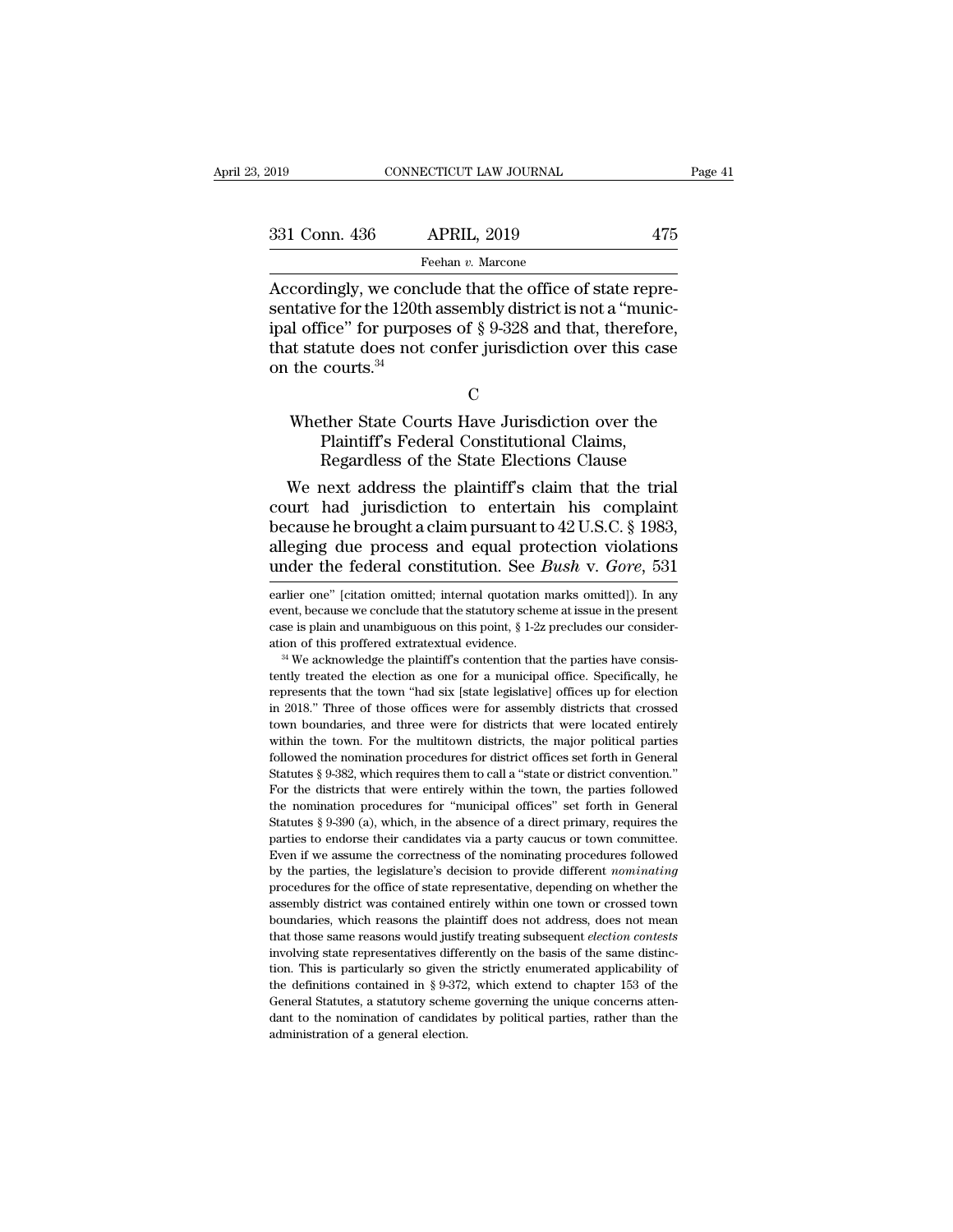# EXERCITE CONNECTICUT LAW JOURNAL April 23, 2019<br>476 APRIL, 2019 331 Conn. 436<br>Feehan v. Marcone

Feehan *v.* Marcone

CONNECTICUT LAW JOURNAL April 23, 2019<br>
476 APRIL, 2019 331 Conn. 436<br>
Feehan v. Marcone<br>
U.S. 98, 104–105, 121 S. Ct. 525, 148 L. Ed. 2d 388 (2000)<br>
("[h]aving once granted the right to vote on equal terms,<br>
the Isltate m 476 APRIL, 2019 331 Conn. 436<br>
Feehan v. Marcone<br>
U.S. 98, 104–105, 121 S. Ct. 525, 148 L. Ed. 2d 388 (2000)<br>
("[h]aving once granted the right to vote on equal terms,<br>
the [s]tate may not, by later arbitrary and disparat 476 APRIL, 2019 331 Conn. 436<br>
Feehan v. Marcone<br>
U.S. 98, 104–105, 121 S. Ct. 525, 148 L. Ed. 2d 388 (2000)<br>
("[h]aving once granted the right to vote on equal terms,<br>
the [s]tate may not, by later arbitrary and disparat 476 APRIL, 2019 331 Conn. 436<br>
Feehan v. Marcone<br>
U.S. 98, 104–105, 121 S. Ct. 525, 148 L. Ed. 2d 388 (2000)<br>
("[h]aving once granted the right to vote on equal terms,<br>
the [s]tate may not, by later arbitrary and disparat Feehan v. Marcone<br>U.S. 98, 104–105, 121 S. Ct. 525, 148 L. Ed. 2d 388 (2000)<br>("[h]aving once granted the right to vote on equal terms,<br>the [s]tate may not, by later arbitrary and disparate<br>treatment, value one person's vot Feehan v. Marcone<br>
U.S. 98, 104–105, 121 S. Ct. 525, 148 L. Ed. 2d 388 (2000)<br>
("[h]aving once granted the right to vote on equal terms,<br>
the [s]tate may not, by later arbitrary and disparate<br>
treatment, value one person' U.S. 98, 104–105, 121 S. Ct. 525, 148 L. Ed. 2d 388 (2000)<br>("[h]aving once granted the right to vote on equal terms,<br>the [s]tate may not, by later arbitrary and disparate<br>treatment, value one person's vote over that of<br>an ("[h]aving once granted the right to vote on equal terms,<br>the [s]tate may not, by later arbitrary and disparate<br>treatment, value one person's vote over that of<br>another"); *Baker* v. *Carr*, 369 U.S. 186, 208, 82 S. Ct.<br>69 the [s]tate may not, by later arbitrary and disparate<br>treatment, value one person's vote over that of<br>another"); *Baker* v. *Carr*, 369 U.S. 186, 208, 82 S. Ct.<br>691, 7 L. Ed. 2d 663 (1962) ("[a] citizen's right to a vote<br>f treatment, value one person's vote over that of<br>another"); *Baker* v. *Carr*, 369 U.S. 186, 208, 82 S. Ct.<br>691, 7 L. Ed. 2d 663 (1962) ("[a] citizen's right to a vote<br>free of arbitrary impairment by state action has been<br>j another"); *Baker* v. *Carr*, 369 U.S. 186, 208, 82 S. Ct.<br>691, 7 L. Ed. 2d 663 (1962) ("[a] citizen's right to a vote<br>free of arbitrary impairment by state action has been<br>judicially recognized as a right secured by the [ 691, 7 L. Ed. 2d 663 (1962) ("[a] citizen's right to a vote<br>free of arbitrary impairment by state action has been<br>judicially recognized as a right secured by the [c]onstitu-<br>tion"). Relying on, inter alia, *Sullins v. Rod* free of arbitrary impairment by state action has been<br>judicially recognized as a right secured by the [c]onstitu-<br>tion"). Relying on, inter alia, *Sullins v. Rodriguez*, 281<br>Conn. 128, 913 A.2d 415 (2007), and *Fetterman v* judicially recognized as a right secured by the [c]onstitution"). Relying on, inter alia, *Sullins v. Rodriguez*, 281<br>Conn. 128, 913 A.2d 415 (2007), and *Fetterman v. University of Connecticut*, 192 Conn. 539, 473 A.2d 11 tion"). Relying on, inter alia, *Sullins v. Rodriguez*, 281<br>Conn. 128, 913 A.2d 415 (2007), and *Fetterman v. University of Connecticut*, 192 Conn. 539, 473 A.2d 1176<br>(1984), the plaintiff further contends that, under the Conn. 128, 913 A.2d 415 (2007), and *Fetterman v. University of Connecticut*, 192 Conn. 539, 473 A.2d 1176 (1984), the plaintiff further contends that, under the supremacy clause of the United States constitution, "state versity of Connecticut, 192 Conn. 539, 473 A.2d 1176 (1984), the plaintiff further contends that, under the supremacy clause of the United States constitution, "state law defenses [such as lack of jurisdiction under artic (1984), the plaintiff further contends that, under the<br>supremacy clause of the United States constitution,<br>"state law defenses [such as lack of jurisdiction under<br>article third, § 7, of the state constitutional claims . . supremacy clause of the United States constitution,<br>
"state law defenses [such as lack of jurisdiction under<br>
article third, § 7, of the state constitutional claims . . . ."<br>
In response, the defendants rely on the decisio "state law defenses [such as lack of jurisdiction under<br>article third, § 7, of the state constitutional claims . . . . "<br>In response, the defendants rely on the decisions of the<br>United States Court of Appeals for the Secon article third, § 7, of the state constitution] cannot be asserted against federal constitutional claims . . . ."<br>In response, the defendants rely on the decisions of the United States Court of Appeals for the Second Circu asserted against federal constitutional claims  $\ldots$ ."<br>In response, the defendants rely on the decisions of the<br>United States Court of Appeals for the Second Circuit<br>in *Shannon v. Jacobowitz*, 394 F.3d 90 (2d Cir. 2005), In response, the defendants rely on the decisions of the United States Court of Appeals for the Second Circuit<br>in *Shannon v. Jacobowitz*, 394 F.3d 90 (2d Cir. 2005),<br>and *Powell v. Power*, 436 F.2d 84 (2d Cir. 1970), and<br> United States Court of Appeals for the Second Circuit<br>in *Shannon v. Jacobowitz*, 394 F.3d 90 (2d Cir. 2005),<br>and *Powell v. Power*, 436 F.2d 84 (2d Cir. 1970), and<br>contend that the plaintiff has not made a colorable<br>claim in *Shannon v. Jacobowitz*, 394 F.3d 90 (2d Cir. 2005),<br>and *Powell v. Power*, 436 F.2d 84 (2d Cir. 1970), and<br>contend that the plaintiff has not made a colorable<br>claim of a federal constitutional violation because he<br>has and *Powell* v. *Power*, 436 F.2d 84 (2d Cir. 1970), and<br>contend that the plaintiff has not made a colorable<br>claim of a federal constitutional violation because he<br>has alleged only errors in the conduct of the election,<br>ra contend that the plaintiff has not made a colorable<br>claim of a federal constitutional violation because he<br>has alleged only errors in the conduct of the election,<br>rather than an intentional act by a government official<br>dir claim of a federal constitutional violation because he<br>has alleged only errors in the conduct of the election,<br>rather than an intentional act by a government official<br>directed at impairing a citizen's right to vote. Assumi has alleged only errors in the conduct of the election,<br>rather than an intentional act by a government official<br>directed at impairing a citizen's right to vote. Assuming<br>that the supremacy clause of the United States const rather than an intentional act by a government official<br>directed at impairing a citizen's right to vote. Assuming<br>that the supremacy clause of the United States constitu-<br>tion would override the divestiture of jurisdiction directed at impairing a citizen's right to vote. Assuming<br>that the supremacy clause of the United States constitu-<br>tion would override the divestiture of jurisdiction by the<br>elections clause in the Connecticut constitution that the supremacy clau<br>tion would override the<br>elections clause in the<br>respect to federal cons<br>state legislative election<br>nevertheless has not su<br>tutional claims.<sup>35</sup> spect to federal constitutional claims arising from a<br>ate legislative election, we conclude that the plaintiff<br>evertheless has not sufficiently pleaded federal consti-<br>tional claims.<sup>35</sup><br><sup>35</sup> Although subject matter jurisd state legislative election, we conclude that the plaintiff<br>nevertheless has not sufficiently pleaded federal consti-<br>tutional claims.<sup>35</sup><br> $\frac{35}{45}$  Although subject matter jurisdiction is a threshold issue that we must<br>

weitheless has not sufficiently pleaded federal constitutional claims.<sup>35</sup><br>mevertheless has not sufficiently pleaded federal constitutional claims.<sup>35</sup><br>m. Although subject matter jurisdiction is a threshold issue that we m The verticent constructions and the state of the state of the state of the merits, we may make legal assumptions with respect to jurisdiction in appropriate cases. See *Sousa* v. *Sousa*, 322 Conn. 757, 779–80, 143 A.3d 57 Utional claims.<sup>35</sup><br>
<sup>35</sup> Although subject matter jurisdiction is a threshold issue that we must<br>
address before proceeding to the merits, we may make legal assumptions<br>
with respect to jurisdiction in appropriate cases. <sup>36</sup> Although subject matter jurisdiction is a threshold issue that we must address before proceeding to the merits, we may make legal assumptions with respect to jurisdiction in appropriate cases. See *Sousa* v. *Sousa*, address before proceeding to the merits, we may make legal assumptions with respect to jurisdiction in appropriate cases. See *Sousa* v. *Sousa*, 322 Conn. 757, 779–80, 143 A.3d 578 (2016) (assuming without deciding that determining whether judgment was subject to collateral attack for lack of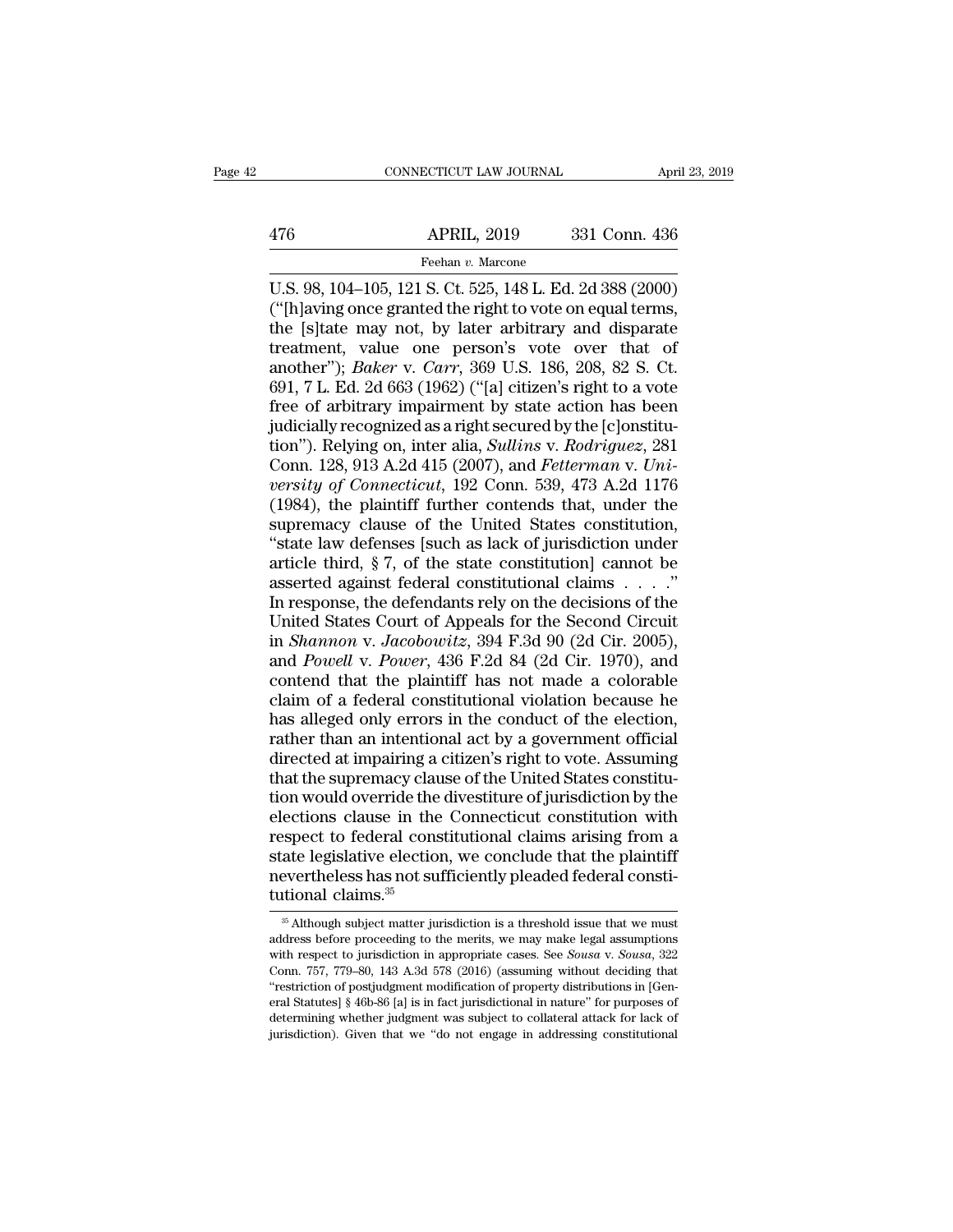331 Conn. 436 APRIL, 2019 477<br>
Feehan v. Marcone<br>
questions unless their resolution is unavoidable''; *State* v. *McCahill*, 261<br>
Conn. 492, 501, 811 A.2d 667 (2002); we address the defendants' relatively 331 Conn. 436 APRIL, 2019 477<br>
Feehan v. Marcone<br>
questions unless their resolution is unavoidable"; *State* v. McCahill, 261<br>
Conn. 492, 501, 811 A.2d 667 (2002); we address the defendants' relatively<br>
simple pleading arg **Simple 1988 Simple pleading argument first, 2019 Conn.** 436<br> **EVALUATE:** Feehan v. Marcone<br> **EVALUATE:** The more complicated constitu-<br>
Simple pleading argument first, rather than the more complicated constitu-<br>
tion Feehan v. Marcone<br>questions unless their resolution is unavoidable"; *State* v. McCahill, 261<br>Conn. 492, 501, 811 A.2d 667 (2002); we address the defendants' relatively<br>simple pleading argument first, rather than the more under the federal supercolution is unavoidable"; *State v. McCahill*, 261 Conn. 492, 501, 811 A.2d 667 (2002); we address the defendants' relatively simple pleading argument first, rather than the more complicated constitu questions unless their resolution is unavoidable"; *State v. McCahill*, 261 Conn. 492, 501, 811 A.2d 667 (2002); we address the defendants' relatively simple pleading argument first, rather than the more complicated consti defendants relations and the defendants relations of the defendants' relatively simple pleading argument first, rather than the more complicated constitutional issue with respect to the availability of state law jurisdicti Contr. 432, 301, 611 A.2d 607 (2002), we address the defendants relatively<br>simple pleading argument first, rather than the more complicated constitu-<br>tional issue with respect to the availability of state law jurisdictiona sinple pleading argument first, radio<br>tional issue with respect to the availal<br>under the federal supremacy clause,<br>and *Fetterman*, and the United State<br>the defendants rely, namely, *Haywo*<br>2108, 173 L. Ed. 2d 320 (2009), In a Issue white spect to the avanability of state law jurisdictional defertieses<br>der the federal supremacy clause, under this court's decisions in *Sullins*<br>d *Fetterman*, and the United States Supreme Court's decisions o and *Fetterman*, and the United States Supreme Court's decisions in *suaths* and *Fetterman*, and the United States Supreme Court's decisions on which the defendants rely, namely, *Haywood v. Drown*, 556 U.S. 729, 129 S. C

and *Petterman*, and the United states supreme Court's decisions on which<br>the defendants rely, namely, *Haywood v. Drown*, 556 U.S. 729, 129 S. Ct.<br>2130, 173 L. Ed. 2d 320 (2009), and *Howlett v. Rose*, 496 U.S. 356, 110 S differential courts and *Howlett v. Rose,* 496 U.S. 329, 129 S. Ct. 2138, 173 L. Ed. 2d 320 (2009), and *Howlett v. Rose*, 496 U.S. 356, 110 S. Ct. 2430, 110 L. Ed. 2d 332 (1990). In addressing the pleading arguments first 2100, 110 L. Ed. 2d 320 (2009), and *Houten v. 10se*, 430 0.5. 550, 110 S. Ct. 2430, 110 L. Ed. 2d 332 (1990).<br>
In addressing the pleading arguments first, we agree with Young's acknowledgment that the failure of the comp In addressing the pleading arguments first, we agree with Young's<br>acknowledgment that the failure of the complaint to adequately raise a<br>federal constitutional violation is "not necessarily central to the question<br>of whet In addressing the preading arguments inst, we agree what Tourg's acknowledgment that the failure of the complaint to adequately raise a federal constitutional violation is "not necessarily central to the question of wheth acknowledgment that the fantue of the complaint to adequately fasse a<br>federal constitutional violation is "not necessarily central to the question<br>of whether the [trial court] had jurisdiction over the federal claims . . . federal constitutional violation is "not necessarily central to the question of whether the [trial court] had jurisdiction over the federal claims  $\ldots$ ." Given that the parties have briefed this issue, which presents a q *tal*, 308 Conn. 338, 349–50, 63 A.3d 940 (2013); see also id., 353–54 (concluding that res judicata did not apply whether the allegations therein state a claim, is addressed via a motion to strike, rather than a motion to the must are parties in this case, we address it first, even though the sufficiency of a pleading, namely, whether the allegations therein state a claim, is addressed via a motion to strike, rather than a motion to dismiss aaw on the pleadings in this case, we address it first, even though the sufficiency of a pleading, namely, whether the allegations therein state a claim, is addressed via a motion to strike, rather than a motion to dismiss sunceincy or a pleating, namely, whether the anegations therein state a<br>claim, is addressed via a motion to strike, rather than a motion to dismiss,<br>which challenges a court's jurisdiction. See, e.g., *Santorso* v. *Bristo* claim, is addressed via a motion to strike, radier than a motion to usiniss, which challenges a court's jurisdiction. See, e.g., *Santorso v. Bristol Hospital*, 308 Conn. 338, 349–50, 63 A.3d 940 (2013); see also id., 353 in the dismissal of the plaintiff's constitutional claims is ren-<br>dal, 308 Conn. 338, 349–50, 63 A.3d 940 (2013); see also id., 353–54 (concluding<br>that res judicata did not apply when "the first action was not disposed of<br> dut, 500 Collit. 550, 543–50, 63 A.50 540 (2015), see also id., 555–54 (Concluding that res judicata did not apply when "the first action was not disposed of on its merits, notwithstanding the court's granting of the defe strate is junicata un not apply when the linst action was not usposed on<br>on its merits, notwithstanding the court's granting of the defendants' motions<br>to strike, when the motions granted should have been treated as motion on its merhs, notwithstanding the court s granting of the detendants motions<br>to strike, when the motions granted should have been treated as motions<br>to dismiss"). This is because, given the posture of this case, any potent to strike, when the motions granted should have been treated as motions<br>to dismiss"). This is because, given the posture of this case, any potential<br>impropriety in the dismissal of the plaintiff's constitutional claims is to usintss *j*. This is because, given the posture of this case, any potential impropriety in the dismissal of the plaintiff's constitutional claims is rendered harmless by the fact that they are properly subject to a moti Impropriety in the usinissal of the plaintiff sconstitutional claims is rendered harmless by the fact that they are properly subject to a motion to strike, given the lack of any evidence to support a claim of an intentiona dered namess by the ract that they are properly subject to a motion to<br>strike, given the lack of any evidence to support a claim of an intentional<br>deprivation of rights. See *Fort Trumbull Conservancy*, *LLC* v. *Alves*, 2 strike, given the lack of any evidence to support a claim of an intentional deprivation of rights. See *Fort Trumbull Conservancy*, *LLC* v. *Alves*, 262 Conn. 480, 501-502, 815 A.2d 1188 (2003) (procedurally improper gran deprivation of rights. See Fort Framout Conservanty, EEC v. Attes, 202<br>Conn. 480, 501-502, 815 A.2d 1188 (2003) (procedurally improper granting<br>of motion to dismiss instead of motion to strike is harmless error when<br>there colut. 450, 301–302, 613 A.2d 1160 (2005) (procedurally improper graining<br>of motion to dismiss instead of motion to strike is harmless error when<br>there is nothing in record to suggest that plaintiff could amend complaint<br> probate decree because the complaint did "not set forth a colorable claim"<br>there is nothing in record to suggest that plaintiff could amend complaint<br>to state viable claim);  $McCutchen & Burr$ ,  $Inc$ ,  $v$ .  $Bernu$ ,  $218$  Conn. 512,<br>528, there is nothing in record to suggest that plantific codd antend complaint<br>to state viable claim);  $McCutcheon & Burr, Inc. v. Berman, 218$  Conn. 512,<br>528, 590 A.2d 438 (1991) (same); *Davis v. Davis-Henriques*, 163 Conn. App.<br>301, 313, 135 ground. As a result, the plaintiff's complaint is legally insufficient, and there is nothing in the record to suggest that the plaintifficient, and there is nothing in the record to suggest that the plaintiff's complaint 328, 390 A.2d 458 (1991) (same), *Davis v. Davis-Hehriques*, 105 Confi. App. 301, 313, 135 A.3d 1247 (2016) (The Appellate Court affirmed a judgment of dismissal in a probate appeal from a denial of a collateral attack on port, 315, 135 A.5d 1247 (2010) (The Appenate Court annihed a judgment of dismissal in a probate appeal from a denial of a collateral attack on a probate decree because the complaint did "not set forth a colorable claim t or distinssal in a probate appear from a definal or a conateral attack on a<br>probate decree because the complaint did "not set forth a colorable claim<br>that the . . . decree was procured by fraud, mistake, or like equitable<br> probate decree because the complaint did not set form a colorable claim<br>that the . . . decree was procured by fraud, mistake, or like equitable<br>ground. As a result, the plaintiff's complaint is legally insufficient, and th that the ... decree was procured by fraud, mistake, or like equitable ground. As a result, the plaintiff's complaint is legally insufficient, and there is nothing in the record to suggest that the plaintiff could amend hi ground. As a result, the plantiful is complaint is regally insulficent, and there<br>is nothing in the record to suggest that the plaintiff could amend his com-<br>plaint to allege a viable claim for relief under [General Statut as notaing in the record to suggest that the plantin codul antend its complaint to allege a viable claim for relief under [General Statutes] § 45a-24."); *Mercer v. Rodriquez*, 83 Conn. App. 251, 267–68, 849 A.2d 886 (200 plant to anege a viable claim for rener under [deneral statutes] x +24-24."); *Mercer v. Rodriquez*, 83 Conn. App. 251, 267-68, 849 A.2d 886 (2004) (affirming judgment dismissing complaint because, although trial court imp 24. *J, metter v. houriquez, co Conni. App. 251, 201*-06, 649 A.2d *800 (2004)* (affirming judgment dismissing complaint because, although trial court improperly determined that prisoner's failure to exhaust available admi (antihing judgment distinssing complaint because, antiough trial court<br>improperly determined that prisoner's failure to exhaust available adminis-<br>trative remedies as required by federal Prison Litigation Reform Act of 19 42 U.S.C. § 1997e [a], was subject matter jurisdictional, failure to plead exhaustion nevertheless rendered complaint subject to motion to strike); see also *Gold v. Rowland*, 296 Conn. 186, 205 n.18, 994 A.2d 106 (2010)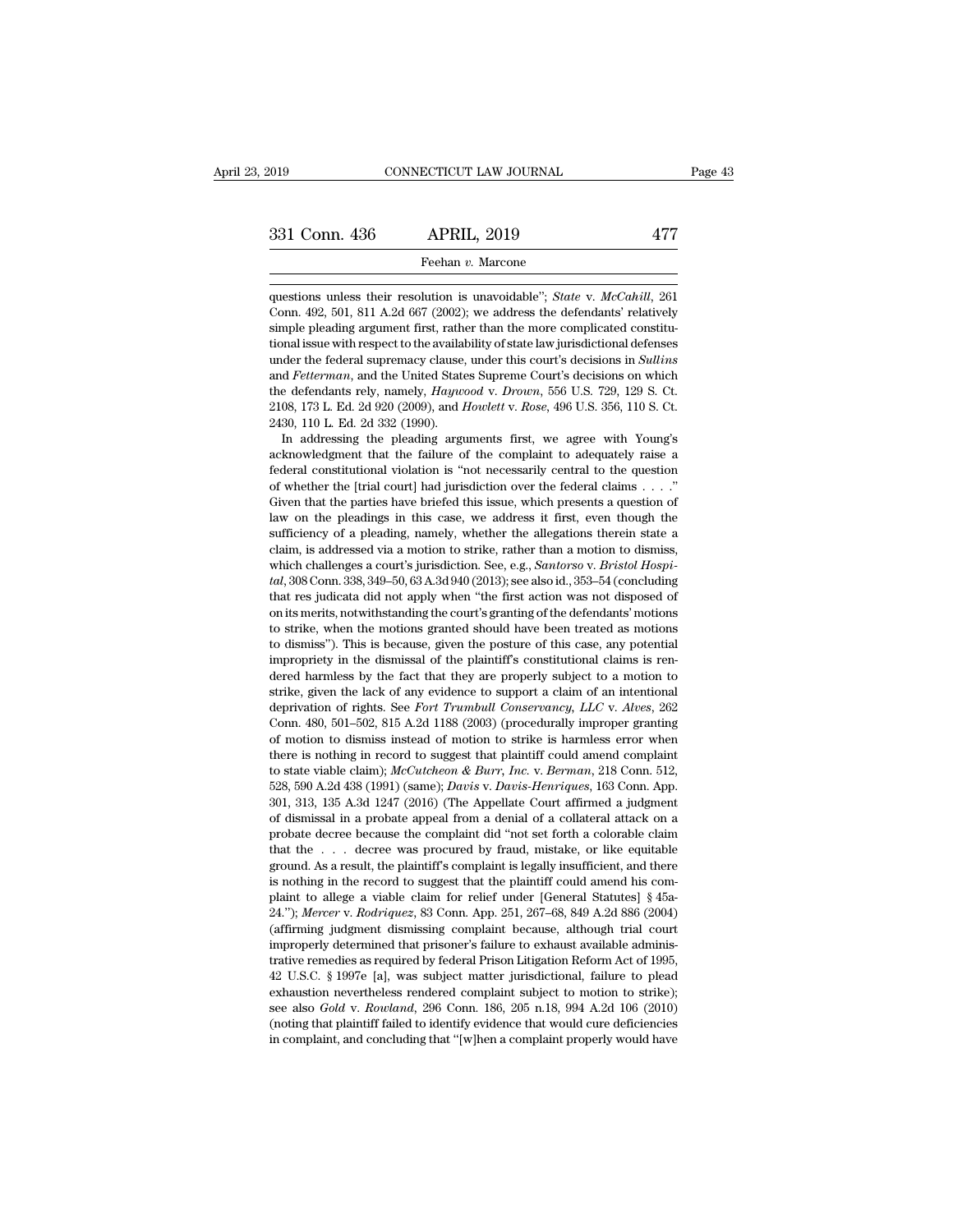## EXERCIT CONNECTICUT LAW JOURNAL April 23, 2019<br>478 APRIL, 2019 331 Conn. 436<br>Feehan v. Marcone Feehan *v.* Marcone

CONNECTICUT LAW JOURNAL April 23, 2019<br> **IN APRIL, 2019** 331 Conn. 436<br> **In considering claims of federal law, it is well settled**<br> **In considering claims of federal law, it is well settled**<br> **ARRIL, when the United States** APRIL, 2019 331 Conn. 436<br>
Feehan v. Marcone<br>
In considering claims of federal law, it is well settled<br>
that, when the United States Supreme Court has not<br>
spoken, we find decisions of the Second Circuit particu-<br>
larly po  $\begin{array}{r} \text{APRIL, 2019} \qquad \text{331 Conn. 436} \ \hline \text{Feehan } v. \text{ Marcone} \ \hline \text{In considering claims of federal law, it is is well settled that, when the United States Supreme Court has not spoken, we find decisions of the Second Circuit particularly pervasive. See, e.g., Gleason v. Smolinski, 319 Conn. 304, 444, p.41, 125, A. 34, 920 (2015): Schnabel V. \end{array}$ APRIL, 2019 331 Conn. 436<br>
Feehan *v*. Marcone<br>
In considering claims of federal law, it is well settled<br>
that, when the United States Supreme Court has not<br>
spoken, we find decisions of the Second Circuit particu-<br>
larly Feehan v. Marcone<br>In considering claims of federal law, it is well settled<br>that, when the United States Supreme Court has not<br>spoken, we find decisions of the Second Circuit particu-<br>larly persuasive. See, e.g., *Gleason v* ITYLERGAL CHAUGE TRANSFER IN A CONSIDENT IN A CONSIDER that, when the United States Supreme Court has not spoken, we find decisions of the Second Circuit particularly persuasive. See, e.g., *Gleason v. Smolinski*, 319 Conn In considering claims of federal law, it is well settled<br>that, when the United States Supreme Court has not<br>spoken, we find decisions of the Second Circuit particu-<br>larly persuasive. See, e.g., *Gleason v. Smolinski*, 319 that, when the United States Supreme Court has not spoken, we find decisions of the Second Circuit particularly persuasive. See, e.g., *Gleason v. Smolinski*, 319 Conn. 394, 444 n.41, 125 A.3d 920 (2015); *Schnabel v. Tyl* spoken, we find decisions of the Second Circuit particularly persuasive. See, e.g., *Gleason v. Smolinski*, 319<br>Conn. 394, 444 n.41, 125 A.3d 920 (2015); *Schnabel v.*<br>Tyler, 230 Conn. 735, 742–43, 646 A.2d 152 (1994). "I larly persuasive. See, e.g., *Gleason v. Smolinski*, 319<br>Conn. 394, 444 n.41, 125 A.3d 920 (2015); *Schnabel v.*<br>Tyler, 230 Conn. 735, 742–43, 646 A.2d 152 (1994). "In<br>deciding to adopt the analysis of the Second Circuit<br> Conn. 394, 444 n.41, 125 A.3d 920 (2015); *Schnabel v.*<br> *Tyler*, 230 Conn. 735, 742–43, 646 A.2d 152 (1994). "In<br>
deciding to adopt the analysis of the Second Circuit<br>  $\dots$  we recognize that the decisions of the federal Tyler, 230 Conn. 735, 742–43, 646 A.2d 152 (1994). "In<br>deciding to adopt the analysis of the Second Circuit<br>... we recognize that the decisions of the federal cir-<br>cuit in which a state court is located are entitled to<br>gr deciding to adopt the analysis of the Second Circuit<br>... we recognize that the decisions of the federal circuit in which a state court is located are entitled to<br>great weight in the interpretation of a federal statute.<br>Th omity in which a state court is located are entitled to<br>cuit in which a state court is located are entitled to<br>great weight in the interpretation of a federal statute.<br>This is particularly true in 42 U.S.C. § 1983 cases, w cuit in which a state court is located are entitled to<br>great weight in the interpretation of a federal statute.<br>This is particularly true in 42 U.S.C. § 1983 cases, where<br>the federal statute confers concurrent jurisdiction great weight in the interpretation of a federal statute.<br>This is particularly true in 42 U.S.C. § 1983 cases, where<br>the federal statute confers concurrent jurisdiction on<br>the federal and state courts." (Internal quotation This is particularly true in 42 U.S.C. § 1983 cases, where<br>the federal statute confers concurrent jurisdiction on<br>the federal and state courts." (Internal quotation marks<br>omitted.) *Schnabel* v. *Tyler*, supra, 743 n.4. T the federal statute confers concurrent jurisdiction on<br>the federal and state courts." (Internal quotation marks<br>omitted.) *Schnabel* v. *Tyler*, supra, 743 n.4. This avoids<br>the "bizarre result" that would occur if we adopt the federal and state courts." (Internal quotation marks<br>omitted.) *Schnabel* v. *Tyler*, supra, 743 n.4. This avoids<br>the "bizarre result" that would occur if we adopted one<br>standard, "when in another courthouse, a few blo omitted.) *Schnabel* v. *Tyler*, supra, 743 n.4. This avoids<br>the "bizarre result" that would occur if we adopted one<br>standard, "when in another courthouse, a few blocks<br>away, the federal court, being bound by the Second<br>Ci the "bizarre result" that would occur if we adopted one<br>standard, "when in another courthouse, a few blocks<br>away, the federal court, being bound by the Second<br>Circuit rule," followed a different standard. (Internal<br>quotati standard, "when in another courthouse, a few blocks<br>away, the federal court, being bound by the Second<br>Circuit rule," followed a different standard. (Internal<br>quotation marks omitted.) Id. "We do not believe that<br>when Cong away, the federal court, being bound by the Second<br>Circuit rule," followed a different standard. (Internal<br>quotation marks omitted.) Id. "We do not believe that<br>when Congress enacted the concurrent jurisdiction pro-<br>vision Circuit rule," foll<br>quotation marks of<br>when Congress en<br>vision of § 1983 th<br>rate treatment of<br>of a federal or sta<br>omitted.) Id.<br>The Second Cir The Second Circuit has stated that the "right to vote<br>reader of § 1983 that it intended to create such a dispate<br>te treatment of plaintiffs depending on their choice<br>a federal or state forum." (Internal quotation marks<br>nit when Congress enacted the concurrent jurisdiction provision of § 1983 that it intended to create such a disparate treatment of plaintiffs depending on their choice of a federal or state forum." (Internal quotation marks o

vision of y 1565 that it intended to create such a usparate treatment of plaintiffs depending on their choice<br>of a federal or state forum." (Internal quotation marks<br>omitted.) Id.<br>The Second Circuit has stated that the "ri Fract detailed or planting depending on their choice<br>of a federal or state forum." (Internal quotation marks<br>omitted.) Id.<br>The Second Circuit has stated that the "right to vote<br>is regarded as a fundamental political right on a reactal of state forally<br>omitted.) Id.<br>The Second Circuit has state<br>is regarded as a fundamental<br>vative of all rights.... As the<br>and government ... the right of our democracy....<br>"Principles of federalism" The Second Circuit has stated that the "right to vote<br>regarded as a fundamental political right  $\dots$  preser-<br>tive of all rights.  $\dots$  As the citizen's link to his laws<br>d government  $\dots$  the right to vote is at the heart<br>o The second cheat has stated that the Tight to vote<br>is regarded as a fundamental political right . . . preser-<br>vative of all rights. . . . As the citizen's link to his laws<br>and government . . . the right to vote is at the Example of all rights.  $\ldots$  As the citizen's link to his laws<br>and government  $\ldots$  the right to vote is at the heart<br>of our democracy.  $\ldots$ <br>"Principles of federalism limit the power of federal<br>courts to intervene in sta

"Principles of federalism limit the power of federal courts to intervene in state elections, however. . . . The [c]onstitution leaves the conduct of state elections been subject to a motion to strike and the plaintiff can "Principles of federalism limit the power of federal<br>courts to intervene in state elections, however. . . . The [c]onstitution leaves the conduct of state elections<br>been subject to a motion to strike and the plaintiff can

courts to intervene in state elections, however. . . . . The [c]onstitution leaves the conduct of state elections<br>been subject to a motion to strike and the plaintiff cannot cure the deficiencies in the complaint, we prop The [c] onstitution leaves the conduct of state elections<br>been subject to a motion to strike and the plaintiff cannot cure the deficienc-<br>ies in the complaint, we properly may reverse the trial court's denial of a<br>motion been subject to a motion to strike and the plaintiff cannot cure the deficiencies in the complaint, we properly may reverse the trial court's denial of a motion to dismiss rather than remand the case to the trial court so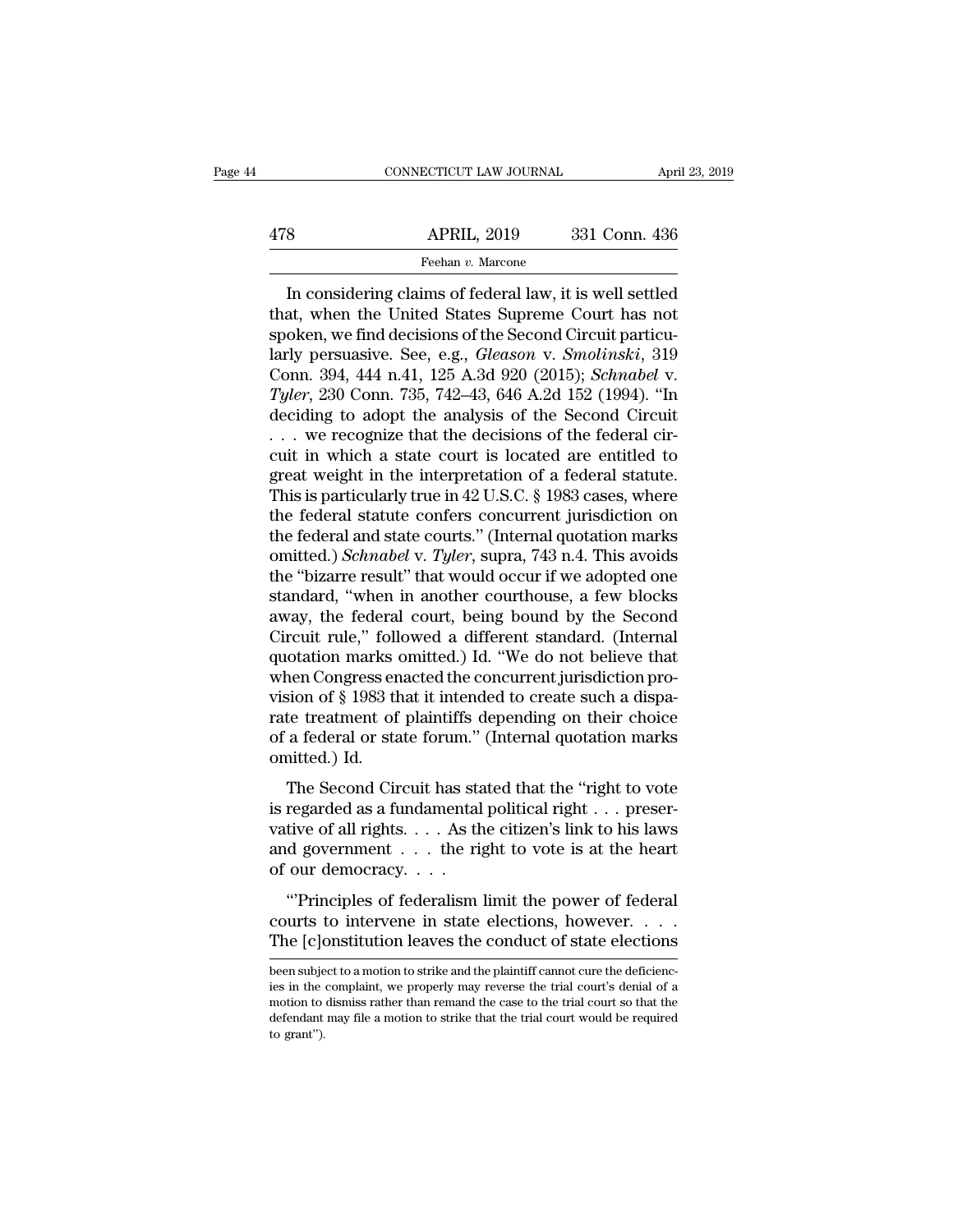The states of the states . . . and the Supreme Court has recognized that the [s] tates have long been held to have broad 331 Conn. 436 APRIL, 2019 479<br>
Feehan v. Marcone<br>
to the states . . . and the Supreme Court has recog-<br>
nized that the [s]tates have long been held to have broad<br>
powers to determine the conditions under which the<br>
right 331 Conn. 436 APRIL, 2019 479<br>
Feehan v. Marcone<br>
to the states . . . and the Supreme Court has recog-<br>
nized that the [s] tates have long been held to have broad<br>
powers to determine the conditions under which the<br>
right 331 Conn. 436 APRIL, 2019 479<br>
Feehan v. Marcone<br>
to the states . . . and the Supreme Court has recog-<br>
nized that the [s]tates have long been held to have broad<br>
powers to determine the conditions under which the<br>
right Feehan v. Marcone<br>to the states  $\ldots$  and the Supreme Court has recog-<br>nized that the [s]tates have long been held to have broad<br>powers to determine the conditions under which the<br>right of suffrage may be exercised.  $\ldots$ The states is a contemporary in the Supreme Court has recognized that the [s]tates have long been held to have broad powers to determine the conditions under which the right of suffrage may be exercised. . . . Because the to the states . . . and the Supreme Court has recognized that the [s]tates have long been held to have broad<br>powers to determine the conditions under which the<br>right of suffrage may be exercised. . . . Because the<br>states t nized that the [s]tates have long been held to have broad<br>powers to determine the conditions under which the<br>right of suffrage may be exercised. . . . Because the<br>states traditionally have authority over their own elec-<br>ti powers to determine the conditions under which the<br>right of suffrage may be exercised. . . . Because the<br>states traditionally have authority over their own elec-<br>tions and because the [c]onstitution contemplates that<br>autho right of suffrage may be exercised. . . . Because the<br>states traditionally have authority over their own elec-<br>tions and because the [c]onstitution contemplates that<br>authority, courts have long recognized that not every<br>s states traditionally have authority over their own elections and because the [c]onstitution contemplates that<br>authority, courts have long recognized that not every<br>state election dispute implicates federal constitutional<br> tions and because the [c]onstitution contemplates that<br>authority, courts have long recognized that not every<br>state election dispute implicates federal constitutional<br>rights. . . . Only in extraordinary circumstances will<br>a authority, courts have long recognistate election dispute implicates fed<br>rights. . . . Only in extraordinary<br>a challenge to a state [or local] elect<br>of a constitutional deprivation." (<br>internal quotation marks omitted.)<br>bo In *Shannon*, the Second Circuit emphasized that, in the Shannon, the Second Circuit emphasized that, in *Shannon*, the Second Circuit emphasized that, in *shannon*, the Second Circuit emphasized that, in *shannon*, the Se *Daniels* v. *Daniels* v. *Daniels* v. *Daniels* v. *Daniels* v. *Daniels* v. *Williams*, 474 U.S. 327, 328, 106 S. Ct. 662, 88 L. Ed. 2d 662 (1986), the United States Supreme Court "deceptive v. *Williams*, 474 U.S. 327,

of a constitutional deprivation." (Citations omitted;<br>internal quotation marks omitted.) *Shannon* v. Jaco-<br>bowitz, supra, 394 F.3d 93–94.<br>In *Shannon*, the Second Circuit emphasized that, in<br>Daniels v. Williams, 474 U.S. internal quotation marks omitted.) *Shannon* v. Jacobowitz, supra, 394 F.3d 93–94.<br>
In *Shannon*, the Second Circuit emphasized that, in<br>
Daniels v. Williams, 474 U.S. 327, 328, 106 S. Ct. 662,<br>
88 L. Ed. 2d 662 (1986), th bowitz, supra, 394 F.3d 93–94.<br>
In *Shannon*, the Second Circuit emphasized that, in<br>
Daniels v. Williams, 474 U.S. 327, 328, 106 S. Ct. 662,<br>
88 L. Ed. 2d 662 (1986), the United States Supreme<br>
Court "clearly articulated In *Shannon*, the Second Circuit emphasized that, in<br>Daniels v. Williams, 474 U.S. 327, 328, 106 S. Ct. 662,<br>88 L. Ed. 2d 662 (1986), the United States Supreme<br>Court "clearly articulated that a finding of intentional<br>condu In *Shannon*, the Second Circuit emphasized that, in<br> *Daniels* v. *Williams*, 474 U.S. 327, 328, 106 S. Ct. 662,<br>
88 L. Ed. 2d 662 (1986), the United States Supreme<br>
Court "clearly articulated that a finding of intentiona *Daniels* v. *Williams*, 474 U.S. 327, 328, 106 S. Ct. 662, 88 L. Ed. 2d 662 (1986), the United States Supreme Court "clearly articulated that a finding of intentional conduct was a prerequisite for a due process claim.<br>
. Court "clearly articulated that a finding of intentional<br>conduct was a prerequisite for a due process claim.<br>... Although *Daniels* was not a voting case, this<br>[c]ourt's own cases support the application of the *Dan-<br>iels* conduct was a prerequisite for a due process claim.<br>  $\ldots$  Although *Daniels* was not a voting case, this<br>
[c]ourt's own cases support the application of the *Dan-*<br> *iels* holding to the election context. In *Powell* v. ... Although *Daniels* was not a voting case, this<br>[c]ourt's own cases support the application of the *Dan-*<br>*iels* holding to the election context. In *Powell* v. *Power*,<br>[supra, 436 F.2d 85–86], six voters in a Congres [c]ourt's own cases support the application of the *Dan-*<br>iels holding to the election context. In *Powell* v. *Power*,<br>[supra, 436 F.2d 85–86], six voters in a Congressional<br>primary sought a federal remedy for errors com iels holding to the election context. In *Powell v. Power*,<br>[supra, 436 F.2d 85–86], six voters in a Congressional<br>primary sought a federal remedy for errors committed<br>by state election officials in permitting a number of<br> [supra, 436 F.2d 85–86], six voters in a Congressional<br>primary sought a federal remedy for errors committed<br>by state election officials in permitting a number of<br>individuals to cast ballots who under state law were<br>not qu primary sought a federal remedy for errors committed<br>by state election officials in permitting a number of<br>individuals to cast ballots who under state law were<br>not qualified to vote. The plaintiffs brought suit under<br>42 U. by state election officials in permitting a number of<br>individuals to cast ballots who under state law were<br>not qualified to vote. The plaintiffs brought suit under<br>42 U.S.C. § 1983, invoking, inter alia, the [d]ue [p]roce individuals to cast ballots who under state law were<br>not qualified to vote. The plaintiffs brought suit under<br>42 U.S.C. § 1983, invoking, inter alia, the [d]ue [p]rocess<br>[c]lause of the [f]ourteenth [a]mendment. The [c]our not qualified to vote. The plaintiffs brought suit under<br>42 U.S.C. § 1983, invoking, inter alia, the [d]ue [p]rocess<br>[c]lause of the [f]ourteenth [a]mendment. The [c]ourt<br>found that 'the due process clause and [article I, 42 U.S.C. § 1983, invoking, inter alia, the  $[d]$ ue  $[p]$ rocess  $[c]$ lause of the  $[f]$ ourteenth  $[a]$ mendment. The  $[c]$ ourt found that 'the due process clause and  $[$ article I, § 2, offer] no guarantee against errors in the a [c]lause of the [f]ourteenth [a]mendment. The [c]ourt<br>found that 'the due process clause and [article I, § 2,<br>offer] no guarantee against errors in the administration<br>of an election.'" *Shannon* v. *Jacobowitz*, supra, 394 found that 'the due process clause and [article 1, § 2, offer] no guarantee against errors in the administration of an election.'" *Shannon v. Jacobowitz*, supra, 394 F.3d 94. The Second Circuit observed that subsequent c offer] no guarantee against errors in the admi<br>of an election.'" *Shannon v. Jacobowitz*, s<br>F.3d 94. The Second Circuit observed that st<br>case law had reaffirmed the "intentional<br>requirement of *Powell* and *Daniels*," and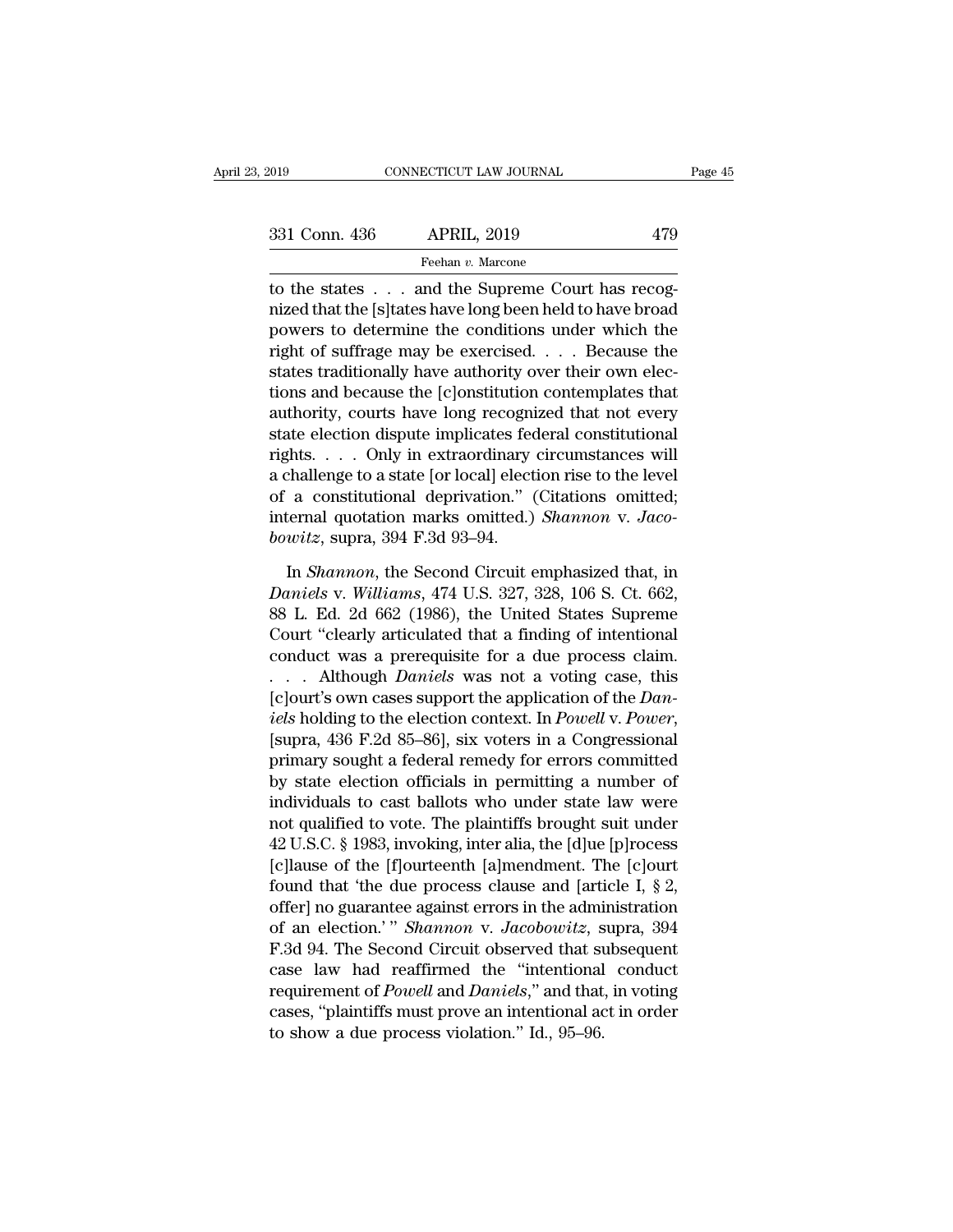## EXERCITE CONNECTICUT LAW JOURNAL April 23, 2019<br>480 APRIL, 2019 331 Conn. 436<br>Feehan v. Marcone Feehan *v.* Marcone

CONNECTICUT LAW JOURNAL April 23, 2019<br>
O APRIL, 2019 331 Conn. 436<br>
Feehan v. Marcone<br>
Significantly, the court further emphasized that, in<br>
eneral, garden variety election irregularities do not  $\begin{array}{r} \text{480} \text{ }\text{ }\text{~}\text{~}\text{~}\text{~}\text{~}\text{~}\text{~}\text{2019}} \text{ }\text{~}\text{~}\text{331} \text{ Conn. } \text{436} \end{array}$ <br>  $\begin{array}{r} \text{Feehan } v. \text{ Marcone} \ \text{Significantly, the court further emphasized that, in} \ \text{``general, garden variety election irregularities do not violate the [d]ue [p]rocess [c]lause, even if they control the outcome of the veto or election.$ 480 APRIL, 2019 331 Conn. 436<br>
Feehan v. Marcone<br>
Significantly, the court further emphasized that, in<br>
"general, garden variety election irregularities do not<br>
violate the [d]ue [p]rocess [c]lause, even if they con-<br>
tro  $\begin{array}{r} \text{APRIL, 2019} \\ \hline \text{Feehan } v. \text{ Marcone} \\ \hline \text{Significantly, the court further emphasized that, in} \\ \text{"general, garden variety election irregularities do not violate the [d]ue [p]rocess [c]lause, even if they control the outcome of the vote or election. . . Examples of such garden variety irregularities as identified by the federal source including off.$ Feehan v. Marcone<br>
Significantly, the court further emphasized that, in<br>
"general, garden variety election irregularities do not<br>
violate the [d]ue [p]rocess [c]lause, even if they con-<br>
trol the outcome of the vote or el Significantly, the court further emphasized that, in<br>
"general, garden variety election irregularities do not<br>
violate the [d]ue [p]rocess [c]lause, even if they con-<br>
trol the outcome of the vote or election.... Examples Significantly, the court further emphasized that, in<br>"general, garden variety election irregularities do not<br>violate the [d]ue [p]rocess [c]lause, even if they con-<br>trol the outcome of the vote or election.... Examples<br>of "general, garden variety election irregularities do not<br>violate the [d]ue [p]rocess [c]lause, even if they con-<br>trol the outcome of the vote or election. . . . Examples<br>of such garden variety irregularities as identified violate the [d]ue [p]rocess [c]lause, even if they control the outcome of the vote or election. . . . Examples of such garden variety irregularities as identified by the federal courts include: malfunctioning of voting ma trol the outcome of the vote or election. . . . Examples<br>of such garden variety irregularities as identified by<br>the federal courts include: malfunctioning of voting<br>machines . . . human error resulting in miscounting<br>of vo of such garden variety irregularities as identified by<br>the federal courts include: malfunctioning of voting<br>machines . . . human error resulting in miscounting<br>of votes and delay in arrival of voting machines . . .<br>alleged the federal courts include: malfunctioning of voting<br>machines . . . human error resulting in miscounting<br>of votes and delay in arrival of voting machines . . .<br>allegedly inadequate state response to illegal cross-over<br>vot machines . . . human error resulting in miscounting<br>of votes and delay in arrival of voting machines . . .<br>allegedly inadequate state response to illegal cross-over<br>voting . . . mechanical and human error in counting<br>vote of votes and delay in arrival of voting machines . . . allegedly inadequate state response to illegal cross-over voting . . . mechanical and human error in counting votes . . . technical deficiencies in printing ballots . allegedly inadequate state response to illegal cross-over<br>voting . . . mechanical and human error in counting<br>votes . . . technical deficiencies in printing ballots<br>. . . mistakenly allowing non-party members to vote<br>in a voting . . . . mechanical and human error in counting<br>votes . . . technical deficiencies in printing ballots<br>. . . mistakenly allowing non-party members to vote<br>in a congressional primary . . . and arbitrary rejection<br>of t malfunction of a voting machine in a local election was ... mistakenly allowing non-party members to vote<br>in a congressional primary ... and arbitrary rejection<br>of ten ballots ...."<sup>36</sup> (Citations omitted; internal quo-<br>tation marks omitted.) Id., 96. Thus, the court concluded in a congressional primary . . . and arbitrary rejection<br>of ten ballots . . . . "<sup>36</sup> (Citations omitted; internal quo-<br>tation marks omitted.) Id., 96. Thus, the court concluded<br>in *Shannon* that even an " 'outcome determ of ten ballots  $\ldots$ ."<sup>36</sup> (Citations omitted; internal quotation marks omitted.) Id., 96. Thus, the court concluded<br>in *Shannon* that even an "'outcome determinative'"<br>malfunction of a voting machine in a local election tation marks omitted.) Id., 96. Thus, the court concluded<br>in *Shannon* that even an "outcome determinative'"<br>malfunction of a voting machine in a local election was<br>not a due process violation for purposes of liability<br>und in *Shannon* that even an " 'outcome determinative'"<br>malfunction of a voting machine in a local election was<br>not a due process violation for purposes of liability<br>under 42 U.S.C. § 1983; id., 94; because "[a]t no point<br>ha malfunction of a voting machine in a local election was<br>not a due process violation for purposes of liability<br>under 42 U.S.C. § 1983; id., 94; because "[a]t no point<br>have [the plaintiffs] alleged that local officials acted not a due process violation for purposes of liability<br>under 42 U.S.C. § 1983; id., 94; because "[a]t no point<br>have [the plaintiffs] alleged that local officials acted<br>intentionally or in a discriminatory manner with regar under 42 U.S.C. § 1983; id., 94; because "[a]t no point<br>have [the plaintiffs] alleged that local officials acted<br>intentionally or in a discriminatory manner with regard<br>to the vote miscount. Both sides concede that the<br>re have [the plaintiffs] alleged that local officials acted<br>intentionally or in a discriminatory manner with regard<br>to the vote miscount. Both sides concede that the<br>recorded results were likely due to an unforeseen mal-<br>func intentionally or in a discriminatory manner with regard<br>to the vote miscount. Both sides concede that the<br>recorded results were likely due to an unforeseen mal-<br>function with [a particular] voting machine  $\dots$  . A<br>voting inction with [a particular] voting machine  $\ldots$  A<br>oting machine malfunction is the paradigmatic exam-<br>le of a 'garden variety' election dispute." Id., 96. It<br>secribed the voting machine malfunction as "dif-<br> $\frac{36}{100}$  voting machine malfunction is the paradigmatic example of a 'garden variety' election dispute." Id., 96. It described the voting machine malfunction as "dif-<br><sup>36</sup> The Second Circuit further noted that, "[w]ithout question

ple of a 'garden variety' election dispute." Id., 96. It<br>described the voting machine malfunction as "dif-<br><sup>36</sup> The Second Circuit further noted that, "[w]ithout question, courts have<br>found due process violations in voting ments of voting rights that the particle is a "dif-<br>
<sup>36</sup> The Second Circuit further noted that, "[w]ithout question, courts have<br>
found due process violations in voting cases before, but each case involved<br>
an intentional <sup>36</sup> The Second Circuit further noted that, "[w]ithout question, courts have found due process violations in voting cases before, but each case involved an intentional act on the part of the government or its officials. . <sup>36</sup> The Second Circuit further noted that, "[w]ithout question, courts have found due process violations in voting cases before, but each case involved an intentional act on the part of the government or its officials. . found due process violations in voting cases before, but each case involved<br>an intentional act on the part of the government or its officials. . . . Infringe-<br>ments of voting rights that have risen to the level of constit From an intentional act on the part of the government or its officials. . . . Infringements of voting rights that have risen to the level of constitutional violation include: dilution of votes by reason of malapportioned ments of voting rights that have risen to the level of constitutional violation include: dilution of votes by reason of malapportioned voting districts or weighted voting systems . . . purposeful or systematic discriminati include: dilution of votes by reason of malapportioned voting districts or weighted voting systems  $\ldots$  purposeful or systematic discrimination against voters of a certain class  $\ldots$  geographic area  $\ldots$  or political a *Shannon* v. *Jacobowitz*, supra, 394 F.3d 96; see also footnote 38 of this opinion.<br> *Shannon* v. *Jacobowitz*, supra, 394 F.3d 96; see also footnote 38 of this opinion. opinion.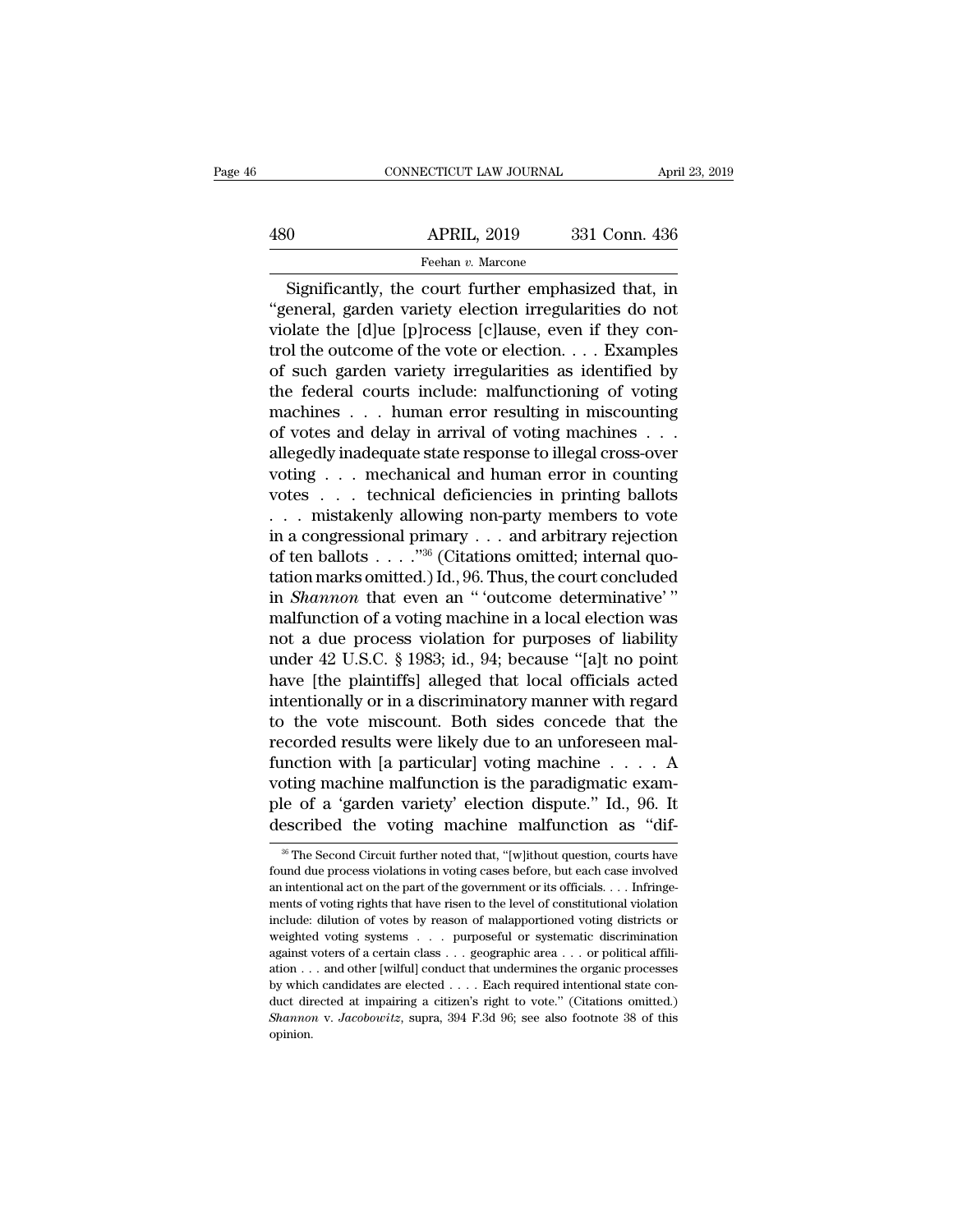| 2019          | CONNECTICUT LAW JOURNAL                                                                                                                                                                   | Page 47 |
|---------------|-------------------------------------------------------------------------------------------------------------------------------------------------------------------------------------------|---------|
| 331 Conn. 436 | <b>APRIL, 2019</b>                                                                                                                                                                        | 481     |
|               | Feehan v. Marcone                                                                                                                                                                         |         |
|               | fer [ing] significantly from purposeful state conduct<br>directed at disenfranchising a class or group of citi-<br>zons $^{37}$ Id $\cdot$ soo also id. 07 (doclining to "invite foloral" |         |

331 Conn. 436 APRIL, 2019 481<br>
Feehan v. Marcone<br>
fer[ing] significantly from purposeful state conduct<br>
directed at disenfranchising a class or group of citi-<br>
zens."<sup>37</sup> Id.; see also id., 97 (declining to "invite federal  $\begin{array}{c|c} \text{331 Conn. 436} & \text{APRIL, 2019} & \text{481} \\ \hline \text{Feehan } v. \text{ Marcone} \\ \text{fer[ing] significantly from purposeful state conduct directed at disenfranchising a class or group of citizens. "37 Id.; see also id., 97 (declining to "invite federal intervention into every neighbor distribution of a local electron")} \end{array}$ 331 Conn. 436 APRIL, 2019 481<br>
Feehan v. Marcone<br>
fer[ing] significantly from purposeful state conduct<br>
directed at disenfranchising a class or group of citi-<br>
zens."<sup>37</sup> Id.; see also id., 97 (declining to "invite federa election''). Fingl significantly from purposeful state conduct rected at disenfranchising a class or group of citi-<br>ns." $37$  Id.; see also id.,  $97$  (declining to "invite federal tervention into every negligent disruption of a local e Fering significantly from purposeful state conduct<br>directed at disenfranchising a class or group of citi-<br>zens."<sup>37</sup> Id.; see also id., 97 (declining to "invite federal<br>intervention into every negligent disruption of a lo

of intentional discrimination. See *Powell* v. *Power*, which is well settled in the Second Circuit that establishing an equal protection violation requires similar proof of intentional discrimination. See *Powell* v. *Pow* mervention into every negligent disruption of a local<br>election").<br>It is well settled in the Second Circuit that establish-<br>ing an equal protection violation requires similar proof<br>of intentional discrimination. See *Powell* election ).<br>
It is well settled in the Second Circuit that establishing an equal protection violation requires similar proof<br>
of intentional discrimination. See *Powell v. Power*,<br>
supra, 436 F.2d 88 ("[u]neven or erroneou It is well settled in the Second Circuit that establishing an equal protection violation requires similar proof<br>of intentional discrimination. See *Powell v. Power*,<br>supra, 436 F.2d 88 ("[u]neven or erroneous application<br> ing an equal protection violation requires similar proof<br>of intentional discrimination. See *Powell* v. *Power*,<br>supra, 436 F.2d 88 ("[u]neven or erroneous application<br>of an otherwise valid statute constitutes a denial of<br> of intentional discrimination. See *Powell v. Power*,<br>supra, 436 F.2d 88 ("[u]neven or erroneous application<br>of an otherwise valid statute constitutes a denial of<br>equal protection only if it represents intentional or pur-<br> supra, 436 F.2d 88 ("[u]neven or erroneous application<br>of an otherwise valid statute constitutes a denial of<br>equal protection only if it represents intentional or pur-<br>poseful discrimination" [internal quotation marks omit of an otherwise valid statute constitutes a denial of<br>equal protection only if it represents intentional or pur-<br>poseful discrimination" [internal quotation marks omit-<br>ted]); see also *Rivera-Powell* v. *New York City Boa* equal protection only if it represents intentional or pur-<br>poseful discrimination" [internal quotation marks omit-<br>ted]); see also *Rivera-Powell v. New York City Board of*<br>*Elections*, 470 F.3d 458, 469–70 (2d Cir. 2006) poseful discrimination" [internal quotation marks omitted]); see also *Rivera-Powell v. New York City Board of Elections,* 470 F.3d 458, 469–70 (2d Cir. 2006) (extending *Shannon* to first amendment violations premised o ted]); see also *Rivera-Powell* v. *New York City Board of Elections*, 470 F.3d 458, 469–70 (2d Cir. 2006) (extending *Shannon* to first amendment violations premised on "allegedly unauthorized *application* of an admitted *Elections,* 470 F.3d 458, 469–70 (2d Cir. 2006) (extending<br>*Shannon* to first amendment violations premised on<br>"allegedly unauthorized *application* of an admittedly<br>valid restriction" because "a contrary holding would<br>pe Shannon to first amendment violations premised on "allegedly unauthorized *application* of an admittedly valid restriction" because "a contrary holding would permit any plaintiff to obtain federal court review of even the "allegedly unauthorized *application* of an admittedly valid restriction" because "a contrary holding would permit any plaintiff to obtain federal court review of even the most mundane election dispute merely by adding a [ valid restriction" because "a contrary holding would<br>permit any plaintiff to obtain federal court review of<br>even the most mundane election dispute merely by add-<br>ing a [f]irst [a]mendment claim to his or her due process<br>cl permit any plaintiff to obtain federal court review of<br>even the most mundane election dispute merely by add-<br>ing a [f]irst [a]mendment claim to his or her due process<br>claim" [emphasis in original]). Indeed, the Second Cireven the most mundane election dispute merely by adding a [f]irst [a]mendment claim to his or her due process<br>claim" [emphasis in original]). Indeed, the Second Circuit subsequently held that " 'fundamental unfairness'<br>alo ing a [f]irst [a]mendment claim to his or her due process<br>claim" [emphasis in original]). Indeed, the Second Cir-<br>cuit subsequently held that " 'fundamental unfairness'<br>alone, in the absence of intentional state conduct," claim" [emphasis in original]). Indeed, the Second Circuit subsequently held that " 'fundamental unfairness'<br>alone, in the absence of intentional state conduct," is<br>not sufficient to establish a constitutional violation.<br> cuit subsequently held that " 'fundamental unfairness'<br>alone, in the absence of intentional state conduct," is<br>not sufficient to establish a constitutional violation.<br>Hoblock v. Albany County Board of Elections, 422 F.3d<br>7 alone, in the absence of intentional state conduct," is<br>not sufficient to establish a constitutional violation.<br>Hoblock v. Albany County Board of Elections, 422 F.3d<br>77, 97–98 (2d Cir. 2005). As the court stated in Powell, not sufficient to establish a constitutional violation.<br>Hoblock v. *Albany County Board of Elections*, 422 F.3d<br>77, 97–98 (2d Cir. 2005). As the court stated in *Powell*,<br>"we cannot believe that the framers of our [c]onsti we cannot believe that the framers of our [c]onstitution<br>ere so hypersensitive to ordinary human frailties as<br> $\alpha$  lay down an unrealistic requirement that elections<br> $\beta$  free of any error." Powell v. Power, supra, 88.<br> $\$ were so hypersensitive to ordinary human frailties as<br>to lay down an unrealistic requirement that elections<br>be free of any error." *Powell* v. *Power*, supra, 88.<br><sup>37</sup> The Second Circuit has observed that it is not alone i

to lay down an unrealistic requirement that elections<br>be free of any error." *Powell* v. *Power*, supra, 88.<br><sup>37</sup> The Second Circuit has observed that it is not alone in requiring proof<br>of intent, citing *Rossello-Gonzalez* **For a Constitutional Convention** v. *Power*, **Supper**, **So.**<br>
<sup>*st*</sup> The Second Circuit has observed that it is not alone in requiring proof<br>
of intent, citing *Rossello-Gonzalez* v. *Calderon-Serra*, 398 F.3d 1, 14 (1st<br> <sup>37</sup> The Second Circuit has observed that it is not alone in requiring proof of intent, citing *Rossello-Gonzalez* v. *Calderon-Serra*, 398 F.3d 1, 14 (1st Cir. 2004), *Siegel* v. *LePore*, 234 F.3d 1163, 1181 (11th Cir. 2 of intent, citing *Rossello-Gonzalez v. Calderon-Serra*, 398 F.3d 1, 14 (1st Cir. 2004), *Siegel v. LePore*, 234 F.3d 1163, 1181 (11th Cir. 2000), *Bennett* v. *Yoshina*, 140 F.3d 1218, 1226 (9th Cir. 1998), cert. denied s Cir. 2004), *Siegel v. LePore*, 234 F.3d 1163, 1181 (11th Cir. 2000), *Bennett* v. *Yoshina*, 140 F.3d 1218, 1226 (9th Cir. 1998), cert. denied sub nom. *Citizens* for a Constitutional Convention v. *Yoshina*, 525 U.S. 110 v. *Yoshina*, 140 F.3d 121<br>for a Constitutional Correlation Constitutional Correlation<br>142 L. Ed. 2d 770 (1999)<br>Cir. 1986), cert. denied<br>(1987). *Rivera-Powell* v<br>469 n.16 (2d Cir. 2006).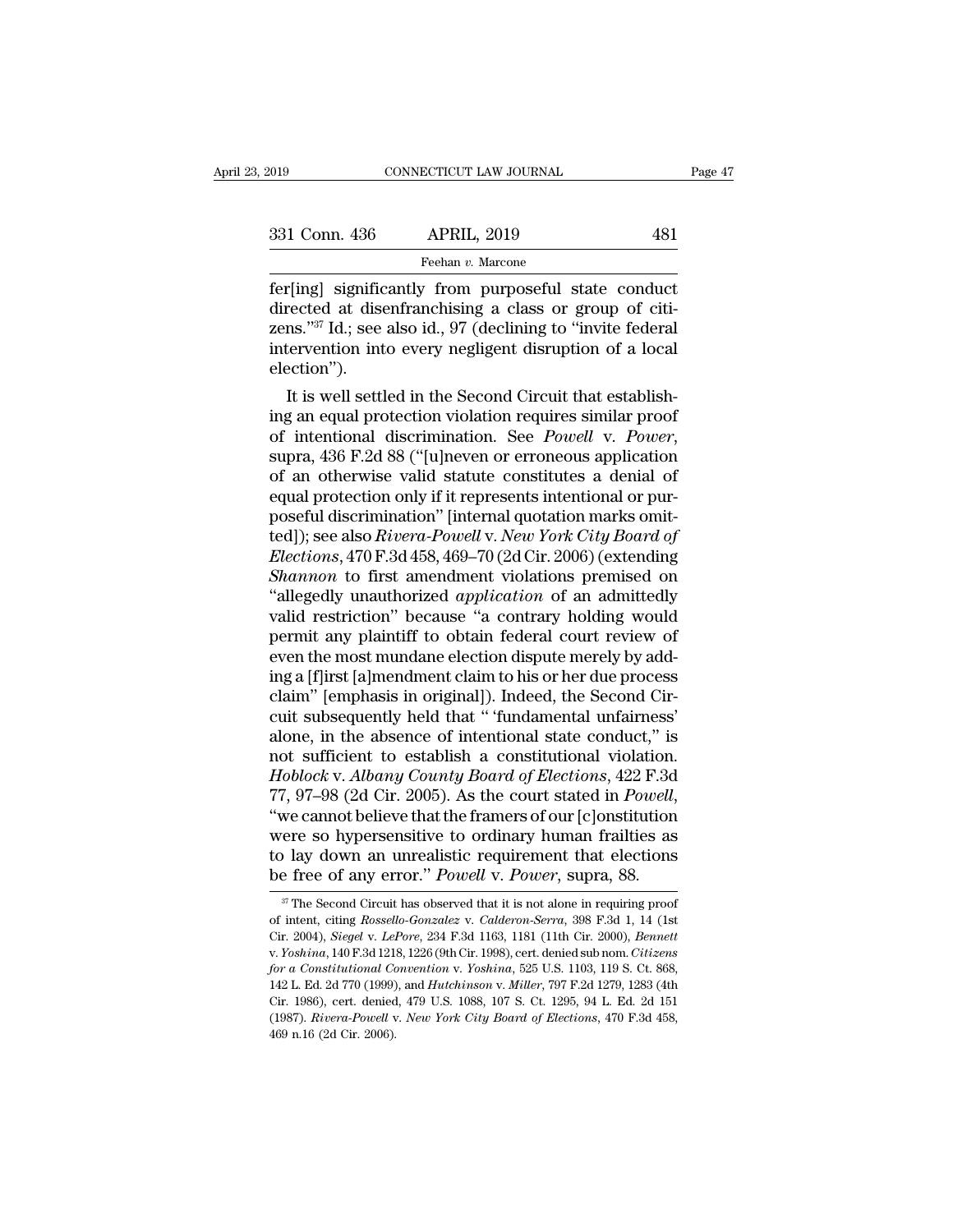## EXERCIT CONNECTICUT LAW JOURNAL April 23, 2019<br>482 APRIL, 2019 331 Conn. 436<br>Feehan v. Marcone Feehan *v.* Marcone

CONNECTICUT LAW JOURNAL April 23, 2019<br>
2 APRIL, 2019 331 Conn. 436<br>
Feehan v. Marcone<br>
In the operative complaint in the present case does<br>
it allege any intentional misconduct on the part of<br>
a officials charged with co  $\begin{array}{ccc}\n & \text{APRIL, 2019} & \text{331 Conn. 436} \\
 \hline\n & \text{Feehan } v. \text{ Marcone} \\
 \hline\n \end{array}$ In the operative complaint in the present case does<br>
not allege any intentional misconduct on the part of<br>
the officials charged with conducting the el  $\begin{array}{r|l} \hline \text{APRIL, 2019} & \text{331 Conn. 436} \hline \text{Feehan } v. \text{ Marcone} \hline \text{In the operative complaint in the present case does not all the any intentional misconduct on the part of the officials charged with conducting the election for the 120th assembly district. Rather, in the allegations incorporated into the plaintiff's constitutional claims.} \hline \end{array}$  $\begin{array}{r}\n 482 \text{ APRIL, } 2019 \text{ 331 Conn. } 436 \\
 \hline\n\text{Feehan } v. \text{ Marcone} \\
 \hline\n \text{In the operative complaint in the present case does not all.} \\
 \text{not all.} \text{the official standard misconduct on the part of the officials charged with conducting the election for the 120th assembly district. Rather, in the all.} \\
 \text{in corporate into the plaintiff's constitutional claims, he needs that "fdluring the election on November 6.\n$ Feehan v. Marcone<br>
In the operative complaint in the present case does<br>
not allege any intentional misconduct on the part of<br>
the officials charged with conducting the election for<br>
the 120th assembly district. Rather, in Feehan v. Marcone<br>
In the operative complaint in the present case does<br>
not allege any intentional misconduct on the part of<br>
the officials charged with conducting the election for<br>
the 120th assembly district. Rather, in In the operative complaint in the present case does<br>not allege any intentional misconduct on the part of<br>the officials charged with conducting the election for<br>the 120th assembly district. Rather, in the allegations<br>incorp not allege any intentional misconduct on the part of<br>the officials charged with conducting the election for<br>the 120th assembly district. Rather, in the allegations<br>incorporated into the plaintiff's constitutional claims,<br>h the officials charged with conducting the election for<br>the 120th assembly district. Rather, in the allegations<br>incorporated into the plaintiff's constitutional claims,<br>he pleads that, "[d]uring the election on November 6,<br> the 120th assembly district. Rather, in the allegations<br>incorporated into the plaintiff's constitutional claims,<br>he pleads that, "[d]uring the election on November 6,<br>2018, *an irregularity* developed during the day at the incorporated into the plaintiff's constitutional claims,<br>he pleads that, "[d]uring the election on November 6,<br>2018, *an irregularity* developed during the day at the<br>Bunnell High School polling location," namely, that,<br>"[ he pleads that, "[d]uring the election on November 6,<br>2018, *an irregularity* developed during the day at the<br>Bunnell High School polling location," namely, that,<br>"[a]round midday, a packet of ballots for the 122nd<br>assembl 2018, *an irregularity* developed during the day at the Bunnell High School polling location," namely, that, "[a]round midday, a packet of ballots for the 122nd assembly district was *mistakenly used* in the 120th assembl Bunnell High School polling location," namely, that,<br>"[a]round midday, a packet of ballots for the 122nd<br>assembly district was *mistakenly used* in the 120th<br>assembly district voting line." (Emphasis added.) He<br>further sta "[a]round midday, a packet of ballots for the 122nd<br>assembly district was *mistakenly used* in the 120th<br>assembly district voting line." (Emphasis added.) He<br>further states that, "[a]s a result of this *mistake*, voters<br>w assembly district was *mistakenly used* in the 120th<br>assembly district voting line." (Emphasis added.) He<br>further states that, "[a]s a result of this *mistake*, voters<br>who were eligible to vote for state representative fo assembly district voting line." (Emphasis added.) He<br>further states that, "[a]s a result of this *mistake*, voters<br>who were eligible to vote for state representative for<br>the 120th assembly district were unable to do so, in further states that, "[a]s a result of this *mistake*, voters<br>who were eligible to vote for state representative for<br>the 120th assembly district were unable to do so, instead<br>potentially casting votes in the wrong district who were eligible to vote for state representative for<br>the 120th assembly district were unable to do so, instead<br>potentially casting votes in the wrong district." (Empha-<br>sis added.) The plaintiff then alleges that the mo the 120th assembly district were unable to do so, instead<br>potentially casting votes in the wrong district." (Empha-<br>sis added.) The plaintiff then alleges that the moderator<br>took corrective action and "noted the incident i potentially casting votes in the wrong district." (Emphasis added.) The plaintiff then alleges that the moderator took corrective action and "noted the incident in his log as required" after "a voter detected the *mistake.* is added.) The plaintiff then alleges that the moderator<br>took corrective action and "noted the incident in his<br>log as required" after "a voter detected the *mistake.*"<br>(Emphasis added.) Nowhere does the plaintiff allege<br>an took corrective action and "noted the incident in his<br>log as required" after "a voter detected the *mistake*."<br>(Emphasis added.) Nowhere does the plaintiff allege<br>any intentional acts on the part of the election officials, log as required" after "a voter detected the *mistake.*"<br>(Emphasis added.) Nowhere does the plaintiff allege<br>any intentional acts on the part of the election officials,<br>describing the ballot mix-up only as "irregularities. (Emphasis added.) Nowhere does the plaintiff allege<br>any intentional acts on the part of the election officials,<br>describing the ballot mix-up only as "irregularities."<br>Thus, the plaintiff has pleaded only a "garden variety any intentional acts on the part of the election officials,<br>describing the ballot mix-up only as "irregularities."<br>Thus, the plaintiff has pleaded only a "garden variety<br>election dispute" akin to the malfunctioning voting<br> ection dispute" akin to the malfunctioning voting<br>achine in *Shannon*, rather than the intentional con-<br>uct sufficient to state a constitutional claim under<br>econd Circuit case law  $^{38}$  See *Hill* v. *Gunn*, 367 F.<br> $^{38}$ machine in *Shannon*, rather than the intentional conduct sufficient to state a constitutional claim under Second Circuit case law.<sup>38</sup> See *Hill* v. *Gunn*, 367 F.<br><sup>38</sup> A review of federal case law provides various examp

duct sufficient to state a constitutional claim under<br>Second Circuit case law.<sup>38</sup> See *Hill* v. *Gunn*, 367 F.<br><sup>38</sup> A review of federal case law provides various examples of purposeful<br>misconduct generally found sufficien Second Circuit case law,  $^{38}$  See Hill v. Gunn, 367 F.<br>  $^{38}$  A review of federal case law provides various examples of purposeful misconduct generally found sufficient to state such a constitutional claim.<br>
See Acosta Second Circuit case Taw. See True v. Guine, 300 F.<br>
<sup>38</sup> A review of federal case law provides various examples of purposeful<br>
misconduct generally found sufficient to state such a constitutional claim.<br>
See *Acosta v. De* <sup>38</sup> A review of federal case law provides various examples of purposeful misconduct generally found sufficient to state such a constitutional claim. See *Acosta v. Democratic City Committee*, 288 F. Supp. 3d 597, 646–47 misconduct generally found sufficient to state such a constitutional claim.<br>See Acosta v. Democratic City Committee, 288 F. Supp. 3d 597, 646–47<br>(E.D. Pa. 2018) (allegations of poll workers threatening and intimidating<br>vot See Acosta v. Democratic City Committee, 288 F. Supp. 3d 597, 646–47 (E.D. Pa. 2018) (allegations of poll workers threatening and intimidating voters, and distributing literature and encouraging voters to choose particula ciently intentional to defeat summary judgment motion, and proceeding volumes, and distributing literature and encouraging voters to choose particular candidate, were sufficient evidence of intent if attributable to state next step, whether ''fair and dequate state remedy exists''); *Vestchester County Independence Party* v. *Astorino*, 137 F. Supp. 3d 586, 622 (S.D.N.Y. 2015) (concluding that election officials' decision to accept improper 137 F. Supp. 3d 586, 622 (S.D.N.Y. 2015) (concluding that election officials' decision to accept improper or late absentee ballot applications was sufficiently intentional to defeat summary judgment motion, and proceeding decision to accept improper or late absentee ballot applications was sufficiently intentional to defeat summary judgment motion, and proceeding to next step, whether "fair and adequate state remedy exists"); Willingham v. ciently intentional to defeat summary judgment motion, and proceeding to<br>next step, whether "fair and adequate state remedy exists"); Willingham v.<br>Albany, 593 F. Supp. 2d 446, 459–60 (N.D.N.Y. 2006) (denying motion for<br>su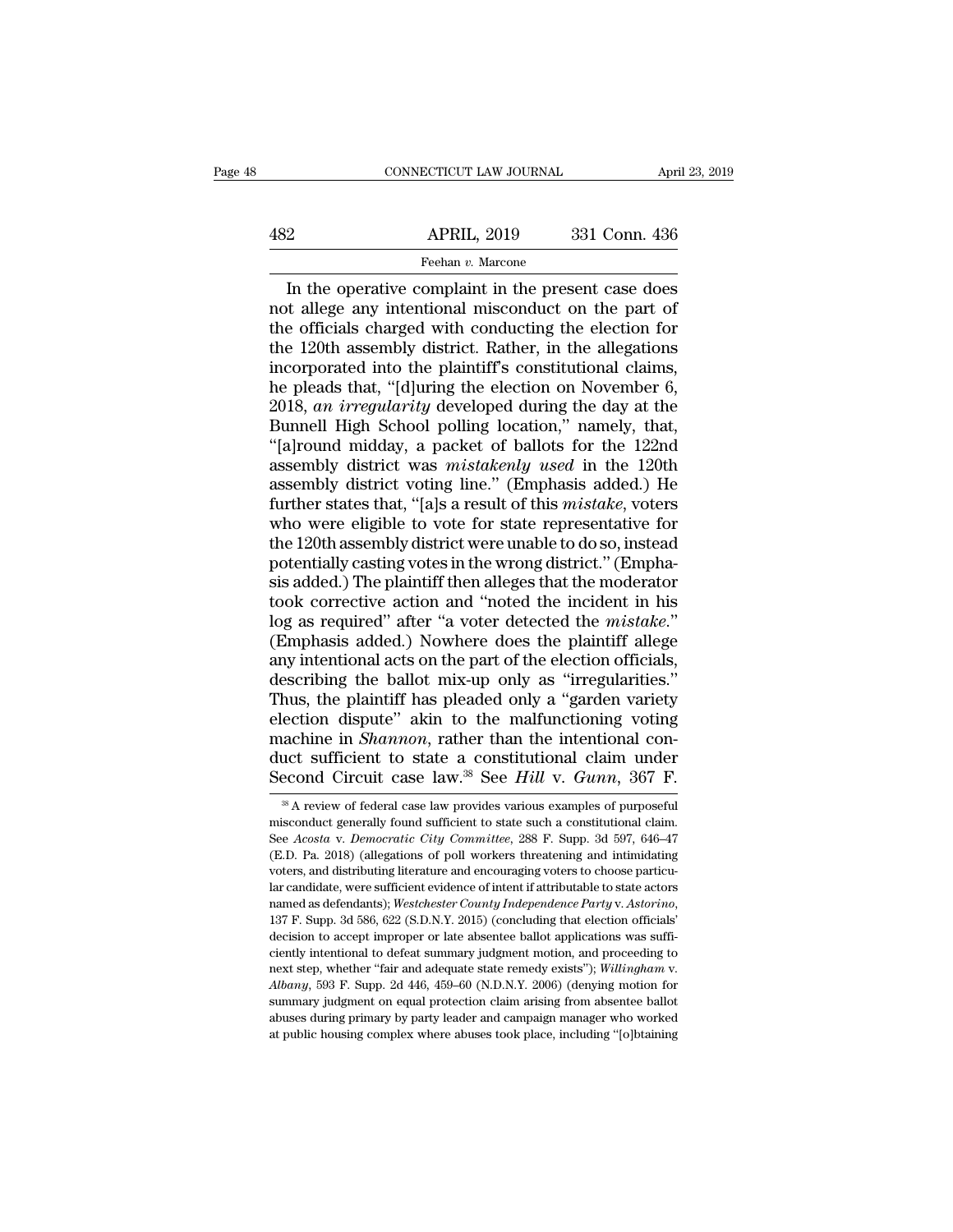Fage 4:<br>
Supp. 2d 532, 534–35 (S.D.N.Y. 2005) (concluding that<br>
Feehan v. Marcone<br>
Supp. 2d 532, 534–35 (S.D.N.Y. 2005) (concluding that<br>
plaintiff did not state violation of right to vote under<br>
foderal due process clause 331 Conn. 436 APRIL, 2019 483<br>
Feehan v. Marcone<br>
Supp. 2d 532, 534–35 (S.D.N.Y. 2005) (concluding that<br>
plaintiff did not state violation of right to vote under<br>
federal due process clause when she pleaded election<br>
worke 331 Conn. 436 APRIL, 2019 483<br>
Feehan v. Marcone<br>
Supp. 2d 532, 534–35 (S.D.N.Y. 2005) (concluding that<br>
plaintiff did not state violation of right to vote under<br>
federal due process clause when she pleaded election<br>
work  $\frac{331 \text{ Conn. } 436 \qquad \text{APRIL, } 2019 \qquad \text{483}}{\text{Feehan } v. \text{ Marcone}}$ <br>
Supp. 2d 532, 534–35 (S.D.N.Y. 2005) (concluding that plaintiff did not state violation of right to vote under federal due process clause when she pleaded elect Feehan v. Marcone<br>
Supp. 2d 532, 534–35 (S.D.N.Y. 2005) (concluding that<br>
plaintiff did not state violation of right to vote under<br>
federal due process clause when she pleaded election<br>
workers "knew or should have known Freehan v. Marcone<br>
Supp. 2d 532, 534–35 (S.D.N.Y. 2005) (concluding that<br>
plaintiff did not state violation of right to vote under<br>
federal due process clause when she pleaded election<br>
workers "knew or should have known Supp. 2d 532, 534–35 (S.D.N.Y. 2005) (concluding that plaintiff did not state violation of right to vote under federal due process clause when she pleaded election workers "knew or should have known that because plaintiff' plaintiff did not state violation of right to vote under<br>federal due process clause when she pleaded election<br>workers "knew or should have known that because<br>plaintiff's polling machine malfunctioned, she was<br>unable to cas federal due process clause when she pleaded election<br>workers "knew or should have known that because<br>plaintiff's polling machine malfunctioned, she was<br>unable to cast her vote and they therefore should have<br>given her an ad workers "knew or should have known that because<br>plaintiff's polling machine malfunctioned, she was<br>unable to cast her vote and they therefore should have<br>given her an additional opportunity to recast her vote,"<br>and that th plaintiff's polling machine malfunctioned, she was<br>unable to cast her vote and they therefore should have<br>given her an additional opportunity to recast her vote,"<br>and that their refusal to permit her to recast vote was<br>not unable to cast her vote and they therefore should have<br>given her an additional opportunity to recast her vote,"<br>and that their refusal to permit her to recast vote was<br>not act sufficiently intended to deprive her of consti given her an additional opportunity to recast her vote,"<br>and that their refusal to permit her to recast vote was<br>not act sufficiently intended to deprive her of constitu-<br>tional right). We, therefore, conclude that the pla and that their refusal to permit her to recast vote was<br>not act sufficiently intended to deprive her of constitu-<br>tional right). We, therefore, conclude that the plaintiff<br>has not made a colorable claim of a constitutional has not made a colorable claim of a constitutional violation because he has alleged only that local elections officials made an unintentional mistake, rather than adopted an intentional practice or policy.<sup>39</sup> Accordingly, tion because he has alleged only that local elections<br>officials made an unintentional mistake, rather than<br>adopted an intentional practice or policy.<sup>39</sup> Accordingly,<br>absentee ballot applications, soliciting voters to comp

officials made an unintentional mistake, rather than<br>adopted an intentional practice or policy.<sup>39</sup> Accordingly,<br>absentee ballot applications, soliciting voters to complete those applications,<br>asserting false reasons on t absentee ballot applications, soliciting voters to complete those applications, asserting false reasons on the applications, delivering the applications to the [board of elections], and receiving back the ballots for the asserting false reasons on the applications, delivering the applications to the [board of elections], and receiving back the ballots for the voters").<br><sup>39</sup> In support of his claim to the contrary, the plaintiff relies on the [board of elections], and receiving back the ballots for the voters").<br><sup>39</sup> In support of his claim to the contrary, the plaintiff relies on *Hunter* v. *Hamilton County Board of Elections*, 635 F.3d 219, 234–35 n.13 <sup>39</sup> In support of his claim to the contrary, the plaintiff relies on *Hunter* v. *Hamilton County Board of Elections*, 635 F.3d 219, 234–35 n.13 (6th Cir. 2011), in which the United States Court of Appeals for the Sixth *of the formulation County Board of Elections*, 635 F.3d 219, 234–35 n.13 (6th Cir. 2011), in which the United States Court of Appeals for the Sixth Circuit held that, in the context of elections, there can be an equal pr 2011), in which the United States Court of Appeals for the Sixth Circuit held that, in the context of elections, there can be an equal protection violation even in the absence of evidence of intentional discrimination. Se on the United States Supreme Court's decision in *Bush* v. *Gore*, suppose the United States in the absence of evidence of intentional discrimination. See id., 235 n.13 (rejecting defendant's "argument that there can be no near and, in the content of evidence of intentional discrimination. See id., 235 n.13 (rejecting defendant's "argument that there can be no violation of the [e]qual [p]rotection [c]lause . . . without evidence of intention id., 235 n.13 (rejecting defendant's "argument that there can be no violation<br>of the [e]qual [p]rotection [c]lause . . . without evidence of intentional<br>discrimination"). In support of this conclusion, the court in *Hunter* follow in cases of circuit splits. See, e.g., *Gleason v. Smolinski*, supraphendor in  $Bush$  v.  $Gore$ , supraphendor in Eurie Court in Hunter relied on the United States Supreme Court's decision in *Bush v. Gore*, supra, 531 discrimination"). In support of this conclusion, the court in *Hunter* relied on the United States Supreme Court's decision in *Bush v. Gore*, supra, 531 U.S. 104–105. See *Hunter v. Hamilton County Board of Elections*, su on the United States Supreme Court's decision in *Bush v. Gore*, supra, 531 U.S. 104–105. See *Hunter v. Hamilton County Board of Elections*, supra, 234 n.13. We disagree with the plaintiff's reliance on *Hunter*, even if U.S. 104–105. See *Hunter* v. *Hamilton County Board of Elections*, supra, 234 n.13. We disagree with the plaintiff's reliance on *Hunter*, even if we were to follow it instead of the Second Circuit case law that we genera 234 n.13. We disagree with the plaintiff's reliance on *Hunter*, even if we were to follow it instead of the Second Circuit case law that we generally follow in cases of circuit splits. See, e.g., *Gleason v. Smolinski*, one at issue in the present case. See, e.g., *Gleason v. Smolinski*, suprapped follow in cases of circuit splits. See, e.g., *Gleason v. Smolinski*, supra, 319 Conn. 444 n.41. Indeed, *Hunter* is factually distinguishable *Fellow* in cases of circuit splits. See, e.g., *Gleason v. Smolinski*, supra, 319 Conn. 444 n.41. Indeed, *Hunter* is factually distinguishable because it concerned an election board's lack of coherent or consistent stand concerned an election board's lack of coherent or consistent standards for the treatment of provisional ballots, rather than an isolated error like the one at issue in the present case. See *Hunter v. Hamilton County Board* the treatment of provisional ballots, rather than an isolated error like the one at issue in the present case. See *Hunter* v. *Hamilton County Board of Elections*, supra, 234–37; cf. *Northeast Ohio Coalition for Homeless* the treatment of provisional ballots, rather than an isolated error like the one at issue in the present case. See *Hunter v. Hamilton County Board of Elections*, supra, 234–37; cf. *Northeast Ohio Coalition for Homeless* usted, 696 F.3d 580, 597-98 (6th Cir. 2012) (finding sufficient evidence of proseful conduct given state's "intent to enforce its strict disqualification les without exception, despite the systemic poll-worker error identi in that case, the court of the court of the courter of the conclusion rules without exception, despite the systemic poll-worker error identified in this litigation and others," which had "result[ed] in the rejection of tho rules without exception, despite the systemic poll-worker error identified<br>in this litigation and others," which had "result[ed] in the rejection of thou-<br>sands of provisional ballots each year").<br>The Supreme Court's deci

The Supreme Court's decision in  $Bush$  is similarly distinguishable because,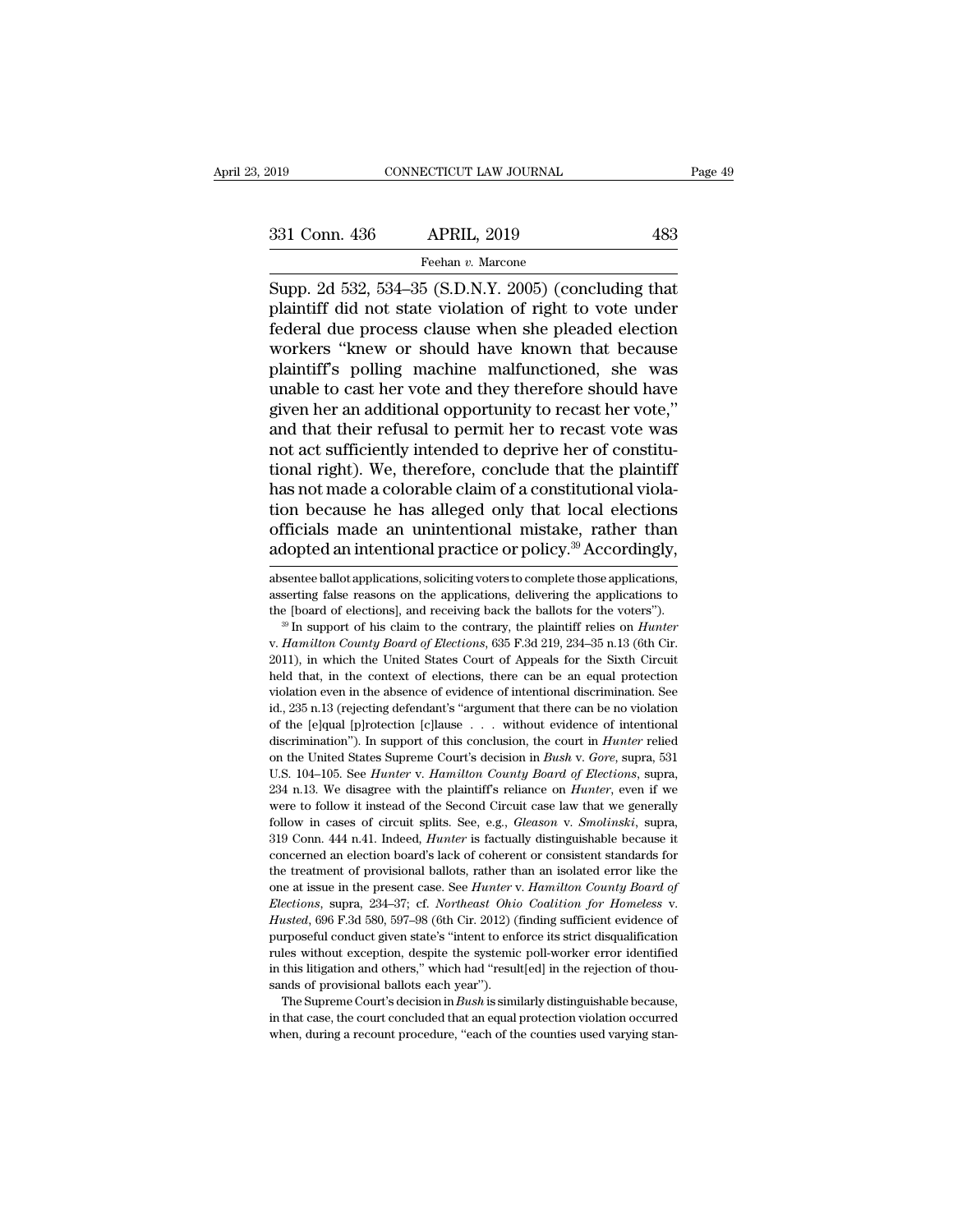## EXERCIT CONNECTICUT LAW JOURNAL April 23, 2019<br>484 APRIL, 2019 331 Conn. 436<br>Feehan v. Marcone Feehan *v.* Marcone

EXECUTE CONNECTICUT LAW JOURNAL FOR APRIL (2019)<br>
APRIL, 2019 331 Conn. 436<br>
Feehan v. Marcone<br>
Externed if our state courts would have jurisdiction over<br>
such a federal constitutional claim, the plaintiff has not<br>
suffici  $\begin{array}{ll}\n & \text{APRIL, 2019} & \text{331 Conn. 436} \\
 \text{Feehan } v. \text{ Marcone} \\
 \hline\n \end{array}$ Feehan v. Marcone<br>
even if our state courts would have jurisdiction over<br>
such a federal constitutional claim, the plaintiff has not<br>
sufficiently pleaded s  $\begin{array}{ll}\n & \text{APRIL, 2019} & \text{331 Conn. 436} \\
 \hline\n & \text{Feehan } v. \text{ Marcone} \\
 \hline\n \end{array}$ even if our state courts would have jurisdiction over<br>
such a federal constitutional claim, the plaintiff has not<br>
sufficiently pleaded such a claim in APRIL, 2019 331 Conn. 436<br>
Feehan v. Marcone<br>
even if our state courts would have jurisdiction over<br>
such a federal constitutional claim, the plaintiff has not<br>
sufficiently pleaded such a claim in the present case,<br>
and Frame,  $\frac{R_1R_2}{R_1R_3}$ <br>
even if our state courts wou<br>
such a federal constitutional<br>
sufficiently pleaded such a c<br>
and we uphold its dismissal h<br>
note 35 of this opinion. In our state courts would have jurisdiction over<br>a federal constitutional claim, the plaintiff has not<br>iently pleaded such a claim in the present case,<br>we uphold its dismissal by the trial court. See foot-<br>35 of this opini Franconstructional claim, the plantification has not<br>y pleaded such a claim in the present case,<br>hold its dismissal by the trial court. See foot-<br>ithis opinion.<br>II<br>DEFENDANTS' APPEALS FROM THE<br>GRANT OF INJUNCTIVE RELIEF<br>t d we uphold its dismissal by the trial court. See foot-<br>te 35 of this opinion.<br>II<br>THE DEFENDANTS' APPEALS FROM THE<br>GRANT OF INJUNCTIVE RELIEF<br>We next turn to the defendants' appeals in which<br>ey claim that the trial court i

### II

THE DEFENDANTS' APPEALS FROM THE<br>
THE DEFENDANTS' APPEALS FROM THE<br>
GRANT OF INJUNCTIVE RELIEF<br>
We next turn to the defendants' appeals in which<br>
they claim that the trial court improperly granted the<br>
dards to determine w

THE DEFENDANTS AFFEALS FROM THE<br>GRANT OF INJUNCTIVE RELIEF<br>We next turn to the defendants' appeals in which<br>they claim that the trial court improperly granted the<br>dards to determine what was a legal vote. Broward County us GRANT OF INJUNCTIVE RELIEF<br>We next turn to the defendants' appeals in which<br>they claim that the trial court improperly granted the<br>dards to determine what was a legal vote. Broward County used a more<br>forgiving standard tha We next turn to the defendants' appeals in which<br>they claim that the trial court improperly granted the<br>dards to determine what was a legal vote. Broward County used a more<br>forgiving standard than Palm Beach County, and un ence in population between the counties.<sup>"</sup> *Bush* v. *Gore*, suppose the direction of the dards to determine what was a legal vote. Broward County used a more forgiving standard than Palm Beach County, and uncovered almos 107. In addition, the state officials in *Bush* used a more forgiving standard than Palm Beach County, and uncovered almost three times as many new votes, a result markedly disproportionate to the difference in population dards to determine what was a legal vote. Broward County used a more forgiving standard than Palm Beach County, and uncovered almost three times as many new votes, a result markedly disproportionate to the difference in p forgiving standard than Palm Beach County, and uncovered almost three times as many new votes, a result markedly disproportionate to the difference in population between the counties." *Bush* v. Gore, supra, 531 U.S. 107. county as many new votes, a result markedly disproportionate to the difference in population between the counties." *Bush* v. Gore, supra, 531 U.S. 107. In addition, the state officials in *Bush* used "variant standards" t ence in population between the counties." *Bush v. Gore*, supra, 531 U.S. 107. In addition, the state officials in *Bush* used "variant standards" to determine which votes would be counted, and, as the result of the certi 107. In addition, the state officials in *Bush* used "variant standards" to determine which votes would be counted, and, as the result of the certification deadline that had been imposed by the Florida Supreme Court, one 107. In addition, the state officials in *Bush* used "variant standards" to determine which votes would be counted, and, as the result of the certification deadline that *had* been imposed by the Florida Supreme Court, on tion deadline that had been imposed by the Florida Supreme Court, one county had completed only a partial count. Id., 108. We conclude that *Bush* is readily distinguishable because that case involved a state's widespread election violates that can be county had completed only a partial count. Id., 108. We is readily distinguishable because that case involved application of arbitrarily varying standards in determ voters. That decision does is readily distinguishable because that case involved a state's widespread<br>application of arbitrarily varying standards in determining the intent of the<br>voters. That decision does not stand for the proposition that *any*

followed on remand, *Butterworth* v. *Dempsey*, 237 F. Supp. 369 U.S. 1964), for the proposition and *Butterworth* v. *Dempsey*, 229 F. Supp. 754 (D. Conn.), aff d sub nom. *Pinney* v. *Butterworth*, 378 U.S. 564, 84 S. Ct election violates the United States constitution.<br>
Thus, we also disagree with the plaintiff's reliance on *Butterworth* v.<br> *Dempsey*, 229 F. Supp. 754 (D. Conn.), aff'd sub nom. *Pinney* v. *Butterworth*,<br>
378 U.S. 564, Thus, we also disagree with the plaintiff's reliance on *Butterworth* v.<br> *Dempsey*, 229 F. Supp. 754 (D. Conn.), aff'd sub nom. *Pinney v. Butterworth*,<br>
378 U.S. 564, 84 S. Ct. 1918, 12 L. Ed. 2d 1037 (1964), and the de Dempsey, 229 F. Supp. 754 (D. Conn.), aff'd sub nom. *Pinney v. Butterworth*, 378 U.S. 564, 84 S. Ct. 1918, 12 L. Ed. 2d 1037 (1964), and the decision that followed on remand, *Butterworth v. Dempsey*, 237 F. Supp. 302 (D. Dempsey, 229 F. Supp. 754 (D. Conn.), aff'd sub nom. *Pinney v. Butterworth*, 378 U.S. 564, 84 S. Ct. 1918, 12 L. Ed. 2d 1037 (1964), and the decision that followed on remand, *Butterworth v. Dempsey*, 237 F. Supp. 302 (D followed on remand, *Butterworth* v. *Dempsey*, 237 F. Supp. 302 (D. Conn. 1964), for the proposition that, "under *Baker* v. *Carr*, [supra, 369 U.S. 186], a claim made under the federal constitution cannot be limited by 1964), for the proposition that, "under *Baker* v. *Carr*, [supra, 369 U.S. 186], a claim made under the federal constitution cannot be limited by the state constitution." That case is distinguishable because it involved *Buthermorth* v. *Permande* under the federal constitution cannot be limited by the state constitution." That case is distinguishable because it involved a challenge to our state's legislative districting in light of recen constitution." That case is distinguishable because it involved a challenge to our state's legislative districting in light of recently announced one person, one vote principles, and the need for a state constitutional con to our state's legislative districting in light of recently announced one person, one vote principles, and the need for a state constitutional convention and redistricting sooner than provided by the Connecticut constitut one vote principles, and the need for a state constitutional convention and redistricting sooner than provided by the Connecticut constitution. See *Butterworth* v. *Dempsey*, supra, 237 F. Supp. 306–307. Thus, the allegat Butterworth v. Dempsey, supra, 237 F. Supp. 306–307. Thus, the allegation at issue in that case involved an equal protection violation that had been imposed de jure, rather than the limited challenge to a flawed election a at issue in that case involved an equal protection violation that had been<br>imposed de jure, rather than the limited challenge to a flawed election at<br>issue in the present case. See *Westchester County Independent Party* v. and cases alleging "[u]neven or erroneous application of an otherwise valid statute [that] constituted challenge to a flawed election at issue in the present case. See *Westchester County Independent Party* v. *Astorino*, inspue in the present case. See *Westchester County Independent Party v.*<br>
Astorino, 137 F. Supp. 3d 586, 619–20 (S.D.N.Y. 2015) (noting distinction<br>
between "[l]aws that by their own terms burden the fundamental rights of Astorino, 137 F. Supp. 3d 586, 619–20 (S.D.N.Y. 2015) (noting distinct between "[l]aws that by their own terms burden the fundamental rights minority groups [that] raise particular concerns of invidious discrimination and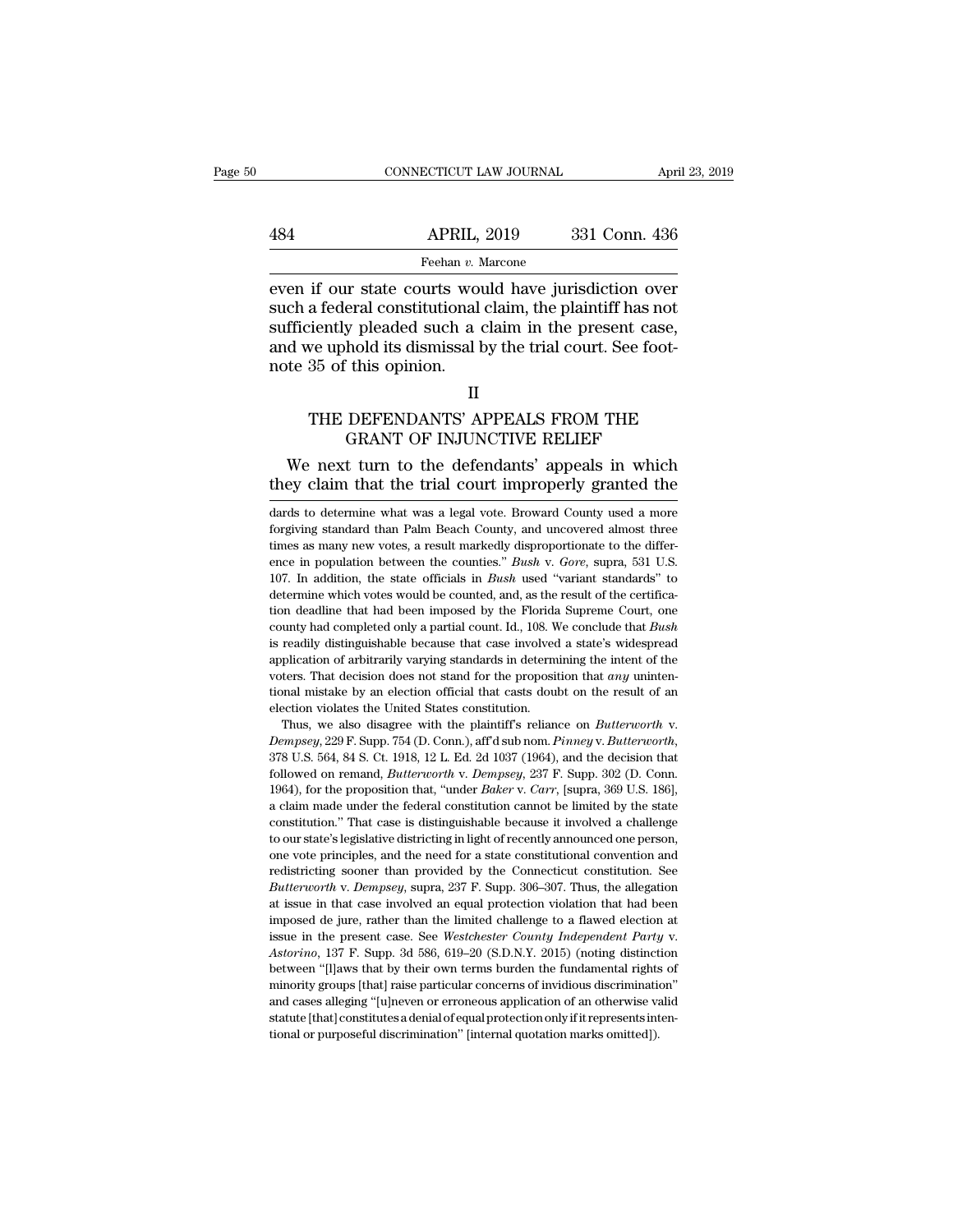Frage 51<br>
Page 51<br>
331 Conn. 436 APRIL, 2019 485<br>
Feehan v. Marcone<br>
plaintiff's motion for a temporary injunction prohibiting<br>
the state officials from declaring a winner pursuant to<br>
8.0.310. The plaintiff discorped also 331 Conn. 436 APRIL, 2019 485<br>
Feehan v. Marcone<br>
plaintiff's motion for a temporary injunction prohibiting<br>
the state officials from declaring a winner pursuant to<br>
§ 9-319. The plaintiff disagrees, and also contends that 331 Conn. 436 APRIL, 2019 485<br>
Feehan v. Marcone<br>
plaintiff's motion for a temporary injunction prohibiting<br>
the state officials from declaring a winner pursuant to<br>
§ 9-319. The plaintiff disagrees, and also contends tha 331 Conn. 436 APRIL, 2019 485<br>
Feehan v. Marcone<br>
plaintiff's motion for a temporary injunction prohibiting<br>
the state officials from declaring a winner pursuant to<br>  $\S 9-319$ . The plaintiff disagrees, and also contends t Feehan v. Marcone<br>
plaintiff's motion for a temporary injunction prohibiting<br>
the state officials from declaring a winner pursuant to<br>
§ 9-319. The plaintiff disagrees, and also contends that<br>
the defendants' appeals have Freehan v. Marcone<br>
plaintiff's motion for a temporary injunction prohibiting<br>
the state officials from declaring a winner pursuant to<br>
§ 9-319. The plaintiff disagrees, and also contends that<br>
the defendants' appeals hav plaintiff's motion for a temporary injunction prohibiting<br>the state officials from declaring a winner pursuant to<br>§ 9-319. The plaintiff disagrees, and also contends that<br>the defendants' appeals have been rendered moot<br>bec the state officials from declaring a winner pursuant to  $\S$  9-319. The plaintiff disagrees, and also contends that the defendants' appeals have been rendered moot because of the passage of the statutory deadline in  $\S$  9-

### A

### Mootness

canvassed and a winner declared 'during the month<br>which they are cast,' " namely, November, 2018.<br>A<br>Mootness<br>Because it implicates this court's appellate subject<br>atter jurisdiction, we begin with the plaintiff's moot-<br>as c in which they are cast,'" namely, November, 2018.<br>
A<br>
Mootness<br>
Because it implicates this court's appellate subject<br>
matter jurisdiction, we begin with the plaintiff's moot-<br>
ness claim. The plaintiff contends that the de A<br>Mootness<br>Because it implicates this court's appellate subject<br>matter jurisdiction, we begin with the plaintiff's moot-<br>ness claim. The plaintiff contends that the defendants'<br>appeals challenging the trial court's order o appeals challenging the trial court's order of injunctive Mootness<br>Because it implicates this court's appellate subject<br>matter jurisdiction, we begin with the plaintiff's moot-<br>ness claim. The plaintiff contends that the defendants'<br>appeals challenging the trial court's order of Because it implicates this court's appellate subject<br>matter jurisdiction, we begin with the plaintiff's moot-<br>ness claim. The plaintiff contends that the defendants'<br>appeals challenging the trial court's order of injuncti Because it implicates this court's appellate subject<br>matter jurisdiction, we begin with the plaintiff's moot-<br>ness claim. The plaintiff contends that the defendants'<br>appeals challenging the trial court's order of injuncti matter jurisdiction, we begin with the plaintiff's mootness claim. The plaintiff contends that the defendants'<br>appeals challenging the trial court's order of injunctive<br>relief have been rendered moot because of the passag ness claim. The plaintiff contends that the defendants'<br>appeals challenging the trial court's order of injunctive<br>relief have been rendered moot because of the passage<br>of the statutory deadline in § 9-319. The plaintiff p appeals challenging the trial court's order of injunctive<br>relief have been rendered moot because of the passage<br>of the statutory deadline in § 9-319. The plaintiff posits<br>that the "only way that there can be compliance wi relief have been rendered moot because of the passage<br>of the statutory deadline in § 9-319. The plaintiff posits<br>that the "only way that there can be compliance with<br> $\ldots$  § 9-319 is with a new, complete, and constitution of the statutory deadline in § 9-319. The plaintiff posits<br>
that the "only way that there can be compliance with<br>  $\ldots$  § 9-319 is with a new, complete, and constitutional<br>
election, where the votes are canvassed and the that the "only way that there can be compliance with<br>  $\ldots$  § 9-319 is with a new, complete, and constitutional<br>
election, where the votes are canvassed and the winner<br>
declared in the same month in which they are cast,<br>  $\dots$  § 9-319 is with a new, complete, and constitutional<br>election, where the votes are canvassed and the winner<br>declared in the same month in which they are cast,<br>after all eligible voters have had the opportunity to<br>part election, where the votes are canvassed and the winner<br>declared in the same month in which they are cast,<br>after all eligible voters have had the opportunity to<br>participate." The plaintiff contends that the defendants<br>"cann declared in the same month in which they are cast,<br>after all eligible voters have had the opportunity to<br>participate." The plaintiff contends that the defendants<br>"cannot get practical relief through their appeals," in<br>whic after all eligible voters have had the opportunity to<br>participate." The plaintiff contends that the defendants<br>"cannot get practical relief through their appeals," in<br>which they seek reversal of the injunction, because<br>eve participate." The plaintiff contends that the defendants<br>"cannot get practical relief through their appeals," in<br>which they seek reversal of the injunction, because<br>even if this court reverses that order, "§ 9-319 remains<br> "cannot get practical relief through their appeals," in<br>which they seek reversal of the injunction, because<br>even if this court reverses that order, "§ 9-319 remains<br>unchallenged and in effect and, therefore, votes from<br>the which they seek reversal of the injunction, because<br>even if this court reverses that order, "§ 9-319 remains<br>unchallenged and in effect and, therefore, votes from<br>the constitutionally infirm November 6, 2018 election<br>now c even if this court reverses that order, "§ 9-319 remains<br>unchallenged and in effect and, therefore, votes from<br>the constitutionally infirm November 6, 2018 election<br>now cannot be canvassed." The plaintiff relies on *Office* unchallenged and in effect and, therefore, votes from<br>the constitutionally infirm November 6, 2018 election<br>now cannot be canvassed." The plaintiff relies on *Office*<br>of the Governor v. Select Committee of Inquiry, 271<br>Con the constitutionally infirm November 6, 2018 election<br>now cannot be canvassed." The plaintiff relies on *Office*<br>of the Governor v. Select Committee of Inquiry, 271<br>Conn. 540, 858 A.2d 709 (2004), which had deemed<br>signific now cannot be canvassed." The plaintiff relies on *Office*<br>of the Governor v. Select Committee of Inquiry, 271<br>Conn. 540, 858 A.2d 709 (2004), which had deemed<br>significant the fact that an appeal was heard and<br>decided bef of the Governor v. Select Committee of Inquiry, 271<br>Conn. 540, 858 A.2d 709 (2004), which had deemed<br>significant the fact that an appeal was heard and<br>decided before the impeachment committee's deadline,<br>and argues that t Conn. 540, 858 A.2d 709 (2004), which had deemed significant the fact that an appeal was heard and decided before the impeachment committee's deadline, and argues that the defendants' appeals are moot because of the passa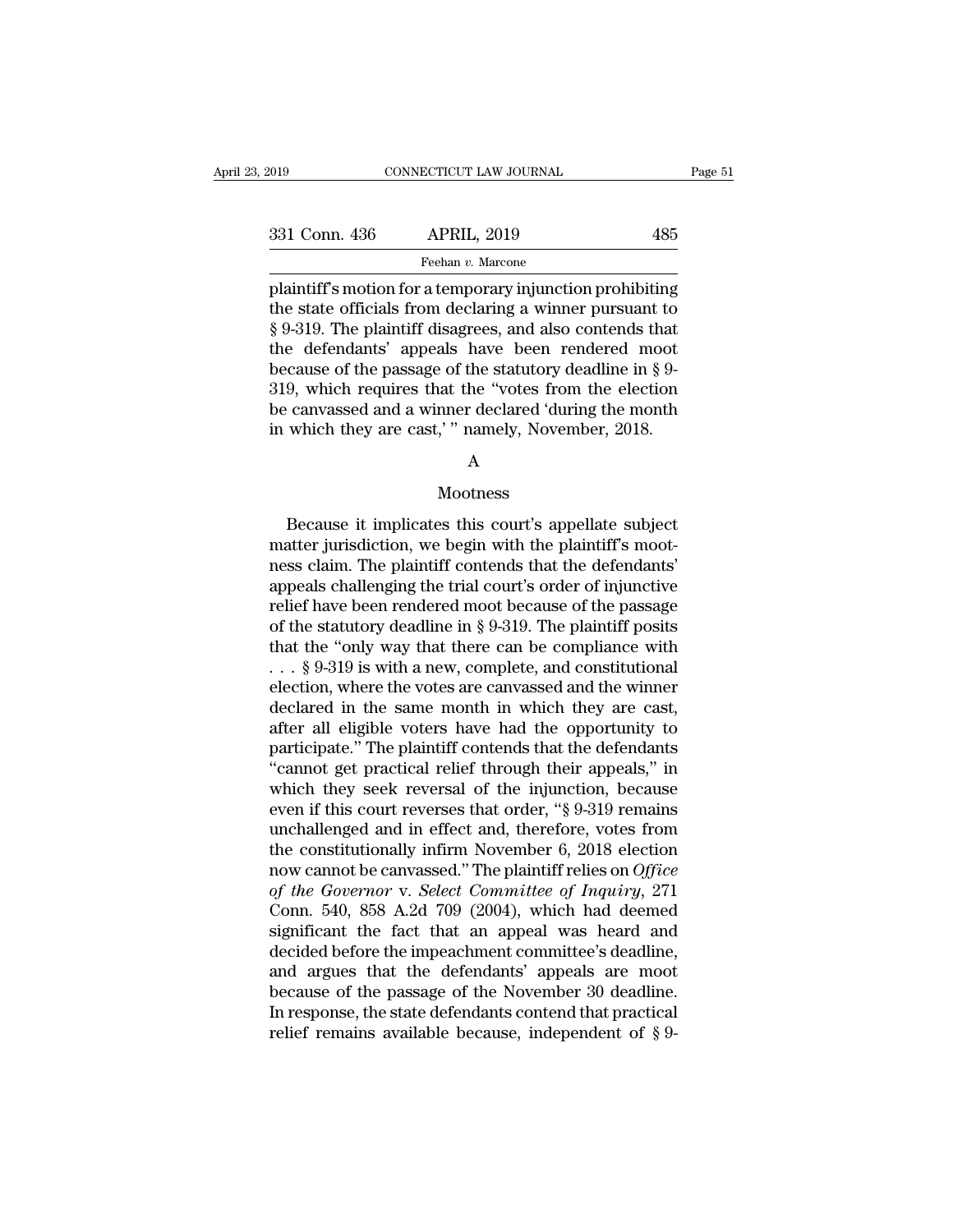|     | CONNECTICUT LAW JOURNAL | April 23, 2019 |
|-----|-------------------------|----------------|
|     |                         |                |
| 486 | <b>APRIL, 2019</b>      | 331 Conn. 436  |
|     | Feehan v. Marcone       |                |

CONNECTICUT LAW JOURNAL April 23, 2019<br>
486 APRIL, 2019 331 Conn. 436<br>
Feehan v. Marcone<br>
319, article third, § 7, of the Connecticut constitution<br>
gives them a mandatory duty to canvass and declare.<br>
The state defendants 486 APRIL, 2019 331 Conn. 436<br>
Feehan v. Marcone<br>
319, article third, § 7, of the Connecticut constitution<br>
gives them a mandatory duty to canvass and declare.<br>
The state defendants also contend that the plaintiff does<br>
n  $\begin{array}{r} \text{APRIL, 2019} \text{331 Conn. } 436 \\ \text{Feehan } v. \text{ Marcone} \end{array}$ <br>  $\begin{array}{r} \text{Feehan } v. \text{ Marcone} \end{array}$ <br>  $\begin{array}{r} \text{7, of the Connecticut constitution} \text{gives them a mandatory duty to canvas and declare.} \end{array}$ <br>
The state defendants also contend that the plaintiff does not cite any legal authority for  $\frac{\text{APRIL, 2019}}{\text{Feehan } v. \text{ Marcone}}$ <br>319, article third, § 7, of the Connecticut constitution<br>gives them a mandatory duty to canvass and declare.<br>The state defendants also contend that the plaintiff does<br>not cite any legal au Freehan v. Marcone<br>
The statutory during the Connecticut constitution<br>
gives them a mandatory duty to canvass and declare.<br>
The state defendants also contend that the plaintiff does<br>
not cite any legal authority for the p Freehan v. Marcone<br>
219, article third, § 7, of the Connecticut constitution<br>
gives them a mandatory duty to canvass and declare.<br>
The state defendants also contend that the plaintiff does<br>
not cite any legal authority fo 319, article third,  $\S 7$ , of the Connecticut constitution<br>gives them a mandatory duty to canvass and declare.<br>The state defendants also contend that the plaintiff does<br>not cite any legal authority for the proposition tha gives them a mandatory du<br>The state defendants also conot cite any legal authorit<br>noncompliance with the sta<br>cludes them from performi<br>agree with the defendants<br>appeals are not moot.<br>"It is well established t E state defendants also contend that the praintin does<br>
of the transformal extends that incompliance with the statutory deadline actually pre-<br>
ides them from performing their election duties. We<br>
ree with the defendants, For the any legal authority for the proposition that<br>noncompliance with the statutory deadline actually pre-<br>cludes them from performing their election duties. We<br>agree with the defendants, and conclude that their<br>appeals

noncompliance with the statutory deadline actually pre-<br>cludes them from performing their election duties. We<br>agree with the defendants, and conclude that their<br>appeals are not moot.<br>"It is well established that [m]ootness settled general roll performing the effection duties. We agree with the defendants, and conclude that their appeals are not moot.<br>
"It is well established that [m]ootness implicates [this] court's subject matter jurisdict agree with the defendants, and conclude that their<br>appeals are not moot.<br>"It is well established that [m]ootness implicates<br>[this] court's subject matter jurisdiction and is thus a<br>threshold matter for us to resolve.... It diction; it is well established that [m]ootness implicates [this] court's subject matter jurisdiction and is thus a threshold matter for us to resolve.  $\dots$  It is a well-settled general rule that the existence of an actua "It is well established that [m]ootness implicates [this] court's subject matter jurisdiction and is thus a threshold matter for us to resolve. . . . It is a well-settled general rule that the existence of an actual contr [this] court's subject matter jurisdiction and is thus a<br>threshold matter for us to resolve. . . . It is a well-<br>settled general rule that the existence of an actual<br>controversy is an essential requisite to appellate juri threshold matter for us to resolve. . . . It is a well-<br>settled general rule that the existence of an actual<br>controversy is an essential requisite to appellate juris-<br>diction; it is not the province of appellate courts to settled general rule that the existence of an actual<br>controversy is an essential requisite to appellate juris-<br>diction; it is not the province of appellate courts to<br>decide moot questions, disconnected from the granting<br>of controversy is an essential requisite to appellate juris-<br>diction; it is not the province of appellate courts to<br>decide moot questions, disconnected from the granting<br>of actual relief or from the determination of which no diction; it is not the province of appellate courts to<br>decide moot questions, disconnected from the granting<br>of actual relief or from the determination of which no<br>practical relief can follow. . . . An actual controversy<br>m decide moot questions, disconnected from the granting<br>of actual relief or from the determination of which no<br>practical relief can follow.... An actual controversy<br>must exist not only at the time the appeal is taken, but<br>al of actual relief or from the determination of which no<br>practical relief can follow. . . . An actual controversy<br>must exist not only at the time the appeal is taken, but<br>also throughout the pendency of the appeal. . . . .<br> practical relief can follow.... An actual controversy<br>must exist not only at the time the appeal is taken, but<br>also throughout the pendency of the appeal.....<br>When, during the pendency of an appeal, events have<br>occurred t must exist not only at the time the appeal is taken, but<br>also throughout the pendency of the appeal. . . . .<br>When, during the pendency of an appeal, events have<br>occurred that preclude an appellate court from granting<br>any p also throughout the pendency of the appeal. . . . . When, during the pendency of an appeal, events have occurred that preclude an appellate court from granting any practical relief through its disposition of the merits, a When, during the pendency of an appeal, events have<br>occurred that preclude an appellate court from granting<br>any practical relief through its disposition of the merits,<br>a case has become moot." (Internal quotation marks<br>omi occurred that preclude an appellate court from granting<br>any practical relief through its disposition of the merits,<br>a case has become moot." (Internal quotation marks<br>omitted.) In re Emma F., 315 Conn. 414, 423–24, 107<br>A.3 any practical relief through its disposition of the merits,<br>a case has become moot." (Internal quotation marks<br>omitted.) In re Emma F., 315 Conn. 414, 423–24, 107<br>A.3d 947 (2015); see also, e.g., *Statewide Grievance<br>Comm* a case has become moot." (Internal quotation marks<br>omitted.) In re Emma F., 315 Conn. 414, 423–24, 107<br>A.3d 947 (2015); see also, e.g., *Statewide Grievance*<br>Committee v. Burton, 282 Conn. 1, 13, 917 A.2d 966<br>(2007) ("the omitted.) In re Emma F., 315 Conn. 414, 423–24, 107<br>A.3d 947 (2015); see also, e.g., *Statewide Grievance*<br>Committee v. Burton, 282 Conn. 1, 13, 917 A.2d 966<br>(2007) ("the central question in a mootness problem is<br>whether  $A$ <sup>2</sup> (2015), see also, e.g., *Statewide* Griedmeer minimittee v. *Burton*, 282 Conn. 1, 13, 917 A.2d 966 007) ("the central question in a mootness problem is nether a change in the circumstances that prevailed the begin Committee v. *Barton*, 282 Colli. 1, 15, 317 A.2d 300 (2007) ("the central question in a mootness problem is whether a change in the circumstances that prevailed at the beginning of the litigation has forestalled the pros

(2007) ( the central question in a moothess problem is<br>whether a change in the circumstances that prevailed<br>at the beginning of the litigation has forestalled the<br>prospect for meaningful, practical, or effective relief"). whether a change in the circumstances that prevalled<br>at the beginning of the litigation has forestalled the<br>prospect for meaningful, practical, or effective relief").<br>Appeals challenging temporary injunctions may be<br>render at the beginning of the higation has forestaned the<br>prospect for meaningful, practical, or effective relief").<br>*Appeals challenging temporary injunctions may be*<br>rendered moot by, inter alia, the cessation of the chal-<br>len prospect for meaningful, practical, or effective refler *j*.<br>
Appeals challenging temporary injunctions may be<br>
rendered moot by, inter alia, the cessation of the chal-<br>
lenged activity or the expiration of the injunction Appeals challenging temporary injunctions may be<br>rendered moot by, inter alia, the cessation of the chal-<br>lenged activity or the expiration of the injunction by<br>its own terms. See, e.g., *Connecticut State Employees*<br>Assn.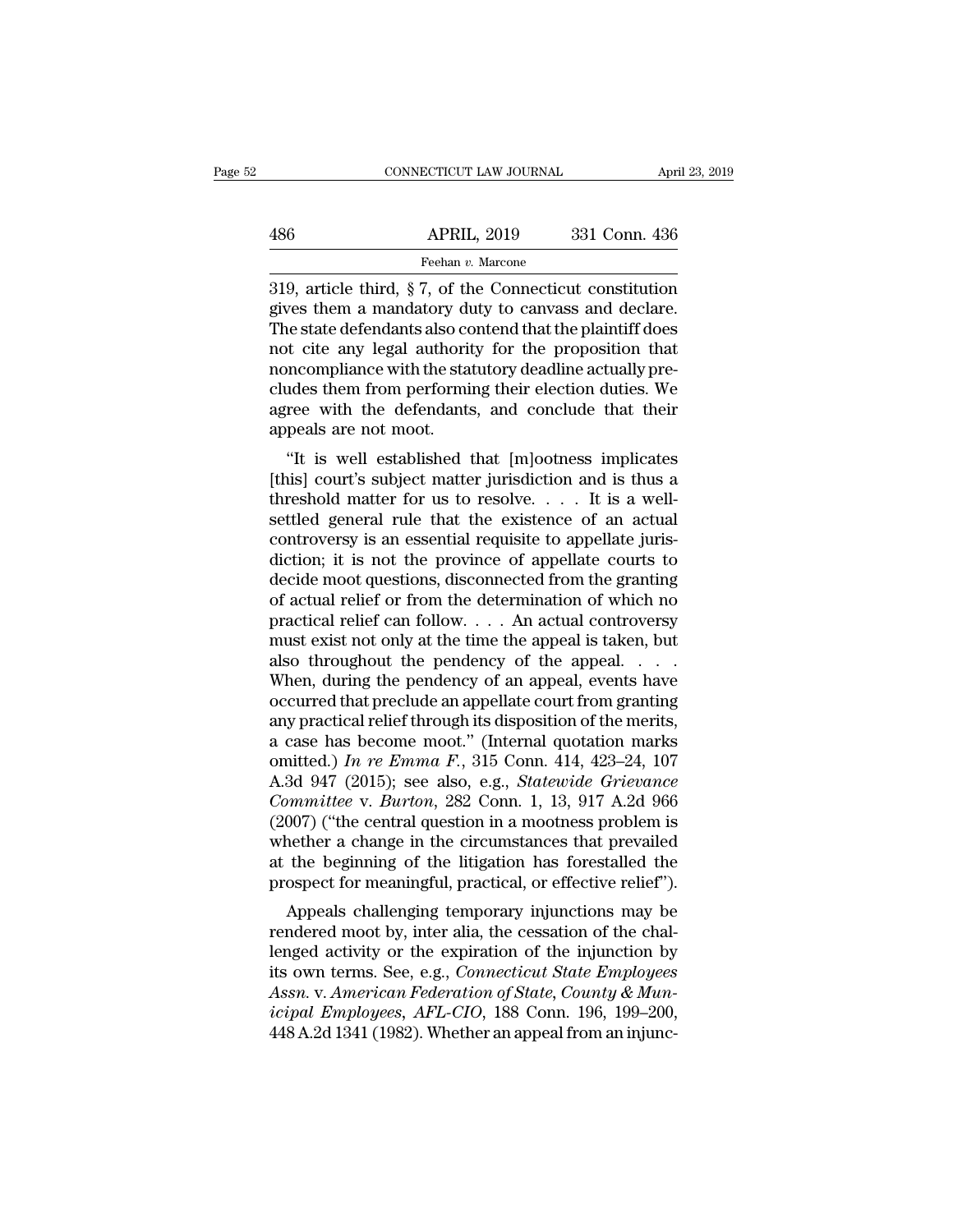the connective state of the passage of a<br>  $1331 \text{ Conn. } 436$  APRIL,  $2019$  487<br>
Feehan v. Marcone<br>
The passage of a<br>
tion is, however, rendered moot by the passage of a<br>
statutory deadline for the enjoined action is a quest 331 Conn. 436 APRIL, 2019 487<br>
Feehan v. Marcone<br>
tion is, however, rendered moot by the passage of a<br>
statutory deadline for the enjoined action is a question<br>
of first impression for this court.<sup>40</sup> On this point, we<br>
f 331 Conn. 436 APRIL, 2019 487<br>
Feehan v. Marcone<br>
tion is, however, rendered moot by the passage of a<br>
statutory deadline for the enjoined action is a question<br>
of first impression for this court.<sup>40</sup> On this point, we<br>
f 331 Conn. 436 APRIL, 2019 487<br>
Feehan v. Marcone<br>
tion is, however, rendered moot by the passage of a<br>
statutory deadline for the enjoined action is a question<br>
of first impression for this court.<sup>40</sup> On this point, we<br>
f Feehan *v.* Marcone<br>
The *v. Marcone*<br>
The *v. Marcone*<br>
Statutory deadline for the enjoined action is a question<br>
of first impression for this court.<sup>40</sup> On this point, we<br>
find instructive the decision of the District of Freehan v. Marcone<br>
from is, however, rendered moot by the passage of a<br>
statutory deadline for the enjoined action is a question<br>
of first impression for this court.<sup>40</sup> On this point, we<br>
find instructive the decision of statutory deadline for the enjoined action is a question<br>of first impression for this court.<sup>40</sup> On this point, we<br>find instructive the decision of the District of Columbia<br>Circuit in *Jacksonville Port Authority* v. Adams of first impression for this court.<sup>40</sup> On this point, we<br>find instructive the decision of the District of Columbia<br>Circuit in *Jacksonville Port Authority* v. *Adams*, 556<br>F.2d 52 (D.C. Cir. 1977). In *Jacksonville Port A* find instructive the decision of the District of Columbia<br>Circuit in *Jacksonville Port Authority* v. Adams, 556<br>F.2d 52 (D.C. Cir. 1977). In *Jacksonville Port Authority*,<br>the court concluded that an appeal from a denial Circuit in *Jacksonville Port Authority v. Adams*, 556<br>F.2d 52 (D.C. Cir. 1977). In *Jacksonville Port Authority*,<br>the court concluded that an appeal from a denial of a<br>temporary restraining order was not moot because a<br>po F.2d 52 (D.C. Cir. 1977). In *Jacksonville Port Authority*,<br>the court concluded that an appeal from a denial of a<br>temporary restraining order was not moot because a<br>port authority could vindicate its right to a grant from<br> the court concluded that an appeal from a denial of a<br>
temporary restraining order was not moot because a<br>
port authority could vindicate its right to a grant from<br>
the Federal Aviation Administration, despite the pas-<br>
sa temporary restraining order was not moot because a<br>port authority could vindicate its right to a grant from<br>the Federal Aviation Administration, despite the pas-<br>sage during the pendency of the litigation of a statutory<br>de port authority could vindicate its right to a grant from<br>the Federal Aviation Administration, despite the pas-<br>sage during the pendency of the litigation of a statutory<br>deadline for the initiation of such grants, because a the Federal Aviation Administration, despite the passage during the pendency of the litigation of a statutory deadline for the initiation of such grants, because a "congressional deadline on an agency's ability to take act sage during the pendency of the litigation of a statutory<br>deadline for the initiation of such grants, because a<br>"congressional deadline on an agency's ability to take<br>action on its own motion does not preclude an agency's<br> thority to take later action on direction of a court<br>xercising judicial review." Id., 56–57. The court empha-<br>zed that "equitable considerations prevent an agency<br><sup>#0</sup> We disagree with the plaintiff's reliance on this cour authority to take later action on direction of a court<br>exercising judicial review." Id., 56–57. The court empha-<br>sized that "equitable considerations prevent an agency<br><sup>40</sup> We disagree with the plaintiff's reliance on this

exercising judicial review." Id., 56–57. The court emphasized that "equitable considerations prevent an agency<br><sup>40</sup> We disagree with the plaintiff's reliance on this court's decision in *Office* of the Governor v. Select sized that "equitable considerations prevent an agency<br>  $\frac{40 \text{ We}}{40 \text{ We}}$  disagree with the plaintiff's reliance on this court's decision in *Office*<br> *of the Governor* v. *Select Committee of Inquiry*, supra, 271 Co sized that equitable considerations prevent all agency<br>
<sup>40</sup> We disagree with the plaintiff's reliance on this court's decision in *Office*<br> *of the Governor* v. *Select Committee of Inquiry*, supra, 271 Conn. 540, for<br>
th <sup>40</sup> We disagree with the plaintiff's reliance on this court's decision in Office of the Governor v. Select Committee of Inquiry, supra, 271 Conn. 540, for the proposition that the expiration of an underlying statutory de of the Governor v. Select Committee of Inquiry, supra, 271 Conn. 540, for the proposition that the expiration of an underlying statutory deadline renders moot an appeal challenging a temporary injunction ordered prior to the proposition that the expiration of an underlying statutory deadline renders moot an appeal challenging a temporary injunction ordered prior to that deadline. In *Office of the Governor*, this court noted that our stat ders moot an appeal challenging a temporary injunction ordered prior to that deadline. In *Office of the Governor*, this court noted that our state House of Representatives had obliged the select committee to report its fi that deadline. In *Office of the Governor*, this court noted that our state House of Representatives had obliged the select committee to report its findings and recommendations on or before June 30, 2004. Id., 548–49. Thi House of Representatives had obliged the select committee to report its findings and recommendations on or before June 30, 2004. Id., 548–49. This court scheduled oral argument of the appeal for June 18, 2004, on the basis findings and recommendations on or before June 30, 2004. Id., 548–49. This court scheduled oral argument of the appeal for June 18, 2004, on the basis of a representation from the select committee that, if the court "were court scheduled oral argument of the appeal for June 18, 2004, on the basis of a representation from the select committee that, if the court "were to hear the appeal on [that date], its proceedings would still be open as o of a representation from the select committee that, if the court "were to hear the appeal on [that date], its proceedings would still be open as of that date, so that, as of that date, the case would not be moot." Id., 549 hear the appeal on (that date), its proceedings would still be open as of that date, so that, as of that date, the case would not be moot." Id., 549. The court stated that it then "heard and decided" that appeal on June 18 date, so that, as of that date, the case would not be moot." Id., 549. The court stated that it then "heard and decided" that appeal on June 18, 2004, and, "[b]ecause at that time the defendant was still in session, any qu court stated that it then "heard and decided" that appeal on June 18, 2004, and, "[b]ecause at that time the defendant was still in session, any question of mootness by operation of the passage of time, *which might have o* and, "[b]ecause at that time the defendant was still in session, any question of mootness by operation of the passage of time, *which might have occurred* had this appeal been heard and decided at a later date, had been di and this approach of the passage of time, *which might have occurred* had this appeal been heard and decided at a later date, had been dispelled. The appeal, therefore, is not moot by virtue of the defendant's time frame For moothers are performed and decided at a later date, had been dispelled.<br>The appeal, therefore, is not moot by virtue of the defendant's time frame<br>for reporting to the House of Representatives." (Emphasis added.) Id. O The appeal, therefore, is not moot by virtue of the defendant's time frame<br>for reporting to the House of Representatives." (Emphasis added.) Id. *Office*<br>of the Governor, therefore, does not support the plaintiff's mootne For reporting to the House of Representatives." (Emphasis added.) Id. Office of the Governor, therefore, does not support the plaintiff's mootness analysis because, although this court expressed some concern about the pote of the Governor, therefore, does not support the plaintiff's mootness analysis because, although this court expressed some concern about the potential for mootness caused by the passage of the June 30 deadline during the p of the Governor, therefore, does not support the plaintiff's mootness analysis because, although this court expressed some concern about the potential for mootness caused by the passage of the June 30 deadline during the appeal.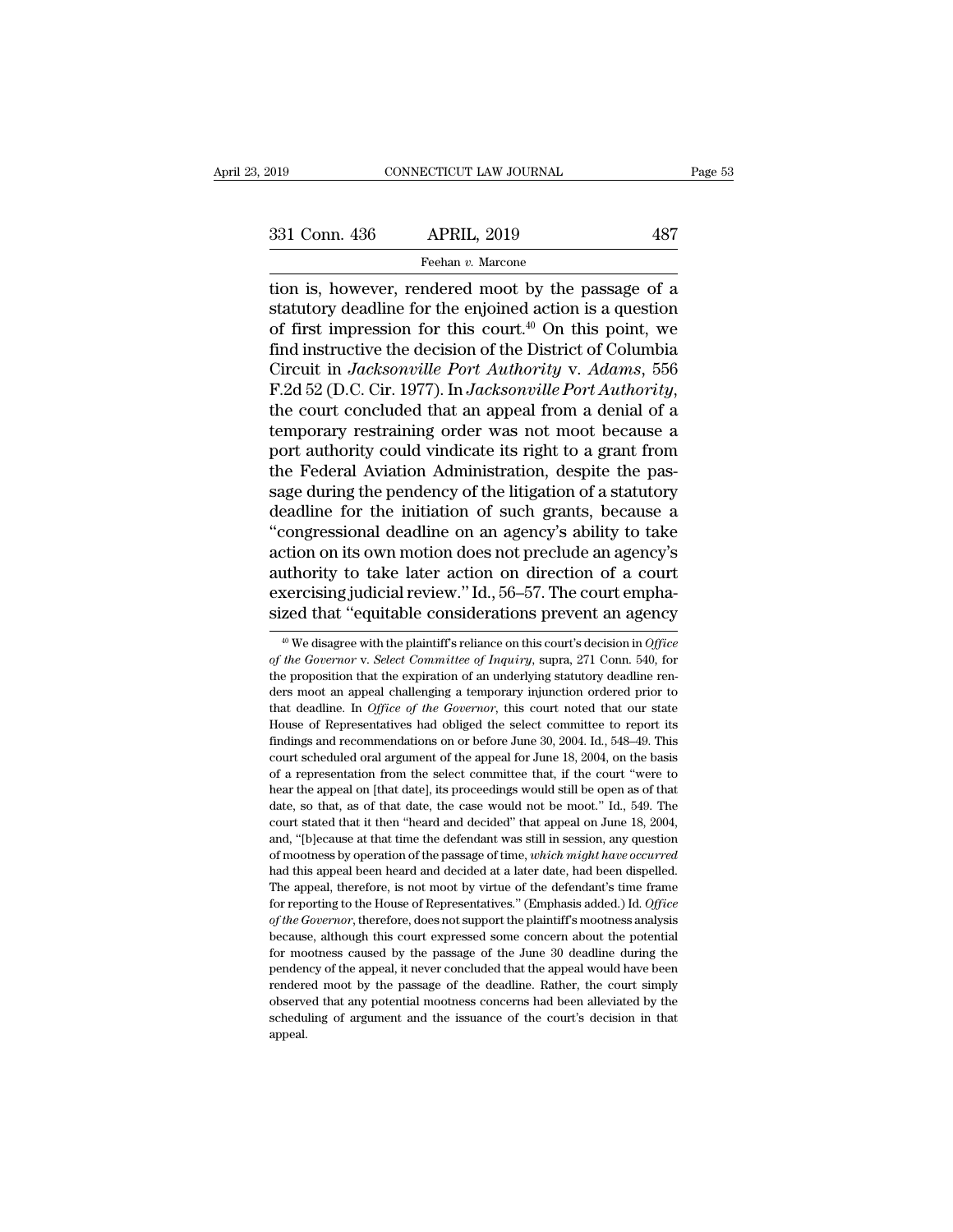# EXERCIT CONNECTICUT LAW JOURNAL April 23, 2019<br>488 APRIL, 2019 331 Conn. 436<br>Feehan v. Marcone

Feehan *v.* Marcone

FRIL, 2019 and the status of the status of the status of the status of the status of the status of the status of the status and to meet a deadline—as a defense to a suit brought prior to that deadline for monoy withhold  $\begin{array}{r} \text{APRIL, 2019} \\ \text{Feehan } v. \text{ Marcone} \\ \text{from raising a statutory prohibition on it—in reality, [as] a command to meet a deadline—as a defense to a suit brought prior to that deadline for money withheld by the genome's expectation of uncutboriized direction.} \end{array}$ APRIL, 2019 331 Conn. 436<br>
Feehan v. Marcone<br>
from raising a statutory prohibition on it—in reality,<br>
[as] a command to meet a deadline—as a defense to a<br>
suit brought prior to that deadline for money withheld<br>
by the age  $\begin{array}{r} \text{APRIL, 2019} \\ \text{Feehan } v. \text{ Marcone} \\ \text{from raising a statutory~prohibition on it—in reality, [as] a command to meet a deadline—as a defense to a suit brought prior to that deadline for money withheld by the agency's arrogation of unauthorized discretion." Id., 55; see id. (observing that statutory deadline was intended "to avoid precreation and the dangers of$ Feehan v. Marcone<br>
from raising a statutory prohibition on it—in reality,<br>
[as] a command to meet a deadline—as a defense to a<br>
suit brought prior to that deadline for money withheld<br>
by the agency's arrogation of unautho From raising a statutory prohibition on it—in reality,<br>[as] a command to meet a deadline—as a defense to a<br>suit brought prior to that deadline for money withheld<br>by the agency's arrogation of unauthorized discretion."<br>Id. from raising a statutory prohibition on it—in reality,<br>[as] a command to meet a deadline—as a defense to a<br>suit brought prior to that deadline for money withheld<br>by the agency's arrogation of unauthorized discretion."<br>Id., [as] a command to meet a deadline—as a defense to a<br>suit brought prior to that deadline for money withheld<br>by the agency's arrogation of unauthorized discretion."<br>Id., 55; see id. (observing that statutory deadline was<br>int suit brought prior to that deadline for money withheld<br>by the agency's arrogation of unauthorized discretion."<br>Id., 55; see id. (observing that statutory deadline was<br>intended "to avoid procrastination and the dangers of<br>a by the agency's arrogation of unauthorized discretion."<br>Id., 55; see id. (observing that statutory deadline was<br>intended "to avoid procrastination and the dangers of<br>an agency discretion to dip into old unused authoriza-<br>t Id., 55; see id. (observing that statutory deadline was<br>intended "to avoid procrastination and the dangers of<br>an agency discretion to dip into old unused authoriza-<br>tions"). The court emphasized that the port authority<br>had intended "to avoid procrastination and the dangers of<br>an agency discretion to dip into old unused authoriza-<br>tions"). The court emphasized that the port authority<br>had "made timely application and brought suit within<br>the ti an agency discretion to dip into old unused authorizations"). The court emphasized that the port authority had "made timely application and brought suit within the time the agency is authorized to act, seeking judicial det tions"). The court emphasized that the port authority<br>had "made timely application and brought suit within<br>the time the agency is authorized to act, seeking judicial<br>determination and vindication of its entitlement to the<br> had "made timely application and brought suit within<br>the time the agency is authorized to act, seeking judicial<br>determination and vindication of its entitlement to the<br>funds." Id., 56. The court determined that, "in the i the time the agency is authorized to act, seeking judicial<br>determination and vindication of its entitlement to the<br>funds." Id., 56. The court determined that, "in the inter-<br>est of justice, the court may proceed as if acti determination and vindication of its entitlement to the<br>funds." Id., 56. The court determined that, "in the inter-<br>est of justice, the court may proceed as if action that<br>should have been taken in the courthouse was timel funds." Id., 56. The court determined that, "in the inter-<br>est of justice, the court may proceed as if action that<br>should have been taken in the courthouse was timely<br>taken," and that "it is a well-established prerogative est of justice, the court may proceed as if action that<br>should have been taken in the courthouse was timely<br>taken," and that "it is a well-established prerogative of<br>the [c]ourt to treat as done that which should have been should have been taken in the courthouse was timely<br>taken," and that "it is a well-established prerogative of<br>the [c]ourt to treat as done that which should have been<br>done." (Internal quotation marks omitted.) Id.; see als taken," and that "it is a well-established prerogative of<br>the [c]ourt to treat as done that which should have been<br>done." (Internal quotation marks omitted.) Id.; see also<br>*Recording Industry Assn.* v. *Copyright Royalty* the [c]ourt to treat as done that which should have been<br>done." (Internal quotation marks omitted.) Id.; see also<br>*Recording Industry Assn.* v. *Copyright Royalty Tribu-<br>nal*, 662 F.2d 1, 18 n.40 (D.C. Cir. 1981) ("[t]he done." (Internal quotation marks omitted.) Id.; see also<br> *Recording Industry Assn.* v. *Copyright Royalty Tribu-*<br> *nal*, 662 F.2d 1, 18 n.40 (D.C. Cir. 1981) ("[t]he statutory<br>
provision requiring the [defendant] to ren Recording Industry Assn. v. Copyright Royalty Tribu-<br>nal, 662 F.2d 1, 18 n.40 (D.C. Cir. 1981) ("[t]he statutory<br>provision requiring the [defendant] to render its final<br>decision within one year from initiation of proceedin nal, 662 F.2d 1, 18 n.40 (D.C. Cir. 1981) ("[t]he statutory<br>provision requiring the [defendant] to render its final<br>decision within one year from initiation of proceedings<br> $\ldots$  does not preclude further proceedings on di

provision requiring the [defendant] to render its final<br>decision within one year from initiation of proceedings<br>... does not preclude further proceedings on direc-<br>tion of a court exercising judicial review" [citation omi decision within one year from initiation of proceedings<br>
. . . does not preclude further proceedings on direc-<br>
tion of a court exercising judicial review" [citation omit-<br>
ted]); accord *Sierra Pacific Industries* v. *Ly* Federal case in the proceedings on direction of a court exercising judicial review" [citation omitted]); accord *Sierra Pacific Industries* v. *Lyng*, 866 F.2d 1099, 1111–12 (9th Cir. 1989) (when statutory deadline is not tion of a court exercising judicial review" [citation omit-<br>ted]); accord *Sierra Pacific Industries* v. *Lyng*, 866<br>F.2d 1099, 1111–12 (9th Cir. 1989) (when statutory dead-<br>line is not "jurisdictional," court may order eq ted]); accord *Sierra Pacific Industries* v. *Lyng*, 866<br>F.2d 1099, 1111–12 (9th Cir. 1989) (when statutory dead-<br>line is not "jurisdictional," court may order equitable<br>relief to compensate for agency's failure to act). T The District of Columbia Circuit's decision in *Jackaville* Port *Authority* is consistent with Connecticut<br>
The District of Columbia Circuit's decision in *Jackaville Port Authority* is consistent with Connecticut<br>
Th relief to compensate for agency's failure to act). This<br>federal case law indicates, then, that the passage of the<br>statutory deadline for an action that had been enjoined<br>does not render moot an appeal from that injunction.

From the complements of algoring  $\sigma$  random to above. The federal case law indicates, then, that the passage of the statutory deadline for an action that had been enjoined does not render moot an appeal from that injunct statutory deadline for an action that had been enjoined<br>does not render moot an appeal from that injunction.<br>The District of Columbia Circuit's decision in *Jack-*<br>sonville Port Authority is consistent with Connecticut<br>cou the positive of the series and then that injunction.<br>The District of Columbia Circuit's decision in Jacksonville Port Authority is consistent with Connecticut<br>courts' authority—in the absence of statutory preclu-<br>sion—to The District of Columbia Circuit's decision in *Jacksonville Port Authority* is consistent with Connecticut courts' authority—in the absence of statutory preclusion—to render *judgments* nunc pro tunc, or "now for then," The District of Columbia Circuit's decision in *Jacksonville Port Authority* is consistent with Connecticut courts' authority—in the absence of statutory preclusion—to render *judgments* nunc pro tunc, or "now for then,"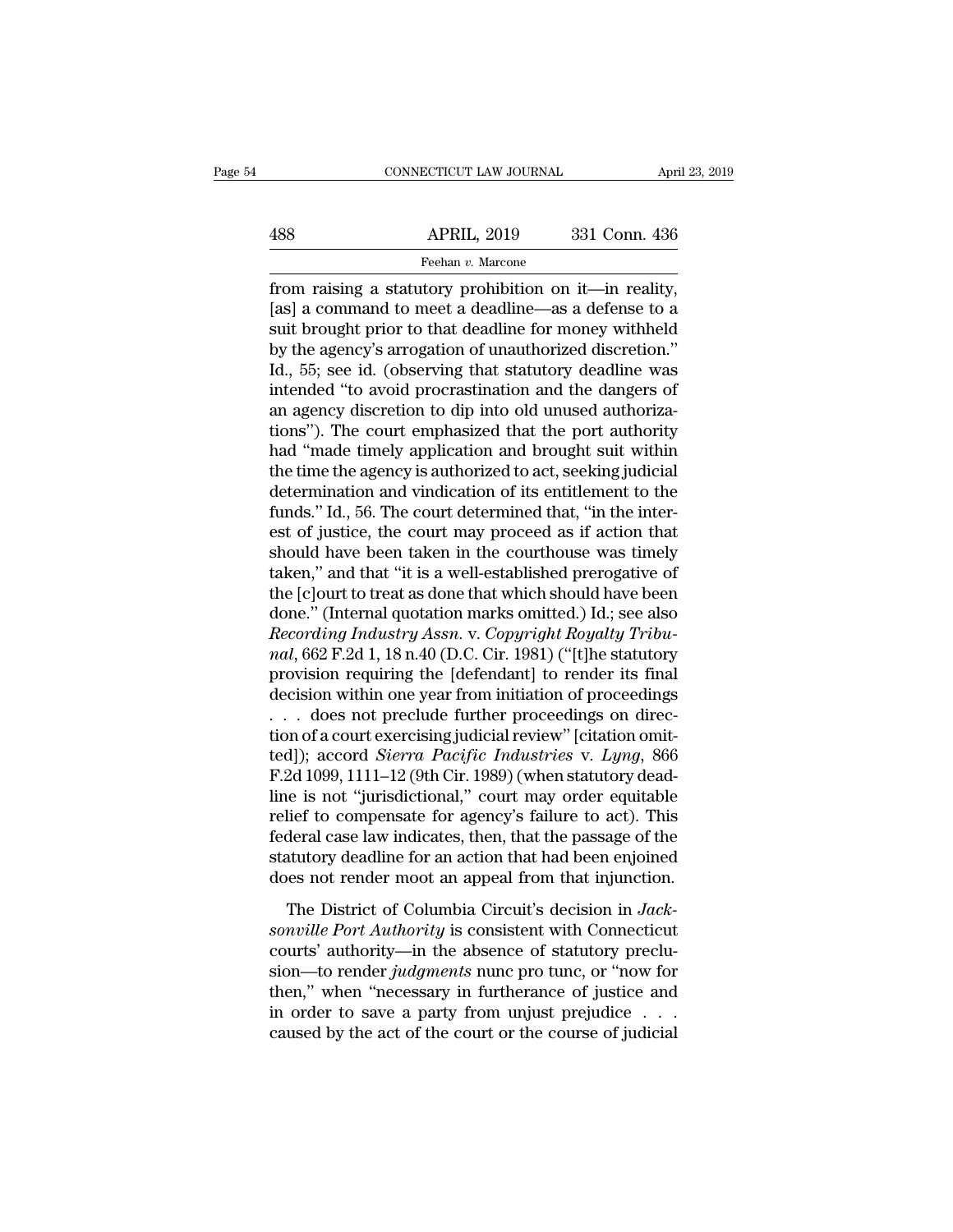Fage 55<br>
19 CONNECTICUT LAW JOURNAL Page 55<br>
231 Conn. 436 APRIL, 2019 489<br>
Feehan v. Marcone<br>
procedure. In other words, the practice is intended<br>
merely to make sure that one shall not suffer for an<br>
event which he could 331 Conn. 436 APRIL, 2019 489<br>
Feehan v. Marcone<br>
procedure. In other words, the practice is intended<br>
merely to make sure that one shall not suffer for an<br>
event which he could not avoid." (Internal quotation<br>
marks omit 331 Conn. 436 APRIL, 2019 489<br>
Feehan v. Marcone<br>
procedure. In other words, the practice is intended<br>
merely to make sure that one shall not suffer for an<br>
event which he could not avoid." (Internal quotation<br>
marks omit 331 Conn. 436 APRIL, 2019 489<br>
Feehan v. Marcone<br>
procedure. In other words, the practice is intended<br>
merely to make sure that one shall not suffer for an<br>
event which he could not avoid." (Internal quotation<br>
marks omitt Feehan v. Marcone<br>procedure. In other words, the practice is intended<br>merely to make sure that one shall not suffer for an<br>event which he could not avoid." (Internal quotation<br>marks omitted.) *Gary Excavating Co.* v. *Nor* procedure. In other words, the practice is intended<br>merely to make sure that one shall not suffer for an<br>event which he could not avoid." (Internal quotation<br>marks omitted.) *Gary Excavating Co. v. North Haven*,<br>163 Conn. merely to make sure that one shall not suffer for an<br>event which he could not avoid." (Internal quotation<br>marks omitted.) *Gary Excavating Co. v. North Haven*,<br>163 Conn. 428, 430, 311 A.2d 90 (1972). Thus, it is signifi-<br> event which he could not avoid." (Internal quotation<br>marks omitted.) *Gary Excavating Co. v. North Haven*,<br>163 Conn. 428, 430, 311 A.2d 90 (1972). Thus, it is signifi-<br>cant that there is nothing in § 9-319 that suggests th marks omitted.) *Gary Excavating* Co. v. *North Haven*, 163 Conn. 428, 430, 311 A.2d 90 (1972). Thus, it is significant that there is nothing in § 9-319 that suggests that the appeal from the injunction was rendered moot 163 Conn. 428, 430, 311 A.2d 90 (1972). Thus, it is significant that there is nothing in § 9-319 that suggests that the appeal from the injunction was rendered moot by the passage of the November 30 deadline. That statute cant that there is nothing in § 9-319 that suggests that<br>the appeal from the injunction was rendered moot by<br>the passage of the November 30 deadline. That statute<br>provides: "The votes for state senators, state represen-<br>ta the appeal from the injunction was rendered moot by<br>the passage of the November 30 deadline. That statute<br>provides: "The votes for state senators, state represen-<br>tatives and judges of probate, as returned by the moder-<br>at the passage of the November 30 deadline. That statute<br>provides: "The votes for state senators, state represen-<br>tatives and judges of probate, as returned by the moder-<br>ators, *shall be canvassed*, *during the month in whic* provides: "The votes for state senators, state representatives and judges of probate, as returned by the moder-<br>ators, *shall be canvassed, during the month in which*<br>*they are cast*, by the Treasurer, Secretary of the Sta is a statives and judges of probate, as returned by the moder-<br>ators, *shall be canvassed*, *during the month in which*<br>*they are cast*, by the Treasurer, Secretary of the State<br>and Comptroller, and they shall declare, exc ators, *shall be canvassed*, *during the month in which*<br>*they are cast*, by the Treasurer, Secretary of the State<br>and Comptroller, and they shall declare, except in case<br>of a tie vote, who is elected senator in each senat they are cast, by the Treasurer, Secretary of the State<br>and Comptroller, and they shall declare, except in case<br>of a tie vote, who is elected senator in each senatorial<br>district, representative in each assembly district an and Comptroller, and they shall declare, except in case<br>of a tie vote, who is elected senator in each senatorial<br>district, representative in each assembly district and<br>judge of probate in each probate district. The Secret of a tie vote, who is elected senator in each senatorial<br>district, representative in each assembly district and<br>judge of probate in each probate district. The Secretary<br>of the State shall, within three days after such decl district, representative in each assembly district and<br>judge of probate in each probate district. The Secretary<br>of the State shall, within three days after such declara-<br>tion, give notice by mail to each person chosen stat judge of probate in each probate district. The Secretary<br>of the State shall, within three days after such declara-<br>tion, give notice by mail to each person chosen state<br>senator, state representative or judge of probate of of the State shall, within three days after such declaration, give notice by mail to each person chosen state senator, state representative or judge of probate of his election." (Emphasis added.) General Statutes  $\S 9-319$ tion, give notice by mail to each person chosen state<br>senator, state representative or judge of probate of his<br>election." (Emphasis added.) General Statutes § 9-319.<br>First, the statutory language setting the deadline of " senator, state representative or judge of probate of his<br>election." (Emphasis added.) General Statutes § 9-319.<br>First, the statutory language setting the deadline of "dur-<br>ing the month in which they are cast," modifies o election." (Emphasis added.) General Statutes § 9-319.<br>First, the statutory language setting the deadline of "dur-<br>ing the month in which they are cast," modifies only<br>the canvassing requirement, rather than the timing of First, the statutory language setting the deadline of "during the month in which they are cast," modifies only<br>the canvassing requirement, rather than the timing of<br>the declaration. Second, there are no "negative words"<br>in ing the month in which they are cast," modifies only<br>the canvassing requirement, rather than the timing of<br>the declaration. Second, there are no "negative words"<br>in the statute invalidating or nullifying a canvass or<br>decl the canvassing requirement, rather than the timing of<br>the declaration. Second, there are no "negative words"<br>in the statute invalidating or nullifying a canvass or<br>declaration made after the passage of one month.<sup>41</sup> Cf.<br> the declaration. Second, there are no "negative words"<br>in the statute invalidating or nullifying a canvass or<br>declaration made after the passage of one month.<sup>41</sup> Cf.<br>*Butts* v. *Bysiewicz*, 298 Conn. 665, 678–80, 5 A.3d in the statute invalidating or nullifying a canvass or declaration made after the passage of one month.<sup>41</sup> Cf. *Butts v. Bysiewicz*, 298 Conn. 665, 678–80, 5 A.3d 932 (2010) (noting that General Statutes § 9-388, which r declaration made after the passage of one month.<sup>41</sup> Cf.<br>Butts v. Bysiewicz, 298 Conn. 665, 678–80, 5 A.3d 932<br>(2010) (noting that General Statutes § 9-388, which<br>requires that certificate of party's endorsement be<br>receiv equires that certificate of party's endorsement be<br>eceived by prescribed deadline, has language providing<br>at "'certificate shall be invalid,'" or "lack legal<br>fect," and also states that absence of certificate means<br><sup>41</sup> Th received by prescribed deadline, has language providing<br>that "'certificate shall be invalid,'" or "lack legal<br>effect," and also states that absence of certificate means<br><sup>41</sup> The plaintiff cites a 1933 Attorney General's Op

that " 'certificate shall be invalid,' " or "lack legal<br>effect," and also states that absence of certificate means<br><sup>41</sup> The plaintiff cites a 1933 Attorney General's Opinion as standing for<br>the proposition that there is "s effect," and also states that absence of certificate means  $\frac{4!}{4!}$  The plaintiff cites a 1933 Attorney General's Opinion as standing for the proposition that there is "significance in the 'during the month' requiremen effect, and also states that absence of certificate filearis<br>
<sup>41</sup> The plaintiff cites a 1933 Attorney General's Opinion as standing for<br>
the proposition that there is "significance in the 'during the month' require-<br>
men <sup>41</sup> The plaintiff cites a 1933 Attorney General's Opinion as standing for the proposition that there is "significance in the 'during the month' requirement." See Opinions, Conn. Atty. Gen. (May 1, 1933) pp. 147–48. We di the proposition that there is "significance in the 'during the month' requirement." See Opinions, Conn. Atty. Gen. (May 1, 1933) pp. 147–48. We disagree with the plaintiff's reliance on that opinion, which was limited to w opinion did not address the consequence, if any, of a failure to complete the canvass during the month of the election.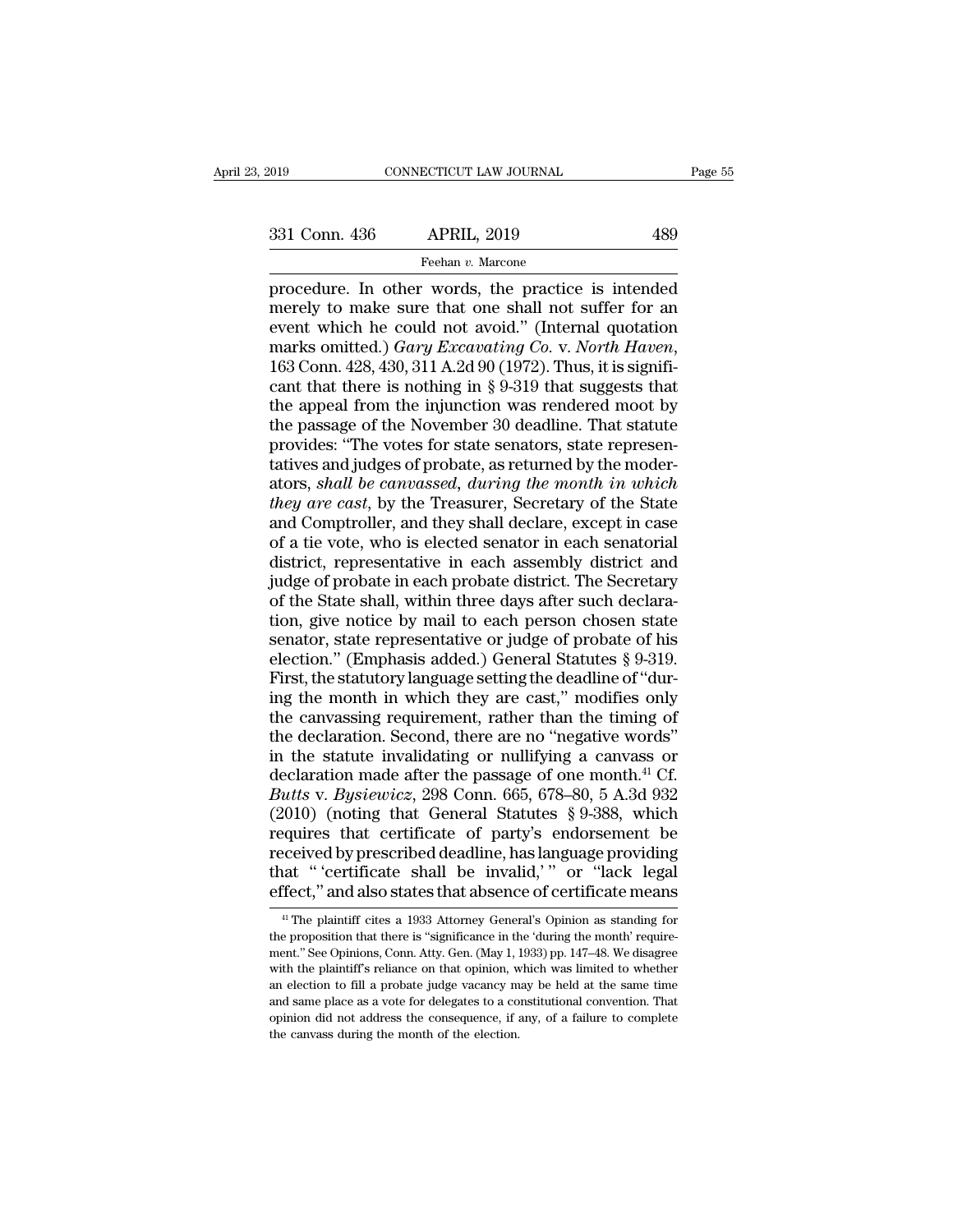|     | CONNECTICUT LAW JOURNAL | April 23, 2019 |
|-----|-------------------------|----------------|
|     |                         |                |
| 490 | <b>APRIL, 2019</b>      | 331 Conn. 436  |
|     | Feehan v. Marcone       |                |

CONNECTICUT LAW JOURNAL April 23, 2019<br>
490 APRIL, 2019 331 Conn. 436<br>
Feehan v. Marcone<br>
that political party "shall be deemed to have made no<br>
endorsement of any candidate for such office"). Accord-APRIL, 2019 331 Conn. 436<br>
Feehan v. Marcone<br>
that political party "shall be deemed to have made no<br>
endorsement of any candidate for such office"). Accord-<br>
ingly, we conclude that the defendants' appeals from<br>
the grapt  $\begin{array}{c|c} \text{APRIL, 2019} & \text{331 Conn. 436} \hline \text{Feehan } v. \text{ Marcone} \end{array}$ <br>that political party "shall be deemed to have made no endorsement of any candidate for such office"). Accordingly, we conclude that the defendants' appeals fro  $\begin{array}{r} \text{APRIL, 2019} \qquad \text{331 Conn. 436} \ \hline \text{Feehan } v. \text{ Marcone} \ \text{that political party "shall be deemed to have made no endorsement of any candidate for such office"). Accordingly, we conclude that the defendants' appeals from the grant of the temporary injunction are not moot.} \qquad \qquad \text{B} \end{array}$ 

### B

### Merits

gly, we conclude that the defendants' appeals from<br>
e grant of the temporary injunction are not moot.<br>
B<br>
Merits<br>
As to the defendants' challenge to the temporary<br>
junction, they first contend that, because the trial<br>
wet the grant of the temporary injunction are not moot.<br>
B<br>
Merits<br>
As to the defendants' challenge to the temporary<br>
injunction, they first contend that, because the trial<br>
court lacked jurisdiction over this case, it similar B<br>B<br>Merits<br>As to the defendants' challenge to the temporary<br>injunction, they first contend that, because the trial<br>court lacked jurisdiction over this case, it similarly<br>lacked jurisdiction to consider the plaintiffs' moti B<br>
Merits<br>
As to the defendants' challenge to the temporary<br>
injunction, they first contend that, because the trial<br>
court lacked jurisdiction over this case, it similarly<br>
lacked jurisdiction to consider the plaintiffs' m Merits<br>As to the defendants' challenge to the temporary<br>injunction, they first contend that, because the trial<br>court lacked jurisdiction over this case, it similarly<br>lacked jurisdiction to consider the plaintiffs' motion f As to the defendants' challenge to the temporary<br>injunction, they first contend that, because the trial<br>court lacked jurisdiction over this case, it similarly<br>lacked jurisdiction to consider the plaintiffs' motion for<br>a t As to the defendants' challenge to the temporary<br>injunction, they first contend that, because the trial<br>court lacked jurisdiction over this case, it similarly<br>lacked jurisdiction to consider the plaintiffs' motion for<br>a te injunction, they first contend that, because the trial<br>court lacked jurisdiction over this case, it similarly<br>lacked jurisdiction to consider the plaintiffs' motion for<br>a temporary injunction, and should have dismissed the court lacked jurisdiction over this case, it similarly<br>lacked jurisdiction to consider the plaintiffs' motion for<br>a temporary injunction, and should have dismissed the<br>motion on that ground. The state defendants further<br>em lacked jurisdiction to consider the plaintiffs' motion for<br>a temporary injunction, and should have dismissed the<br>motion on that ground. The state defendants further<br>emphasize that the trial court improperly relied on<br>*Kins* a temporary injunction, and should have dismissed the<br>motion on that ground. The state defendants further<br>emphasize that the trial court improperly relied on<br>*Kinsella* v. Jaekle, supra, 192 Conn. 704, in support of<br>its co motion on that ground. The state defendants further<br>emphasize that the trial court improperly relied on<br>*Kinsella* v. Jaekle, supra, 192 Conn. 704, in support of<br>its conclusion that it had jurisdiction over the plaintiff's emphasize that the trial court improperly relied on<br>Kinsella v. Jaekle, supra, 192 Conn. 704, in support of<br>its conclusion that it had jurisdiction over the plaintiff's<br>motion for a temporary injunction. In response, the<br>p Kinsella v. Jaekle, supra, 192 Conn. 704, in support of<br>its conclusion that it had jurisdiction over the plaintiff's<br>motion for a temporary injunction. In response, the<br>plaintiff reiterates his jurisdictional arguments, pr its conclusion that it had jurisdiction over the plaintiff's<br>motion for a temporary injunction. In response, the<br>plaintiff reiterates his jurisdictional arguments, pre-<br>viously addressed in part I of this opinion, to supp motion for a temporary injunction. In response, the plaintiff reiterates his jurisdictional arguments, previously addressed in part I of this opinion, to support the trial court's exercise of its jurisdiction to order a t plaintiff reiterates his juri<br>viously addressed in part I<br>the trial court's exercise of<br>temporary injunction. We and conclude that the trial<br>enjoin the state defendant<br>pursuant to  $\S 9-319.^{42}$ <br>"A prayer for injunctive e trial court's exercise of its jurisdiction to order a<br>
mporary injunction. We agree with the defendants,<br>
d conclude that the trial court lacked jurisdiction to<br>
join the state defendants from declaring a winner<br>
state temporary injunction. We agree with the defendants,<br>and conclude that the trial court lacked jurisdiction to<br>enjoin the state defendants from declaring a winner<br>pursuant to § 9-319.<sup>42</sup><br>"A prayer for injunctive relief is

and conclude that the trial court lacked jurisdiction to<br>enjoin the state defendants from declaring a winner<br>pursuant to  $\S 9{\text -}319.^{\text{42}}$ <br>"A prayer for injunctive relief is addressed to the<br>sound discretion of the cour enjoin the state defendants from declaring a winner<br>pursuant to § 9-319.<sup>42</sup><br>"A prayer for injunctive relief is addressed to the<br>sound discretion of the court and the court's ruling<br>can be reviewed only for the purpose of pursuant to § 9-319.<sup>42</sup><br>
"A prayer for injunctive relief is addressed to the<br>
sound discretion of the court and the court's ruling<br>
can be reviewed only for the purpose of determining<br>
whether the decision was based on a "A prayer for injunctive relief is addressed to the<br>sound discretion of the court and the court's ruling<br>can be reviewed only for the purpose of determining<br>whether the decision was based on an erroneous state-<br>ment of la "A prayer for injunctive relief is addressed to the sound discretion of the court and the court's ruling can be reviewed only for the purpose of determining whether the decision was based on an erroneous statement of law sound discretion of the court and the court's ruling<br>can be reviewed only for the purpose of determining<br>whether the decision was based on an erroneous state-<br>ment of law or an abuse of discretion. . . . Therefore,<br>unless can be reviewed only for the purpose of determining<br>whether the decision was based on an erroneous state-<br>ment of law or an abuse of discretion. . . . Therefore,<br>unless the trial court has abused its discretion . . .<br>the whether the decision was based on an erroneous statement of law or an abuse of discretion. . . . Therefore, unless the trial court has abused its discretion . . . . the trial court's decision must stand. . . . How a court de trial court's decision must stand.... How a court<br>alances the equities is discretionary but if, in balancing<br>nose equities, a trial court draws conclusions of law,<br> $\mu$ r review is plenary." (Citation omitted; internal balances the equities is discretionary but if, in balancing<br>those equities, a trial court draws conclusions of law,<br>our review is plenary." (Citation omitted; internal quota-<br> $\frac{1}{2}$  Accordingly, we need not reach the m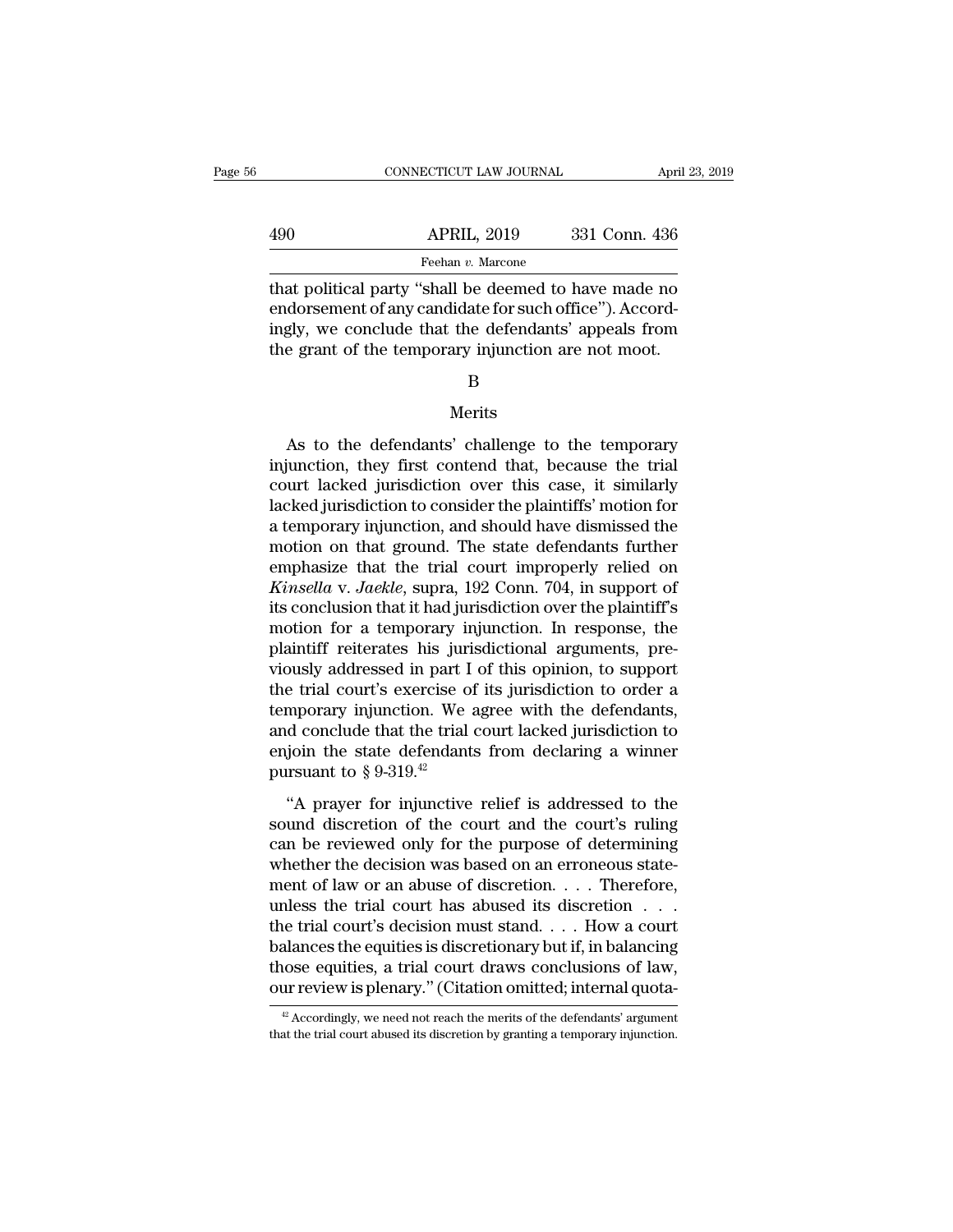The commeter of Correction marks omitted.) *Commissioner of Correction* v.<br> *Coleman*, 303 Conn. 800, 810, 38 A.3d 84 (2012), cert.<br> **Coleman**, 303 Conn. 800, 810, 38 A.3d 84 (2012), cert.<br> **Coleman**, 303 Conn. 800, 810, 3 **Coleman**, 303 Conn. 800, 810, 38 A.3d 84 (2012), cert.<br> **Coleman**, 303 Conn. 800, 810, 38 A.3d 84 (2012), cert.<br> **Coleman**, 303 Conn. 800, 810, 38 A.3d 84 (2012), cert.<br> **denied**, 568 U.S. 1235, 133 S. Ct. 1593, 185 L. Ed 331 Conn. 436 APRIL, 2019 491<br>
Feehan v. Marcone<br>
tion marks omitted.) *Commissioner of Correction* v.<br> *Coleman*, 303 Conn. 800, 810, 38 A.3d 84 (2012), cert.<br>
denied, 568 U.S. 1235, 133 S. Ct. 1593, 185 L. Ed. 2d 589<br>
(2 (2013)<br>
231 Conn. 436 APRIL, 2019<br>
2019<br>
2019<br>
2019<br>
2019<br>
2019<br>
2019<br>
2019<br>
2019, cert. *Coleman*, 303 Conn. 800, 810, 38 A.3d 84 (2012), cert.<br>
2014, 568 U.S. 1235, 133 S. Ct. 1593, 185 L. Ed. 2d 589<br>
2013); see also, e. *Feehan v. Marcone*<br> *III NIII, 2016*<br> *III NIII, 2016*<br> *III NIII, 2016*<br> *III NIII, 2016*<br> *III NIII, 2016*<br> *III NIIII SOME OF COPTECTION*<br> *Coleman*, 303 Conn. 800, 810, 38 A.3d 84 (2012), cert.<br>
denied, 568 U.S. 1235, Feehan v. Marcone<br>tion marks omitted.) *Commissioner of Corr*<br>Coleman, 303 Conn. 800, 810, 38 A.3d 84 (20<br>denied, 568 U.S. 1235, 133 S. Ct. 1593, 185 L. E<br>(2013); see also, e.g., *Aqleh* v. *Cadlerock Joint*<br>II, L.P., 299 If the trial court lacks subject matter jurisdiction over<br>the trial connection of S68 U.S. 1235, 133 S. Ct. 1593, 185 L. Ed. 2d 589<br>013); see also, e.g., *Aqleh* v. *Cadlerock Joint Venture*<br>*L.P.*, 299 Conn. 84, 97–98, 1 Coleman, 303 Conn. 800, 810, 38 A.3d 84 (2012), cert.<br>denied, 568 U.S. 1235, 133 S. Ct. 1593, 185 L. Ed. 2d 589<br>(2013); see also, e.g., *Aqleh* v. *Cadlerock Joint Venture*<br>II, L.P., 299 Conn. 84, 97–98, 10 A.3d 498 (2010

denied, 568 U.S. 1235, 133 S. Ct. 1593, 185 L. Ed. 2d 589<br>(2013); see also, e.g., *Aqleh* v. *Cadlerock Joint Venture*<br>*II*, *L.P.*, 299 Conn. 84, 97–98, 10 A.3d 498 (2010) (stan-<br>dard for granting temporary injunction).<br>I (2013); see also, e.g., *Aqlen v. Cadlerock Joint Venture II, L.P.*, 299 Conn. 84, 97–98, 10 A.3d 498 (2010) (standard for granting temporary injunction).<br>If the trial court lacks subject matter jurisdiction over a case, II, L.P., 299 Conn. 84, 97–98, 10 A.3d 498 (2010) (stan-<br>dard for granting temporary injunction).<br>If the trial court lacks subject matter jurisdiction over<br>a case, it similarly lacks jurisdiction to render even<br>a temporar dard for granting temporary injunction).<br>
If the trial court lacks subject matter jurisdiction over<br>
a case, it similarly lacks jurisdiction to render even<br>
a temporary injunction. See *Olcott* v. *Pendleton*, 128<br>
Conn. 2 If the trial court lacks subject matter jurisdiction over<br>a case, it similarly lacks jurisdiction to render even<br>a temporary injunction. See *Olcott v. Pendleton*, 128<br>Conn. 292, 295–96, 22 A.2d 633 (1941) (emphasiz-<br>ing d a case, it similarly lacks jurisdiction to render even<br>a temporary injunction. See *Olcott* v. *Pendleton*, 128<br>Conn. 292, 295–96, 22 A.2d 633 (1941) (emphasiz-<br>ing difference between jurisdiction and merits with<br>respect t a temporary injunction. See *Olcott* v. *Pendleton*, 128<br>Conn. 292, 295–96, 22 A.2d 633 (1941) (emphasiz-<br>ing difference between jurisdiction and merits with<br>respect to temporary injunctions); cf. *Park City Hospi-*<br>tal v. Conn. 292, 295–96, 22 A.2d 633 (1941) (emphasiz-<br>ing difference between jurisdiction and merits with<br>respect to temporary injunctions); cf. *Park City Hospi-*<br>tal v. Commission on Hospitals & Health Care, 210<br>Conn. 697, 7 ing difference between jurisdiction and merits with<br>respect to temporary injunctions); cf. *Park City Hospi-<br>tal* v. *Commission on Hospitals & Health Care*, 210<br>Conn. 697, 701–702, 556 A.2d 602 (1989) (given that trial<br>c respect to temporary injunctions); cf. *Park City Hospital* v. *Commission on Hospitals & Health Care*, 210 Conn. 697, 701–702, 556 A.2d 602 (1989) (given that trial court had equitable jurisdiction pursuant to General Sta *tal* v. *Commission on Hospitals & Health Care*, 210<br>Conn. 697, 701–702, 556 A.2d 602 (1989) (given that trial<br>court had equitable jurisdiction pursuant to General<br>Statutes § 52-1, it did not need to consider aggrievement Conn. 697, 701–702, 556 A.2d 602 (1989) (given that trial<br>court had equitable jurisdiction pursuant to General<br>Statutes § 52-1, it did not need to consider aggrievement<br>for purposes of administrative appeal before grantin court had equitable jurisdiction pursuant to General<br>Statutes § 52-1, it did not need to consider aggrievement<br>for purposes of administrative appeal before granting<br>application for stay and restraining order); *Holley v.* Statutes § 52-1, it did not need to consider aggrievement<br>for purposes of administrative appeal before granting<br>application for stay and restraining order); *Holley v.*<br>*McDonald*, 154 Conn. 228, 233, 224 A.2d 727 (1966)<br>( for purposes of administrative appeal before granting<br>application for stay and restraining order); *Holley* v.<br>*McDonald*, 154 Conn. 228, 233, 224 A.2d 727 (1966)<br>(distinguishing "an erroneous exercise of the court's<br>equit application for stay and restraining order); *Holley v.*<br>McDonald, 154 Conn. 228, 233, 224 A.2d 727 (1966)<br>(distinguishing "an erroneous exercise of the court's<br>equitable jurisdiction" from "an action beyond that equi-<br>tab McDonald, 154 Conn. 228, 233, 224 A.2d 727 (1966)<br>(distinguishing "an erroneous exercise of the court's<br>equitable jurisdiction" from "an action beyond that equi-<br>table jurisdiction"). Given our conclusion that the trial<br>co (distinguishing "an erroneous exercise of the court's<br>equitable jurisdiction" from "an action beyond that equi-<br>table jurisdiction"). Given our conclusion that the trial<br>court lacked jurisdiction over the plaintiff's clai equitable jurisdiction" from "an action beyond that equi-<br>table jurisdiction"). Given our conclusion that the trial<br>court lacked jurisdiction over the plaintiff's claims in<br>the present case; see part I of this opinion; we table jurisdiction"). Given our conclusion that the trial<br>court lacked jurisdiction over the plaintiff's claims in<br>the present case; see part I of this opinion; we conclude<br>that it similarly lacked jurisdiction to enjoin t opinion. Expedient that from canvassing the votes and declaring a<br>
inner, even temporarily. Accordingly, the temporary<br>
intion.<br>  $^{43}$  We acknowledge the well established "strong presumption in favor of<br>  $^{43}$  We acknowledge the winner, even temporarily. Accordingly, the temporary<br>injunction must be vacated.<sup>43</sup> See footnote 7 of this<br>opinion.<br><sup>43</sup> We acknowledge the well established "strong presumption in favor of<br>jurisdiction"; (internal quotati

injunction must be vacated.<sup>43</sup> See footnote 7 of this opinion.<br>
<sup>8</sup> We acknowledge the well established "strong presumption in favor of jurisdiction"; (internal quotation marks omitted) *State v. Evans*, 329 Conn.<br>
770, multimetrion in the vacated. See Toothote T of this<br>opinion.<br><sup>43</sup> We acknowledge the well established "strong presumption in favor of<br>jurisdiction"; (internal quotation marks omitted) *State* v. Evans, 329 Conn.<br>770, 784, **opinion.**<br>
<sup>43</sup> We acknowledge the well established "strong presumption in favor of jurisdiction"; (internal quotation marks omitted) *State v. Evans*, 329 Conn. 770, 784, 189 A.3d 1184 (2018); as well as the fact that t <sup>43</sup> We acknowledge the well established "strong presumption in favor of jurisdiction"; (internal quotation marks omitted) *State* v. *Evans*, 329 Conn. 770, 784, 189 A.3d 1184 (2018); as well as the fact that the textual <sup>w</sup> we acknowledge the well established 'strong presumption in ravor of jurisdiction"; (internal quotation marks omitted) *State* v. *Evans*, 329 Conn. 770, 784, 189 A.3d 1184 (2018); as well as the fact that the textual purisdiction ; (internal quotation marks omitted) *state* v. *Evans*, 329 Conn.<br>770, 784, 189 A.3d 1184 (2018); as well as the fact that the textual commitment<br>of jurisdiction over a matter to the legislative branch does n legislature's action is clearly outside the confines of its completely preclude courts from certain limited actions related to those proceedings.<br>See *Kinsella v. Jaekle*, supra, 192 Conn. 723 ("[a] court acting under the or jurisdiction over a matter to the legislative branch does not completely<br>preclude courts from certain limited actions related to those proceedings.<br>See *Kinsella v. Jaekle*, supra, 192 Conn. 723 ("[a] court acting unde preciude courts from certain influed actions related to those proceedings.<br>See *Kinsella v. Jaekle*, supra, 192 Conn. 723 ("[a] court acting under the<br>judicial power of article fifth of the constitution may exercise jurisd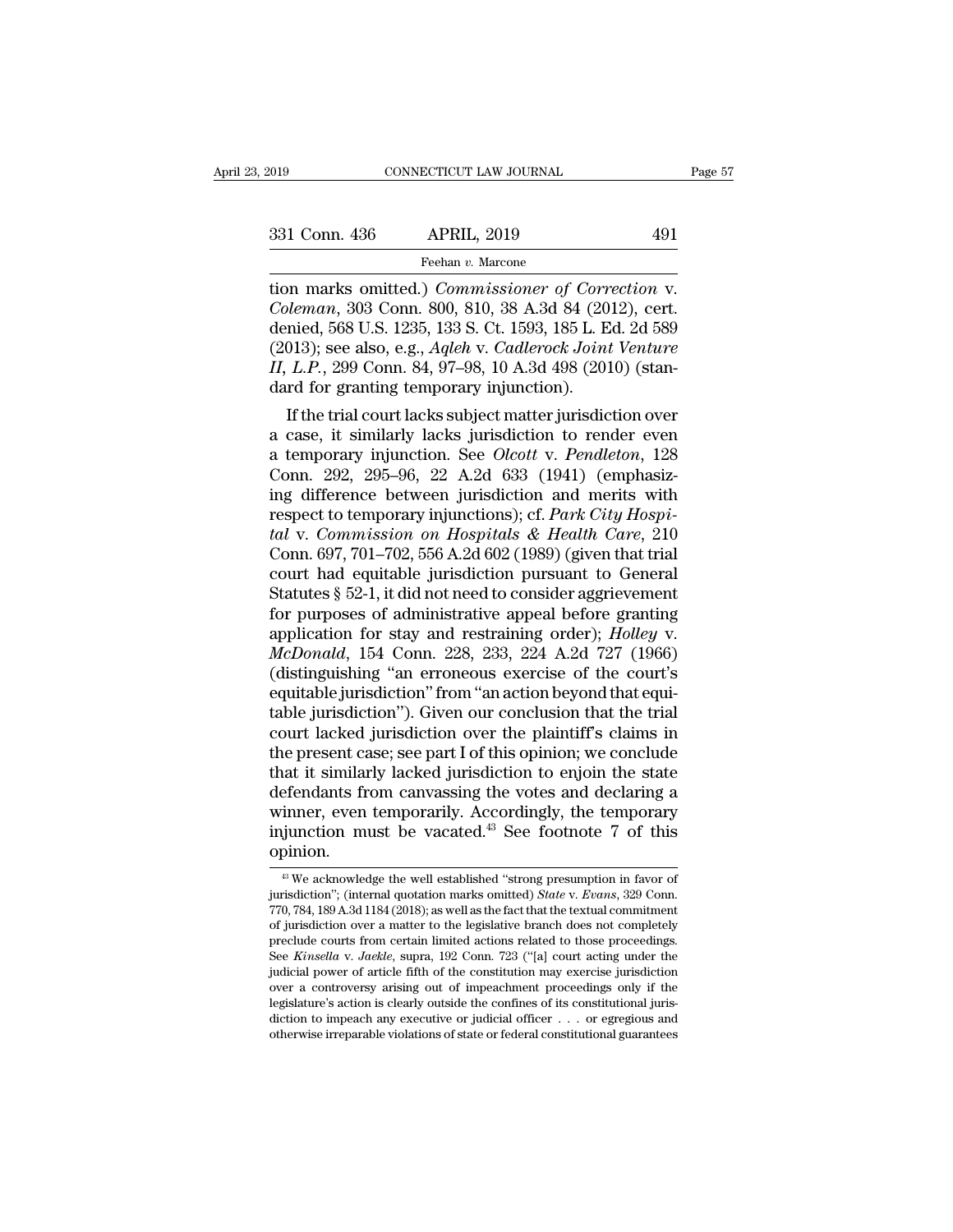# EXERCITE CONNECTICUT LAW JOURNAL April 23, 2019<br>492 APRIL, 2019 331 Conn. 436<br>Feehan v. Marcone

### Feehan *v.* Marcone

CONNECTICUT LAW JOURNAL April 23, 2019<br>
2<br>
APRIL, 2019 331 Conn. 436<br>
Feehan v. Marcone<br>
The judgment is reversed insofar as it denied Young's<br>
potion to dismiss in part and granted the plaintiff's APRIL, 2019 331 Conn. 436<br>
Feehan v. Marcone<br>
The judgment is reversed insofar as it denied Young's<br>
motion to dismiss in part and granted the plaintiff's<br>
are being or have been committed by such proceedings" [citation om Feehan v. Marcone<br>
The judgment is reversed insofar as it denied Young's<br>
motion to dismiss in part and granted the plaintiff's<br>
are being or have been committed by such proceedings" [citation omitted]);<br>
see also footnote

Feehan v. Marcone<br>The judgment is reversed insofar as it denied Young's<br>motion to dismiss in part and granted the plaintiff's<br>are being or have been committed by such proceedings" [citation omitted]);<br>see also footnote 27 The judgment is reversed insofar as it denied Young's<br>motion to dismiss in part and granted the plaintiff's<br>are being or have been committed by such proceedings" [citation omitted]);<br>see also footnote 27 of this opinion. A ine junction to dismiss in part and granted the plaintiff's<br>motion to dismiss in part and granted the plaintiff's<br>are being or have been committed by such proceedings" [citation omitted]);<br>see also footnote 27 of this opin motion to dismiss in part and granted the plaintiff's are being or have been committed by such proceedings" [citation omitted]); see also footnote 27 of this opinion. Accordingly, we leave to another day the extent to whi are being or have been committed by such proceedings" [citation omitted]);<br>see also footnote 27 of this opinion. Accordingly, we leave to another day<br>the extent to which a trial court may have jurisdiction over an applicat are being or nave been committed by such proceedings [citation omitted]);<br>see also footnote 27 of this opinion. Accordingly, we leave to another day<br>the extent to which a trial court may have jurisdiction over an applicat see also footnote 27 of this opinion. Accordingly, we leave to another day the extent to which a trial court may have jurisdiction over an application for injunctive relief that is "incident to," or in aid of preserving t the extent to which a trial court may have jurisdiction over an application for injunctive relief that is "incident to," or in aid of preserving the legislature's jurisdiction, such as if a state officer refused to canvas myunctive relief that is "incident to," or in aid of preserving the legislature's<br>jurisdiction, such as if a state officer refused to canvass the votes or declare<br>a winner in accordance with his or her duties under § 9-319 a winner in accordance with his or her duties under  $\S 9-319$ , both of which<br>appear to be ministerial duties necessary to furnish prima facie evidence<br>of election results and to move the electoral challenge process to the appear to be ministerial dutes necessary to furnish prima facte evidence<br>of election results and to move the electoral challenge process to the legisla-<br>ture in order that it may exercise its prerogative to act as final j of election results and to move the electoral challenge process to the legisla-<br>ture in order that it may exercise its prerogative to act as final judge of<br>election returns pursuant to the elections clause. See *State ex* ture in order that it may exercise its prerogative to act as imal judge of<br>election returns pursuant to the elections clause. See *State ex rel. Morris*<br>v. *Bulkeley*, supra, 61 Conn. 359 ("That part of the election proce election returns pursuant to the elections clause. See *State ex rel. Morris* v. *Bulkeley*, supra, 61 Conn. 359 ("That part of the election process which consists of the exercise by the voters of their choice is wholly p chour *Sulkeley*, suppra, 61 Conn. 359 ("That part of the election process which consists of the exercise by the voters of their choice is wholly performed by the electors themselves in the electors' meetings. That part of consists of the exercise by the voters of their choice is wholly performed<br>by the electors themselves in the electors' meetings. That part of it is often<br>spoken of as the election. But it is not the whole of the election. by the electors themselves in the electors meetings. That part of it is otten<br>spoken of as the election. But it is not the whole of the election. The<br>declaration of the result is an indispensable adjunct to that choice . spoken of as the election. But it is not the whole of the election. The declaration of the result is an indispensable adjunct to that choice . . . because the declaration furnishes the only authentic evidence of what the declaration of the result is an indispensable adjunct to that choice  $\ldots$  because the declaration furnishes the only authentic evidence of what the choice is."); see also *Butts* v. *Bysiewicz*, supra, 298 Conn. 679 (The because the declaration furnishes the only authentic evidence of what the choice is."); see also *Butts* v. *Bysiewicz*, supra, 298 Conn. 679 (The court concluded that a certificate of party endorsement under § 9-388 "is cnoice is. ); see also *Butts v. Bysiewicz*, supra, 298 Conn.  $679$  (The court concluded that a certificate of party endorsement under § 9-388 "is the only statutorily authorized means by which the [Secretary of the State concluded that a certificate of party endorsement under  $\S$  9-388 Ts the only statutorily authorized means by which the [Secretary of the State] is permitted to recognize a party's endorsement of a candidate as its nomine only statutorily authorized means by which the [Secretary of the State] is permitted to recognize a party's endorsement of a candidate as its nominee. The nomination evidenced by the certificate, in turn, is an essential p permitted to recognize a party s endorsement or a candidate as its nominee.<br>The nomination evidenced by the certificate, in turn, is an essential predicate<br>to the [Secretary of the State's] authority to place a candidate's The nomination evidenced by the certificate, in turn, is an essential predicate<br>to the [Secretary of the State's] authority to place a candidate's name on<br>the ballot. . . . Thus, in the absence of a valid certificate, the to the [secretary of the state s] authority to place a candidate's name on<br>the ballot.... Thus, in the absence of a valid certificate, the [Secretary<br>of the State] has nothing upon which to act." [Citation omitted; footno the ballot. . . . . Inus, in the absence of a valid certificate, the [secretary of the State] has nothing upon which to act." [Citation omitted; footnote omitted.]); see also *Keogh v. Horner*, 8 F. Supp. 933, 934–35 (S.D or the state] has nothing upon which to act. [Citation omitted; footnote omitted.]); see also *Keogh* v. *Horner*, 8 F. Supp. 933, 934–35 (S.D. Ill. 1934) (federal district court lacked jurisdiction to issue writ of prohib omitted. J); see also *Reogn v. Horner*, 8 F. Supp. 933, 934–35 (S.D. Ill. 1934)<br>(federal district court lacked jurisdiction to issue writ of prohibition<br>restraining governor from issuing certificate of election required b (rederal district court lacked jurisdiction to issue writ of prohibition<br>restraining governor from issuing certificate of election required by state law<br>because issuance of certificate was ministerial duty, and to hold oth restraining governor from issumg certificate of election required by state law<br>because issuance of certificate was ministerial duty, and to hold otherwise<br>"would confer upon him the right to conduct and settle contests con because issuance of certificate was ministerial duty, and to hold otherwise<br>"would confer upon him the right to conduct and settle contests concerning<br>members of Congress, when that power is expressly conferred upon the<br>re "would confer upon him the right to conduct and settle contests concerning<br>members of Congress, when that power is expressly conferred upon the<br>respective [h]ouse of Congress by the [c]onstitution of the United States");<br> members of Congress, when that power is expressly conferred upon the<br>respective [h]ouse of Congress by the [c]onstitution of the United States");<br>*State ex rel. Wahlv. Richards*, supra, 44 Del. 573–74 (concluding that cour respective [n]ouse or Congress by the [c]onstitution or the United States 3;<br>State ex rel. Wahl v. Richards, supra, 44 Del. 573–74 (concluding that court<br>had jurisdiction to issue writ of mandamus requiring trial court, si State ex ret. want v. Richaras, supra, 44 Del.  $3/3$ –/4 (concluding that court<br>had jurisdiction to issue writ of mandamus requiring trial court, sitting as<br>board of canvass, to conduct recount in state election, noting th had jurisulculon to issue writ of mandamus requiring trial court, sitting as<br>board of canvass, to conduct recount in state election, noting that if plaintiff<br>"appear[ed] before the [state house of representatives] armed wi board of canvass, to conduct recount in state election, noting that if plaintiff<br>
"appear[ed] before the [state house of representatives] armed with a certificate indicating his election, that body would still have the exc "appear[ed] before the [state notice of representatives] armed with a certificate indicating his election, that body would still have the exclusive right to determine whether he was a duly elected member" and that "presen to determine whether he was a duly elected member" and that "presentation of the certificate would bring the question before [that body] and would be pertinent evidence for its consideration in determining [the plaintiff' to determine whether he was a duly elected member and that presentation of the certificate would bring the question before [that body] and would be pertinent evidence for its consideration in determining [the plaintiff's] for the certificate would bring the question before [that body] and would<br>be pertinent evidence for its consideration in determining [the plaintiff's]<br>rights"); *People ex rel. Fuller* v. *Hilliard*, 29 Ill. 413, 419–20 ( be pertinent evidence for its consideration in determining [the plaintiff s] rights"); *People ex rel. Fuller* v. *Hilliard*, 29 Ill. 413, 419–20 (1862) (elections clause did not deprive court of jurisdiction to compel ca clause did not deprive court of jurisdiction to compel canvassing board to<br>issue certificate of election to candidate for state legislature because issu-<br>ance of certificate was ministerial, noting that "sole purpose" of a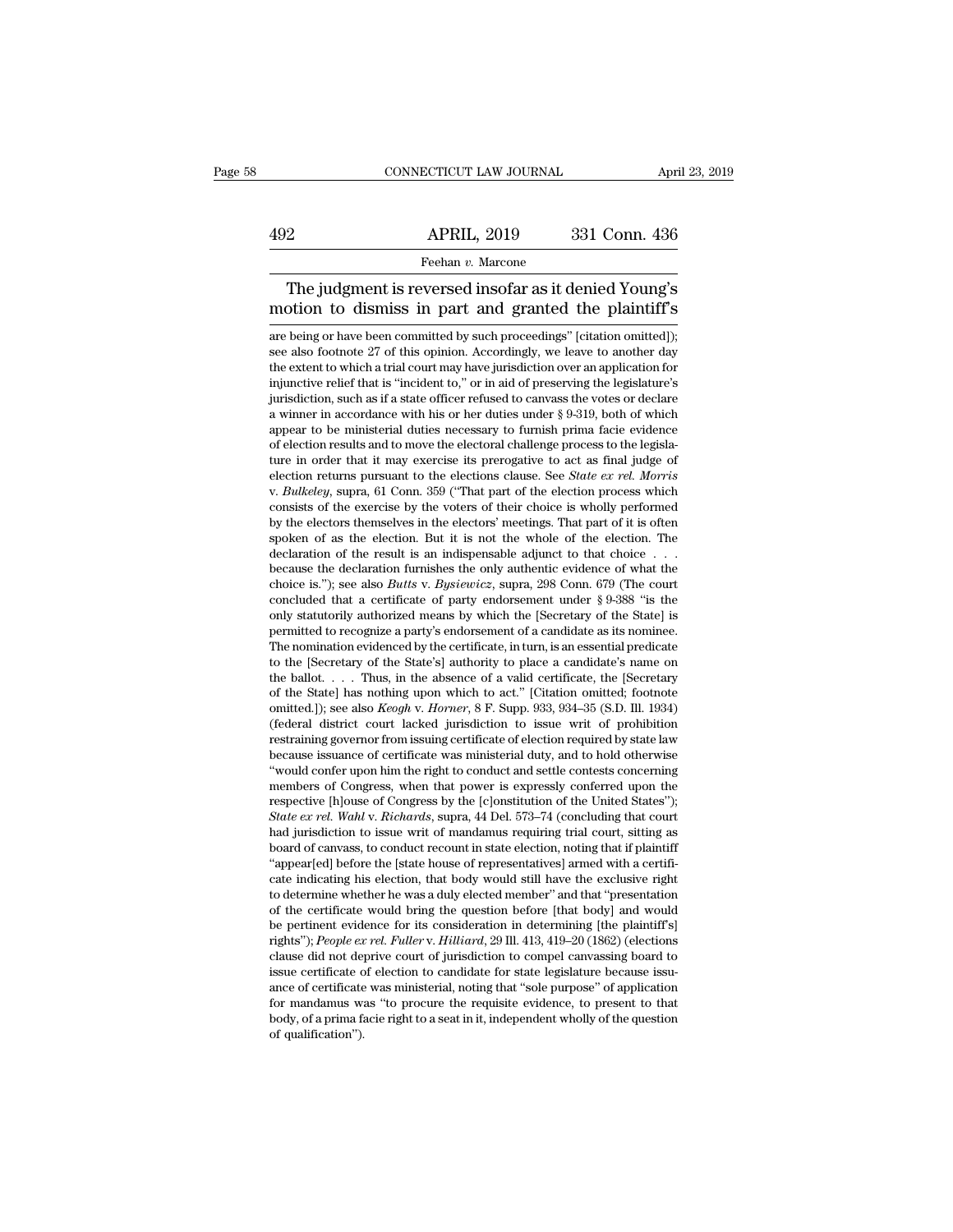| 2019          | CONNECTICUT LAW JOURNAL                                                                                                                                                   | Page 59 |
|---------------|---------------------------------------------------------------------------------------------------------------------------------------------------------------------------|---------|
|               |                                                                                                                                                                           |         |
| 331 Conn. 493 | <b>APRIL, 2019</b>                                                                                                                                                        | 493     |
|               | Essex Ins. Co. v. William Kramer & Associates, LLC                                                                                                                        |         |
|               | application for a temporary injunction, and the case is<br>remanded with direction to grant Young's motion to<br>digmige in its antiraty, the judgment is affirmed in all |         |

Fig. 2019<br>
Fig. 2019<br>
231 Conn. 493<br>
231 Conn. 493<br>
231 Conn. 493<br>
231 Conn. 493<br>
231 Conn. 493<br>
2493<br>
2493<br>
2493<br>
2493<br>
2493<br>
2493<br>
2493<br>
2493<br>
2493<br>
2493<br>
2493<br>
2493<br>
2493<br>
2405<br>
2405<br>
2405<br>
2405<br>
2405<br>
2405<br>
2405<br>
2405<br> 331 Conn. 493 APRIL, 2019 493<br>Essex Ins. Co. v. William Kramer & Associates, LLC<br>application for a temporary injunction, and the case is<br>remanded with direction to grant Young's motion to<br>dismiss in its entirety; the judg  $\frac{331 \text{ Conn. } 493}{\text{Essex Ins. Co. } v}$ <br>application for a ten<br>remanded with dire<br>dismiss in its entire<br>other respects.<br>In this opinion the Essex Ins. Co.  $v$ . William Kramer & Associates, LLC<br>plication for a temporary injunction, and the case<br>manded with direction to grant Young's motion<br>smiss in its entirety; the judgment is affirmed in<br>her respects.<br>In thi unded with direction to grant Young's motion to<br>iss in its entirety; the judgment is affirmed in all<br>r respects.<br>this opinion the other justices concurred.<br>ESSEX INSURANCE COMPANY *v*. WILLIAM<br>KRAMER & ASSOCIATES, LLC<br>(SC

### Its entirety; the judgment is affirmed in all<br>cts.<br>inion the other justices concurred.<br>All insurance COMPANY v. WILLIAM<br>KRAMER & ASSOCIATES, LLC<br>(SC 20130) other justices conce<br>
VCE COMPANY v.<br>
& ASSOCIATES, LI<br>
(SC 20130)<br>
and Palmer, McDonald, D'<br>
s. Kahn and Ecker, Is ESSEX INSURANCE COMPANY  $v$ . WILLIAM<br>KRAMER & ASSOCIATES, LLC<br>(SC 20130)<br>Robinson, C. J., and Palmer, McDonald, D'Auria,<br>Mullins, Kahn and Ecker, Js. KRAMER & ASSOCIATES, LLC

### *Syllabus*

 $(SC 20130)$ <br>
Robinson, C. J., and Palmer, McDonald, D'Auria,<br>
Mullins, Kahn and Ecker, Js.<br>
Syllabus<br>
The plaintiff insurance company appealed to the United States Court of<br>
Appeals for the Second Circuit from the judgmen Robinson, C. J., and Palmer, McDonald, D'Auria,<br>Mullins, Kahn and Ecker, Js.<br>Syllabus<br>plaintiff insurance company appealed to the United States Court of<br>Appeals for the Second Circuit from the judgment, rendered by the<br>Uni Republicance Court of Mullins, Kahn and Ecker, Js.<br>
Syllabus<br>
plaintiff insurance company appealed to the United States Court of<br>
Appeals for the Second Circuit from the judgment, rendered by the<br>
United States District Co syllabus<br>Syllabus<br>Depeats for the Second Circuit from the judgment, rendered by the<br>District Court for the District of Connecticut, for the<br>defendant claims adjuster after the District Court set aside the jury's<br>verdict in Syllabus<br>
Syllabus<br>
plaintiff insurance company appealed to the United States Court of<br>
Appeals for the Second Circuit from the judgment, rendered by the<br>
United States District Court for the District of Connecticut, for t plaintiff insurance company appealed to the United States Court of Appeals for the Second Circuit from the judgment, rendered by the United States District Court for the District of Connecticut, for the defendant claims a plantiful insurance company appeared to the cinted states Court of Appeals for the Second Circuit from the judgment, rendered by the United States District Court for the District of Connecticut, for the defendant claims ad Appeass for the second circuit front the judgment, rendered by the United States District Court for the District of Connecticut, for the defendant claims adjuster after the District Court set aside the jury's verdict in fa defendant claims adjuster after the District Court set aside the jury's verdict in favor of the plaintiff on the ground that there was insufficient evidence to support the jury's finding that a continuing course of conduc verdict in favor of the plaintiff on the ground that there was insufficient evidence to support the jury's finding that a continuing course of conduct tolled the statutory ( $\S$  52-577) three year limitation period applica vertuct in favor of the plantif of the ground that there was insufficent<br>evidence to support the jury's finding that a continuing course of conduct<br>tolled the statutory (§ 52-577) three year limitation period applicable to property owned by the plaintiff's insured. The plaintiff hired the defendant as its independent adjuster. As the plaintiff's adjuster, the defendant was responsible for, inter alia, inspecting the property, estimating and followed the statutory ( $\frac{1}{5}$   $32-511$ ) three year initiation period applicable to the plaintiff's action. In 2005, a hurricane damaged certain commercial property owned by the plaintiff's insured. The plaintiff's adj retail broker sent a letter to O, the individual adjuster assigned by the endeavorship of the plaintiff's insured. The plaintiff's adjuster, the defendant was responsible for, inter alia, inspecting the property, estimatin property owned by the plantin's insured. The plantin'i fired the defendant<br>dant as its independent adjuster. As the plaintiff's adjuster, the defendant<br>was responsible for, inter alia, inspecting the property, estimating a was responsible for, inter alia, inspecting the property, estimating and working with the insured to determine the value of the loss, and identifying any mortgages on the insured property. In  $2006$ , the insured's retail was responsible for, inter ana, inspecting the property, estimating and working with the insured to determine the value of the loss, and identifying any mortgages on the insured property. In 2006, the insured's retail brok working with the insured to determine the value of the loss, and identifying any mortgages on the insured property. In 2006, the insured's retail broker sent a letter to O, the individual adjuster assigned by the defendant rying any inorigages on the insured property. In 2000, the insured s<br>retail broker sent a letter to O, the individual adjuster assigned by the<br>defendant to the insured's claims. That letter included, on the reverse<br>side, a retain broker sent a fetter to O, the intuvidual adjuster assigned by the defendant to the insured's claims. That letter included, on the reverse side, a schedule listing the mortgages on all of the insured's properties, i derendant to the insuled s claims. That letter included, on the leverse side, a schedule listing the mortgages on all of the insured's properties, including a mortgage on the property at issue and the name of the mortgage. side, a schedule ilsting the hiorogages on an of the instituted s properties, including a mortgage on the property at issue and the name of the mortgage. Prior to issuing the final insurance claim payment in March, 2007, t including a mortgage on the property at issue and the name of the<br>mortgagee. Prior to issuing the final insurance claim payment in March,<br>2007, to the insured for the property damage, the plaintiff received<br>assurances from mortgage. Thot to issuing the mial institute claim payment in match, 2007, to the insured for the property damage, the plaintiff received assurances from O and M, also an employee of the defendant, that there were no mortg 2007, to the instituted for the property dantage, the plantificant received assurances from O and M, also an employee of the defendant, that there were no mortgages on the property. In 2009, the bank that held the mortgage assurances from O and *m*, also an employee of the defendant, that there were no mortgages on the property. In 2009, the bank that held the mortgage on the property brought an action against third parties, including the de were no mortgages on the property. In 2009, the bank that held the mortgage on the property brought an action against third parties, including the defendant, alleging that they failed to protect its interest in the propert Inorigage on the property prought an action against third parties, including the defendant, alleging that they failed to protect its interest in the property. M notified the plaintiff of the bank's action, and the plaintif In the bank held a mortgage on the property and should have issued the property. M notified the plaintiff of the bank's action, and the plaintiff offered to assist the defendant with its responsibility to produce documents property. In nothed the plantiff of the bank s action, and the plantiff<br>offered to assist the defendant with its responsibility to produce docu-<br>ments and other evidence, including covering the defendant's legal<br>expenses r offered to assist the defendant with its responsibility to produce documents and other evidence, including covering the defendant's legal expenses related to that action. In 2010, the bank amended its complaint to add the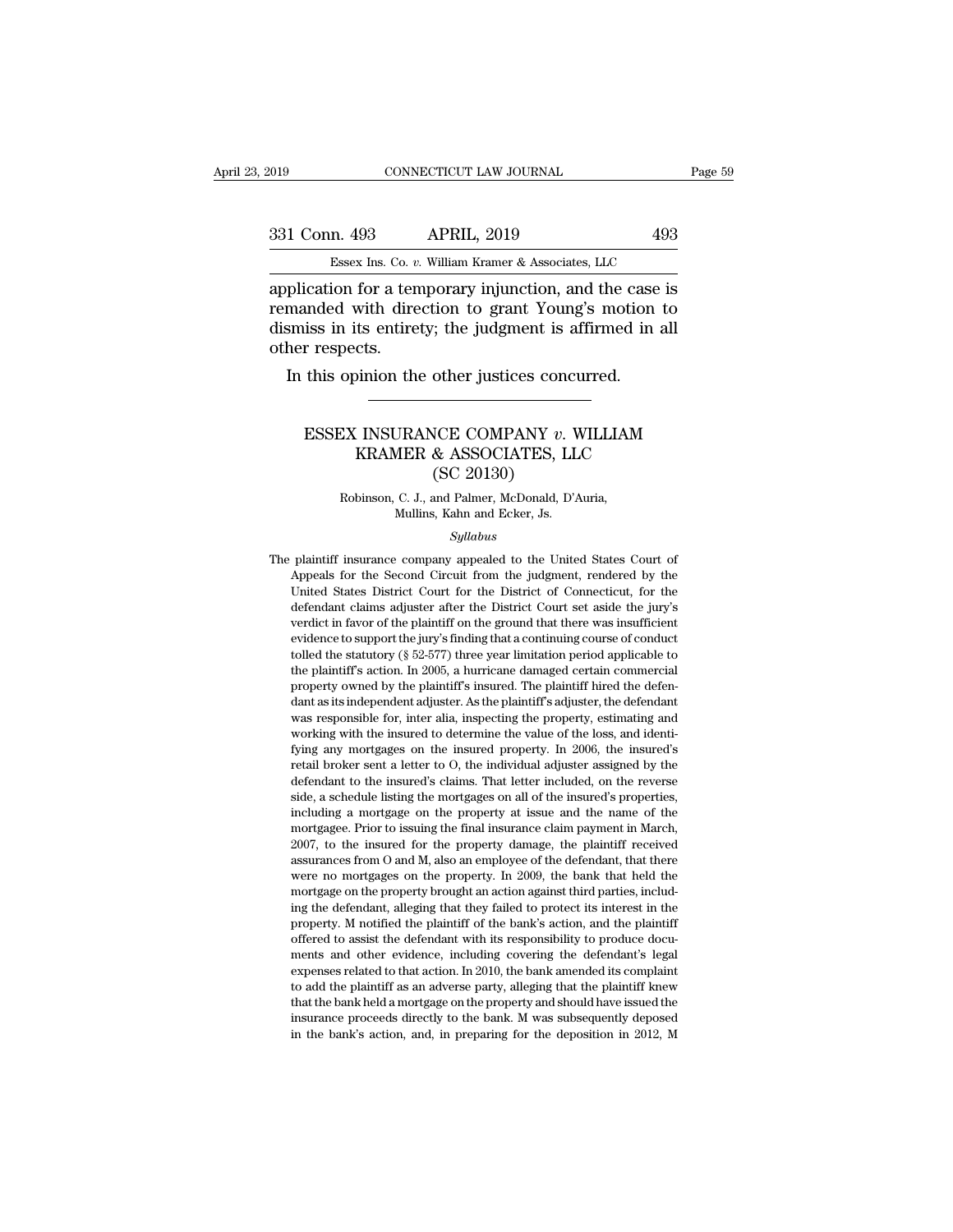## CONNECTICUT LAW JOURNAL April 23, 2019<br>494 APRIL, 2019 331 Conn. 493<br>Essex Ins. Co. v. William Kramer & Associates, LLC CONNECTICUT LAW JOURNAL April 3<br>APRIL, 2019 331 Conn. 493<br>Essex Ins. Co. *v.* William Kramer & Associates, LLC<br>rred in the defendant's files the letter containing the schedule

discovered in the defendant's files the letter containing the schedule<br>discovered in the defendant's files the letter containing the schedule<br>showing that the bank held a mortgage on the property. The plaintiff, Showing that the bank held a mortgage on the property. The plaintiff, a concerned that the defendant's knowledge on the property. The plaintiff, concerned that the defendant's knowledge of the schedule could be **EXECUTE:** APRIL, 2019 331 Conn. 493<br>
ESSEX Ins. Co. v. William Kramer & Associates, LLC<br>
discovered in the defendant's files the letter containing the schedule<br>
showing that the bank held a mortgage on the property. The p Essex Ins. Co.  $v$ . William Kramer & Associates, LLC discovered in the defendant's files the letter containing the schedule showing that the bank held a mortgage on the property. The plaintiff, concerned that the defendan Essex Ins. Co.  $v$ . William Kramer & Associates, LLC<br>discovered in the defendant's files the letter containing the schedule<br>showing that the bank held a mortgage on the property. The plaintiff,<br>concerned that the defendan discovered in the defendant's files the letter containing the schedule<br>showing that the bank held a mortgage on the property. The plaintiff,<br>concerned that the defendant's knowledge of the schedule could be<br>imputed to it, showing that the bank held a mortgage on the property. The plaintiff, concerned that the defendant's knowledge of the schedule could be imputed to it, settled the bank's claims against it for \$1 million. Thereafter, in Oct concerned that the defendant's knowledge of the schedule could be<br>imputed to it, settled the bank's claims against it for \$1 million. There-<br>after, in October, 2013, the plaintiff brought the present action to recover<br>dama imputed to it, settled the bank's claims against it for \$1 million. Thereafter, in October, 2013, the plaintiff brought the present action to recover damages from the defendant for its negligence in failing to advise it of after, in October, 2013, the plaintiff brought the present action to recover damages from the defendant for its negligence in failing to advise it of the mortgage on the property before it issued the final claim payment to damages from the defendant for its negligence in failing to advise it of the mortgage on the property before it issued the final claim payment to the insured. The plaintiff claimed that the defendant's continuing course of the mortgage on the property before it issued the final claim payment<br>to the insured. The plaintiff claimed that the defendant's continuing<br>course of conduct tolled the three year limitation period for commencing<br>the actio to the insured. The plaintiff claimed that the defendant's continuing course of conduct tolled the three year limitation period for commencing the action until the defendant discovered and produced the schedule showing the first, that, pursuant to a special relation period for commencing the action until the defendant discovered and produced the schedule showing the mortgage during the course of the litigation between the bank and the plaint the action until the defendant discovered and produced the schedule<br>showing the mortgage during the course of the litigation between the<br>bank and the plaintiff. The District Court instructed the jury regarding<br>the defendan showing the mortgage during the course of the litigation between the bank and the plaintiff. The District Court instructed the jury regarding the defendant's alleged breach of its continuing duty under two theories, first, bank and the plaintiff. The District Court instructed the jury regarding the defendant's alleged breach of its continuing duty under two theories, first, that, pursuant to a special relationship between the plaintiff and t the defendant's alleged breach of its continuing duty under two theories, first, that, pursuant to a special relationship between the plaintiff and the defendant, the defendant had a continuing duty to disclose the existen first, that, pursuant to a special relationship between the plaintiff and<br>the defendant, the defendant had a continuing duty to disclose the<br>existence of the mortgage, and, second, under a theory of the defendant's<br>later w the defendant, the defendant had a continuing duty to disclose the existence of the mortgage, and, second, under a theory of the defendant's later wrongful conduct in continuing to fail to disclose the existence of the mor existence of the mortgage, and, second, under a theory of the defendant's<br>later wrongful conduct in continuing to fail to disclose the existence of<br>the mortgage. Following the plaintiff's appeal to the Second Circuit,<br>that later wrongful conduct in continuing to fail to disclose the existence of<br>the mortgage. Following the plaintiff's appeal to the Second Circuit,<br>that court concluded that Connecticut law regarding the parameters of<br>the toll the mortgage. Following the plaintiff's appeal to the Second Circuit,<br>that court concluded that Connecticut law regarding the parameters of<br>the tolling doctrine were unclear and sought this court's advice, by way<br>of certif that court concluded that Connecticut law regarding the parameters of<br>the tolling doctrine were unclear and sought this court's advice, by way<br>of certification pursuant to statute (§ 51-199 [b]), whether the evidence<br>was the tolling doctrine were unclear and sought this court's advice, by way<br>of certification pursuant to statute  $(\S 51-199 \text{ [b]})$ , whether the evidence<br>was legally sufficient to support a finding by the jury that the appli was legally sufficient to support a finding by the jury that the applicable limitation period was tolled by a continuing course of conduct through the three year period before the plaintiff commenced the present action. *H* 

limitation period was tolled by a continuing course of conduct through<br>the three year period before the plaintiff commenced the present<br>action. *Held*:<br>he evidence was not legally sufficient to establish that the defendant the three year period before the plaintiff commenced the present action. *Held*:<br>he evidence was not legally sufficient to establish that the defendant<br>had a continuing duty to the plaintiff on the basis of a special relat action. *Held:*<br>he evidence was not legally sufficient to establish that the defendant<br>had a continuing duty to the plaintiff on the basis of a special relationship<br>between the parties that continued until at least three y he evidence was not legally sufficient to establish that the defendant<br>had a continuing duty to the plaintiff on the basis of a special relationship<br>between the parties that continued until at least three years before the<br> had a continuing duty to the plaintiff on the basis of a special relationship<br>between the parties that continued until at least three years before the<br>plaintiff commenced the present action in October, 2013, thereby tollin between the parties that continued until at least three years before the plaintiff commenced the present action in October, 2013, thereby tolling the statute of limitations, as none of the defendant's actions after the pla plaintiff commenced the present action in October, 2013, thereby tolling<br>the statute of limitations, as none of the defendant's actions after the<br>plaintiff issued the final claim payment in 2007 reasonably could be<br>conside the statute of limitations, as none of the defendant's actions after the plaintiff issued the final claim payment in 2007 reasonably could be considered further performance of any of the adjustment services the parties had plaintiff issued the final claim payment in 2007 reasonably could be considered further performance of any of the adjustment services the parties had agreed on and, thus, a further continuation of the fiduciary relationshi considered further performance of any of the adjustment services the parties had agreed on and, thus, a further continuation of the fiduciary relationship that existed prior to that time: the defendant closed its file on t parties had agreed on and, thus, a further continuation of the fiduciary relationship that existed prior to that time: the defendant closed its file on the property shortly after the plaintiff issued the final claim paymen relationship that existed prior to that time: the defendant closed its file<br>on the property shortly after the plaintiff issued the final claim payment,<br>signifying that it had completed its performance of the adjustment ser on the property shortly after the plaintiff issued the final claim payment, signifying that it had completed its performance of the adjustment services for which it had been hired, any actions by the defendant thereafter, signifying that it had completed its performance of the adjustment services for which it had been hired, any actions by the defendant thereafter, including communications, were not adjustment services, and the defendant's vices for which it had been hired, any actions by the defendant thereafter, including communications, were not adjustment services, and the defendant's acts in billing to the plaintiff M's time spent in connection with the including communications, were not adjustment services, and the defendant's acts in billing to the plaintiff M's time spent in connection with the bank's action and using the plaintiff's attorney reflected a business relat dant's acts in billing to the plaintiff M's time spent in connection with<br>the bank's action and using the plaintiff's attorney reflected a business<br>relationship but did not bear the hallmarks of agency generally or a<br>fiduc the bank's action and using the plaintiff's attorney reflected a business<br>relationship but did not bear the hallmarks of agency generally or a<br>fiduciary relationship specifically; moreover, the plaintiff could not pre-<br>vai relationship but did not bear the hallmarks of agency generally or a<br>fiduciary relationship specifically; moreover, the plaintiff could not pre-<br>vail on its claim that the defendant had a continuing duty to warn of<br>or corr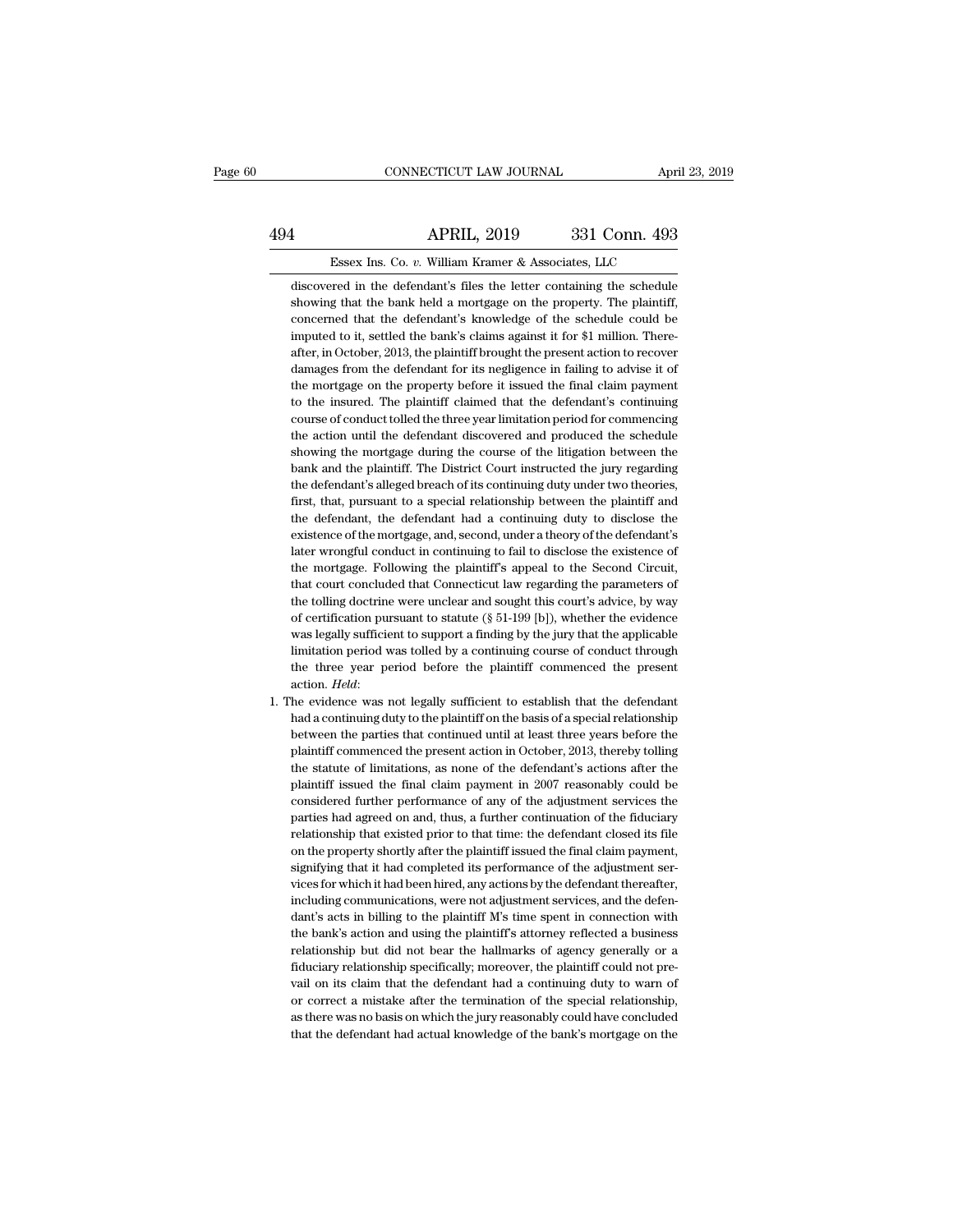# External CONNECTICUT LAW JOURNAL Page 61<br>331 Conn. 493 APRIL, 2019 495<br>Essex Ins. Co. v. William Kramer & Associates, LLC

CONNECTICUT LAW JOURNAL<br> **n. 493** APRIL, 2019 495<br>
Essex Ins. Co. *v.* William Kramer & Associates, LLC<br>
y before 2012, when M discovered the schedule showing that 1 Conn. 493 APRIL, 2019 495<br>Essex Ins. Co. v. William Kramer & Associates, LLC<br>property before 2012, when M discovered the schedule showing that<br>the bank held a mortgage on the property, as both O and M testified the bank held a mortgage on the property, as both O and M testified that they had no recollection of ever having seen the schedule during that the pank held a mortgage on the property, as both O and M testified that they h L Conn. 493 APRIL, 2019 495<br>Essex Ins. Co. v. William Kramer & Associates, LLC<br>property before 2012, when M discovered the schedule showing that<br>the bank held a mortgage on the property, as both O and M testified<br>that they Essex Ins. Co.  $v$ . William Kramer & Associates, LLC<br>property before 2012, when M discovered the schedule showing that<br>the bank held a mortgage on the property, as both O and M testified<br>that they had no recollection of e Essex Ins. Co. v. William Kramer & Associates, LLC<br>property before 2012, when M discovered the schedule showing that<br>the bank held a mortgage on the property, as both O and M testified<br>that they had no recollection of ever property before 2012, when M distel bank held a mortgage on the phat they had no recollection of events the relevant time frame, and the plaised on the defendant's constructive dge, of the bank's mortgage. The evidence add Everaly the bank held a mortgage on the property, as both O and M testified that they had no recollection of ever having seen the schedule during the relevant time frame, and the plaintiff's theory of the case was premised find they had no recollection of ever having seen the schedule during<br>the relevant time frame, and the plaintiff's theory of the case was prem-<br>ised on the defendant's constructive knowledge, not its actual knowl-<br>edge, of

the relevant time frame, and the plaintiff's theory of the case was premised on the defendant's constructive knowledge, not its actual knowledge, of the bank's mortgage.<br>The evidence adduced at trial was not legally suffic ised on the defendant's constructive knowledge, not its actual knowledge, of the bank's mortgage.<br>The evidence adduced at trial was not legally sufficient to support a finding by the jury that the statute of limitations wa edge, of the bank's mortgage.<br>
He evidence adduced at trial was not legally sufficient to support a<br>
finding by the jury that the statute of limitations was tolled through at<br>
least October, 2010, under the continuing cour be evidence adduced at trial was not legally sufficient to support a finding by the jury that the statute of limitations was tolled through at least October, 2010, under the continuing course of conduct doctrine on the bas finding by the jury that the statute of limitations was tolled through at least October, 2010, under the continuing course of conduct doctrine on the basis of later wrongful conduct relating to the defendant's prior omissi Example 25 disclosure of the continuing course of conduct doctrine<br>on the basis of later wrongful conduct relating to the defendant's prior<br>omission: this court rejected the plaintiff's claim that the defendant's<br>ongoing come to basis of later wrongful conduct relating to the defendant's prior omission: this court rejected the plaintiff's claim that the defendant's ongoing failure to disclose the existence of the bank's mortgage on the pro on the basis of later wrongful conduct relating to the defendant's prior omission: this court rejected the plaintiff's claim that the defendant's ongoing failure to disclose the existence of the bank's mortgage on the prop ongoing failure to disclose the existence of the bank's mortgage on the property constituted later wrongful conduct that continued until M's 2012 disclosure of the schedule, as the defendant did not have actual knowledge o beyout constituted later wrongful conduct that continued until M's<br>2012 disclosure of the schedule, as the defendant did not have actual<br>knowledge of that schedule until 2012, and the plaintiff did not identify<br>any other a 2012 disclosure of the schedule, as the defendant did not have actual knowledge of that schedule until 2012, and the plaintiff did not identify any other action by the defendant that constituted later wrongful conduct; mo knowledge of that schedule until 2012, and the plaintiff did not identify any other action by the defendant that constituted later wrongful conduct; moreover, this court declined to recognize a continuing duty of the defen any other action by the defendant that constituted later wrongful conduct; moreover, this court declined to recognize a continuing duty of the defendant to investigate as long as any business relationship existed between t t; moreover, this court declined to recognize a continuing duty of defendant to investigate as long as any business relationship existed ween the parties, as an agent's duty to use reasonable efforts to give principal info between the parties, as an agent's duty to use reasonable efforts to give<br>the principal information that is relevant to the affairs entrusted to the<br>agent generally ends with the termination of the agency relationship.<br>Arg the defendant of investigate as long as any business relationship existed<br>between the parties, as an agent's duty to use reasonable efforts to give<br>the principal information that is relevant to the affairs entrusted to the

between the platacs, as an agents dary to allocated and to the principal information that is relevant to the affairs entrusted to the agent generally ends with the termination of the agency relationship.<br>Argued October 16, agent generally ends with the termination of the agency relationship.<br>Argued October 16, 2018—officially released April 23, 2019<br>*Procedural History*<br>Action to recover damages for the alleged negligence<br>of the defendant, a Argued October 16, 2018—officially released April 23, 2019<br> *Procedural History*<br> **Action to recover damages for the alleged negligence**<br>
of the defendant, and for other relief, brought to the<br>
United States District Court *Procedural History*<br>Action to recover damages for the alleged negligence<br>of the defendant, and for other relief, brought to the<br>United States District Court for the District of Connecti-<br>cut, and tried to the jury before Froceaural History<br>
Action to recover damages for the alleged negligence<br>
of the defendant, and for other relief, brought to the<br>
United States District Court for the District of Connecti-<br>
cut, and tried to the jury befor Action to recover damages for the alleged negligence<br>of the defendant, and for other relief, brought to the<br>United States District Court for the District of Connecti-<br>cut, and tried to the jury before *Shea*, *J*.; verdic of the defendant, and for other relief, brought to the United States District Court for the District of Connecticut, and tried to the jury before *Shea*, *J*.; verdict and judgment for the plaintiff; thereafter, the court United States District Court for the District of Connecticut, and tried to the jury before *Shea*, *J*.; verdict and judgment for the plaintiff; thereafter, the court granted the defendant's motion for judgment as a matter cut, and tried to the jury before *Shea*, *J*.; verdict and<br>judgment for the plaintiff; thereafter, the court granted<br>the defendant's motion for judgment as a matter of<br>law and rendered an amended judgment thereon, from<br>wh judgment for the plaintiff; thereafter, the court granted<br>the defendant's motion for judgment as a matter of<br>law and rendered an amended judgment thereon, from<br>which the plaintiff appealed to the United States Court<br>of App the defendant's motion for judgment as a matter of<br>law and rendered an amended judgment thereon, from<br>which the plaintiff appealed to the United States Court<br>of Appeals for the Second Circuit, *Leval*, *Raggi* and<br>*Lohier* law and rendered an amended judgment thereon, from<br>which the plaintiff appealed to the United States Court<br>of Appeals for the Second Circuit, *Leval*, *Raggi* and<br>*Lohier*, *Js.*, which certified to this court a question o *Mary Massaron*, pro hac vice, with whom was *Chary Mary Massaron*, pro hac vice, with whom was *Chris-her L. Jefford*, for the appellant (plaintiff). of Appears for the second Circuit, *Levat*, *Raggt i*<br>*Lohier, Js.*, which certified to this court a question<br>law regarding whether the evidence was sufficient<br>support the jury's finding that a continuing course<br>conduct *Reading whether the evidence was sufficient to*<br>pport the jury's finding that a continuing course of<br>mduct tolled the statute of limitations.<br>*Mary Massaron*, pro hac vice, with whom was *Chris-*<br>pher *L. Jefford*, for th *Christopher P. Kriesen*, for the appellee (defendant).<br> *Chary Massaron*, pro hac vice, with whom was *Christopher L. Jefford*, for the appellant (plaintiff).<br> *Richard A. Simpson*, pro hac vice, with whom, was *Christoph*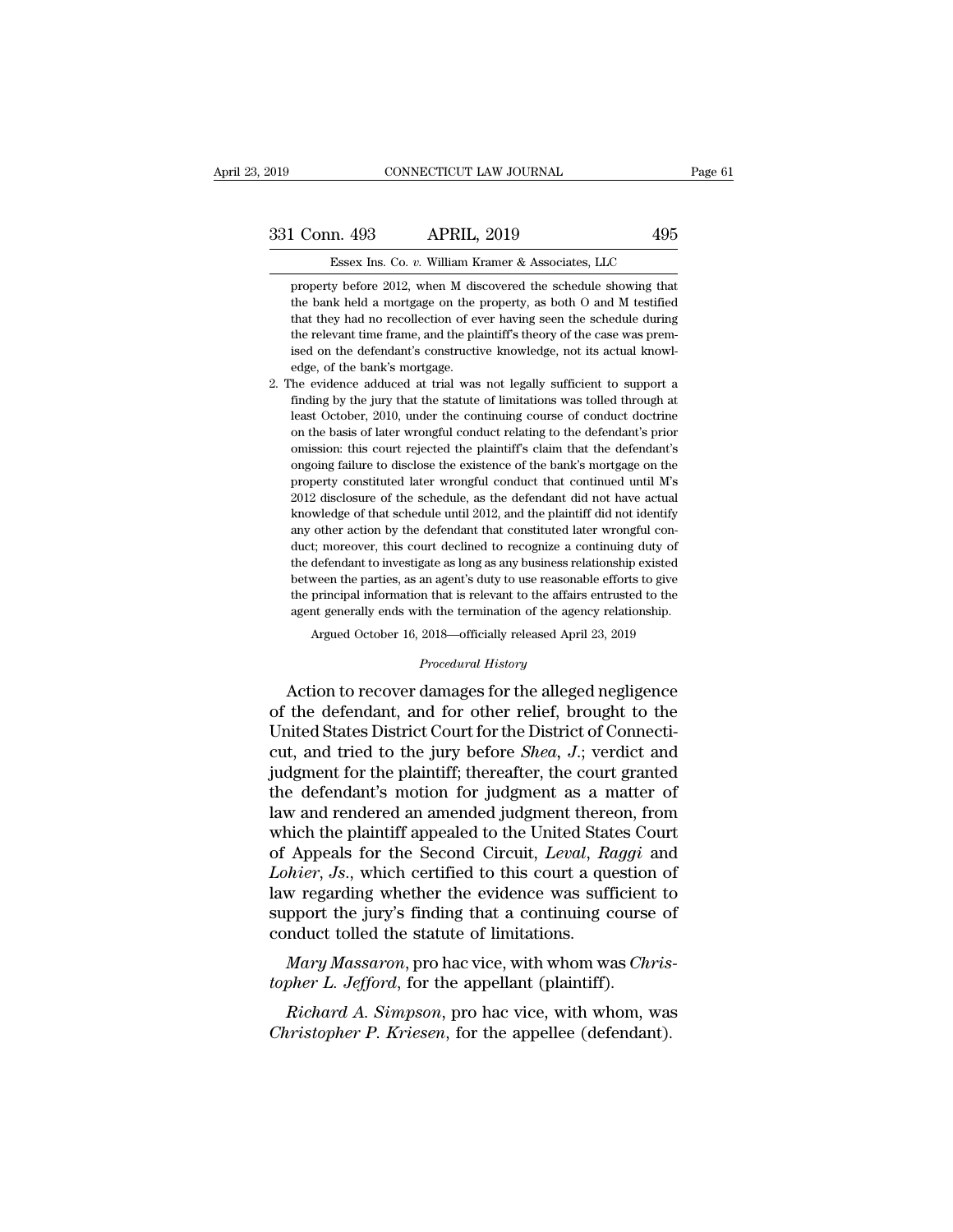CONNECTICUT LAW JOURNAL April 23, 2019<br>496 APRIL, 2019 331 Conn. 493<br>Essex Ins. Co. v. William Kramer & Associates, LLC ESSEX Ins. Co. *v.* William Kramer & Associates, LLC<br>
Opinion

### *Opinion*

Mac Bossex Ins. Co. v. William Kramer & Associates, LLC<br>
Opinion<br>
McDONALD, J. This case, which comes to us on certi-<br>
cation from the United States Court of Appeals for<br>
A Second Circuit: see General Statutes & 51.100b (d Figure 1.1 and the United States Court of Appeals for<br>the Second Circuit; see General States Court of Appeals for<br>the Second Circuit; see General Statuses  $\S$  51-199b (d);<br>requires us to consider the applicability of our 496 **APRIL**, 2019 331 Conn. 493<br>
Essex Ins. Co. *v.* William Kramer & Associates, LLC<br>  $Opinion$ <br>
McDONALD, J. This case, which comes to us on certification from the United States Court of Appeals for<br>
the Second Circuit; see Essex Ins. Co. v. William Kramer & Associates, LLC<br>
Opinion<br>
McDONALD, J. This case, which comes to us on certi-<br>
fication from the United States Court of Appeals for<br>
the Second Circuit; see General Statutes § 51-199b (d)  $o_{pinion}$ <br>
McDONALD, J. This case, which comes to us on certification from the United States Court of Appeals for<br>
the Second Circuit; see General Statutes § 51-199b (d);<br>
requires us to consider the applicability of our co **Example 19 Example 19 Example 2011**<br>
McDONALD, J. This case, which comes to us on certification from the United States Court of Appeals for<br>
the Second Circuit; see General Statutes § 51-199b (d);<br>
requires us to conside McDONALD, J. This case, which comes to us on certification from the United States Court of Appeals for<br>the Second Circuit; see General Statutes § 51-199b (d);<br>requires us to consider the applicability of our continu-<br>ing c fication from the United States Court of Appeals for<br>the Second Circuit; see General Statutes § 51-199b (d);<br>requires us to consider the applicability of our continu-<br>ing course of conduct tolling doctrine to a relationshi the Second Circuit; see General Statutes § 51-199b (d);<br>requires us to consider the applicability of our continu-<br>ing course of conduct tolling doctrine to a relationship<br>between an insurance company and its independent<br>cl requires us to consider the applicability of our continuing course of conduct tolling doctrine to a relationship<br>between an insurance company and its independent<br>claims adjuster in the period after an insured's claim has<br>b ing course of conduct tolling doctrine to a relationship<br>between an insurance company and its independent<br>claims adjuster in the period after an insured's claim has<br>been fully paid. The plaintiff insurer, Essex Insurance<br>C between an insurance company and its independent<br>claims adjuster in the period after an insured's claim has<br>been fully paid. The plaintiff insurer, Essex Insurance<br>Company, brought a negligence action against the<br>defendant claims adjuster in the period after an insured's claim has<br>been fully paid. The plaintiff insurer, Essex Insurance<br>Company, brought a negligence action against the<br>defendant claims adjuster, William Kramer & Associ-<br>ates, been fully paid. The plaintiff insurer, Essex Insurance<br>Company, brought a negligence action against the<br>defendant claims adjuster, William Kramer & Associ-<br>ates, LLC, in the United States District Court for the<br>District o Company, brought a negligence action against the<br>defendant claims adjuster, William Kramer & Associ-<br>ates, LLC, in the United States District Court for the<br>District of Connecticut, alleging that the defendant had<br>breached defendant claims adjuster, William Kramer & Associates, LLC, in the United States District Court for the District of Connecticut, alleging that the defendant had breached its duty to advise the plaintiff of a mortgage on t ates, LLC, in the United States District Court for the District of Connecticut, alleging that the defendant had breached its duty to advise the plaintiff of a mortgage on the insured property before the plaintiff issued th District of Connecticut, alleging that the defendant had<br>breached its duty to advise the plaintiff of a mortgage<br>on the insured property before the plaintiff issued the<br>final claim payment check to the insured for hurrican breached its duty to advise the plaintiff of a mortgage<br>on the insured property before the plaintiff issued the<br>final claim payment check to the insured for hurricane<br>related damage, thereby causing the plaintiff to incur<br> on the insured property before the plaintiff issued the final claim payment check to the insured for hurricane<br>related damage, thereby causing the plaintiff to incur<br>liability to the mortgagee. The plaintiff contended that final claim payment check to the insured for hurricane<br>related damage, thereby causing the plaintiff to incur<br>liability to the mortgagee. The plaintiff contended that<br>the limitation period for commencing an action was<br>toll related damage, thereby causing the plaintiff to incur<br>liability to the mortgagee. The plaintiff contended that<br>the limitation period for commencing an action was<br>tolled until the defendant discovered and produced a<br>docume liability to the mortgagee. The plaintiff contended that<br>the limitation period for commencing an action was<br>tolled until the defendant discovered and produced a<br>document in one of its files that reflected the mortgag-<br>ee's the limitation period for commencing an action was<br>tolled until the defendant discovered and produced a<br>document in one of its files that reflected the mortgag-<br>ee's interest during the course of litigation between the<br>mor tolled until the defendant discovered and produced a<br>document in one of its files that reflected the mortgag-<br>ee's interest during the course of litigation between the<br>mortgagee and the plaintiff. The District Court set as document in one of its files that reflected the mortgag-<br>ee's interest during the course of litigation between the<br>mortgagee and the plaintiff. The District Court set aside<br>the jury's verdict in favor of the plaintiff on t ee's interest during the course of litigation between the<br>mortgagee and the plaintiff. The District Court set aside<br>the jury's verdict in favor of the plaintiff on the ground<br>that there was insufficient evidence to support mortgagee and the plaintiff. The District Court set aside<br>the jury's verdict in favor of the plaintiff on the ground<br>that there was insufficient evidence to support the jury's<br>finding that a continuing course of conduct to the jury's verdict in favor of the plaintiff on the ground<br>that there was insufficient evidence to support the jury's<br>finding that a continuing course of conduct tolled the<br>otherwise untimely filed action. See *Essex Ins.* that there was insufficient evidence to support the jury's<br>finding that a continuing course of conduct tolled the<br>otherwise untimely filed action. See *Essex Ins. Co. v.*<br>William Kramer & Associates, LLC, United States Dis finding that a continuing course of conduct tolled the<br>otherwise untimely filed action. See *Essex Ins. Co.* v.<br>William Kramer & Associates, LLC, United States Dis-<br>trict Court, Docket No. 3:13-cv-1537 (MPS) (D. Conn.<br>Jun otherwise untimely filed action. See *Essex Ins. Co. v.*<br>William Kramer & Associates, LLC, United States District Court, Docket No. 3:13-cv-1537 (MPS) (D. Conn.<br>June 8, 2016). The Second Circuit concluded that Con-<br>nectic William Kramer & Associates, LLC, United States District Court, Docket No. 3:13-cv-1537 (MPS) (D. Conn.<br>June 8, 2016). The Second Circuit concluded that Connecticut law regarding the contours of this tolling doctrine is un trict Court, Docket No. 3:13-cv-1537 (MPS) (D. Conn.<br>June 8, 2016). The Second Circuit concluded that Con-<br>necticut law regarding the contours of this tolling doc-<br>trine is unclear and sought our advice as to whether<br>the e ine is unclear and sought our advice as to whether<br>the evidence is legally sufficient to support the jury's<br>nding. See Evanston Ins. Co. v. William Kramer &<br>ssociates, LLC, 890 F.3d 40 (2018).<sup>1</sup> We conclude that<br><sup>1</sup>The c the evidence is legally sufficient to support the jury's finding. See *Evanston Ins. Co.* v. *William Kramer &* Associates, LLC, 890 F.3d 40 (2018).<sup>1</sup> We conclude that  $\frac{1}{1}$  The case as captioned in the Second Circui

finding. See Evanston Ins. Co. v. William Kramer &<br>Associates, LLC, 890 F.3d 40 (2018).<sup>1</sup> We conclude that<br><sup>1</sup>The case as captioned in the Second Circuit reflects that Evanston Insurance Company is the successor company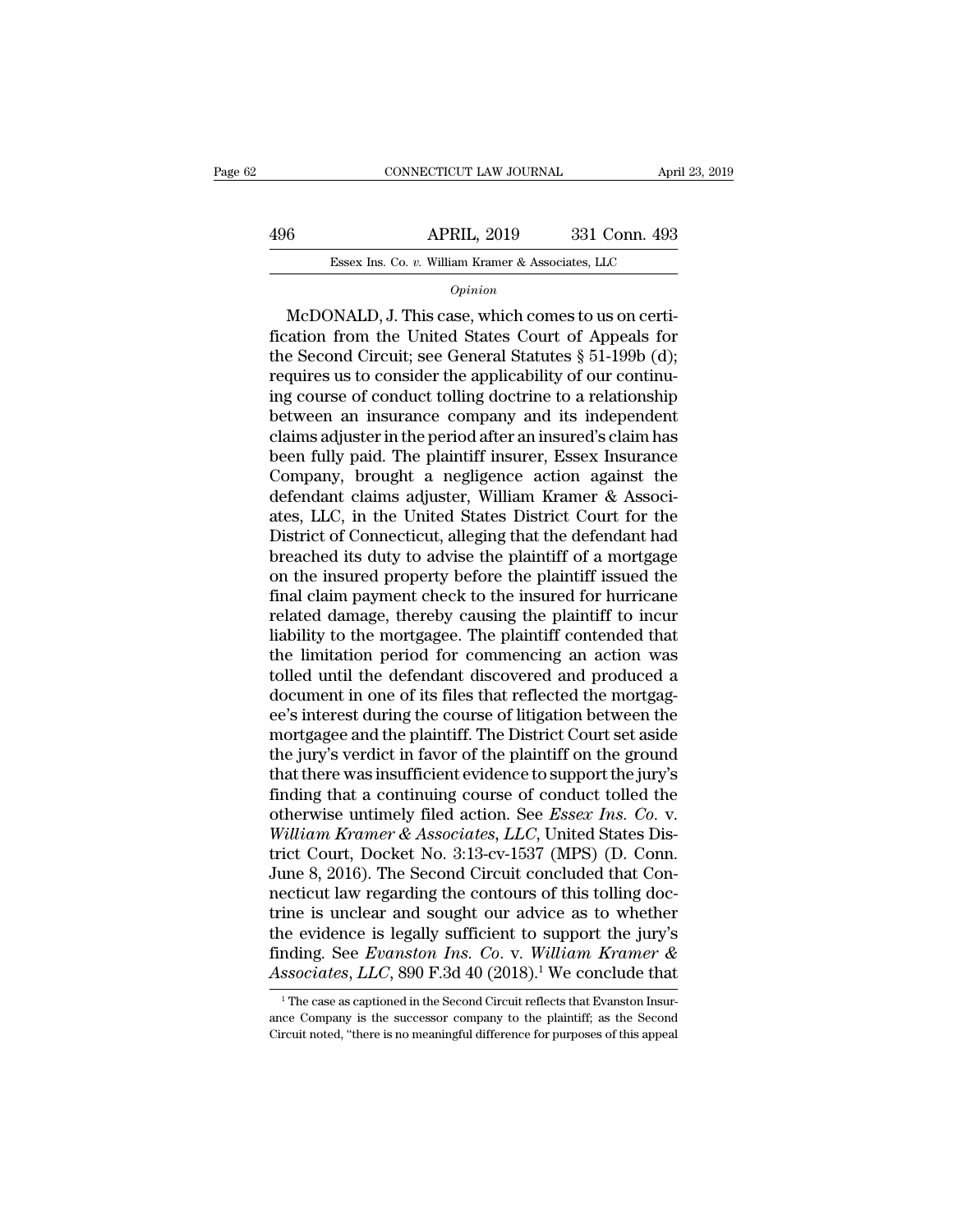| 2019          | CONNECTICUT LAW JOURNAL                                                                              | Page 63 |
|---------------|------------------------------------------------------------------------------------------------------|---------|
| 331 Conn. 493 | <b>APRIL, 2019</b>                                                                                   | 497     |
|               | Essex Ins. Co. v. William Kramer & Associates, LLC                                                   |         |
|               | the evidence is not legally sufficient to toll the statute<br>of limitations on this factual record. |         |
|               | The District Court's decision set forth the following                                                |         |

1 Conn. 493 APRIL, 2019 497<br>
Essex Ins. Co. v. William Kramer & Associates, LLC<br>
e evidence is not legally sufficient to toll the statute<br>
limitations on this factual record.<br>
The District Court's decision set forth the fo Factor 1993 APRIL, 2019<br>
Factor 1993<br>
Factor 1993<br>
Factor 1994<br>
The evidence is not legally sufficient to toll the statute<br>
of limitations on this factual record.<br>
The District Court's decision set forth the following<br>
fa Essex Ins. Co.  $v$ . William Kramer & Associates, LLC<br>the evidence is not legally sufficient to toll the statute<br>of limitations on this factual record.<br>The District Court's decision set forth the following<br>facts that the j the evidence is not legally sufficient to toll the statute<br>of limitations on this factual record.<br>The District Court's decision set forth the following<br>facts that the jury reasonably could have found, which,<br>for context, w and the transition of limitations on this factual record.<br>
The District Court's decision set forth the following<br>
facts that the jury reasonably could have found, which,<br>
for context, we supplement with uncontested facts<br> The District Court's decision set forth the following<br>facts that the jury reasonably could have found, which,<br>for context, we supplement with uncontested facts<br>reflected in the record certified to this court. In 2005,<br>a hu The District Court's decision set forth the following<br>facts that the jury reasonably could have found, which,<br>for context, we supplement with uncontested facts<br>reflected in the record certified to this court. In 2005,<br>a hu facts that the jury reasonably could have found, which,<br>for context, we supplement with uncontested facts<br>reflected in the record certified to this court. In 2005,<br>a hurricane damaged properties in Florida, including<br>four for context, we supplement with uncontested facts<br>reflected in the record certified to this court. In 2005,<br>a hurricane damaged properties in Florida, including<br>four commercial properties owned by IDM Manage-<br>ment, Inc. Th reflected in the record certified to this court. In 2005,<br>a hurricane damaged properties in Florida, including<br>four commercial properties owned by IDM Manage-<br>ment, Inc. The property directly relevant to the present<br>action a hurricane damaged properties in Florida, including<br>four commercial properties owned by IDM Manage-<br>ment, Inc. The property directly relevant to the present<br>action is an apartment complex, The Villas at Lauderhill,<br>LLC, k four commercial properties owned by IDM Management, Inc. The property directly relevant to the present action is an apartment complex, The Villas at Lauderhill, LLC, known as the "Villas." IDM had several layers of insuran ment, Inc. The property directly relevant to the present<br>action is an apartment complex, The Villas at Lauderhill,<br>LLC, known as the "Villas." IDM had several layers of<br>insurance to protect itself against such a loss for i action is an apartment complex, The Villas at Lauderhill,<br>LLC, known as the "Villas." IDM had several layers of<br>insurance to protect itself against such a loss for its<br>properties: an initial layer of coverage from Aspen Sp LLC, known as the "Villas." IDM had several layers of<br>insurance to protect itself against such a loss for its<br>properties: an initial layer of coverage from Aspen Spe-<br>cialty Insurance Company; an excess layer from the<br>plai Surface to protect hierd against back a rest ratio<br>operties: an initial layer of coverage from Aspen Spe-<br>ality Insurance Company; an excess layer from the<br>aintiff; and an additional excess layer from a third<br>surer.<sup>2</sup> The properator an initial layer of coverage nontripental po<br>cialty Insurance Company; an excess layer from the<br>plaintiff; and an additional excess layer from a third<br>insurer.<sup>2</sup> The plaintiff received notice from IDM that<br>the

plaintiff; and an additional excess layer from a third<br>plaintiff; and an additional excess layer from a third<br>insurer.<sup>2</sup> The plaintiff received notice from IDM that<br>the loss might reach the plaintiff's layer of coverage.<br> insurer.<sup>2</sup> The plaintiff received notice from IDM that<br>the loss might reach the plaintiff's layer of coverage.<br>After Aspen hired the defendant to adjust the loss to<br>the IDM properties for its initial layer of coverage, t matter. The plantary received helder from 1941 and<br>the loss might reach the plaintiff's layer of coverage.<br>After Aspen hired the defendant to adjust the loss to<br>the IDM properties for its initial layer of coverage, the<br>pla After Aspen hired the defendant to adjust the loss to<br>the IDM properties for its initial layer of coverage, the<br>plaintiff agreed to hire the defendant as its independent<br>adjuster for the IDM properties. It is customary ind After Aspen hired the defendant to adjust the loss to<br>the IDM properties for its initial layer of coverage, the<br>plaintiff agreed to hire the defendant as its independent<br>adjuster for the IDM properties. It is customary ind the IDM properties for its initial layer of c<br>plaintiff agreed to hire the defendant as its is<br>adjuster for the IDM properties. It is custom<br>practice for excess layer insurers to enga<br>independent adjuster as the initial la The plaintiff hired the defendant to perform a '' full speed to the IDM properties. It is customary industry actice for excess layer insurers to engage the same dependent adjuster as the initial layer insurer to allow insu adjusted for excess layer insurers to engage the same<br>independent adjuster as the initial layer insurer to allow<br>all insurers to share the information and work product<br>generated in the original adjustment.<br>The plaintiff hi

independent adjuster as the initial layer insurer to allow<br>all insurers to share the information and work product<br>generated in the original adjustment.<br>The plaintiff hired the defendant to perform a " 'full<br>adjustment' " o all insurers to share the information and work product<br>generated in the original adjustment.<br>The plaintiff hired the defendant to perform a " full<br>adjustment" on the properties. Although the parties<br>did not execute a writt estimate of the value of the value of the value of the value of the defendant of the partical adjustment'" on the properties. Although the parties did not execute a written contract, it was understood that a full adjustmen The plaintiff hired the defendant to perform a "full adjustment" on the properties. Although the parties did not execute a written contract, it was understood that a full adjustment included inspecting the property, estim did not execute a written contract, it was understood<br>that a full adjustment included inspecting the property,<br>estimating the value of the loss, working with IDM to<br>agree to an amount of loss, reviewing all coverage<br> $\dots r$  that a full adjustment included inspecting the property,<br>estimating the value of the loss, working with IDM to<br>agree to an amount of loss, reviewing all coverage<br> $\dots$ " Evanston Ins. Co. v. William Kramer & Associates, LLC

Layer of coverage of an amount of loss, reviewing all coverage  $\ldots$ ." Evanston Ins. Co. v. William Kramer & Associates, LLC, supra, 890 F.3d 42 n.2.<br>
<sup>2</sup> Another insurance company shared equally with the plaintiff the se ...." Evanston Ins. Co. v. William Kramer & Associates, LLC, supra, 890 F.3d 42 n.2.<br><sup>2</sup> Another insurance company shared equally with the plaintiff the second layer of coverage of \$10 million. We omit any discussion of t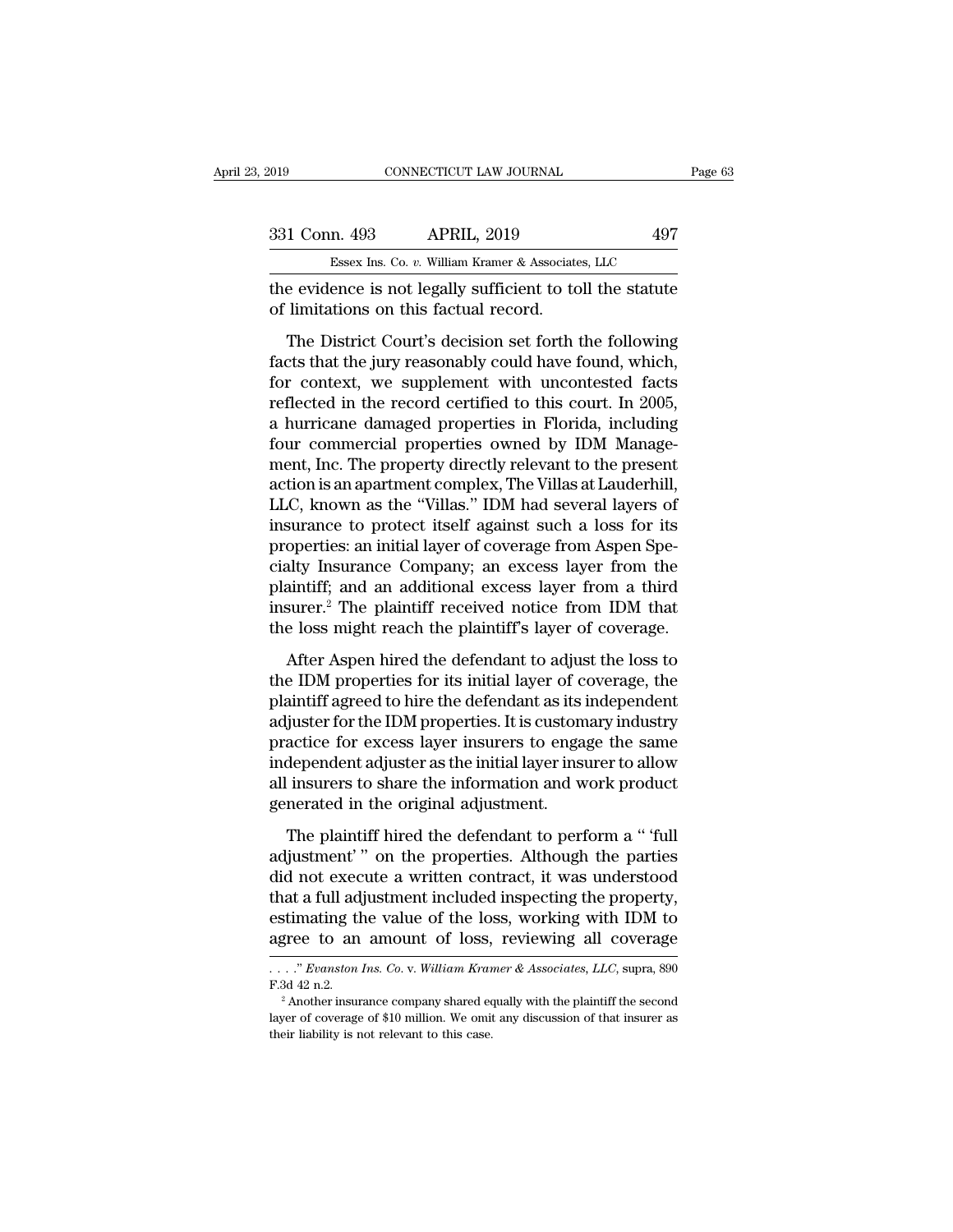## CONNECTICUT LAW JOURNAL April 23, 2019<br>498 APRIL, 2019 331 Conn. 493<br>Essex Ins. Co. v. William Kramer & Associates, LLC CONNECTICUT LAW JOURNAL April 3<br>APRIL, 2019 331 Conn. 493<br>Essex Ins. Co. *v.* William Kramer & Associates, LLC<br>of the plaintiff's policy identifying any potential

CONNECTICUT LAW JOURNAL April 23, 20<br>498 APRIL, 2019 331 Conn. 493<br>Essex Ins. Co. v. William Kramer & Associates, LLC<br>aspects of the plaintiff's policy, identifying any potential<br>coverage issues, and reporting all elements 498 APRIL, 2019 331 Conn. 493<br>Essex Ins. Co. v. William Kramer & Associates, LLC<br>aspects of the plaintiff's policy, identifying any potential<br>coverage issues, and reporting all elements associated<br>with the investigation an  $\frac{\text{APRIL, 2019}}{\text{Essex Ins. Co. } v. \text{ William Kramer & Associates, LLC}}$ <br>aspects of the plaintiff's policy, identifying any potential coverage issues, and reporting all elements associated with the investigation and the claim measuring process.<br>Signif  $\frac{\text{APRIL, 2019}}{\text{Essex Ins. Co. } v. \text{ William Kramer & Associates, LLC}}$ <br>
aspects of the plaintiff's policy, identifying any potential<br>
coverage issues, and reporting all elements associated<br>
with the investigation and the claim measuring process.<br>
Si Essex Ins. Co. *v.* William Kramer & Associates, LLC<br>aspects of the plaintiff's policy, identifying any potential<br>coverage issues, and reporting all elements associated<br>with the investigation and the claim measuring proces Essex lns. Co.  $v$ . William Kramer & Associates, LLC<br>aspects of the plaintiff's policy, identifying any potential<br>coverage issues, and reporting all elements associated<br>with the investigation and the claim measuring proce aspects of the plaintiff's policy, identifying any potential coverage issues, and reporting all elements associated with the investigation and the claim measuring process. Significantly, for purposes of the present case, i coverage issues, and reporting a<br>with the investigation and the cla<br>Significantly, for purposes of the included identifying any mortgage<br>erty. The need to identify suck<br>from the fact that the mortgage<br>in the insurance proc In the investigation and the claim measuring process.<br>gnificantly, for purposes of the present case, it also<br>cluded identifying any mortgages on the insured prop-<br>ty. The need to identify such mortgages stemmed<br>om the fact Signincantly, for purposes of the present case, it also<br>included identifying any mortgages on the insured prop-<br>erty. The need to identify such mortgages stemmed<br>from the fact that the mortgagee could have an interest<br>in t

mcluded identifying any mortgages on the insured property. The need to identify such mortgages stemmed<br>from the fact that the mortgagee could have an interest<br>in the insurance proceeds.<br>Two of the defendant's employees wer erty. The need to identify such mortgages stemmed<br>from the fact that the mortgagee could have an interest<br>in the insurance proceeds.<br>Two of the defendant's employees were involved with<br>the adjustment of IDM's claims: Denni from the fact that the mortgagee could nave an interest<br>in the insurance proceeds.<br>Two of the defendant's employees were involved with<br>the adjustment of IDM's claims: Dennis D. Martin, the<br>defendant's general executive adj in the insurance proceeds.<br>
Two of the defendant's employees were involved with<br>
the adjustment of IDM's claims: Dennis D. Martin, the<br>
defendant's general executive adjuster who had solic-<br>
ited the plaintiff's business, Two of the defendant's employees were involved with<br>the adjustment of IDM's claims: Dennis D. Martin, the<br>defendant's general executive adjuster who had solic-<br>ited the plaintiff's business, and Robert Oberpriller, the<br>def the adjustment of IDM's claims: Dennis D. Martin, the<br>defendant's general executive adjuster who had solic-<br>ited the plaintiff's business, and Robert Oberpriller, the<br>defendant's general adjuster. Oberpriller did the work<br> defendant's general executive adjuster who had solicited the plaintiff's business, and Robert Oberpriller, the defendant's general adjuster. Oberpriller did the work in the field, traveling between his home in Minnesota an ited the plaintiff's business, and Robert Oberpriller, the<br>defendant's general adjuster. Oberpriller did the work<br>in the field, traveling between his home in Minnesota<br>and the damaged properties in Florida. Because those<br>p defendant's general adjuster. Oberpriller did the<br>in the field, traveling between his home in Min<br>and the damaged properties in Florida. Because<br>properties were approximately 250 miles fro<br>defendant's closest Florida offic the field, traveling between his nome in Minnesota<br>d the damaged properties in Florida. Because those<br>operties were approximately 250 miles from the<br>fendant's closest Florida offices, Palm Harbor and<br>mpa, and Oberpriller d and the damaged properties in Florida. Because those<br>properties were approximately 250 miles from the<br>defendant's closest Florida offices, Palm Harbor and<br>Tampa, and Oberpriller did not work out of those<br>offices, he kept a

properties were approximately 250 miles from the<br>defendant's closest Florida offices, Palm Harbor and<br>Tampa, and Oberpriller did not work out of those<br>offices, he kept a "working file" with him.<br>In April, 2006, IDM's retai defendant's closest Florida offices, Palm Harbor and<br>Tampa, and Oberpriller did not work out of those<br>offices, he kept a "working file" with him.<br>In April, 2006, IDM's retail broker sent a letter to the<br>defendant's Palm Ha Tampa, and Oberpriller did not work out of those<br>offices, he kept a "working file" with him.<br>In April, 2006, IDM's retail broker sent a letter to the<br>defendant's Palm Harbor office addressed to Ober-<br>priller, requesting re offices, he kept a "working file" with him.<br>
In April, 2006, IDM's retail broker sent a letter to the<br>
defendant's Palm Harbor office addressed to Ober-<br>
priller, requesting reissuance of a check from Aspen<br>
for one of IDM In April, 2006, IDM's retail broker sent a letter to the<br>defendant's Palm Harbor office addressed to Ober-<br>priller, requesting reissuance of a check from Aspen<br>for one of IDM's properties because the banks listed<br>as payees defendant's Palm Harbor office addres<br>priller, requesting reissuance of a checl<br>for one of IDM's properties because the<br>as payees were incorrect. The letter provie<br>of the correct payees and noted, "I have<br>a copy of the mor iller, requesting reissuance of a check from Aspen<br>r one of IDM's properties because the banks listed<br>payees were incorrect. The letter provided the names<br>the correct payees and noted, "I have also enclosed<br>copy of the mor for one of IDM's properties because the banks listed<br>as payees were incorrect. The letter provided the names<br>of the correct payees and noted, "I have also enclosed<br>a copy of the mortgagees showing Wachovia Securities<br>for P

as payees were incorrect. The letter provided the names<br>of the correct payees and noted, "I have also enclosed<br>a copy of the mortgagees showing Wachovia Securities<br>for Park Apartments for your files."<br>The enclosed document of the correct payees and noted, "I have also enclosed<br>a copy of the mortgagees showing Wachovia Securities<br>for Park Apartments for your files."<br>The enclosed document, captioned "schedule of<br>mortgagees," did not list mortg a copy of the mortgagees showing Wachovia Securities<br>for Park Apartments for your files."<br>The enclosed document, captioned "schedule of<br>mortgagees," did not list mortgagees for just Park<br>Apartments, but for all four IDM pr for Park Apartments for your files."<br>
The enclosed document, captioned "schedule of<br>
mortgagees," did not list mortgagees for just Park<br>
Apartments, but for all four IDM properties. Intervest<br>
National Bank was listed last The enclosed document, captioned "schedule of mortgagees," did not list mortgagees for just Park Apartments, but for all four IDM properties. Intervest National Bank was listed last as mortgagee for the Villas. The letter mortgagees," did 1<br>Apartments, but fol<br>National Bank was<br>Villas. The letter<br>accompanying sch<br>in a file in either<br>(Aspen file).<sup>3</sup> illas. The letter from IDM's retail broker and its<br>ccompanying schedule of mortgagees were placed<br>a file in either the Palm Harbor or Tampa office<br>Aspen file).<sup>3</sup><br> $\frac{3}{2}$ Although the attorneys in this case have referred accompanying schedule of mortgagees were placed<br>in a file in either the Palm Harbor or Tampa office<br>(Aspen file).<sup>3</sup><br><sup>3</sup> Although the attorneys in this case have referred to this file as the "Aspen<br>file," Martin testified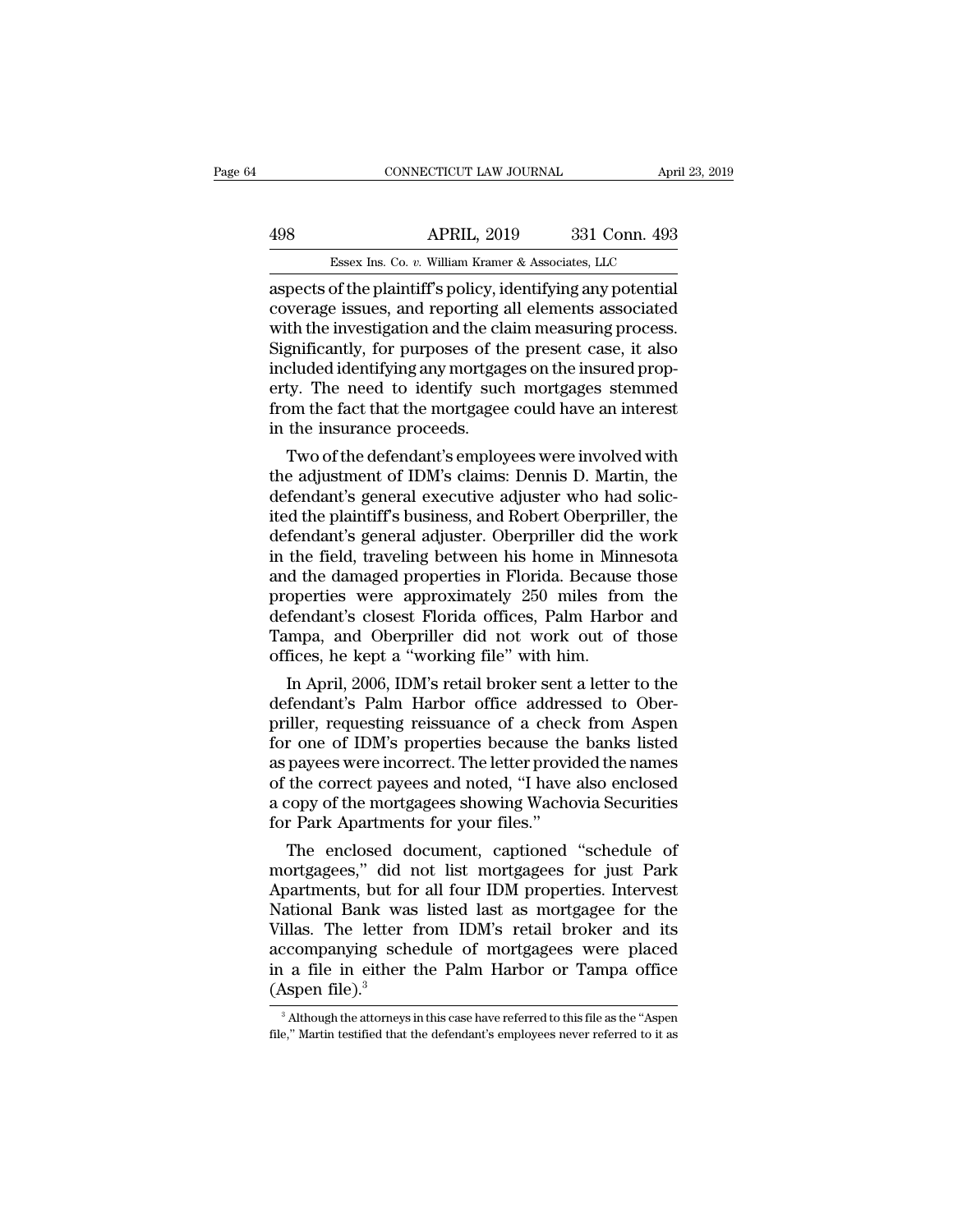## External CONNECTICUT LAW JOURNAL Page 65<br>331 Conn. 493 APRIL, 2019 499<br>Essex Ins. Co. v. William Kramer & Associates, LLC ESSEX Ins. Co. *v.* William Kramer & Associates, LLC<br>
Though the defendant had the mortgagee sched-

CONNECTICUT LAW JOURNAL<br>
1 Conn. 493 APRIL, 2019 499<br>
Essex Ins. Co. v. William Kramer & Associates, LLC<br>
Even though the defendant had the mortgagee sched-<br>
e in its Aspen file and was obligated to share informa-<br>
e in it 331 Conn. 493 APRIL, 2019 499<br>Essex Ins. Co. v. William Kramer & Associates, LLC<br>Even though the defendant had the mortgagee sched-<br>ule in its Aspen file and was obligated to share informa-<br>tion obtained while working for 331 Conn. 493 APRIL, 2019 499<br>
Essex Ins. Co. v. William Kramer & Associates, LLC<br>
Even though the defendant had the mortgagee sched-<br>
ule in its Aspen file and was obligated to share informa-<br>
tion obtained while working  $\frac{331 \text{ Conn. } 493}{\text{Essex Ins. Co. } v. } \frac{\text{William Kramer & Associates, LLC}}{\text{Even though the defendant had the mortgage schedule in its Aspen file and was obligeded to share information obtained while working for Aspen, Oberpriller and Martin sent periodic status reports to the plaintiff indicating that there were mortgages on the other three IDM properties but that there was no mortago on the$ Essex Ins. Co. *v.* William Kramer & Associates, LLC<br>
Even though the defendant had the mortgagee sched-<br>
ule in its Aspen file and was obligated to share informa-<br>
tion obtained while working for Aspen, Oberpriller and<br>
M Essex ins. Co.  $v$ . William Kramer & Associates, LLC<br>
Even though the defendant had the mortgagee sched-<br>
ule in its Aspen file and was obligated to share informa-<br>
tion obtained while working for Aspen, Oberpriller and<br> Even though the defendant had the mortgagee sched-<br>ule in its Aspen file and was obligated to share informa-<br>tion obtained while working for Aspen, Oberpriller and<br>Martin sent periodic status reports to the plaintiff indiule in its Aspen file and was obligated to share information obtained while working for Aspen, Oberpriller and<br>Martin sent periodic status reports to the plaintiff indicating that there were mortgages on the other three<br>ID tion obtained while working for Aspen, Oberpriller and<br>Martin sent periodic status reports to the plaintiff indicating that there were mortgages on the other three<br>IDM properties but that there was no mortgage on the<br>Villa Martin sent periodic status reports to the plaintiff indicating that there were mortgages on the other three IDM properties but that there was no mortgage on the Villas.<sup>4</sup> Just before the plaintiff issued its final claim cating that there were mortgages on the other three<br>IDM properties but that there was no mortgage on the<br>Villas.<sup>4</sup> Just before the plaintiff issued its final claim<br>payment check to IDM, the plaintiff's executive claims<br>ex IDM properties but that there was no mortgage on the Villas.<sup>4</sup> Just before the plaintiff issued its final claim payment check to IDM, the plaintiff's executive claims examiner contacted Oberpriller and Martin specifically Villas.<sup>4</sup> Just before the plaintiff issued its final claim<br>payment check to IDM, the plaintiff's executive claims<br>examiner contacted Oberpriller and Martin specifically<br>to inquire whether there was a mortgage on the Villa payment check to IDM, the plaintiff's executive claims<br>examiner contacted Oberpriller and Martin specifically<br>to inquire whether there was a mortgage on the Villas.<br>They replied that they had not received a response from<br>t examiner contacted Oberpriller and Martin specifically<br>to inquire whether there was a mortgage on the Villas.<br>They replied that they had not received a response from<br>the policyholder in their most recent inquiry, but there to inquire whether there was a mortgage on the Villas.<br>They replied that they had not received a response from<br>the policyholder in their most recent inquiry, but there<br>was "no indication" that there was a mortgage on the<br>V They replied that they had not received a response from<br>the policyholder in their most recent inquiry, but there<br>was "no indication" that there was a mortgage on the<br>Villas. Because the plaintiff's executive claims examine the policyholder in their most recent inquiry, but there was "no indication" that there was a mortgage on the Villas. Because the plaintiff's executive claims examiner was not licensed in Florida as an insurance adjuster, was "no indication" that there was a mortgage on the<br>Villas. Because the plaintiff's executive claims examiner<br>was not licensed in Florida as an insurance adjuster,<br>he could not contact IDM directly on this matter. As a<br>re Villas. Because the plaintiff's executive claims examiner<br>was not licensed in Florida as an insurance adjuster,<br>he could not contact IDM directly on this matter. As a<br>result, when the plaintiff issued the final claim payme payment. sult, when the plaintiff issued the final claim payment<br>eck to IDM on March 19, 2007, exhausting IDM's<br>licy limit, it did not list Intervest as a payee or inform<br>tervest that it was going to make its final claim<br>yment.<br>The result, when the plantificant issued the final claim payment<br>check to IDM on March 19, 2007, exhausting IDM's<br>policy limit, it did not list Intervest as a payee or inform<br>Intervest that it was going to make its final claim

check to TDM on March 19, 2007, exhausting TDM's<br>policy limit, it did not list Intervest as a payee or inform<br>Intervest that it was going to make its final claim<br>payment.<br>The defendant closed its file on the Villas claim o poncy mmt, it dut not is there west as a payee of morm<br>Intervest that it was going to make its final claim<br>payment.<br>The defendant closed its file on the Villas claim on<br>May 8, 2007. At some point around that date, Oberpril mervest that it was generally<br>payment.<br>The defendant closed<br>May 8, 2007. At some poin<br>delivered his working file<br>sisting of two boxes of d<br>Palm Harbor office.<br>After the plaintiff issue The defendant closed its file on the Villas claim on<br>ay 8, 2007. At some point around that date, Oberpriller<br>livered his working file on the IDM properties, con-<br>ting of two boxes of documents, to the defendant's<br>lm Harbor The definition to the video which the video May 8, 2007. At some point around that date, Oberpriller delivered his working file on the IDM properties, consisting of two boxes of documents, to the defendant's Palm Harbor of and the plaintiff relating to the Villas. First, in August and the plaintiff relating to the defendant's Palm Harbor office.<br>After the plaintiff issued the final claim check, there were three instances of contact between t

Palm Harbor office.<br>After the plaintiff issued the final claim check, there<br>were three instances of contact between the defendant<br>and the plaintiff relating to the Villas. First, in August<br>such. Nonetheless, it appears unc After the plaintiff issued the final claim check, there were three instances of contact between the defendant and the plaintiff relating to the Villas. First, in August such. Nonetheless, it appears uncontested that this f

and the plaintiff relating to the Villas. First, in August<br>such. Nonetheless, it appears uncontested that this file contained informa-<br>tion relating to claims for which Aspen provided coverage.<br><sup>4</sup> These misstatements appe and the planntin relating to the Villas. First, in August<br>such. Nonetheless, it appears uncontested that this file contained informa-<br>tion relating to claims for which Aspen provided coverage.<br><sup>4</sup> These misstatements appea such. Nonetheless, it appears uncontested that this file contained information relating to claims for which Aspen provided coverage.<br>
"These misstatements appear to stem from several sources. IDM's Aspen<br>
policy listed mor tion relating to claims for which Aspen provided coverage.<br>
<sup>4</sup> These misstatements appear to stem from several sources. IDM's Aspen<br>
policy listed mortgagee endorsements for the three other IDM properties<br>
but not for the <sup>4</sup> These misstatements appear to stem from several sources. IDM's Aspen<br>policy listed mortgagee endorsements for the three other IDM properties<br>but not for the Villas. According to Oberpriller's testimony, two principals policy listed mortgagee endorsements for the three other IDM probut not for the Villas. According to Oberpriller's testimony, two prior IDM also repeatedly and emphatically represented to the defendathere was no mortgage o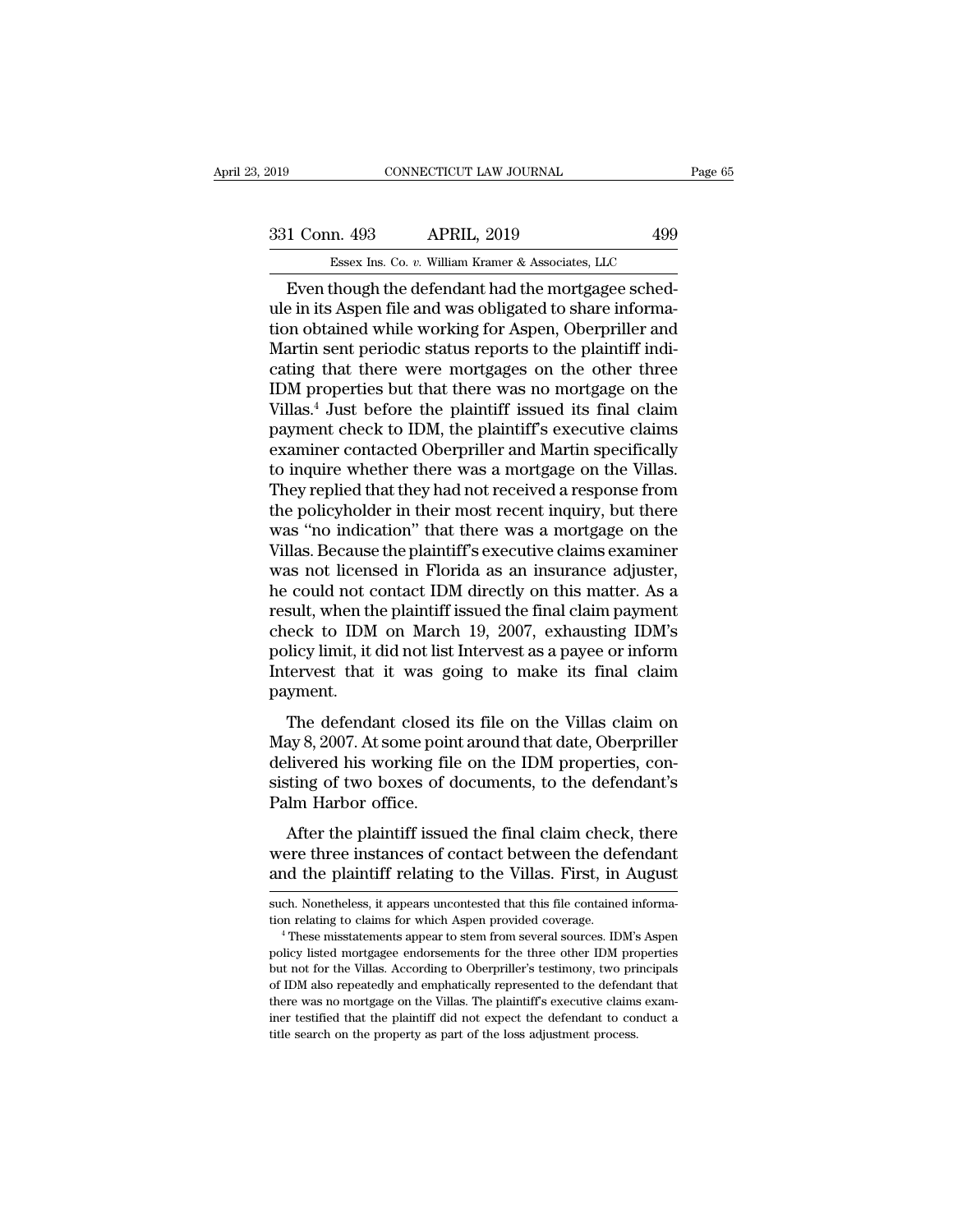## CONNECTICUT LAW JOURNAL April 23, 2019<br>500 APRIL, 2019 331 Conn. 493<br>Essex Ins. Co. v. William Kramer & Associates, LLC ESSEX Ins. Co. *v.* William Kramer & Associates, LLC<br>
PESSEX Ins. Co. *v.* William Kramer & Associates, LLC<br>
PESSEX Ins. Co. *v.* William Kramer & Associates, LLC

CONNECTICUT LAW JOURNAL April 23, 2019<br>
500 APRIL, 2019 331 Conn. 493<br>
Essex Ins. Co. v. William Kramer & Associates, LLC<br>
or September, 2007, Martin contacted the plaintiff to<br>
inform it that the insurance company holding 500 APRIL, 2019 331 Conn. 493<br>
Essex Ins. Co. v. William Kramer & Associates, LLC<br>
or September, 2007, Martin contacted the plaintiff to<br>
inform it that the insurance company holding the final<br>
excess layer of coverage on Essex Ins. Co. v. William Kramer & Associates, LLC<br>
or September, 2007, Martin contacted the plaintiff to<br>
inform it that the insurance company holding the final<br>
excess layer of coverage on the Villas had inquired as<br>
to 500 APRIL, 2019 331 Conn. 493<br>
Essex Ins. Co. v. William Kramer & Associates, LLC<br>
or September, 2007, Martin contacted the plaintiff to<br>
inform it that the insurance company holding the final<br>
excess layer of coverage on Essex Ins. Co. v. William Kramer & Associates, LLC<br>
or September, 2007, Martin contacted the plaintiff to<br>
inform it that the insurance company holding the final<br>
excess layer of coverage on the Villas had inquired as<br>
to Essex Ins. Co.  $v$ . William K<br>or September, 2007, Martin<br>inform it that the insurance<br>excess layer of coverage on<br>to whom the plaintiff had is<br>In response, the plaintiff's e<br>contacted that insurer.<br>Second, in 2009, after September, 2007, Martin contacted the plaintiff to<br>form it that the insurance company holding the final<br>cess layer of coverage on the Villas had inquired as<br>whom the plaintiff had issued its payment checks.<br>response, the p Inform it that the insurance company holding the final excess layer of coverage on the Villas had inquired as<br>to whom the plaintiff had issued its payment checks.<br>In response, the plaintiff's executive claims examiner<br>con

excess layer of coverage on the villas had inquired as<br>to whom the plaintiff had issued its payment checks.<br>In response, the plaintiff's executive claims examiner<br>contacted that insurer.<br>Second, in 2009, after Intervest, t to whom the plaintiff had issued its payment checks.<br>In response, the plaintiff's executive claims examiner<br>contacted that insurer.<br>Second, in 2009, after Intervest, the mortgagee on<br>the Villas, brought an action against t In response, the plaintiff s executive claims examiner<br>contacted that insurer.<br>Second, in 2009, after Intervest, the mortgagee on<br>the Villas, brought an action against third parties con-<br>cerning their failure to protect i contacted that insurer.<br>
Second, in 2009, after Intervest, the mortgagee on<br>
the Villas, brought an action against third parties con-<br>
cerning their failure to protect its mortgage interest<br>
(Intervest action),<sup>5</sup> Martin i Second, in 2009, after Intervest, the mortgagee on<br>the Villas, brought an action against third parties con-<br>cerning their failure to protect its mortgage interest<br>(Intervest action),<sup>5</sup> Martin informed the plaintiff that<br> the Villas, brought an action against third parties concerning their failure to protect its mortgage interest<br>(Intervest action),<sup>5</sup> Martin informed the plaintiff that<br>Intervest had served the defendant with a subpoena,<br>de cerning their failure to protect its mortgage interest<br>(Intervest action),<sup>5</sup> Martin informed the plaintiff that<br>Intervest had served the defendant with a subpoena,<br>demanding production of the defendant's files relating<br>to (Intervest action),<sup>5</sup> Martin informed the plaintiff that<br>Intervest had served the defendant with a subpoena,<br>demanding production of the defendant's files relating<br>to the Villas. Martin did so because he believed that<br>th Intervest had served the defendant with a subpoena,<br>demanding production of the defendant's files relating<br>to the Villas. Martin did so because he believed that<br>the defendant had an obligation to inform the plaintiff<br>if an demanding production of the defendant's files relating<br>to the Villas. Martin did so because he believed that<br>the defendant had an obligation to inform the plaintiff<br>if an issue came up that could affect the plaintiff. The<br> to the Villas. Martin did so because he believed that<br>the defendant had an obligation to inform the plaintiff<br>if an issue came up that could affect the plaintiff. The<br>plaintiff offered to assist with the defendant's produc the defendant had an obligation to inform the<br>if an issue came up that could affect the plain<br>plaintiff offered to assist with the defendant's<br>tion responsibility and had its attorney who had<br>in the loss adjustment process aintiff offered to assist with the defendant's production responsibility and had its attorney who had assisted<br>the loss adjustment process open her files to do<br>. The plaintiff also offered to cover the defendant's<br>penses r plantiff offered to assist with the defendant's production responsibility and had its attorney who had assisted<br>in the loss adjustment process open her files to do<br>so. The plaintiff also offered to cover the defendant's<br>ex

tion responsibility and nad its attorney who had assisted<br>in the loss adjustment process open her files to do<br>so. The plaintiff also offered to cover the defendant's<br>expenses related to the Intervest action.<br>In response to ment in the loss adjustment process open her files to do<br>so. The plaintiff also offered to cover the defendant's<br>expenses related to the Intervest action.<br>In response to the 2009 subpoena, the defendant pro-<br>duced the two so. The plaintiff also offered to cover<br>expenses related to the Intervest action<br>In response to the 2009 subpoena, the<br>duced the two boxes of documents than<br>returned to the office after he complement. It did not produce th In response to the 2009 subpoena, the defendant pro-<br>ced the two boxes of documents that Oberpriller had<br>turned to the office after he completed the adjust-<br>ent. It did not produce the Aspen file containing the<br>ortgagee sc In response to the 2009 subpoena, the defendant produced the two boxes of documents that Oberpriller had<br>returned to the office after he completed the adjust-<br>ment. It did not produce the Aspen file containing the<br>mortgag

duced the two boxes of documents that Oberpriller had<br>returned to the office after he completed the adjust-<br>ment. It did not produce the Aspen file containing the<br>mortgagee schedule at that time.<br>In December, 2010, Interve returned to the office after he completed the adjust-<br>ment. It did not produce the Aspen file containing the<br>mortgagee schedule at that time.<br>In December, 2010, Intervest filed an amended com-<br>plaint in the Intervest actio ment. It did not produce the Aspen file containing the<br>mortgagee schedule at that time.<br>In December, 2010, Intervest filed an amended com-<br>plaint in the Intervest action, adding the plaintiff as a<br>defendant; civil process mortgagee schedule at that time.<br>
In December, 2010, Intervest filed an amended com-<br>
plaint in the Intervest action, adding the plaintiff as a<br>
defendant; civil process was served on the plaintiff in<br>
January, 2011. The a In December, 2010, Inter<br>plaint in the Intervest actio<br>defendant; civil process wa<br>January, 2011. The amende<br>other things, that the plainti<br>mortgagee on the Villas and<br>proceeds to Intervest.<br>The third contact betwe aint in the Intervest action, adding the plaintiff as a fendant; civil process was served on the plaintiff in nuary, 2011. The amended complaint alleged, among her things, that the plaintiff knew that Intervest was a ortga defendant; civil process was served on the plaintiff in January, 2011. The amended complaint alleged, among other things, that the plaintiff knew that Intervest was a mortgagee on the Villas and should have paid insurance

for tydage of the vinas and should have paid insurance<br>roceeds to Intervest.<br>The third contact between the parties occurred in<br> $112$ , when Martin informed the plaintiff that he was<br> $^{5}$  IDM negotiated the policy checks wi

proceeds to intervest.<br>The third contact between the parties occurred in 2012, when Martin informed the plaintiff that he was<br><sup>5</sup> IDM negotiated the policy checks without paying off the mortgage. Thereafter, it failed to r The third contact between the parties 2012, when Martin informed the plaintiff  $\frac{5}{10}$  TDM negotiated the policy checks without paying off the rafter, it failed to repair the property, to pay property tax, making mortg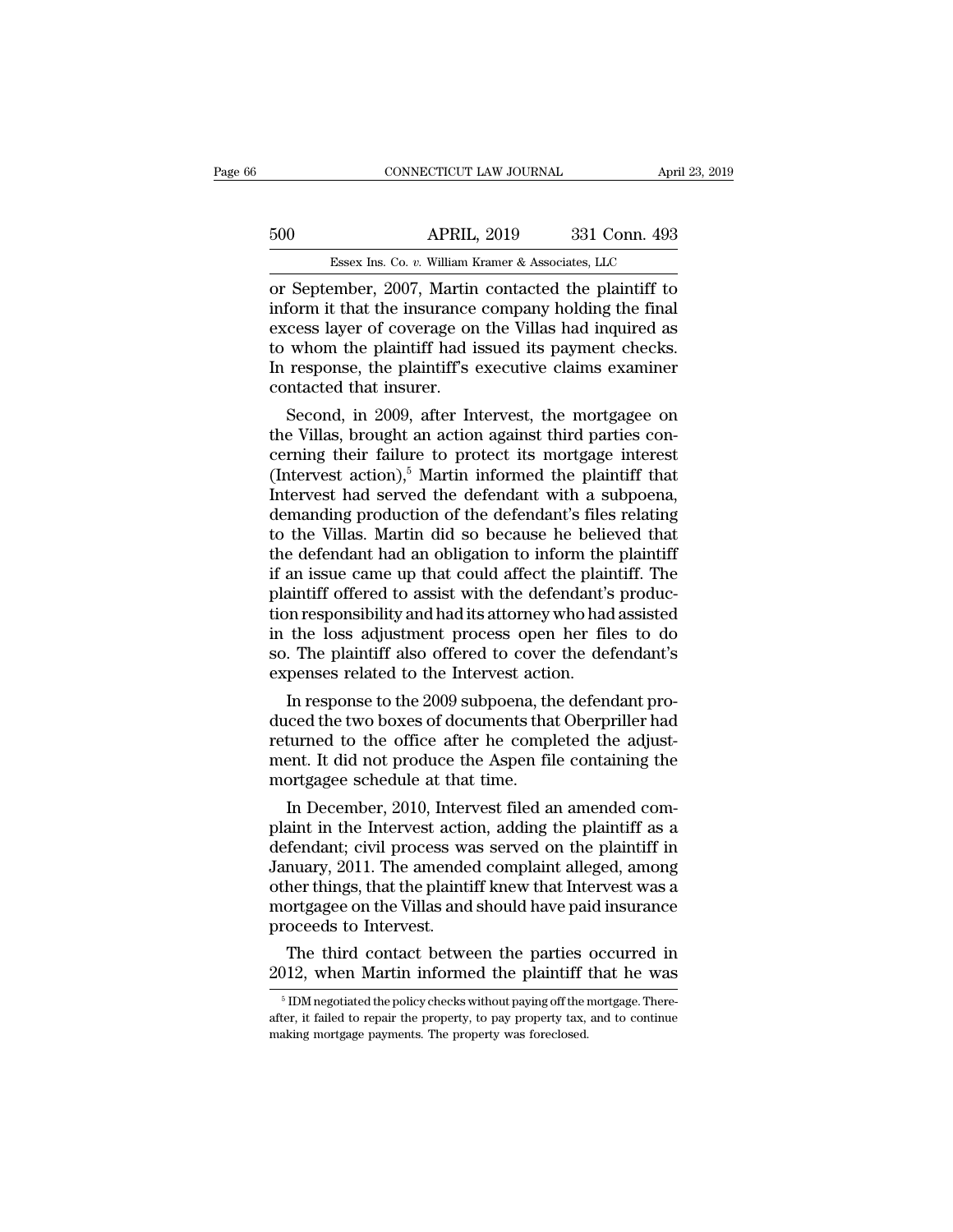## 019 CONNECTICUT LAW JOURNAL Page 67<br>331 Conn. 493 APRIL, 2019 501<br>Essex Ins. Co. v. William Kramer & Associates, LLC ESSEX Ins. Co. *v.* William Kramer & Associates, LLC<br>
Proposed in the Intervest action. Thereafter while

Fage 67<br>
Being deposed in the Intervest action. Thereafter, while<br>
Deing deposed in the Intervest action. Thereafter, while<br>
Martin was preparing for his deposition, his secre-331 Conn. 493 APRIL, 2019 501<br>
Essex Ins. Co. v. William Kramer & Associates, LLC<br>
being deposed in the Intervest action. Thereafter, while<br>
Martin was preparing for his deposition, his secre-<br>
tary came upon the Aspen fil 331 Conn. 493 APRIL, 2019 501<br>
Essex Ins. Co. v. William Kramer & Associates, LLC<br>
being deposed in the Intervest action. Thereafter, while<br>
Martin was preparing for his deposition, his secre-<br>
tary came upon the Aspen fi 331 Conn. 493 APRIL, 2019 501<br>
Essex Ins. Co. v. William Kramer & Associates, LLC<br>
being deposed in the Intervest action. Thereafter, while<br>
Martin was preparing for his deposition, his secre-<br>
tary came upon the Aspen fi Essex Ins. Co. *v.* William Kramer & Associates, LLC<br>being deposed in the Intervest action. Thereafter, while<br>Martin was preparing for his deposition, his secre-<br>tary came upon the Aspen file when the offices were<br>searched Essex ins. Co.  $v$ . William Kramer & Associates, LLC<br>being deposed in the Intervest action. Thereafter, while<br>Martin was preparing for his deposition, his secre-<br>tary came upon the Aspen file when the offices were<br>searche being deposed in the Intervest action. Thereafter, while<br>Martin was preparing for his deposition, his secre-<br>tary came upon the Aspen file when the offices were<br>searched again, "just to be diligent."<sup>6</sup> Martin, in turn,<br>di Martin was preparing for his deposition, his secretary came upon the Aspen file when the offices were<br>searched again, "just to be diligent."<sup>6</sup> Martin, in turn,<br>disclosed to the plaintiff the existence of the mortgagee<br>sch tary came upon the Aspen file when the offices were<br>searched again, "just to be diligent."<sup>6</sup> Martin, in turn,<br>disclosed to the plaintiff the existence of the mortgagee<br>schedule in that file. The plaintiff's attorney prepa searched again, "just to be diligent."<sup>6</sup> Martin, in turn,<br>disclosed to the plaintiff the existence of the mortgagee<br>schedule in that file. The plaintiff's attorney prepared<br>Martin for, and attended, the deposition. Martin disclosed to the plaintiff the existence of the mortgagee<br>schedule in that file. The plaintiff's attorney prepared<br>Martin for, and attended, the deposition. Martin pro-<br>duced the schedule to Intervest at his deposition. Th schedule in that file. The plaintiff's attorney prepared<br>Martin for, and attended, the deposition. Martin pro-<br>duced the schedule to Intervest at his deposition. There-<br>after, the defendant billed the plaintiff for the tim Martin for, and attended, the duced the schedule to Interve<br>after, the defendant billed the Martin spent at his depositi<br>Martin, the defendant still c<br>"client" and continued to h<br>ship" with the plaintiff.<br>On the basis of t cea the scheaue to mtervest at his deposition. There-<br>ter, the defendant billed the plaintiff for the time that<br>artin spent at his deposition because, according to<br>artin, the defendant still considered the plaintiff its<br>li atter, the detendant billed the plaintiff for the time that<br>Martin spent at his deposition because, according to<br>Martin, the defendant still considered the plaintiff its<br>"client" and continued to have an "ongoing relation-

martin spent at his deposition because, according to<br>Martin, the defendant still considered the plaintiff its<br>"client" and continued to have an "ongoing relation-<br>ship" with the plaintiff.<br>On the basis of the discovery of martin, the defendant still considered the plaintiff its<br>"client" and continued to have an "ongoing relation-<br>ship" with the plaintiff.<br>On the basis of the discovery of the mortgage sched-<br>ule in the Aspen file and the con chemical and continued to have an ongoing relation-<br>ship" with the plaintiff.<br>On the basis of the discovery of the mortgage sched-<br>ule in the Aspen file and the concern that the defen-<br>dant's knowledge of this information ship with the plaintiff.<br>On the basis of the discovery of the mortgage sched-<br>ule in the Aspen file and the concern that the defen-<br>dant's knowledge of this information could be imputed<br>to it, the plaintiff reevaluated its On the basis of the discovery of the mortgage sched-<br>ule in the Aspen file and the concern that the defen-<br>dant's knowledge of this information could be imputed<br>to it, the plaintiff reevaluated its litigation strategy. Ult ule in the Aspen file and the concern that the deferent dant's knowledge of this information could be imput to it, the plaintiff reevaluated its litigation strategy. Un mately, the plaintiff settled Intervest's claims agai In s knowledge of this information could be imputed<br>it, the plaintiff reevaluated its litigation strategy. Ulti-<br>ately, the plaintiff settled Intervest's claims against it<br>r \$1 million. By that time, the plaintiff had incu to it, the plaintiff settled Intervest's claims against it<br>for \$1 million. By that time, the plaintiff had incurred<br>approximately \$250,000 in legal fees, between its own<br>costs and those incurred aiding the defendant.<br>The r

mately, the plaintiff settled intervest s claims against it<br>for \$1 million. By that time, the plaintiff had incurred<br>approximately \$250,000 in legal fees, between its own<br>costs and those incurred aiding the defendant.<br>The for \$1 minion. By that time, the plaintif had incurred<br>approximately \$250,000 in legal fees, between its own<br>costs and those incurred aiding the defendant.<br>The record reveals the following additional pro-<br>cedural history. approximately  $\frac{3250,000 \text{ m}}{20100 \text{ m}}$  regal rees, between its own<br>costs and those incurred aiding the defendant.<br>The record reveals the following additional pro-<br>cedural history. On October 21, 2013, the plaintiff<br>i costs and those incurred along the defendant.<br>The record reveals the following additional pro-<br>cedural history. On October 21, 2013, the plaintiff<br>instituted the present negligence action against the<br>defendant. The defend stituted the present negligence action against the efendant. The defendant contended that the action as time barred because it had been filed beyond the opplicable three year limitation period;<sup>7</sup> see General  $\frac{6}{n}$  In defendant. The defendant contended that the action<br>was time barred because it had been filed beyond the<br>applicable three year limitation period;<sup>7</sup> see General<br> $\frac{1}{6}$  In response to a question asking what Martin had do

was time barred because it had been filed beyond the applicable three year limitation period;<sup>7</sup> see General  $\frac{1}{6}$  In response to a question asking what Martin had done when he received the notice of deposition, which applicable three year limitation period;<sup>7</sup> see General  $\frac{1}{6}$  In response to a question asking what Martin had done when he received the notice of deposition, which appears to have been accompanied by a subpoena duces appricable trive year initiation period; see General  $\frac{1}{2}$  of In response to a question asking what Martin had done when he received the notice of deposition, which appears to have been accompanied by a subpoena duces <sup>6</sup> In response to a question asking what Martin had done when he received the notice of deposition, which appears to have been accompanied by a subpoena duces tecum, he testified: "I had a new secretary then, Brenda. She in the notice of deposition, which appears to have been accompanied by a subpoena duces tecum, he testified: "I had a new secretary then, Brenda. She went back through my file, an off-site storage, she found this file, thi subpoena duces tecum, he testified: "I had a new secretary then, Brenda.<br>She went back through my file, an off-site storage, she found this file, this first file, C7-289, which is our office file, separate from those two b She went back through my file, an off-site storage, she found this file, this first file, C7-289, which is our office file, separate from those two boxes we had supplied earlier. This is just a file that she would keep in the dumplied earlier. This is just a file that she would keep in Tampa. When she got paperwork on the file, she would put it in that file. You got to remember, we had seven hundred files like this at one time." Martin desc she got paperwork on the file, she would put it in that file. You got to remember, we had seven hundred files like this at one time." Martin described the file as thin.<br><sup>7</sup> Although the defendant asserted a special defense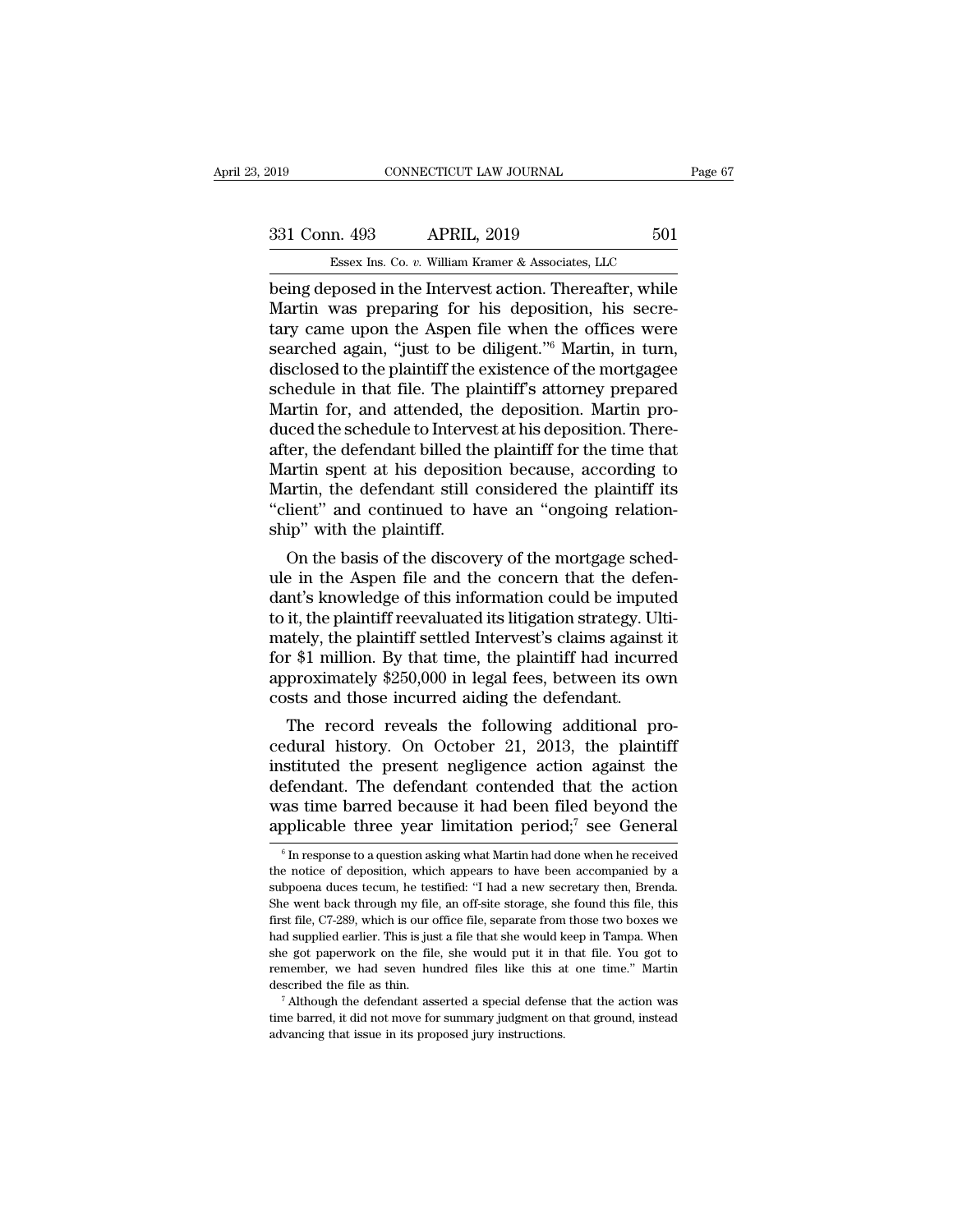## EXERCIT CONNECTICUT LAW JOURNAL April 23, 2019<br>502 APRIL, 2019 331 Conn. 493<br>Essex Ins. Co. v. William Kramer & Associates, LLC CONNECTICUT LAW JOURNAL April 3<br>APRIL, 2019 331 Conn. 493<br>Essex Ins. Co. *v.* William Kramer & Associates, LLC<br>8 52-577: as measured from the date the plain-

CONNECTICUT LAW JOURNAL APT<br>
SO2 APRIL, 2019 331 Conn. 493<br>
Essex Ins. Co. v. William Kramer & Associates, LLC<br>
Statutes § 52-577; as measured from the date the plain-<br>
tiff issued the final check to IDM in March, 2007. Th the final check to IDM in March, 2019<br>
Essex Ins. Co. v. William Kramer & Associates, LLC<br>
Statutes § 52-577; as measured from the date the plain-<br>
tiff issued the final check to IDM in March, 2007. The<br>
case was submitted 502 APRIL, 2019 331 Conn. 493<br>
Essex Ins. Co. v. William Kramer & Associates, LLC<br>
Statutes § 52-577; as measured from the date the plain-<br>
tiff issued the final check to IDM in March, 2007. The<br>
case was submitted to the 502 **APRIL, 2019** 331 Conn. 493<br>
Essex Ins. Co. *v.* William Kramer & Associates, LLC<br>
Statutes § 52-577; as measured from the date the plain-<br>
tiff issued the final check to IDM in March, 2007. The<br>
case was submitted to Essex Ins. Co.  $v$ . William Kramer & Associates, LLC<br>Statutes § 52-577; as measured from the date the plain-<br>tiff issued the final check to IDM in March, 2007. The<br>case was submitted to the jury with special instructions<br> ESSEX INS. Co. v. William Kramer & Associates, LLC<br>Statutes § 52-577; as measured from the date the plain-<br>tiff issued the final check to IDM in March, 2007. The<br>case was submitted to the jury with special instructions<br>on Statutes § 52-577; as measured from the date the plain-<br>tiff issued the final check to IDM in March, 2007. The<br>case was submitted to the jury with special instructions<br>on that issue and on the continuing course of conduct tiff issued the final check to IDM in March, 2007. The<br>case was submitted to the jury with special instructions<br>on that issue and on the continuing course of conduct<br>tolling doctrine invoked by the plaintiff in response.<br>T case was submitted to the jury with special instructions<br>on that issue and on the continuing course of conduct<br>tolling doctrine invoked by the plaintiff in response.<br>The jury returned a verdict in favor of the plaintiff,<br>a on that issue and on the continuing course of conduct<br>tolling doctrine invoked by the plaintiff in response.<br>The jury returned a verdict in favor of the plaintiff,<br>awarding damages for the settlement and legal fees<br>incurre tolling doctrine invoked by the plaintiff in response.<br>The jury returned a verdict in favor of the plaintiff,<br>awarding damages for the settlement and legal fees<br>incurred. In its interrogatories, the jury found that the<br>act The jury returned a verdict in favor of the plaintiff,<br>awarding damages for the settlement and legal fees<br>incurred. In its interrogatories, the jury found that the<br>action had been filed more than three years after the<br>act( awarding damages for the settlement and legal fees<br>incurred. In its interrogatories, the jury found that the<br>action had been filed more than three years after the<br>act(s) on which it was based, but that the defendant<br>had "e incurred. In its interrogatories, the jury found that the action had been filed more than three years after the act(s) on which it was based, but that the defendant had "engaged in a continuing course of conduct such that action had been fil<br>act(s) on which it<br>had "engaged in a<br>that [the defendant<br>in a manner that t<br>enough time that<br>barred . . . ."<br>The defendant re d "engaged in a continuing course of conduct such<br>at [the defendant's] duty to [the plaintiff] continued<br>a manner that tolled the statute of limitations for<br>ough time that [the plaintiff's] claim is not time<br>rred . . . ." that [the defendant's] duty to [the plaintiff] continued<br>in a manner that tolled the statute of limitations for<br>enough time that [the plaintiff's] claim is not time<br>barred . . . ."<br>The defendant renewed a prior motion for

in a manner that tolled the statute of limitations for<br>enough time that [the plaintiff's] claim is not time<br>barred . . . ."<br>The defendant renewed a prior motion for judgment<br>as a matter of law, previously reserved by the enough time that [the plaintiff's] claim is not time<br>barred . . . ."<br>The defendant renewed a prior motion for judgment<br>as a matter of law, previously reserved by the court,<br>arguing that no reasonable jury could find that factor of the case. The defendant renewed a prior motion for judgment<br>as a matter of law, previously reserved by the court,<br>arguing that no reasonable jury could find that the con-<br>tinuing course of conduct doctrine appli The defendant renewed a prior motion for judgment<br>as a matter of law, previously reserved by the court,<br>arguing that no reasonable jury could find that the con-<br>tinuing course of conduct doctrine applied under the<br>facts of a matter of law, previously reserved by the court,<br>guing that no reasonable jury could find that the con-<br>uuing course of conduct doctrine applied under the<br>cts of the case. The District Court agreed, set aside the<br>ry's ve arguing that no reasonable jury could find that the continuing course of conduct doctrine applied under the facts of the case. The District Court agreed, set aside the jury's verdict, and rendered judgment for the defendan

tinuing course of conduct doctrine applied under the<br>facts of the case. The District Court agreed, set aside the<br>jury's verdict, and rendered judgment for the defendant.<br>The plaintiff appealed to the Second Circuit. That<br>c facts of the case. The District Court agreed, set aside the<br>jury's verdict, and rendered judgment for the defendant.<br>The plaintiff appealed to the Second Circuit. That<br>court agreed with an observation made by the District<br> jury's verdict, and rendered judgment for the defendant.<br>The plaintiff appealed to the Second Circuit. That<br>court agreed with an observation made by the District<br>Court that Connecticut law did not provide clear guid-<br>ance The plaintiff appealed to the Second Circuit. That<br>court agreed with an observation made by the District<br>Court that Connecticut law did not provide clear guid-<br>ance in this context, but it questioned the District<br>Court's a The plaintiff appealed to the Second Circuit. That<br>court agreed with an observation made by the District<br>Court that Connecticut law did not provide clear guid-<br>ance in this context, but it questioned the District<br>Court's a court agreed with an observation made by the District<br>Court that Connecticut law did not provide clear guid-<br>ance in this context, but it questioned the District<br>Court's application of the case law to the facts. With<br>the p Court that Connecticut law did not provide clear guidance in this context, but it questioned the District Court's application of the case law to the facts. With the parties' agreement, the Second Circuit sought our guidanc ance in this context, but it questioned the District<br>Court's application of the case law to the facts. With<br>the parties' agreement, the Second Circuit sought our<br>guidance by way of certification on the following ques-<br>tio Court's application of the case law to the facts. With<br>the parties' agreement, the Second Circuit sought our<br>guidance by way of certification on the following ques-<br>tion: "Is the trial evidence legally sufficient to suppo the parties' agreement, the Second Circuit sought our<br>guidance by way of certification on the following ques-<br>tion: "Is the trial evidence legally sufficient to support<br>the jury's finding that the statute of limitations wa guidance by way of certification on the following question: "Is the trial evidence legally sufficient to support<br>the jury's finding that the statute of limitations was<br>tolled at least through October 21, 2010, [three years tion: "Is the trial evidence legally sufficient to support<br>the jury's finding that the statute of limitations was<br>tolled at least through October 21, 2010, [three years<br>before the action was commenced and thus] rendering<br> the jury's finding that the statute of l<br>tolled at least through October 21, 201<br>before the action was commenced and<br>the [plaintiff's] claim timely?" *Evanston*<br>liam Kramer & Associates, LLC, supr<br>We agree with the Distric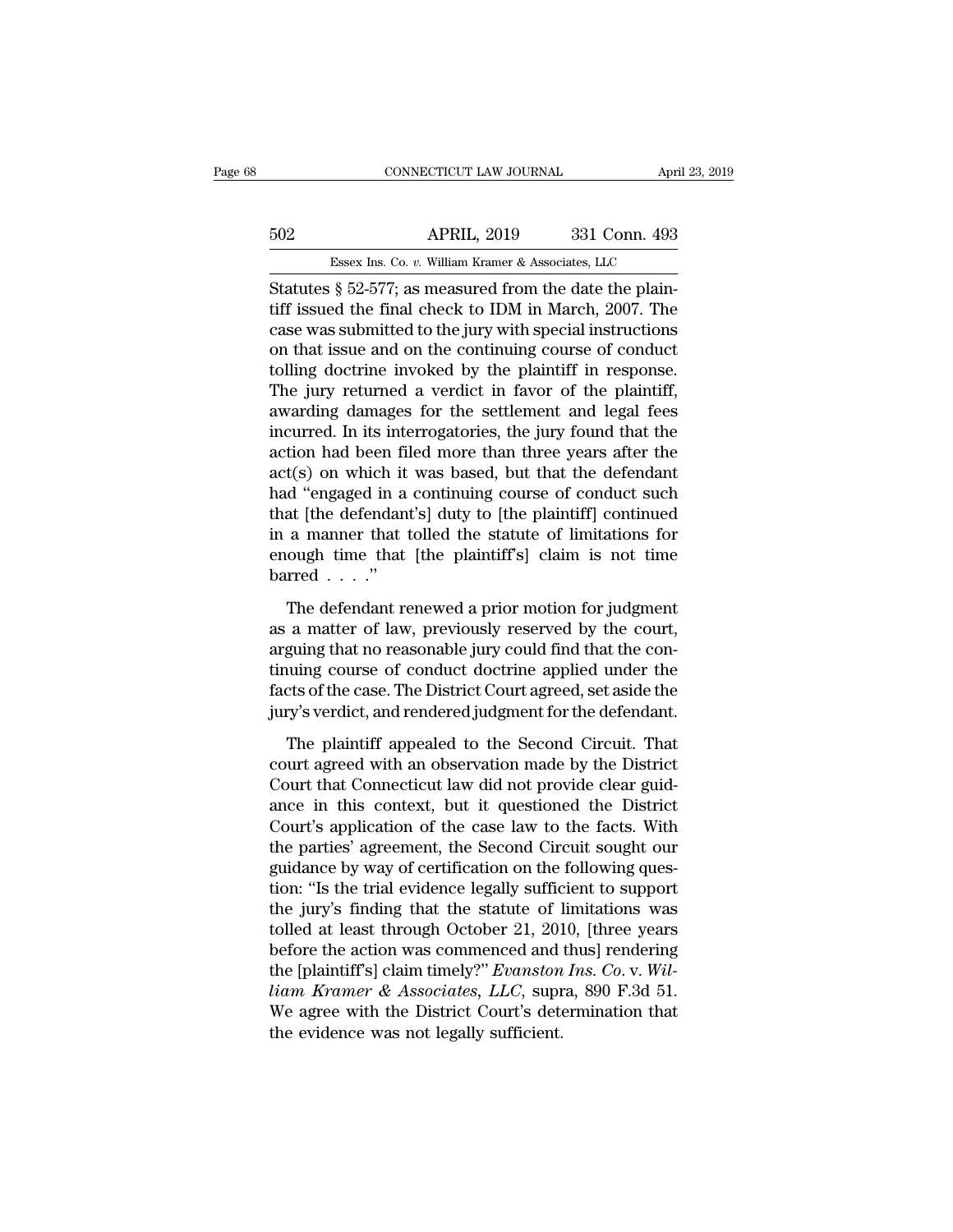## External CONNECTICUT LAW JOURNAL Page 69<br>331 Conn. 493 APRIL, 2019 503<br>Essex Ins. Co. v. William Kramer & Associates, LLC ESSEX Ins. Co. *v.* William Kramer & Associates, LLC<br>
Essex Ins. Co. *v.* William Kramer & Associates, LLC<br>
Essex Ins. Co. *v.* William Kramer & Associates, LLC<br>
Mn. 52-577 provides: "No action founded upon a

Fage 69<br>
Section 52-577 provides: ''No action founded upon a<br>
Section 52-577 provides: ''No action founded upon a<br>
The stead of the set of the set of the set of the set of the set of the set of the set of the set of the se 331 Conn. 493 APRIL, 2019 503<br>
Essex Ins. Co. v. William Kramer & Associates, LLC<br>
Section 52-577 provides: "No action founded upon a<br>
tort shall be brought but within three years from the<br>
date of the act or omission com 331 Conn. 493 APRIL, 2019 503<br>
Essex Ins. Co. v. William Kramer & Associates, LLC<br>
Section 52-577 provides: "No action founded upon a<br>
tort shall be brought but within three years from the<br>
date of *the act or omission com* 331 Conn. 493 APRIL, 2019 503<br>
Essex Ins. Co. v. William Kramer & Associates, LLC<br>
Section 52-577 provides: "No action founded upon a<br>
tort shall be brought but within three years from the<br>
date of the act or omission com Essex Ins. Co.  $v$ . William Kramer & Associates, LLC<br>
Section 52-577 provides: "No action founded upon a<br>
tort shall be brought but within three years from the<br>
date of *the act or omission complained of.*" (Emphasis<br>
add Section 52-577 provides: "No action founded upon a<br>tort shall be brought but within three years from the<br>date of the act or omission complained of." (Emphasis<br>added.) This court has explained that "the history of<br>that leg Section 52-577 provides: "No action founded upon a<br>tort shall be brought but within three years from the<br>date of *the act or omission complained of.*" (Emphasis<br>added.) This court has explained that "the history of<br>that l fort shall be brought but within three years from the date of *the act or omission complained of.*" (Emphasis added.) This court has explained that "the history of that legislative choice of language precludes any constru date of the act or omission complained of." (Emphasis added.) This court has explained that "the history of that legislative choice of language precludes any construction thereof delaying the start of the limitation perio added.) This court has explained that "the history of<br>that legislative choice of language precludes any con-<br>struction thereof delaying the start of the limitation<br>period until the cause of action has accrued or the<br>injur that legislative choice of language precludes any construction thereof delaying the start of the limitation<br>period until the cause of action has accrued or the<br>injury has occurred.... The date of the act or omis-<br>sion com struction thereof delaying the start of the limitation<br>period until the cause of action has accrued or the<br>injury has occurred. . . . The date of the act or omis-<br>sion complained of is the date when the . . . conduct<br>of th period until the cause of action has accrued or the<br>injury has occurred.... The date of the act or omis-<br>sion complained of is the date when the ... conduct<br>of the defendant occurs ...." (Citation omitted; inter-<br>nal quota injury has occurred. . . . The date of the act or omission complained of is the date when the . . . conduct<br>of the defendant occurs . . . ." (Citation omitted; inter-<br>nal quotation marks omitted.) *Certain Underwriters*<br>a sion complained of is the date when the ... conduct<br>of the defendant occurs ...." (Citation omitted; inter-<br>nal quotation marks omitted.) *Certain Underwriters*<br>at Lloyd's, London v. Cooperman, 289 Conn. 383, 408,<br>957 A.2 of the defendant occurs . . . ." (Citation omitted; inter-<br>nal quotation marks omitted.) *Certain Underwriters*<br>at Lloyd's, London v. Cooperman, 289 Conn. 383, 408,<br>957 A.2d 836 (2008); see also Rosato v. Mascardo, 82<br>Conn nal quotation marks omitted.) Certain Underwriters<br>at Lloyd's, London v. Cooperman, 289 Conn. 383, 408,<br>957 A.2d 836 (2008); see also Rosato v. Mascardo, 82<br>Conn. App. 396, 407, 844 A.2d 893 (2004) (characteriz-<br>ing § 52-5 at Lloyd's, London v. Cooperman, 289 Conn. 383, 408,<br>957 A.2d 836 (2008); see also Rosato v. Mascardo, 82<br>Conn. App. 396, 407, 844 A.2d 893 (2004) (characteriz-<br>ing § 52-577 as statute of repose). As such, "an action<br>comm 957 A.2d 836 (2008); see also *Rosato* v. *Mascardo*, 82<br>Conn. App. 396, 407, 844 A.2d 893 (2004) (characteriz-<br>ing § 52-577 as statute of repose). As such, "an action<br>commenced more than three years from the date of the<br> Conn. App. 396, 407, 844 A.2d 893 (2004) (characterizing § 52-577 as statute of repose). As such, "an action commenced more than three years from the date of the negligent act or omission complained of is [time] barred . ing § 52-577 as statute of repose). As such, "an action<br>commenced more than three years from the date of the<br>negligent act or omission complained of is [time] barred<br>... regardless of whether the plaintiff had not, or in<br>t commenced more than three years from the date of the<br>negligent act or omission complained of is [time] barred<br>. . . . regardless of whether the plaintiff had not, or in<br>the exercise of [reasonable] care could not reasonabl regardless of whether the plaintiff had not, or in<br>e exercise of [reasonable] care could not reasonably<br>we discovered the nature of the injuries within that<br>me period." (Internal quotation marks omitted.) *Mar-<br>nelli* v. the exercise of [reasonable] care could not reasonably<br>have discovered the nature of the injuries within that<br>time period." (Internal quotation marks omitted.) *Mar-<br>tinelli* v. *Fusi*, 290 Conn. 347, 355, 963 A.2d 640 (20

have discovered the nature of the injuries within that<br>time period." (Internal quotation marks omitted.) *Mar-<br>tinelli* v. *Fusi*, 290 Conn. 347, 355, 963 A.2d 640 (2009).<br>However, the continuing course of conduct doctrine time period." (Internal quotation marks omitted.) *Mar-*<br>tinelli v. Fusi, 290 Conn. 347, 355, 963 A.2d 640 (2009).<br>However, the continuing course of conduct doctrine<br>recognizes that the "act" or "omission" that commences<br> tinelli v. Fusi, 290 Conn. 347, 355, 963 A.2d 640 (2009).<br>
However, the continuing course of conduct doctrine<br>
recognizes that the "act" or "omission" that commences<br>
the limitation period may not be discrete and attribut-However, the continuing course of conduct doctrine<br>recognizes that the "act" or "omission" that commences<br>the limitation period may not be discrete and attribut-<br>able to a fixed point in time. "[T]he doctrine is generally<br> However, the continuing course of conduct doctrine<br>recognizes that the "act" or "omission" that commences<br>the limitation period may not be discrete and attribut-<br>able to a fixed point in time. "[T]he doctrine is generally<br> recognizes that the "act" or "omission" that commences<br>the limitation period may not be discrete and attribut-<br>able to a fixed point in time. "[T]he doctrine is generally<br>applicable under circumstances where [i]t may be<br>im the limitation period may not be discrete and attribut-<br>able to a fixed point in time. "[T]he doctrine is generally<br>applicable under circumstances where [i]t may be<br>impossible to pinpoint the exact date of a particular<br>neg able to a fixed point in time. "[T]he doctrine is generally<br>applicable under circumstances where [i]t may be<br>impossible to pinpoint the exact date of a particular<br>negligent act or omission that caused injury or where<br>the applicable under circumstances where [i]t may be<br>impossible to pinpoint the exact date of a particular<br>negligent act or omission that caused injury or where<br>the negligence consists of a series of acts or omissions<br>and it impossible to pinpoint the exact date of a particular<br>negligent act or omission that caused injury or where<br>the negligence consists of a series of acts or omissions<br>and it is appropriate to allow the course of [action] to<br> regligent act or omission that caused injury or where<br>the negligence consists of a series of acts or omissions<br>and it is appropriate to allow the course of [action] to<br>terminate before allowing the repose section of the<br>[l the negligence consiand it is appropriate<br>terminate before all<br>[limitation period] to<br>marks omitted.) Ros<br>Lassman & Hirtle,<br>795 A.2d 572 (2002).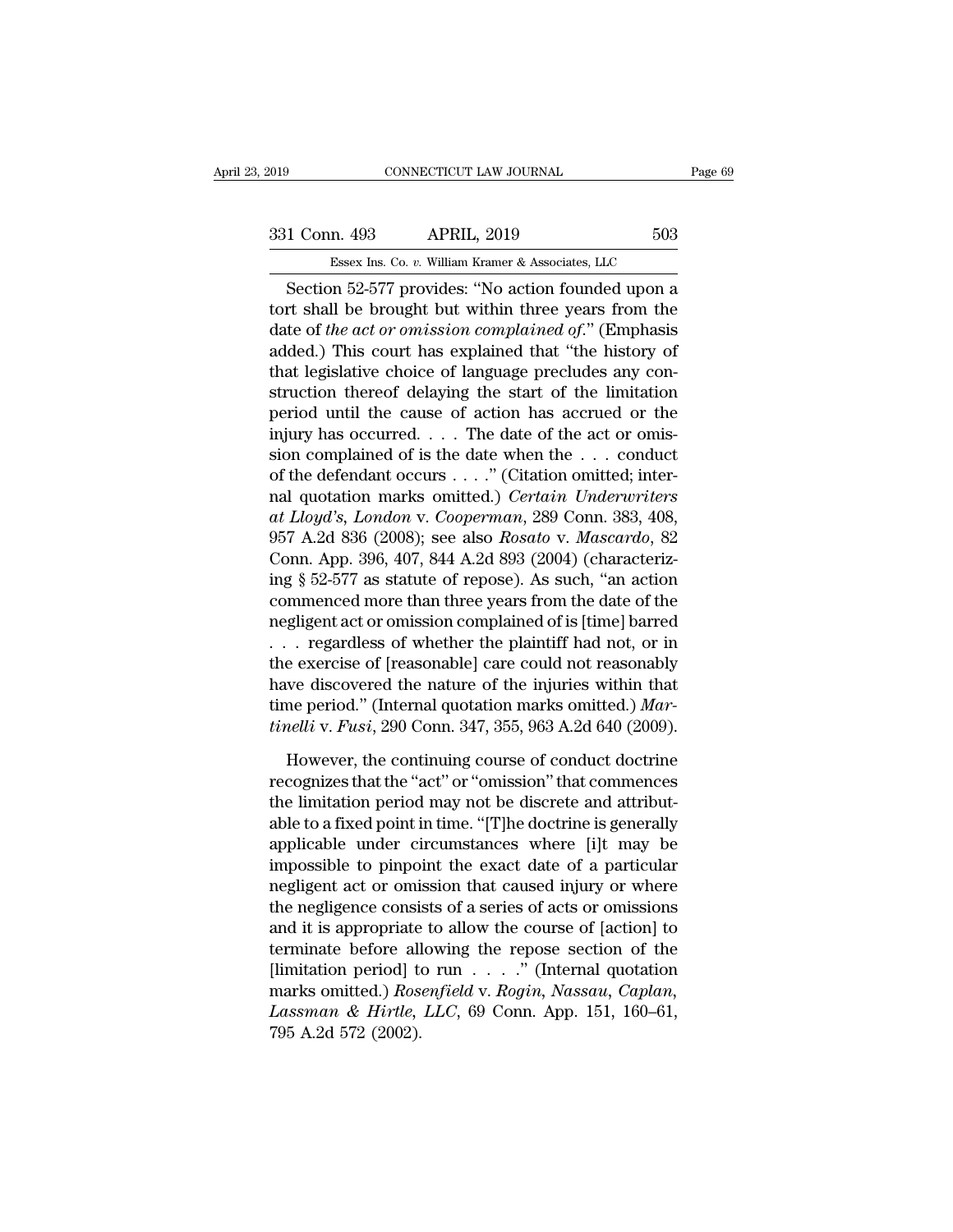## CONNECTICUT LAW JOURNAL April 23, 2019<br>504 APRIL, 2019 331 Conn. 493<br>Essex Ins. Co. v. William Kramer & Associates, LLC ESSEX Ins. Co. *v.* William Kramer & Associates, LLC<br>
Support a finding of a continuing course of

CONNECTICUT LAW JOURNAL April 23, 2019<br>
4<br>
APRIL, 2019 331 Conn. 493<br>
Essex Ins. Co. v. William Kramer & Associates, LLC<br>
"[T]o support a finding of a continuing course of<br>
mduct... there must be evidence of the breach of<br> 504 APRIL, 2019 331 Conn. 493<br>
Essex Ins. Co. v. William Kramer & Associates, LLC<br>
"[T]o support a finding of a continuing course of conduct . . . there must be evidence of the breach of a duty that remained in existence 504 APRIL, 2019 331 Conn. 493<br>
Essex Ins. Co. v. William Kramer & Associates, LLC<br>
"[T]o support a finding of a continuing course of<br>
conduct . . . there must be evidence of the breach of<br>
a duty that remained in existenc 504 **APRIL, 2019** 331 Conn. 493<br> **ESSEX INS.** Co. v. William Kramer & Associates, LLC<br>
"[T]o support a finding of a continuing course of<br>
conduct . . . there must be evidence of the breach of<br>
a duty that remained in exis Essex Ins. Co.  $v$ . William Kramer & Associates, LLC<br>
"[T]o support a finding of a continuing course of<br>
conduct . . . there must be evidence of the breach of<br>
a duty that remained in existence after commission of<br>
the or ESSEX INS. Co. *v.* William Kramer & Associates, LLC<br>
"[T]o support a finding of a continuing course of<br>
conduct . . . there must be evidence of the breach of<br>
a duty that remained in existence after commission of<br>
the or "[T]o support a finding of a continuing course of<br>conduct . . . there must be evidence of the breach of<br>a duty that remained in existence after commission of<br>the original wrong related thereto. That duty must not<br>have ter conduct . . . there must be evidence of the breach of<br>a duty that remained in existence after commission of<br>the original wrong related thereto. That duty must not<br>have terminated prior to commencement of the period<br>allowe a duty that remained in existence after commission of<br>the original wrong related thereto. That duty must not<br>have terminated prior to commencement of the period<br>allowed for bringing an action for such a wrong. . . . .<br>Wher the original wrong related thereto. That duty must not<br>have terminated prior to commencement of the period<br>allowed for bringing an action for such a wrong. . . . .<br>Where we have upheld a finding that a duty continued<br>to e have terminated prior to commencement of the period<br>allowed for bringing an action for such a wrong. . . .<br>Where we have upheld a finding that a duty continued<br>to exist after the cessation of the act or omission relied<br>upo allowed for bringing an action for such a wrong....<br>Where we have upheld a finding that a duty continued<br>to exist after the cessation of the act or omission relied<br>upon, there has been evidence of *either* a special rela-Where we have upheld a finding that a duty continued<br>to exist after the cessation of the act or omission relied<br>upon, there has been evidence of *either* a special rela-<br>tionship between the parties giving rise to such a to exist after the cessation of the act or omission relied<br>upon, there has been evidence of *either* a special rela-<br>tionship between the parties giving rise to such a contin-<br>uing duty *or* some later wrongful conduct of upon, there has been evidence of *either* a special relationship between the parties giving rise to such a contin-<br>uing duty or some later wrongful conduct of a defendant<br>related to the prior act." (Emphasis added; interna tionship between the parties giving rise to such a contin-<br>uing duty *or* some later wrongful conduct of a defendant<br>related to the prior act." (Emphasis added; internal<br>quotation marks omitted.) *Saint Bernard School of*<br> uing duty *or* some later wrongful conduct of a defendant<br>related to the prior act." (Emphasis added; internal<br>quotation marks omitted.) *Saint Bernard School of*<br>*Montville, Inc.* v. *Bank of America*, 312 Conn. 811, 835, related to the prior act." (Emphasis added; internal<br>quotation marks omitted.) *Saint Bernard School of*<br>*Montville, Inc.* v. *Bank of America*, 312 Conn. 811, 835,<br>95 A.3d 1063 (2014); accord *Connell v. Colwell*, 214<br>Con quotation marks omitted.) Saint Bernard School of<br>Montville, Inc. v. Bank of America, 312 Conn. 811, 835,<br>95 A.3d 1063 (2014); accord Connell v. Colwell, 214<br>Conn. 242, 255, 571 A.2d 116 (1990); see also Martinelli<br>v. Fusi Montville, Inc. v. Bank of America, 312 Conn. 811, 835,<br>95 A.3d 1063 (2014); accord *Connell v. Colwell*, 214<br>Conn. 242, 255, 571 A.2d 116 (1990); see also *Martinelli*<br>v. *Fusi*, supra, 290 Conn. 357 (plaintiff must estab 95 A.3d 1063 (2014); accord *Connell v. Colwell*, 214<br>Conn. 242, 255, 571 A.2d 116 (1990); see also *Martinelli*<br>v. *Fusi*, supra, 290 Conn. 357 (plaintiff must establish<br>that "the defendant: [1] committed an initial wrong Conn. 242, 255, 571 A.2<br>v. *Fusi*, supra, 290 Cc<br>that "the defendant: [1]<br>the plaintiff; [2] owed<br>that was related to the<br>continually breached<br>marks omitted]).<br>In the present case, 1 In the defendant: [1] committed an initial wrong upon<br>at "the defendant: [1] committed an initial wrong upon<br>e plaintiff; [2] owed a continuing duty to the plaintiff<br>at was related to the alleged original wrong; and [3]<br>nt the plaintiff; [2] owed a continuing duty to the plaintiff<br>that was related to the alleged original wrong; and [3]<br>continually breached that duty" [internal quotation<br>marks omitted]).<br>In the present case, the plaintiff cl

the plantant, [2] owed a columning daty to the plantant<br>that was related to the alleged original wrong; and [3]<br>continually breached that duty" [internal quotation<br>marks omitted]).<br>In the present case, the plaintiff claims duced the mortgage schedule from the disclosed that duty and the present case, the plaintiff claims that the defendant engaged in a continuing course of conduct that tolled the limitation period until the defendant produce Exploration marks omitted]).<br>
In the present case, the plaintiff claims that the defendant engaged in a continuing course of conduct that<br>
tolled the limitation period until the defendant pro-<br>
duced the mortgagee schedule In the present case, the plaintiff claims that the defendant engaged in a continuing course of conduct that tolled the limitation period until the defendant produced the mortgagee schedule from the Aspen file in September, In the present case, the plaintiff claims that the defen-<br>dant engaged in a continuing course of conduct that<br>tolled the limitation period until the defendant pro-<br>duced the mortgagee schedule from the Aspen file in<br>Septem dant engaged in a continuing course of conduct that<br>tolled the limitation period until the defendant pro-<br>duced the mortgagee schedule from the Aspen file in<br>September, 2012. It contends that the defendant<br>breached a conti tolled the limitation period until the defendant pro-<br>duced the mortgagee schedule from the Aspen file in<br>September, 2012. It contends that the defendant<br>breached a continuing duty to disclose the existence of<br>the mortgage duced the mortgagee schedule from the Aspen file in<br>September, 2012. It contends that the defendant<br>breached a continuing duty to disclose the existence of<br>the mortgage arising from either the special relationship<br>between September, 2012. It contends that the defendant<br>breached a continuing duty to disclose the existence of<br>the mortgage arising from either the special relationship<br>between the parties or the defendant's later wrongful<br>conduc breached a continuing duty to disclose the existence of<br>the mortgage arising from either the special relationship<br>between the parties or the defendant's later wrongful<br>conduct in continuing to fail to make this disclosure. the mortgage arising from either the special relationship<br>between the parties or the defendant's later wrongful<br>conduct in continuing to fail to make this disclosure.<br>The District Court instructed the jury regarding contin between the parties or the defendant's later wrongful<br>conduct in continuing to fail to make this disclosure.<br>The District Court instructed the jury regarding continu-<br>ing duty under both a theory of a special relationship<br> conduct in continuing to fail to make this disclosure.<br>The District Court instructed the jury regarding continuing duty under both a theory of a special relationship<br>and a theory of later wrongful conduct. The interrogato-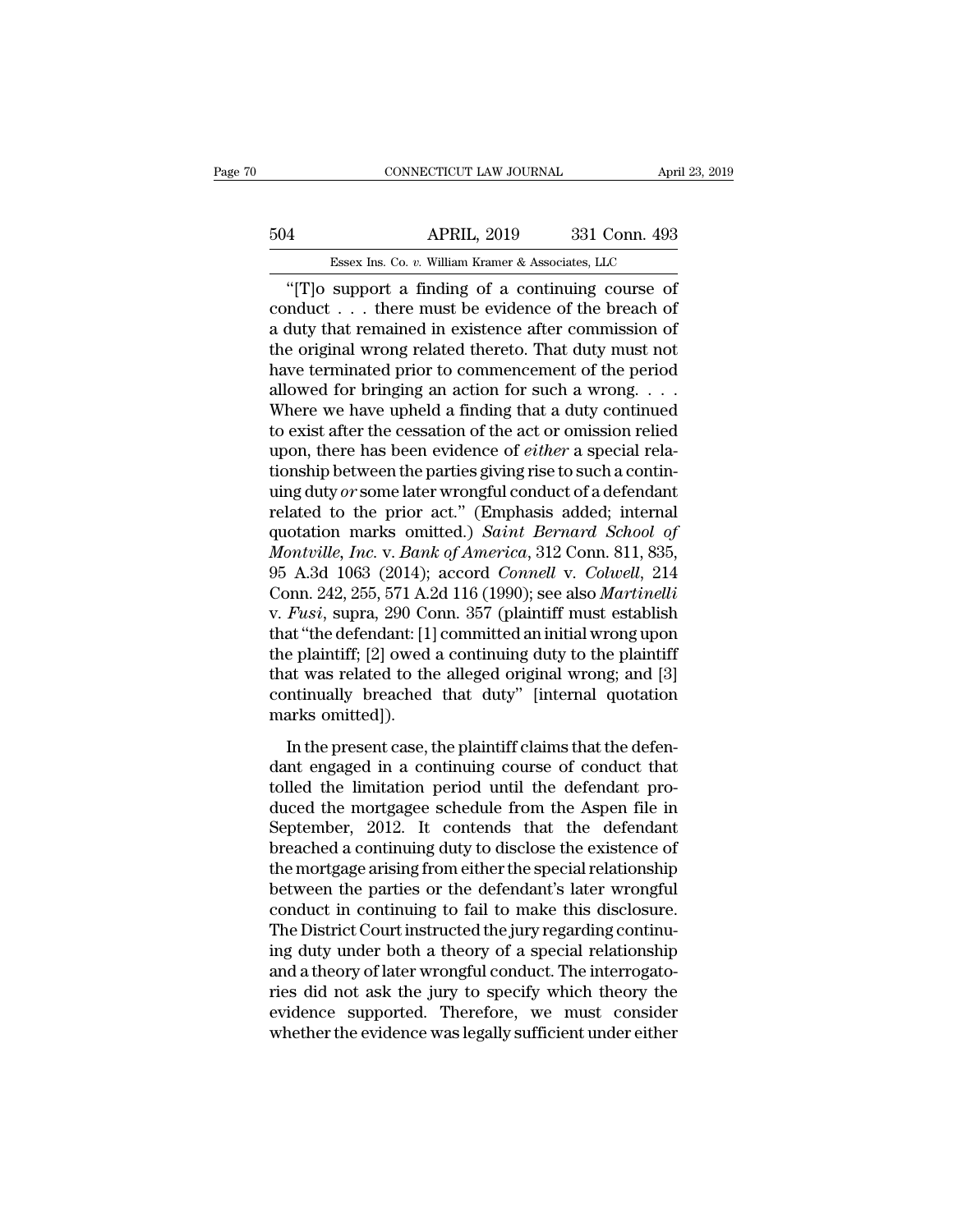| 019           | CONNECTICUT LAW JOURNAL                                   |     | Page 71 |
|---------------|-----------------------------------------------------------|-----|---------|
|               |                                                           |     |         |
| 331 Conn. 493 | <b>APRIL, 2019</b>                                        | 505 |         |
|               | Essex Ins. Co. v. William Kramer & Associates, LLC        |     |         |
|               | theory to establish that the defendant's duty to disclose |     |         |

theory to establish that the defendant's duty to disclose<br>the mortgage remained in existence through at least<br>October 21-2010. See *MacDermid, Inc. v. Leonatti* 328 331 Conn. 493 APRIL, 2019 505<br>
Essex Ins. Co. v. William Kramer & Associates, LLC<br>
theory to establish that the defendant's duty to disclose<br>
the mortgage remained in existence through at least<br>
October 21, 2010. See *Mac* 331 Conn. 493 APRIL, 2019 505<br>Essex Ins. Co. v. William Kramer & Associates, LLC<br>theory to establish that the defendant's duty to disclose<br>the mortgage remained in existence through at least<br>October 21, 2010. See *MacDermi* 331 Conn. 493 APRIL, 2019 505<br>
Essex Ins. Co. v. William Kramer & Associates, LLC<br>
theory to establish that the defendant's duty to disclose<br>
the mortgage remained in existence through at least<br>
October 21, 2010. See *MacD* Essex Ins. Co<br>theory to establish<br>the mortgage rem<br>October 21, 2010. S<br>Conn. 726, 752, 18<br>verdict rule). E mortgage remained in existence through at least<br>tober 21, 2010. See *MacDermid, Inc. v. Leonetti*, 328<br>pnn. 726, 752, 183 A.3d 611 (2018) (applying general<br>rdict rule).<br>I<br>We begin with the special relationship theory. Th

I

plantiff advances two grounds for prevailing on this theory. We consider each in turn.<br>
We begin with the special relationship theory. The plaintiff advances two grounds for prevailing on this theory. We consider each in t Conn. 726, 752, 185 A.5d 611 (2018) (a<br>verdict rule).<br>I<br>We begin with the special relations<br>plaintiff advances two grounds for pre<br>theory. We consider each in turn.<br>A We begin with the special relationship theory. The<br>aintiff advances two grounds for prevailing on this<br>eory. We consider each in turn.<br>A<br>The jury was instructed that, as an adjuster hired by<br>e plaintiff, the defendant was

A

We begin with the special relationship theory. The<br>plaintiff advances two grounds for prevailing on this<br>theory. We consider each in turn.<br>A<br>The jury was instructed that, as an adjuster hired by<br>the plaintiff, the defendan plaintiff advances two grounds for prevailing on this<br>theory. We consider each in turn.<br>A<br>The jury was instructed that, as an adjuster hired by<br>the plaintiff, the defendant was the plaintiff's agent and<br>therefore had a spe A<br>
The jury was instructed that, as an adjuster hired by<br>
the plaintiff, the defendant was the plaintiff's agent and<br>
therefore had a special relationship of trust with the<br>
plaintiff. The question presented to the jury, t A<br>
The jury was instructed that, as an adjuster hired by<br>
the plaintiff, the defendant was the plaintiff's agent and<br>
therefore had a special relationship of trust with the<br>
plaintiff. The question presented to the jury, t The jury was instructed that, as an adjuster hired by<br>the plaintiff, the defendant was the plaintiff's agent and<br>therefore had a special relationship of trust with the<br>plaintiff. The question presented to the jury, therefo The jury was instructed that, as an adjuster hired by<br>the plaintiff, the defendant was the plaintiff's agent and<br>therefore had a special relationship of trust with the<br>plaintiff. The question presented to the jury, therefo the plaintiff, the defendant was the plaintiff's agent and<br>therefore had a special relationship of trust with the<br>plaintiff. The question presented to the jury, therefore,<br>was whether this special relationship continued un therefore had a special relationship of trust with the plaintiff. The question presented to the jury, therefore, was whether this special relationship continued until at least three years before the action was commenced in plaintiff. The question presented to the jury, therefore, was whether this special relationship continued until at least three years before the action was commenced in October, 2013. Although the defendant challenged at tr was whether this speci<br>at least three years before<br>in October, 2013. Althou<br>trial the instruction tha<br>had been created, it ab<br>Therefore, our analysis<br>sented to the jury.<br>As the federal courts October, 2013. Although the defendant challenged at<br>al the instruction that a special relationship of trust<br>d been created, it abandoned that claim on appeal.<br>nerefore, our analysis is limited to the question pre-<br>nted to trial the instruction that a special relationship of trust<br>had been created, it abandoned that claim on appeal.<br>Therefore, our analysis is limited to the question pre-<br>sented to the jury.<br>As the federal courts noted in thi

had been created, it abandoned that claim on appeal.<br>Therefore, our analysis is limited to the question pre-<br>sented to the jury.<br>As the federal courts noted in this case, there is a<br>dearth of Connecticut appellate jurispru Therefore, our analysis is limited to the question pre-<br>sented to the jury.<br>As the federal courts noted in this case, there is a<br>dearth of Connecticut appellate jurisprudence applying<br>this theory. Most of the case law addr sented to the jury.<br>
As the federal courts noted in this case, there is a<br>
dearth of Connecticut appellate jurisprudence applying<br>
this theory. Most of the case law addressing special<br>
relationships as a basis for tolling As the federal courts noted in this case, there is a<br>dearth of Connecticut appellate jurisprudence applying<br>this theory. Most of the case law addressing special<br>relationships as a basis for tolling involves medical<br>malprac As the federal courts noted in this case, there is a<br>dearth of Connecticut appellate jurisprudence applying<br>this theory. Most of the case law addressing special<br>relationships as a basis for tolling involves medical<br>malprac dearth of Connecticut appellate jurisprudence applying<br>this theory. Most of the case law addressing special<br>relationships as a basis for tolling involves medical<br>malpractice and, to a lesser extent, legal malpractice.<br>Spec this theory. Most of the case law addressing special<br>relationships as a basis for tolling involves medical<br>malpractice and, to a lesser extent, legal malpractice.<br>Specific tolling doctrines are available for those rela-<br>ti relationships as a basis for tolling involves medical<br>malpractice and, to a lesser extent, legal malpractice.<br>Specific tolling doctrines are available for those rela-<br>tionships—the continuous treatment doctrine and the<br>con malpractice and, to a lesser extent, legal malpractice.<br>Specific tolling doctrines are available for those rela-<br>tionships—the continuous treatment doctrine and the<br>continuous representation doctrine. The Second Circuit<br>qu Specific tolling doctrines are available for those relationships—the continuous treatment doctrine and the continuous representation doctrine. The Second Circuit questioned the extent to which it is appropriate to rely on doctrines.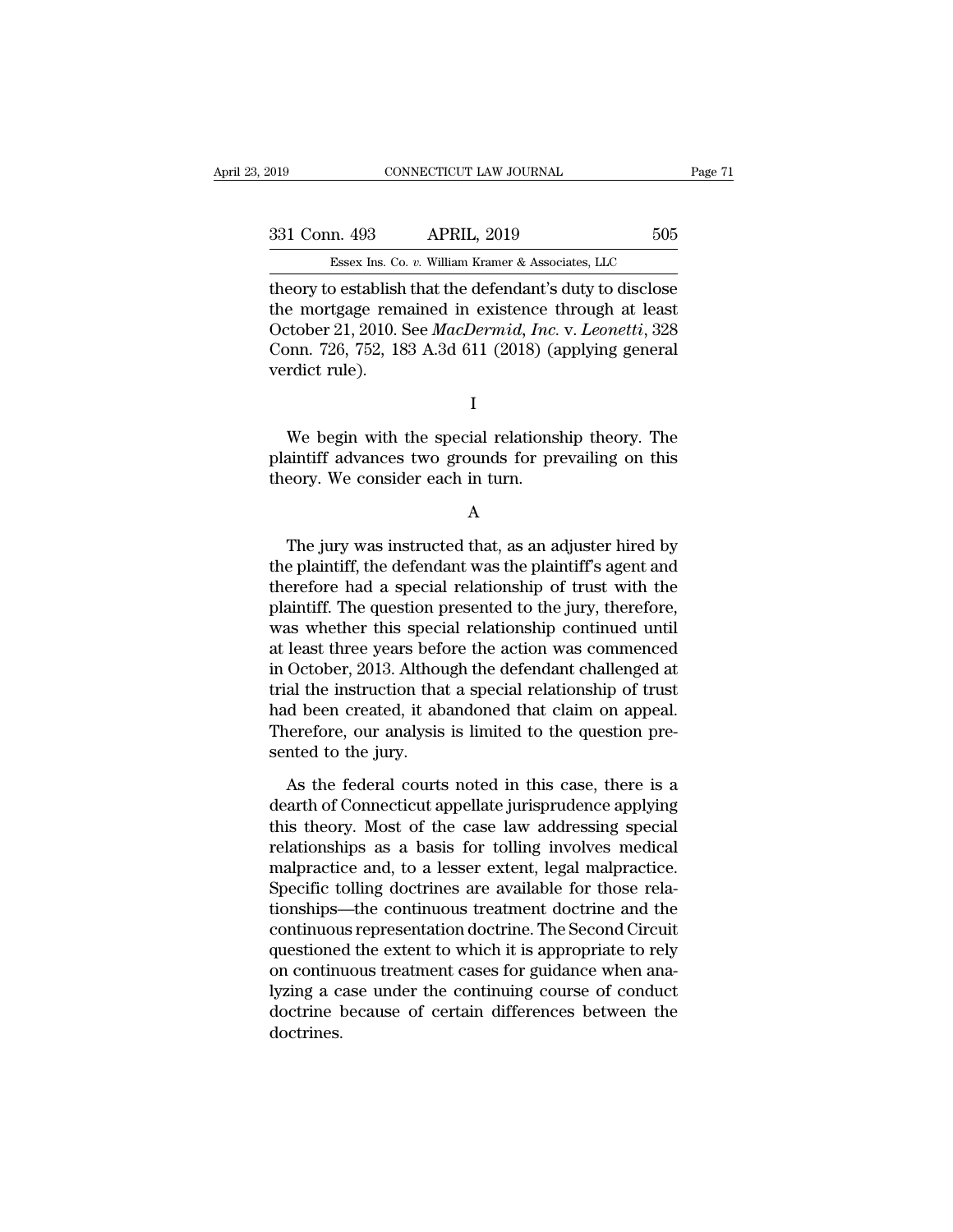## CONNECTICUT LAW JOURNAL April 23, 2019<br>506 APRIL, 2019 331 Conn. 493<br>Essex Ins. Co. v. William Kramer & Associates, LLC ESSEX Ins. Co. *v.* William Kramer & Associates, LLC<br>Resex Ins. Co. *v.* William Kramer & Associates, LLC<br>Contrines differ in certain important respects

CONNECTICUT LAW JOURNAL April 23, 2019<br>
6 APRIL, 2019 331 Conn. 493<br>
Essex Ins. Co. v. William Kramer & Associates, LLC<br>
The doctrines differ in certain important respects<br>
t. "share similar supporting rationales." *Marti* but the Seex Ins. Co. *v.* William Kramer & Associates, LLC<br>
The doctrines differ in certain important respects<br>
but "share similar supporting rationales." *Martinelli* v.<br>
Fusi, supra, 290 Conn. 356; see *Sean O'Kane A.I. Fusion APRIL, 2019* 331 Conn. 493<br> *Fusion Essex Ins. Co. v. William Kramer & Associates, LLC*<br> **Fusi**, supra, 290 Conn. 356; see *Sean O'Kane A.I.A.*<br> *Architect, P.C. v. Puljic, 148 Conn. App. 728, 734, 87*<br> *A 34 1124 APRIL*, 2019 331 Conn. 493<br> *Essex Ins. Co. v. William Kramer & Associates, LLC*<br> *The doctrines differ in certain important respects*<br>
but "share similar supporting rationales." *Martinelli v.*<br> *Fusi*, supra, 290 Conn. Essex Ins. Co. v. William Kramer & Associates, LLC<br>
The doctrines differ in certain important respects<br>
but "share similar supporting rationales." Martinelli v.<br>
Fusi, supra, 290 Conn. 356; see *Sean O'Kane A.I.A.*<br>
Archi ESSEX INS. Co. v. William Kramer & Associates, LLC<br>
The doctrines differ in certain important respects<br>
but "share similar supporting rationales." *Martinelli v.*<br> *Fusi*, supra, 290 Conn. 356; see *Sean O'Kane A.I.A.*<br> The doctrines differ in certain important respects<br>but "share similar supporting rationales." *Martinelli v.*<br>Fusi, supra, 290 Conn. 356; see *Sean O'Kane A.I.A.*<br>Architect, P.C. v. Puljic, 148 Conn. App. 728, 734, 87<br>A.3d but "share similar supporting rationales." *Martinelli v.*<br>Fusi, supra, 290 Conn. 356; see *Sean O'Kane A.I.A.*<br>Architect, P.C. v. Puljic, 148 Conn. App. 728, 734, 87<br>A.3d 1124 (2014) (doctrines "present similar solutions<br> Fusi, supra, 290 Conn. 356; see *Sean O'Kane A.I.A.*<br>Architect, P.C. v. Puljic, 148 Conn. App. 728, 734, 87<br>A.3d 1124 (2014) (doctrines "present similar solutions<br>to similar problems"). The primary difference is that<br>the c Architect, P.C. v. Puljic, 148 Conn. App. 728, 734, 87<br>A.3d 1124 (2014) (doctrines "present similar solutions<br>to similar problems"). The primary difference is that<br>the continuous treatment doctrine focuses on the plain-<br>ti A.3d 1124 (2014) (doctrines "present similar solutions<br>to similar problems"). The primary difference is that<br>the continuous treatment doctrine focuses on the plain-<br>tiff's reasonable expectation that the treatment for an<br>e to similar problems"). The primary difference is that<br>the continuous treatment doctrine focuses on the plain-<br>tiff's reasonable expectation that the treatment for an<br>existing condition will be ongoing, whereas the continu the continuous treatment doctrine focuses on the plaintiff's reasonable expectation that the treatment for an existing condition will be ongoing, whereas the continuing course of conduct doctrine is available regardless of tiff's reasonable expectation that the treatment for an existing condition will be ongoing, whereas the continuing course of conduct doctrine is available regardless of the plaintiff's knowledge of any reason to seek furth existing condition will be ongoing, whereas the continu-<br>ing course of conduct doctrine is available regardless<br>of the plaintiff's knowledge of any reason to seek further<br>treatment, as long as the defendant had reason to k ing course of conduct doctrine is available regardless<br>of the plaintiff's knowledge of any reason to seek further<br>treatment, as long as the defendant had reason to know<br>that the plaintiff required ongoing treatment or moni of the plaintiff's knowledge of any reason to seek further<br>treatment, as long as the defendant had reason to know<br>that the plaintiff required ongoing treatment or monitor-<br>ing for a particular condition. *Martinelli* v. treatment, as long as the defendant had reason to know<br>that the plaintiff required ongoing treatment or monitor-<br>ing for a particular condition. *Martinelli* v. *Fusi*, supra,<br>356–57. Thus, insofar as continuous treatment that the plaintiff required ongoing treatment or monitor-<br>ing for a particular condition. *Martinelli* v. *Fusi*, supra,<br>356–57. Thus, insofar as continuous treatment cases<br>weigh various factors to assess the plaintiff's s ing for a particular condition. *Martinelli* v. *Fusi*, supra, 356–57. Thus, insofar as continuous treatment cases<br>weigh various factors to assess the plaintiff's subjective<br>expectations, we have declined to extend that ap 356–57. Thus, insofar as continuous treatment cases<br>weigh various factors to assess the plaintiff's subjective<br>expectations, we have declined to extend that approach<br>to other tolling doctrines. See *DeLeo* v. *Nusbaum*, 2 weigh various factors to assess the plaintiff's subjective<br>expectations, we have declined to extend that approach<br>to other tolling doctrines. See *DeLeo* v. *Nusbaum*, 263<br>Conn. 588, 598–99, 821 A.2d 744 (2003) (determinin expectations, we have declined to extend that approach<br>to other tolling doctrines. See *DeLeo* v. *Nusbaum*, 263<br>Conn. 588, 598–99, 821 A.2d 744 (2003) (determining<br>that it is not appropriate to weigh such factors to deter to other tolling doctrines. See *DeLeo* v. *Nusbaum*, 263<br>Conn. 588, 598–99, 821 A.2d 744 (2003) (determining<br>that it is not appropriate to weigh such factors to deter-<br>mine whether legal representation is ongoing, and<br>exp Conn. 588, 598–99, 821 A.2d 744 (2003) (determining<br>that it is not appropriate to weigh such factors to deter-<br>mine whether legal representation is ongoing, and<br>expressing concern that weighing promotes uncertainty<br>of appl that it is not appropriate to weigh such factors to deter-<br>mine whether legal representation is ongoing, and<br>expressing concern that weighing promotes uncertainty<br>of application). Accordingly, continuous treatment<br>cases ma mine whether legal representation is ongoing, and<br>expressing concern that weighing promotes uncertainty<br>of application). Accordingly, continuous treatment<br>cases may provide some useful guidance as to the poli-<br>cies and out expressing concern tha<br>of application). Acco<br>cases may provide som<br>cies and outcomes inter<br>as authority for the circ<br>relationships terminate<br>conduct doctrine.<br>The present case pro Experiencely. The presentagely, contained as to the poli-<br>ses may provide some useful guidance as to the poli-<br>sand outcomes intended but should not be relied on<br>authority for the circumstances under which special<br>lationsh the parameters of special relationships terminate under the continuing course of conduct doctrine.<br>The present case provides an opportunity to examine the parameters of special relationships governed exclu-<br>sively by the m

sively and backness methated backness include the parallel relationships terminate under the continuing course of conduct doctrine.<br>The present case provides an opportunity to examine the parameters of special relationship doctrine.<br>
The present case provides an opportunity to examine<br>
the parameters of special relationships governed exclu-<br>
sively by the more general continuing course of conduct<br>
doctrine. As this court previously has expla Foldership conduct doctrine.<br>
The present case provides an opportunity to examine<br>
the parameters of special relationships governed exclu-<br>
sively by the more general continuing course of conduct<br>
doctrine. As this court p The present case provides an opportunity to examine<br>the parameters of special relationships governed exclu-<br>sively by the more general continuing course of conduct<br>doctrine. As this court previously has explained, "[u]su-<br> The present case provides an opportunity to examine<br>the parameters of special relationships governed exclu-<br>sively by the more general continuing course of conduct<br>doctrine. As this court previously has explained, "[u]su-<br> the parameters of special relationships governed exclusively by the more general continuing course of conduct<br>doctrine. As this court previously has explained, "[u]su-<br>ally, such a special relationship is one that is built sively by the more general continuing course of conduct<br>doctrine. As this court previously has explained, "[u]su-<br>ally, such a special relationship is one that is built upon<br>a fiduciary or otherwise confidential foundation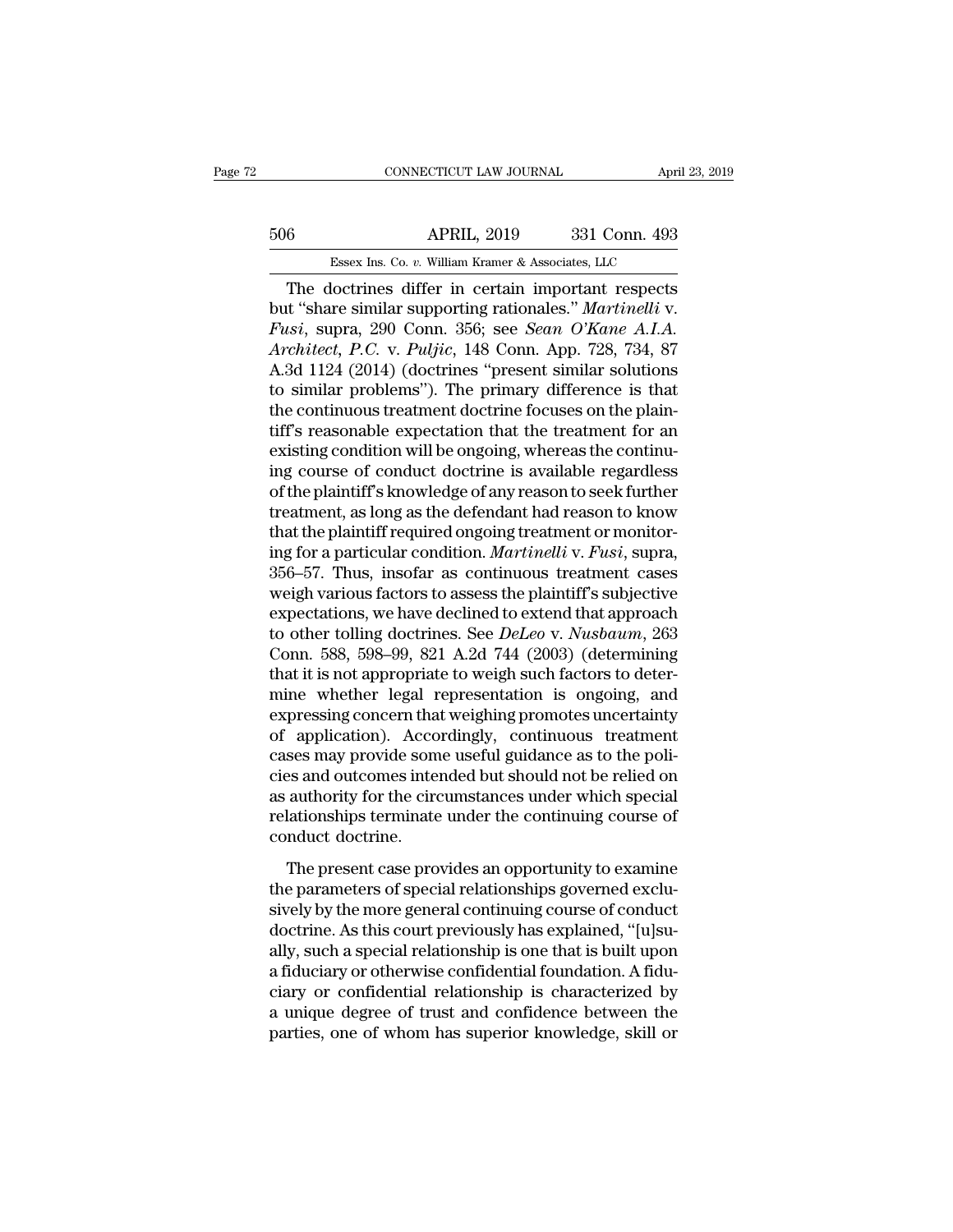expertise and is under a duty to represent the interests<br>of the other. . . . The superior position of the fiduciary<br>or dominant narty affords him areat apportunity for<br>an dominant narty affords him areat opportunity for 331 Conn. 493 APRIL, 2019 507<br>
Essex Ins. Co. v. William Kramer & Associates, LLC<br>
expertise and is under a duty to represent the interests<br>
of the other. . . . The superior position of the fiduciary<br>
or dominant party af 331 Conn. 493 APRIL, 2019 507<br>
Essex Ins. Co. v. William Kramer & Associates, LLC<br>
expertise and is under a duty to represent the interests<br>
of the other. . . . The superior position of the fiduciary<br>
or dominant party af 331 Conn. 493 APRIL, 2019 507<br>
Essex Ins. Co. v. William Kramer & Associates, LLC<br>
expertise and is under a duty to represent the interests<br>
of the other. . . . The superior position of the fiduciary<br>
or dominant party af Essex Ins. Co.  $v$ . William Kramer & Associates, LLC<br>expertise and is under a duty to represent the interests<br>of the other. . . . The superior position of the fiduciary<br>or dominant party affords him great opportunity for<br> ESSEX INS. Co. v. William Kramer & Associates, LLC<br>expertise and is under a duty to represent the interests<br>of the other.... The superior position of the fiduciary<br>or dominant party affords him great opportunity for<br>abuse expertise and is under a duty to represent the interests<br>of the other.... The superior position of the fiduciary<br>or dominant party affords him great opportunity for<br>abuse of the confidence reposed in him.... Fiduciar-<br>ies of the other. . . . The superior position of the fiduciary<br>or dominant party affords him great opportunity for<br>abuse of the confidence reposed in him. . . . Fiduciar-<br>ies appear in a variety of forms, including agents, par or dominant party affords him great opportunity for<br>abuse of the confidence reposed in him. . . . Fiduciar-<br>ies appear in a variety of forms, including agents, part-<br>ners, lawyers, directors, trustees, executors, receivers s appear in a variety of forms, including agents, part-<br>rs, lawyers, directors, trustees, executors, receivers,<br>ilees and guardians." (Citations omitted; internal quo-<br>tion marks omitted.) Saint Bernard School of Mont-<br>ll rest appear and variety of romal, meritaing agents, part<br>ners, lawyers, directors, trustees, executors, receivers,<br>bailees and guardians." (Citations omitted; internal quo-<br>tation marks omitted.) Saint Bernard School of Mo

existing and guardians." (Citations omitted; internal quotation marks omitted.) Saint Bernard School of Mont-<br>ville, Inc. v. Bank of America, supra, 312 Conn. 835–36.<br>The question in the present case, however, is not<br>wheth during the final claim of School of Mont-<br>tation marks omitted.) Saint Bernard School of Mont-<br>ville, Inc. v. Bank of America, supra, 312 Conn. 835–36.<br>The question in the present case, however, is not<br>whether an agency r As we have noted in the context of continuous legal The question in the present case, however, is not<br>whether an agency relationship existed, but whether an<br>existing agency relationship and any attendant fiduciary<br>duties<sup>8</sup> continued after the final claim check was issued. The question in the present case, however, is not<br>whether an agency relationship existed, but whether an<br>existing agency relationship and any attendant fiduciary<br>duties<sup>8</sup> continued after the final claim check was issued. whether an agency relationship existed, but whether an existing agency relationship and any attendant fiduciary duties<sup>8</sup> continued after the final claim check was issued. As we have noted in the context of continuous lega existing agency relationship and any attendant fiduciary<br>duties<sup>8</sup> continued after the final claim check was issued.<br>As we have noted in the context of continuous legal<br>representation, there may be a formal or a de facto<br>t duties<sup>8</sup> continued after the final claim check was issued.<br>As we have noted in the context of continuous legal<br>representation, there may be a formal or a de facto<br>termination of the relationship as it pertains to the<br>matt As we have noted in the context of continuous legal<br>representation, there may be a formal or a de facto<br>termination of the relationship as it pertains to the<br>matter at issue. See *DeLeo* v. *Nusbaum*, supra, 263<br>Conn. 597 representation, there may be a formal or a de facto<br>termination of the relationship as it pertains to the<br>matter at issue. See *DeLeo* v. *Nusbaum*, supra, 263<br>Conn. 597. A formal termination may arise pursuant to<br>contract termination of the relationship as it pertains to the<br>matter at issue. See *DeLeo* v. *Nusbaum*, supra, 263<br>Conn. 597. A formal termination may arise pursuant to<br>contractual terms or communication to that effect, or<br>may re matter at issue. See *DeLeo* v. *Nusb*<br>Conn. 597. A formal termination may<br>contractual terms or communication<br>may result when the matter for whic<br>was hired comes to a conclusion. Se<br>termination arises by conduct inconsis<br>c In a metallicians or communication to that effect, or<br>ay result when the matter for which the defendant<br>as hired comes to a conclusion. See id. A de facto<br>rmination arises by conduct inconsistent with the spe-<br>al relations may result when the matter for which the defendant<br>was hired comes to a conclusion. See id. A de facto<br>termination arises by conduct inconsistent with the spe-<br>cial relationship created. See id.<br>In addition to the possibil was hired comes to a conclusion. See id. A de facto<br>termination arises by conduct inconsistent with the spe-<br>cial relationship created. See id.<br>In addition to the possibility that a special relation-<br>ship may terminate alt

In addition to the possibility that a special relation-<br>ship may terminate altogether, the relationship may<br>change from its original form. "That a relationship of<br> $\overline{\phantom{a}}^s$  Although we have stated that "some actors ar

In addition to the possibility that a special relationship may change from its original form. "That a relationship of  $\overline{\phantom{a}}^8$  Although we have stated that "some actors are per se fiduciaries by nature of the functio **change from its original form. "That a relationship of**  $\overline{\phantom{a}}$  and  $\overline{\phantom{a}}$  and  $\overline{\phantom{a}}$  and  $\overline{\phantom{a}}$  and  $\overline{\phantom{a}}$  and  $\overline{\phantom{a}}$  and  $\overline{\phantom{a}}$  and  $\overline{\phantom{a}}$  and  $\overline{\phantom{a}}$  and  $\overline{\phantom{a}}$  and  $\overline$ Charige HOff its Original form. That a relationship of<br><sup>8</sup> Although we have stated that "some actors are per se fiduciaries by<br>mature of the functions they perform . . . includ[ing] agents"; *Iacurci* v.<br>*Sax*, 313 Conn. 7 <sup>8</sup> Although we have stated that "some actors are per se fiduciaries by nature of the functions they perform . . . includ[ing] agents"; *Iacurci* v. *Sax*, 313 Conn. 786, 800, 99 A.3d 1145 (2014); it is an open question a fiduciary obligations, "[s]imply classifying a party as a fiduciary independent of the functions they perform . . . includ[ing] agents"; *Iacurci* v. Sax, 313 Conn. 786, 800, 99 A.3d 1145 (2014); it is an open question as Exact, 313 Conn. 786, 800, 99 A.3d 1145 (2014); it is an open question as to whether every act undertaken by one's agent implicates fiduciary duties.<br>Compare *Konover Development Corp.* v. *Zeller*, 228 Conn. 206, 223, 63 whether every act undertaken by one's agent implicates fiduciary duties.<br>Compare *Konover Development Corp.* v. *Zeller*, 228 Conn. 206, 223, 635 A.2d<br>798 (1994) (noting that, because relative sophistication of parties ma Compare *Konover Development Corp.* v. *Zeller*, 228 Conn. 206, 223, 635 A.2d<br>798 (1994) (noting that, because relative sophistication of parties may impact<br>fiduciary obligations, "[s]imply classifying a party as a fiducia <sup>2</sup> *Hall School, Inc.*, 149 Conn. 545, 552, 182 A.2d 615 (1962) ("[a]n agent is a fiduciary obligations, "[s]imply classifying a party as a fiduciary inadequately characterizes the nature of the relationship"), and 1 Rest fiduciary obligations, "[s]imply classifying a party as a fiduciary inade characterizes the nature of the relationship"), and 1 Restatement Agency § 1.01, comment (e), p. 23 (2006) ("[f]iduciary duty does not nearly exten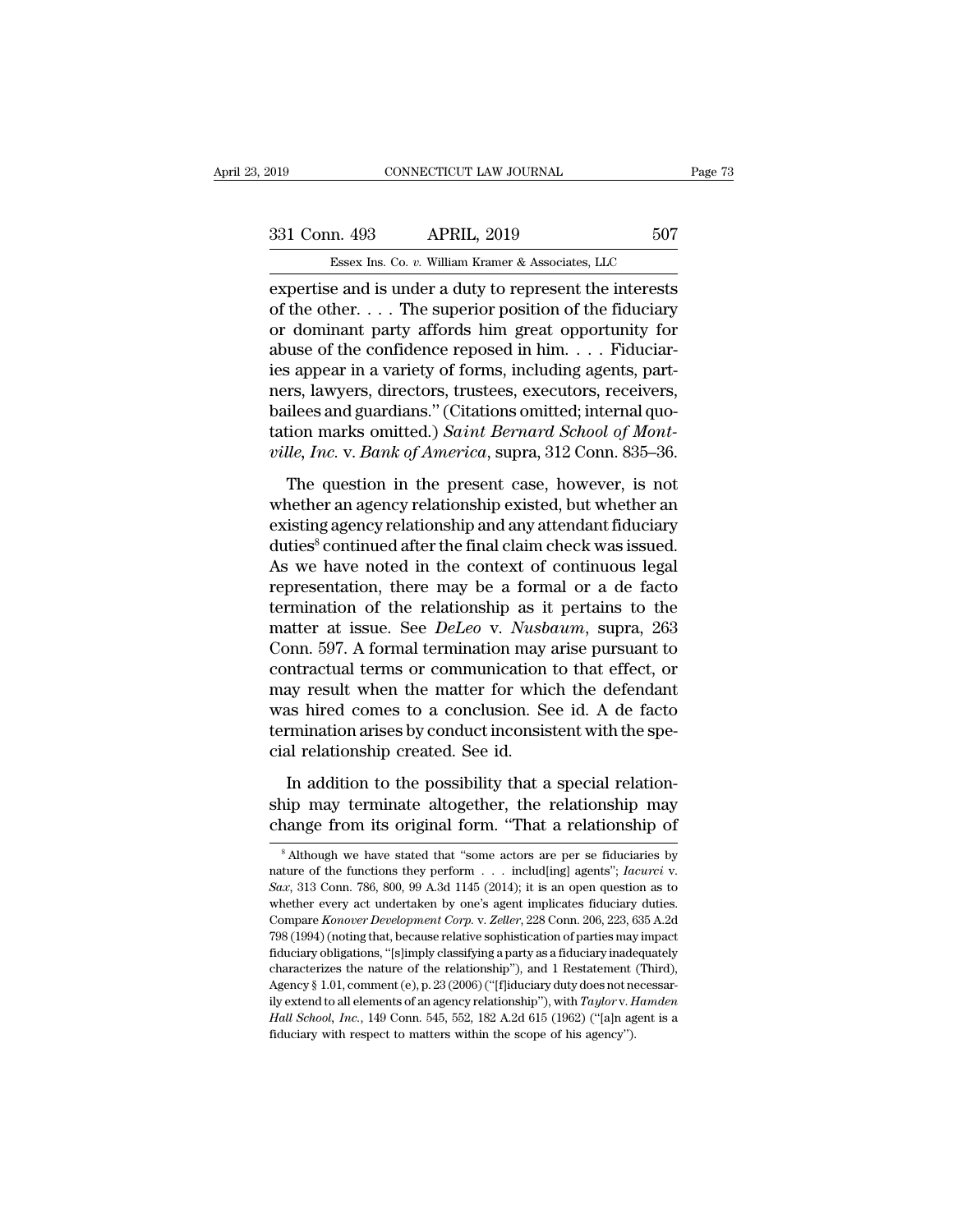# CONNECTICUT LAW JOURNAL April 23, 2019<br>508 APRIL, 2019 331 Conn. 493<br>Essex Ins. Co. v. William Kramer & Associates, LLC CONNECTICUT LAW JOURNAL April 3<br>APRIL, 2019 331 Conn. 493<br>Essex Ins. Co. *v.* William Kramer & Associates, LLC<br>exists does not foreclose the possibility that it

CONNECTICUT LAW JOURNAL April 23, 2019<br> **APRIL, 2019** 331 Conn. 493<br> **ESSEX INS. CO. v. William Kramer & Associates, LLC**<br> **Agency exists does not foreclose the possibility that it**<br>
may be preceded or followed by another 508 APRIL, 2019 331 Conn. 493<br>Essex Ins. Co. v. William Kramer & Associates, LLC<br>agency exists does not foreclose the possibility that it<br>may be preceded or followed by another type of legal<br>relationship between the same p For the same parties, nor does not foreclose the possibility that it may be preceded or followed by another type of legal relationship between the same parties, nor does it fore-<br>close the possibility that another type of 508 **ESSEX INC.** Co. v. William Kramer & Associates, LLC agency exists does not foreclose the possibility that it may be preceded or followed by another type of legal relationship between the same parties, nor does it for Essex Ins. Co. *v.* William Kramer & Associates, LLC<br>agency exists does not foreclose the possibility that it<br>may be preceded or followed by another type of legal<br>relationship between the same parties, nor does it fore-<br>c ESSEX INS. Co. *v.* William Kramer & Associates, LLC<br>agency exists does not foreclose the possibility that it<br>may be preceded or followed by another type of legal<br>relationship between the same parties, nor does it fore-<br>c agency exists does not foreclose the possibility that it<br>may be preceded or followed by another type of legal<br>relationship between the same parties, nor does it fore-<br>close the possibility that another type of legal relat may be preceded or followed by another type of legal<br>relationship between the same parties, nor does it fore-<br>close the possibility that another type of legal relation-<br>ship may exist contemporaneously between the same<br>par close the possibility that another type of legal relationship may exist contemporaneously between the same parties or that the character of a relationship may evolve over time." 2 Restatement (Third), Agency § 8.01, commen ship may exist contemporaneously between the same<br>parties or that the character of a relationship may evolve<br>over time." 2 Restatement (Third), Agency § 8.01, com-<br>ment (c), p. 256 (2006); see also *DeLeo* v. *Nusbaum*,<br>su parties or that the character of a relationship may evolve<br>over time." 2 Restatement (Third), Agency § 8.01, com-<br>ment (c), p. 256 (2006); see also *DeLeo* v. *Nusbaum*,<br>supra, 263 Conn. 594 (tolling under continuous repre over time." 2 Restatement (Third), Agency § 8.01, com-<br>ment (c), p. 256 (2006); see also *DeLeo* v. *Nusbaum*,<br>supra, 263 Conn. 594 (tolling under continuous repre-<br>sentation doctrine requires not only that attorney con-<br>t ment (c), p. 256 (2006); see also *DeLeo* v. *Nusbaum*,<br>supra, 263 Conn. 594 (tolling under continuous repre-<br>sentation doctrine requires not only that attorney con-<br>tinue to represent client but also that representation<br>b supra, 263 Conn. 594 (tolling under continuous representation doctrine requires not only that attorney continue to represent client but also that representation be related to same transaction or subject matter as allegedly sentation doctrine requires not only that attorney continue to represent client but also that representation<br>be related to same transaction or subject matter as<br>allegedly negligent acts). Therefore, in the present case,<br>it tinue to represent client but also that representation<br>be related to same transaction or subject matter as<br>allegedly negligent acts). Therefore, in the present case,<br>it may be necessary to consider not only whether the<br>par be related to san<br>allegedly negligent<br>it may be necessa<br>parties' special re<br>nature of any rela<br>check was issued<br>March, 2007.<br>In considering tl Egealy hegalgent acts). Therefore, in the present class,<br>
may be necessary to consider not only whether the<br>
rties' special relationship terminated but also the<br>
ture of any relationship that existed after the final<br>
eck w France is a may be recessary to consider not only wheater the<br>parties' special relationship terminated but also the<br>nature of any relationship that existed after the final<br>check was issued by the plaintiff to the insured i

paracs special relationship terminated such also are<br>nature of any relationship that existed after the final<br>check was issued by the plaintiff to the insured in<br>March, 2007.<br>In considering the nature of the relationship, the control to the plaintiff to the insured in<br>
March, 2007.<br>
In considering the nature of the relationship, we draw<br>
on fundamental principles of agency and fiduciary law.<br>
Essential elements of agency are that the princ March, 2007.<br>
In considering the nature of the relationship, we draw<br>
on fundamental principles of agency and fiduciary law.<br>
Essential elements of agency are that the principal has<br>
the "right to control the agent's acti In considering the nature of the relationship, we draw<br>on fundamental principles of agency and fiduciary law.<br>Essential elements of agency are that the principal has<br>the "right to control the agent's actions"; 1 Restateme In considering the nature of the relationship, we draw<br>on fundamental principles of agency and fiduciary law.<br>Essential elements of agency are that the principal has<br>the "right to control the agent's actions"; 1 Restateme on fundamental principles of agency and fiduciary law.<br>
Essential elements of agency are that the principal has<br>
the "right to control the agent's actions"; 1 Restatement<br>
(Third), supra, § 1.01, comment (f) (1), p. 26; an Essential elements of agency are that the principal has<br>the "right to control the agent's actions"; 1 Restatement<br>(Third), supra, § 1.01, comment (f) (1), p. 26; and that<br>"the agent is doing something at the behest and fo the "right to control the agent's actions"; 1 Restatement (Third), supra, § 1.01, comment (f) (1), p. 26; and that "the agent is doing something at the behest and for the benefit of the principal." (Internal quotation mar (Third), supra, § 1.01, comment (f) (1), p. 26; and that<br>
"the agent is doing something at the behest and for<br>
the benefit of the principal." (Internal quotation marks<br>
omitted.) *Beckenstein* v. *Potter & Carrier*, *Inc.* "the agent is doing something at the behest and for<br>the benefit of the principal." (Internal quotation marks<br>omitted.) *Beckenstein* v. *Potter & Carrier*, *Inc.*, 191<br>Conn. 120, 133, 464 A.2d 6 (1983). "[T]he general fid the benefit of the principal." (Internal quotation marks<br>
omitted.) *Beckenstein* v. *Potter* & *Carrier*, *Inc.*, 191<br>
Conn. 120, 133, 464 A.2d 6 (1983). "[T]he general fidu-<br>
ciary principle requires that the agent subo omitted.) *Beckenstein* v. *Potter* & *Carrier*, *Inc.*, 191<br>Conn. 120, 133, 464 A.2d 6 (1983). "[T]he general fidu-<br>ciary principle requires that the agent subordinate the<br>agent's interests to those of the principal and Conn. 120, 133, 464 A.2d 6 (1983). "[T]he general fiduciary principle requires that the agent subordinate the agent's interests to those of the principal and place the principal's interests first as to matters connected wi ciary principle requires that the agent subordinate the<br>agent's interests to those of the principal and place the<br>principal's interests first as to matters connected with<br>the agency relationship." 2 Restatement (Third), su agent's interests to those of the principal and place the<br>principal's interests first as to matters connected with<br>the agency relationship." 2 Restatement (Third), supra,<br>§ 8.01, comment (b), p. 250. By contrast, the mere principal's interests first as to matters connected with<br>the agency relationship." 2 Restatement (Third), supra,<br>§ 8.01, comment (b), p. 250. By contrast, the mere fact<br>"that one business person trusts another and relies the agency relationship." 2 Restatement (Third), supra, § 8.01, comment (b), p. 250. By contrast, the mere fact "that one business person trusts another and relies on [the person] to perform [his obligations] does not ris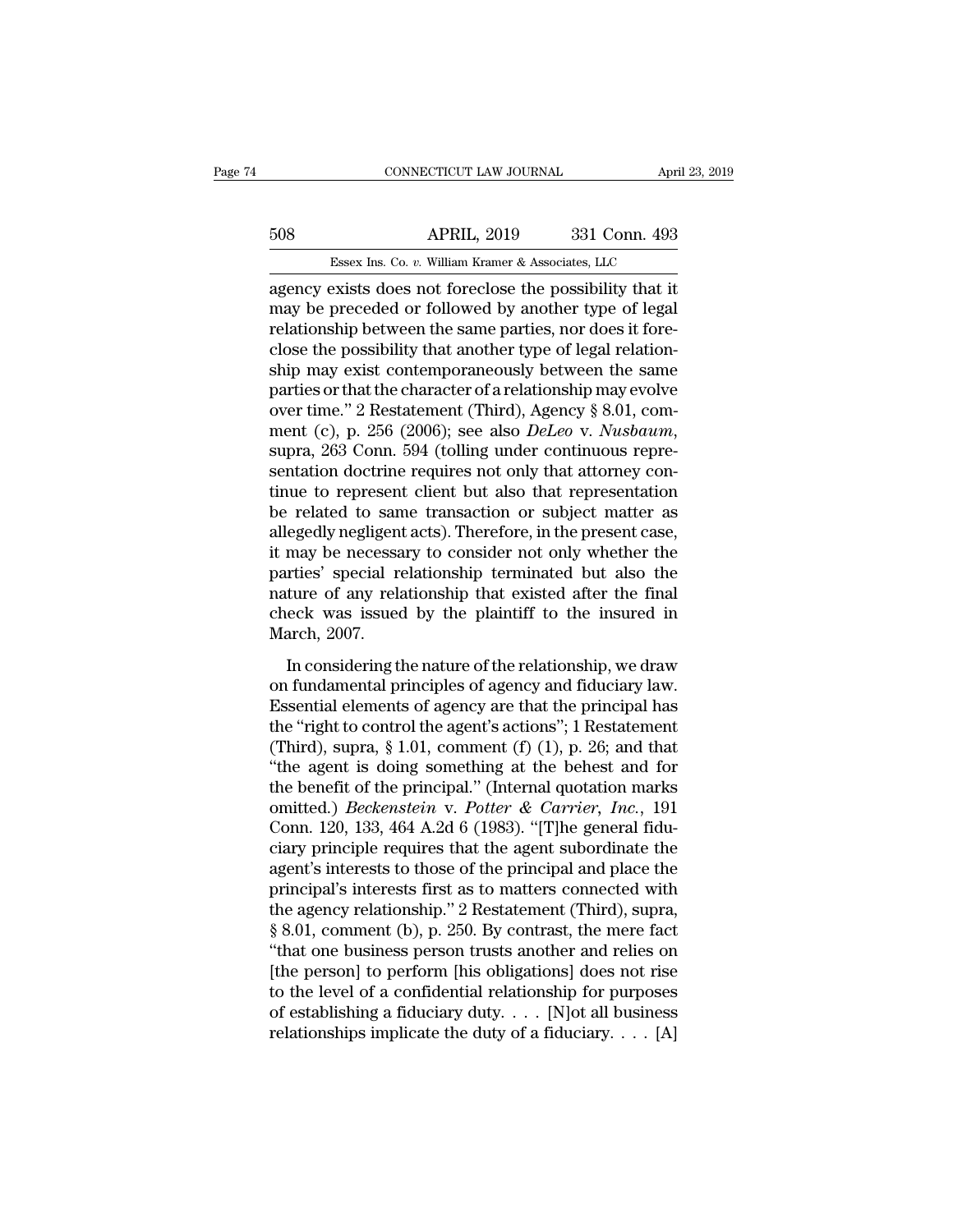CONNECTICUT LAW JOURNAL<br>
2019 609<br>
231 Conn. 493 APRIL, 2019 509<br>
25 Essex Ins. Co. v. William Kramer & Associates, LLC<br>
26 There contractual relationship does not create a fidu-<br>
2011 Citationship does not create a fidu-<br> 331 Conn. 493 APRIL, 2019 509<br>
Essex Ins. Co. v. William Kramer & Associates, LLC<br>
mere contractual relationship does not create a fidu-<br>
ciary or confidential relationship.<sup>79</sup> (Citations omitted;<br>
internal quotation mark 331 Conn. 493 APRIL, 2019 509<br>
<u>Essex Ins. Co. v. William Kramer & Associates, LLC</u><br>
mere contractual relationship does not create a fidu-<br>
ciary or confidential relationship."<sup>9</sup> (Citations omitted;<br>
internal quotation ma *School of Montville, Inc.* v. *Bank of America*, supra, Essex Ins. Co. v. William Kramer & Associates, LLC<br>
mere contractual relationship does not create a fidu-<br>
ciary or confidential relationship."<sup>9</sup> (Citations omitted;<br>
internal quotation marks omitted.) Saint Bernard<br>
Sch ESSEX INS. Co. *b.* William Kramer & Associates, LLC<br>
mere contractual relationship does not create a fidu-<br>
ciary or confidential relationship."<sup>9</sup> (Citations omitted;<br>
internal quotation marks omitted.) *Saint Bernard*<br> mere contractual relationship does not create a fiduciary or confidential relationship."<sup>9</sup> (Citations omitted; internal quotation marks omitted.) *Saint Bernard School of Montville, Inc.* v. *Bank of America*, supra, 312 ciary or confidential relationship."<sup>9</sup> (Citations omitted;<br>internal quotation marks omitted.) *Saint Bernard*<br>*School of Montville, Inc.* v. *Bank of America*, supra,<br>312 Conn. 836. "Ostensibly, any time one party hires<br> internal quotation marks omitted.) Saint Bernard<br>School of Montville, Inc. v. Bank of America, supra,<br>312 Conn. 836. "Ostensibly, any time one party hires<br>another to perform a service on their behalf, 'trust and<br>confidence School of Montville, Inc. v. Bank of America, supra,<br>312 Conn. 836. "Ostensibly, any time one party hires<br>another to perform a service on their behalf, 'trust and<br>confidence' [are] placed in the latter party. . . . . The<br> 312 Conn. 836. "Ostensibly, any time one party hires<br>another to perform a service on their behalf, 'trust and<br>confidence' [are] placed in the latter party. . . . The<br>unique element that inheres a fiduciary duty to one<br>par another to perform a service on their behalf, 'trust and<br>confidence' [are] placed in the latter party. . . . The<br>unique element that inheres a fiduciary duty to one<br>party is an elevated risk that the other party could be<br> confidence' [are] placed in the latter party. . . . The<br>unique element that inheres a fiduciary duty to one<br>party is an elevated risk that the other party could be<br>taken advantage of—and usually unilaterally. That is,<br>the unique element that inheres a fiduciary duty to one<br>party is an elevated risk that the other party could be<br>taken advantage of—and usually unilaterally. That is,<br>the imposition of a fiduciary duty counterbalances<br>opportun party is an elevated risk that the other party could be<br>taken advantage of—and usually unilaterally. That is,<br>the imposition of a fiduciary duty counterbalances<br>opportunities for self-dealing that may arise from one<br>party' taken advantage of—and usually unilaterally. That is,<br>the imposition of a fiduciary duty counterbalances<br>opportunities for self-dealing that may arise from one<br>party's easy access to, or heightened influence regard-<br>ing, portunities for self-dealing that may arise from one<br>rty's easy access to, or heightened influence regard-<br>g, another party's moneys, property, or other valuable<br>sources." (Emphasis omitted.) *Iacurci* v. *Sax*, 313<br>pnn. party's easy access to, or heightened influence regard-<br>ing, another party's moneys, property, or other valuable<br>resources." (Emphasis omitted.) *Iacurci* v. *Sax*, 313<br>Conn. 786, 801–802, 99 A.3d 1145 (2014).<br>With this b

proof that the party's moneys, property, or other valuable<br>resources." (Emphasis omitted.) *Iacurci* v. *Sax*, 313<br>Conn. 786, 801–802, 99 A.3d 1145 (2014).<br>With this background in mind, we turn to the present<br>case. The pl to disclose Intervest's monotoneurity and the presources." (Emphasis omitted.) *Iacurci* v. *Sax*, 313 Conn. 786, 801–802, 99 A.3d 1145 (2014).<br>With this background in mind, we turn to the present case. The plaintiff poin Form. 786, 801–802, 99 A.3d 1145 (2014).<br>
With this background in mind, we turn to the present<br>
case. The plaintiff points to the following conduct as<br>
proof that the special relationship giving rise to a duty<br>
to disclos 2011, 120, 2012, 2013, 2013, 2014, 2015).<br>
2011, 2012, 2013, 2014, 2015, 2016, 2017<br>
2018 case. The plaintiff points to the following conduct as<br>
proof that the special relationship giving rise to a duty<br>
to disclose Inter With this background in mind, we turn to the present<br>case. The plaintiff points to the following conduct as<br>proof that the special relationship giving rise to a duty<br>to disclose Intervest's mortgagee interest continued<br>aft case. The plaintiff points to the following conduct as<br>proof that the special relationship giving rise to a duty<br>to disclose Intervest's mortgagee interest continued<br>after the plaintiff issued the final claim check in Marc proof that the special relationship giving rise to a duty<br>to disclose Intervest's mortgagee interest continued<br>after the plaintiff issued the final claim check in March,<br>2007: (1) the defendant's August or September, 2007<br> to disclose Intervest's mortgagee interest continued<br>after the plaintiff issued the final claim check in March,<br>2007: (1) the defendant's August or September, 2007<br>communication to the plaintiff relaying the inquiry from<br> after the plaintiff issued the final claim check in March,<br>2007: (1) the defendant's August or September, 2007<br>communication to the plaintiff relaying the inquiry from<br>the other excess insurer as to how the plaintiff had<br>m 2007: (1) the defendant's August or September, 2007<br>communication to the plaintiff relaying the inquiry from<br>the other excess insurer as to how the plaintiff had<br>made its payment checks payable; (2) the defendant's<br>actions communication to the plaintiff relaying the inquiry from<br>the other excess insurer as to how the plaintiff had<br>made its payment checks payable; (2) the defendant's<br>actions in response to the 2009 subpoena and 2012<br>depositi eposition, including billing the plaintiff for Martin's<br>eposition, including billing the plaintiff for Martin's<br>me and using the plaintiff's attorney; and (3) Martin's<br>stimony that the defendant still viewed the plaintiff<br> deposition, including billing the plaintiff for Martin's time and using the plaintiff's attorney; and (3) Martin's testimony that the defendant still viewed the plaintiff  $\frac{9}{2}$  See, e.g., *Fichera v. Mine Hill Corp.*,

time and using the plaintiff's attorney; and (3) Martin's testimony that the defendant still viewed the plaintiff  $\degree$ See, e.g., *Fichera v. Mine Hill Corp.*, 207 Com. 204, 210, 541 A.2d 472 (1988) (contractual relationsh **Example 18 Following duty Constant III** viewed the plaintiff  ${}^9$  See, e.g., *Fichera v. Mine Hill Corp.*, 207 Conn. 204, 210, 541 A.2d 472 (1988) (contractual relationship of vendor-vendee in sale of land did not give <sup>9</sup> See, e.g., *Fichera v. Mine Hill Corp.*, 207 Conn. 204, 210, 541 A.2d 472 (1988) (contractual relationship of vendor-vendee in sale of land did not give rise to obligations equivalent to those of fiduciary, and, thus, <sup>9</sup> See, e.g., *Fichera v. Mine Hill Corp.*, 207 Conn. 204, 210, 541 A.2d 472 (1988) (contractual relationship of vendor-vendee in sale of land did not give rise to obligations equivalent to those of fiduciary, and, thus, client generally is not fiduciary in nature); *Saint Bernard School of Montville,*<br>(1988) (contractual relationship of vendor-vendee in sale of land did not<br>give rise to obligations equivalent to those of fiduciary, and, t *Inc. Inc. Inc. Inc. Inc. Inc. Inc. Bank of America*, *Bank of Billigations equivalent to those of fiduciary, and, thus, no continuing duty was imposed on defendants as perpetrators of fraud to disclose prior* ing duty was imposed on defendants as perpetrators of fraud to prior lack of candor to plaintiffs); *Iacurci* v. *Sax*, supra, 313 Conrectionship between tax return preparer, including accountant dient generally is not fi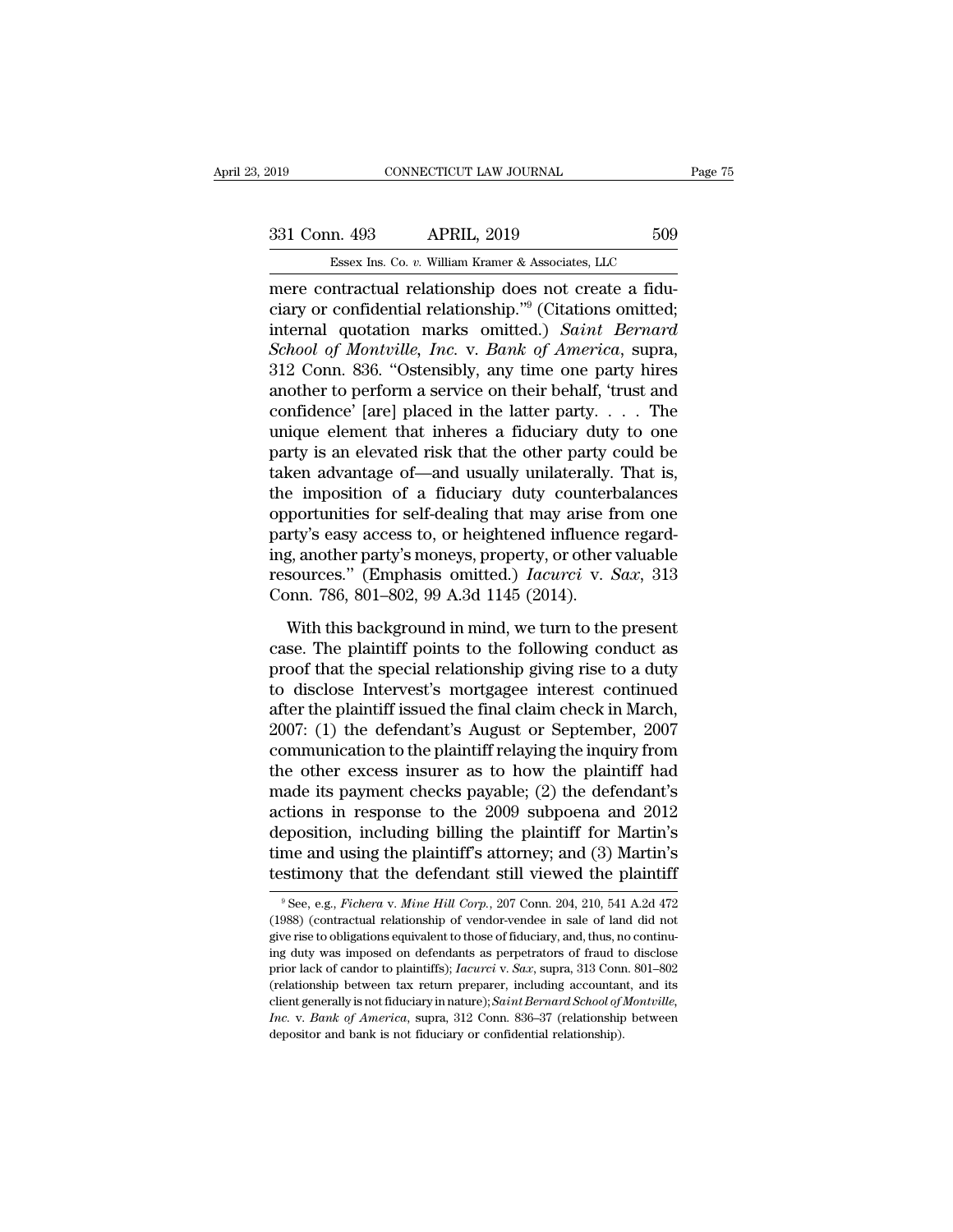# CONNECTICUT LAW JOURNAL April 23, 2019<br>510 APRIL, 2019 331 Conn. 493<br>Essex Ins. Co. v. William Kramer & Associates, LLC CONNECTICUT LAW JOURNAL April 3<br>APRIL, 2019 331 Conn. 493<br>Essex Ins. Co. *v.* William Kramer & Associates, LLC<br>nt and the parties as having an ongoing relation-

CONNECTICUT LAW JOURNAL Apr<br>
and the parties as a client and the parties as having an ongoing relation-<br>
as a client and the parties as having an ongoing relation-<br>
ship. While we agree that these facts evidence some sort<br> 510 APRIL, 2019 331 Conn. 493<br>Essex Ins. Co. v. William Kramer & Associates, LLC<br>as a client and the parties as having an ongoing relation-<br>ship. While we agree that these facts evidence some sort<br>of relationship, we disa 510 APRIL, 2019 331 Conn. 493<br>
Essex Ins. Co. v. William Kramer & Associates, LLC<br>
as a client and the parties as having an ongoing relation-<br>
ship. While we agree that these facts evidence some sort<br>
of relationship, we  $\frac{\text{APRIL, 2019}}{\text{Essex Ins. Co. } v. \text{ William Kramer & Associates, LLC}}$ <br>as a client and the parties as having an ongoing relationship. While we agree that these facts evidence some sort of relationship, we disagree that it was a continuation of the s Essex Ins. Co.  $v$ . William Kramer & Association and the parties as having an origin. While we agree that these facts every of relationship, we disagree that it was of the special relationship formed by the provide full a a client and the parties as having an ongoing relation-<br>ip. While we agree that these facts evidence some sort<br>relationship, we disagree that it was a continuation<br>the special relationship formed by the agreement to<br>ovide as a chent and the parties as naving an ongoing relation-<br>ship. While we agree that these facts evidence some sort<br>of relationship, we disagree that it was a continuation<br>of the special relationship formed by the agreement

sinp. while we agree that these facts evidence some soft<br>of relationship, we disagree that it was a continuation<br>of the special relationship formed by the agreement to<br>provide full adjustment services.<br>Prior to March, 2007 of the special relationship formed by the agreement to<br>provide full adjustment services.<br>Prior to March, 2007, while the defendant was provid-<br>ing full adjustment services to the plaintiff, the defen-<br>dant was under a duty of the special relationship formed by the agreement to<br>provide full adjustment services.<br>Prior to March, 2007, while the defendant was provid-<br>ing full adjustment services to the plaintiff, the defen-<br>dant was under a duty provide run adjustment services.<br>
Prior to March, 2007, while the defendant was provid-<br>
ing full adjustment services to the plaintiff, the defen-<br>
dant was under a duty to act for the benefit of the<br>
plaintiff. The defend Florida. g run adjustment services to the plantum, the defendant was under a duty to act for the benefit of the aintiff. The defendant's dominance or influence, and, nce, its fiduciary duties, arose because it, unlike the aintiff, Example 1 a day to act for the benefit of the<br>plaintiff. The defendant's dominance or influence, and,<br>hence, its fiduciary duties, arose because it, unlike the<br>plaintiff, was licensed to perform those services in<br>Florida.<br>

plantin. The defendant s'donfinance of influence, and,<br>hence, its fiduciary duties, arose because it, unlike the<br>plaintiff, was licensed to perform those services in<br>Florida.<br>None of the defendant's actions after March, 20 France, its nuclearly dutes, abse because it, unlike the plaintiff, was licensed to perform those services in Florida.<br>
None of the defendant's actions after March, 2007, reasonably could be considered further performance plantini, was incensed to perform those services in<br>Florida.<br>None of the defendant's actions after March, 2007,<br>reasonably could be considered further performance of<br>any of the full adjustment services previously delineate Fiorida.<br>None of the defendant's actions after March, 2007,<br>reasonably could be considered further performance of<br>any of the full adjustment services previously delineated<br>and, thus, a further continuation of that fiduciar None of the defendant's actions after March, 2007,<br>reasonably could be considered further performance of<br>any of the full adjustment services previously delineated<br>and, thus, a further continuation of that fiduciary rela-<br> reasonably could be considered further performance of<br>any of the full adjustment services previously delineated<br>and, thus, a further continuation of that fiduciary rela-<br>tionship. The defendant closed its file on the Villa any of the full adjustment services previously delineated<br>and, thus, a further continuation of that fiduciary rela-<br>tionship. The defendant closed its file on the Villas<br>shortly after the plaintiff issued the final claim c and, thus, a further continuation of that fiduciary rela-<br>tionship. The defendant closed its file on the Villas<br>shortly after the plaintiff issued the final claim check,<br>signifying that it had completed its performance of tionship. The defendant closed its file on the Villas<br>shortly after the plaintiff issued the final claim check,<br>signifying that it had completed its performance of the<br>adjustment services for which it had been hired. See<br> signifying that it had completed its performance of the adjustment services for which it had been hired. See *DeLeo* v. *Nusbaum*, supra, 263 Conn. 597 (formal termination occurs when matter for which defendant was hired adjustment services for which it had been hired. See<br>DeLeo v. Nusbaum, supra, 263 Conn. 597 (formal termi-<br>nation occurs when matter for which defendant was<br>hired comes to conclusion); Bassett v. Mechanics Bank,<br>118 Conn. DeLeo v. Nusbaum, supra, 263 Conn. 597 (formal termination occurs when matter for which defendant was<br>hired comes to conclusion); *Bassett* v. Mechanics Bank,<br>118 Conn. 490, 493, 173 A. 228 (1934) (fiduciary relation-<br>ship nation occurs when matter for which defendant was<br>hired comes to conclusion); *Bassett* v. Mechanics Bank,<br>118 Conn. 490, 493, 173 A. 228 (1934) (fiduciary relation-<br>ship ordinarily "continues until completion of the trans hired comes to conclusion); *Bassett* v. Mechanics Bank, 118 Conn. 490, 493, 173 A. 228 (1934) (fiduciary relationship ordinarily "continues until completion of the transaction upon which the agent was employed"); see also 118 Conn. 490, 493, 173 A. 228 (1934) (fiduciary relation-<br>ship ordinarily "continues until completion of the trans-<br>action upon which the agent was employed"); see also<br>2 Restatement (Third), supra, § 8.01, comment (c), ship ordinarily "continues until completion of the trans-<br>action upon which the agent was employed"); see also<br>2 Restatement (Third), supra, § 8.01, comment (c), p.<br>255 ("[a]n agent's fiduciary duty to a principal is gene action upon which the agent was employed"); see also<br>2 Restatement (Third), supra, § 8.01, comment (c), p.<br>255 ("[a]n agent's fiduciary duty to a principal is gener-<br>ally coterminous with the duration of the agency rela-<br>t 2 Restatement (Third), supra, § 8.01, comment (c), p.<br>255 ("[a]n agent's fiduciary duty to a principal is gener-<br>ally coterminous with the duration of the agency rela-<br>tionship"). The defendant made no commitment to<br>perfor 255 ("[a]n agent's fiduciary duty to a principal is generally coterminous with the duration of the agency relationship"). The defendant made no commitment to perform additional adjustment services after the plaintiff issue ally coterminous with the duration of the agency relationship"). The defendant made no commitment to<br>perform additional adjustment services after the plain-<br>tiff issued the final claim check. Cf. Rosenfield v. Rogin,<br>Nassa tionship"). The defendant made no commitment to<br>perform additional adjustment services after the plain-<br>tiff issued the final claim check. Cf. Rosenfield v. Rogin,<br>Nassau, Caplan, Lassman & Hirtle, LLC, 69 Conn.<br>App. 151, perform additional adjustment services after the plaintiff issued the final claim check. Cf. Rosenfield v. Rogin, Nassau, Caplan, Lassman & Hirtle, LLC, 69 Conn.<br>App. 151, 161–62, 795 A.2d 572 (2002) (further dealings that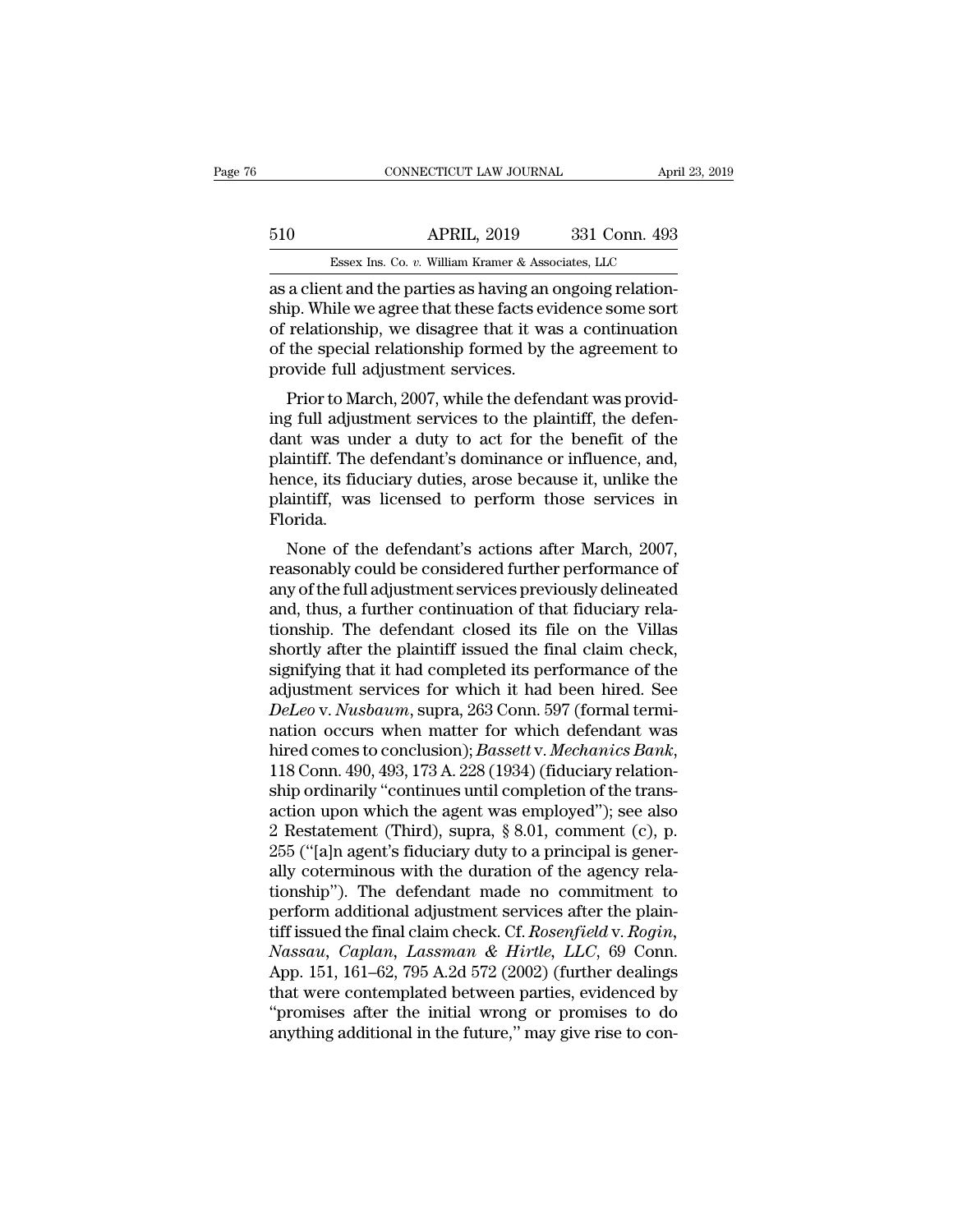| Page 77 |                         |      |
|---------|-------------------------|------|
|         | CONNECTICUT LAW JOURNAL | 2019 |

tinuing fiduciary relationship); *Sanborn* v. *Greenwald*, supra, 39 Conn. App. 297 (noting that no extended relationship existed when attorney made no promise after denting cinulation that ho would perform further series 331 Conn. 493 APRIL, 2019 511<br>
Essex Ins. Co. v. William Kramer & Associates, LLC<br>
tinuing fiduciary relationship); Sanborn v. Greenwald,<br>
supra, 39 Conn. App. 297 (noting that no extended rela-<br>
tionship existed when att  $\frac{331 \text{ Conn. } 493}{\text{Essex Ins. Co. } v. } \frac{\text{Alliam Kramer & Associates, LLC}}{\text{minuing fiduciary relationship}}; \frac{Sanborn v. *Greenwald*, \text{supra, 39 Conn. App. 297 (noting that no extended relationship existed when attorney made no promise after \text{draffing stipulation that he would perform further services in future). Except for relying an inquiry from \text{another insurance, there was no communication between the other image.}$ Essex Ins. Co.  $v$ . William Kramer & Associates, LLC<br>tinuing fiduciary relationship); Sanborn v. Greenwald,<br>supra, 39 Conn. App. 297 (noting that no extended rela-<br>tionship existed when attorney made no promise after<br>draf ESSEX IIS. Co. *b.* William Kramler & Associates, EEC<br>tinuing fiduciary relationship); Sanborn v. Greenwald,<br>supra, 39 Conn. App. 297 (noting that no extended rela-<br>tionship existed when attorney made no promise after<br>dra tinuing fiduciary relationship); *Sanborn* v. *Greenwald*,<br>supra, 39 Conn. App. 297 (noting that no extended rela-<br>tionship existed when attorney made no promise after<br>drafting stipulation that he would perform further ser supra, 39 Conn. App. 297 (noting that no extended relationship existed when attorney made no promise after drafting stipulation that he would perform further services in future). Except for relaying an inquiry from another tionship existed when attorney made no promise after<br>drafting stipulation that he would perform further ser-<br>vices in future). Except for relaying an inquiry from<br>another insurer, there was no communication between<br>the par drafting stipulation that he would perform further services in future). Except for relaying an inquiry from another insurer, there was no communication between the parties for approximately two years after the file was clo vices in future). Except for relaying an inquiry from<br>another insurer, there was no communication between<br>the parties for approximately two years after the file<br>was closed. The defendant thereafter initiated commu-<br>nicatio another insurer, there was<br>the parties for approximat<br>was closed. The defendant<br>nication only because it h<br>and there was no further co<br>thereafter, again initiated by<br>it was to be deposed.<br>In addition to the fact th: In a closed. The defendant thereafter initiated commu-<br>
Stration only because it had received the subpoena,<br>
d there was no further communication for three years<br>
ereafter, again initiated by the defendant only because<br>
wa mication only because it had received the subpoena,<br>and there was no further communication for three years<br>thereafter, again initiated by the defendant only because<br>it was to be deposed.<br>In addition to the fact that the de

and there was no further communication for three years<br>thereafter, again initiated by the defendant only because<br>it was to be deposed.<br>In addition to the fact that the defendant's post-2007<br>actions were not adjustment serv thereafter, again initiated by the defendant only because<br>it was to be deposed.<br>In addition to the fact that the defendant's post-2007<br>actions were not adjustment services, none of those<br>actions bears the hallmarks of agen it was to be deposed.<br>
In addition to the fact that the defendant's post-2007<br>
actions were not adjustment services, none of those<br>
actions bears the hallmarks of agency generally or of<br>
a fiduciary specifically. The plai In addition to the fact that the defendant's post-2007<br>actions were not adjustment services, none of those<br>actions bears the hallmarks of agency generally or of<br>a fiduciary specifically. The plaintiff had no right to<br>contr In addition to the fact that the defendant's post-2007<br>actions were not adjustment services, none of those<br>actions bears the hallmarks of agency generally or of<br>a fiduciary specifically. The plaintiff had no right to<br>contr actions were not adjustment services, none of those<br>actions bears the hallmarks of agency generally or of<br>a fiduciary specifically. The plaintiff had no right to<br>control the defendant's response to Intervest's discov-<br>ery actions bears the hallmarks of agency generally or of<br>a fiduciary specifically. The plaintiff had no right to<br>control the defendant's response to Intervest's discov-<br>ery requests, directed exclusively to the defendant. See a fiduciary specifically. The plaintiff had no right to<br>control the defendant's response to Intervest's discov-<br>ery requests, directed exclusively to the defendant. See<br>City Council v. Hall, 180 Conn. 243, 249, 429 A.2d 48 control the defendant's response to Intervest's discovery requests, directed exclusively to the defendant. See *City Council v. Hall*, 180 Conn. 243, 249, 429 A.2d 481 (1980) (it is served party's obligation to comply with ery requests, directed exclusively to the defendant. See<br>City Council v. Hall, 180 Conn. 243, 249, 429 A.2d 481<br>(1980) (it is served party's obligation to comply with<br>lawfully issued subpoena). In fact, there was no evi-<br>d City Council v. Hall, 180 Conn. 243, 249, 429 A.2d 481<br>(1980) (it is served party's obligation to comply with<br>lawfully issued subpoena). In fact, there was no evi-<br>dence that the plaintiff directed the defendant to under-<br> (1980) (it is served party's obligation to comply with<br>lawfully issued subpoena). In fact, there was no evi-<br>dence that the plaintiff directed the defendant to under-<br>take any action in response to those requests or that<br>i lawfully issued subpoena). In fact, there was no evidence that the plaintiff directed the defendant to undertake any action in response to those requests or that it had any expectation that the defendant would do anything dence that the plaintiff directed the defendant to under-<br>take any action in response to those requests or that<br>it had any expectation that the defendant would do<br>anything other than comply with its legal obligation.<br>The d take any action in response to those requests or that<br>it had any expectation that the defendant would do<br>anything other than comply with its legal obligation.<br>The defendant had no obligation, or right, to withhold<br>evidenc it had any expectation that the defendant would do<br>anything other than comply with its legal obligation.<br>The defendant had no obligation, or right, to withhold<br>evidence that could expose the plaintiff to liability, or<br>to a anything other than comply with its legal obligation.<br>The defendant had no obligation, or right, to withhold<br>evidence that could expose the plaintiff to liability, or<br>to assert objections to disclosure on the basis of any<br> The defendant had no obligation, or right, to withhold<br>evidence that could expose the plaintiff to liability, or<br>to assert objections to disclosure on the basis of any<br>right or privilege held by the plaintiff. Instead, the evidence that could expose the plaintiff to liability, or<br>to assert objections to disclosure on the basis of any<br>right or privilege held by the plaintiff. Instead, the defen-<br>dant was merely reporting on past events. Cf. to assert objections to disclosure on the basis of any<br>right or privilege held by the plaintiff. Instead, the defen-<br>dant was merely reporting on past events. Cf. *Manzo-<br>Ill v. Schoonmaker*, Superior Court, judicial dist right or privilege held by the plaintiff. Instead, the defendant was merely reporting on past events. Cf. *Manzo-<br>Ill v. Schoonmaker*, Superior Court, judicial district of<br>Stamford-Norwalk, Docket No. CV-13-5014084-S<br>(Marc dant was merely reporting on past events. Cf. *N*<br>*Ill v. Schoonmaker*, Superior Court, judicial dist<br>Stamford-Norwalk, Docket No. CV-13-501<br>(March 7, 2017) (*Povodator*, *J.*) ("assistance with<br>ration/presentation of the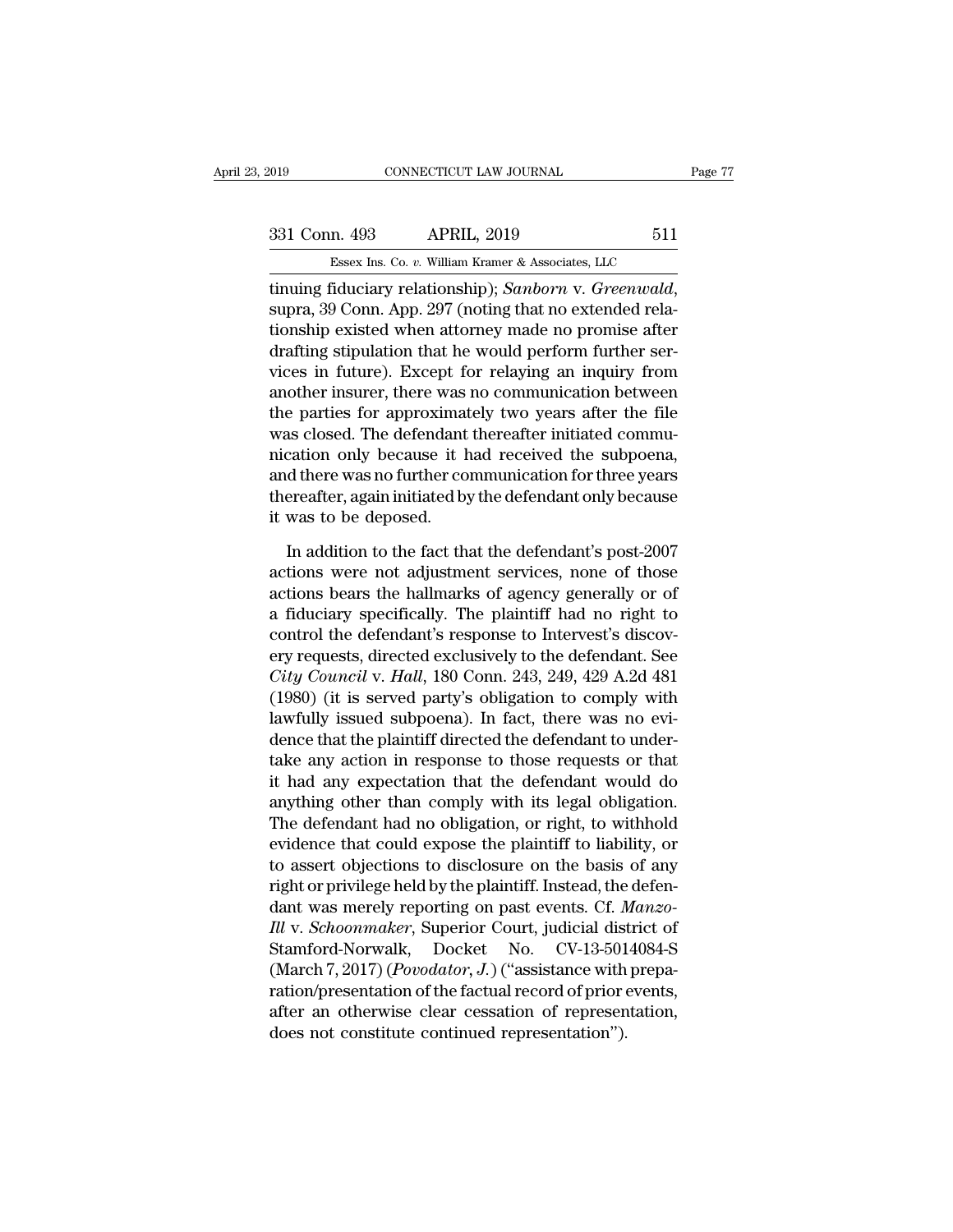# CONNECTICUT LAW JOURNAL April 23, 2019<br>512 APRIL, 2019 331 Conn. 493<br>Essex Ins. Co. v. William Kramer & Associates, LLC CONNECTICUT LAW JOURNAL April 3<br>APRIL, 2019 331 Conn. 493<br>Essex Ins. Co. *v.* William Kramer & Associates, LLC<br>ubtedly the defendant's acts in billing Martin's

CONNECTICUT LAW JOURNAL April 23, 2019<br>
2<br>
2<br>
APRIL, 2019 331 Conn. 493<br>
Essex Ins. Co. v. William Kramer & Associates, LLC<br>
Undoubtedly, the defendant's acts in billing Martin's<br>
ne to the plaintiff and using the plaintif the plaintiff and using the plaintiff's attorney and the plaintiff and using the plaintiff's attorney effect some sort of business relationship between the plaintiffs. As we previously observed bowever, "[plot all] For the distribution of the distribution of a state solution of the plaintiff sort of business relationship between the parties. As we previously observed, however, "[n]ot all business relationship between the parties. As For the Barnovick Co. *v.* William Kramer & Associates, LLC<br>
Undoubtedly, the defendant's acts in billing Martin's<br>
time to the plaintiff and using the plaintiff's attorney<br>
reflect some sort of business relationship betw Essex Ins. Co.  $v$ . William Kramer & Associates, LLC<br>
Undoubtedly, the defendant's acts in billing Martin's<br>
time to the plaintiff and using the plaintiff's attorney<br>
reflect some sort of business relationship between the Essex ins. Co. *v.* William Kramer & Associates, LLC<br>
Undoubtedly, the defendant's acts in billing Martin's<br>
time to the plaintiff and using the plaintiff's attorney<br>
reflect some sort of business relationship between the<br> Undoubtedly, the defendant's acts in billing Martin's<br>time to the plaintiff and using the plaintiff's attorney<br>reflect some sort of business relationship between the<br>parties. As we previously observed, however, "[n]ot all<br> time to the plaintiff and using the plaintiff's attorney<br>reflect some sort of business relationship between the<br>parties. As we previously observed, however, "[n]ot all<br>business relationships implicate the duty of a fiducia reflect some sort of business relationship between the<br>parties. As we previously observed, however, "[n]ot all<br>business relationships implicate the duty of a fiduciary."<br><sup>10</sup> (Internal quotation marks omitted.) *Saint Bern* parties. As we previously observed, however, "[n]ot all<br>business relationships implicate the duty of a fiduciary."<br> $^{10}$  (Internal quotation marks omitted.) *Saint Bernard*<br>*School of Montville, Inc.* v. *Bank of America* business relationships implicate the duty of a fiduciary."<br><sup>10</sup> (Internal quotation marks omitted.) *Saint Bernard*<br>*School of Montville, Inc.* v. *Bank of America*, supra,<br>312 Conn. 836. The unique element that gives ris <sup>10</sup> (Internal quotation marks omitted.) *Saint Bernard*<br>*School of Montville, Inc.* v. *Bank of America*, supra,<br>312 Conn. 836. The unique element that gives rise to a<br>fiduciary duty—the risk that the other party's access School of Montville, Inc. v. Bank of America, supra,<br>312 Conn. 836. The unique element that gives rise to a<br>fiduciary duty—the risk that the other party could be<br>taken advantage of as a result of one party's access to,<br>or 312 Conn. 836. The unique element that gives rise to a fiduciary duty—the risk that the other party could be taken advantage of as a result of one party's access to, or influence regarding, another party's moneys, propert fiduciary duty—the risk that the other party could be<br>taken advantage of as a result of one party's access to,<br>or influence regarding, another party's moneys, prop-<br>erty, or other valuable resources; *Iacurci* v. *Sax*, su taken advantage of as a result of one party's access to,<br>or influence regarding, another party's moneys, prop-<br>erty, or other valuable resources; *lacurci* v. *Sax*, supra,<br>313 Conn. 801–802; was not present during the pa or influence regarding, another party's moneys, property, or other valuable resources; *lacurci* v. *Sax*, supra, 313 Conn. 801–802; was not present during the parties' limited interactions after March, 2007. Thus, irrespe erty, or other valuable resources; *Iacurci* v. *Sax*, supra, 313 Conn. 801–802; was not present during the parties' limited interactions after March, 2007. Thus, irrespective of whether these facts are sufficient to justi 313 Conn. 801–802; was not present during the parties'<br>limited interactions after March, 2007. Thus, irrespec-<br>tive of whether these facts are sufficient to justify the<br>defendant's belief that the plaintiff continued to b limited interactions after March, 2007. Thus, irrespective of whether these facts are sufficient to justify the defendant's belief that the plaintiff continued to be its client, they are plainly insufficient to establish filter these facts are sufficient to justify the<br>defendant's belief that the plaintiff continued to be its<br>client, they are plainly insufficient to establish that any<br>fiduciary relationship created by the agreement to perclient, they are plainly insufficient to establish that any<br>fiduciary relationship created by the agreement to per-<br>form full adjustment services continued after the plain-<br>tiff issued the final check and the defendant clo fiduciary relationship created by the agreement to perform full adjustment services continued after the plaintiff issued the final check and the defendant closed its file. Cf. Flannery v. Singer Asset Financial Co., LLC, 3 form full adjustment services continued after the plain-<br>tiff issued the final check and the defendant closed its<br>file. Cf. Flannery v. Singer Asset Financial Co., LLC,<br>312 Conn. 286, 316 n.27, 94 A.3d 553 (2014) (rejecti 312 Conn. 286, 316 n.27, 94 A.3d 553 (2014) (rejecting argument that testimony of managing partner of attorney's law firm, agreeing that attorney's duty to disclose his prior conflict of interest continued indefinitely, w argument that testimony of managing partner of attorney's law firm, agreeing that attorney's duty to disclose<br>his prior conflict of interest continued indefinitely, was<br><sup>10</sup> The District Court noted the plaintiff's payment

ney's law firm, agreeing that attorney's duty to disclose<br>his prior conflict of interest continued indefinitely, was<br><sup>10</sup> The District Court noted the plaintiff's payment of the defendant's litiga-<br>tion expenses in connect This prior conflict of interest continued indefinitely, was  $\frac{1}{10}$  The District Court noted the plaintiff's payment of the defendant's litigation expenses in connection with the Intervest discovery and concluded that The District Correct of Interest Continued Indefinitely, was<br>
<sup>10</sup> The District Court noted the plaintiff's payment of the defendant's litiga-<br>
tion expenses in connection with the Intervest discovery and concluded<br>
that <sup>10</sup> The District Court noted the plaintiff's payment of the defendant's litigation expenses in connection with the Intervest discovery and concluded that the jury reasonably could have inferred that the defendant acted " the Villas claim, but a different duty. We view the factor of payment of that the jury reasonably could have inferred that the defendant acted "in some form as [the plaintiff's] 'agent,' " and, thus, owed the plaintiff a d that the jury reasonably could have inferred that the defendant acted "in some form as [the plaintiff's] 'agent,' " and, thus, owed the plaintiff a duty of care in responding to the subpoena. The court further concluded th show from as [the plaintiff's] 'agent,' " and, thus, owed the plaintiff a duty of care in responding to the subpoena. The court further concluded that this duty was not a continuation of the original duty of care of adjust because, in any event, no agency relationship was continued or created by the subpoena. The court further concluded that this duty was not a continuation of the original duty of care of adjusting the Villas claim, but a di created by the Second Circuit as to whether the continuing duty must be the Villas claim, but a different duty. We view the facts through a different lens. We need not determine whether the defendant's acceptance of paymen rate Willas claim, but a different duty. We view the facts through a different lens. We need not determine whether the defendant's acceptance of payment to cover legal expenses gave rise to a duty of care owed to the plain identical duty are determine whether the defendant's acceptance of payment<br>to cover legal expenses gave rise to a duty of care owed to the plaintiff<br>because, in any event, no agency relationship was continued, renewed or<br>c because, in any event, no agency relationship was continued, renewed or created by the payment of such expenses. We need not answer the question created by the payment of such expenses. We need not answer the question rais because, in any event, no agen<br>created by the payment of such<br>raised by the Second Circuit as<br>identical duty giving rise to the<br>because no agency relationship<br>with the subpoena compliance.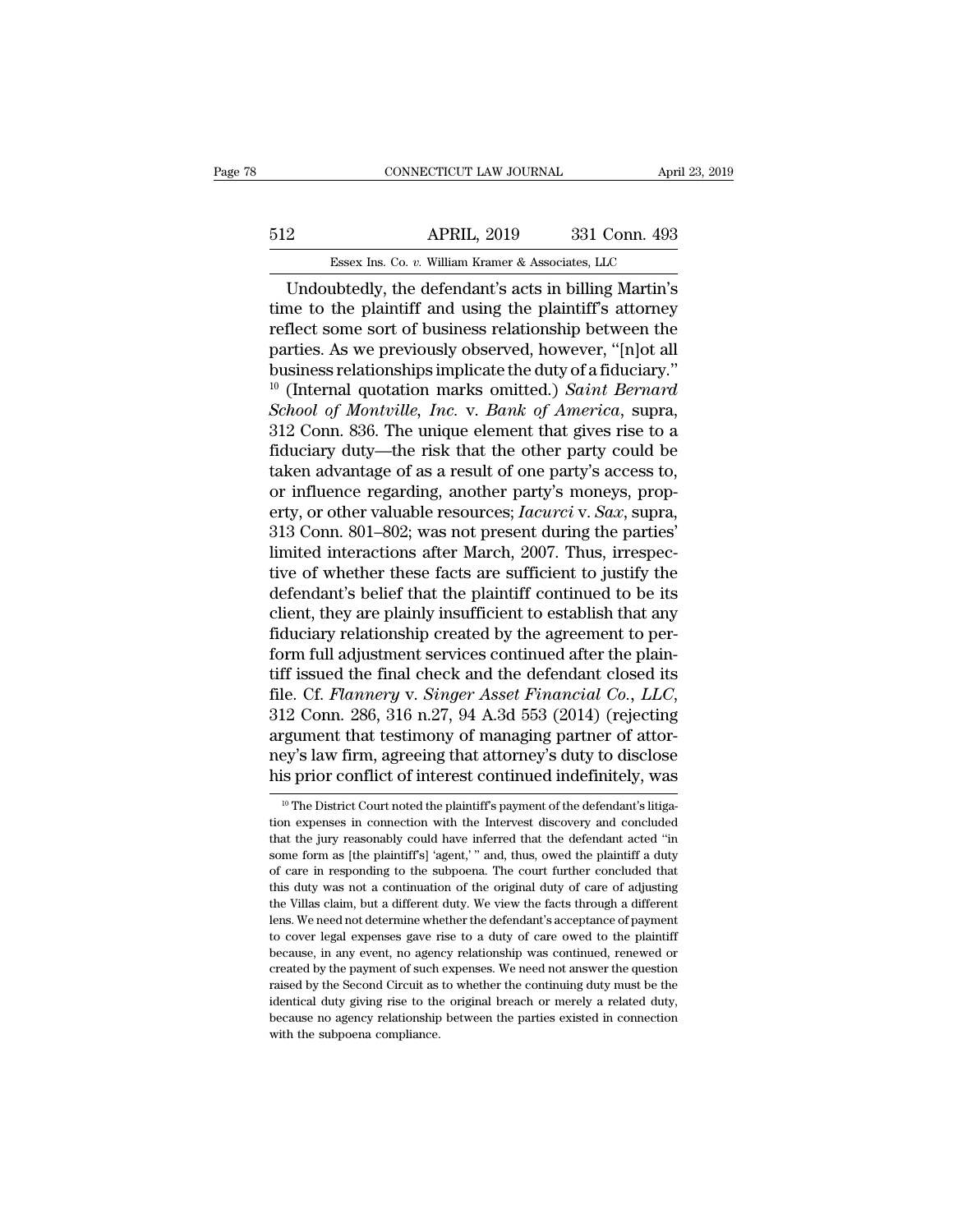| 019           | CONNECTICUT LAW JOURNAL                               |     | Page 79 |
|---------------|-------------------------------------------------------|-----|---------|
|               |                                                       |     |         |
| 331 Conn. 493 | <b>APRIL, 2019</b>                                    | 513 |         |
|               | Essex Ins. Co. v. William Kramer & Associates, LLC    |     |         |
|               | sufficient to establish legal conclusion of fiduciary |     |         |

sufficient to establish legal conclusion of fiduciary<br>
that to establish legal conclusion of fiduciary<br>
that to establish legal conclusion of fiduciary<br>
duty). duty).

1 Conn. 493 APRIL, 2019 513<br>
Essex Ins. Co. *v.* William Kramer & Associates, LLC<br>
fficient to establish legal conclusion of fiduciary<br>
tty).<br>
Insofar as the plaintiff contends that *Vanliner Ins.*<br>
p. *v. Fay*, 98 Conn. A <sup>231</sup> Conn. 493 APRIL, 2019 513<br> *Essex Ins. Co. v. William Kramer & Associates, LLC*<br>
sufficient to establish legal conclusion of fiduciary<br>
duty).<br>
Insofar as the plaintiff contends that *Vanliner Ins.*<br> *Co.* v. *Fay*, Essex Ins. Co. v. William Kramer & Associates, LLC<br>
sufficient to establish legal conclusion of fiduciary<br>
duty).<br>
Insofar as the plaintiff contends that *Vanliner Ins.*<br>
Co. v. *Fay*, 98 Conn. App. 125, 907 A.2d 1220 (20 sufficient to establish legal conclusion of fiduciary<br>duty).<br>Insofar as the plaintiff contends that *Vanliner Ins.*<br>Co. v. *Fay*, 98 Conn. App. 125, 907 A.2d 1220 (2006),<br>supports a contrary conclusion, the relationship in duty).<br>
Insofar as the plaintiff contends that *Vanliner Ins.*<br>
Co. v. Fay, 98 Conn. App. 125, 907 A.2d 1220 (2006),<br>
supports a contrary conclusion, the relationship in that<br>
case is materially distinguishable. In *Vanlin* Insofar as the plaintiff contends that *Vanliner Ins.*<br>Co. v. Fay, 98 Conn. App. 125, 907 A.2d 1220 (2006),<br>supports a contrary conclusion, the relationship in that<br>case is materially distinguishable. In *Vanliner Ins.* Co Co. v. Fay, 98 Conn. App. 125, 907 A.2d 1220 (2006),<br>supports a contrary conclusion, the relationship in that<br>case is materially distinguishable. In *Vanliner Ins. Co.*,<br>the defendant insurance adjuster breached a continu supports a contrary conclusion, the relationship in that<br>case is materially distinguishable. In *Vanliner Ins. Co.*,<br>the defendant insurance adjuster breached a continuing<br>duty to the plaintiff insurance company by failing case is materially distinguishable. In *Vanliner Ins. Co.*, the defendant insurance adjuster breached a continuing duty to the plaintiff insurance company by failing to disclose that the defendant had not timely filed a no the defendant insurance adjuster breached a continuing<br>duty to the plaintiff insurance company by failing to<br>disclose that the defendant had not timely filed a notice<br>of transfer of a workers' compensation claim to the<br>Sec duty to the plaintiff insurance company by failing to disclose that the defendant had not timely filed a notice of transfer of a workers' compensation claim to the Second Injury Fund, which exposed the plaintiff to liabili disclose that the defendant had not timely filed a notice<br>of transfer of a workers' compensation claim to the<br>Second Injury Fund, which exposed the plaintiff to lia-<br>bility. Id., 139–42. *Vanliner Ins. Co.* is distinguisha of transfer of a workers' compensation claim to the<br>Second Injury Fund, which exposed the plaintiff to lia-<br>bility. Id., 139–42. *Vanliner Ins. Co.* is distinguishable<br>precisely because the defendant in that case continued Second Injury Fund, which exposed the plaintiff to liability. Id., 139–42. *Vanliner Ins. Co.* is distinguishable precisely because the defendant in that case continued to represent the plaintiff in proceedings relating to bility. Id., 139–42. *Vanliner Ins. Co.* is distinguishable<br>precisely because the defendant in that case continued<br>to represent the plaintiff in proceedings relating to the<br>claim during the relevant period. Id., 127–28, 13 precisely because the defendant in that case continued<br>to represent the plaintiff in proceedings relating to the<br>claim during the relevant period. Id., 127–28, 131. There<br>was an unchallenged factual finding that the defend represent the plantiful in proceedings relating to the<br>aim during the relevant period. Id., 127–28, 131. There<br>as an unchallenged factual finding that the defendant<br>Vanliner Ins. Co. continued to act as the plaintiff's<br>ent claim during the relevant period. Id., 127–26, 151. There<br>was an unchallenged factual finding that the defendant<br>in *Vanliner Ins. Co.* continued to act as the plaintiff's<br>agent. Id., 140–41. The defendant in the present was an unchanning tractuar intuity in<br>in *Vanliner Ins. Co.* continued to act a<br>agent. Id., 140–41. The defendant in the p<br>not continue to act in any such represer<br>We conclude that the evidence did no<br>any existing fiduciar

Me conclude that the evidence did not establish that<br>y existing fiduciary relationship between the parties<br>intinued through October, 2010.<br>B<br>This conclusion does not, however, end our inquiry.<br>ne plaintiff also relies on c

B

We conclude that the evidence did not establish that<br>any existing fiduciary relationship between the parties<br>continued through October, 2010.<br>B<br>This conclusion does not, however, end our inquiry.<br>The plaintiff also relies any existing fiduciary relationship between the parties<br>
continued through October, 2010.<br>
B<br>
This conclusion does not, however, end our inquiry.<br>
The plaintiff also relies on case law in which our appel-<br>
late courts have continued through October, 2010.<br>
B<br>
This conclusion does not, however, end our inquiry.<br>
The plaintiff also relies on case law in which our appel-<br>
late courts have recognized that a duty to warn or cor-<br>
rect a mistake m B<br>This conclusion does not, however, end our inquiry.<br>The plaintiff also relies on case law in which our appel-<br>late courts have recognized that a duty to warn or cor-<br>rect a mistake may extend after the termination of the This conclusion does not, however, end our inquiry.<br>The plaintiff also relies on case law in which our appel-<br>late courts have recognized that a duty to warn or cor-<br>rect a mistake may extend after the termination of the<br>s This conclusion does not, however, end our inquiry.<br>The plaintiff also relies on case law in which our appel-<br>late courts have recognized that a duty to warn or cor-<br>rect a mistake may extend after the termination of the<br>s The plaintiff also relies on case law in which our appellate courts have recognized that a duty to warn or correct a mistake may extend after the termination of the special relationship that gave rise to that duty. Our cas late courts have recognized that a duty to warn or correct a mistake may extend after the termination of the special relationship that gave rise to that duty. Our case law has not made it clear whether this basis for tolli rect a mistake may extend after the termination of the<br>special relationship that gave rise to that duty. Our case<br>law has not made it clear whether this basis for tolling<br>falls under the special relationship prong or the l special relationship that gave rise to that duty. Our case<br>law has not made it clear whether this basis for tolling<br>falls under the special relationship prong or the later<br>wrongful conduct prong. However, with one limited<br> law has not made it clear whether this basis for tolling<br>falls under the special relationship prong or the later<br>wrongful conduct prong. However, with one limited<br>exception, which we discuss in part II of this opinion,<br>all falls under the special relationship prong or the later<br>wrongful conduct prong. However, with one limited<br>exception, which we discuss in part II of this opinion,<br>all of the cases involving this basis arise following the<br>te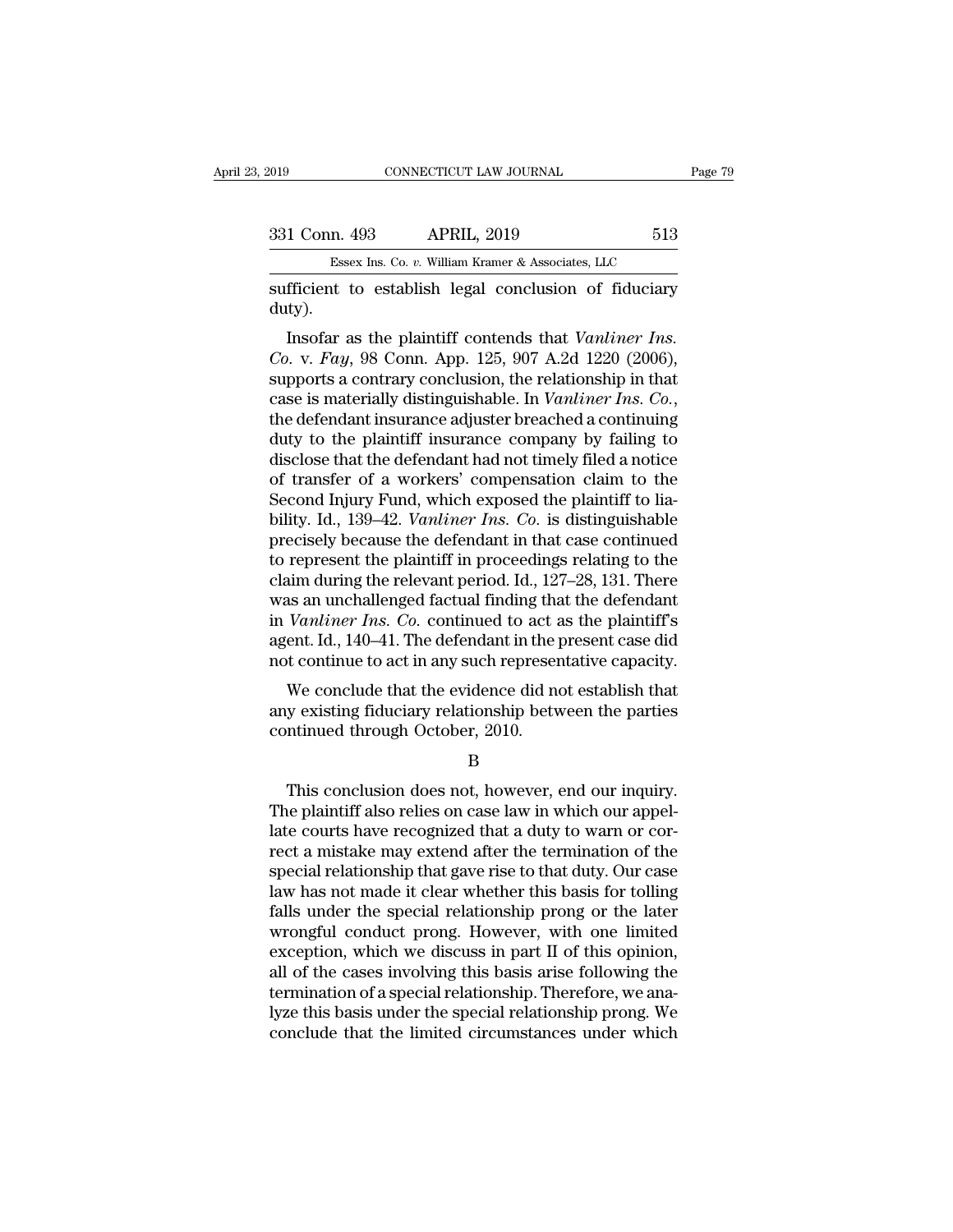# CONNECTICUT LAW JOURNAL April 23, 2019<br>514 APRIL, 2019 331 Conn. 493<br>Essex Ins. Co. v. William Kramer & Associates, LLC CONNECTICUT LAW JOURNAL April 3<br>APRIL, 2019 331 Conn. 493<br>Essex Ins. Co. *v.* William Kramer & Associates, LLC<br>duty would continue were not satisfied in the

Samme Connecticut LAW JOURNAL (1993, 2019)<br>
Sid (1994)<br>
APRIL, 2019 331 Conn. 493<br>
Side (1994)<br>
Essex Ins. Co. v. William Kramer & Associates, LLC<br>
Such a duty would continue were not satisfied in the present case. 514<br>Essex Ins. Co.<br>Such a duty would<br>present case.<br>As a general ma

**APRIL, 2019** 331 Conn. 493<br>
Essex Ins. Co. v. William Kramer & Associates, LLC<br>
ch a duty would continue were not satisfied in the<br>
esent case.<br>
As a general matter, "the continuing course of con-<br>
a plaintiff of his wro Essex Ins. Co. v. William Kramer & Associates, LLC<br>
such a duty would continue were not satisfied in the<br>
present case.<br>
As a general matter, "the continuing course of con-<br>
duct is not the failure of the alleged tortfeas Essex Ins. Co. *v.* William Kramer & Associates, LLC<br>
such a duty would continue were not satisfied in the<br>
present case.<br>
As a general matter, "the continuing course of con-<br>
duct is not the failure of the alleged tortfea ESSEE A.S. C.C. *R. WHARRET Q ESSEERARS, EXC.*<br>
Such a duty would continue were not satisfied in the<br>
present case.<br>
As a general matter, "the continuing course of con-<br>
duct is not the failure of the alleged tortfeasor to such a duty would continue were not satisfied in the<br>present case.<br>As a general matter, "the continuing course of con-<br>duct is not the failure of the alleged tortfeasor to notify<br>the plaintiff of his wrongdoing." *Connell* present case.<br>
As a general matter, "the continuing course of con-<br>
duct is not the failure of the alleged tortfeasor to notify<br>
the plaintiff of his wrongdoing." *Connell* v. *Colwell*, 214<br>
Conn. 242, 255, 571 A.2d 116 ( As a general matter, "the continuing course of conduct is not the failure of the alleged tortfeasor to notify<br>the plaintiff of his wrongdoing." *Connell v. Colwell*, 214<br>Conn. 242, 255, 571 A.2d 116 (1990); see also *Flann* duct is not the failure of the alleged tortfeasor to notify<br>the plaintiff of his wrongdoing." *Connell v. Colwell*, 214<br>Conn. 242, 255, 571 A.2d 116 (1990); see also *Flannery*<br>v. *Singer Asset Financial Co., LLC*, supra, the plaintiff of his wrongdoing." *Connell v. Colwell*, 214<br>Conn. 242, 255, 571 A.2d 116 (1990); see also *Flannery*<br>v. *Singer Asset Financial Co., LLC*, supra, 312 Conn.<br>321–22 (argument that former attorney's ongoing fa Conn. 242, 255, 571 A.2d 116 (1990); see also *Flannery*<br>v. *Singer Asset Financial Co., LLC*, supra, 312 Conn.<br>321–22 (argument that former attorney's ongoing failure<br>to confess his earlier tortious act tolled limitation v. *Singer Asset Financial Co., LLC,* supra, 312 Conn.<br>321–22 (argument that former attorney's ongoing failure<br>to confess his earlier tortious act tolled limitation period<br>would make statute of limitations illusory). A du 321–22 (argument that former attorney's ongoing failure<br>to confess his earlier tortious act tolled limitation period<br>would make statute of limitations illusory). A duty to<br>warn or take corrective action that could reveal s to confess his earlier tortious act tolled limitation period<br>would make statute of limitations illusory). A duty to<br>warn or take corrective action that could reveal such<br>wrongdoing may continue after a fiduciary or confide would make statute of limitations illusory). A duty to<br>warn or take corrective action that could reveal such<br>wrongdoing may continue after a fiduciary or confiden-<br>tial relationship terminates, however, if the defendant<br>ha warn or take corrective action that could reveal such<br>wrongdoing may continue after a fiduciary or confiden-<br>tial relationship terminates, however, if the defendant<br>has *actual* knowledge of the underlying facts and their<br> wrongdoing may continue after a fiduciary or confidential relationship terminates, however, if the defendant has *actual* knowledge of the underlying facts and their significance. See *Martinelli* v. *Fusi*, supra, 290 Con tial relationship terminates, however, if the defendant<br>has *actual* knowledge of the underlying facts and their<br>significance. See *Martinelli* v. *Fusi*, supra, 290 Conn.<br>363 ("in all of those cases in which we have impo has *actual* knowledge of the underlying facts and their<br>significance. See *Martinelli* v. *Fusi*, supra, 290 Conn.<br>363 ("in all of those cases in which we have imposed<br>a continuing duty on the defendant in the absence of significance. See *Martinelli* v. *Fusi*, supra, 290 Conn.<br>363 ("in all of those cases in which we have imposed<br>a continuing duty on the defendant in the absence of<br>an ongoing physician-patient relationship, the plaintiff<br> 363 ("in all of those cases in which we have imposed<br>a continuing duty on the defendant in the absence of<br>an ongoing physician-patient relationship, the plaintiff<br>had submitted at least some subjective evidence that<br>the de a continuing duty on the defendant in the absence of<br>an ongoing physician-patient relationship, the plaintiff<br>had submitted at least some subjective evidence that<br>the defendant was actually aware of the requisite under-<br>l an ongoing physician-patient<br>had submitted at least some<br>the defendant was actually av<br>lying facts" [emphasis omitt<br>*noky*, 280 Conn. 190, 203, 9<br>continuing duty must rest c<br>actual knowledge' ").<sup>11</sup> ing facts" [emphasis omitted]); *Neuhaus* v. *DeChol-*<br>oky, 280 Conn. 190, 203, 905 A.2d 1135 (2006) ("'a<br>ontinuing duty must rest on the factual bedrock of<br>tual knowledge'").<sup>11</sup><br><sup>11</sup> See, e.g., *Martinelli* v. *Fusi*, su moky, 280 Conn. 190, 203, 905 A.2d 1135 (2006) ("'a continuing duty must rest on the factual bedrock of actual knowledge'").<sup>11</sup><br> $\frac{1}{1}$  See, e.g., *Martinelliv. Fusi*, supra, 290 Conn. 364–65 (recognizing continuing du

continuing duty must rest on the factual bedrock of<br>actual knowledge'").<sup>11</sup><br> $^{\text{II}}$  See, e.g., *Martinelli* v. *Fusi*, supra, 290 Conn. 364–65 (recognizing continuing duty could arise based on actual knowledge of condit **Example 19.1**<br> **Begine 11.1**<br> **Begine 11.1**<br> **Begine 12.1**<br> **Begine 12.1**<br> **Bednarz** v. *Eye Physicians of Central Connecticut, P.C.*, 287 Conn. 158,<br> *Bednarz* v. *Eye Physicians of Central Connecticut, P.C.*, 287 Conn. **EXECUTE ATTOWTEGGE**<br>
<sup>11</sup> See, e.g., *Martinelliv. Fusi*, supra, 290 Conn. 364–65 (recognizing continuing duty could arise based on actual knowledge of condition requiring treatment but concluding that evidence did not s <sup>11</sup> See, e.g., *Martinelliv. Fusi*, supra, 290 Conn. 364–65 (recognizing continuing duty could arise based on actual knowledge of condition requiring treatment but concluding that evidence did not support such knowledge) uing duty could arise based on actual knowledge of condition requiring<br>treatment but concluding that evidence did not support such knowledge);<br>Bednarz v. Eye Physicians of Central Connecticut, P.C., 287 Conn. 158,<br>167–68, treatment but concluding that evidence did not support such knowledge);<br>Bednarz v. Eye Physicians of Central Connecticut, P.C., 287 Conn. 158,<br>167–68, 947 A.2d 291 (2008) (there existed genuine issue of material fact<br>with *Bednarz v. Eye Physicians of Central Connecticut, P.C.*, 287 Conn. 158, 167–68, 947 A.2d 291 (2008) (there existed genuine issue of material fact with respect to whether statute of limitations had been tolled by later wro 167–68, 947 A.2d 291 (2008) (there existed genuine issue of material fact with respect to whether statute of limitations had been tolled by later wrongful conduct to support continuing course of conduct when plaintiff pre tiff after his retirement from medical practice); *Alter* and the properties of conduct when plaintiff presented evidence from which jury reasonably could infer that defendant ophthalmologist had actual knowledge of plaint mented evidence from which jury reasonably could infer that defendant<br>ophthalmologist had actual knowledge of plaintiff's CAT scan in medical<br>records showing brain tumor and defendant's ongoing failure to warn plain-<br>tiff probability and actual knowledge of plaintiff's CAT scan in medical precords showing brain tumor and defendant's ongoing failure to warn plaintiff after his retirement from medical practice); *Neuhaus v. DeCholnoky*, supra records showing brain tumor and defendant's ongoing failure to warn plain-<br>records showing brain tumor and defendant's ongoing failure to warn plain-<br>tiff after his retirement from medical practice); *Neuhaus v. DeCholnoky* **CERT TO THE TERROOT THEOTES THEOTES THEOTES IN THE THEOTES IN SUPPRED 250 CONNUMBUT AS 205 (no continuing duty in absence of evidence that hospital neonatologist "actually had an initial concern about [baby's] prognosis,** supra, 280 Conn. 196, 205 (no continuing duty in absence of evidence that<br>hospital neonatologist "actually had an initial concern about [baby's] progno-<br>sis, or that he subsequently became aware that his original assessme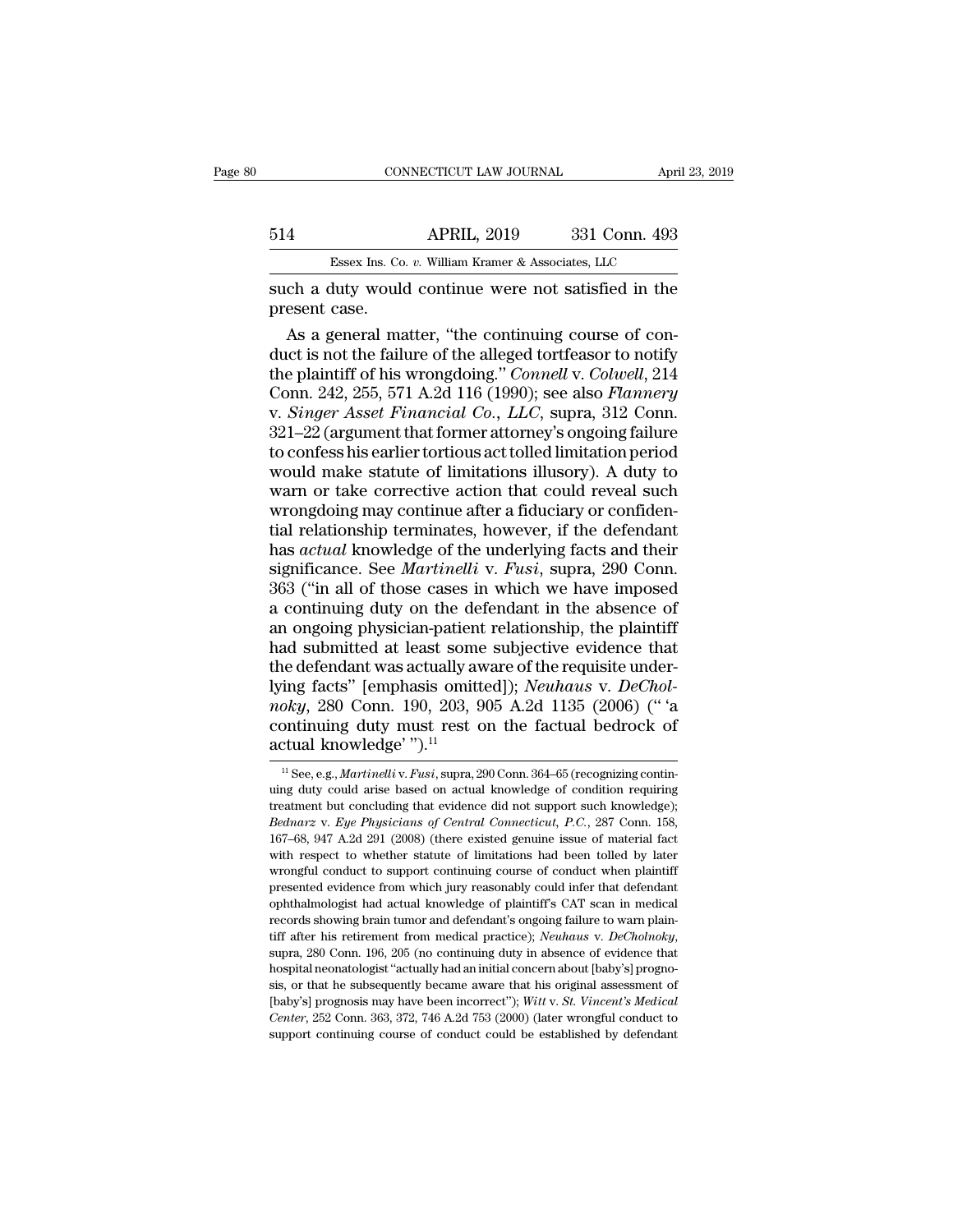# External CONNECTICUT LAW JOURNAL Page 81<br>331 Conn. 493 APRIL, 2019 515<br>Essex Ins. Co. v. William Kramer & Associates, LLC ESSEX Ins. Co. *v.* William Kramer & Associates, LLC<br>
2019 ESSEX Ins. Co. *v.* William Kramer & Associates, LLC<br>
2019 APRIL, 2019 ASSOCiates, LLC

Fage 81<br>
Such a duty will continue only as long as there<br>
Such a duty will continue only as long as there<br>
Such a duty will continue only as long as there<br>
the mains an opportunity to cure, or at least mitigate, the<br>
sury 331 Conn. 493 APRIL, 2019 515<br>
Essex Ins. Co. v. William Kramer & Associates, LLC<br>
Such a duty will continue only as long as there<br>
remains an opportunity to cure, or at least mitigate, the<br>
injury from the initial breach 331 Conn. 493 APRIL, 2019 515<br>
Essex Ins. Co. v. William Kramer & Associates, LLC<br>
Such a duty will continue only as long as there<br>
remains an opportunity to cure, or at least mitigate, the<br>
injury from the initial breach **ESSEX INS. CO. v. William Kramer & Associates, LLC**<br>
Such a duty will continue only as long as there<br>
remains an opportunity to cure, or at least mitigate, the<br>
injury from the initial breach that gave rise to the cause<br> Essex Ins. Co. v. William Kramer & Associates, LLC<br>
Such a duty will continue only as long as there<br>
remains an opportunity to cure, or at least mitigate, the<br>
injury from the initial breach that gave rise to the cause<br>
o Essex Ins. Co. v. William Kramer & Associates, LLC<br>
Such a duty will continue only as long as there<br>
remains an opportunity to cure, or at least mitigate, the<br>
injury from the initial breach that gave rise to the cause<br>
o Such a duty will continue only as long as there<br>remains an opportunity to cure, or at least mitigate, the<br>injury from the initial breach that gave rise to the cause<br>of action. See *Targonski* v. *Clebowicz*, 142 Conn. App remains an opportunity to cure, or at least mitigate, the<br>injury from the initial breach that gave rise to the cause<br>of action. See *Targonski* v. *Clebowicz*, 142 Conn. App.<br>97, 110, 63 A.3d 1001 (2013) ("[E]ven after an injury from the initial breach that gave rise to the cause<br>of action. See *Targonski* v. *Clebowicz*, 142 Conn. App.<br>97, 110, 63 A.3d 1001 (2013) ("[E]ven after an attorney's<br>representation of a client ends, he owes a duty of action. See *Targonski* v. *Clebowicz*, 142 Conn. App.<br>97, 110, 63 A.3d 1001 (2013) ("[E]ven after an attorney's<br>representation of a client ends, he owes a duty to his<br>client, which relates back to his original wrong o 97, 110, 63 A.3d 1001 (2013) ("[E]ven after an attorney's representation of a client ends, he owes a duty to his client, which relates back to his original wrong of rendering negligent services to the client, to correct t representation of a client ends, he owes a duty to his client, which relates back to his original wrong of rendering negligent services to the client, to correct the results of such prior negligence if he later learns of t client, which relates back to his original wrong of rendering negligent services to the client, to correct the results of such prior negligence if he later learns of the negligence at a time when he has the power to remed dering negligent services to the client, to correct the<br>results of such prior negligence if he later learns of the<br>negligence at a time when he has the power to remedy<br>the problems arising from it. . . . By force of simple results of such prior negligence if he later learns of the<br>negligence at a time when he has the power to remedy<br>the problems arising from it. . . . By force of simple<br>logic, this duty continues until such time as he takes<br> negligence at a time when he has the power to remedy<br>the problems arising from it. . . . By force of simple<br>logic, this duty continues until such time as he takes<br>action to cure his prior negligence or the opportunity<br>to c the problems arising from it.  $\ldots$  By force of simple logic, this duty continues until such time as he takes action to cure his prior negligence or the opportunity to cure such prior negligence ceases to exist." [Citatio logic, this duty continues until such time as he takes<br>action to cure his prior negligence or the opportunity<br>to cure such prior negligence ceases to exist." [Citation<br>omitted.]); *Sanborn* v. *Greenwald*, supra, 39 Conn. action to cure his prior negligence or the opportunity<br>to cure such prior negligence ceases to exist." [Citation<br>omitted.]); *Sanborn* v. *Greenwald*, supra, 39 Conn. App.<br>297 ("The defendant . . . had no continuing duty t to cure such prior negligence ceases to exist." [Citation omitted.]); *Sanborn* v. *Greenwald*, supra, 39 Conn. App. 297 ("The defendant  $\ldots$  had no continuing duty to notify the plaintiff of the alleged mistake in the s omitted.]); *Sanborn* v. *Greenwald*, supra, 39 Conn. App.<br>297 ("The defendant . . . . had no continuing duty to<br>notify the plaintiff of the alleged mistake in the stipula-<br>tion in the absence of proof that he subsequentl 297 ("The defendant . . . had no continuing duty to<br>notify the plaintiff of the alleged mistake in the stipula-<br>tion in the absence of proof that he subsequently<br>learned that his drafting was negligent. . . . The defen-<br>d notify the plaintiff of the alleged mistake in the stipulation in the absence of proof that he subsequently learned that his drafting was negligent. . . . The defendant's professional representation had ended . . . . . Fu tion in the absence of proof that he subsequently<br>learned that his drafting was negligent.... The defen-<br>dant's professional representation had ended....<br>Further, the defendant was not capable of remedying<br>any problems wi Further, the defendant was not capable of remedying<br>any problems with the stipulation once it had been<br>approved by the trial court . . . . . " [Citations omit-<br>ted.]).<sup>12</sup> This limitation is compelled by the policy underany problems with the stipulation once it had been<br>approved by the trial court . . . . . " [Citations omit-<br>ted.]).<sup>12</sup> This limitation is compelled by the policy under-<br>pathologist's knowledge of facts that caused concer

approved by the trial court . . . . . " [Citations omitted.]).<sup>12</sup> This limitation is compelled by the policy under-<br>pathologist's knowledge of facts that caused concern for possibility of cancer<br>at time of initial tests, ted.]).<sup>12</sup> This limitation is compelled by the policy under-<br>pathologist's knowledge of facts that caused concern for possibility of cancer<br>at time of initial tests, which gave rise to continuing duty to warn); *Sherwood* edd. J. <sup>2</sup> This infinited on is competied by the policy under-<br>pathologist's knowledge of facts that caused concern for possibility of cancer<br>at time of initial tests, which gave rise to continuing duty to warn); *Sherwoo* pathologist's knowledge of facts that caused concern for possibility of cancer<br>at time of initial tests, which gave rise to continuing duty to warn); *Sherwood*<br>v. *Danbury Hospital*, 252 Conn. 193, 211 n.15, 746 A.2d 730 pathologist's knowledge of facts that caused concern for possibility of cancer<br>at time of initial tests, which gave rise to continuing duty to warn); *Sherwood*<br>v. *Danbury Hospital*, 252 Conn. 193, 211 n.15, 746 A.2d 730 Danbury Hospital, 252 Conn. 193, 211 n.15, 746 A.2d 730 (2000) (noting at prior case law establishes that "a physician may have a duty to correct previous misdiagnosis when that physician gains knowledge of his or her stak factor and prior case law establishes that "a physician may have a duty to correct a previous misdiagnosis when that physician gains knowledge of his or her mistake, without regard to whether the patient continues to main

a. previous misdiagnosis when that hysician gains knowledge of his or her mistake, without regard to whether the patient continues to maintain a relationship with the physician").<br>Some of these cases suggest that such a du *Hospital*, without regard to whether the patient continues to maintain a relationship with the physician").<br>
Some of these cases suggest that such a duty may continue even if the facts become known to the defendant after meationship with the physician").<br>
Some of these cases suggest that such a duty may continue even if the<br>
facts become known to the defendant after the relationship terminates. See,<br>
e.g., *Neuhaus v. DeCholnoky*, supra, 2 Some of these cases suggest that such a duty may continue even if the facts become known to the defendant after the relationship terminates. See, e.g., *Neuhaus v. DeCholnoky*, supra, 280 Conn. 205; *Sherwood v. Danbury Ho* facts become known to the defendant after the relationship terminates. See, e.g., *Neuhaus v. DeCholnoky*, supra, 280 Conn. 205; *Sherwood v. Danbury Hospital*, supra, 252 Conn. 211 n.15. Although we have not had a case in Hospital, supra, 252 Conn. 211 n.15. Although we have not had a case in which the continuous course of conduct doctrine was satisfied under such facts, we observe that, in any event, the defendant would necessarily have t Hospital, supra, 252 Conn. 211 n.15. Although we have not had a case in which the continuous course of conduct doctrine was satisfied under such facts, we observe that, in any event, the defendant would necessarily have t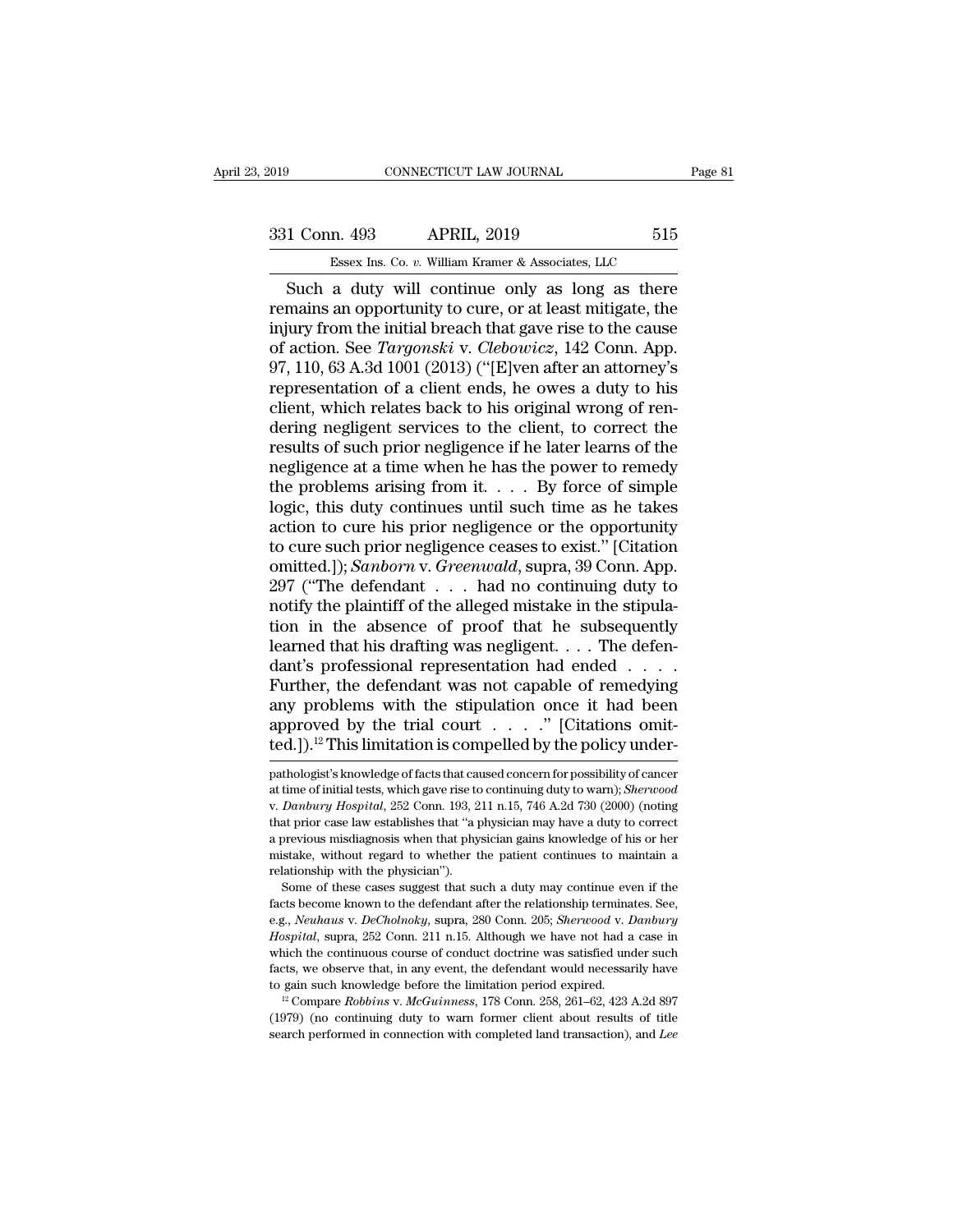# CONNECTICUT LAW JOURNAL April 23, 2019<br>516 APRIL, 2019 331 Conn. 493<br>Essex Ins. Co. v. William Kramer & Associates, LLC CONNECTICUT LAW JOURNAL April 3<br>APRIL, 2019 331 Conn. 493<br>Essex Ins. Co. *v.* William Kramer & Associates, LLC<br>s tolling doctrine, namely, that "specific tortious

CONNECTICUT LAW JOURNAL April 23, 2019<br>
516 APRIL, 2019 331 Conn. 493<br>
Essex Ins. Co. v. William Kramer & Associates, LLC<br>
Uying this tolling doctrine, namely, that "specific tortious<br>
acts or omissions may be difficult to acts or omissions may be difficult to identify *and may*<br>acts or omissions may be difficult to identify *and may*<br>*acts* or omissions may be difficult to identify *and may*<br>*get be remedied.*" (Emphasis added; internal quo *S16 APRIL, 2019 331 Conn. 493*<br>*Essex Ins. Co. v. William Kramer & Associates, LLC*<br>lying this tolling doctrine, namely, that "specific tortious<br>acts or omissions may be difficult to identify *and may*<br>*yet be remedie* Marks O. *v.* William Kramer & Associates, LLC<br>
Using this tolling doctrine, namely, that "specific tortious<br>
acts or omissions may be difficult to identify *and may*<br>
yet be remedied." (Emphasis added; internal quotation<br> Essex Ins. Co.  $v$ . William Kramer &<br>lying this tolling doctrine, namely, t<br>acts or omissions may be difficult<br>yet be remedied." (Emphasis adde<br>marks omitted.) Watts v. Chitten<br>583–84, 22 A.3d 1214 (2011).<br>The plaintiff's In this tolling doctrine, namely, that "specific tortious<br>
ts or omissions may be difficult to identify and may<br>
t be remedied." (Emphasis added; internal quotation<br>
arks omitted.) Watts v. Chittenden, 301 Conn. 575,<br>
3–84 acts or omissions may be difficult to identify and may<br>acts or omissions may be difficult to identify and may<br>yet be remedied." (Emphasis added; internal quotation<br>marks omitted.) Watts v. Chittenden, 301 Conn. 575,<br>583–8

get be remedied." (Emphasis added; internal quotation<br>marks omitted.) Watts v. Chittenden, 301 Conn. 575,<br>583–84, 22 A.3d 1214 (2011).<br>The plaintiff's argument founders on the actual<br>knowledge requirement. Although it ass marks omitted.) Watts v. Chittenden, 301 Conn. 575,<br>583–84, 22 A.3d 1214 (2011).<br>The plaintiff's argument founders on the actual<br>knowledge requirement. Although it asserts in its brief<br>to this court that the defendant had  $583-84$ , 22 A.3d 1214 (2011).<br>The plaintiff's argument founders on the actual<br>knowledge requirement. Although it asserts in its brief<br>to this court that the defendant had actual knowledge<br>of Intervest's mortgagee interes The plaintiff's argument founders on the actual<br>knowledge requirement. Although it asserts in its brief<br>to this court that the defendant had actual knowledge<br>of Intervest's mortgagee interest before the plaintiff<br>issued th The plaintiff's argument founders on the actual<br>knowledge requirement. Although it asserts in its brief<br>to this court that the defendant had actual knowledge<br>of Intervest's mortgagee interest before the plaintiff<br>issued th knowledge requirement. Although it asserts in its brief<br>to this court that the defendant had actual knowledge<br>of Intervest's mortgagee interest before the plaintiff<br>issued the final Villas check, it took a markedly differe to this court that the defendant had actual knowledge<br>of Intervest's mortgagee interest before the plaintiff<br>issued the final Villas check, it took a markedly different<br>tack at trial. The plaintiff did not assert any claim of Intervest's mortgagee interest before the plaintiff<br>issued the final Villas check, it took a markedly different<br>tack at trial. The plaintiff did not assert any claims of<br>intentional misconduct. At trial, the plaintiff e issued the final Villas check, it took a markedly different<br>tack at trial. The plaintiff did not assert any claims of<br>intentional misconduct. At trial, the plaintiff effectively<br>conceded to the court, in a pretrial proceed tack at trial. The plaintiff did not assert any claims of<br>intentional misconduct. At trial, the plaintiff effectively<br>conceded to the court, in a pretrial proceeding, and<br>to the jury, both in its counsel's cross-examinatio Oberpriller and Martin, and in counsel's closing argument, that the defendant did not have actual knowledge of the mortgage schedule. In those statements, the plain-<br>w. *Brenner*, *Saltzman & Wallman*, *LLP*, 128 Conn. App

ment, that the defendant did not have actual knowledge<br>of the mortgage schedule. In those statements, the plain-<br>v. Brenner, Saltzman & Wallman, LLP, 128 Conn. App. 250, 251, 258–59,<br>15 A.3d 1215 (no continuing duty to war of the mortgage schedule. In those statements, the plain-<br>v. *Brenner*, *Saltzman & Wallman*, *LLP*, 128 Conn. App. 250, 251, 258–59, 15 A.3d 1215 (no continuing duty to warn plaintiff of alleged breach of fiduciary duty v. *Brenner*, *Saltzman* & *Wallman*, *LLP*, 128 Conn. App. 250, 251, 258–59, 15 A.3d 1215 (no continuing duty to warn plaintiff of alleged breach of fiduciary duty in connection with concluded representation, which involv v. *Brenner*, *Saltzman* & *Wallman*, *LLP*, 128 Conn. App. 250, 251, 258–59, 15 A.3d 1215 (no continuing duty to warn plaintiff of alleged breach of fiduciary duty in connection with concluded representation, which involv 15 A.3d 1215 (no continuing duty to warn plaintiff of alleged breach of fiduciary duty in connection with concluded representation, which involved drafting of corporation's employment and stockholder agreements), cert. de Fiduciary duty in connection with concluded representation, which involved<br>drafting of corporation's employment and stockholder agreements), cert.<br>denied, 301 Conn. 926, 22 A.3d 1277 (2011), with *Haas* v. *Haas*, 137 Conn drafting of corporation's employment and stockholder agreements), cert.<br>denied, 301 Conn. 926, 22 A.3d 1277 (2011), with Haas v. Haas, 137 Conn.<br>App. 424, 428, 430–31, 48 A.3d 713 (2012) (defendant breached continuing<br>dut denied, 301 Conn. 926, 22 A.3d 1277 (2011), with *Haas* v. *Haas*, 137 Conn. App. 424, 428, 430–31, 48 A.3d 713 (2012) (defendant breached continuing duty after he failed to file plaintiff's tax returns for several years, App. 424, 428, 430–31, 48 A.3d 713 (2012) (defendant breached continuing duty after he failed to file plaintiff's tax returns for several years, placed his own name on plaintiff's brokerage accounts, causing plaintiff to The *Y* and *Y* and *Y* and *Y* and *Y* and *Y* and *Y* and *Y* and *Y* and *Y* and *Y* and *Y* and *Y* and *Y* and *Y* and *Y* and *Y* and *Y* and *Y* and *Y* and *Y* and *Y* and *Y* and *Y* and *Y* and *Y* and *Y* and *Y* adjuster on plaintiff's brokerage accounts, causing plaintiff to accumulate liabilities, subsequently withheld documents in his possession that potentially could have reduced or eliminated plaintiff's tax liabilities, and liabilities, subsequently withheld documents in his possession that potentially could have reduced or eliminated plaintiff's tax liabilities, and impeded discovery in action to identify assets that remained under defendan tially could have reduced or eliminated plaintiff's tax liabilities, and impeded discovery in action to identify assets that remained under defendant's control), and *Vanliner Ins. Co. v. Fay*, supra, 98 Conn. App. 125 (in discovery in action to identify assets that remained under defendant's control), and *Vanliner Ins. Co.* v. *Fay*, supra, 98 Conn. App. 125 (insurance adjuster breached continuing duty when, after having failed to file tim arold, and *Vanliner Ins. Co.* v. *Fay*, supra, 98 Conn. App. 125 (insurance adjuster breached continuing duty when, after having failed to file timely notice of transfer of workers' compensation claim to Second Injury Fun adjuster breached continuing duty when, after having failed to file timely notice of transfer of workers' compensation claim to Second Injury Fund, adjuster's failure to inform insurer of timeliness problem prevented insu any access of transfer of workers' compensation claim to Second Injury Fund, adjuster's failure to inform insurer of timeliness problem prevented insurer from taking steps "to rectify [the adjuster's] initial breach"); see adjuster's failure to inform insurer of timeliness problem prevented insurer from taking steps "to rectify [the adjuster's] initial breach"); see also Flan-<br>from taking steps "to rectify [the adjuster's] initial breach"); if from taking steps "to rectify [the adjuster's] initial breach"); see also *Flan-*<br>*nery* v. *Singer Asset Financial Co., LLC*, supra, 312 Conn. 319 ("[Our<br>appellate cases addressing the continuous course of conduct doc nery v. *Singer Asset Financial Co., LLC,* supra, 312 Conn. 319 ("[Our appellate cases addressing the continuous course of conduct doctrine in the attorney-client context] generally reject the notion that the attorney has representation ceases addressing the continuous course of conduct doctrine in the attorney-client context] generally reject the notion that the attorney has a continuing duty to the client to correct or report an earlier w the attorney-client context] generally reject the notion that the attorney has a continuing duty to the client to correct or report an earlier wrong that, if left unsatisfied, would toll the statute of limitations. They re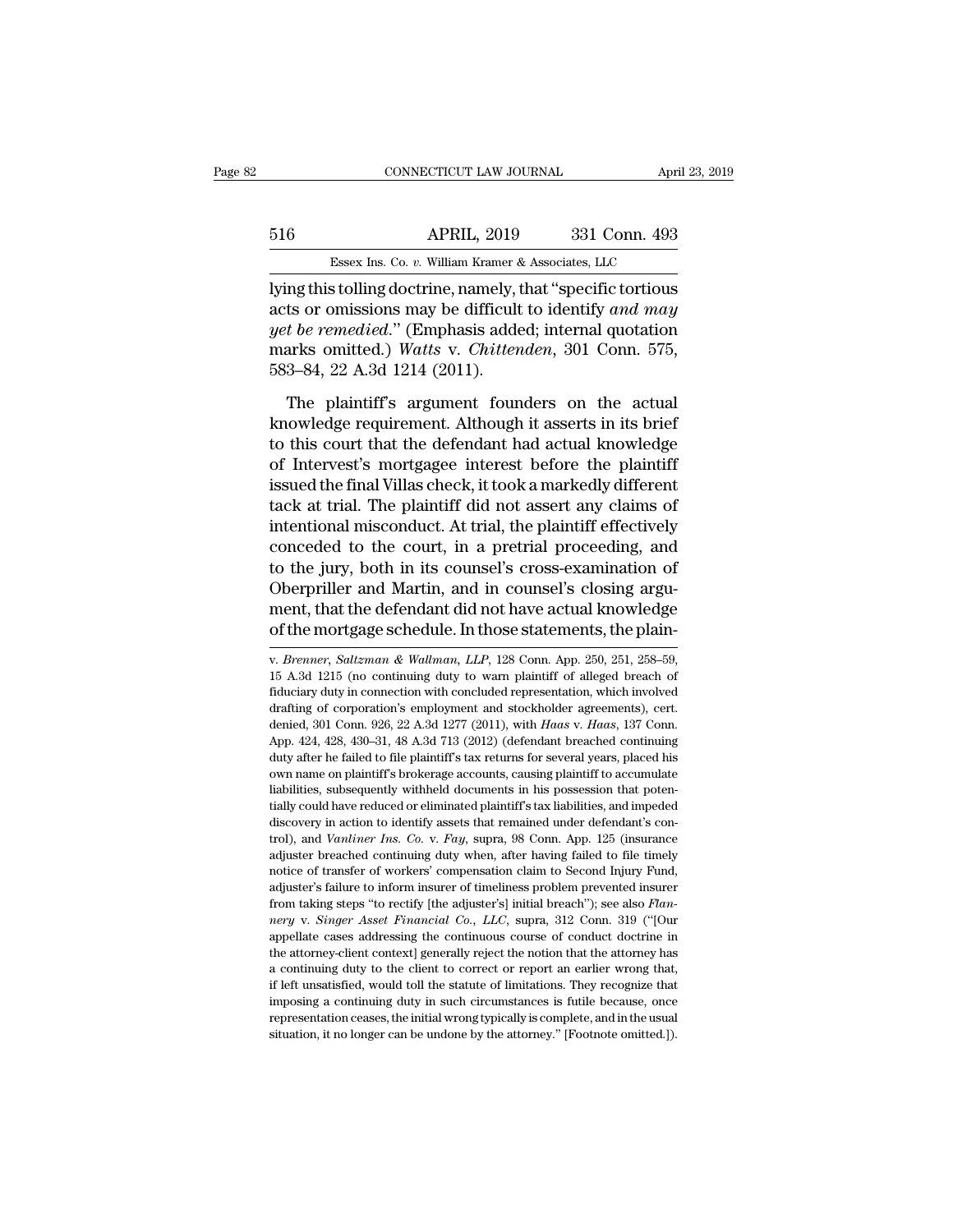# 331 Conn. 493 APRIL, 2019 517<br>Essex Ins. Co. v. William Kramer & Associates, LLC ESSEX Ins. Co. *v.* William Kramer & Associates, LLC<br>
Unsel plainly acknowledged that the plaintiff

the method of the MS-connection of the MS-connection of the MS-counsel plainly acknowledged that the plaintiff<br>tiff's counsel plainly acknowledged that the plaintiff<br>was not claiming that the defendant's failure to disclos 331 Conn. 493 APRIL, 2019 517<br>
Essex Ins. Co. v. William Kramer & Associates, LLC<br>
tiff's counsel plainly acknowledged that the plaintiff<br>
was not claiming that the defendant's failure to disclose<br>
the mortgage information 331 Conn. 493 APRIL, 2019 517<br>
Essex Ins. Co. v. William Kramer & Associates, LLC<br>
tiff's counsel plainly acknowledged that the plaintiff<br>
was not claiming that the defendant's failure to disclose<br>
the mortgage informatio 331 Conn. 493 APRIL, 2019 517<br>
Essex Ins. Co. v. William Kramer & Associates, LLC<br>
tiff's counsel plainly acknowledged that the plaintiff<br>
was not claiming that the defendant's failure to disclose<br>
the mortgage informatio Essex Ins. Co. v. William Kramer & Associates, LLC<br>
tiff's counsel plainly acknowledged that the plaintiff<br>
was not claiming that the defendant's failure to disclose<br>
the mortgage information in the Aspen file was inten-<br> Essex lins. Co.  $v$ . William Kramer & Associates, LLC<br>tiff's counsel plainly acknowledged that the plaintiff<br>was not claiming that the defendant's failure to disclose<br>the mortgage information in the Aspen file was inten-<br> tiff's counsel plainly acknowledged that the plaintiff<br>was not claiming that the defendant's failure to disclose<br>the mortgage information in the Aspen file was inten-<br>tional.<sup>13</sup> Instead, the plaintiff's counsel emphasized was not claiming that the defendant's failure to disclose<br>the mortgage information in the Aspen file was inten-<br>tional.<sup>13</sup> Instead, the plaintiff's counsel emphasized that<br>the plaintiff's claim was that the defendant had the mortgage information in the Aspen file was intentional.<sup>13</sup> Instead, the plaintiff's counsel emphasized that<br>the plaintiff's claim was that the defendant had been<br>negligent because the information was in its file, and, tional.<sup>13</sup> Instead, the plaintiff's counsel emphasized that<br>the plaintiff's claim was that the defendant had been<br>negligent because the information was in its file, and,<br>because if Oberpriller had looked in that file, he Example is a courter that information and in turn disclosed are discovered that information and in turn disclosed . See footnote 13 of this opinion. In other words, the laintiff's theory of the case was premised on the de have discovered that information and in turn disclosed<br>it. See footnote 13 of this opinion. In other words, the<br>plaintiff's theory of the case was premised on the defen-<br><sup>13</sup> In its response to the trial court's order to s

it. See footnote 13 of this opinion. In other words, the plaintiff's theory of the case was premised on the defendant's Inits response to the trial court's order to show cause why the complaint was not barred by the statu way of example failing to look in, discover and/or have knowledge of its own files." In a subsequent pretrial conference and and  $\alpha$  have knowledge of its own files." In a subsequent pertrial conference and  $\alpha$  have kno plantitum is theory of the case was premised on the defen-<br>
<sup>13</sup> In its response to the trial court's order to show cause why the complaint<br>
was not barred by the statute of limitations, the plaintiff argued: "[The<br>
defen <sup>13</sup> In its response to the trial court's order to show cause why the complaint was not barred by the statute of limitations, the plaintiff argued: "[The defendant's] subsequent wrongs are related to its prior wrongful ac was not barred by the statute of limitations, the plaintiff argued: "[The defendant's] subsequent wrongs are related to its prior wrongful act, by way of example failing to look in, discover and/or have knowledge of its o was not barred by the statute of limitations, the plaintiff argued: "[The defendant's] subsequent wrongs are related to its prior wrongful act, by way of example failing to look in, discover and/or have knowledge of its o way of example failing to look in, discover and/or have knowledge of its own files." In a subsequent pretrial conference addressing whether the plaintiff could establish tolling under the continuing course of conduct doct own files." In a subsequent pretrial conference addressing whether the At trial, in response to Martin's testimony that he had ''never seen'' the penaltiestic schedule] . . . . So it's certainly not an intentional allegation, but think it rises to the level of negligence."<br>At trial, in respo Fraction file, the plaintiff's counsel asserted that the 2009 subpoena provided "an opportunity at that point . . . for [the defendant] to discover that [mortgagee schedule] . . . . So it's certainly not an intentional al

"an opportunity at that point . . . for [the defendant] to discover that [mort-gagee schedule] . . . . So it's certainly not an intentional allegation, but we think it rises to the level of negligence."<br>At trial, in respo gagee schedule]  $\ldots$  So it's certainly not an intentional allegation, but we think it rises to the level of negligence."<br>At trial, in response to Martin's testimony that he had "never seen" the Aspen file, the plaintiff' right? . . . It's what you knew or should have known, right? . . . And you known what was in your computed with the defendant of the plaintiff's counsel stated: "I know. And I'm not saying that you're—at the time that you Aspen file, the plaintiff's counsel stated: "I know. And I'm not saying that you're—at the time that you had seen it. There is no intentional claim against [the defendant] in this case, sir. It's a negligence case. You un In its memorandum in opposition to the defendant's motional claim against with the plaintiff's counsel stated: "I know. And I'm not saying that with the defendant] in this case, sir. It's a negligence case. You understand as a matter of law, the plaintiff pointed to Oberpriller's testimon of law, the answered to the defendant in this case, sir. It's a negligence case. You understand that, right? . . . It's what you knew or should have know

Following the defendant] in this case, sir. It's a negligence case. You understand that, right? . . . It's what you knew or should have known, right? . . . And you should have known what was in your own files, right?" In right? . . . It's what you knew or should have known, right? . . . And you should have known what was in your own files, right?"<br>In its memorandum in opposition to the defendant's motion for judgment as a matter of law, t should have known what was in your own files, right?"<br>In its memorandum in opposition to the defendant's motion for judgment<br>as a matter of law, the plaintiff pointed to Oberpriller's testimony in which<br>he answered affirm In its memorandum in opposition to the defendant's motion for judgment<br>as a matter of law, the plaintiff pointed to Oberpriller's testimony in which<br>he answered affirmatively to the following question: "Would you agree wit as a matter of law, the plaintiff pointed to Oberprill<br>the answered affirmatively to the following question.<br>me, sir, that had you looked in [the defendant's file<br>this particular letter that was addressed to you .<br>seen on answered affirmatively to the following question: "Would you agree with e, sir, that had you looked in [the defendant's file], or had you looked at is particular letter that was addressed to you  $\ldots$  that you *could have* me, sir, that had you looked in [the defendant's file], or had you looked at this particular letter that was addressed to you  $\ldots$  that you *could have seen* on the schedule of mortgages that were included with it that t

whis particular letter that was addressed to you . . . that you *could have* seen on the schedule of mortgages that were included with it that the Villas did have a mortgagee?" (Emphasis added.) This testimony was emphasi seen on the schedule of mortgages that were included with it that the Villas did have a mortgagee?" (Emphasis added.)<br>This testimony was emphasized by the plaintiff's counsel in closing argument. At the initial closing arg did have a mortgagee?" (Emphasis added.)<br>This testimony was emphasized by the plaintiff's counsel in closing argu-<br>ment. At the initial closing argument, the plaintiff's counsel stated: "And<br>what did [Oberpriller] say? He This testimony was emphasized by the plaintiff's counsel in closing argument. At the initial closing argument, the plaintiff's counsel stated: "And what did [Oberpriller] say? He said, if I had looked in my own file, I wou here the this in our office. But it rises to negligence. They had the duty by law."<br>And what did [Oberpriller] say? He said, if I had looked in my own file, I would<br>have known the information. And he said if I had that inf What did [Oberpriller] say? He said, if I had looked in my own file, I would<br>have known the information. And he said if I had looked in my own file, I would<br>have changed my reports. It's negligence. Not intentional. We're Thave known the information. And he said if I had that information, I would have changed my reports. It's negligence. Not intentional. We're not saying they did this and don't tell anyone. The subpoena's here, we're going have changed my reports. It's negligence. Not intentional. We're not saying<br>they did this and don't tell anyone. The subpoena's here, we're going to<br>hide this in our office. But it rises to negligence. They had the duty by they did this and don<br>hide this in our office.<br>In rebuttal closing arge<br>Oberpriller in his depo<br>you would have chang<br>that's the negligence.''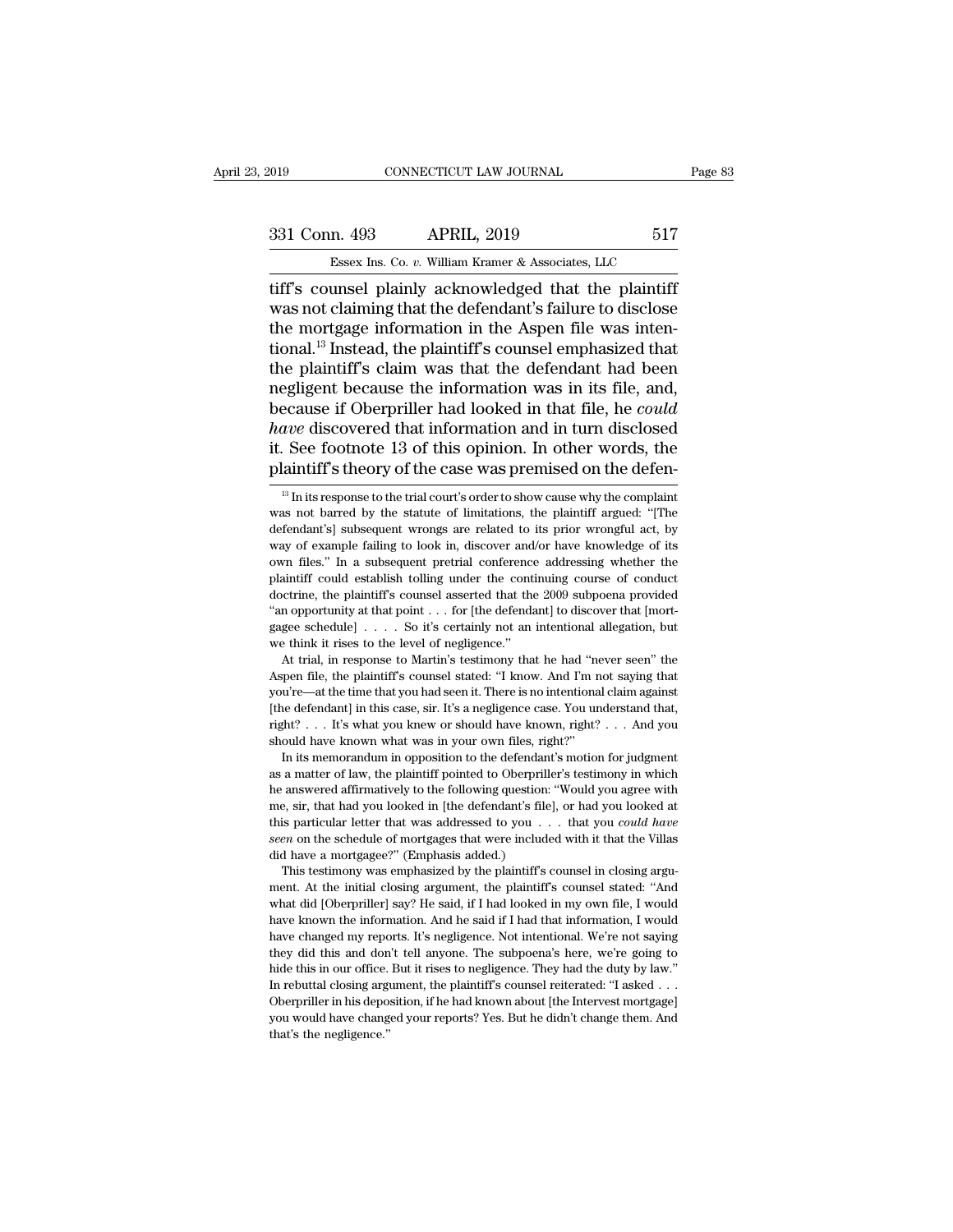|     | CONNECTICUT LAW JOURNAL                               |               | April 23, 2019 |
|-----|-------------------------------------------------------|---------------|----------------|
|     |                                                       |               |                |
| 518 | <b>APRIL, 2019</b>                                    | 331 Conn. 493 |                |
|     | Essex Ins. Co. v. William Kramer & Associates, LLC    |               |                |
|     | dant's constructive knowledge based on its possession |               |                |

CONNECTICUT LAW JOURNAL April 23, 2019<br>
331 Conn. 493<br>
618 APRIL, 2019 331 Conn. 493<br>
62 Essex Ins. Co. v. William Kramer & Associates, LLC<br>
62 dant's constructive knowledge based on its possession<br>
66 the information, not S18 APRIL, 2019 331 Conn. 493<br>Essex Ins. Co. v. William Kramer & Associates, LLC<br>dant's constructive knowledge based on its possession<br>of the information, not its subjective, actual knowledge.<br>Even if we could overlook the

Essex Ins. Co.  $v$ . William Kramer & Associates, LLC<br>
mt's constructive knowledge based on its possession<br>
the information, not its subjective, actual knowledge.<br>
Even if we could overlook the statements by the<br>
aintiff's Black Black Black Black Black Black Black Black Black Black Black Black Black Constructive knowledge based on its possession of the information, not its subjective, actual knowledge.<br>Even if we could overlook the statement Essex Ins. Co.  $v$ . William Kramer & Associates, LLC<br>dant's constructive knowledge based on its possession<br>of the information, not its subjective, actual knowledge.<br>Even if we could overlook the statements by the<br>plaintif dant's constructive knowledge based on its possession<br>of the information, not its subjective, actual knowledge.<br>Even if we could overlook the statements by the<br>plaintiff's counsel and examine the entirety of the evi-<br>dence reasonably could overlook the statements by the<br>plaintiff's counsel and examine the entirety of the evi-<br>dence, as the plaintiff suggests we should do, we would<br>not be persuaded that there is a basis on which the jury<br>reas Even if we could overlook the statements by the<br>plaintiff's counsel and examine the entirety of the evi-<br>dence, as the plaintiff suggests we should do, we would<br>not be persuaded that there is a basis on which the jury<br>reas Even if we could overlook the statements by the<br>plaintiff's counsel and examine the entirety of the evi-<br>dence, as the plaintiff suggests we should do, we would<br>not be persuaded that there is a basis on which the jury<br>rea plaintiff's counsel and examine the entirety of the evidence, as the plaintiff suggests we should do, we would<br>not be persuaded that there is a basis on which the jury<br>reasonably could have concluded that the defendant<br>had dence, as the plaintiff suggests we should do, we would<br>not be persuaded that there is a basis on which the jury<br>reasonably could have concluded that the defendant<br>had actual knowledge of Intervest's mortgage interest<br>prio not be persuaded that there is a basis on which the jury<br>reasonably could have concluded that the defendant<br>had actual knowledge of Intervest's mortgage interest<br>prior to the 2012 deposition proceedings.<sup>14</sup> Both Martin<br>an reasonably could have concluded that the defendant<br>had actual knowledge of Intervest's mortgage interest<br>prior to the 2012 deposition proceedings.<sup>14</sup> Both Martin<br>and Oberpriller testified that they had no recollection<br>of had actual knowledge of Intervest's mortgage interest<br>prior to the 2012 deposition proceedings.<sup>14</sup> Both Martin<br>and Oberpriller testified that they had no recollection<br>of ever seeing the schedule of mortgagees during the<br>r prior to the 2012 deposition proceedings.<sup>14</sup> Both Martin<br>and Oberpriller testified that they had no recollection<br>of ever seeing the schedule of mortgagees during the<br>relevant time frame. The evidence regarding the respecand Oberpriller testified that they had no recollection<br>of ever seeing the schedule of mortgagees during the<br>relevant time frame. The evidence regarding the respec-<br>tive roles of Martin and Oberpriller in the adjustment<br>pr of ever seeing the schedule of mortgagees during the relevant time frame. The evidence regarding the respective roles of Martin and Oberpriller in the adjustment process, and the management of paperwork received, was consi relevant time frame. The evidence regarding the respective roles of Martin and Oberpriller in the adjustment<br>process, and the management of paperwork received,<br>was consistent with this testimony. Although Ober-<br>priller too tive roles of Martin and Oberpriller in the adjustment<br>process, and the management of paperwork received,<br>was consistent with this testimony. Although Ober-<br>priller took action in response to the letter that was<br>accompanie process, and the management of paperwork received,<br>was consistent with this testimony. Although Ober-<br>priller took action in response to the letter that was<br>accompanied by the schedule, that letter did not refer<br>to the Vil was consistent with this testimony. Although Ober-<br>priller took action in response to the letter that was<br>accompanied by the schedule, that letter did not refer<br>to the Villas or Intervest; nor did it make clear that the<br>en priller took action in response to the letter that was<br>accompanied by the schedule, that letter did not refer<br>to the Villas or Intervest; nor did it make clear that the<br>enclosed document provided mortgagee information<br>for accompanied by the schedule, that letter did not refer<br>to the Villas or Intervest; nor did it make clear that the<br>enclosed document provided mortgagee information<br>for any property other than Park Apartments. In sum,<br>the ev to the Villas or Intervest; nor did it make enclosed document provided mortgagee<br>for any property other than Park Apartme<br>the evidence established that a secretary fil<br>ule, unseen by any person who might hav<br>its significan r any property other than Park Apartments. In sum,<br>e evidence established that a secretary filed the sched-<br>e, unseen by any person who might have recognized<br>isignificance, in a thin file that was never incorpo-<br>ted into O the evidence established that a secretary filed the sched-<br>ule, unseen by any person who might have recognized<br>its significance, in a thin file that was never incorpo-<br>rated into Oberpriller's working file.<br>We recognize t

the the sufficiency of evidence is<br>
14 In its reply brief, the plaintiff points to a check from Aspen naming<br>
14 In its reply brief, the plaintiff points to a check from Aspen naming<br>
tervest as a payee, as evidence of the We recognize that the sufficiency of evidence is<br>viewed in the light most favorable to sustaining the<br> $\frac{14 \text{ In its reply brief, the plaintiff points to a check from Aspen naming}$ <br>Intervest as a payee, as evidence of the defendant's actual knowledge,<br>accompanied by a lett We recognize that the sufficiency of evidence is viewed in the light most favorable to sustaining the  $\frac{14 \text{ In its reply brief, the plaintiff points to a check from Aspen naming Interest as a page, as evidence of the defendant's actual knowledge, accompanied by a letter sent under Oberpriller's name via his secretary. We note that the record certified to this court does not reflect that this$ viewed in the light most favorable to sustaining the  $\frac{14 \text{ In its reply brief}}{4 \text{ In its reply brief}}$ , the plaintiff points to a check from Aspen naming Intervest as a payee, as evidence of the defendant's actual knowledge, accompanied by a let <sup>14</sup> In its reply brief, the plaintiff points to a check from Aspen naming<br>Intervest as a payee, as evidence of the defendant's actual knowledge,<br>accompanied by a letter sent under Oberpriller's name via his secretary.<br>We  $^{14}$ In its reply brief, the plaintiff points to a check from Aspen naming Intervest as a payee, as evidence of the defendant's actual knowledge, accompanied by a letter sent under Oberpriller's name via his secretary. W Intervest as a payee, as evidence of the defendant's actual knowledge, accompanied by a letter sent under Oberpriller's name via his secretary. We note that the record certified to this court does not reflect that this che accompanied by a letter sent under Oberpriller's name via his secretary.<br>We note that the record certified to this court does not reflect that this<br>check was admitted at trial as a full exhibit; it only reflects that this We note that the record certified to this court does not reflect that this check was admitted at trial as a full exhibit; it only reflects that this exhibit was appended to the plaintiff's complaint. None of the trial test the basis admitted at trial as a full exhibit; it only reflects that this exhibit was appended to the plaintiff's complaint. None of the trial testimony provided to this court refers to it, and there is no mention of it in edging the defendant's complaint. None of the trial testimony provided to this court refers to it, and there is no mention of it in either the District Court's decision or the Second Circuit's order. Therefore, we express interest.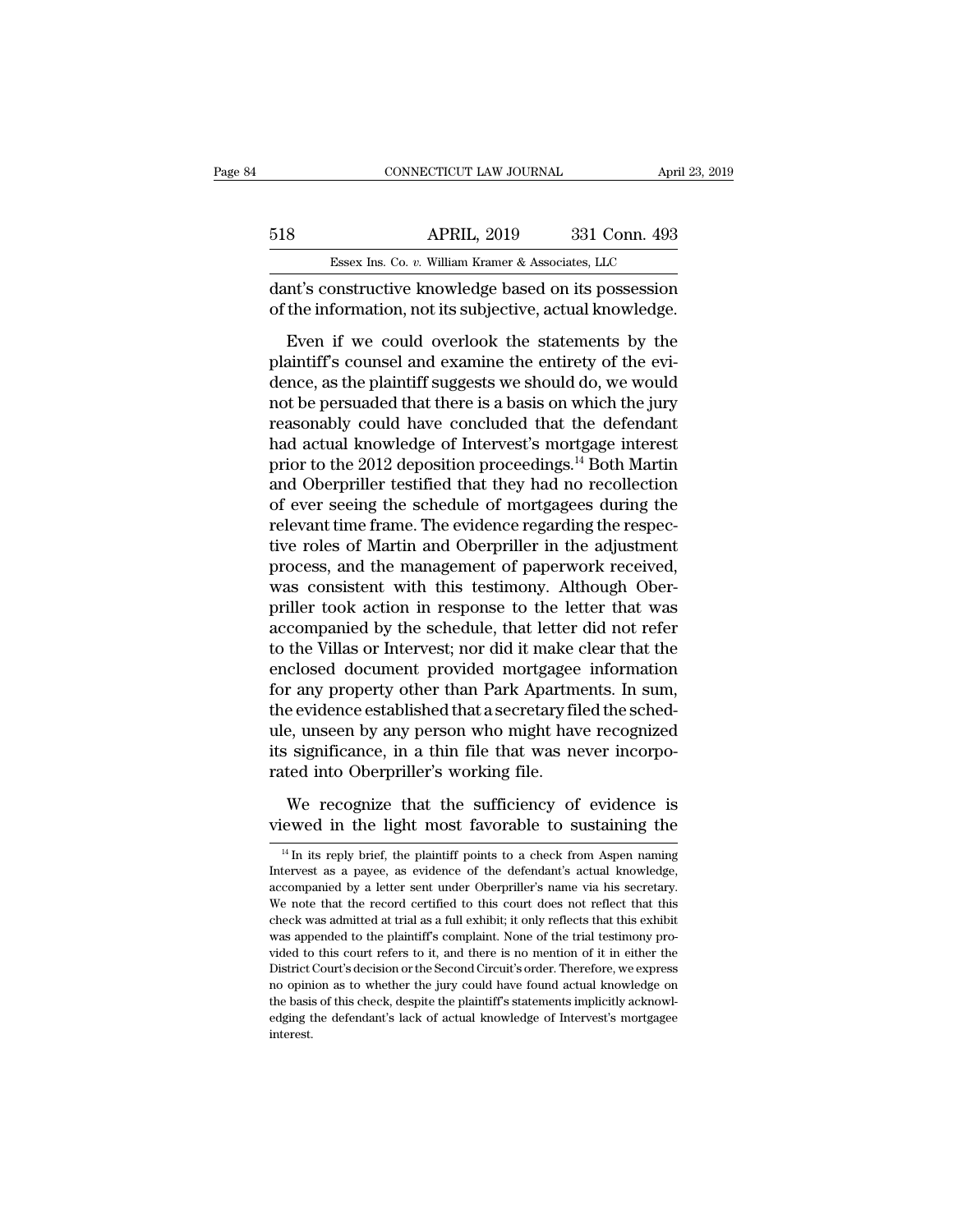External CONNECTICUT LAW JOURNAL Page 85<br>331 Conn. 493 APRIL, 2019 519<br>Essex Ins. Co. v. William Kramer & Associates, LLC ESSEX Ins. Co. *v.* William Kramer & Associates, LLC<br>
Prodict. See *Doe* v. *Hartford. Roman. Catholic* 

Fage 85<br>
331 Conn. 493 APRIL, 2019 519<br>
519<br>
Essex Ins. Co. *v.* William Kramer & Associates, LLC<br>
jury's verdict. See *Doe* v. *Hartford Roman Catholic<br>
Diocesan Corp.*, 317 Conn. 357, 370–71, 119 A.3d 462<br>
(2015): see al <sup>2</sup> Diocesan Corp., 317 Conn. 357, 370–71, 119 A.3d 462<br>*Diocesan Corp.*, 317 Conn. 357, 370–71, 119 A.3d 462<br>*Diocesan Corp.*, 317 Conn. 357, 370–71, 119 A.3d 462<br>(2015); see also *Gronowski* v. *Spencer*, 424 F.3d 285, 2 (2015); See also *Gronowski* v. *Spencer, 424 F.3d 285, 291*<br>
(2015); see also *Gronowski* v. *Spencer, 424 F.3d 285, 291*<br>
(2015); see also *Gronowski* v. *Spencer, 424 F.3d 285, 291*<br>
(2d Cir. 2005) (applying similar sta (2019)<br>
Essex Ins. Co. v. William Kramer & Associates, LLC<br>
jury's verdict. See *Doe* v. *Hartford Roman Catholic*<br>
Diocesan Corp., 317 Conn. 357, 370–71, 119 A.3d 462<br>
(2015); see also Gronowski v. Spencer, 424 F.3d 285, Essex Ins. Co. v. William Kramer & Associates, LLC<br>
jury's verdict. See *Doe* v. *Hartford Roman Catholic*<br>
Diocesan Corp., 317 Conn. 357, 370–71, 119 A.3d 462<br>
(2015); see also *Gronowski* v. *Spencer*, 424 F.3d 285, 291 Essex Ins. Co. v. William Kramer & Associates, LLC<br>jury's verdict. See *Doe* v. *Hartford Roman Catholic*<br>*Diocesan Corp.*, 317 Conn. 357, 370–71, 119 A.3d 462<br>(2015); see also *Gronowski* v. *Spencer*, 424 F.3d 285, 291<br> jury's verdict. See *Doe* v. Hartford Roman Catholic<br>Diocesan Corp., 317 Conn. 357, 370–71, 119 A.3d 462<br>(2015); see also Gronowski v. Spencer, 424 F.3d 285, 291<br>(2d Cir. 2005) (applying similar standard under federal<br>law) Diocesan Corp., 317 Conn. 357, 370–71, 119 A.3d 462 (2015); see also *Gronowski* v. *Spencer*, 424 F.3d 285, 291 (2d Cir. 2005) (applying similar standard under federal law). In that vein, we are mindful that the jury was (2015); see also *Gronowski* v. *Spencer*, 424 F.3d 285, 291 (2d Cir. 2005) (applying similar standard under federal law). In that vein, we are mindful that the jury was free to discredit testimony from Martin and Oberpri (2d Cir. 2005) (applying similar standard under federal<br>law). In that vein, we are mindful that the jury was free<br>to discredit testimony from Martin and Oberpriller as<br>to their lack of knowledge. Nonetheless, the jury was<br> to discredit testimony from Martin and Oberpriller as<br>to their lack of knowledge. Nonetheless, the jury was<br>not free to conclude from that rejection that the oppo-<br>site of the testimony is true. See *Burns v. Adler*, 325<br> to their lack of knowledge. Nonetheless, the jury was<br>not free to conclude from that rejection that the oppo-<br>site of the testimony is true. See *Burns v. Adler*, 325<br>Conn. 14, 40 n.17, 155 A.3d 1223 (2017); *State v. Alf* not free to conclude from that rejection that the opposite of the testimony is true. See *Burns* v. *Adler*, 325 Conn. 14, 40 n.17, 155 A.3d 1223 (2017); *State* v. *Alfonso*, 195 Conn. 624, 634, 490 A.2d 75 (1985). There site of the testimony is true. See *Burns v. Adler*, 325<br>Conn. 14, 40 n.17, 155 A.3d 1223 (2017); *State v. Alfonso*,<br>195 Conn. 624, 634, 490 A.2d 75 (1985). There was no<br>evidentiary basis to conclude that the defendant ha Conn. 14, 40 n.17, 155 A.3d 1223 (2017); *State v. Alfonso*, 195 Conn. 624, 634, 490 A.2d 75 (1985). There was no evidentiary basis to conclude that the defendant had actual knowledge of Intervest's mortgage interest. Cf. 195 Conn. 624, 634, 490 A.2d 75 (1985). There was no<br>evidentiary basis to conclude that the defendant had<br>actual knowledge of Intervest's mortgage interest. Cf.<br>Bednarz v. Eye Physicians of Central Connecticut,<br> $P.C.,$  287 evidentiary basis to conclude that the defendant had<br>actual knowledge of Intervest's mortgage interest. Cf.<br>Bednarz v. Eye Physicians of Central Connecticut,<br>P.C., 287 Conn. 158, 167, 947 A.2d 291 (2008) (there<br>was genuine actual knowledge of Intervest's mortgage interest. Cf.<br>Bednarz v. Eye Physicians of Central Connecticut,<br>P.C., 287 Conn. 158, 167, 947 A.2d 291 (2008) (there<br>was genuine issue of material fact as to whether defen-<br>dant had Bednarz v. Eye Physicians of Central Connectance P.C., 287 Conn. 158, 167, 947 A.2d 291 (2008) (t was genuine issue of material fact as to whether dedant had actual knowledge of test result in plain medical records when de C., 287 Conn. 158, 167, 947 A.2d 291 (2008) (there<br>as genuine issue of material fact as to whether defen-<br>nt had actual knowledge of test result in plaintiff's<br>edical records when defendant denied knowledge and<br>aintiff pre was genuine issue of material fact as to whether defendant had actual knowledge of test result in plaintiff's<br>medical records when defendant denied knowledge and<br>plaintiff presented expert testimony that defendant<br>would ha

dant had actual knowledge of test result in plaintiff's<br>medical records when defendant denied knowledge and<br>plaintiff presented expert testimony that defendant<br>would have known about such information).<br>This conclusion is i medical records when defendant denied knowledge and<br>plaintiff presented expert testimony that defendant<br>would have known about such information).<br>This conclusion is in accord with the District Court's<br>view of the record. T plaintiff presented expert testimony that defendant<br>would have known about such information).<br>This conclusion is in accord with the District Court's<br>view of the record. That court's decision is replete with<br>express or impl ew of the record. That court's decision is replete with<br>xpress or implicit conclusions that the evidence dem-<br>nstrates: that the defendant had only constructive<br>nowledge.<sup>15</sup> Nowhere is this evidenced more plainly<br><sup>15</sup> The express or implicit conclusions that the evidence demonstrates that the defendant had only constructive knowledge.<sup>15</sup> Nowhere is this evidenced more plainly  $\frac{15 \text{ The court's decision states: "[The plaintiff] feared that [the defendant's] constructive knowledge that Interest was a mortgage on the Villas would be imputed to [the plaintiff] . . . . "The court rejected the proposition that$ 

onstrates that the defendant had only constructive<br>knowledge.<sup>15</sup> Nowhere is this evidenced more plainly<br> $\frac{15 \text{ The court's decision states: "[The plaintiff] feared that [the defendant's] constructive knowledge that Interest was a mortgage on the Villas would be imputed to [the plaintiff] . . . . "The court rejected the proposition that the defendant "was indefinitely bound to recheck its files to ensure that its$ In the defendant of the defendant of the defendant of the defendant's  $\frac{15}{15}$  The court's decision states: "[The plaintiff] feared that [the defendant's] constructive knowledge that Intervest was a mortgagee on the Vi EXIOWED EXECT INOWHER IS THIS EVIDENCED INDIE PIRIHLY<br>
<sup>15</sup> The court's decision states: "[The plaintiff] feared that [the defendant's]<br>
constructive knowledge that Intervest was a mortgagee on the Villas would<br>
be impute <sup>15</sup> The court's decision states: "[The plaintiff] feared that [the defendant's] constructive knowledge that Intervest was a mortgagee on the Villas would be imputed to [the plaintiff]  $\ldots$  . " The court rejected the pro constructive knowledge that Intervest was a mortgagee on the Villas would<br>be imputed to [the plaintiff]  $\ldots$ ." The court rejected the proposition that<br>the defendant "was indefinitely bound to recheck its files to ensure be imputed to [the plaintiff]  $\ldots$ ." The court rejected the proposition that the defendant "was indefinitely bound to recheck its files to ensure that its earlier statement that there was no mortgage interest on the Vill be defendant "was indefinitely bound to recheck its files to ensure that its earlier statement that there was no mortgagee interest on the Villas was indeed correct." The court further stated that "[t]he fact that [the def earlier statement that there was no mortgagee interest on the Villas was<br>indeed correct." The court further stated that "[t]he fact that [the defendant]<br>had a limited ongoing duty to advise [the plaintiff] if, in the futur indeed correct." The court further stated that "[t]he fact that [the defendant] had a limited ongoing duty to advise [the plaintiff] if, in the future, it learned something new about the Villas is not the same as an ongoi had a limited ongoing duty to advise [the plaintiff] if, in the future, it learned something new about the Villas is not the same as an ongoing duty to correct prior wrongful conduct of which it was not aware." The court something new about the Villas is not the same as an ongoing duty to correct<br>prior wrongful conduct of which it was not aware." The court questioned<br>imposing a continuing duty on the defendant to "correct its inadvertent<br> prior wrongful conduct of which it was not aware." The court questioned imposing a continuing duty on the defendant to "correct its inadvertent omission," discussed the defendant's duty "[i]f  $\ldots$  there had been evidence imposing a continuing duty on the defendant to "correct its inadvertent<br>omission," discussed the defendant's duty "[i]f  $\ldots$  there had been evidence<br>showing that  $\ldots$  [the defendant] had, after 2007, come across a reaso in the event it became aware of other documents in its possession," discussed the defendant's duty "[i]f  $\ldots$  there had been evidence showing that  $\ldots$  [the defendant] had, after 2007, come across a reason to become con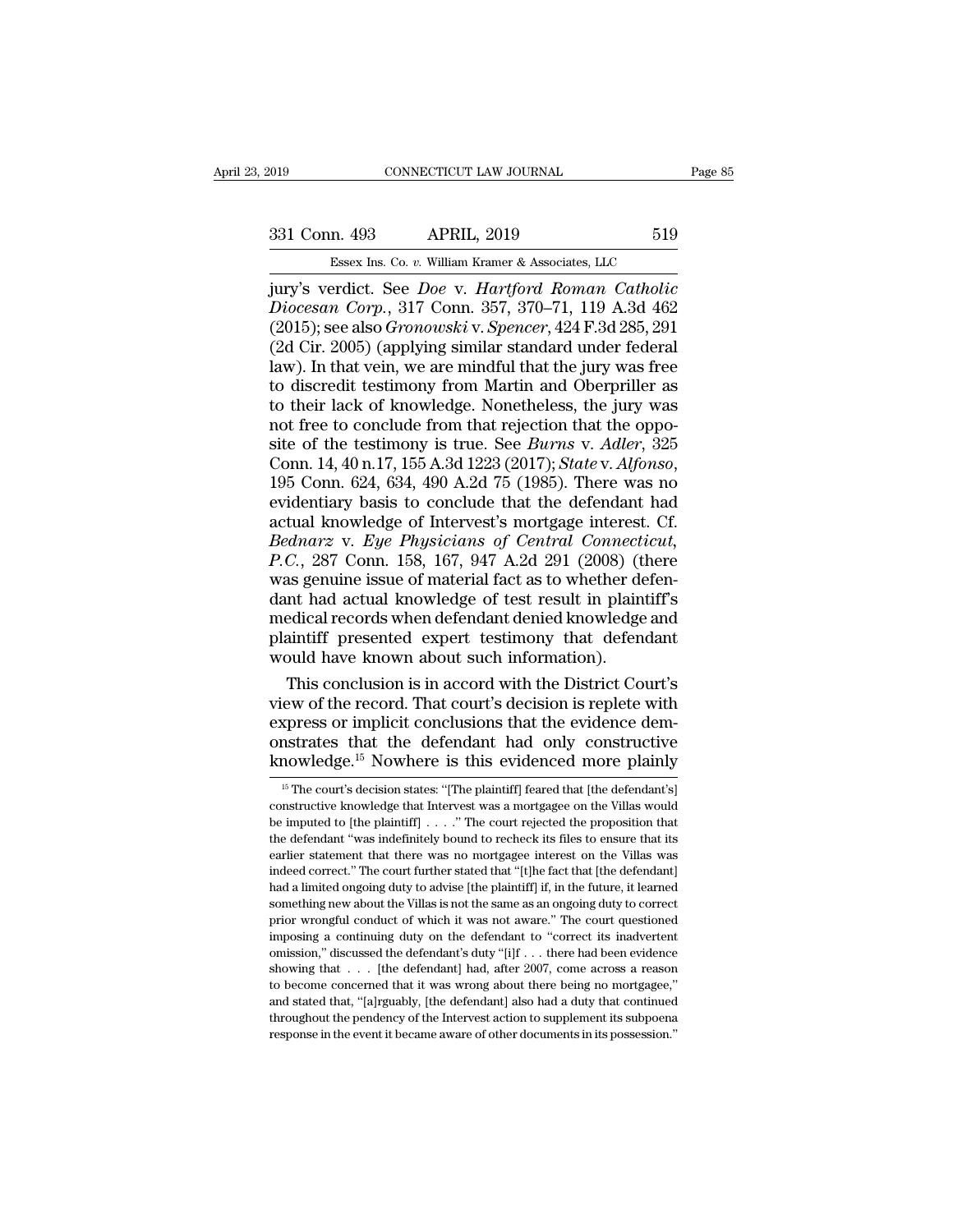# CONNECTICUT LAW JOURNAL April 23, 2019<br>520 APRIL, 2019 331 Conn. 493<br>Essex Ins. Co. v. William Kramer & Associates, LLC CONNECTICUT LAW JOURNAL April 3<br>APRIL, 2019 331 Conn. 493<br>Essex Ins. Co. *v.* William Kramer & Associates, LLC<br>Court's statement that the defendant "did not"

 $\begin{tabular}{ll} \multicolumn{1}{l}{{\bf CONRECTICUT LAW JOURNAL}} & {\bf April~23, 2019} \\ \hline \multicolumn{1}{l}{\bf 520} & {\bf APRIL, 2019} & {\bf 331 Conn. 493} \\ \hline \multicolumn{1}{l}{\bf 5888 X Ins. Co. $v. William Kramer & {\bf 493} \\ \hline \multicolumn{1}{l}{\bf 5919} & {\bf 131 Conn. 493} \\ \hline \multicolumn{1}{l}{\bf 5910} & {\bf 132.} & {\bf 13.} \\ \hline \multicolumn{1}{l}{\bf$ Factor Marketter (1919 Sale of the Second Circuit posited that the plaintiff endingled the Second Circuit posited that the plaintiff 520 APRIL, 2019 331 Conn. 493<br>
Essex Ins. Co. v. William Kramer & Associates, LLC<br>
than the court's statement that the defendant "did not<br>
actually know of its omission until Martin discovered<br>
the Aspen file in 2012." Co Essex Ins. Co.  $v$ . William Kramer & Associates, LLC<br>
than the court's statement that the defendant "did not<br>
actually know of its omission until Martin discovered<br>
the Aspen file in 2012." Consistent with that view of th Essex Ins. Co. v. William Kramer & Associates, LLC<br>than the court's statement that the defendant "did not<br>actually know of its omission until Martin discovered<br>the Aspen file in 2012." Consistent with that view of the<br>evi Essex Ins. Co.  $v$ . William Kramer & Associates, LLC<br>than the court's statement that the defendant "did not<br>actually know of its omission until Martin discovered<br>the Aspen file in 2012." Consistent with that view of the<br>e than the court's statement that the defendant "did not<br>actually know of its omission until Martin discovered<br>the Aspen file in 2012." Consistent with that view of the<br>evidence, the Second Circuit posited that the plaintiff actually know of its omission until Martin discovered<br>the Aspen file in 2012." Consistent with that view of the<br>evidence, the Second Circuit posited that the plaintiff<br>might be able to prevail under the later wrongful conthe Aspen file in 2012." Consistent with that view of the<br>evidence, the Second Circuit posited that the plaintiff<br>might be able to prevail under the later wrongful con-<br>duct prong of the tolling doctrine because certain po evidence, the Second Circuit posited that the plaintiff<br>might be able to prevail under the later wrongful con-<br>duct prong of the tolling doctrine because certain post-<br>2007 events "could have put the [defendant] on notice<br> might be able to prevail under the later wrongful con-<br>duct prong of the tolling doctrine because certain post-<br>2007 events "*could have* put the [defendant] on notice<br>that *something was amiss* with its loss adjustment<br>wo duct prong of the tolling doctrine because certain pose 2007 events "*could have* put the [defendant] on notic that *something was amiss* with its loss adjustmes work. Yet, throughout, [the defendant] failed to inform the 07 events "*could have* put the [defendant] on notice<br>at *something was amiss* with its loss adjustment<br>prk. Yet, throughout, [the defendant] failed to inform<br>e plaintiff about Intervest's interest as a mortgagee."<br>mphasi that *something was amiss* with its loss adjustment<br>work. Yet, throughout, [the defendant] failed to inform<br>the plaintiff about Intervest's interest as a mortgagee."<br>(Emphasis added.) *Evanston Ins. Co. v. William<br>Kramer &* 

work. Yet, throughout, [the defendant] failed to inform<br>the plaintiff about Intervest's interest as a mortgagee."<br>(Emphasis added.) *Evanston Ins. Co.* v. *William*<br>*Kramer & Associates, LLC*, supra, 890 F.3d 51.<br>Therefore tionship. Therefore, on the basis of the record before us, we<br>nclude that the evidence is not legally sufficient to<br>tablish a continuing duty on the basis of a special rela-<br>nnship.<br> $II$ <br>The question that remains is whether the plai

### II

Therefore, on the basis of the record before us, we<br>conclude that the evidence is not legally sufficient to<br>establish a continuing duty on the basis of a special rela-<br>tionship.<br>II<br>The question that remains is whether the  $\begin{array}{l} \text{conclude that the evidence is not regularly sufficient to establish a continuing duty on the basis of a special relationship.} \ \end{array}$   $\begin{array}{l} \text{II} \ \text{The question that remains is whether the plaintiff presented legally sufficient evidence to establish a breach of a duty that continued after the final check was issued through later wrongful conduct by the defendant related to its prior emission. See Saint Bernard School. \end{array}$  $\rm H$ <br>The question that remains is whether the plaintiff<br>presented legally sufficient evidence to establish a<br>breach of a duty that continued after the final check was<br>issued through later wrongful conduct by the defendan II<br>
The question that remains is whether the plaintiff<br>
presented legally sufficient evidence to establish a<br>
breach of a duty that continued after the final check was<br>
issued through later wrongful conduct by the defendan II<br>The question that remains is whether the plaintiff<br>presented legally sufficient evidence to establish a<br>breach of a duty that continued after the final check was<br>issued through later wrongful conduct by the defendant<br>re The question that remains is whether the plaintiff<br>presented legally sufficient evidence to establish a<br>breach of a duty that continued after the final check was<br>issued through later wrongful conduct by the defendant<br>relat presented legally sufficient evidence to establish a<br>breach of a duty that continued after the final check was<br>issued through later wrongful conduct by the defendant<br>related to its prior omission. See *Saint Bernard School* **c**ial Co., Let the final check was<br>issued through later wrongful conduct by the defendant<br>related to its prior omission. See *Saint Bernard School*<br>of *Montville, Inc.* v. *Bank of America*, supra, 312 Conn.<br>837. Such lat issued through later wrongful conduct by the defendant<br>related to its prior omission. See *Saint Bernard School*<br>of *Montville, Inc.* v. *Bank of America*, supra, 312 Conn.<br>837. Such later wrongful conduct also may include related to its prior omission. See *Saint Bernard School*<br>of *Montville, Inc.* v. *Bank of America*, supra, 312 Conn.<br>837. Such later wrongful conduct also may include acts<br>of omission. See, e.g., *Flannery* v. *Singer Ass* of Montville, Inc. v. Bank of America, supra, 312 Conn.<br>837. Such later wrongful conduct also may include acts<br>of omission. See, e.g., Flannery v. Singer Asset Finan-<br>cial Co., LLC, supra, 312 Conn. 312–13; Rosenfield v.<br>R 837. Such later wrongful conduct also may include acts<br>of omission. See, e.g., *Flannery v. Singer Asset Finan-<br>cial Co., LLC*, supra, 312 Conn. 312–13; *Rosenfield v.*<br>*Rogin, Nassau, Caplan, Lassman & Hirtle, LLC*, supra omission. See, e.g., *Flannery v. Singer Asset Finan-<br>al Co., LLC*, supra, 312 Conn. 312–13; *Rosenfield v.*<br>*ogin, Nassau, Caplan, Lassman & Hirtle, LLC*, supra,<br>Conn. App. 161. Again, to prevail under this theory<br>the pre cial Co., LLC, supra, 312 Conn. 312–13; Rosenfield v.<br>Rogin, Nassau, Caplan, Lassman & Hirtle, LLC, supra,<br>69 Conn. App. 161. Again, to prevail under this theory<br>in the present case, the plaintiff had to prove that such<br>wr

Rogin, Nassau, Caplan, Lassman & Hirtle, LLC, supra,<br>69 Conn. App. 161. Again, to prevail under this theory<br>in the present case, the plaintiff had to prove that such<br>wrongful conduct continued until at least October, 2010. 69 Conn. App. 161. Again, to prevail under this theory<br>in the present case, the plaintiff had to prove that such<br>wrongful conduct continued until at least October, 2010.<br>The federal courts focused on the events occurring<br>d in the present case, the plaintiff had to prove that such<br>wrongful conduct continued until at least October, 2010.<br>The federal courts focused on the events occurring<br>during the course of the Intervest action. The District<br> wrongful conduct continued until at least October, 2010.<br>The federal courts focused on the events occurring<br>during the course of the Intervest action. The District<br>Court concluded that the only post-2007 conduct by the<br>def The federal courts focused on the events occurring<br>during the course of the Intervest action. The District<br>Court concluded that the only post-2007 conduct by the<br>defendant that could possibly be considered wrongful<br>was its during the course of the Intervest action. The District<br>Court concluded that the only post-2007 conduct by the<br>defendant that could possibly be considered wrongful<br>was its incomplete response to the 2009 subpoena.<br>Because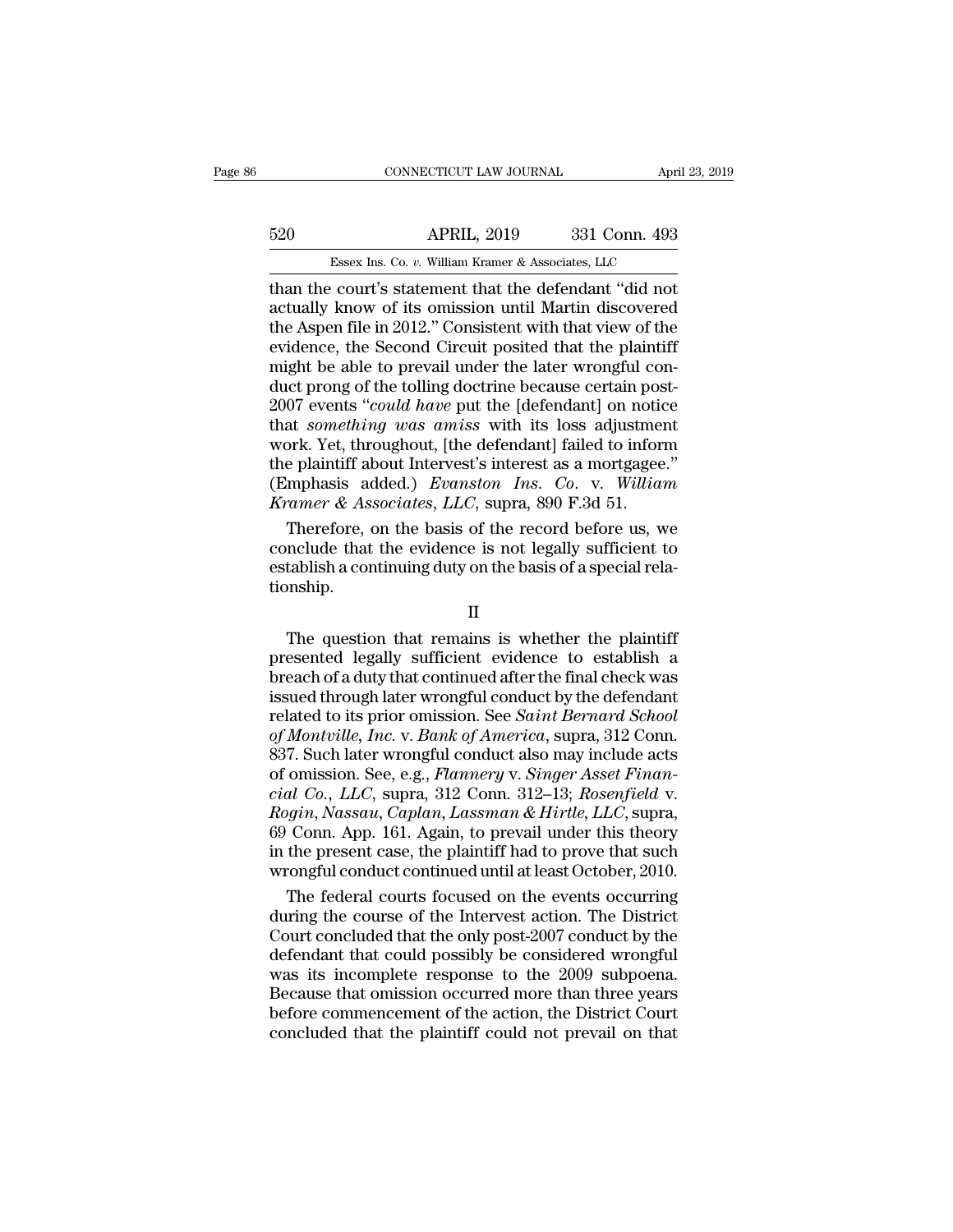| 019           | CONNECTICUT LAW JOURNAL                               |     | Page 87 |
|---------------|-------------------------------------------------------|-----|---------|
| 331 Conn. 493 | <b>APRIL, 2019</b>                                    | 521 |         |
|               | Essex Ins. Co. v. William Kramer & Associates, LLC    |     |         |
|               | hasis. The Second Circuit suggested that the pretrial |     |         |

connectricut LAW JOURNAL Page<br>
331 Conn. 493 APRIL, 2019 521<br>
Essex Ins. Co. v. William Kramer & Associates, LLC<br>
basis. The Second Circuit suggested that the pretrial<br>
proceedings in the Intervest action between 2009 and<br> 331 Conn. 493 APRIL, 2019 521<br>
Essex Ins. Co. v. William Kramer & Associates, LLC<br>
basis. The Second Circuit suggested that the pretrial<br>
proceedings in the Intervest action between 2009 and<br>
2012 "could have put the defen 331 Conn. 493 APRIL, 2019 521<br>
Essex Ins. Co. v. William Kramer & Associates, LLC<br>
basis. The Second Circuit suggested that the pretrial<br>
proceedings in the Intervest action between 2009 and<br>
2012 "could have put the defe 331 Conn. 493 APRIL, 2019 521<br>
Essex Ins. Co. v. William Kramer & Associates, LLC<br>
basis. The Second Circuit suggested that the pretrial<br>
proceedings in the Intervest action between 2009 and<br>
2012 "could have put the defen *Essex Ins. Co. v. William Kramer & Associates, LLC*<br>basis. The Second Circuit suggested that the pretrial<br>proceedings in the Intervest action between 2009 and<br>2012 "could have put the defendant on notice that some-<br>thing Essex Ins. C<br>
basis. The Secon<br>
proceedings in the<br>
2012 "could have<br>
thing was amiss in<br> *Ins. Co. v. Willia*<br>
890 F.3d 51.<br>
In its brief to the sis. The Second Circuit suggested that the pretrial<br>oceedings in the Intervest action between 2009 and<br>12 "could have put the defendant on notice that some-<br>ing was amiss in its loss adjustment work." *Evanston*<br>s. Co. v. proceedings in the Intervest action between 2009 and<br>2012 "could have put the defendant on notice that some-<br>thing was amiss in its loss adjustment work." *Evanston*<br>Ins. Co. v. William Kramer & Associates, LLC, supra,<br>89

2012 "could have put the defendant on notice that some-<br>thing was amiss in its loss adjustment work." *Evanston*<br>Ins. Co. v. William Kramer & Associates, LLC, supra,<br>890 F.3d 51.<br>In its brief to this court, the plaintiff d thing was amiss in its loss adjustment work." *Evanston*<br>
Ins. Co. v. William Kramer & Associates, LLC, supra,<br>
890 F.3d 51.<br>
In its brief to this court, the plaintiff does not identify<br>
any particular action by the defen *Ins. Co.* v. *William Kramer & Associates, LLC,* supra,<br>890 F.3d 51.<br>In its brief to this court, the plaintiff does not identify<br>any particular action by the defendant that constituted<br>later wrongful conduct. Rather, its 890 F.3d 51.<br>In its brief to this court, the plaintiff does not identify<br>any particular action by the defendant that constituted<br>later wrongful conduct. Rather, its argument is that the<br>defendant's ongoing failure to disc In its brief to this court, the plaintiff does not identify<br>any particular action by the defendant that constituted<br>later wrongful conduct. Rather, its argument is that the<br>defendant's ongoing failure to disclose the exist any particular action by the defendant that constituted<br>later wrongful conduct. Rather, its argument is that the<br>defendant's ongoing failure to disclose the existence<br>of Intervest's mortgagee interest was later wrongful<br>co later wrongful conduct. Rather, its argume<br>defendant's ongoing failure to disclose the<br>of Intervest's mortgagee interest was lat<br>conduct that continued until the defendar<br>closure of the mortgagee schedule. For<br>previously s fendant's ongoing failure to disclose the existence<br>Intervest's mortgagee interest was later wrongful<br>nduct that continued until the defendant's 2012 dis-<br>sure of the mortgagee schedule. For the reasons<br>eviously set forth of Intervest's mortgagee interest was later wrongful<br>conduct that continued until the defendant's 2012 dis-<br>closure of the mortgagee schedule. For the reasons<br>previously set forth in part I B of this opinion, the<br>plaintif

conduct that continued until the defendant's 2012 dis-<br>closure of the mortgagee schedule. For the reasons<br>previously set forth in part I B of this opinion, the<br>plaintiff cannot prevail on this basis.<br>We observe that, in t closure of the mortgagee schedule. For the reasons<br>previously set forth in part I B of this opinion, the<br>plaintiff cannot prevail on this basis.<br>We observe that, in the context of product liability<br>type cases of older vint previously set forth in part I B of this opinion, the plaintiff cannot prevail on this basis.<br>We observe that, in the context of product liability<br>type cases of older vintage, this court recognized a<br>continuing duty to war plaintiff cannot prevail on this basis.<br>
We observe that, in the context of product liability<br>
type cases of older vintage, this court recognized a<br>
continuing duty to warn without requiring the defen-<br>
dant's actual knowl We observe that, in the context of product liability<br>type cases of older vintage, this court recognized a<br>continuing duty to warn without requiring the defen-<br>dant's actual knowledge of the condition.<sup>16</sup> See *Giglio*<br>v. type cases of older vintage, this court recognized a<br>continuing duty to warn without requiring the defen-<br>dant's actual knowledge of the condition.<sup>16</sup> See *Giglio*<br>v. *Connecticut Light & Power Co.*, 180 Conn. 230, 242,<br> continuing duty to warn without requiring the defen-<br>dant's actual knowledge of the condition.<sup>16</sup> See *Giglio*<br>v. *Connecticut Light & Power Co.*, 180 Conn. 230, 242,<br>429 A.2d 486 (1980) (there was later wrongful conduct dant's actual knowledge of the condition.<sup>16</sup> See *Giglio*<br>v. *Connecticut Light & Power Co.*, 180 Conn. 230, 242,<br>429 A.2d 486 (1980) (there was later wrongful conduct<br>to support continuing course of conduct when defen-<br> *N. Connecticut Light & Power Co.*, 180 Conn. 230, 242, 429 A.2d 486 (1980) (there was later wrongful conduct to support continuing course of conduct when defendant installed defective safety switch on furnace and, thereaf 429 A.2d 486 (1980) (there was later wrongful conduct<br>to support continuing course of conduct when defen-<br>dant installed defective safety switch on furnace and,<br>thereafter, in response to repeated complaints, gave<br>neglige to support continuing course of conduct when defen-<br>dant installed defective safety switch on furnace and,<br>thereafter, in response to repeated complaints, gave<br>negligent instructions to plaintiff on how to respond);<br>*Handl* dant installed defective safety switch on furnace and,<br>thereafter, in response to repeated complaints, gave<br>negligent instructions to plaintiff on how to respond);<br>*Handler* v. *Remington Arms Co.*, 144 Conn. 316, 321,<br>130 thereafter, in response to repeated complaints, gave<br>negligent instructions to plaintiff on how to respond);<br>*Handler* v. *Remington Arms Co.*, 144 Conn. 316, 321,<br>130 A.2d 793 (1957) (applying continuing course of con-<br>du 30 A.2d 793 (1957) (applying continuing course of con-<br>uct doctrine to toll statute of limitations on basis of<br>ontinuing duty to warn of defective cartridge by manu-<br>cturer). Such cases are now governed by a different<br><sup>16</sup> duct doctrine to toll statute of limitations on basis of<br>continuing duty to warn of defective cartridge by manu-<br>facturer). Such cases are now governed by a different<br><sup>16</sup> In *Sherwood v. Danbury Hospital*, 252 Conn. 193,

continuing duty to warn of defective cartridge by manu-<br>facturer). Such cases are now governed by a different<br> $\frac{16}{10}$  In *Sherwood v. Danbury Hospital*, 252 Conn. 193, 208–209, 746 A.2d<br>730 (2000), we recognized a con CONLINUING OUT ON WATHET OF GENERAL TRIGGEON TRIGGEONT THE PRETTING BY A different  $\frac{16}{16}$  In *Sherwood v. Danbury Hospital*, 252 Conn. 193, 208–209, 746 A.2d 730 (2000), we recognized a continuing duty to warn under facturer). Such cases are now governed by a different  $\frac{16}{16}$  In *Sherwood v. Danbury Hospital*, 252 Conn. 193, 208–209, 746 A.2d 730 (2000), we recognized a continuing duty to warn under the later wrongful conduct pr <sup>16</sup> In *Sherwood v. Danbury Hospital*, 252 Conn. 193, 208–209, 746 A.2d 730 (2000), we recognized a continuing duty to warn under the later wrongful conduct prong without determining whether a special relationship existe <sup>to</sup> In *Sherwood v. Danbury Hospital*, 252 Conn. 193, 208–209, 746 A.2d 730 (2000), we recognized a continuing duty to warn under the later wrongful conduct prong without determining whether a special relationship existe 730 (2000), we recognized a continuing duty to warn under the later wrongful<br>conduct prong without determining whether a special relationship existed<br>between the plaintiff patient and the defendant hospital performing the<br> conduct prong without determining whether a special relationship existed<br>between the plaintiff patient and the defendant hospital performing the<br>blood transfusion that gave rise to the injury. However, in the second appeal between the plaintiff patient and the defendant hospital performing the blood transfusion that gave rise to the injury. However, in the second appeal in that case following our remand, this court underscored that the conti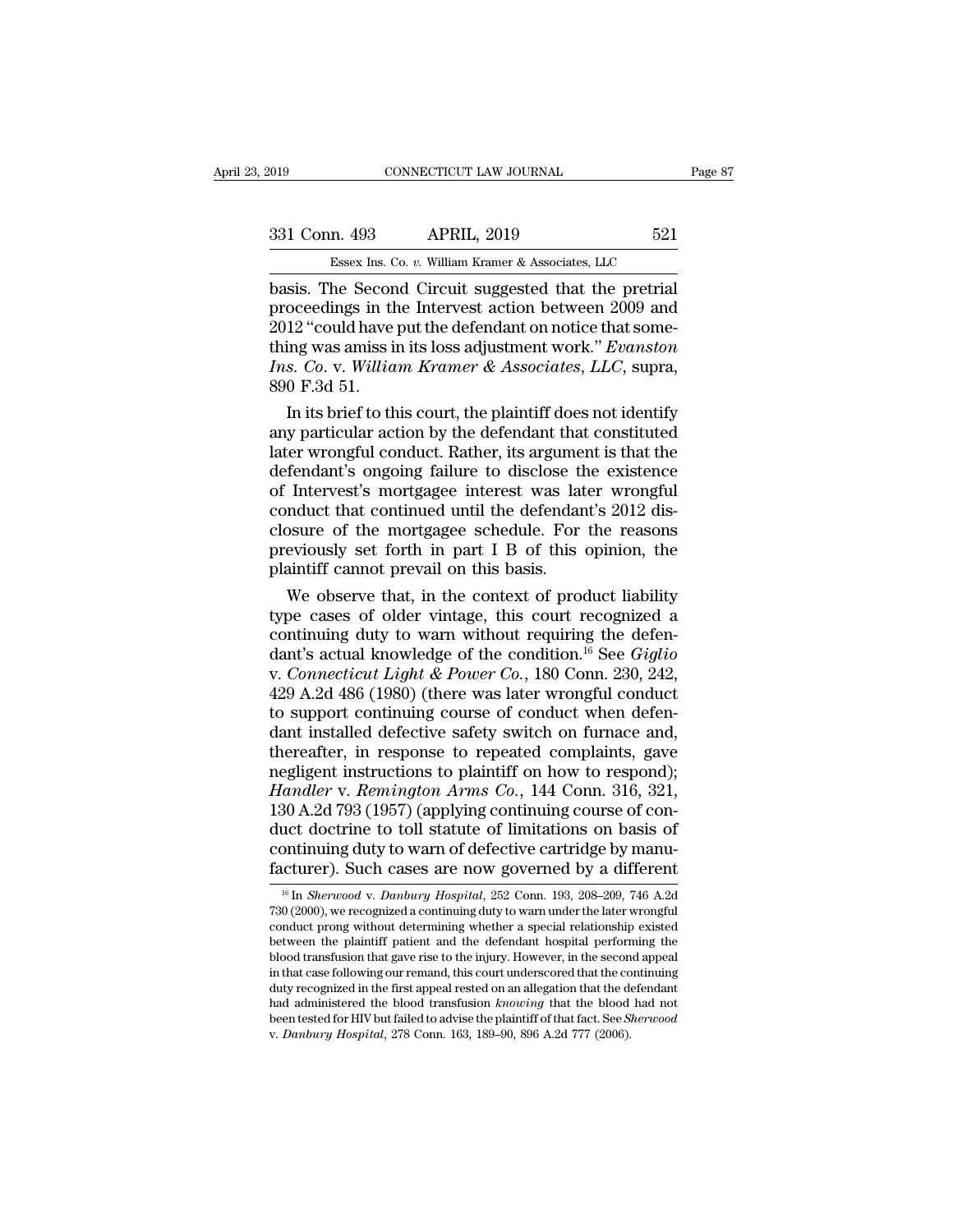# EXECUT CONNECTICUT LAW JOURNAL April 23, 2019<br>522 APRIL, 2019 331 Conn. 493<br>5888x Ins. Co. v. William Kramer & Associates, LLC CONNECTICUT LAW JOURNAL April 3<br>APRIL, 2019 331 Conn. 493<br>Essex Ins. Co. *v.* William Kramer & Associates, LLC<br>of limitations: see General Statutes & 52-577a:

STREET CONNECTICUT LAW JOURNAL April 23, 2019<br>
SESSEE INS. Co. v. William Kramer & Associates, LLC<br>
Statute of limitations; see General Statutes § 52-577a;<br>
and we since have recognized that they implicate differ-<br>
and pol ESSEX Ins. Co. v. William Kramer & Associates, LLC<br>
Statute of limitations; see General Statutes § 52-577a;<br>
and we since have recognized that they implicate differ-<br>
ent policy concerns. See *Neuhaus* v. *DeCholnoky*, sup Essex Ins. Co. v. William Kramer & Associates, LLC<br>
Essex Ins. Co. v. William Kramer & Associates, LLC<br>
statute of limitations; see General Statutes § 52-577a;<br>
and we since have recognized that they implicate differ-<br>
ent  $\frac{522}{2}$  APRIL, 2019 331 Conn. 493<br>
Essex Ins. Co. v. William Kramer & Associates, LLC<br>
statute of limitations; see General Statutes § 52-577a;<br>
and we since have recognized that they implicate differ-<br>
ent policy conc Essex Ins. Co. v. William Kramer & Associates, LLC<br>statute of limitations; see General Statutes § 52-577a;<br>and we since have recognized that they implicate differ-<br>ent policy concerns. See *Neuhaus* v. *DeCholnoky*, supra ESSEX INS. Co. v. William Kramer & Associates, LLC<br>statute of limitations; see General Statutes § 52-577a;<br>and we since have recognized that they implicate differ-<br>ent policy concerns. See *Neuhaus* v. *DeCholnoky*, supra statute of limitations; see General Statutes § 52-577a;<br>and we since have recognized that they implicate differ-<br>ent policy concerns. See *Neuhaus* v. *DeCholnoky*, supra,<br>280 Conn. 203–204 ("While there may be instances i and we since have recognized that they implicate different policy concerns. See *Neuhaus* v. *DeCholnoky*, supra, 280 Conn. 203–204 ("While there may be instances in product liability situations where a continuing duty to ent policy concerns. See *Neuhaus* v. *DeCholnoky*, supra, 280 Conn. 203–204 ("While there may be instances in product liability situations where a continuing duty to warn may emanate from a defect, without proof that the 280 Conn. 203–204 ("While there may be instances in product liability situations where a continuing duty to warn may emanate from a defect, without proof that the manufacturer actually knew of the defect  $\dots$  the same pri product liability situations where a continuing duty to<br>warn may emanate from a defect, without proof that<br>the manufacturer actually knew of the defect  $\dots$  the<br>same principle does not apply to a physician's misdiagno-<br>no warn may emanate from a defect, without proof that<br>the manufacturer actually knew of the defect . . . the<br>same principle does not apply to a physician's misdiag-<br>nosis. To apply such a doctrine to a medical misdiagno-<br>sis the manufacturer actually knew of the defect  $\dots$  the same principle does not apply to a physician's misdiagno-<br>nosis. To apply such a doctrine to a medical misdiagno-<br>sis would, in effect, render the repose part of the s same principle does not apply to a physician's misdiagnosis. To apply such a doctrine to a medical misdiagnosis would, in effect, render the repose part of the statute of limitations a nullity in any case of misdiagnosis. rosis. To apply such a doctrine to a medical misdiagnosis would, in effect, render the repose part of the statute of limitations a nullity in any case of misdiagnosis. We do not think that the language or policy of the sta sis would, in effect, render the repose part of the statute<br>of limitations a nullity in any case of misdiagnosis. We<br>do not think that the language or policy of the statute<br>permits such a reading." [Internal quotation mark of limitations a nullity in any case of misdiagnosis. We<br>do not think that the language or policy of the statute<br>permits such a reading." [Internal quotation marks omit-<br>ted.]); *Nardi* v. *AA Electronic Security Engineeri* do not think that the language or policy of the statute<br>permits such a reading." [Internal quotation marks omit-<br>ted.]); *Nardi* v. *AA Electronic Security Engineering*,<br>*Inc.*, 32 Conn. App. 205, 213–14, 628 A.2d 991 (199 permits such a reading." [Internal quotation marks omit-<br>ted.]); *Nardi* v. *AA Electronic Security Engineering,*<br>*Inc.*, 32 Conn. App. 205, 213–14, 628 A.2d 991 (1993)<br>(rejecting plaintiff's reliance on cases holding that ted.]); *Nardi* v. *AA Electronic Security Engineering, Inc.*, 32 Conn. App. 205, 213–14, 628 A.2d 991 (1993) (rejecting plaintiff's reliance on cases holding that continuing duty to warn arises from inherently dangerou *Inc.*, 32 Conn. App. 205, 213–14, 628 A.2d 991 (1993) (rejecting plaintiff's reliance on cases holding that continuing duty to warn arises from inherently dangerous situation or defective product because complaint did no (rejecting plaintiff's reliance on cases holding that continuing duty to warn arises from inherently dangerous<br>situation or defective product because complaint did<br>not allege inherently dangerous situation or defective<br>pr tinuing duty to warn arises from inherently dangerous<br>situation or defective product because complaint did<br>not allege inherently dangerous situation or defective<br>product, and telephone jack in that case, even if negli-<br>gen situation or defective product because complaint did<br>not allege inherently dangerous situation or defective<br>product, and telephone jack in that case, even if negli-<br>gently installed, did not pose unreasonable risk of per-<br> not allege inherently dangerous situation or defective<br>product, and telephone jack in that case, even if negli-<br>gently installed, did not pose unreasonable risk of per-<br>sonal injury sufficient to give rise to continuing du product, and telephone jack in that case, even if negligently installed, did not pose unreasonable risk of personal injury sufficient to give rise to continuing duty to warn); see also General Statutes § 52-572q (prescribi gently installed, did not pose unreasonable risk of personal injury sufficient to give rise to continuing duty to warn); see also General Statutes  $\S 52-572q$  (prescribing conditions for product liability due to failure t sonal injury sufficient to give rise to continuing duty to<br>warn); see also General Statutes  $\S~52-572q$  (prescribing<br>conditions for product liability due to failure to provide<br>adequate warnings or instructions). As such, Finally, see also denoted backatakes  $\frac{1}{3}$  or  $\frac{1}{2}$  or  $\frac{1}{4}$  (presentions) and ditions for product liability due to failure to provide equate warnings or instructions). As such, this line cases is inapplicable behaviors for product masing due to finally of provide<br>adequate warnings or instructions). As such, this line<br>of cases is inapplicable to the present case. Indeed,<br>the plaintiff does not contend before this court that<br>some

action should have put the defendant on notice that<br>absorber that something short of actual knowledge would suffice.<br>Finally, insofar as the Second Circuit suggested the<br>possibility that the discovery efforts in the Interv or eases is mappressive of are present ease. Indeed,<br>
the plaintiff does not contend before this court that<br>
something short of actual knowledge would suffice.<br>
Finally, insofar as the Second Circuit suggested the<br>
possibi something short of actual knowledge would suffice.<br>Finally, insofar as the Second Circuit suggested the<br>possibility that the discovery efforts in the Intervest<br>action should have put the defendant on notice that<br>"something Finally, insofar as the Second Circuit suggested the<br>possibility that the discovery efforts in the Intervest<br>action should have put the defendant on notice that<br>"something was amiss" in its loss adjustment work, the<br>releva Finally, insofar as the Second Circuit suggested the<br>possibility that the discovery efforts in the Intervest<br>action should have put the defendant on notice that<br>"something was amiss" in its loss adjustment work, the<br>releva possibility that the discovery efforts in the Intervest<br>action should have put the defendant on notice that<br>"something was amiss" in its loss adjustment work, the<br>relevance of such a possibility to our continuing course<br>of action should have put the defendant on notice that<br>"something was amiss" in its loss adjustment work, the<br>relevance of such a possibility to our continuing course<br>of conduct tolling doctrine is unclear. The Second Cir-<br>cu